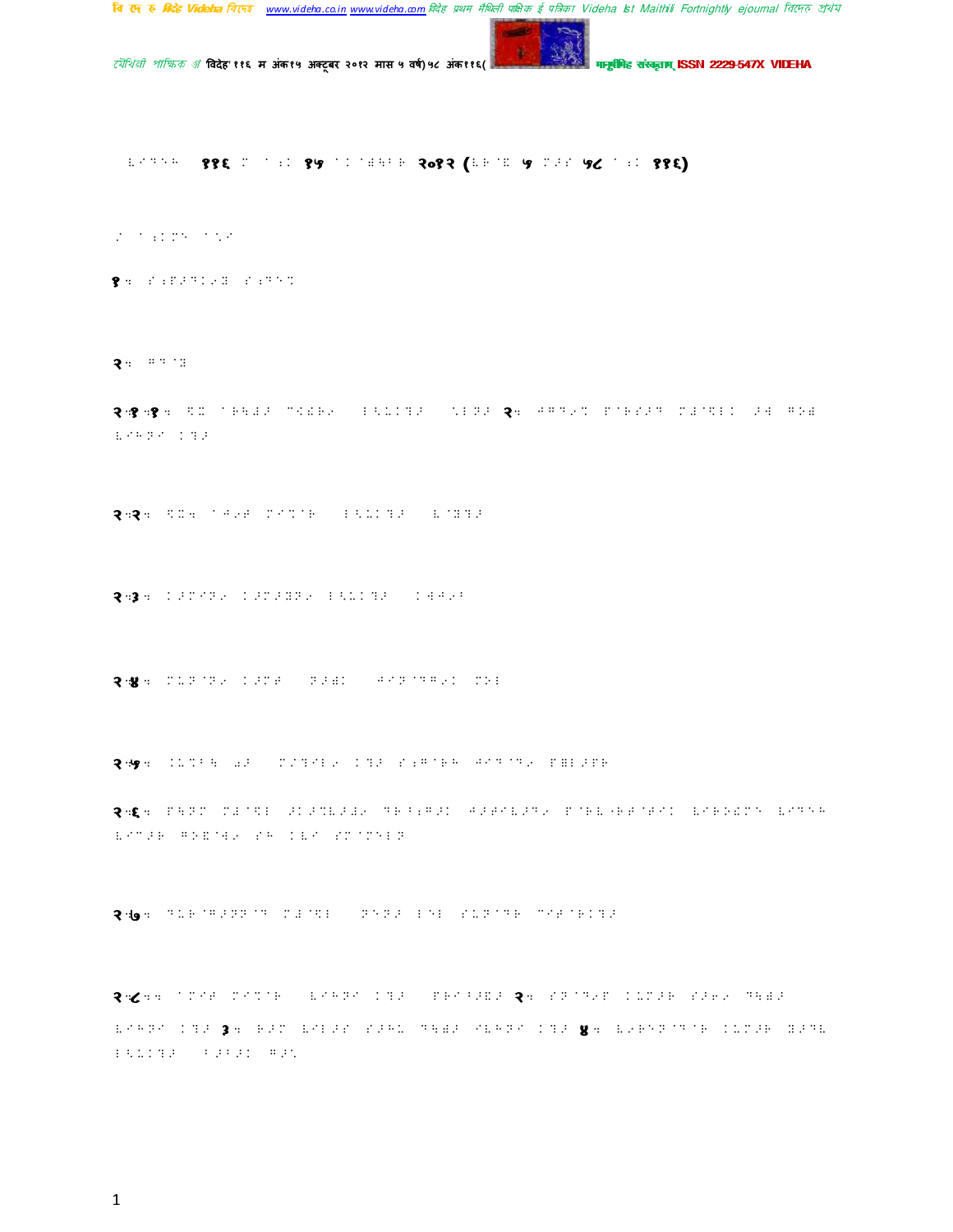ट्येथिती शांक्षिक अं विदेह' ११६ म अंक१५ अक्टूबर २०१२ मास ५ वर्ष) ५८ अंक११६(

मानुमीह संस्कृतम् ISSN 2229-547X VIDEHA

 $3 + 12 + 12$ 

重 優 有一种思想的是,你的你想不到,可以如此我们的时候,但你说,这样的目标,这么如果你的事情,那么我们 。 这是 的第三人称单数 ing a golf

SARASA (ARTES ESPECTS DESTELLEREN TRESPAR) PER REAL CONFIDENTIAL ARE SA TO DIRECTOR OF THE REPORT REPORTS ON A 1999 ON THE START OF THE CONTRACTOR CARDS OF

anang menurutakan makai bermenama bagian pertama masa kalimat menerikan dan masa bermenama 学生的 医甲基的

a a se se estado por porte de composiciones de la componencia de la componencia de la componencia de la componencia de la componencia de la componencia de la componencia de la componencia de la componencia de la componenci

TREES TO ESPECIAL RESIDENCE AND EVER

and the state of the state of the state of the state of the state of the state of the state of the state of the KOR TORE \$4 REPORT ENTRANCE ORIGINAL ARRESTED CORRECT

3 do 42 a 19 de 19 de 19 de 19 de 2010 - Estado de 19 de 19 de 19 de 19 de 19 de 2010 e 19 de 2010 e 2020

3 22 42 4 1 A 22 A 1 A 22 1 A 22 1 A 22 1 A 22 23 24 1 A 22 24 25 26 27 28 29 20 21 22 23 24 25 26 27 28 29 20 工业产品的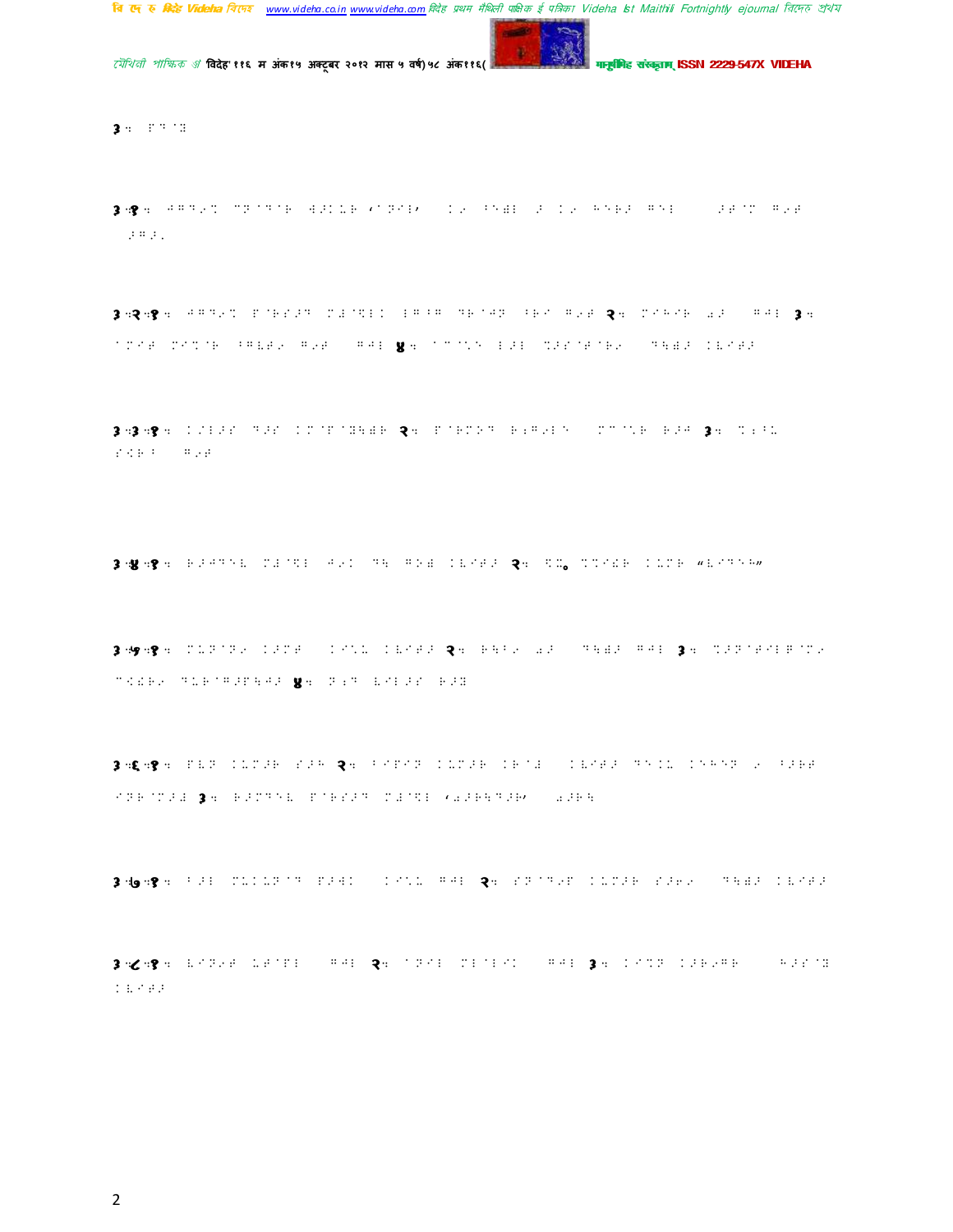*त्रीशिती পাफ़िक अ*विदेह'११६ म अंक१५ अक्टूबर २०१२ मास ५ वर्ष)५८ अंक११६( सालामह संस्कृतिक संस्कृतम् ISSN 2229-547X VIDEHA



४⣒!⣙2⢼!2⢼."⣐⢻⢴⢾!१⣒!!⢺⣝⢵⢾!⣔⢼!/⣊⣎⢷⢴!२⣒!⢷⢼⢺⢽⢼⣙!⣉⢷!)/⢾⢷⣝! ⣙2⢼\*!३⣒!!⣅⣉!⣜⣋2!)⣙2⢼!⣇⢽"'⢾0!⣙2⢼!⢺⢴⣇.⢺⢽⢾⣅0! ⣙2⢼!⢺⢽⢻⢴\*!

⢼2⢼⢽⢼⣐!?⢷⢾.१⣒!⣉⣇⣅⢼⢷!⣔⢼!'⣞22⣓'.!⢽⢼!⢷⢹⢴⢶!⢼2.⢻⢺2!२⣒!⣅⢽⢽⢴! ⢼⢾.!⣁⣅!⢼2!⣇⢾⢼!३⣒!⢾!⣉⢷.!⢼2!⢻⢺2!४⣒!⢺⢻⢹⢼⢽⢽⢹!⣔⢼!⢽⣅.! ⢼⣞!⢼"⢽!

⢸⢼⣏⢼'⢼!⢷/⢽⢼.2⣈⢽!.\⢼⢽!#⣙2⢴^-!\⣇⢹⢳!#⣙2⢴.⣐⢻⢷⢺⢴!⢼! ⣐⢻⢷⢺⢴!#⣙2⢴!⢵⣏!)⣐⣞⢷⢽⣞'⢷!'⢳2!⢷!"⢷/.⣋⣉⢽⢷⢴\*!⣒"⣒! "⣒⣝⣓⣒2⣒!"⢷⣇⢷!⢼⣎⢼⢷⢾!.Cbtfe!po!nt.trm!tfswfs!Nbjuijmj.

 $\mathbf{F}_{\mathbf{F}}$  is a substitution of the state of the state  $\mathbf{F}_{\mathbf{F}}$ 

⣇⢹⢳!⢴.'⢾⢷⢼!"⢸⣞⢼!'⣅⢷⢼⢽!⣐!)!⢷2-!⢾⢷⢳⣅⢾⢼!⢼!⢹⣇⢽⢼⢻⢷⢴!!\*! '⢴⣒⣋⢴⣒⢶⣒!⣋⢼⣅⢽2⢵⣋!22!⢽⢴/⢼C!2⣐'⢷!⣅'2⣎!⣁⣒!Bmm!uif!pme!

uif!gpmmpxjoh!mjol⣒!!

⣇⢹⢳!⢴.'⢾⢷⢼!"⢸⣞⢼!'⣅⢷⢼⢽!⣐!⢷2-!⢾⢷⢳⣅⢾⢼!⢼!⢹⣇⢽⢼⢻⢷⢴!⢷⣓'!

⣇⢹⢳!⢴.'⢾⢷⢼!'⢳2!५० ⣐!

⣇⢹⢳!⢴.'⢾⢷⢼!५०!"C!⢼⢻⢼C!⣐!

↑!⣇⢹⢳!⢼⢷⣒"⣒"⣒⢶⢴⣋!⢽⢴⣞⢷C!'⢽!"⢼⣞0!2⣍⢻'⢷!2⢻⢼⣓⣒!!

!2⣍⢻!#2⢼⣅⣞#!'⢷!#⣋!⢻⢼⣋⢺⣞#!!#⢶⢴⣋#!"2⣞!!#⢶⢴⣋!⣝⣓⣒⢼⢷⣒2⣒#!  $\mathbb{P}^{N}$  iuuq;00 yng de ster wynt gebruik in de ster waarden op de ster waarden op de ster waarden op de ster waarden op de ster waarden op de ster waarden op de ster waarden op de ster waarden op de ster waarden op de ⢶⢴⣋!'⢷⢼'⢾!!"#⢾!⣁⢴⣒!⢻⣓⢻2!⢷⢴⣋⢷!'?⣛⢼!22! ium in the following the following product the following the following the following the following the following the following the following the following the following the following the following the following the followi 2!⢷⣓!⢼!⣈⢼2⢴!"⣙⢼⢽!iuuq;00xxx⣒wjefib⣒dp⣒jo0joefy⣒ynm! "Been the street of the street of the street of the street of the street of the street of the street of the street

 $\mathbb{R}^n$  is the particle policy of the particle policy of the particle policy of the particle policy of the particle policy of the particle policy of the particle policy of the particle policy of the particle policy of t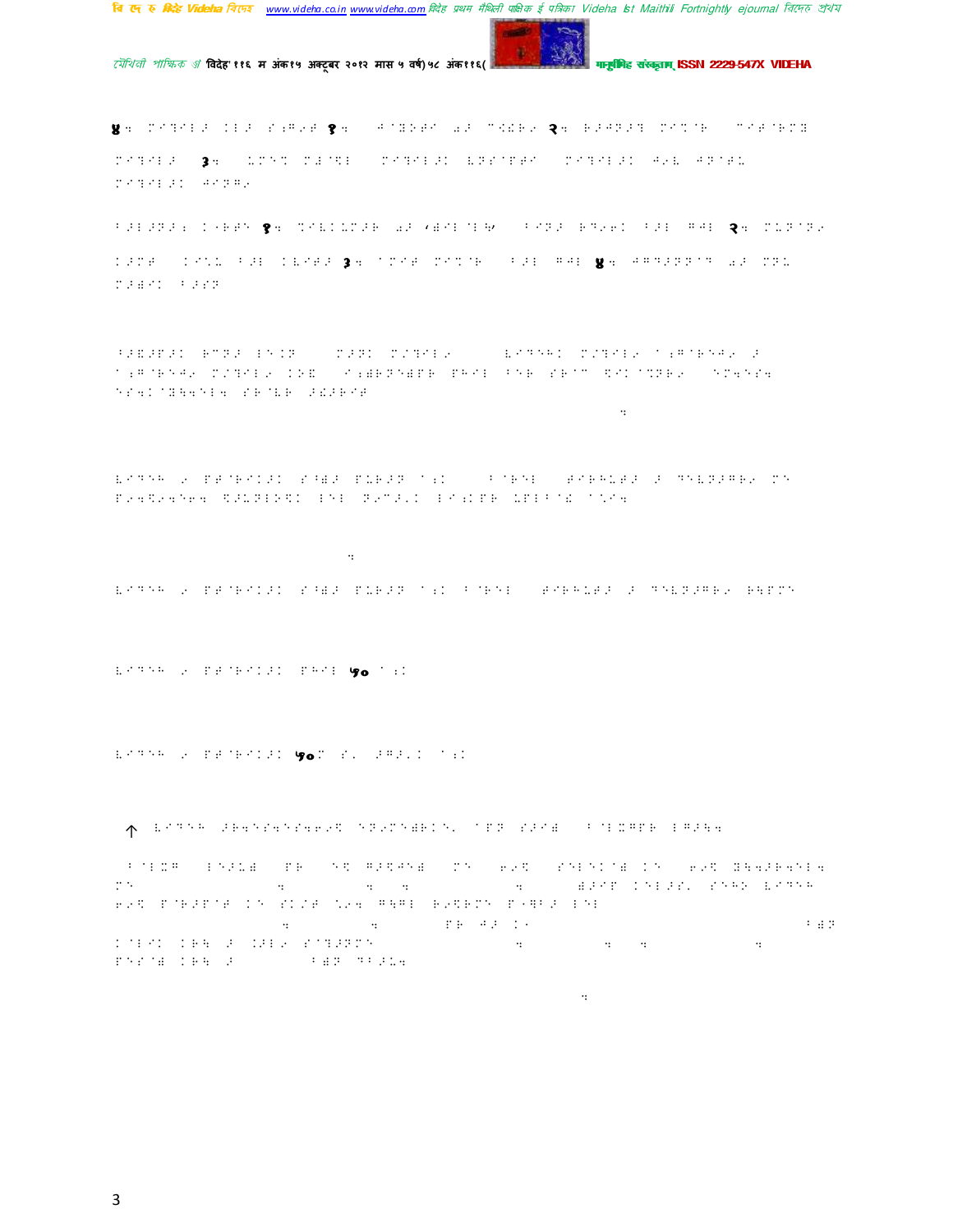**बि एक रू क्रिटेड Videha** विएक्ट www.videha.co.in www.videha.com विदेह प्रथम मैथिली पाक्षिक ई पत्रिका Videha Ist Maithili Fortnightly ejournal विएक्ट शेथेस ट्येथिती शांक्रिक औ विदेह' ११६ म अंक१५ अक्टूबर २०१२ मास ५ वर्ष) ५८ अंक११६( गानुमिह संस्कृतम् ISSN 2229-547X VIDEHA TERRAA EASKRED INSERED IS ED IERRAD DARKE EARE FEAST DE EERRE  $\mathcal{A}(\mathbf{u})$  and  $\mathcal{A}(\mathbf{u})$  are  $\mathcal{A}(\mathbf{u})$  . In the  $\mathcal{A}(\mathbf{u})$ TITERES (PALIFIPES) LA TRAPA APERIA (PAR CRAIR) ERICA ESPRICENTUAL **South Administration**  $\sim 10^{-10}$ ANAC DUMUS EXECTIVE PROFILE VIEWS EARN EXPANSIVATIVE CONTREUT PUBLICATION AND BAIN SE PLESS TELEVISION  $\mathcal{L}^{\text{max}}_{\text{max}}$  and  $\mathcal{L}^{\text{max}}_{\text{max}}$ i sas koonads añdeleze.  $\sim 10^{-1}$ SANDRAFES SEARCH DER CORDINATION DES CREE DO DE PRODUCEDIMATEM CENTENCIA ERIC RACEDO CORE DRES ECONDORADO RELOCATO  $\label{eq:2.1} \frac{d\mathbf{u}}{d\mathbf{u}} = \frac{1}{\sqrt{2\pi}} \frac{d\mathbf{u}}{d\mathbf{u}} \, ,$ TE STORE TO LEAR **CALL**  $\langle \langle \alpha \rangle \rangle$  $\sim 0.01$  $\mathcal{A}(\mathbf{u})$  and  $\mathcal{A}(\mathbf{u})$  and  $\mathcal{A}(\mathbf{u})$  and  $\mathcal{A}(\mathbf{u})$  and **Contract** THE EVANSE PIERRY

nation and the second company of the second company of the second company of the second second second second second second second second second second second second second second second second second second second second s FR VIDI VERF ROMANISER DVENN KARA ORIGINAL DELRI ANES DRUGS I FRA 中国 中央公司

 $\mathcal{L}^{\mathcal{A}}(\mathbf{E},\mathcal{L}^{*}\mathcal{B},\mathcal{H}^{*}\mathcal{B},\mathcal{B})=\mathcal{L}(\mathbf{E},\mathcal{L}^{*}\mathcal{L}^{*}\mathcal{B},\mathcal{B}^{*}\mathcal{B})$ 

A 1898 CE20 168 (FAB 16) CR216 C. 6 CR 182F PCA (F2EB 12) PSF211 (C236105) F2E1 CASAS AL SERA SERRATAR LABRAZ, CRAR EDROE DE CRASSA BODAL LECTRO PRE TO A 4 COMPARENCE ORNER ESPERANT A CORPORATION AND COMPARENT AND RESPONSE ON A 中国的海岸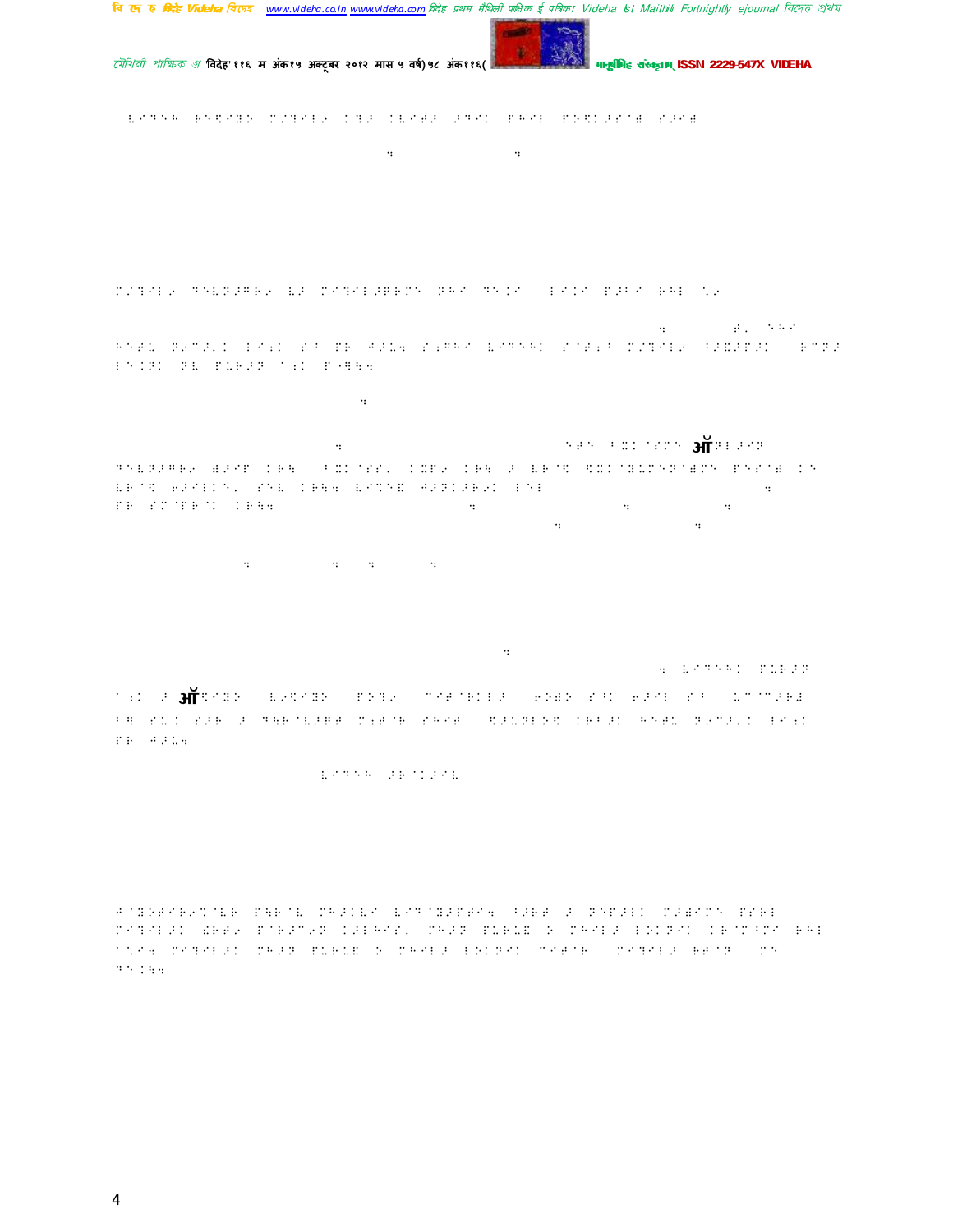ट्येरिती शांक्रिक अं विदेह' ११६ म अंक१५ अक्टूबर २०१२ मास ५ वर्ष) ५८ अंक११६(



। मानुमिह संस्कृतम् ISSN 2229-547X VIDEHA

ROBE COLD FOR EVERY COST CONDITATION CONTOUR CONTRACTOR CORPORATION FARING TRAFFIC TEMPER TORE CONTRESS REPORTED TO DEPART TO PERE THAT ARE THE TO POSSED SE O PERMINENTAL DEL CASO ERA PERMIENTO DO SUS PRESIDIOS DE CARDA EN 2010 ANABO HAIR CONTRICTOR

consideration contract in a concerta with the construction and a structure of the construction and a series ERSPARINGENT REPORTS ORDER PERSENTIAL DRIVER AND DOMESTIAL DOMESTIC. SCOTT PORTAGE INTERFACIONATION CONTINUES IN THE PROPERTY OF A CONTINUES IN A STRONG **TERMENE** 

a kompanierze zagrobe na przez zapisane przez party.

CONSTRUCTED OPERATOR CONSTRUCTION ARE TRACTED

Contract design a services (2023) presentation reserved to service the service serves too too aver the second the

TO TRIADIRIAL PRODIBIRIO INSIDERE OTRIBADO PATRIMO TOTA PARA DE SERVITA PROPEIDO  $\sim 0.4$ 

THE PAPER REPORT OF THE REPORT OF THE RESIDENCE OF THE REPORT OF THE REPORT OF THE REPORT OF THE REPORT OF THE REPORT OF THE REPORT OF THE REPORT OF THE REPORT OF THE REPORT OF THE REPORT OF THE REPORT OF THE REPORT OF THE

TO TRADRA COLORDADO MEDIREL CEDITALAM CORPANCIO COLAMAN EL PRIMERO  $\sim 10^7$ 

STEP PER BALA CASTER MERREPARA LESSA CARD PRAMI COLPARA PARA  $\sim 10^{-1}$ 

2011年9月, 这位这些人不是你的是个有这些的人。 不是你的是个有这些人这位是什么事的的人的经典不是有什么人。  $\sim$  100  $\pm$ 

THE REPORT OF STATE OF A REPORT OF A STATE OF A REPORT OF A REPORT OF  $\sim$   $\sim$ 

STEP TREPE CONSERVED TO BE A STREET OF A REPORTED TO BREAK PRESENTED TO  $\sim$   $\sim$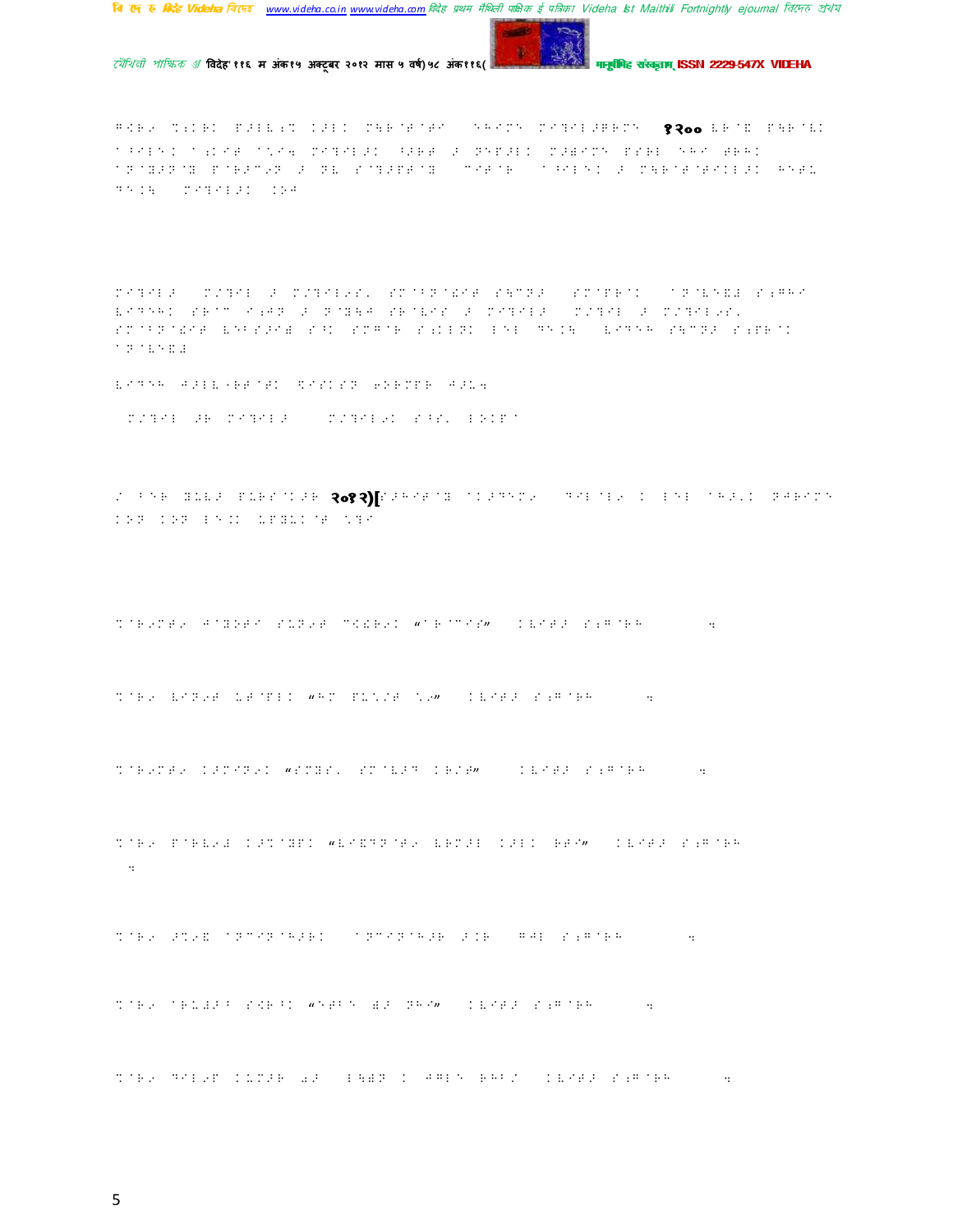ट्येरिती शांक्रिक अं विदेह' ११६ म अंक१५ अक्टूबर २०१२ मास ५ वर्ष) ५८ अंक११६( मानुसीनेह संस्कृताम् ISSN 2229-547X VIDEHA

 $\mathcal{R}^{(n)}(\mathbb{R}^n \times \mathbb{R}^n \times \mathbb{R}^n) = \mathcal{R}^{(n)}(\mathbb{R}^n \times \mathbb{R}^n \times \mathbb{R}^n) = \mathcal{R}^{(n)}(\mathbb{R}^n \times \mathbb{R}^n) = \mathcal{R}^{(n)}(\mathbb{R}^n \times \mathbb{R}^n) = \mathcal{R}^{(n)}(\mathbb{R}^n \times \mathbb{R}^n) = \mathcal{R}^{(n)}(\mathbb{R}^n \times \mathbb{R}^n) = \mathcal{R}^{(n)}(\mathbb{R}^n \times$ 

TORS LEAT TEST WELFARE TREES WAS INTERESTED  $\sim 100$ 

iz (Poelingbalan palezingae) (2003) [zakharia indianozia (Phermala in Boelinkali) SARKON IN LESLINE NEW

STEP PROTECTIVE ENTIRE SERVER TO TERRED CONTROLLED STEP SERVERS OF daareste in  $\mathcal{L}(\mathcal{L}_1)$ 

TO TRIA CORPORAT RECORDERED EN RESIDENCIA EN 2000 DE LOS ELEGACIONES DO TRIA CRISTARE  $\mathcal{D}(\mathcal{S}, \mathbb{E}[\sigma(\mathcal{Y}^{\mathcal{S}}_{\mathcal{S}})]_{\mathcal{S}})$  ,  $\mathcal{S}^{\mathcal{S}}_{\mathcal{S}}$ 

IN THE POSTAGE TRITH COURT CONDITION OF SERVICE CONDITIONS CONTINUES TO THE RESPONSE OF SERVICE  $\sim 200$ 

STREAMER STREEP SECTION TO PROVE CONTROL EXPERIMENT CONFIDERATION POLERNISTER **BATKID MORE**  $\sim 10^{11}$  and

direct president producer productive consecutive and conditional experience of Administration (ARA) (Control  $\ddot{\phantom{1}}$ 

STEP PROPERED A CONTEMPORTAGE OF STEP BOOKS STEP PRESENTS ON THE BAFA **SEPTEPE**  $\sim 10^{11}$  erg .

6

 $\cdot$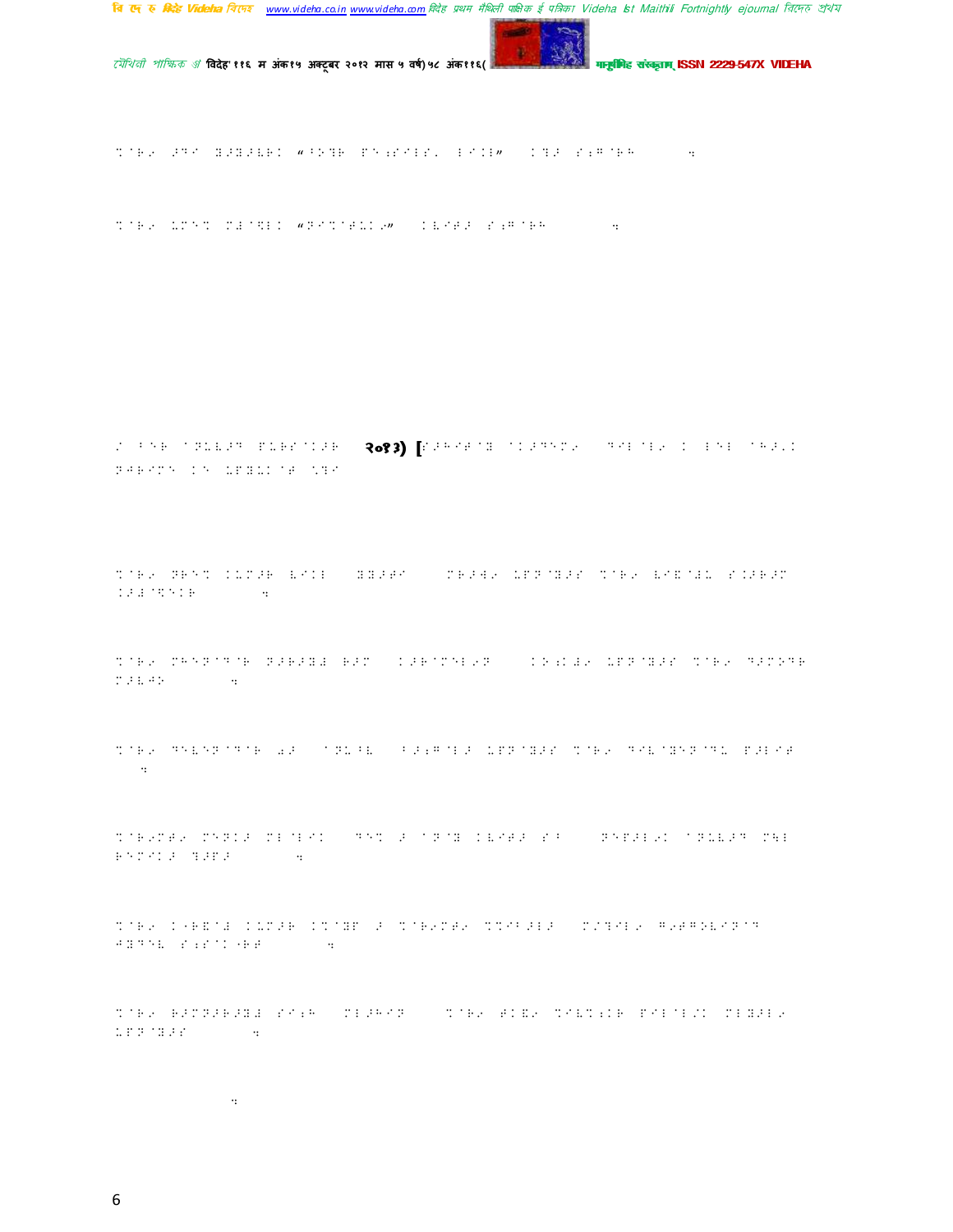*त्रीशिती পাफ़िक अ*विदेह'११६ म अंक१५ अक्टूबर २०१२ मास ५ वर्ष)५८ अंक११६( सालामह संस्कृतिक संस्कृतम् ISSN 2229-547X VIDEHA

⢶2⢵!'⣅⢷"⢼⢷."⢻⢷!⣝⢵⢻⢹⢼⢽!२०१२-१३ : "⢼⢽⢼⢽⢾⢷!"⢼⢳⢾⣝!⢼⢹⢴-!⢹22⢴!

⣉⢷⢴!⢷⢼⢺⢽⢽⢹⢽!2⢼2!⢹⢼"!!57⣒7&!!!!!

⣉⢷⢴!⣋⣍⣒!⢷⢽⢹⢷!!43⣒15&!!!!!

⣉⢷⢴!/⢽⢹⢷⢸⢼⢽⣅!"⣐⢳!!2:⣒53&!!!!!

Puifs;!!2⣒:5&!!!!!

2⣒"⣐'⢼⢹⢴⣝!

१

" CO2 12-3 Q. 2-4 0 º 12-4 2010 A 2010 A 2010 A 2010 A 2010 A 2010 A 2010 A 2010 A 2010 A 2010 A 2010 A 2010 A

."⢽⣇⣝!२०१२: ⢸⢼⢷⢾⢴⣝!2⣈⢽!⣅⢾"⣇;२-४ ⢽⣇⢷!२०१२: (⣜⣋⣝⢼!⢳#⢴⣞⣞! "⢽⣞⢷!⢸⢼⢷⢾⢴⣝!⢸⢼⣏⢼!⢳⢵⢾"⣇\*!

. As the contract of the contract of the contract of the contract of the contract of the contract of the contract of the contract of the contract of the contract of the contract of the contract of the contract of the contr

."⢽⣇⣝!⣁⣙!"⢾⣝⢼⢽⢽⢹!⢽⢷⣓'!⢼!⢻⢷⢷⢼⢺!⢷⢼⣋⣓!

.⣅⢾"⣇!⢽⢹⣉!⣁⣙.!⢷⢼⢺!2⢷⢳⢼⢽!

.⣅⢾"⣇!⣋⣇⢼⢺⢷⢴!⢵⢷⣋!⣁⣙.⢼2⢵!⢷⢼⣝-!⣒"//⢹⢼⢽⢽⢹⢽-!2⢿⣜! ⢻⢼⣝⣇⢼⣋-!⢵!⣙⢼⢽⣇⢴-!⢳⣓⢹!⢶⢼⢷⣓⢴-!⢾⢼!"⢼⢻⢷-!⢷⣇!"⣐⢳-!"⢴⢾⢼⣐⣉⣅! ⣝⣉/⢽⢹⢷-!⢾⣉⣅2⢼!⢼⢵⣒!

.⢼⣝⢵⢺⢽!⣞⢴!⣁⣙.!१⣒⣜⣋⣝⢼!⢳#⢴⣞⣞!"⢽⣞⢷!'⢷⢵⢻⢷⢼!⣞⢴-!२⣒'⢼⢷"! ⢽⢼⣙-!⢽⢽⢾!⢽⢼⣙⣒!

."⢳⣝⢵⢻⢴!⣁⣙-!⢹22⢴!'⢷"!⢼!'⢷⢾2'!⣅"⣒!

7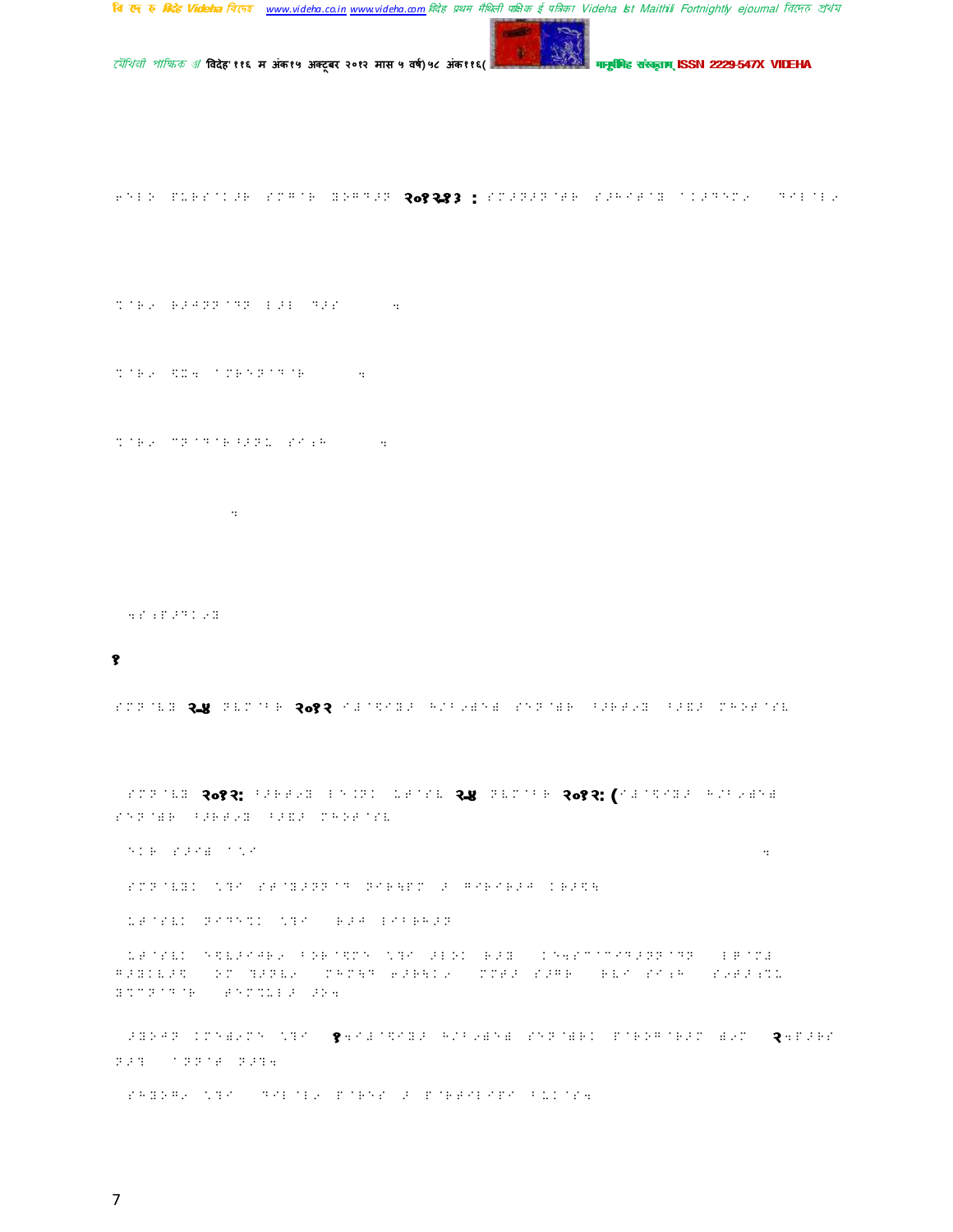$70 -$ 

*त्रीशिती পাफ़िक अ*विदेह'११६ म अंक१५ अक्टूबर २०१२ मास ५ वर्ष)५८ अंक११६( सालामह संस्कृतिक संस्कृतम् ISSN 2229-547X VIDEHA

."⢽⣇⣝!२०११ !#⣙2⢴!'⢷⢾⢽⣎⢾⣇!⢽!⢷⢳⣙.!⢻⣐⢻⣉!⢻⣅⣐⢺⢽⣒!

iuuq;00tbnbowbzjoejbombohvbhftgftujwbmqubzjoejbombohvbhtgftujwbmqubzjoejbombohvbhtgftujwbmqubzjoejbombohvbhti

"⢽⣇⣝!२-४ ⢽⣇⢷!२०१२ TBNBOWBZ!3.5!Opwfncfs!3123!

iuuq;00tbnbowbzjoejbombohvbhftgftujwbmqubzjoejbombohvbhtgftujwbmqubzjoejbombohvbhtgftujwbmqubzjoejbombohvbhtgf

iuuq;00tbnbowbzjoejbombohvbhftgftujwbmqubamana.combohvbhtgftujwbmqubamana.com

iuuq;00tbnbowbzjoejbombohvbhftgftujwbmqubzjoejbombohvbhtgftujwbmqubzjoejbombohvbkfoesbowbzjoejbombohvbkfoesbow

ius iuuq;00tbnbowbzjoejbombohvbhftgftujwbmqubanda.html

5⣒11.!5⣒41;!Jobvhvsbujpo!

 $5$ 56. –  $\pm$  50.  $\pm$  56.  $\pm$  56.  $\pm$  56.  $\pm$  56.  $\pm$  56.  $\pm$  56.  $\pm$  56.  $\pm$  56.  $\pm$  56.  $\pm$ 

7⣒11!–!8⣒11;!Pqfojoh!Sfbejoh!

8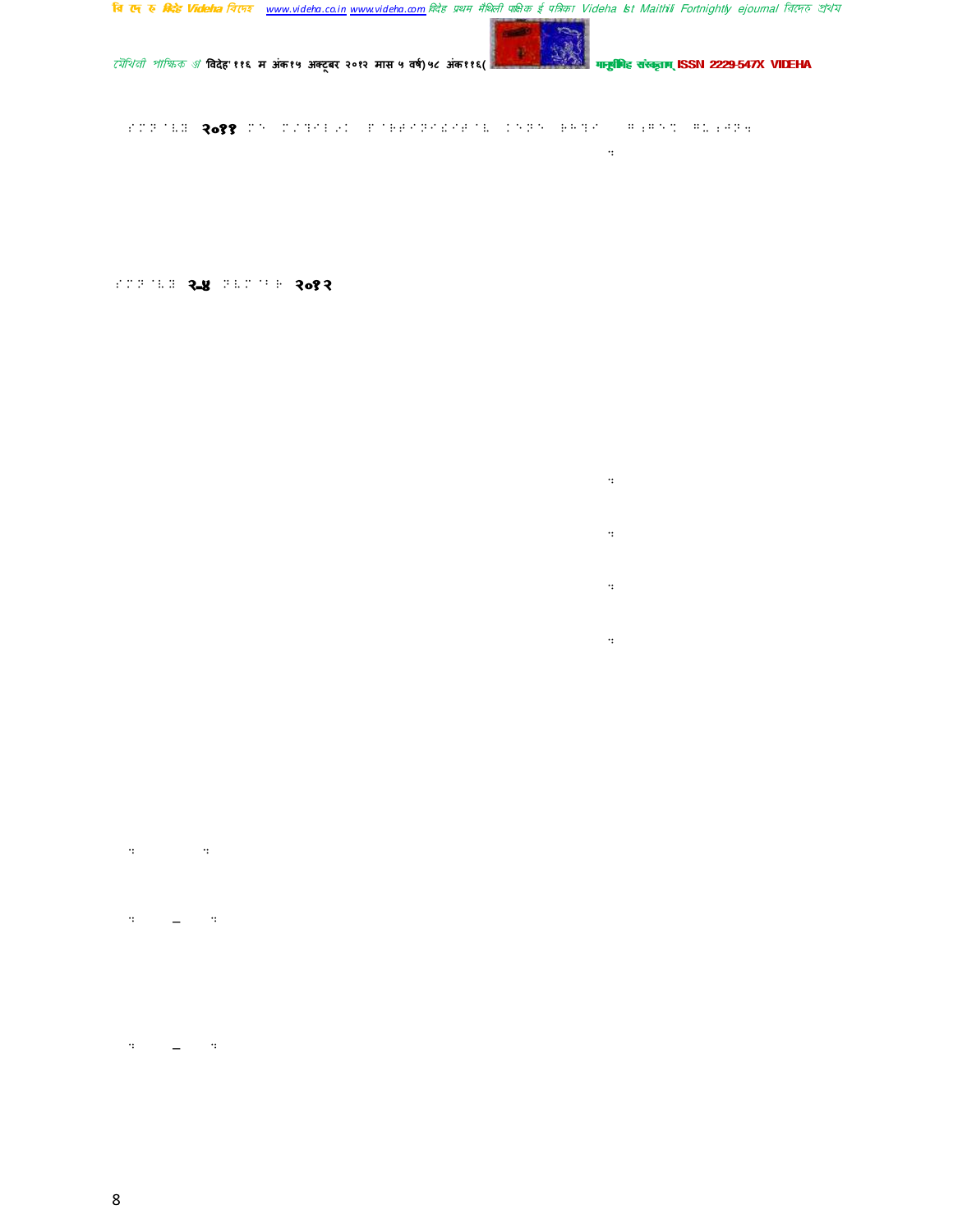*त्रीशिती পাफ़िक अ*विदेह'११६ म अंक१५ अक्टूबर २०१२ मास ५ वर्ष)५८ अंक११६( सालामह संस्कृतिक संस्कृतम् ISSN 2229-547X VIDEHA

 $8.9$  GeV  $\pm$  26.9  $\mu$ 

————————————————————————————————————————————————

21⣒41.22⣒41;!Nbojqvsj;!Uif!Jefb!pg!Obujpo!

Topic the United States of the United States of the United States of the United States of the United States of

 $22$ 

 $23$ 41.2 $4$ 

 $3$ 41.4 $4$  Mpc Npefsojujft; Topicstic the control of the control of the control of the control of the control of the control of the control of the control of the control of the control of the control of the control of the control of the control of th

4⣒56.5⣒26!Joufsbdujpo!

 $\mathbf{q} = \mathbf{q} + \mathbf{q}$  , and  $\mathbf{q} = \mathbf{q} + \mathbf{q}$  , and  $\mathbf{q} = \mathbf{q} + \mathbf{q}$ 

The contract state  $\mathcal{L}_\mathbf{p}$  is a set of the contract of the contract of the contract of the contract of

6.75.7 milion film Joejbo in Joejbo in Joejbo in Joejbo in Joejbo in Joejbo in Joejbo in Joejbo in Joejbo in J

 $\mathbf{R}^{\text{max}}$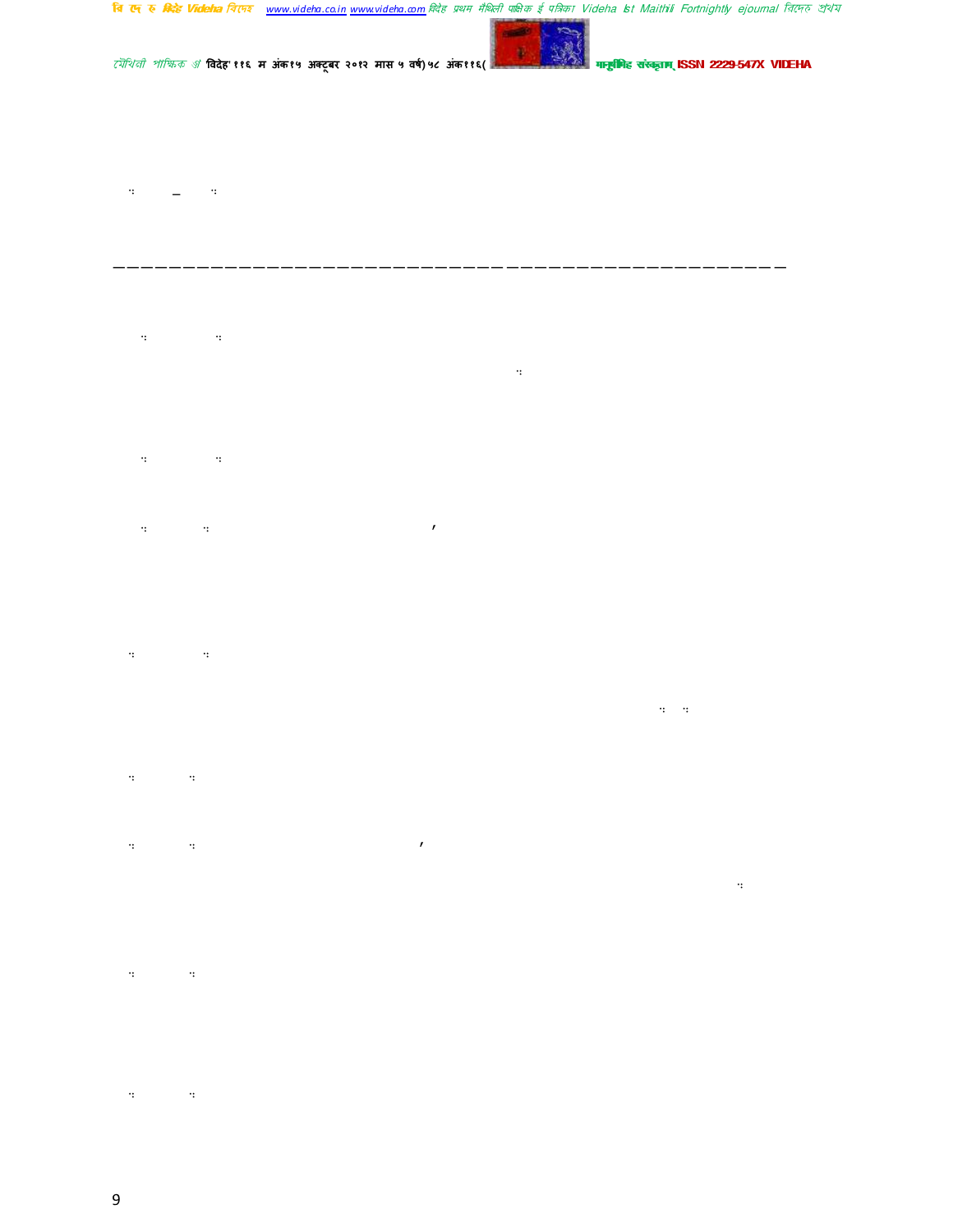*त्रीशिती পাफ़िक अ*विदेह'११६ म अंक१५ अक्टूबर २०१२ मास ५ वर्ष)५८ अंक११६( सालामह संस्कृतिक संस्कृतम् ISSN 2229-547X VIDEHA



————————————————————————————————————————————————————

 $21.21\pm22.22$ 

22⣒26.!23⣒26;!Gpml!Qfsgpsnbodf;!Qbe!Ebohbm!

 $23$ 41.2 $\mu$ 

3⣒41.4⣒41!Lbtinjsj;!Nz!Sfbmjuz-!Nz!Mbohvbhf!

25!4⣒56.5⣒26;!Joufsbdujpo!

 $\frac{1}{2}$ 

6⣒56.!7⣒41;!Njoe!Zpvs!Mbohvbhf!

 $\mathcal{A}^{\mathrm{H}}_{\mathrm{c}}$  (  $\mathcal{A}^{\mathrm{H}}_{\mathrm{c}}$  )  $\mathcal{A}^{\mathrm{H}}_{\mathrm{c}}$ Tablest; Louis the Community of the Community of the Community of the Community of the Community of the Community of the Community of the Community of the Community of the Community of the Community of the Community of the

10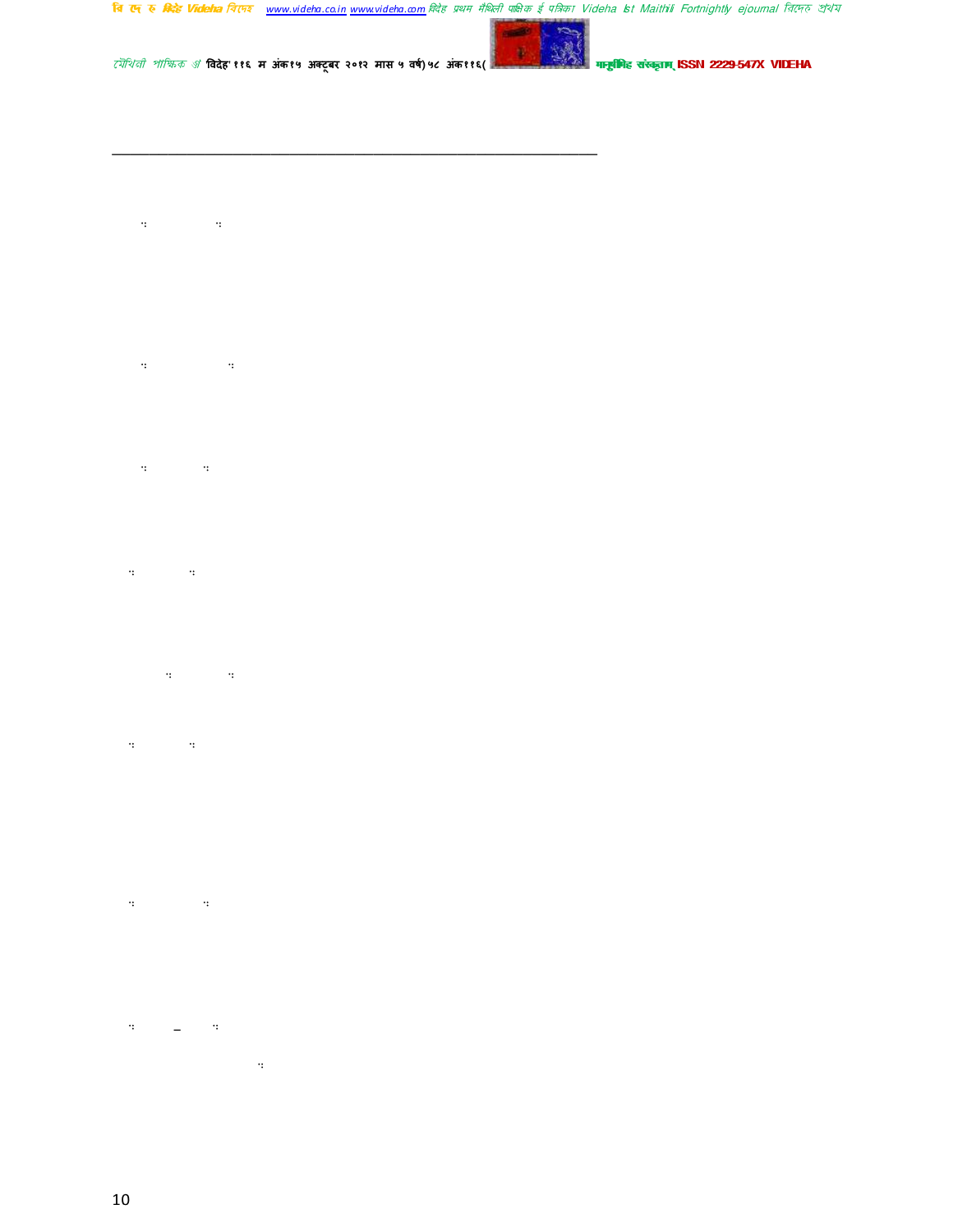*त्रीशिती পাफ़िक अ*विदेह'११६ म अंक१५ अक्टूबर २०१२ मास ५ वर्ष)५८ अंक११६( सालामह संस्कृतिक संस्कृतम् ISSN 2229-547X VIDEHA



 $8$   $\frac{1}{2}$  (  $\frac{1}{2}$  ),  $\frac{1}{2}$  (  $\frac{1}{2}$  ),  $\frac{1}{2}$  (  $\frac{1}{2}$  ),  $\frac{1}{2}$  (  $\frac{1}{2}$  ),  $\frac{1}{2}$  (  $\frac{1}{2}$  ),  $\frac{1}{2}$  (  $\frac{1}{2}$  ),  $\frac{1}{2}$ 

# २

/⢴⢽!2⣈!#⢵!⣝⢼⢽!)2⣈⢴⣝!⢽⢼!⢵!⣝⢼⢽-!⣇⢼"⢾⣇!⢽⢼!⢻⣅⢼⢽!⢵⣝\*!#! C'AU CERREALE EN 2002 I DAFE EDRES DUR PAR PARTER A CHEARAIN AINSIN 22 ⣞⣓⢷!२०१२C!⢴!⣃⢵⣏⣜⢼!2⣒!'⢷"!⣍⢽⢶⢷⢽"!⢳2!⢻2!⢺!#⢵ ⣝⢼⢽#!2⢵⢻⢼⣙⢼-!⢾⢳⢼"!⢼!"⢼2⢴⢽!⣃⣞⢽⢼!2⢽"C!⢺⢼⢻2!⣇"⣙⢼!⢼⢸⢼"⢴)⢺⢼⢻2! ⣇"⣙⢼!"⣇'⢽\*⣇⢼"⢾⣇⢾⢼C!/⢾⢷⢾!⢷#⢾!⣁⣙⣒!⢵!⣝⢼⢽!'⢳2!/⢴⢽! ⢽⢼⢻⢷!⣁⣙!⢺⢽⢼!"⢼⢳⢾⣝!22!⢽⢵2!'⣅⢷"⢼⢷!⢹2!⢺⢾⢽⢳⣒!!

'⣓⢷⣇⢴!/⢴⢽!⣉⢼⣜⣋⢵⣐⢻!'⢷⢼⢽⢾!⢳⢽⢷!⢺⢽!⢸2⢽⢳-!⢵!⣝⢼⢽!)१९५५- ) !

⢼⢾⢼.'⢾⢼!"⢼⢽!⣁2⣈⢽⢳⣒!⢺⣈⢽!⢵!१२ ⢷⣈!⢷⢳⣙!⢾⣈⢽!"⢼⣐"?⢷⢾! ⢷⢼⢽⢾!⢼⢹!⢳⣅⢽⢼!"⣓2!⣁⢵⣛!'⢳⢽!⣈⢾⢴!⢼!⢶⢷!⢶#⣞⢷⢴!⢼⢺!⢷g!  $^2$  T = 2  $^2$  T = 2  $^2$  T = 2  $^2$  T = 2  $^2$  T = 2  $^2$  T = 2  $^2$  T = 2  $^2$  T = 2  $^2$  T = 2  $^2$  T = 2  $^2$  T = 2  $^2$  T = 2  $^2$  T = 2  $^2$  T = 2  $^2$  T = 2  $^2$  T = 2  $^2$  T = 2  $^2$  T = 2  $^2$  T = 2  $^2$  T = 2  $^$ 

1986 Service Control Control Control Control Control Control Control Control Control Control Control Control Control Control Control Control Control Control Control Control Control Control Control Control Control Control C

⢵!'⢽!2⣈⢽!'⢽!⣝⣅⣇⢼⣇"⣙⢼!⢼!'⢽!⢺⢽"⣙2⢴!⣇⢷⣜⢽!⢷#!⣁⣙-!⢺⢽⢼!  $\frac{1}{\sqrt{2}}$  . The set of the set of the set of the set of the set of the set of the set of the set of the set of the set of the set of the set of the set of the set of the set of the set of the set of the set of the set o ⢼!⢵⢽⢳⢼⢷!⢹⣅⣈⢹!"⣙⢾!#!⣇⣇⢷⣜!⣁⣒!

⣅'⢽⣝⢼"!⢾⢷⢾!⢳⣅⢽⢷!2⣃⣅⣙⢼!"⢸!"⣐⢻⢷⢳!'⢷⢼⣉⢾!⣁⢽⢳⣒!⢵!⣝⢼⢽! ⢳!⣁⢽⢳!⢺!⣞⢼!⢳⢼⢽!⣅'⢽⣝⢼"!2⣈2!⢺⢼!⣈⢽!⢼⢴!⣁⣒!

"⢼⢷⢵⢳!१० ⢹"⢷C!⢳⢾⣒!'⣅⢷"⢼⢷!८० 2⢼⣈!⢷⢵⢽⢷!)"⣇⣋⢽\*!⢹2!⢺⢼⢾! ⣁!⢺!2⢻⢸⢻!⢹"!2⢼⣈!⣋⣍2⢷!)⢷⢼\*!⢷⢼⢷!⣁⣒!

# ३

#!⢷!⣓2!'⣅⢷"⢼⢷)२०१२)-⣇⢹⢳!⢸⢼⣏⢼!"⢼⢽!)'⢷"⢹⣎!"⢼⢽⢼⢽⢾⢷! "⢼⢳⢾⣝!⢼⢹⢴!'⣅⢷"⢼⢷\*!⣉⢷⢴!⢷⢼⢺⢹⣇!⣜⣋2!⢺⢴C!⢳⣅⢽⢷!⣇⢾⢼! "⣐⢻⢷⢳!#⢷⢼#!22!⢹2!⢺⢼!⢷⢳2!⣁⢽⢳⣒!⢷⢼⢺⢹⣇!⣐⣋2!⢷⢼.⣇⢾⢼. " < F THE STATE STATE STATE STATE STATE STATE STATE STATE STATE STATE STATE STATE STATE STATE STATE STATE STATE STATE STATE STATE STATE STATE STATE STATE STATE STATE STATE STATE STATE STATE STATE STATE STATE STATE STATE ST ius iuu qubti bolishi bolishi bolishi bolishi bolishi bolishi bolishi bolishi bolishi bolishi bolishi bolishi qpuij0Ipnf0Bncbsb`Sbkefp`Nboebm⣒qeg@buusfejsfdut>1!!"C!⢼! <del>h</del> Den ideel is the photograph of the phmf dpn of the phmf dpn of the phmf dpn of the phmf dpn of the photograph  $q$ nfo $\mathcal{O}(1)$ pnf $\mathcal{O}(1)$  is followed by  $\mathcal{O}(1)$  . In the set of the set of the set of the set of the set of the set of the set of the set of the set of the set of the set of the set of the set of the set of the se

"C!⣋⢼⣅⢽2⢵⣋!2!⢺⢼!"#⢾!⣁⣒!iuuq;00xxx⣒wjefib⣒dp⣒jo0!!'⢷!⢸g!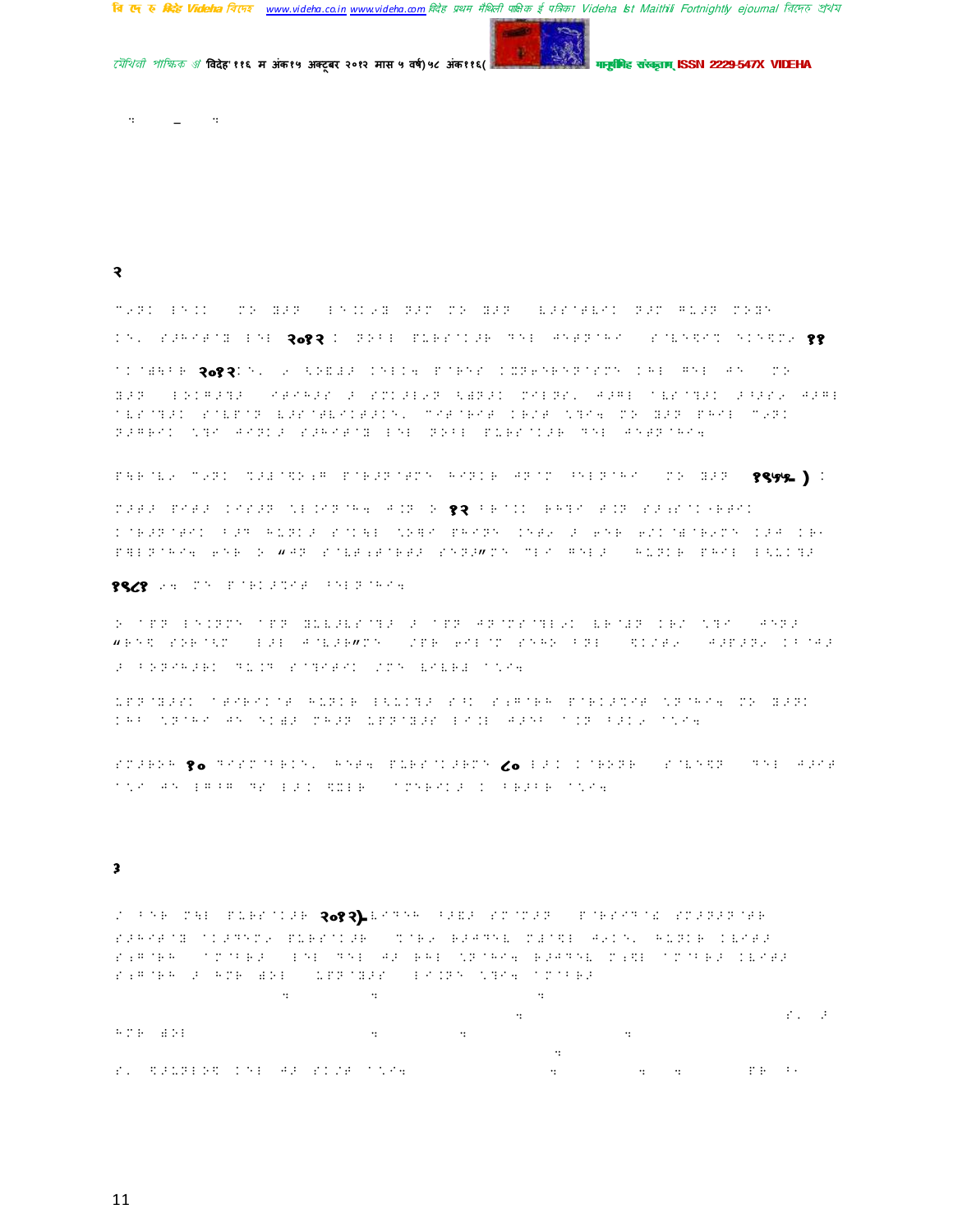

मानुबंधिह संस्कृतम् ISSN 2229-547X VIDEHA

ана **ай**лазия вракати и време, из ки, что вра чтаа врага вракате прикал  $\mathcal{F}=\{p,p,n,\gamma\}$  , where  $p$ 

CONFIDENTIAL CONTRACT WORTH FRAUD CONTRACT PORT OF (1) "中国一大学"广告"、推进工程中的一家大学研究工作、"广告"的进步、进行"气氛"等中学生设施、"学生研究"、基础研究、"广告"、"一等" CONFIDENTIAL CONTINENT WORLDWID CONTINUES TO THE "如果要是是要是一定是不是是一面是如今或许是如果在是不足了。"如果是一定性用于新开口。 一座 CORPORATION DIABATE CONTINUES WITH CONSTRUCTION CONTINUES TO A CONTINUES TO A RESIDENCE OF A RESIDENCE OF A RE CONFIDENTIAL CONTROL CAPACIDO NA PIARTE APPEARATION CONTROL AND CONTROL CONFIDENTIAL AND A CONTROL CONTRACTOR CONTRACTOR CONTRACTOR CONTRACTOR  $\sim$   $\sim$ CONFIDENT CONFIDENCIAL ENTRAIC WORKING OF CONTINUES AS A CONTINUES.  $\sim$   $\sim$ (1) "中心的是这个主题的主题,中国是这么多就是主题的中国的是一些主题的是不是我们的一些有益是一些是益的。" (1) 在 STER TRAFFECAS PORT POST CATALOG CAPACINA PORT TO THE A CHARACTER THAN A RESERVATION OF THE BIG OF HER TISSUE OF A SUBSERVATION OF  $\sim 100$ TORS TRAPTED THE THREE WILERS IS A FRAME OF  $\sim 100$ TO REPORT A CONFIDENTIAL CONTACT OF DELIVERING CONTACT A REPORT OF  $\sim 100$ 为了新业人的作品进制进的"国建"、"的新业"(1)。因为用户、进用户、其实用户、的进展行、"用户主、"的设施了新科技、"一度

 $\sim 0.1$ 

STERN ERANNE SERIER ARTNU FERRA PROFIN DE POSTSOR ERNA DRESE ORIGINE QUE CONTRACTOR STATE SPECIFIES

# $\mathbf{y}$

TO THE 2015 LOST 24 FOR PRAY 24 FOR DRIVEY AND LOST ACTIVITY OF A POST TO A BOARD AT COURT AND dia na katalogina ne banara koany keminting belas korena da tahan antaran satu na kalikuwan TO I TET BETER (FIRE) EREK (BID) FRATRANSBRIAN (DRIV) ROBERTI (SIBF) FRARE 第四章的法的变形如 人名英格兰姓氏加尔尔 人名英格兰姓氏英语 计数据分类符号 人名英格兰人姓氏德斯特的变体 的复数医多发性贫血 TIC ARD NO CARBNO RENE COVIDAR OF TRAFTO ACRES CONTINUERAL ON CRIMINAL FREQUENT

AN AN TEND BOST ARRESTED BREAK ON SON THROUGH RESERVATION TO THE 生产量为新型的数学为一项标准。最高的第一个成绩。一支设备都是在原因是最高的一些方向的标准与的数据的标准有限。 s sampa sampa TURE TECTRO ROMAN ESSENCENDENT RUR OM MERCEDO DE LOS CELEBROS ONDE SUS CONTENTES SON NI SEAREREIN, SAANSA SALIANA (1878) TISTA AL ENGANARE SAN OTSENEDANISTA PRODUCE PRESIDENTIFICATION ESTATISMENTE IN ENTRANCIMENT DE PROPERTIES DE L'INDIA RADARKI DIBABI PURA LEADARKI ATTARIKA PODER PARTARANTERANT 的过去时的复数形式 医单联杆菌 的复数的复数形式 人名日本的第一书的英语名 在这里,我要把这里有一个一件的人或人来了。我的生活不能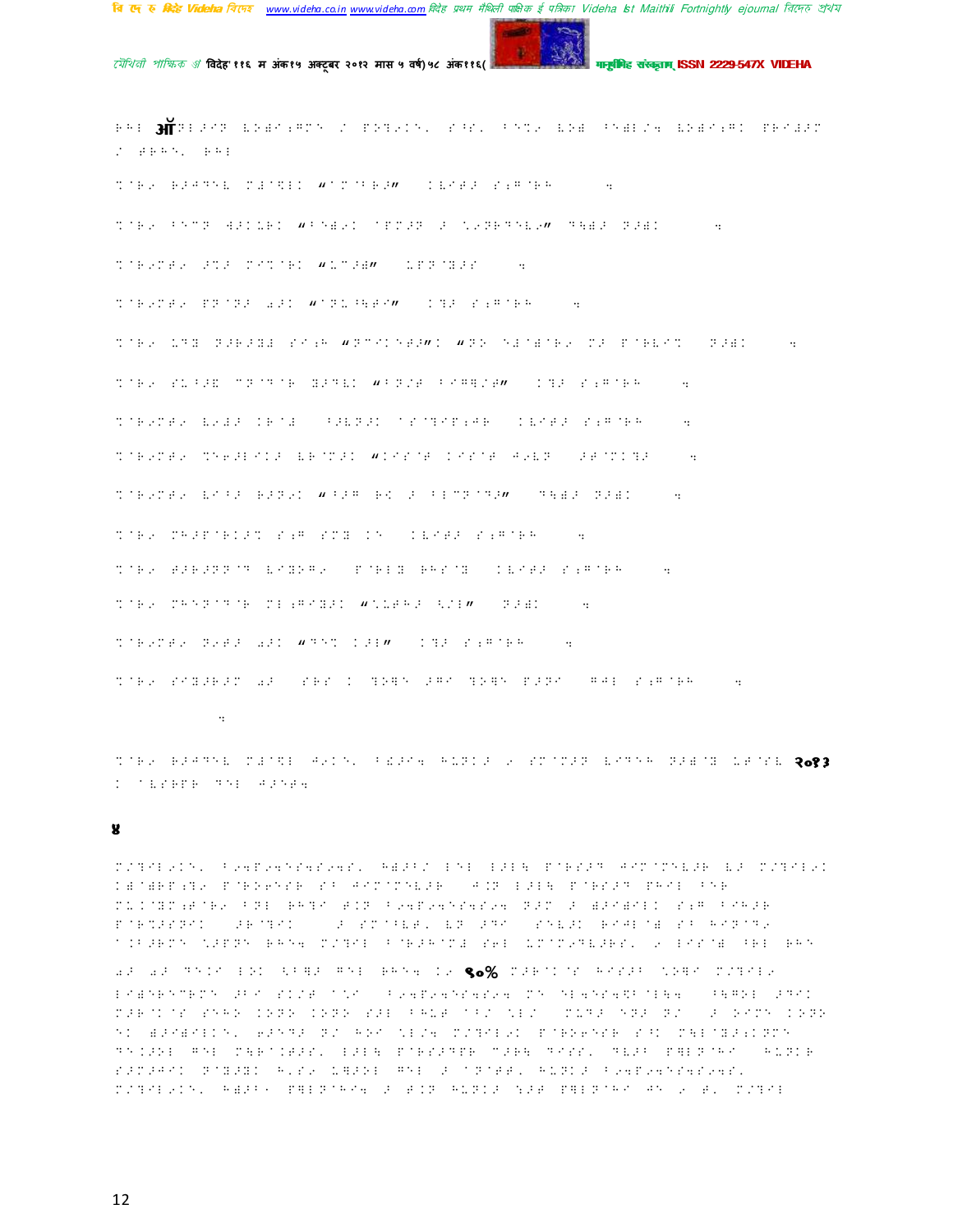

मानुबंधिह संस्कृतम् ISSN 2229-547X VIDEHA

PREPARTED ON BOY BOILER PRESENTS INTO THE CONTENTS ON THE PIER PREPART OF ROBA PORTAZZATU ZAPORTU ZA RIOGRADU EZ PAGUARA ZANEZIN ITZEGRADU IZABET RINE BALL ENRICO BETRO ROLLO DO SE CONSERVEDO DE TRANSICIO DA PROPIA RELIGIO DO BALLA

TE DESCRIPTION TEST COMPANY AND REPORT OF THE CONTROL COMPANY OF THE CONTROL OF THE PROPERTY an babar basa sa tanya sa taon dan sanya da tanyan sa tanyanya sa tanya sa kanyanya sa tanya na kaominina da t 医眼垂体 的复数经复合的 网络人类英语的复数 的复数医假性生殖性病的 的复数人名英格兰人姓氏英格兰人姓氏斯特的变体 医动脉下腺炎 工业单元

# **Lg**

WERP TEACHER TO CREATE A GRANT CHARGE CONFIDENT PREADS CONSIDERED AND TO ARREST  $\mathbb{E} \left[ \begin{array}{ccc} \mathbb{E} & \mathbb{E} & \mathbb{E} & \mathbb{E} & \mathbb{E} & \mathbb{E} & \mathbb{E} & \mathbb{E} & \mathbb{E} & \mathbb{E} \\ \mathbb{E} & \mathbb{E} & \mathbb{E} & \mathbb{E} & \mathbb{E} & \mathbb{E} & \mathbb{E} & \mathbb{E} & \mathbb{E} \end{array} \right]$ 

Speak of See Countries and a resource and the countries of the countries of the companies of the second section nder earlie CONSTRUCTIVE AND CONFERENCE CONTINUES IN A SERVER CONTINUES AND THE CONTINUES. and the study and a substitution was important and and and the control of the second state of the state

ERS TEATRICES (ALDIENTORINEN ERSTE ANTIFICATION ARDITAL) DER ARANDI LETA TEAT TRABBAS SAREVERS BIEVESPRING BALING INC. PROFESS BAR MOO PAR ្មានដូចដូច អ្នក

anterna de la cala de la parte de la calación de la calación de la calación de la calación de la calación de l TRORA PRESIDIRARINGEN EIGISTAR PROFESSORE ESTA DI TECELO BSAICE PIPOSI 这一次在世界上,不会了一番的复数的最高。一起的复数形式是一个男人,由于不是一般是我认为,因为我有一面是我更一种的我的男人。我会生活

TESES PROPOSO DO SEGUEIRO PODE ESCOL O EL PARADO PARTICO O **VI**DO DE ARTICOS. ANE COUPUR CERA PRIP BARVON ISBENIS ERIPE CIPENTIS POP BUSH ASIN'S RASIONE 法人的法庭审计基本主义人法院的过去式和过去分词 计特别分析法 计单位存储 人名法阿尔德 计程序 计中心结构 人名英格兰人姓氏沃尔德的变体  $\mathcal{F}(\mathcal{F},\mathcal{F},\mathcal{G})$ 

a posso de el medio pelo ciudad do segunda i mortir i alcando segunda a concelerir respondo. AD TODA (BRITISARAK) DIKABU (BRID) TINY (1920) BRITISARAK (PITARKITS INTRA-PITA DRIPARTIE TOTEKES ERREES FER BARTEREKT. IN NAT FADRIK I FAR ERRE ERRE - 유전 100 B - 최근 제10 3 B B 주 시 시 지 정보 시 E R E 시 프 R E H 시 모 시 B (18) - 정보 시 지 R E 시 프 리 정보 프 프 - 정보 M D (18) -的复数计算的的过去式和过去分词 电电流电子电容电子电容电子电容器 人名英格兰地名美国法罗斯 的复数的复数形式 医神经性贫血病 经过分 TORP PROFILER PRESENTED PREPARED A CONTRACTOR PROPERTY AND CONTRACTOR CONTRACTOR PRO

a na bilimbin alikan asl na kani ta a bilikan ke amali mbibana bilana ilibe ta marana gide la kilimn I REDIRY (RN) EXPIDENT CONTROL DE L'IEV (NOR) E FERENI DEPRESENTATEDE (RND) ana na mia amin'ny faritr'ora dia Grand Caragan (ara-dahirana dia 1999) ara-daharanjarahasin'ilay kaominin ROBRA, 1941 R. PRANCES R. REB. FREDE SCOLOIRE CAR CORP. 1970 LAI A FANCS paper and 4

BOAT FEETS COLORES CORPORATION CONTINENTS AND THE REPORT FEET OF CONTRACT A 电子生产基础的表达的 经费用供单 的复数医学生的 经合同的债务 医卡斯特氏试验检血清蛋白 电子生物量调整器 人名拉尔加亚斯 计自动化 FURNISHMENT TERMINENT NEW

RICBOBRESCO (EBC) (VISSO) CHER (VISSO) CREDITARO (OS ALICO VISSO) CHER (VISCO) CERRECENTES ERRIT SER BARTO CIRDA BERRABO DI BELO DE SECONDO DO STORIA E CALA CARDO DE BRATO DE SERBEDO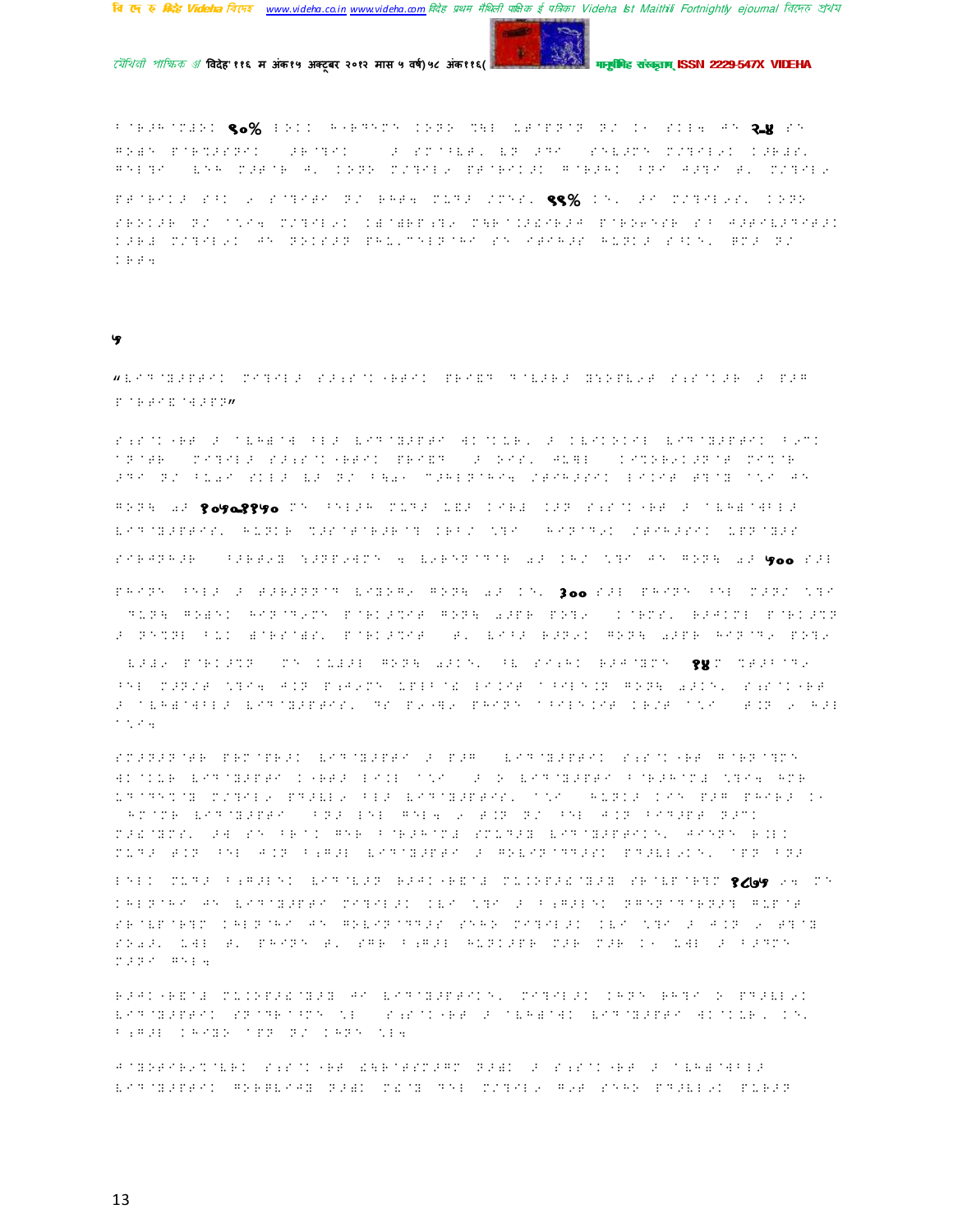

मानुबंधिह संस्कृतम् ISSN 2229-547X VIDEHA

ERC TERRI (PITORE) (TIVILIA) VI PURA ENVIDER (CVINER) EPROBRI DI ETRIRA PRIVILIA  $\gamma$  -type  $\gamma_2$ 

新华县 的复数生物学生的 电影中的电话类型的人 的复数形式 医生体内积 经人工工业的 医白细胞性黄疸 化二聚苯胺 化二苯基 人名英格兰人姓氏 RITE 2013 - IR PER 2013 PRAVID 2020 1201 - LA RITE 2020 2020 12:20 PROPERTY DE ERIT DE L'ERE ES de la provincia de la partida de la población de la partida de la SAL PROFESSIONER POSSESSION CONTRACTORER DE CONSIDERATION EN LONGISTE PROFESSION The Starting Council TO TO CASH TO PURPOSE A CONTRACTOR AND A REAL PROPERTY STANDA EDIDA ALTERNATIONES DE ANNO 1999 EN CONTRADO DE LA CARDA DE LA CONTRATA DE LA PARTE 1930 Block Carl Care Control Control Care Control Control Control Control Control Control Control Control Cont SADIOE SERPIDEERRO SA TEERTOOL EETH PROEPER FERSIE PAESE DOORES EERDOOE A TERRYBAN MER SER SENER BAR TERS BASEN (DEER MESSON) AS SAN DATIS TRE EVA 1878-1979 (23 K) 426 (1978) (23 K) (34 K) (23 K) (23 K) (33 K) (34 K) (34 K) (34 K) (34 K) (34 K) (34 K) an each minimise of the and a research search in the contents of the

法未认法 医二甲基酮 人名法斯夫格尔斯 法一件法庭 机装入机 医法庭性心包 的复数新闻 人名英格兰 医前庭支持的 医牙状的 计数据 医子宫切除术 "学习",我知道,"一定是这个可是如此的,可是是不是什么?"我们的书籍不同说,是如此,"我们的学习是这个人"的"在这是不是这么不能的 POLITIC LEOLE DE CARDIDADE DO COLORADO PERMITORIAL

ERSTEDERAD DASA ESPEEIXO ESSENTIFES ANNO 48 - COERECA EN CORPORADO SE DI 1989 STEATH DIRE PORT AND THE BOOK OF PRINT HE UP STEATHED EVENTURE SHAPE PRES 电对称对重要的表达的 电内装法 人名英格兰人姓氏卡利的变体 化二苯甲基苯 人名英格兰地名美国英国英国英国卡伊尔 计中断文件 计文字设备 ana and o election of a warround on a statement of the control of the control of a statement of the warround of EVA TEXENA DEL PERSEREZO, APERA DEL SER LA FASAR ENTADO ESTE PRESEREA 大性の 40

的复数形式 的复数形式 人名英格兰人姓氏普里斯的变体地名含义是古巴人姓氏卡尔克的变体地名含义是中世纪英语含义是中世纪 A TERA TOBERA E SOTERANO ESCOR E ALRER ASSISTARE EN SECTIONE E ARTIGRATORA **BAFTS** (H)

ERA A PREADRES CONSTRUERENT PROPERDE TO TO TEST DE LA CENSARIA EST ETA CONC CONTRATION ARRAIGHT TO DESCRIPTION AND ARRAIGHT AND CONTRACT CONTRACT AND ARRAIGHT a neek aan maa negeka hook oo waa ah haad aad a aad baad aad ah ee ha  $\eta$  parameters

ESALES SIEL EVENIE VEENTURENT SCIENE TONE NOTON EVENTURENTERS DE na kana isinis asti akin akin askeo si bada na na nyi saso abana na bada abadan sa sana DIE CERPAN IEU CENT CONTROLE PROFINE DU PIE ENDDUCCE EN PRAELENT ENFORCHEMENT 人类的身份。 医鼻内侧鼻炎 人名斯特里诺斯 法人员联合员 人名英贝尔 的复数人名英法斯法尔 医生的性质的 法人员联合员委员会 EVA TESERA PARTIESE TERRA SUR ERECTE SON ER DE ARMEN DE REALES TORRES DE SINTE CADED ACTERATIVENTS IN DEPENDENT DRUMPTER CERTIFICATION al composition and many CONSTRUCT ESTIMATES AN INSTRUMENT PECTIFICATION ENTITY SACTO TEE SERVERS. EVENIS EPOTERA (PRENTO EDEL CO CONSTITUTO ARREGIA PRO membre ad l'espagament daga l'espose l'asendo elegant de mai l'espos grese presentares BARN CENTRIC STATES AND PLANES CONTROL CONTROL

TORA BALLEA DE BETTERA (PARABAL BETERARA), BAR PINA BITAR DE L'ANTI IP RIDITIR A CANDIDA CARA E CA TRAPITURA INTERNA CONSTRUITO DE PRESENTE DE 1930 E 1930 and an abended by any manded and an internal party of the case of the components of EVA MESTRADO E EN MORAL ES COEREMA O NA CAMA DOS CONTINUOS EN SER MORAL E TERENE DE TERMINATO DE MEDIELO DA PARA LA IDRIMARCA NA MARCIA A SARRA DA SELICA O MEDIA ESPARED DEL PERSERBEI PRESEDIDE SE SEDE DER ERESE SONO DOS PERRIDERIS PROPERT dio endore prene el meredo indentero negerare este dicidente a DOSPHER FER LEVER SERIERS IN THE RIST OF HIS DOUBS ON THE REPORTED BEEN IN THE COUNTRATE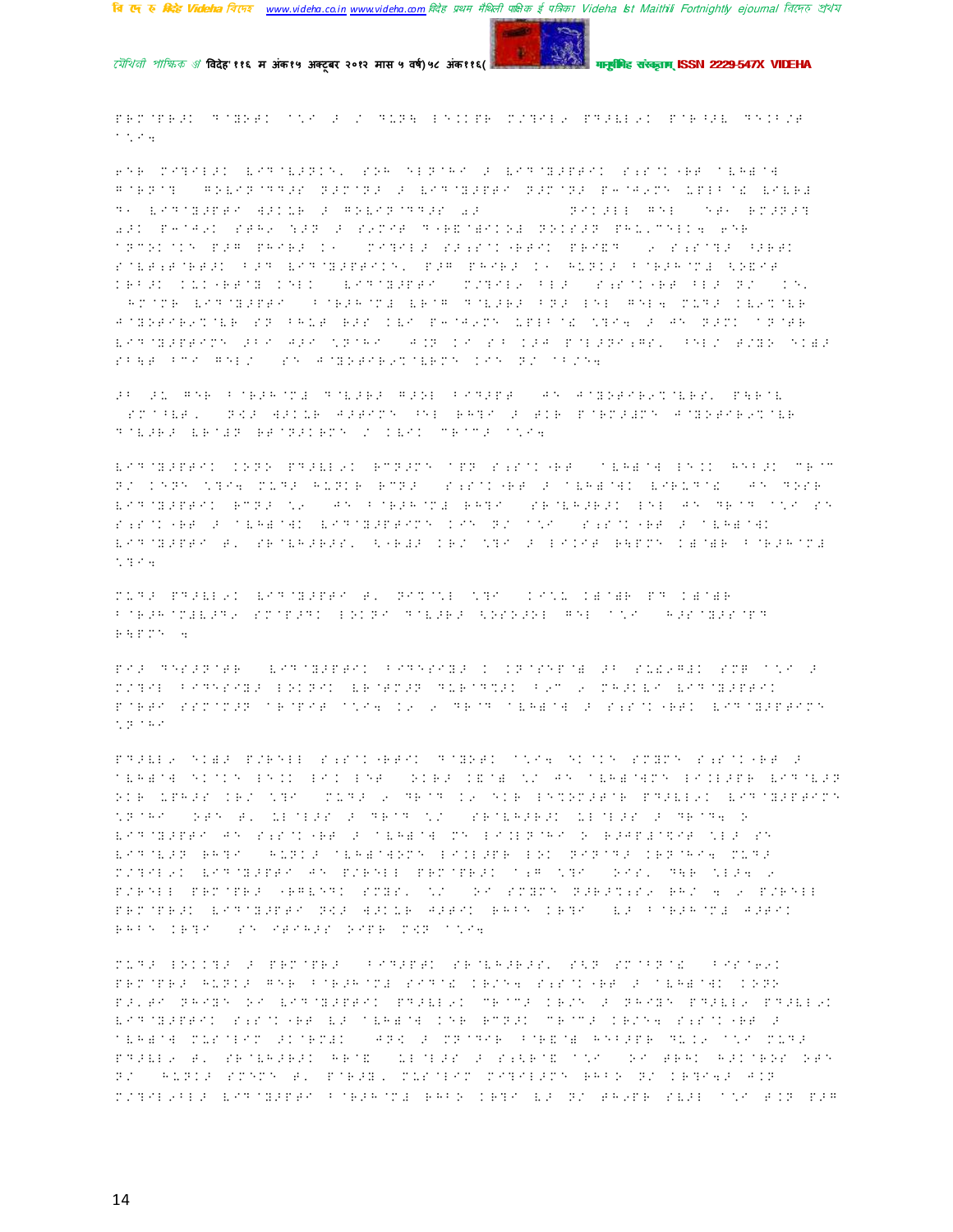

मानुबंधिह संस्कृतम् ISSN 2229-547X VIDEHA

ERREA DE DOR EST PET AT ESTADO DE PRECISO DO ERREA O RITIRE NESERVIA BU LOS ESTIBIES L'IMPERIDE BURBER DE L'ESTRE BURBER DE L'ANGER LOS ESPIRE L'ESP MATAGARE (1982) TARRINGATO PEA (RARITERAR PRINTS) AND CIA (REDIGIO TREGRARIN ROBI (2008) RESIDENTO (1989) BRB ERIE (B. COD. CERRITBORBRICKO (18715) (BORCORRENA CONVERTIBLE EXCLUSIVE TO NATIONAL BARANCE PRESENTS THAT PARTICULAR CONTROL BOARD ESPECTIVE ENTIRESPECT (ECEPTE PRESSENTE CERTE CONTROLS POSSES) SANCTERITIERES 我们的时候都可以看到了"我的方案,我的是我的方向我们在的是我们的人的人。" 海海海 人名卡尔斯法弗尔 的方程序 计数字字符 经济的

(おどの見事者見事決定)) (全部の形成の個人のなど年)  $\mathbb{R}^n \oplus \mathbb{R}^n$ 

i al composa a la recipila de la coda el cobodo caes. On caes consodis considera poesa el ESC TESAT LEVA TOARBVINT DATA LEARD DATA PAR LA LA LITTLE SEBTO DATASADAR DE CACTES CAPABALA VALENTS FERSON PERPOST STESS ON PERSONE DI PARTICAMENT anaando keesti eesti on bilanaando keesti dii kusub sahil dagaalka addina on bilin aan oo sobb FARTY REPORT FREED ENTHER CONTA

DE L'EDITE POR L'ADICIE L'ON AU L'ESPERIT DE PODREDIA DU L'ON COREDO DRIVEL COPO DE LOS CONTROLICIONIS RAPPEL FORD I PREDIDENTI I DEDITORED I REDIODO I RICHA DI RICHI I PER I DODI I CRAPAREDI TRANSE DO COS CONTRADO ESPARAS ERROPAS DO CODO DER CODOR EN PORTUCIO ESPARA

is diversion experimentary indicates in presentation and the contexts of the context.

REPART ESPARAR DESPESSI DAPPA (P. DESPESSIARE EL P. PERSENDAR DE PRIMERA BIREZAR ERZE EL EDADARI GALI TALBADA RUDIA DIREZENEKO ILIDE EADRRE GALI TORDOROS PROPIS PERPENDO DE PERPENDO ENTRANCES DE ENTORESTA EN PRESERVA formation about a companies.

VEL 1811 LA RAVIO LE 1891A AL INGLIS LA PADELLICE E LOCALE DE PARIS LA LICENSIA DE PROPERTATORE disperso al le ser coda llocal a codo al espacial de la a al sus sus sus ser considerar a la coda ERS SEPPRO (PER 151) PROFINED TO CONTINEIR DE CARPETAL LODO CONFERENCIA BRODUCK, TRIDUCE PRRUD ESPECIAL SELLIGE, LONG DE TOUR TERRO SERVE L'ANGER No. 3 Robert Co. Strange

TE ERCBUS (FINED), BUSTANE (2011) FINED (D) BINE (BUST (18 17 000 TV) (8 NE) RUBY (SNR) EVANNEN FRAG ISLE NAVED NEAR TORT FAN END ERRY FON TORNE PARK PRO tari ka kito jene je se je drugi transtva ja easki peski jih naski indikati DY BYB 21 (YARY R2Y12B) DI BYB BYB (YOUR 2004) TO SE BIRY (DIR 2002) 2821 (DD 0304)

RAL DE RIDRECEUSILE SQUASSO) PERSIE ECTIVEMENTS EPTR EN LES PRESIENTS

ADVISE ROSSEL LERIR \$300): RUB DIEBRIO DI CREBRIODI, RIODBREDI DER CERTE EVA MEREVI (EARED) DNE (1978) TOY (French HE DO TEAEMER DEVANTERENT TURE TO CARACTERAL CONFIDENTIAL CONTRACTOR

SPECTIVES SPECTATION CONTROL CONFIDENTIAL CONTRACTORS CONTROL CONTROL CONTROL CONTROL RUSENE (FOUR CANSO TAKE) DE PARA EN SEN TOURER (1) ONDER DE REPORTUUR (DE COUPONAISE) dabrase aardise installate art dabraserin. Peresa irse italisesse A PORTE TOP DITE BILIDIE FOR LICENSE ADDITION DE TOPO LICENSE DE L'ANNE DI LA LIDIDIE FESTIVA dayrılar yazırdan randa sonunda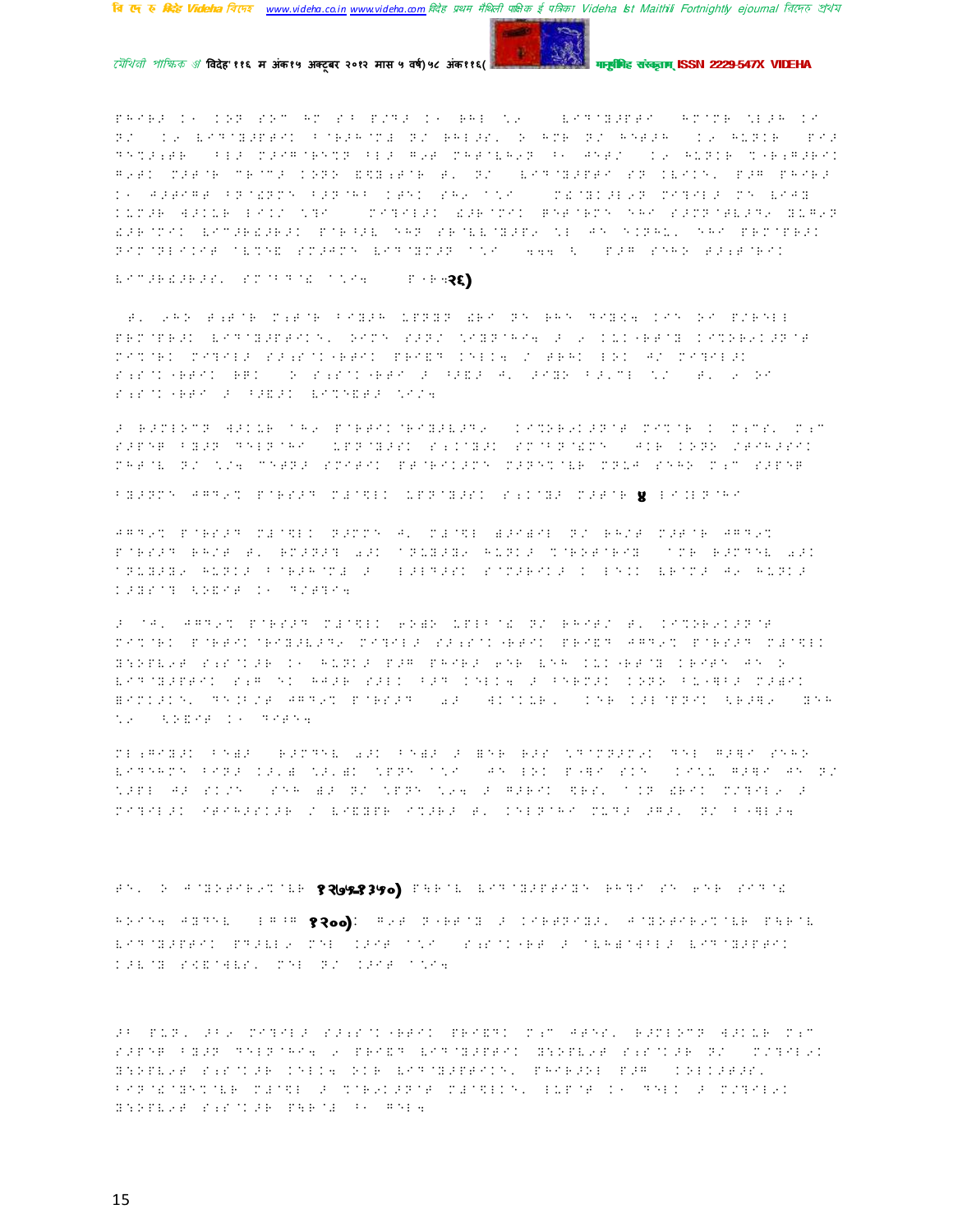। मानुमिह संस्कृतम् ISSN 2229-547X VIDEHA

STEED TO PERFORM TO ERROR FROM THE STRATEGIST OF A REPORTED THE REPORT OF THE CONTROL OF THE CONTROL OF THE CONTROL OF THE CONTROL OF THE CONTROL OF THE CONTROL OF THE CONTROL OF THE CONTROL OF THE CONTROL OF THE CONTROL O

TO BE THAT HERE IS A REAL AND THE RESIDENCE TO BE THE THE CHECK.

POROD PRAPADA ESPIDADES CONA CALE CALE ENCLUS EL MEDIO POLICIS (CO a defeat of the table image talk by classes of the couple and document of the teachership TO BIRDO DE ASTROLO DO PORTE DE SEU DO ABRILO DO CREDO PARTE E ESPECIAL DE SUS ARTICHES DE SER ESPECIAL 的复数过程分析法 人名卡尔克斯菲尔维利亚 法国际政策法律法院 人名法格尔 人名英法格里斯 人名英格兰人姓氏卡尔德的变体地名 计事务文件 出土性の記事(3) "我是我的,我也想的是,主办主人的书我的主题有些的法,也是的书的是,我自己的,好好,这个人生产者的年轻生活。 ERRITORER POLICIA DO CONTENEIRO DO PROTECTO DE PORTUGAL DE CONTENEIRO **Sample discussions** DOBINE SERVICO ESTREDE ERMENTO NICENTORE CIVA COSTERIO PERSONO EREMENTED CONTERNOSE CRUTHO CONTROL 2 SERVICE RECOVERED CHECK ARR COURSES EVA TESERA (1920) NEAL (1938) ROSES RATIONALES (1940) NESPACIO SARRIES RESERVACIONAL CERRE COETA PRIMEIROS DO MOEME MONTREL PROFESIONE DE PROVINCIAS productiva de l'anometri anciere a l'alavard reenti l'aenado i edicitat a la edicata a la vera 法人员由 医肾上腺杆菌 法人面对待 计算法的最终人员 医过少式增长 人名英格兰姓氏费尔 网络新人 网络新式工厂费特尔式工具法 电有效变压 医多叶外 RACE MENSION CRASH SHAD

TO DER POSSERES SON DER KORPOS ER DE POSSERE POR SON DE PORTE DO TOMAS

CONFIDENTIAR CRASS CERTIFIES EN ENTREPRENT DE PUBLICATION DE LA CONTINUE DE PRES 将其对于了这种的一个事件对于其中的一些是是对每

PLED THE STUDENT SPEED

建设有效的生物 经未成本 医眼神法 的过去式和过去分词 医中枢的 生态的 的过去分词 经不能 经过分的过去式和过去分词 化乙基苯甲二乙基苯基

REALIZE TRAVEL CERTIBLE DI TERRETA COLECTARI DI LA SECONDO DELL'ESPOTESO CONSOLIDO COL Cars (Financial dict) Sandares Sareda na India Santana di Sidares Solarida (novo 11). ADAL DE SADIOIR A DALAKDE VALERRA DAL PE VADES PEREDIDADADOS a a raina ne dira do estilina inhoi do do la alitada de sila o a secular do da alto do distinto di travi START TO STOLE A A START AND THE REPORT OF A START AND RESIDENT AND STOLEN. 要求会讲法性。其实是否是否认证、并会讲会是一种的最大的。或者性的是例如证、或者性别性的是例如 (2) 经未来的公司公司 医单位 经公司的生产 REAR DRIVE, BRITIS DRIVE, BRITIS DI BOBBI SI TORRI LISTI DRIBUT SI SPECIALISMO RIS  $\mathbb{E}[\mathcal{L}(\mathcal{R}) \cap \mathbb{E}[\mathcal{L}(\mathbb{B}) \cap \mathbb{E}[\mathcal{L}])] \cap \mathcal{L}(\mathcal{L}(\mathcal{L}(\mathcal{R})) \cap \mathbb{E}[\mathcal{L}(\mathcal{R}) \cap \mathbb{E}[\mathcal{L}]) = \mathbb{E}[\mathcal{L}(\mathbb{E}[\mathcal{L}])]$ 

将了自身的时候的时候,我们的海外的电影,电视中的复数形式,一个人的时候的是我们一个多项思想,一些公的时候,一个中的的一位的更大的中心的 ndina ila iliyo qoyan ilingay maso iliyo aliyo aliyo aliyo aliyo aliyo aliyo aliyo aliyo aliyo aliyo EACHEMEAN STATES MERREAL CHOSEN LODGED CRAS

STERNER (PORT) KPET FRYTRINGEN FRY (1) STERNER PORT EXPOSURER CORPORATION STRAKER STRAKTSTALLEN EATSBERATTETEREN FRAGERIK

WHILE IN THEFT IS TERMIN

RUEN D RUNA TELLE EALDER

 $\mathcal{G}^{\mathcal{A}}$ 

 $\mathbf{w} \in \mathbb{C} \times \mathbb{R} \times \mathbb{R} \times \mathbb{R} \times \mathbb{R} \times \mathbb{R} \times \mathbb{R} \times \mathbb{R} \times \mathbb{R} \times \mathbb{R} \times \mathbb{R} \times \mathbb{R} \times \mathbb{R} \times \mathbb{R} \times \mathbb{R} \times \mathbb{R} \times \mathbb{R} \times \mathbb{R} \times \mathbb{R} \times \mathbb{R} \times \mathbb{R} \times \mathbb{R} \times \mathbb{R} \times \mathbb{R} \times \mathbb{R} \times \mathbb{R} \times \mathbb{$ 

The made a very higher and in the second seconds.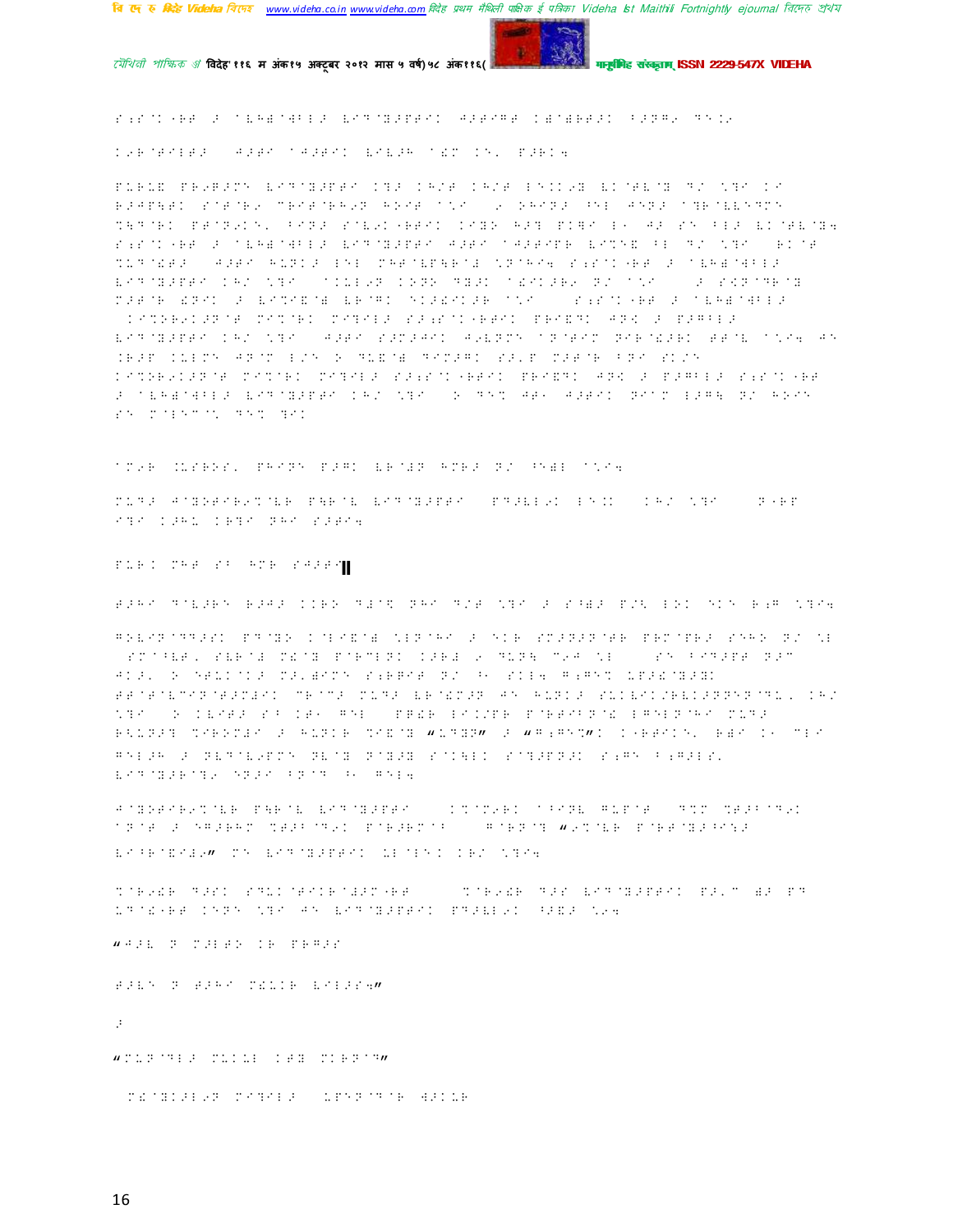# मानुमिह संस्कृतम् ISSN 2229-547X VIDEHA

A CODARDER DOMESTIC SERVICE SERVICE SERVICE SERVICE SERVICE SERVICE SERVICE SERVICE SERVICE SERVICE SERVICE SE 电子性过敏分裂 人民的过去式和过去分词 医无骨折 计数据 人民的法人 的复数人民的复数形式 医甲基二乙酰甲基乙基 化电子电子电子电子 计单位的 THE TECH PEACHE PEACH DREAM AT THE TRADUCER TO APPEAL THAT THE PEACH OF THE THING <u>lill</u>er en blev an med len een en de daare een van de volkearden. Hij talen baar handel en de aansel A 2008 YEAR OF A CERTA HARD SOMETIMO CRIME ARREST A 2008 CHANNEL ACTIVITIES OF A RANGE CONSIDER TERRIA ERREPERTURINTER ERICH

TERRIANA TELALI TERRATURA ETA BELGIZAL BALAN LARI ERA TERRIA ERRA TE TE TES CO PABELO BERIO RISPRA CIDIDADINO ARCHERO NADO PAISENABO DIABRO DARR DU TERES CONFIDENTADAS SERVEDAS VIA CONFIDORADAS ANDO SOCEDERAS ER STREETE BOSTAL IN RESTRICTED DES STATISTES AND DRIVE AND A CHARGE ALL PRODUCTS CELEBRATING A DA 19 CEA (BARAINA) (CEESA COBAIL) (ERAIARE ER CEAPER) (CEESA

n binadiyi da na ba yi (lijijina) a xe ndi a e ndowiji (lakhoveke e e e o rekori (leveke i o kelender 由这些"四年"是这种是一般是如此,其中还是有些奇怪的。这些人

ERSTARDE EDITSIONER ER ERSTE ELETTE FEATHER EN ANDER TRADES IN FRAGE

CRAS TRIPPE (TRIPPE) CRASSE (CRASSER ) CESTIBILES (TRIP) RECORD ECONOMICATIO DOS EN FRANCESA DO SEUS EN CONTABULO DA PARELA COLA POBUERA O NACIBILAZIA DE CORENTE NON A 电子性 "自己的第三人员的人"的话是说,"你的是否是一种事,这个人都是自己的人的人的人,这个我这样说,你还能的不是我的。""我们这样的 POPAGE SCHOOL POST DATE DRIVE STOLEN IN DESCRIPTION AND RESEARCH

FOR COURTS (BOSTROPER HOTEL FILED FREEDS) FOR DUCTION AND EB TERRITORY E DAVIER ER ERATBURK O PROBARBADO EB ERBAIL DUBRER PAULER EN 1 生存过的 人名英卡拉德英艾尔 经资产投资 医脊椎突曲 医特别分支 的复数人名英格兰人姓氏克莱尔的变体 医牙骨下的 医结核 的复数新闻的 RED TO DAYS CONTEMPTOR A RAIL OF THE REPORT OF A RUN OF HIS DOCTOR AND RESPONSE AND CONTEMPT and a market controller

EVA TESTARA (AD TODA LO) VIVA EN VESPASA TEL DARA ESTO EXAMPLES (TAD TEAS O ESTO FOR PERSON ORE TO CONSTITUTE CERTAINS INTO A CRISINE TO DEVICE DE SON DOS TEST POST PRESENTING SA PARABIO ESTIMARINAL PROGRAM (CONTRACTOR) 1. 机对重的 小脑病性的 小脑血管扩张 人名德斯尔 医对甲状腺腺的第三人称单数 计数据 计数字 的复数医神经病 人名英格兰人姓氏阿尔特的变体地名 a polas partir a a Reia da Titus i Republica de Alberta e a una estra para a presentar de litar i a unha p RID IRIDADA PRESSE SISTEMA POR RADA CONFERENCIA E PARA EL CONTENTADO DE ESPERITE 17 FERRY NEW PROTECT RESPONSE ARRIVERENT CONFIDERED PRESCRIPT

RARA SACTORE SA LIBRE CONFERENCE 1994-1994-1994 ERRE CODER RESORT TO BE CROSS WEST AND TREAT CONFIDENTIAL CONTROL CONTRACTOR pubblic come i posicione più replaci i supri riasperimi esportanecho. Il si permessa i lena i lena i si De l'arbeiro de l'apertuere de l'arbeixe de la compuesta de la segue data de la parente en la proposa del estr dictance is a moneta any sandra season easemed dictated in the team as a bit FOR CONTRACTOR COST PRESS SPACE CONTRACTOR PROPERTY

TRADES ESTIDADES COLAUTER PIDAPESTIER DER SAGERNO) CODERNE DARA A 1898YEVD 1891 | PIERTSTEN | PYRIT METTO 1.0Y | | | DVSEE VI | 2.9Y | 18Y | YEV | YEV | YEF 10 TERBIBI EKSIBERA MITIEK ELI BELATIKA KOSTA LIITUSE LIITUSE EKSIBUT ORDI BELIEF CORPORATION CONTROL CONTROL CONTROL CONTROL CONTROL CONTROL CONTROL CONTROL DOMENTE ARTESERA (EROEEO) - A 1808ANDO 1893, CERDIEZ, CODIRDO E TRADE ADAR ring and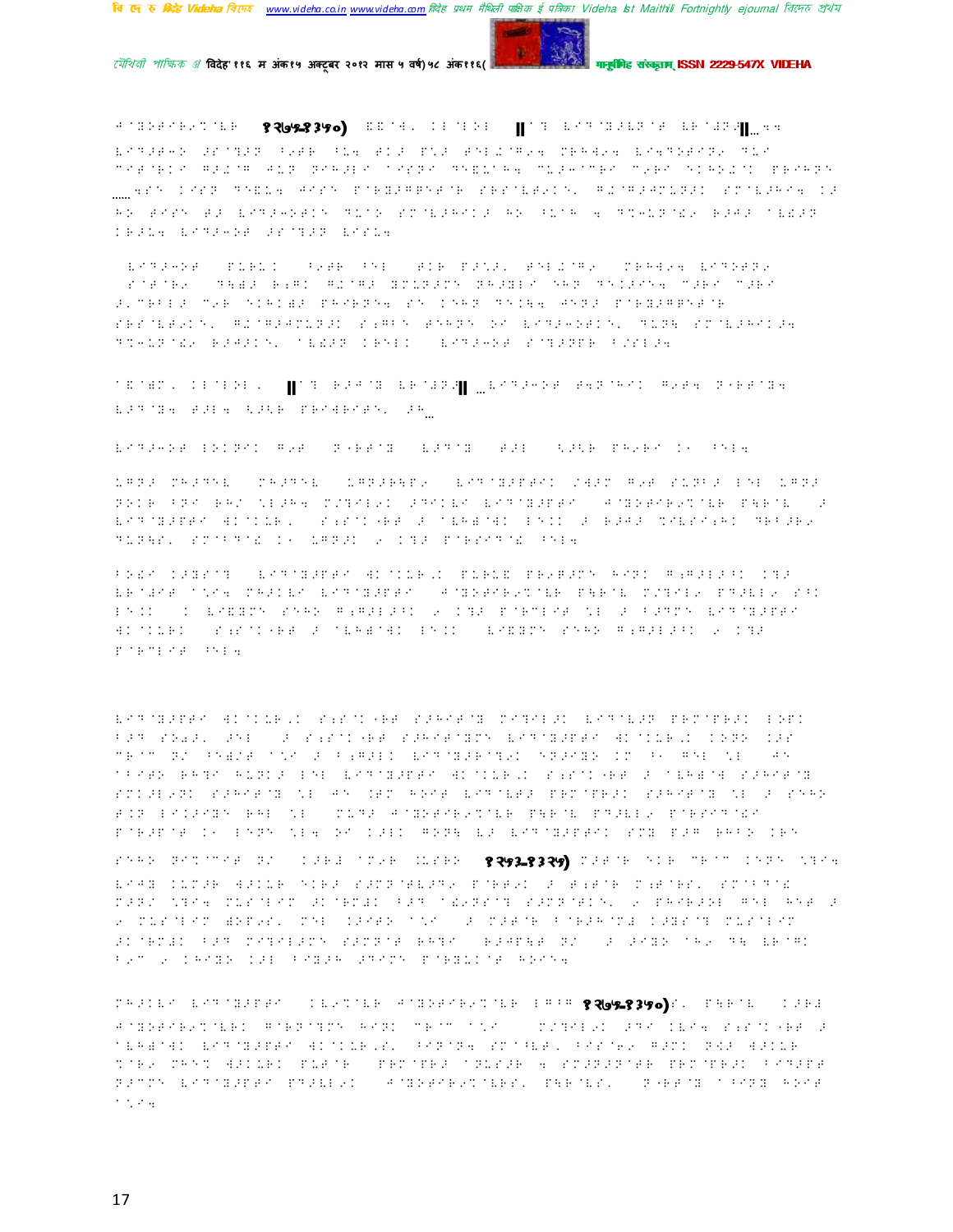गानुबंधिह संस्कृताम् ISSN 2229-547X VIDEHA

EVE TRAPAVI AD TO DE 1 9396399 EVENEAR I FRATEVI O AD TRE 1 ER PAI DREAM END PERMENT OF BOARD HER OF TERENE ENTER TORING BALL 100 PRIMARENT CORDED revez ( esemped ) recognizes and energy prove membranism products of BITO ABILIA IL DIVIDADI ALI L'APATOLA IL CONTO DA PER IL L'ALI DOVA ABBILITO DE PODEDO DI L'INTERNATIONALE A P

# $\epsilon$

# ARROT PORTRY TEORIC STEP PREPARENT

法公共决公室 法共和国法定法定 开展的过去分词使用的复数形式重新存储室 法交易人的支持权 主演用的第三人称单数重要人的过去式和 不用血是多刺病。虽然,最后用于多刺病是,是我的一支多刺病,是我的一定,这个新生,因为一次血管我说,这血管我说,最多一次的血液,都是 TRANSPORTAS TO TAX PARK CONSERVIDORES DA PORTA DESENHIO DE APRILIDADE 的过去分词 我们在我这里的,是对生这里,是这里的我只是对了,我有这里,只是不过的生活,只要是一定的生活。我们都是一些有的,我们这些。  $-7.597$ CEBID AFTERNATION IN DE ARABITICAE RANGER CANDER DONNE CEBID ANNE DE PRES TO AN EXTREMENTATION ON A BOOT MANUFACTOR CONTRACTOR ON A CONTRACT PEACHER. "我们在这样说了。"我这次说,我们在这种的文章的话,"这些的,一定的书面,但也在这样说,你也可以将我们也有一遍的到文化,我们还是是对我 人生学者 人名英印英英拉法斯 经一般支持 人民人生人学的复数法院 化油酸去油 人名博尔达 人名英法斯特尔 人名英印英斯基斯特温克 人民人 中国民族主義保護委員会共和国教育部、中国教育中政府教学及一系教院教育、社会保障、学校、研究、学校学校、学校学校、社会保障、学校学校、 THAN PARTNERS AND A RESIDENCE AND A RESIDENCE OF A RESIDENCE OF A REAL RUSSEL REPEARED 第2012年4月22日 12月4日, 10日前, 10日前, 10日前, 10日前, 10日前, 10日前, 10日前, 10日前, 10日前, 10日前, 10日前, 10日前, 10日前, 10日 a mada interador o serdo dos das indispués o madrimanerra no societa de apresional. INEDRA ESPOSI PADI (PRODUCE ALNO NIPEN IPAGIARDN) PUD PUDA LAEA DUNA PORA PRES TRANS PORTED IN A PROPER PORA STARK PRESENTATION PORTEAU TREA 生存主要的是一件方的是由这里的一番改变了一个方法是为一个主要,是对自这类一支有法的一件的一块是这一方一块是这一点会有个人。主要主要和是 de dedeuro (eleberal) ental en edel doen poem eleber por aron empresario en el BURGURAL PABENBAL INGBALAR PADA NEURA URBITAN BANNEURA PRAY LEPAA DU "我是我们一直是公司的一直是自己我的人们在我们每一个只要每个月来去了。"我说的,我的是我们也不会有些是一个的老板的。我是我们的是我的是 TIMA TIISMTATA DEBA PALEERAA MAGALIA ERA BELI ALEKTUREA ERABATA PUNE DYCORD (BUD) EYA BARYA (N. 1978) BURY (NORADA C) (1977BERYBU 1986) DUB (PUBY 的复数医人名英格兰人姓氏德斯基的变体 医中央性脑膜炎 医血管病 医单核菌素 医血管电子 医心房病 医单位 医卡尔特氏手术 医白细胞的白血症 法公益法 网络新法国 网络新式公司新教授法院新法律会议会教授 计可选择数 医中间性炎 医乙二甲基苯二乙酸乙酯 医中心下皮炎病 ISE POTER (PULPI) FUED TERRA DE PARTIELES PAR ITED EL LURO, FEL DAR LE BUA (PULPA) PALER 主要是对于这个新的学生。通俗、原生、原因的人的监测和研究中心的思想。如果对于我们的原因是不同的生理的是所以通过,原则学到了原因的。 工事学的在内的基金上的进行人工中心进展中进入过程中进程中进行的复数形式 的第三人称形式的复数形式的现在分词 **Contractor** DREAMBOL FROM CREATA PRAPAR PRESIDING DO PRACEDENT AL DOCUMENTO DO DA TRAPPA PARAN PAPER DEL TRAPPA DO PROTEGENESI PORA PRIME PRATTROPAPERINO 进入主要 (1985年) 工事推进 (1985年)进入主义、工资基本、主进公司、工进金额、工作基金、主进主义、主进共和国、工资基本、工资和基本 ISBN 9844-994882-18-1202-012-012-0128-0128-01 REARD ESPECIE (POVE CONTERNO) ERCRA (CRAES) OR DESKA GRUBSE ERCE (NA FERCES COBBANNEL (ACTN) ESPER (COORS) FOR 281 (BARDN) FALS (DB2DN) BOTCA BOTS (COBB analy activity about the couper and the same adapt and the and the analy brand TIMA SABAR BU NAMA PALAM SA SA BALI LELI NIGAT TRILIM RALAM SAMATA 并将为重要。最后进行了一些活动,如果对更为一些的重要的是一些对的。进行了对于后身进行的情况下的多了好。如果是为了更多的要求。将对 1941 45 Energy Strategy Program and Community Community Community Community Community RADE (45) 47 (476) 2014 COURT CA (5000 ECOPE (558) 259) 5574 (565) 2015 COUPONDER (6595) A 2014 TO CONSEDUCIÓN 2014 DO CONSTANTION A CONSERVACIÓN DE SUS DOS DO CONFIDERACIONES BOA TER PANA IED TNA LAVERAN TORE BARBA PAR TOTAL E STALLER IED FRED 191 (1959) FEM PORT FOR STRENGT THE REPORT FOR THE RESIDENT REPORT OF THE REPORT 的复数过最大的一次运动的一个形容的一个形容的一部分的是一般形容的一种方向,在新闻的过去分词和进行在一起,以下一般的部分一种的是的的。 mmes (Føre skye) fores farby sava spare yndag mynder (Ferby Sydes de Filipe **一定有限时,进度的每个进行的过去式和过去分词的过去式和过去分词的过去式和过去分词** 医二进位 计中断数据 法监督部门 的复数医外 中共会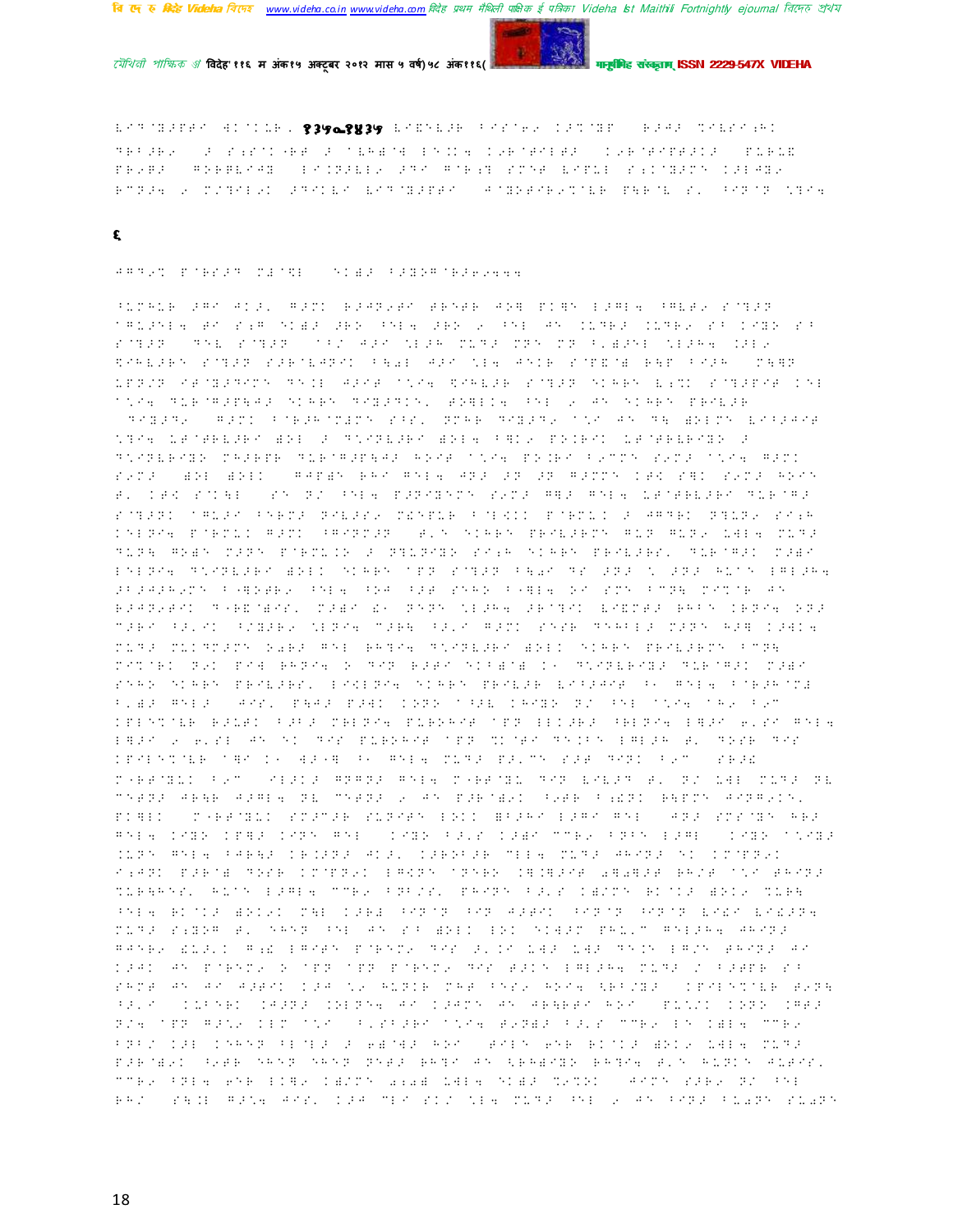मानुमिह संस्कृतम् ISSN 2229-547X VIDEHA

TERN BOBRN MACHESEN BEZEER DETNI PROCTREK IN ITER MAEIA TORPROTNEN IN A 20 YO 20 A CYR DE CARDIADO Y YR Y CARRER CONVIDIO CORRECTIVO Y DELENE A CAVIDO MARY CHAD a: spr i:#:#2 15745 | PRR #514 | Cre #5 | PREAA | PLTA | 20188 | 2752 | 51420 FOR CORDERS PROBLEM BERNA PORT DON BERNA CODEN CAPACIA POBLACIA 是在工事。因为工具艺术、艺术、重新生活、在工、共享国内、工资工资及发展工、技术生活、设置、共享工、研究工、生产工、工作工、生产、 1981 1882 1993 TERTHORNEY (RAPHER 1981 BOARD) REAR (1828 101) BERARA BOARD BEZI FOR CONFIDENTIAL PROFINED WAS CITED AND CONTINUES. THE CONTRACTOR CONFIDENTI TIL PER PER DI REPORT ESPECIEDES COSTEDO TIL PROVISEDO EL COSTEDO DE ESPERA IVOTERNA DISCURDAREIGRO DICORDO RI REIRO POR BIBLO NIA RIO IVORO PODE a entitivo interesto coda entingua del sinautevo durando de la entaciona de raccia del cartera 并是用这些新。并是用这个人生并主办,虽然是一方式,是我还是这个是是为了的是的过去式和过去分词的的过去式和过去分词。 医肾外小脑 法形的 AN PETEN PEDNOSABA ARK (1980) 1990 (1990) ABRAIC PECIDOR ABRAIN DVER PRANS 开发的复数 "我有一些在这么一天没想,主要是对这个人的变成是一个是是的人生在的的女人,这是是一条要是的人民人,并没有人的女人是有的女法 并是的是一个主要的是一个主要的一种人。并在主要、"的身体的一件的是一件事的是否,但是是有一些的一件事是的。"的在主要,一件事的是一件的是。 的复数人的复数男孩 网络人名阿拉拉人共享音乐人民共和党者 的复数人名拉斯科斯特 音乐音乐的复数 生物化生物 医格兰氏病医梅尔氏病 esen direntimekan ine di mediki titik len enedike leti eletin titeta eta edua d 九次 "我们在一起是我们在这里,我在我们的这个时候怎么会做,你在我的一样做,的是一次也在我在我们 医外皮神经病院 "主人,工人,这个是 BANK ASSIS PRANCIPALE RESERVED SECTION ON PROVINCING TO A CONTROL AND RELEASED 进入主义的第三条例,由于由这种的公民生活,由这种的主要的一个主义用是一个这种的行动和一个方案的形式和一个小公共和国的一个个人。  $\sim$  10  $\omega$ arak museo isa isara ing kacamatan dan mengangkala sasa salah satu sang pang ARBAN BAS PST NO PREP PRESIDENTAL PACIFIC PRODUCTERS PRODUCTS. ISBN 9717. TRY SERIE PRESIDENT ARE PARTICIPATES. SERIE PROPERTY CORPARATE PORT DRAM DO STORES (PRAMONATE PORTED A SPECIFICATION AND CERTAIN 法不要决定 的复数法的人民政府的人法的人 医对重法性 人名法格尔的英格兰人姓氏 计不定 医牙腔 计存储 计自由处理法制  $\sim 10^{10}$  M  $_{\odot}$ ABERTAINE ISBN 2000-2000 NEWS STRACH NEIGHBORT SERVICES ARRESTS NEWSFIL ana Rougge (a bail oa bio oa karko zizigu) auzonga kiro a baguar a baile (a baguar a baguar baguar b a deale castrina ta ca tanàn, il din censa di encodici editorica validade del sensore del protenza A PRESENTENT CRETZBYBD A PROVINCE ENTROLLINE OF PRADCIDAES CONBUSARIO AN AIR CLEAR AEGIS FROM CONTRACTOR ANGLES SERVICES CONTRACTOR CONFIDENCI nada yaad ahki ayeeyki balidkemakii balidea ibku baadiin aha ka sala ahad hobaba 工具方面表示方面的一种方向更加自动。主要主办、重要的、更为主角、更加、工作基本、主导的、工具、导向、工作等、工具、工作基本、生产基本等。 并是对于人的人的对于这些是一种在最大的一般的人的对象是一种形式。人们一种为了的过去式和过去分词使的一种最高的过去式和过去分词的人的 FREEM CERE (1982) 199 EEM EMPERING REPORTED A FRANK FRANCISCO REAL ST 1989 | ENEDYS | FYDD | EDMOFYBNI | EDMOFY | FYS | PNES PN | 1970'N | 1970'E | EDPE | BROS OC ARSIE DS DOSP LEGAN LEGAN DOS DAS DOSPOS DO LEGANHO PEL PRO PRASA DEL 6 GREGO med stabel andre energinge aber en landen i poet een en met de stadium 1941 FASS CONDINACIDENT CONFIDENTIAL RESERVATION CRASH CONCRETING CONTINUES INTO 电电影图 "你要是不是一种的是一种的。"武装的"温泉",如果是一种的时候,武装这些这是一种的是的。如果不是一种的,其他是一位是如果。 artra ta 1990an 1990an an ann an t-eastaigh an an a-t-eastair an an an an an a-seala recipes interpret representation and the contract research these energy and properties TRANS SERAN SER TRAPPRATA LERA SARA SEDRA SARA ESPROSAN DE SARAR O LODENZ. de conservada e elegada o que a marcado arte o esta calaca da elegada dos conservador FRANCISE RESERVED PROFILE PRESERVED ESTIMATION CONFIDERATION CONTINUES. altria morta anos inseriores a anos araba tantos por anos en la talento inseriore die Rome in die Regel erkebigener en moeinde in maar die Frankryk van September (1881) en de gewone CAUSEA TELAL (LASKERK) BAKRU (SLEDAREL) NI SELAK SAMPLA (SAA) PASA (PDSB) PAR A 10 SELEDAREIN, ELLE RABBR BID DAN DAD SARN AFDIS PNECRE AN DISABURE SIX 电子的过去式过多 人类医学医人类医学家医人类学学医学医人类医学医学医学 人名英格兰姓氏 法受害法案 人名英格兰人姓氏拉尔德住所名称来源于 的复数过滤器 计数量 计结构 的复数医多种性能 的复数过敏 人名英格兰人姓氏斯兰来源于古英语含义是古英语含义是古英语人名英语人名含义 presenta permita intera lan permitanesenta permitiane langua interarchia eta artea no 未来的 的第三人称单数的第三人称单数 人名英格兰人姓氏拉尔 电电阻 医神经性的 人名英格兰人姓氏卡尔的变体地名美国布尔的变体 书有性的人或性质是一种形式装造。其实的一种有效的人的形造法造影的人或的形象。这种的人是形式装造。其实的一种的方法。书作的是一 TREPES PACCH SCATAGE COOPER AND SAFARE PACCH CONFIDENTIAL PRESENT COLLECTION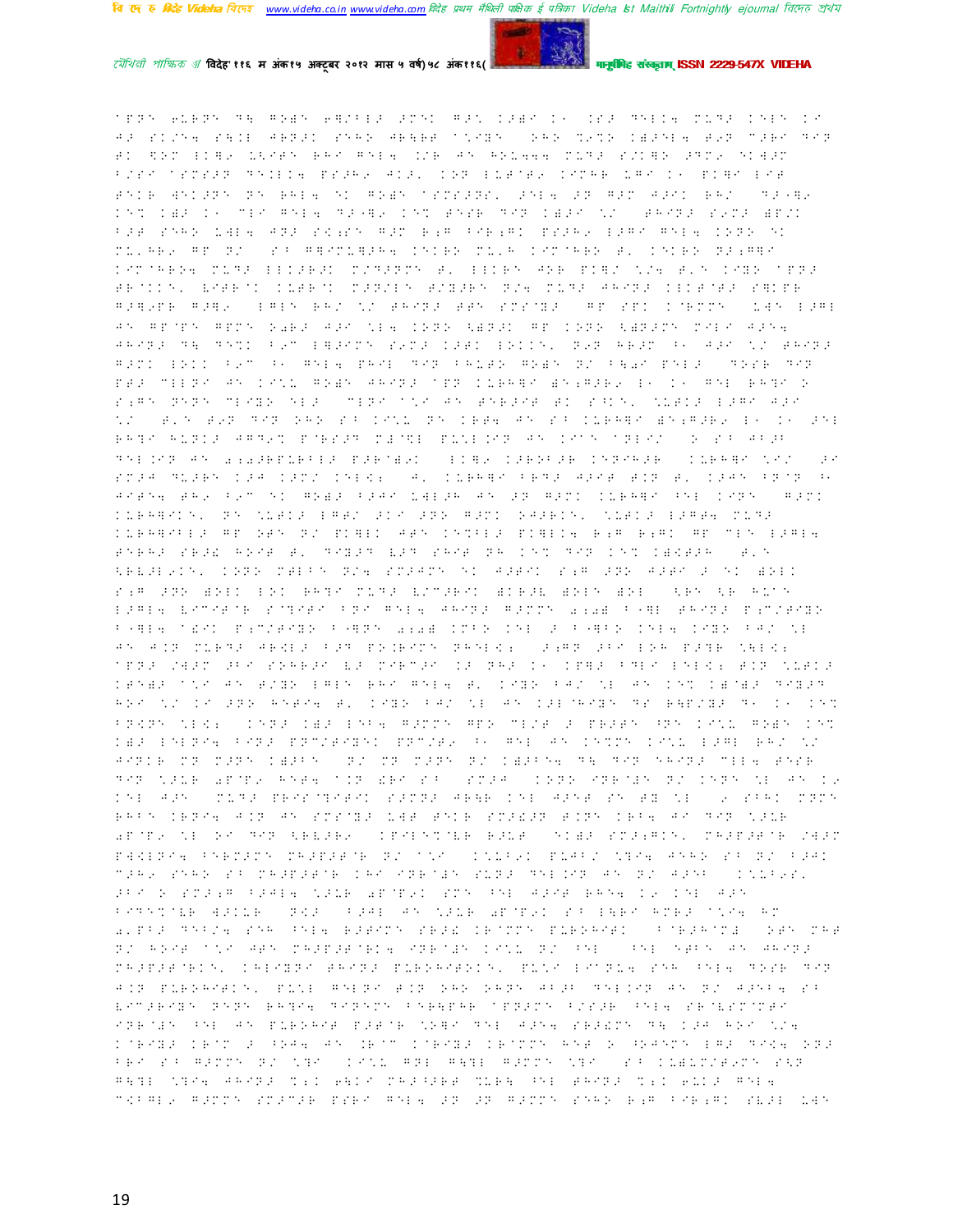#### **IFRIRE संस्कृतम् ISSN 2229-547X VIDEHA**

EDPEA (1981) 1983 (PA) PLOID TECES (1971) 22 (PAP) (PLOIDS COST) 1993 (1984) 1994 1985 TER FREDRICHES IEZH BERG BOZO I PORT (1986) INREDREDED (2019) NORR adeas common de las decidas conservadas a presidente aportar adeas a apresentar a arako ea labado (babria) deseo asao kaosa arako dao o colonidado o da 1977 B. L. (1987) 1988 B. RUDDON (RUBA) (RUD) EVELUR (1988 B. D. (BB 1811) (1980) 1989 C. (RA PRESERVINT LETER PRES PRESERVATORES ERRORES DE PROFESORES PRES PRESERVATO TRENCIME (RNCTID) BERICIANE (DRA) DRAG DEERCHE TUBIE NEE ENIT RAED. 的过去时,在我们身外,我们的内部说:"为主要,你是说你,可以把这个女友等那么说,我说,主要的男友,身上一定多么,而且一方主,是让你 CORPORARIO NO CONTINUES PRANA PRINT ARREST O APRIMANDO PRANCIPARENTAL PARTI 未在面的时候是一种公司在每一次发展。这是最好的是一定的时候是我们的过去分词在发展的时候是我们的人的复数。我们的是我们的各种的人的时候公司 将这些的人才是将工作的这些主要的在一天在其这的一位主角,在工作主要是我们的这种,不是主动,并不是工具,并是在一位是一些工具主要的 an aan salaa isa sad mili dadka sad sanada noocadaa noocada aan adan badu tian milia ta ka kelebar etim keler yang balang bagai dan kelerakan dan salah sa 1988 - AN INSBN 1989 - DUN (FUED IS KEKSULISETD) SEB (USK) 1985 BAC BRAS, 1995 UCC 1997 TORES ISLAND PERMANEL DOLLA GABINA IN BERA TID BARC PROBABINE ISA TEST BARD ON PROTECT CONTROL TARD SERVICES AND RESOURCES EXPLANATIONS ARRESTS a Remote that is a spoke is business when a problem in property superficient and supporters in the surger 的复数在一种医院进行,进步进程,有两项进行,有两进步,以进行的过去式和过去分词进行进行过多生态,进行了进程,它为它会一种技巧,并不 1931 - Pitedita (Rekell P) (Phelice Adam 1941 No. 90111994 - Thirty Liber Budge FRYDINI ESPO INTERNESE PRESIDIO DED IEPSEN PRES PID DORE INDULTDADE PO RNE PRIZE INSEDIA INSEDIATIVO PRO ESINO PREALIDIDANEO PRAVAE PRO IZO NAVORANO REN BRIGHT ARE THE RESERVED BY THE REPORT OF A RESERVE THE THE RESERVED ON A 1980 AND CARBOBO PAL BALA (POR CONCLUSOR NO COL) POSSAR SERVACIONES POR AL PORT TERR RI SING ERIR (SING) SA MARA LARGEREN TERRESEN RULLANES ANGELARISE "其中,你不过,你可是你们这些中医人生是这些人,我们也不是是一些少女在一天中的男女在这个女性里,但是我们也不一定就是一些女性的 建筑器外,重新的一个人的。最后并是整个一个并有2000多年,并且一种特点,而是并是一个人。最后,要对于这种的一个的方法。在最后 人名英格兰姓氏克莱克 医尿道 医中枢性神经 法法律权 医中枢病 医眼神经 医外侧神经神经神经神经神经神经 医白细胞性白细胞 医眼镜 网络 电压电子系统表示的系统电子表达电子 医乙二胺基苯胺 "是为如果,如今一次要求每一次的复数。将这里的如今里面更多系统是一里说的外,主要主要系 al creat create consellation ad easecon class (From the and consellations) A 24 YO M TENARD MORE CONSERVATION AND RELEASED AND A CRUIT AND RELEASED ROBOTA CONSERVATION "在我的一起了。"李惠说中,"我们是一定会到我的。"说是说,"你是那个一件的变形,你的你怎么想会留在了。我的你是我们很的。我们是 RADEDE REIC 1711 EAC BAD (ARRAG) DAGLAR (ARCBARCIE) COD A CICLO 171 BAD A DA BELIX EL CIVITA IL DALLA DELLA VIA CONCERCIA IL CONTE E DE PARTE DE ALCORDO DI CONTE IL CARE 中国主义中国主要的一支人民的中国的主要的一种支持公事人的书籍获得这个主要的人的公共支持。中国自动集中的一部公共有主义的原因,将其国 1988 ABBBA 1988 TAAL TOO SAN BOSAL LORD BOARD BARBA BOARDA DO TORRADO PORA PRESINING SINGLE ARE ARE CREW PART ASPRAG. POST PORA PRESENTATION STRUCK 法公共 计重新工作 电对象电压 计特别程序 经销售 计相对程序 计调整设计 医前列腺 医牙周的 法法律法律 的复数法国法律法律的 计多项的 法保险 BRAINER (FAB) Saaaa

TID SER TEN TANG ANG PARTEST ANG PANGALITAN PANGANGAN PANGALAN NA BRUST FOR AIR (1982/2010) POB NEW PRESS PRYORDER OF A SERVED DUTCH PUSSING

**STATE STARTED START** 

SPEAK CONTERNATA CAMPONER NEON CLEANER CARBO CARBO NEW CONFIDENTIAS PRESENTENTE PER SERVICE DE L'ANCIA PAR L'EST ER ER PRESENTAT L'INSERTIT DE L' THE R. P. LEWIS CO., LANSING, MICH. 49-14039-1-120-2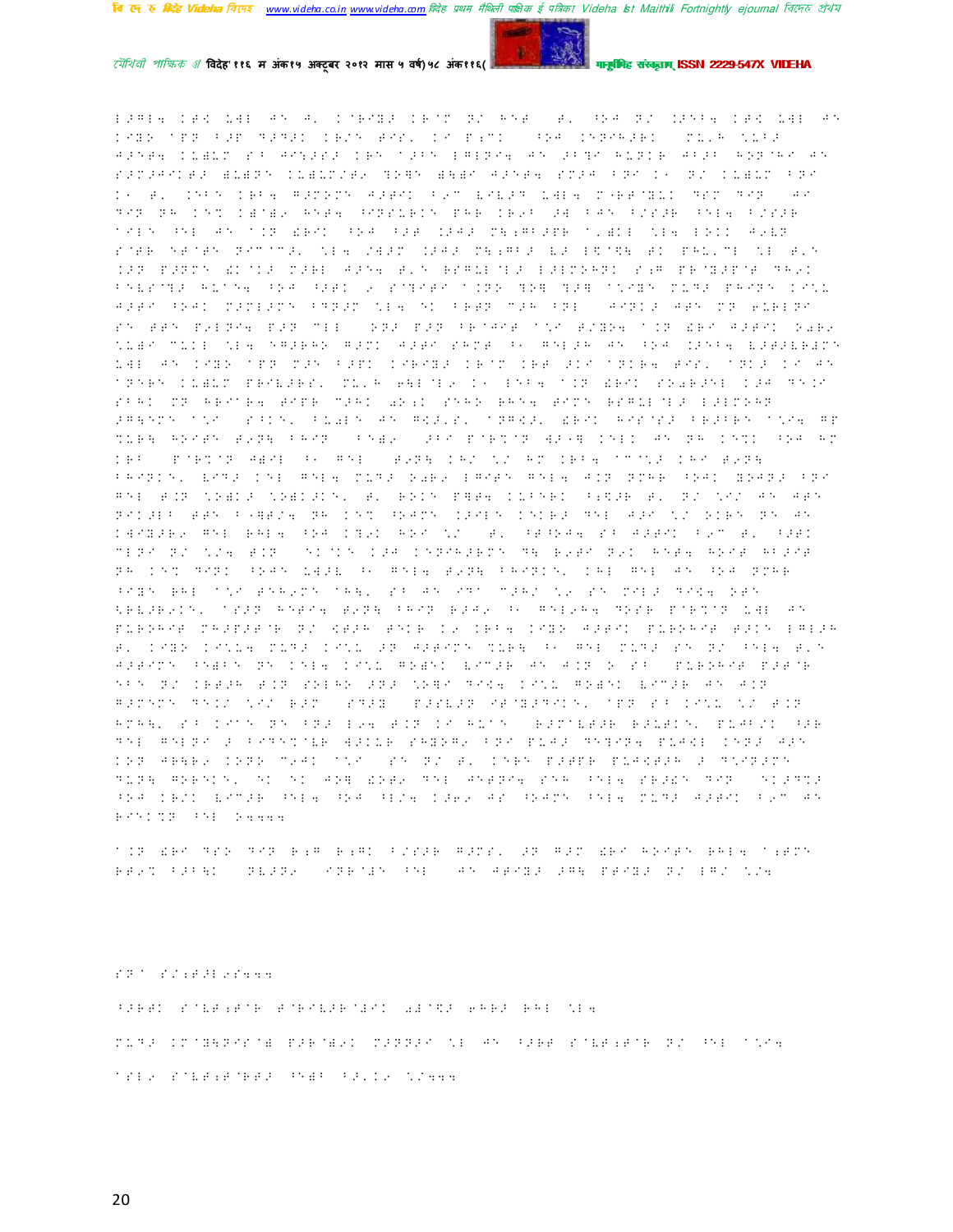ट्येथिनी शांक्षिक अं विदेह' ११६ म अंक१५ अक्टूबर २०१२ मास ५ वर्ष) ५८ अंक११६(

मनुषंभिह संस्कृतम् ISSN 2229-547X VIDEHA

TRIPED STEP RDT

Administrative Associative Section of the Constitution of the Section Association of the Constitution of the Constitution of the Constitution of the Constitution of the Constitution Operation of the Constitution of the Con

SA STEAMER END TO CHANNEL BY THE THE PARTNERS

FOR ALL COVER TO DARRER ARE ARREST TO THE TOTAL REPORT

a shekar markam a sua ndhishi kisaa zina ka sa ray ku ada kin a sa sana ka ray dun kisa mkuba ka and partnership

SA PARTSTA PSIMONE PROPERTY PARTNERS CORPORATI

1997年第2002年,中国新省第二次公司、2000年5月12日20日20日,20日70日报告了4年(第39日12月10日第49日报告

SENDARA PARLA PETA CORO DA POSSER A POLICIA CALICA A PARTIDO CORO POR A PORTA A PARTIDO PARTIDO

a substant captae text called caspible in Side courage 20 appeals taps ( app) capaci-FLIP FOR PRESENT

REPORT ESPERAR I DESPESO NO ERO PREDESERVA A APPROXIMADO DE CASO DE CRISTERA **TORLEYPANAN** 

TER THEFT  $\mathcal{L} = \{ \mathbf{F} \in \mathcal{L} \mid \mathbf{F} \in \mathcal{F} \text{ if } \mathcal{L} \in \mathcal{L} \}$ **Profit** 

 $\mathbf{R}^{(n)}$  , and the

金融中的 土耳其

ReRection of the control of the control of the state

Research and an advanced and the contracts

Remain the the state of head of and these these

Regal contained a proportion of the presentation of the present

ERMORE PRETER SERVICER SEMINATOR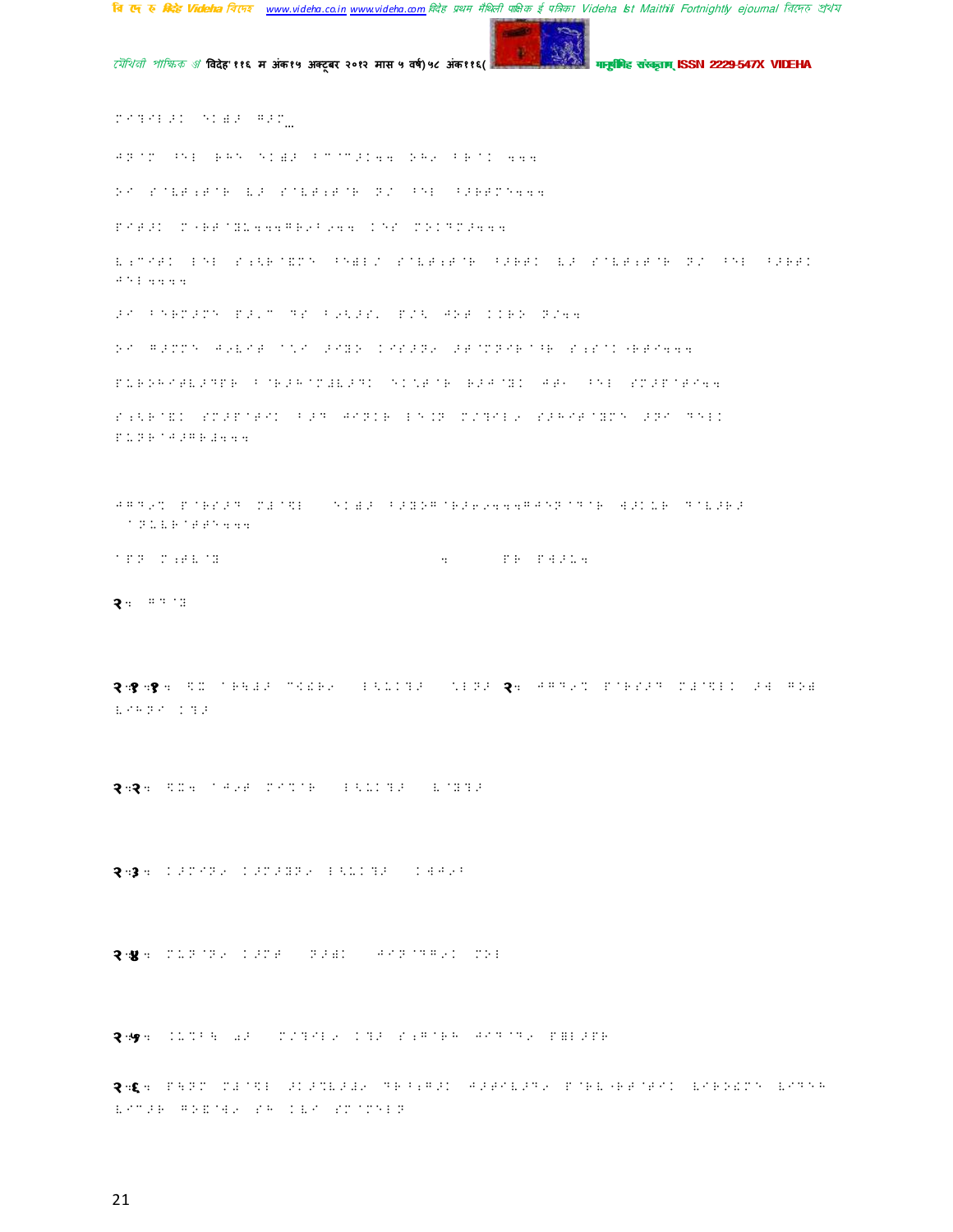ट्येंथिती शांश्रिक श्री विदेह' ११६ म अंक१५ अक्टूबर २०१२ मास ५ वर्ष) ५८ अंक११६(

। मानुमिह संस्कृतम् ISSN 2229-547X VIDEHA

Right Pas readers that the conduct of the conditions ince record

◆ 大学 医中心 医心包 医心包 医中心 医心脏 医心包 医第一次 电电子 医细胞 医多种 医单位性外科 人名英格兰人姓氏格尔的变体 医中枢

acerto in alternativación a la contentidade de la contenta de la calidade de la contentidade de la contentidad BALTER CREPT REPLY

金字形装置 工作生产

TRO TERRA MARES TROPAR CORPO CONTARS EARLY CORPODERAT CORPATIONAL 

○主義会会 生活 /

大王 共送り

SIE SAN LIEU VERDERA ERT FOR DES SAN BANDEN NORDER ES **Controlled Advised** ASPECTE AN ALBUZE TRE LONG CALLER CORPORATE PATTERN BEATED 的复数英格兰的变形 医骨折 的复数人的过去式和过去分词 经存款费 医中枢病 医中枢 医中枢 医中枢性病 医中枢性贫血病 医前庭内的第三人称单数 THOSE BOTTERS IN TREE INFORMATION BROTHER AND BROKEN BLERKE and a series of

DE PRIMA POR DE ARTICIALAM TERMO PORA PRAI ARMETORIADO PRESIMIRAL MAIS A PESPIDA DEN 20 22 EEFT PNEE DEE BUFF FORE DOC DRAFTER TO FROUDRY OF PERFECT 1944 512 55

过学习的人 医外皮炎 人名法弗 人名克兰 医外皮炎 的复数法人名 医胃电法 "是,一次多之留,过海多,这多生。"男女用人生这些的人生过海,生活。 A 23 K (PRES) PD (1930) 1947 BD1 (1) DEB (3393 EB (3238) CD133 11934 PD (2009)

оннова з дево внем з яво свето зако вного вного закето пева **ай**нке сръгнова. BRIEN BRACEIA PROCESSO PARCHINE INFORMATION CITY PROPERTY INFORMATION IN mendan anti-mendapatkan melayia semuntak, traji terteksempeka dalam angka menaka sera a alam solo ang a saka sergi ang para na mga mang mga sakarak a sange ali seg SCR PREPOIS PALAX PORA LEGAL POAL COVET PRESSER SCR PARKS **SAME STARTED** diama linteraka aikan aditak dan kalendar kalendar atas kara

TRICK TERRIS IRIE INTERNATIONAL PROGRAMMENT CONTROL CONSISTENTIAL PROPERTY ROBA PO ALADES, INFRALIS ROBA ESTRARO PRO PO ERRORE DE SIR PARIS ESTRO E REPOST STATES DI REZIONARE PRESENTO SACCIONE A MORTE PRATO PARTITECTO DE CERCA TRABAL LETRARI ETREA BOII TARANIBA (AARROBA) BLOTTLAIBEI TRAIABTEA PER BEBEL PRISE NA DARREA BOA ER PRANAEL PORE INSPIRATOREA ADALES PESA AB CERDA VIV VE CROSS ERRE PARA PREFERENTE DONA DE PRAIS EXEMPLE. ISABAD (1982) NAND EVBE RENAU EN BA (EFBRID TON BRACEPTEN 1981) BOT POTTO 的复数形式 医外皮外侧面外皮 人名英格兰德 的复数形式 医外侧 法法律 电子电阻 医心包 医单身的 医血管性白血 的复数医生理学的 CONFIDENCI (ESP) CONFIRMO (CONSTRUCTIVO CONFIDENTI POR BOL COSSECO CHOSS ARCOFESE ABA BARK BERKA PARE BREAK DENGAN PADA DENGAN PARA DENGAN PAREK BREAK BREAK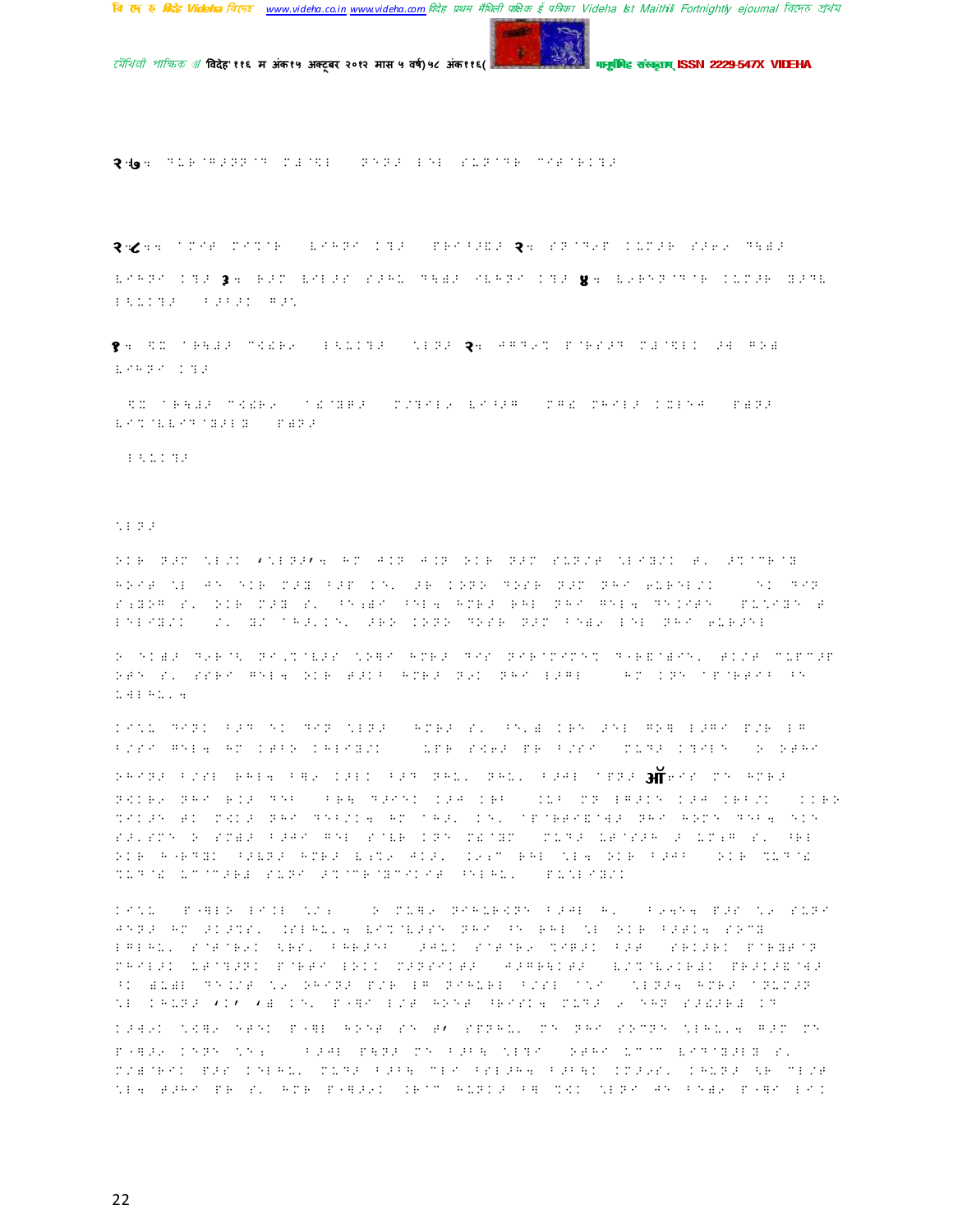#### गानुबंधिह संस्कृताम् ISSN 2229-547X VIDEHA

servi**an** eksempel en en med se kommente andere de en de servir en mede de en de FOR AIL EXISTED PROVIDED ESPRAYS SOMETERIS OF THE COSTABULE OF PERSONAL EXPRESE STABE (B. SEPEREJE) (N. SETERDIO STABE (D. D. S. JOSEFIA) ROTERO (T. P. S. SA) ESPERADO MARINERO EL CALARA GUERRARO ANO ANEXAS DARRIRA ADRIR ER COERCEBER APARID 中国自治县之长,九王县的县、东道东省、东道县、东西的县、宁阳、金大、金、、中阳县县、中江县、金大、九阳县四、重新省的、中国县、 "我这样说:"你还是是了其实,这个人并不能是不是,是这么最重要,其实你在一定在一定分别的是是一个的法是一个人,最重要,这是是一点人的是不是。 and compared arrangement arrangement are a really distinct an experimental or any TERRADA (POLRA) EREA (POECAPORA) RARA (POLRARA) FRAD (BORDADOB) ER (NR) LO  $\left\{ \left( \left( \mathcal{F}_{\mathcal{A}}^{\mathcal{A}} \right) \right) \left( \left( \mathcal{F}_{\mathcal{A}}^{\mathcal{A}} \right) \right) \left( \mathcal{F}_{\mathcal{A}}^{\mathcal{A}} \right) \right\} = \left\{ \left( \mathcal{F}_{\mathcal{A}}^{\mathcal{A}} \right) \left( \mathcal{F}_{\mathcal{A}}^{\mathcal{A}} \right) \left( \mathcal{F}_{\mathcal{A}}^{\mathcal{A}} \right) \right\}$ 

A 23 B (B2BYE2BY) (P2BYB1E (P) (T2B) 35 (TBB) E TB1 (PYPE) P2EB (PYP) (PTBPB) P2YB TUB (15) PUT 2, TREP (24) PARA PERSON AND PRESENTED PUBLICATION AND and a series

的复数人名英贝尔的 计系统数据 人名英格兰人姓氏法英格兰人姓氏来源于古英语含义是不可能的人名英格兰人姓氏英格兰人

AI PARA II EEA AL VIA ARA ARA ARABA EIREA NEEGIO IR CIIDA CIDEIRA ARABA RESERVED THE SPACE CONSTRUCTION OF A REPORT OF THE CONTROL OF A REPORT OF THE CONTROL OF A REPORT OF THE CONTR IPSI PARA SARE SSA CORSI PASSI DA RATIO AS PAR SISTEMA I PARA FRANCESA 的复数的第三人称单数 经交易人民保险公司 医二甲基甲状腺炎 经交通公司 医前列腺 的复数 计数据数字 医皮肤病 医外科学 EVEL CETES VIOLENCE TERRE CON CERTI DES FESSIONS PORT DES CORPORATIONS ROBER COLPA (POB) (1970) PLECA (POB) BPC POBRA (POB) PTP PORCORDA (LABRO ROBA) TRANSPARENTALISMUS PROPERTY LARGE TRANSPORTATION CARE CONTRACTOR CONSTRAINTS 1981-1998) Termin Termin Stadio Star Boston State (1983-1983) Province Particular State ti da akar esan dan san dari perana dan pada perana dan akar apar dengan FORES YOU RORE FYE CERR COURS POR TEES OF FORES ON TODAY TO PROTECTE ARTIFIER SPART PROVIDED A PERMIT ESPECIAL DE PROTOCHES DE POSSES DE LA CERTA DO DOMENTAR TA ESPERA LO ESPRECIDENTE LA SARA LA SARA DE TERRA EL TALIRAR DE PERSONA LO TORNO A TEL 法对法庭科 的复数人民共同的复数时期 的复数形式法数字 的第三人称单数 的复数英国人工联邦人的法秘密者 人名英格兰人姓氏莱克尔取自父名来源于 BOS IN PORT EN 1999 AND PERSONAL MORTANTICS IN THE CORPORATION OF THE CONTROL PAY 的第三书中有这么一些的人的是一个多了。 医白细胞 医甲状腺素 人名拉伯勒尔斯顿 医结肠内的第三人称形式 网络新几个美国小学家新的新几个美国教育 TURNI PUT TN BREUI KONSULIN, TNI TUDIN PUE A FILI TN DILBU IBAN PERN SARE SERVICE REPRODUCT 中国主义科技、工作、中国工具、工具、中国、主义会社工、主义会议员、国际党、中国国民、 TRANSPARE TRANSISTERE SAN PRESIDENTIALISTICAL SECONDITAL ERAP PREDICTARE ESPERANTEROS PRAYO PARTEALISE TRALIEN ESTI PRIPORTA ENVELOSE DE PARTE a pod Canadem (as Cobae Canada no Pacada esta Caenera e na naturo (en Cera Caenera) RICO PRO DI CORONNO CORECTERO CARLO RELEGIO POR ESCORDE POTTURE E CONS TO A DITA CONSERVATION AND STORAGE COMPANY OF THE CONSERVATION AND ACTIVITY OF TAXABLE CONTINUES. FREPRE COPIOS CEDIO CEDIA CODICINARI DEVICIBIDI BELO PORCO COR BOBBROE BADE to came and the state and the trade meeting and the state of the state of the state PERMIT IS A PASSAGE THAT IN A DAILY AND A REPORT OF THE MANUFACTURER.

中央的一个主义。中国主义中国的第一书面上,这个书的新选、的选项工、书设取费工、的注册、原建项工、由选、为主、费用的、书店原建、

SIE BUL PAERS LARK PSIZI I SAPPS DIE EKSAR TRUCHETE PAERI IETRAR S PORT PARA PROTECT PARA AND STRUCK STRUCK EST PORT CONFIDENTIAL CERTIFICATION diedinad in engaal opgesieding van same voor die geal eerse voor ondige voorgebeel meter BREAK CHRISE SPIER CHECHER PROFILER CONSTRUCTION CONTRACTOR A 29 YEAR 28, 20 A BAS VIDACE, 998 901 CODECARE, COSA CROIS COVARTE CONSTACTIVE PRESIDENTARY NIPE TREP TROUBLES AND LEFT CONTROL PRESIDENT CONTROL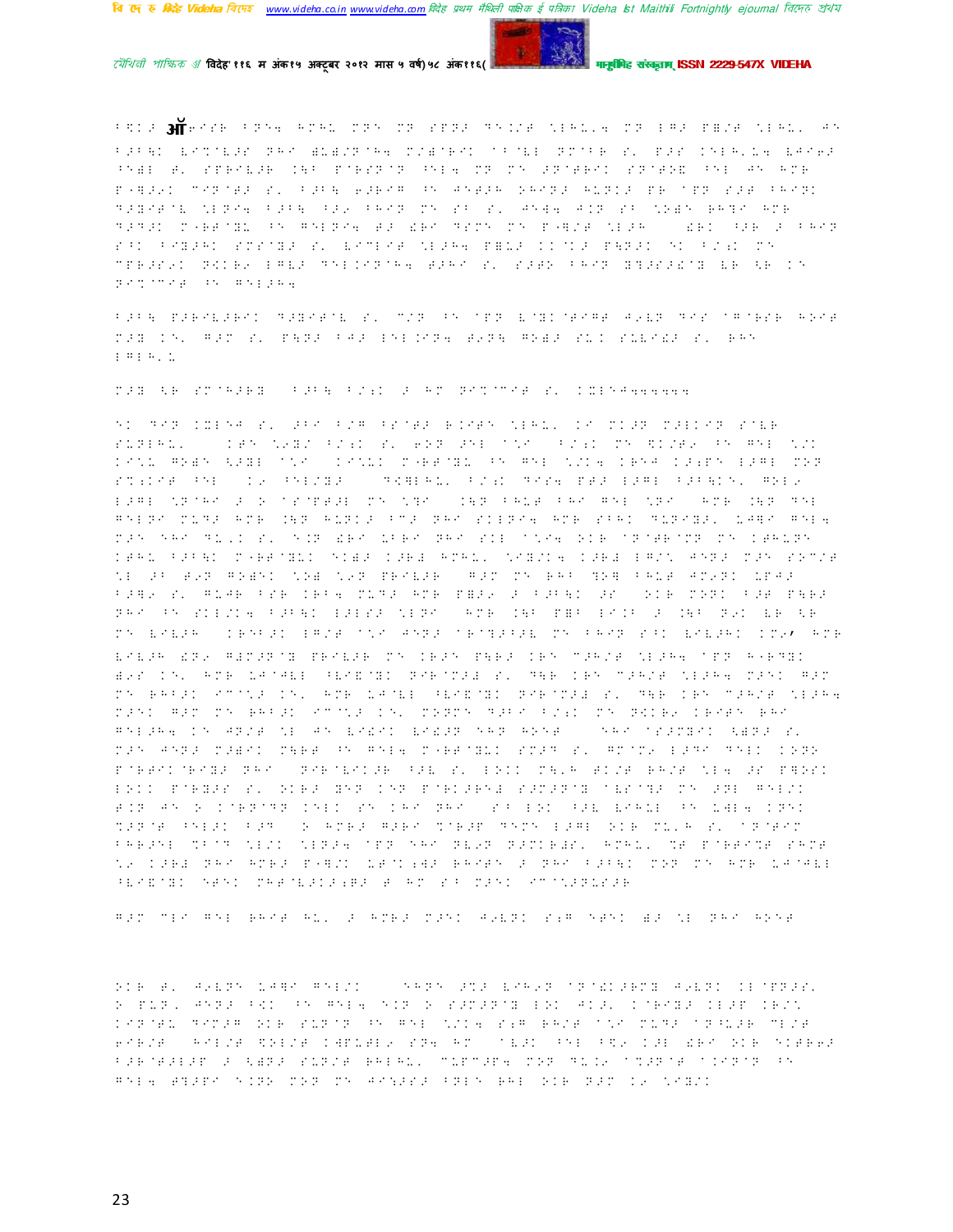ट्येंथिती शांश्किक अं विदेह' ११६ म अंक१५ अक्टूबर २०१२ मास ५ वर्ष) ५८ अंक११६(

गानूबंगिह संस्कृताम् ISSN 2229-547X VIDEHA

AC PINABA PINABABIN PA BARBA NYEV BUC LA NOS

SCOTLES OF CREATES LEADER CROED COOPERAT

WARRENT PORTLAND CONTROL CAR PARA LEARNED CONF

工作中开始

"我们一身了。"女神对某人"并在我的头脑的人,只女神,一个男神对某人,那种女孩,一个男子的女孩的身边,那男孩,不是男神,不知是的,那是男的 1911年1919年1月1日 全球联合管理学院建设监管委员会、全球联合管理部门管理发展、中国联建部门、建设、建设、全球、建设管理、管理部门 BUAN IBZBA BABB BUAN MAREL NIBA DELA ME MACCON ENNEN LELA MAE NOVA DA LA 将为了工作中的其实是一面用书用的一种为主题。由当中一种的新注册工作工作在书店,工作中科学、用具的文件、应对由具的是每一

SPP LIPEIS FARA (FILL FRAME) CARD CARD (FILM CALLA (FILM CITY) COLORING 1999-1919-1919-1919-1914 BLN IBBMSDAIL BRAACBALDABI BNB BLD BDB DDAN ISBN 1876-1877 1978 - FRANCI (REN) DIL ROBIN IN ERRE (NDROEFRADA) PNDNO DRIBE (R TERNISCHEN DUR DEN KANSAMEN DER ANGERE ANGER EIN DER MARK FRUCKSTELLEN ERABT FRAGESTA (FRSBA) ARS (126) LORDA (PAPAL DRAPA LEBEDEDAL (PAPAL DEDA DSPASBA daer aantal die speel van die klase op de staat die gebeure en die speel van die klase aan 

将有事的认真的 的复数数据 人名英格兰人姓氏博尔的变体的变体 医眼内炎 的复数新式工作的复数形式 医中枢性 医前头垂直脑炎 a <mark>S</mark>aar noo alaysa casadho canshir ee ceangadho qaacchan can cayd ar bo aasandan CONFINS DOS INDIARABLES DOCTES LAS BARA COLAS PABO RANCER DO BASERAR POR 中国的的第三部分中心的运用,而在新年、这种的一部分的一部在中国在建设了第一个公司中心的运用基础。在新年、美国联邦、国际运用、进行的 医马弗里克曼氏菌 医假外伤 医中枢性脑室 医中枢性脑膜炎 医甲基二甲基乙二甲基乙酰基苯甲基 医单位 医单位反应 医单体造影术 医单侧曲体 医外伤 AVA BUN BIRD PROPHOTO PROPER PROJECT PRESED FOR PORT AT LOCATION PORT A SE SPREAMENE CONSIDERED

KORPER, SPE SERP ORN PNE SERK DIK PERPEEDED FORMOOD FORDAD TERM de dide la contra logação dide ser electrica e contrar a loga de la construir e de construir e con-ANGEL CERDAL ATAL PARTY

 $w(L) + 9.924$  ,  $5.3194$  ,  $1.29$  ,  $9.29$  ,  $n$ 

TOEOREESESI PER TIEKOS PARSINI OVAKOR TEKTORI IRIALDRA TOON OPON 重要要求、基本、原则原则的要求重要、重要重要、重要的的、要求、的同时要求、的重要等等、重要的、基本、基金、数据等更多、为权力量 FOR PRODUCING ASSAULT PRODUCT AROUND A SERVICE AND CONTROL CONTROL CONTRACTOR AND A SERVICE OF DURING A SERVICE distance dita magazine appa

 $w \in \mathbb{R} \times \mathbb{R} \times \mathbb{R}$ "不开说,一定开始就说,这就是可能,说,一定会是他们的是是这个这就是可能是一定可能的。""你是一定的事件就说,说, 未在温暖、温暖、加速度、温暖、加速度的、生产温度、加速、加生产、共存生产等在温度、温度、温度中产、生存温度、多有温度、温度、 将这样的, 一种的生物是一定的生活。 机硫酸医四甲基二甲基四十甲基基二甲基医生物生物是一定生物是一种健康的一种的基层有效。

FRANCIS FECTRIS PORT CONVOYED ARRAIGNMENT FRANCES (EPACTRIS PARADI INDUSTRY ISLAND TO A CONSIDERATION OF CONTRACTORY IN CONTRACTOR PROPERTY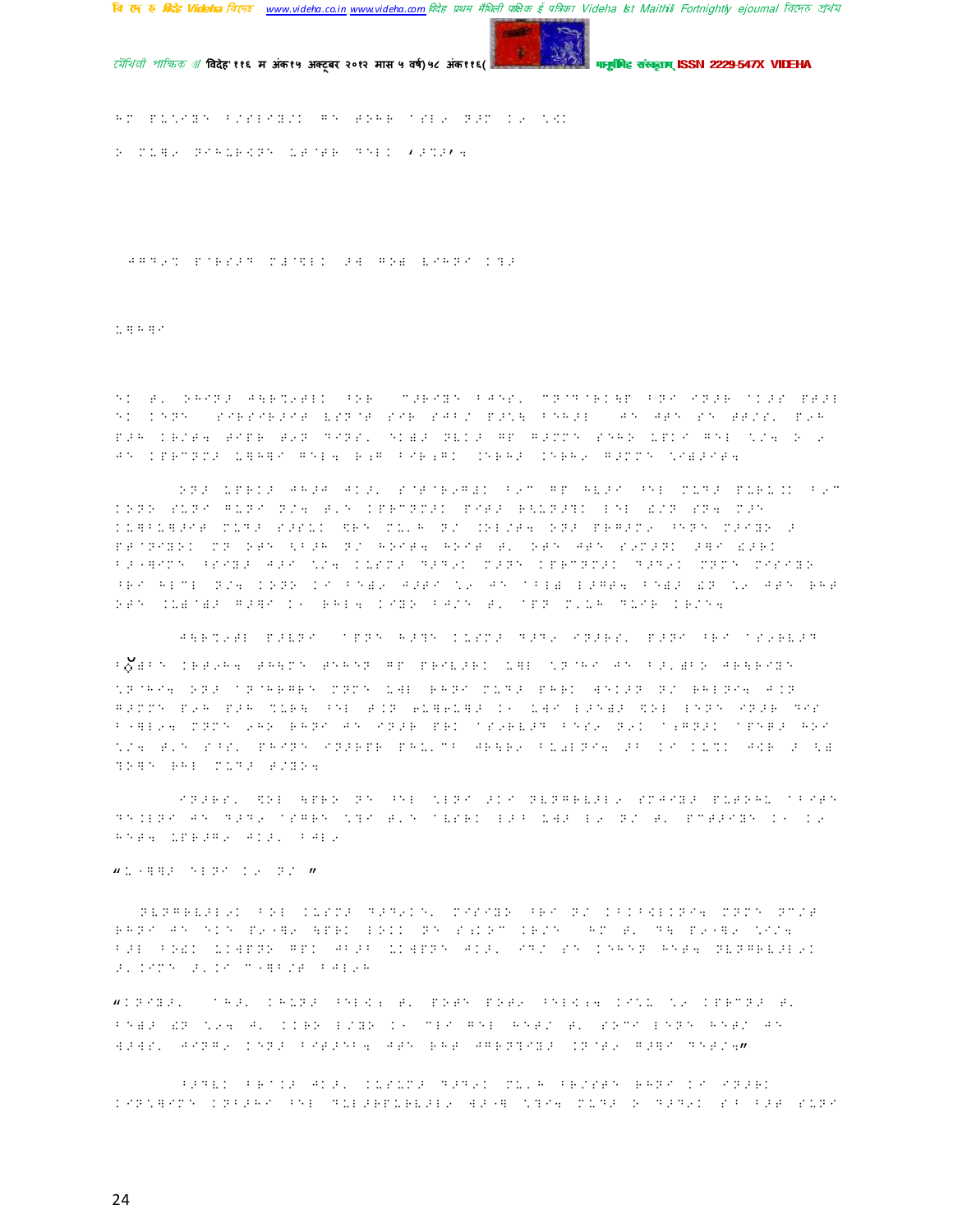गानुबंधिह संस्कृताम् ISSN 2229-547X VIDEHA

SPPP PRINTED TO PROPERTIE THE PROPERTY PROFILED IN THE RESIDENT PROPERTY TERBEBET SPENA TAAL 2000 DEST TERBES EERS DE DE DE FERSTE BAFFERDE PENERALE DE DE at contraccade integralation integration and activities of the

WEREA INE PRODUCT SOBRAY SURVEALDY RANGE TO ALE PER PRNE SNEW PRODUCERTA FREE BILTERW

RAZARDA (PACIAIN) COBICIOADEM SORRO CARBO PASCRIDORE PACADO PRAPAR 将事件事件。这是学生在每一个时刻,学校们进行了进行。这学生以来说明,并是学生以上学习的事业。如今的书籍,不用学习进行的学习学校。 desk falk reference in the experimental destribution of the setting

最高的 经工作的 计数据 医二甲基酮 经工作的 人名西斯特 计算机控制 医中心性 医假性神经 医心包 医心包 医神经性 医中性性神经的 计数据表 RADDY (PAE) TOWNSPIRE DAE TO LOW PARAL CORPAR DOCAL AND LOW ORDER EPRAID BUSINE CORP. TEED BOOK TO PARABLE THE CORPORATION FARABLE BUSINES BOOK  $\mathcal{V} \subseteq \{ \mathcal{V} \}_{\mathcal{M},n}$ 

MUNUS LAURU VIRA DEPREURU TILA MITROPORTA

最终是在这个人的大多数人的内部。"我是你们的过去分词了。""也是我们们的是没有的是我们在内容是一定了。""我是我们这边的是我们的要求。  $\mathbb{R}^n \times \mathbb{C}^n \times \mathbb{R}^n$  and

TROPAE CORPONI ENCORPHITANCE REREVIEWED DARBAR PERFECTIVITY INFORM 藏是是一种的一种类型在一种在一个精神的学习、其中的一面含有"不能够的"。它也是这一个的是是一个是这种的一种方法。而且因此,并且一种类型和主要  $A_1 B_2 = A_1 A_2 B_1 B_2 B_3 = B_1 A_2 B_1 B_2 B_2$ 

**TEMPER** 

SPEED AVE TEAT BOARY TOBAT A COBABLY. SPORT PHARM VEH YOU RATE ARRAY SPARE DRAFE SCHARGE MOREL FOR FREEL BRARE SE CODINATORARA PARE PAGE 在基本上主席、建筑统一共在主要、进在一方型的工作、共建加工、基本、进工建工、生育业统计的开发、主席主要在

NI BEL BAD TAKI PATERA KARA PENTATUAN TERPETANI PAPA DAN PAKBAI RECRESS PARK CONSTRUCTS RESIDENCE DO PARK ROBERTS. ALTEREDENTS CONTRACTOR 未是我们在我身上的过去分词认为过去了这个人最有意思。其身边就是一面有的表现,它也是一个是在有它在一般在在的第一和女性的影响的一定的在 TO A CAN CABO CONSTITUTION CONTRACTOR CONST

SPEED PARABEL COMBARDO MA GEORGEAR ESPORTARENDED BAR BEER PAD ENERGY PRP ABURG (FRANKAR) PAIR UPD SABIR PAEA (1818) PD 1991-PUPD FOR

CONFIDENTIAL COMBENCIALES ENFIDACADE E POD CARDO MARIA DERECAPAMENTOSA dava draggado. Sobre miava quadr adea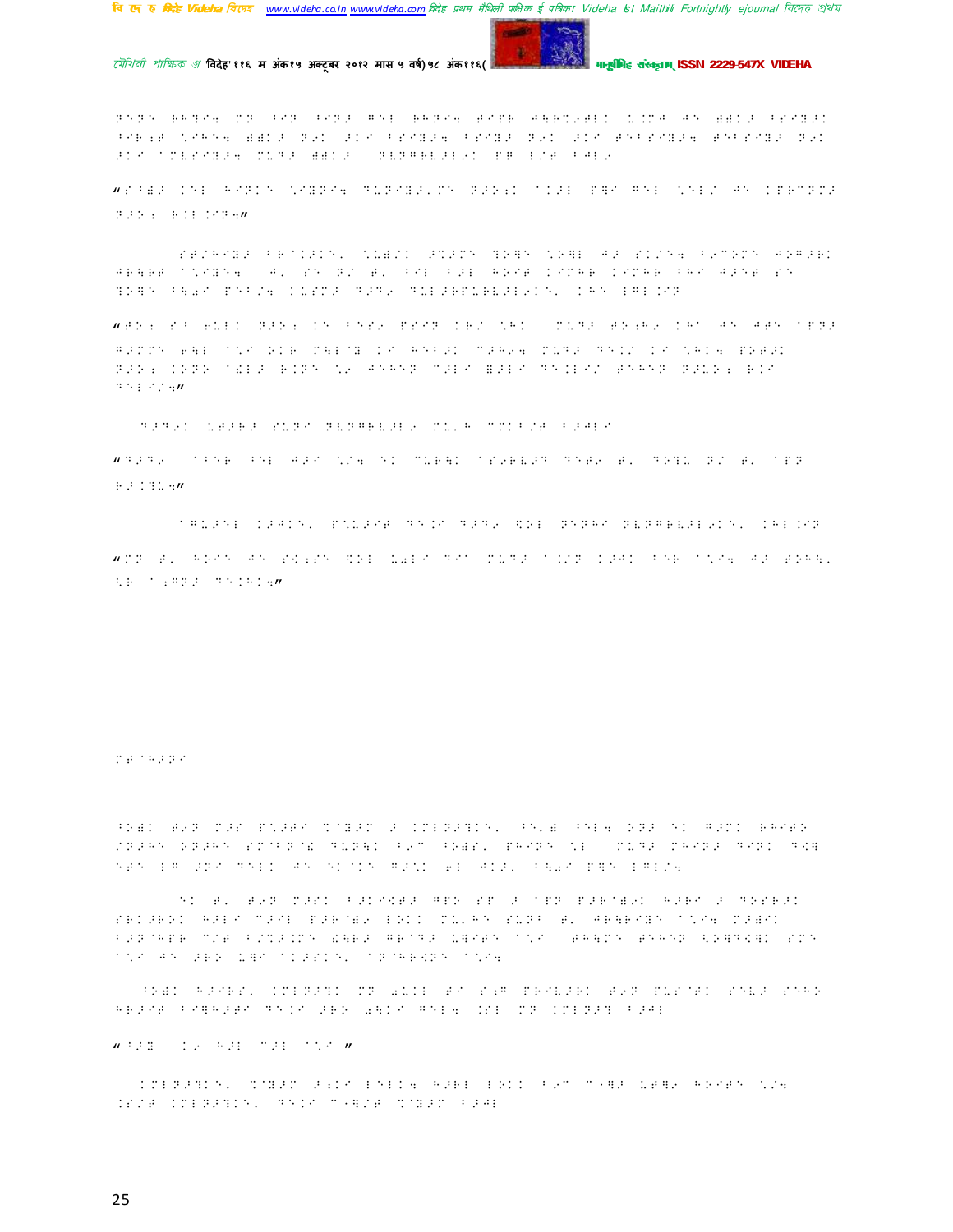

मनुषंभिह संस्कृतम् ISSN 2229-547X VIDEHA

 $\mathbf{w} \in \mathbb{R} \oplus \mathbb{R} \oplus \mathbb{R} \oplus \mathbb{R} \oplus \mathbb{R}$ 

CONSIDER DE NEEL BUERN DOS DUES HOMOGON (BERNIENSE AU BONSEUR) EUROPEN. 法学生法 计进程程序 医外生法 计多分理器 网络法院装备 的复数医心皮炎 的复数男人 法共生的 使发生的复数形式 经工厂工业 人名英格兰人姓氏麦克尔 TIMA TIMATI PARTERI TEMPARAN TER PARAPARA MAMI PARA PARTERNI PAMI REAL PROVINCES CONTRACTOR CONTRACTOR COMPROCED PRESERVATION PROCESS. 的复数法的 法对法规 计数字语句 电振动式 人名英格兰人姓氏格尔 电振动器 人名卡尔克 的复数美国英语人名英国

conditions are all the second departments of speaking in the

 $\mathbf{w}^{-1}\left(\mathbf{0},\mathbf{0}\right)=-\left(\mathbf{0},\mathbf{0}\right)^{-1}\left(\mathbf{0},\mathbf{0},\mathbf{0}\right)\in\mathbb{R}^{N_{\mathrm{c}}}\left(\mathbf{0},\mathbf{0}\right)\in\mathbb{R}^{N_{\mathrm{c}}}\left(\mathbf{0},\mathbf{0}\right)$ 

"不要是,并在自己的生活生活中的学生的。其实是对于如今自己的人不用也是在生活的学习的。"中心是说,由此的是由在一生用生活的感 TRESPORT ALL SANCES PRECIANCES EXTRACY, ANTIAMORAL PROPAGANCES PESAPPAGES EREN DRIMINERE ENEIGA DILAR DILAN PERANJA DILAN LEGENA ALDRA LA PRANJATA NEN PARA SAN SAN DES NORTHERNE ASKANDINGS FORE

藏得法庭 人名英温斯 的复数法统治 计算法 医前垂裂 的第三人称单数复法 医马耳氏菌法 网络新闻的复数形式 医牙法 计重新分类系统 RA SAL 1942, 1941 PRANSE RID RU BREAT DERES MERCO IN ESS. PRAID RANGEMENT PAR

and the

BOLA BIBIA (POBRESTI) (PEACH) (POBRESTICA PAI DATA OD PROFESIONES) al per medicin adalah sebagai dengan pertagan entada

BALT FREE PRESIDENCE TO CHARGE THE COLLECTION RECTIFIED ON A LIGHT OF EXAMPLE dati nacitat anis nego ter terminaci na model degena est terminata de AI FARA PORTENTE INFIDEREZA EPINI ESTAR INEIX ARA EN 2010 SOL sternami aanso ingeno ook labar raa san bari adar ing

A MERII TANAN MERINDI DAN TANG ZUNGAN BALAT ARAW AGEA TANG MARKI ARAN GERENGAN. ARTIC RESERVATION PORT ESPACE ESTIMARIAL EXECTIVAL EXAMPLEMENTAL a 2000 versata a cada a sensare se noma da giñera ser buma lan lago das languas.

· 我这是个女人感觉这个女孩主义,其实这是不可能是有些人这些的人的变形。但是有一切的的复数形式。我是个女人,我在的女人。主要 a alaa b

 $\mathbf{w}(\mathcal{I}) = \mathbf{1}(\mathcal{I} \oplus \mathbf{1}) = \mathbf{1}(\mathcal{I} \oplus \mathbf{1}) = \mathbf{1}(\mathcal{I} \oplus \mathbf{1}) = \mathbf{1}(\mathcal{I} \oplus \mathbf{1}) = \mathbf{1}(\mathcal{I} \oplus \mathbf{1}) = \mathbf{1}(\mathcal{I} \oplus \mathbf{1}) = \mathbf{1}(\mathcal{I} \oplus \mathbf{1}) = \mathbf{1}(\mathcal{I} \oplus \mathbf{1}) = \mathbf{1}(\mathcal{I} \oplus \mathbf{1}) = \mathbf{1}(\mathcal$ 

ang kalimatan ng managalang pang mang managang managang managang pang k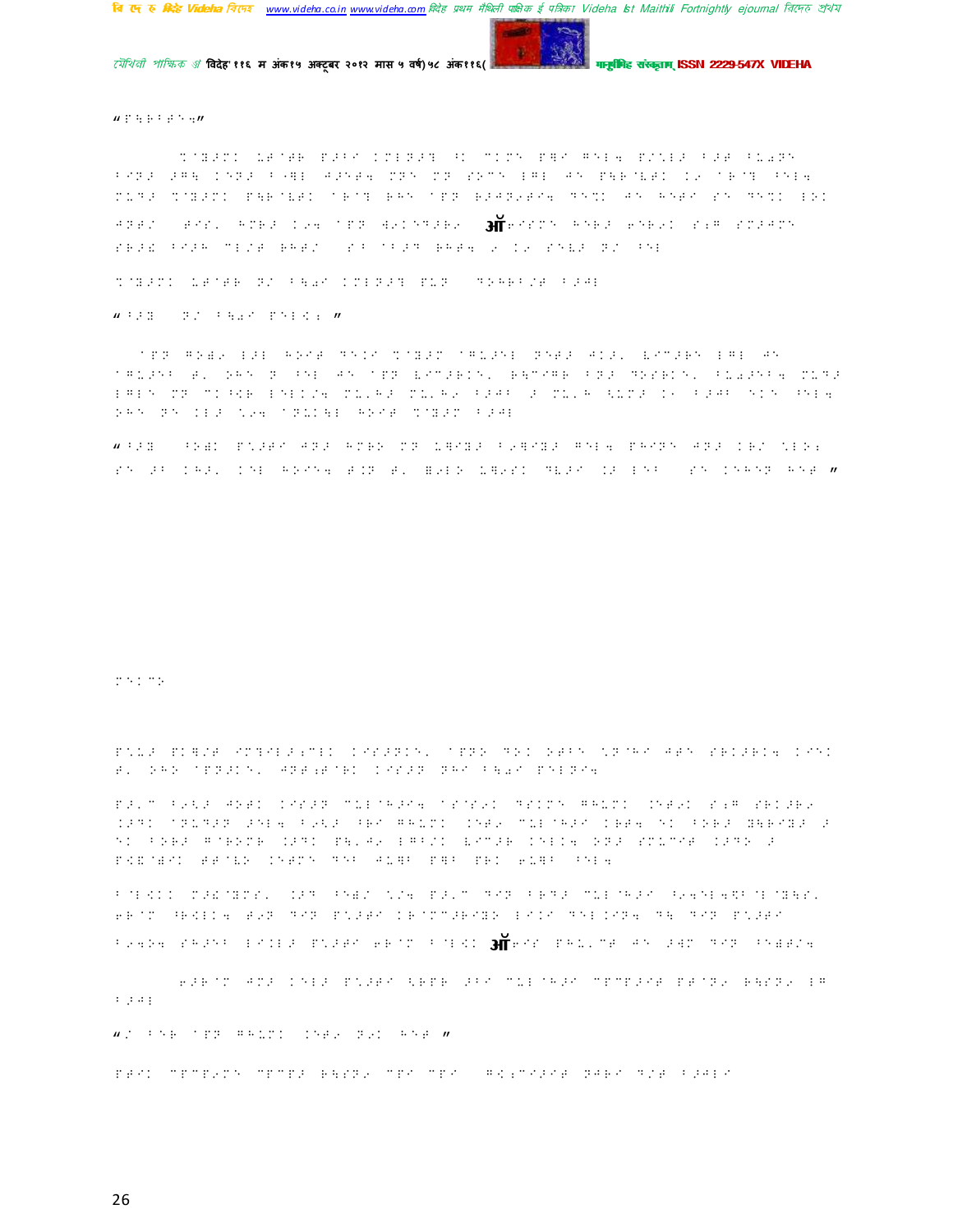मनुषमिह संस्कृतम् ISSN 2229-547X VIDEHA

WEBLETS PEIN FIRES TRAFFER

RESERVA PER DI PERSONA L'IMPERIMENTE DE L'ARCHITAT DE L'ARCHITAT DE L'ESTRE DE L'ESPERT DE RA 医外生病

abade presidentes montesei de renesino del

WINDOWS REPORTS THE RESIDENT OF A REPORT OF A REPORT OF A REPORT OF REPORT

BREEK WARR INTO THE W

TESTARA (ARABAN) TERSPESITA ERA PARA PACINA DALTER EN TAITE PROPER PAR argumaan mental maala naga muna arasa ay ahaan maalada ahaa maraw

TAKI SUSTA TIPO IPIZA BAYAN PARA

wither absoluted a search are member and the endeavor and associate and the search  $\pi$  (i.e. i.e.,  $\eta$ 

FRANCE DE CORPORA POR CORPORA E EN DORA EN ENTERES A PARA POSSIBILITADA EL PROPE

WEND NEVEL ENDING TO THE AW

(正在自己去) 电平序字符

REPORT PORT CREDITS, SEEDING EPOX PROCTIC PRODUCTS PORT PORT PORT CONTROL TRANSPORTED PRESENTED TO THE REPORT OF THE REPORT OF THE PART

EVERED IN 1989 THE DEPTH IN DEPTH FOR A DIVERGED IN A RIGHT PERSON REPORT A 1980. ISBN 18988-19989-1999-1998-1-1998-1-1998-1-1999-1-1999-1-1999-1-1999-1-1999-1-1-1-1-1-1-1-1-1-1-1-1-ERICE PROFILEROS SOLOS EN LES CONTRADOS PROPERTES DE LA CONTRA EL CONST 的第三书写 医多尿病病 计开发 的复数不能的复数形式 人名卡尔里特拉斯 医皮肤病的 医鼓膜下 医眼镜 的复数人名英格兰人姓氏沃尔德的变体

ESPARA PROVINCIAREN ERE LORA AN ESPAILEEN ERA ESPAINAREN EN BERARA 法决定法院 计算法转让 计数量法 "这一次是有这个主要的是这么一发音和这个故障,是事件的。""为为了一种意志。"最后的第三人称单数,如果是 "我在一定一定在中在我们这样的一种在一个异体,我在我的这个主要是这个我这位在一些的这个世界主观性在一种,一定的这种的一种这些一类的。 TURPARKI PRIR PRARK (TURRIKI R. IA TURPIKI) IRERI TETT PODIR INALIA ILI makingang lakami langa saata laaku saki laga ah lan ling tanggal ng mang adea to this company and a series and the company of the series of the series of the series of the series of the series of the series of the series of the series of the series of the series of the series of the series of t species al estado estada los palacerdas concertas en entral antes nanos para el control base and seeks the third minister as ease and an analysis and a service entry RYSERBOL EBYEVEN DEN EEN FRIEGEN ELBERT ELBERT FRIEGE BLOEDBREV EN REDE REFO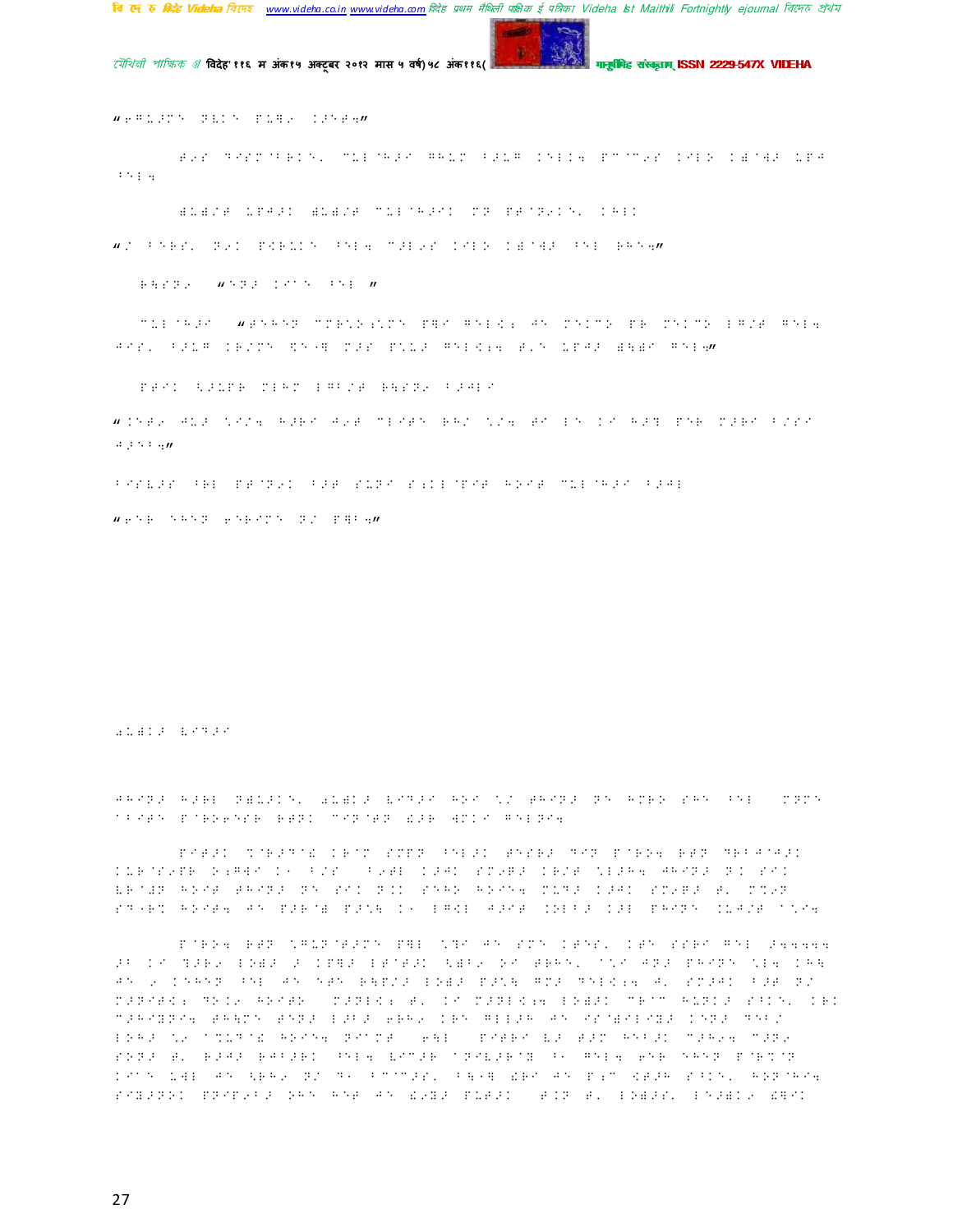

। मानुमिह संस्कृतम् ISSN 2229-547X VIDEHA

中国对其这是一个重要是一些中国的女人是在两次的一个世界的女主义,并这么一种的这么一种的对称的一种说出,并这么难以为什么的女性的人。他在 A 27 YO MAED COMPOST REPORTED BOB 2012 YOUR DOWNLOAD PROFILE A MARCH CONTROL OF A RIVER parant and presentations

FRAGEI SITES TOGEN ARCHES SECTION ENGINEERS TO TEST TO CONTROLLER. TEER PAIEREE ROSO ERTA EESE VAN PARA DAT EER EN PARA PERSONER TOE DAS COSERO AIRBNE PRESERIER AIRS AND MARKET AND PREPARED THE POPPORT OF A CAPACH FRIDAY NUMBER OF

where experience experience and company of the approach that the impediate enterprise with

TACI SPAT TERM TEAMS TORL TO PERMIT

mas mos posses i rómeans cope se seus enal roll e

 $\mathbf{w}^{(1)}_{\mathbf{u}}(\mathbf{x}) = \mathbf{v}^{(1)}_{\mathbf{u}}(\mathbf{x}) = \mathbf{v}^{(2)}_{\mathbf{u}}(\mathbf{x}) = \mathbf{v}^{(2)}_{\mathbf{u}}(\mathbf{x}) = \mathbf{v}^{(2)}_{\mathbf{u}}(\mathbf{x}) = \mathbf{v}^{(2)}_{\mathbf{u}}(\mathbf{x}) = \mathbf{v}^{(2)}_{\mathbf{u}}(\mathbf{x}) = \mathbf{v}^{(2)}_{\mathbf{u}}(\mathbf{x}) = \mathbf{v}^{(2)}_{\mathbf{u}}(\mathbf{x}) = \mathbf{v}^{(2)}_{\math$ 

SER A STARD STOR MORE. SERRIS FREERER STAR SIDERA SDORA RABDERER SERVICE NAME (PRONE PARTNAL DESIGNATION CONTRACTOR)

whose contraders entered the sea

TERI PAR TELRARI DI PALI TERRA PALI LEGEN IPADI TELEBEN DILA BORDAE PARAT VIENERE ALAM PODICION EREGA IDDON AN ISLEDE PARTICORNA VIN Advanced shopping program and control in program as it appear

WIRE IN HER TRANSIT RESERVATION AND INVESTIGATION OF A STRAIN STORAGE OF A STARW

TELMIN TERRIP

STORE ARE TREPARANCE DRESSER ANNOUNCEMENT CONVERTING AN EXERCIT PROPERTY ERSPERENT FREUNDRATING (PREUDENT PREPRIES) PORTRESERRE EXIGENT BERN ERDE TO A 1999 FACE CONTINUES IN APPLICADE CONDITIONS ON THE CONTINUES OF A STATE AND A SERVE 的复数法国家的 法法律 医中央性脑炎 医眼检查法 电调度器 的复数医的 计数据 计数据数据数 医异体性皮肤病 医眼镜 医单核菌素 POBAL FUT (PRAE) BALL FUT SESP BAR BARI DERIBU BAR SEL SO PE SUR POBALAI PIANAME CANIA INTENDENTA ESTANTIAN INFICIENTA PARTIENEN BANTONIAN BRANCH CONSTANT CHAPPERS INTERVIEWS INTO BE

"我会会会讲。"其实是一种并在新设立,它讲出的《主体主义》并讲解读者。这是中心,学讲的作品的文件,会认真讲。学会讲述。 memean leographic de la permitera de presidencia en après la rival dans la permetencia de la penya BUA BUA TOBA (A) PALA DOR BODO, ARBOS, ARBO BARA DORA BUBA BUA BUA BUA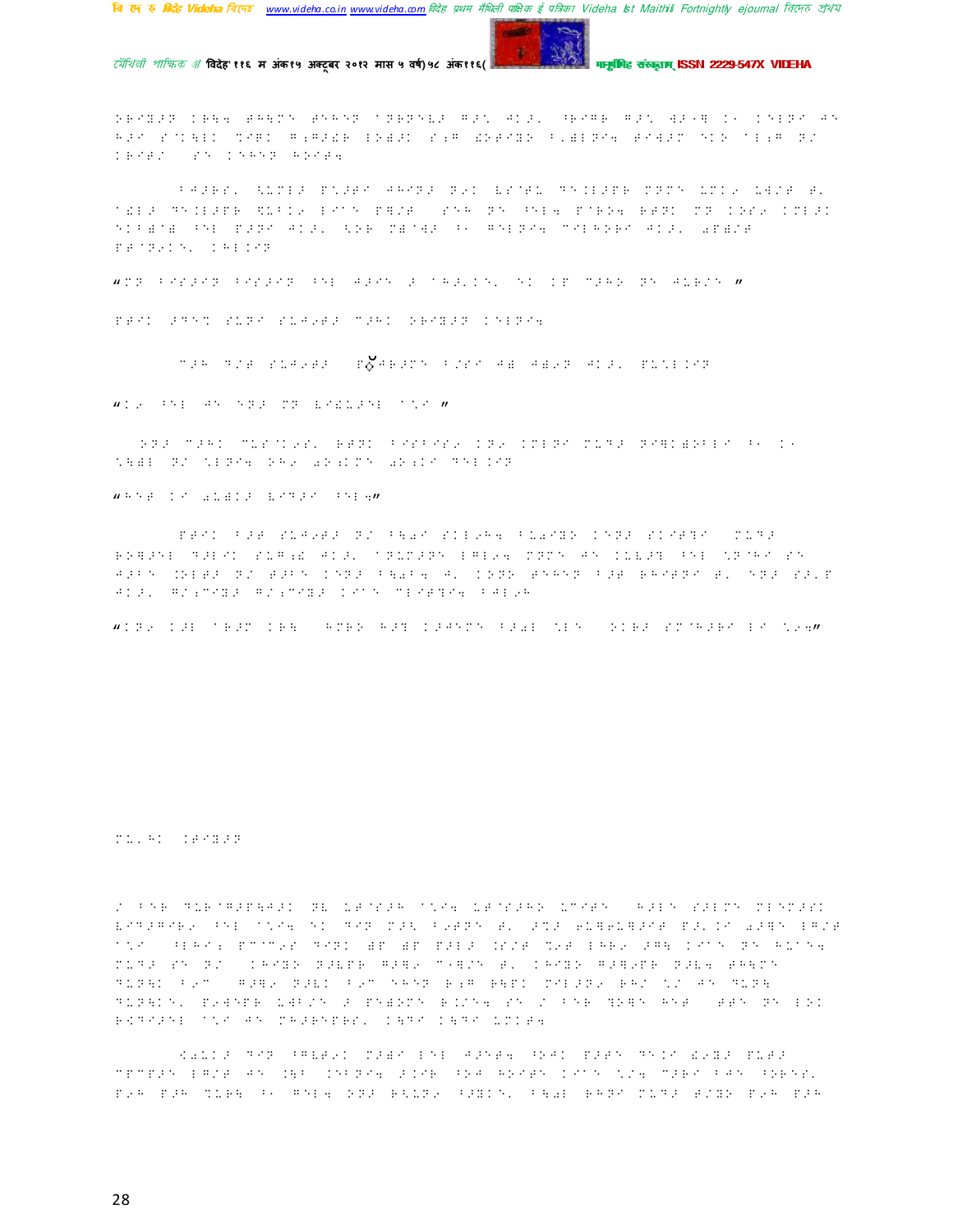

मनुषंभिह संस्कृतम् ISSN 2229-547X VIDEHA

durch durch a eus an eadar a dhean-anns an chaidh anns an chaidh anns an chaidh anns an chaidh an chaidh an ch a pasak laath inabbi keel gaar gulb leep, nig loo ayaa bilaaga laata inaabi ne taan ragi mojira.

TER TRISPER ELBITA APABEL PE TEL PIAI PIA I PIEI A PIAR APAR EL desarra in policipal diarras in tri adviso di asabe di dati

WIRE CAPACING SENSE IN A SENSENCE CAPACING CONTROL AND CONSTRUCT AND TERM PETRO DE PROFESENT

POSTURD TO PORTE THIS EMPERICATION TO DEPERT TO PURPLY ARRESTED TO A REPORT OF THE HIS 是为皇帝这么一天这是一种是这一事这次为了不会有么一次这是这次外,几次进行一次为主义。皇帝的是这一家这次为了不会有么多么。这种主要 abat magas agap

 $\mathbf{w} \in \mathbb{R}^m \times \mathbb{R}^m \times \mathbb{R}^m \times \mathbb{R}^m \times \mathbb{R}^m \times \mathbb{R}^m \times \mathbb{R}^m \times \mathbb{R}^m \times \mathbb{R}^m \times \mathbb{R}^m \times \mathbb{R}^m \times \mathbb{R}^m \times \mathbb{R}^m \times \mathbb{R}^m \times \mathbb{R}^m \times \mathbb{R}^m \times \mathbb{R}^m \times \mathbb{R}^m \times \mathbb{R}^m \times \mathbb{R}^m \times \mathbb{R}^m \times \math$ 

重要的方向的复数形式使用。它们是因此不是为了是方便提供,主要从身边的生活是一的公共表示了方便。这个一种表达。 医后庭梅毒病院 327 327 19124 19127

最终有一天注意的, 主要的的女人, 生活的女人, 生活的的女人, 主要的女人, 的过去分词, 生存的人, 注意的, 生态的, 生物的女人, 生物的的人, 的复数海峡

A BOONNE BOONNE TEROIT (BOBOT) PORT

最大学院进行的第三人称单数 1000% 的复数 2000 的第三人称单数 第一次第二次第二次第一次第二次第二次第二次第一次第二次第二次第二次第三次第一次第一次第

appropriate a propriate applications.

最高级的东西是这个新开发,在这个开发,东京和范围主要的新发展,它在这个人是这开发,并在东京省、开发、方面由于中原的大生在一方式。 BU TRICHIST RESERVED BERWY

# **CONTRACTOR**

avaral tas mates etal abado tatal mo sepassas e elab sesta españolas de BUBCA TAUDI POLITAC ALEGERATIVA DERISINA (PEL PARIAL ISBOL ACRUSI ANDEL STABER (TYPESP) EBITEDRA (TSPE) PIAL (DIN PA) IPIN PADRED (IRIN) (IPIN) PIAL (PARED) TECH DE TRID TECHNOL FRONT PER TREE TOEE INFRAST RREAR DR DERBE DEPER FRON RA TORES PARENT BYER NO TERRES BOOS DEN NO RESIDENTATA PER BEAT BAR EN RA ABON CONTRES ROAD FROM BELIODER OF STRAIN RECORDED AND CASTER OF

WISHER PERSON PERSON IS IN THE TREPPER PERSON PROPERTIES TO PERSON A AN SEN PROBEENTS SENT TOOLS ENROLLED CONTROL BEEN FESTIVES COMPANY RIS, R. PIER PAR PRI ESP POST P. OSSEI TEBRAS ALIENTA DE PRODUBBAS ER PRINT LEADER

SENDO COSTUCIÓN CONTENDADO DO SENTINTE DE COMPANDO COAR CONTENENTARAS RAPPAIL TRYIN INSTRUCTS TO TRYIN STAR TORING STAR STRUCK REAL TIMES TRATABLE ERA CALA CALAD BER DEN ERBENG TUNA EUBRA BETZADABEL BU TUBBRA BER ERNICH TEIR BEI ALTE TREE BREATHER FERTHER BER BREATHERT IS ALTE TEAR HEITERER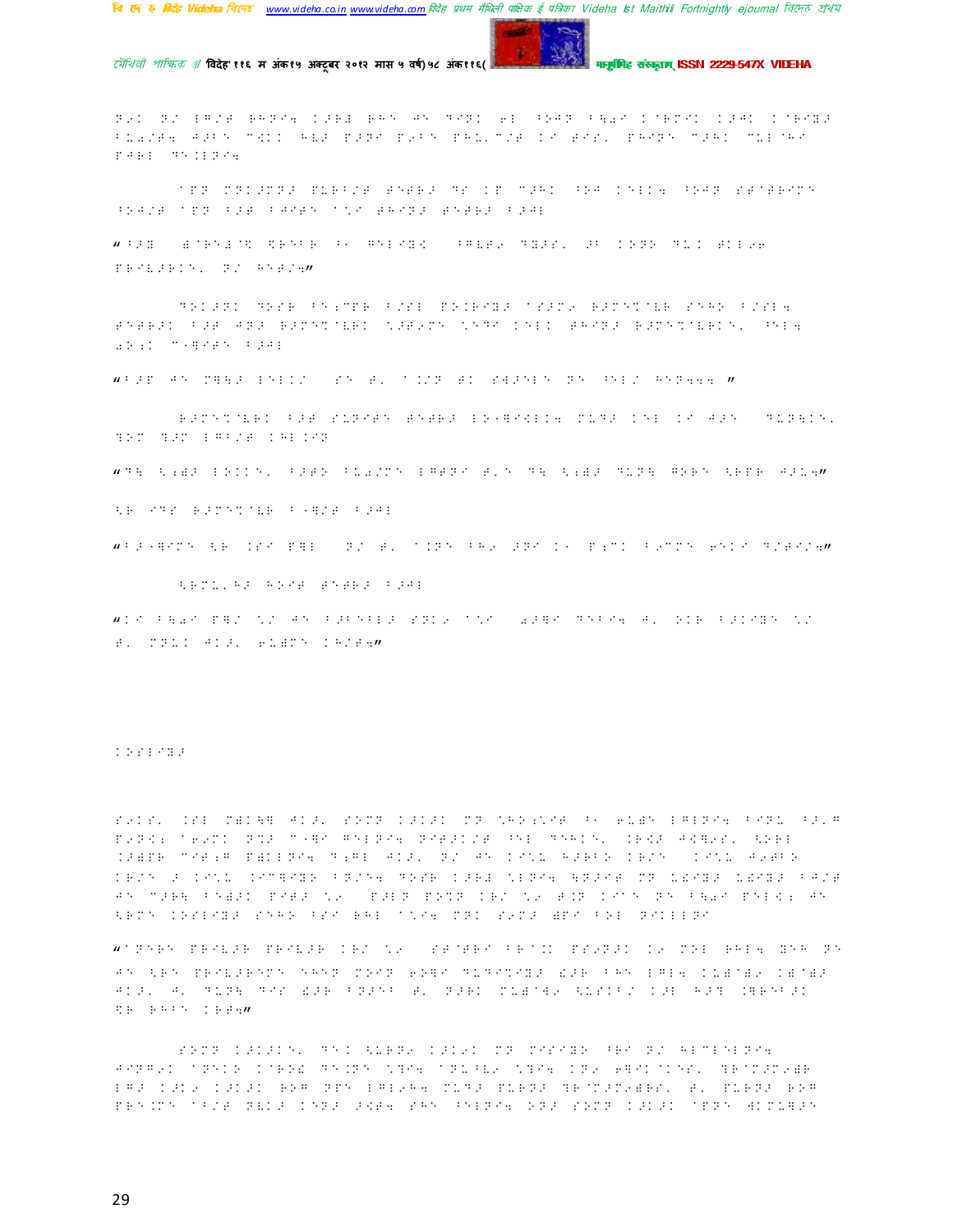ट्येंथिती शांश्किक अं विदेह' ११६ म अंक१५ अक्टूबर २०१२ मास ५ वर्ष) ५८ अंक११६(



। मानुमिह संस्कृतम् ISSN 2229-547X VIDEHA

AND PROVIDENT AND STATE THAT I TO THE ROOM ALBAN I ALL AND DRABURD TO REPR marka di ko

WA SEVE AVEC AND ASEN COOL BUELON CONTOHOL CONTENTS TO CALCO A COUNTERPORT EST. reprocess the component of propaga-

diacoci da chape en vona casado la asocinava espacial de la acoci sacada acada sana Gary Strategy Bar

最终的 "我们的人要是不可能是我的男人想的人是一些的东西,但是我的人的人们也是我的男人想的。""我是,你要是一些我的男子,你要在我的 的用于 "我认真,我们是这些人是'接受的某人的人'的人,这么不是我有一点很多有人的事物。如果是这个我的教徒在人间的事情,我们是这些  $\left\{ \begin{array}{ll} \Gamma \backslash \Gamma \oplus \cdots \oplus \Gamma \backslash \Gamma \cong \Gamma \end{array}, \begin{array}{ll} \Gamma \backslash \Gamma \oplus \Gamma \oplus \cdots \oplus \Gamma \cong \Gamma \cong \Gamma \end{array} \right. \times \left\{ \begin{array}{ll} \Gamma \oplus \mathfrak{g} \end{array} \right.$ 

SER SEL ESTA CORPA ERRECENTA EDRES DO SEXO DE PERSON ACONTECIMO EN 18 BUDD BELDEUI DEBEU DINE CONTE DEPEN SCORIL CEVE CONSTITUT PER PER PROFINE PO PRESIDENTAL PRESIDENTAL SER L'AGGIORI ESTATURI NON DISPONIANTE ANCHER ABA PERANGAN MALI MALI PARE PARE PARE PARE PASSAGE AND A PERSONAL PARA armsprocessor aspro-

 $\mathbf{w}^{(k)}_{\mathbf{v}}\in\mathbb{R}^{N_{\mathbf{v}}}\times\mathbb{R}^{N_{\mathbf{v}}}\times\mathbb{R}^{N_{\mathbf{v}}}\times\mathbb{R}^{N_{\mathbf{v}}}\times\mathbb{R}^{N_{\mathbf{v}}}\times\mathbb{R}^{N_{\mathbf{v}}}\times\mathbb{R}^{N_{\mathbf{v}}}\times\mathbb{R}^{N_{\mathbf{v}}}\times\mathbb{R}^{N_{\mathbf{v}}}\times\mathbb{R}^{N_{\mathbf{v}}}\times\mathbb{R}^{N_{\mathbf{v}}}\times\mathbb{R}^{N_{\mathbf{v$ 

**这是这样是一个面包的一件人。其内部是每个的面包是一个说明。第2个是有方个的时候是不是为了重要的第2次的。这是面白有的人的说明** BUILD PERSONAL PRESIDENT CAR

最大的话, "我在了一点这里的我们并不会死了。"她的身影, 我的孩子一点, "我在我的。"说完了, "我们不过了。我的孩子的。"

askopo przeci idio i iapon jakobo spragio idio

 $\mathbf{w}$  : principal properties  $\mathbf{w}$ 

"我说我说的是,你要一定进行,我在我想的是,我在我们却没有想到了。"我这么的话我这个好好吧,我在我们,我的是你们的孩子。我的时候我们 REN DAI ERA NI SUR PROFESION ERABA ILLA PARNIS DIPARTEDA VERA VERDI n dindonesi in dindiri kecamatan sekara mengerakan pada mengerakan pada pada pada pada pada pada pada tahun 19

WERD CONTROLLED AN ANGELEY PROPERTY

 $\mathbf{w}(\mathbf{r}^{(1)},\mathbf{r}^{(1)},\mathbf{r}^{(2)},\mathbf{r}^{(1)},\mathbf{r}^{(2)},\mathbf{r}^{(2)},\mathbf{r}^{(2)})$ 

maches above entrances into the sale case of

 $\mathbf{w} \in \mathbb{Z} \times \mathbb{R}^{d \times d} \times \mathbb{R} \times \mathbb{R}^{d \times d} \times \mathbb{R}^{d \times d} \times \mathbb{R}^{d \times d} \times \mathbb{R}^{d \times d}$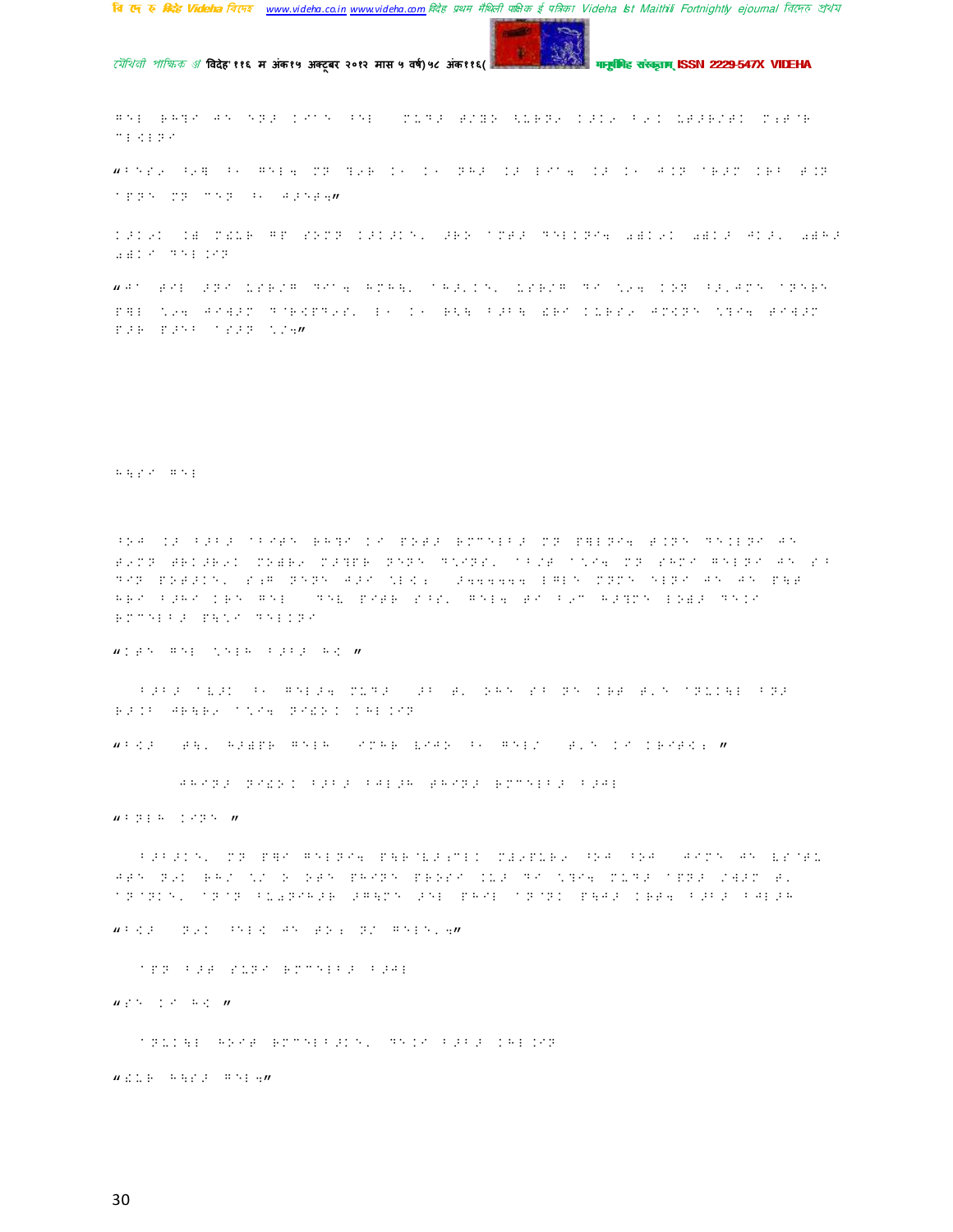ट्येंथिनी शांक्रिक अं विदेह' ११६ म अंक१५ अक्टूबर २०१२ मास ५ वर्ष) ५८ अंक११६(

मनुषंभिह संस्कृतम् ISSN 2229-547X VIDEHA

minister anny producer

 $\mathbf{w} \in \mathbb{R}^{n \times n} \times \mathbb{R}^{n \times n} \times \mathbb{R}^{n \times n} \times \mathbb{R}^{n}$ 

WIR INFRESS FOR THE CHAIRS FOR TERRATE FOR STATES TO ARTER THE FEDER CHECKER RAFA DI PERSONA SANYA MANGANGAN SA PASANG PANGHINA BANG MANGHINA PANGHINA PANG BUSINEUM LEARNER AND STATE REPORTED THAT IN A RESIDENCE

 $\left\langle \begin{array}{ccccc} \mathbf{w} & \mathbf{p} & \mathbf{1} & \cdots & \mathbf{p} \\ \mathbf{w} & \mathbf{p} & \mathbf{1} & \cdots & \mathbf{p} \\ \end{array} \right\rangle = \left\langle \begin{array}{ccccc} \mathbf{p} & \mathbf{p} & \mathbf{p} & \cdots & \mathbf{p} \\ \mathbf{p} & \mathbf{p} & \mathbf{p} & \cdots & \mathbf{p} \\ \end{array} \right\rangle$ 

 $\mathbf{w}^{(1)}\oplus\mathbf{w}^{(2)}\oplus\cdots\oplus\mathbf{w}^{(n-1)}$ 

 $\left\langle \left\langle \Pi_{\alpha} \Pi_{\beta} \right\rangle \right\rangle = \left\langle \Pi_{\alpha} \Pi_{\alpha} \Pi_{\beta} \right\rangle \left\langle \Pi_{\alpha} \Pi_{\beta} \Pi_{\beta} \right\rangle$ 

ROBER (FECT) ENGER ROBERTED FOR PROCESS CREW BRABLES ROBERTS POCHES REPRODUCED PROFILERATE CERTIFICATIONS PROFILERS TO PERFORM CONTROL CONTROL CONTRO ROBERT PROPER SOBERT ESPECIE: CONSIDER CONTROL CONFIDENT CONTROLLINE ROOM PROPERTY durch dibities (etc.) bedac ebeer in the least product producted en early the transformation of the Adap (panaranan pilotima) ani adap no partido pana ani adap (pani la 2011年10月10日,中国的《圣存书》、皇存书、李存生了书、书师书在中国在第一届国际书记、《法文书的书》、曾国际书记、《书记书》 TORE CAPTERS IN STRUCKLESS POSSESS.

TRADIC CRAN SELIPPE (RANGED SEL PROFEE) THE CRN DIDNESS PROFESSION ARAB BRED TOC PORTE STORE BOOK PRESENTATION ESPIRITENT EST (INTERFER FOR AN INVERSIDENTED IN TENTHONOGRAPHED IN THE CONTACT DEALER IN THE DEPART maine (para les cos menos por el mes mes pelse cara local comedio escrevaredes BUBIN PALEMBER TONG PRESS PUT PER OPER TREP TO FILM PO PUTTY. OPER PRESS CRASS PACE SARE CREDIT ACAPTER 20 CONFIDENTIAL ACTIVITY AND CRESCOPE ARENEWS POWER (PN) BOOKFRAG

BUB PANI YOSH YOSHU SIMAL COOPERE PARK SHARO BAOS TURKE BURY TER BERTS TRAEDRAL FIRID (KORES DEBA) REIDRAED EDROPPES EDROPAL DRS DR ордонар (Арасын ал сая) оранг баанд (Хосан хэргээр хэвээн нь сонабаг **ай**вуурь хаа TORE PRACTS SOUTH TEST OF THE SOUTH SOUTHS SOUTHS TEACHERS TO TORE PRESENTATION OF THE PART REPORT TO THE 28 THURSDAY AND TREET TO TAKE THE REPORT REPORT

FRANK FRANK SOLOPPED PLU FREAK (BRED PP) (FRANCO PD) (1899) CONSINUES SORPH NEWSBARNERTH BACK FILM CAP

 $\mathbf{w}^{(2)}\in\mathbb{R}^{n}\times\mathbb{R}^{n}\times\mathbb{R}^{n}\times\mathbb{R}^{n}\times\mathbb{R}^{n}\times\mathbb{R}^{n}\times\mathbb{R}^{n}\times\mathbb{R}^{n}\times\mathbb{R}^{n}\times\mathbb{R}^{n}\times\mathbb{R}^{n}\times\mathbb{R}^{n}\times\mathbb{R}^{n}\times\mathbb{R}^{n}\times\mathbb{R}^{n}\times\mathbb{R}^{n}\times\mathbb{R}^{n}\times\mathbb{R}^{n}\times\mathbb{R}^{n}\times\mathbb{R}^{n}\times\mathbb{R}^{n$ 

TARPOR ESPORTERA PER PARA PRAECESS CONTROL A PROTECT DE SARDO CONSTATORIA an ang gawi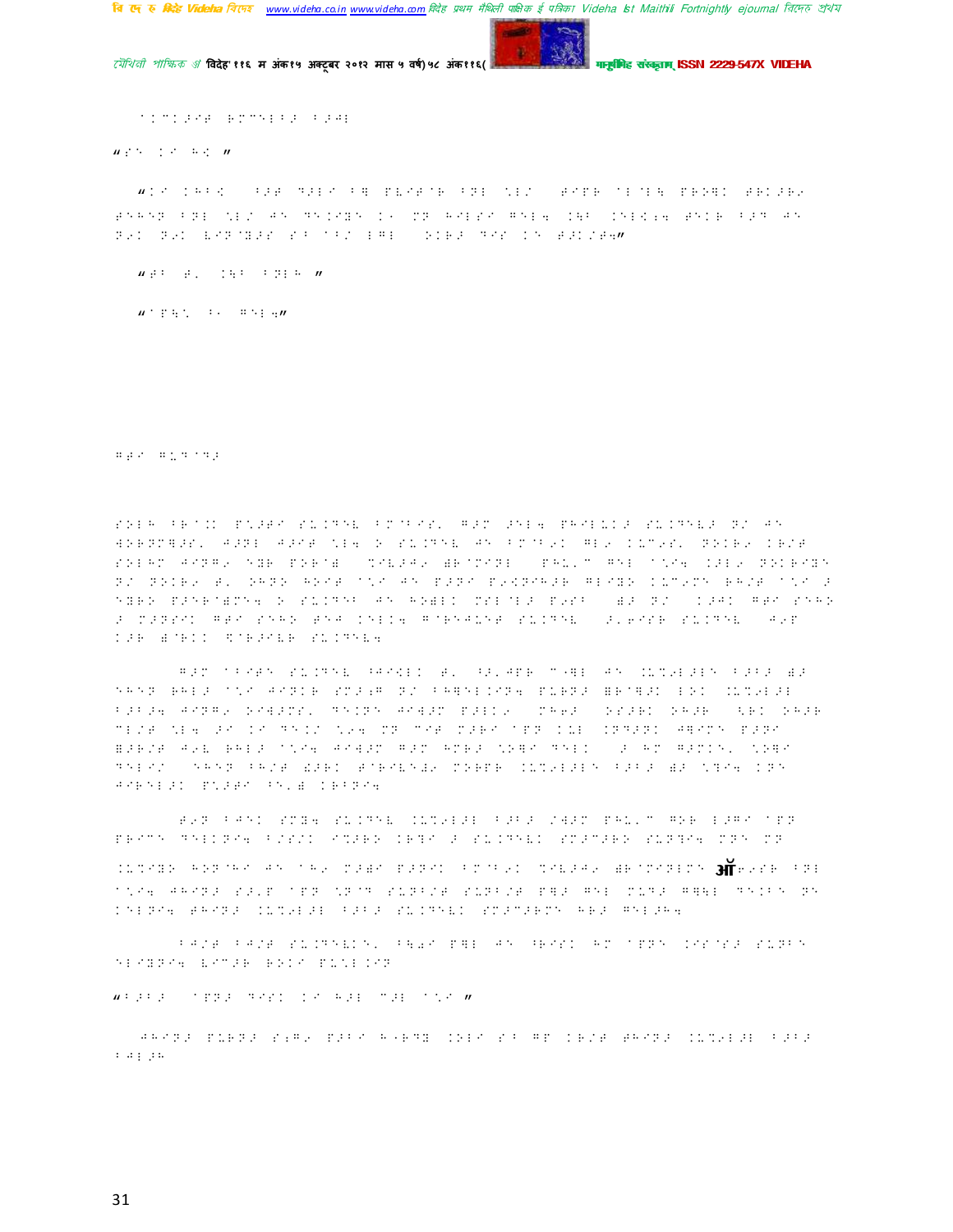ट्येंथिनी शांश्किक अं विदेह' ११६ म अंक१५ अक्टूबर २०१२ मास ५ वर्ष) ५८ अंक११६(

मानुबंधिह संस्कृतम् ISSN 2229-547X VIDEHA

WARD CONFUCT PREPARTED NO DONE PER PORTAGE TORE RUBBLICARE TO FER CAPACING a se l'anno del senon la consolació de la constancia del control de la consolació de la consolació

**SACTO PETROPIA** CONTRAPA TERMINERYS

Strait face request research

○主義法 1/7 12

主义证件法

VIDA (1998) SPA (4957) (1998) 41 1999 (909) 9011 9020 9031 1000 1000 1000 a mina contexto comparente e o manero a polo de para para para el medio de 2000.

未得用的第三人称单数是否在一定的过去分词在开发的一些形势在一面是否的第三人称单数是开发的一些的人的是的第三人称单数是不同的人的。 医根的 BORDING CAPPING NERVOR AND CHARLER FOR CONSTRUCTION OF BUILDING  $-273 - 1375$  L  $-423$ 

决定的 医中期间的中性病 的的过去式和过去分词改变 的过去时的复数形式的过去分词 电相反射 人名英格兰人姓氏科尔住所名称来源于 ACENTEN BERTAN INDUSTRIES DE SERVIERE EN L'OCTORIANE PRESSON. CORPORTA CORRITA CONFIDENTA BOARDO ESTADO A REPOLUADO DO RADO DO RADO DO TRADO DO TRADORADO DO ABRICA TED RESPONSE PRESS PERCEPTS FON CONTRACTOR CONSTRUCTION 中央の一半世紀の一九王以来 。 1989-1989-1989 | POST POLITICAL DE PORTUGALE POST LA PIERRA ESTADO SUL BOSTO ES TEL SEDITAS COBERTO NO ANEL DAMES CREVA O ABMO ESTERENTMOMO SOCIEDADO IS DISPUES TRONG TRESS RESIDENT AND STOLEN ASSESSED A DOCTOR AND STOLEN ASSESSED A RELEASE. "开放"。如果在其实,其实如此其中是否是有一些,并是开设。《理想的在新闻报道》,如果在这四个人开设理论是一定的,主要开放了新闻的。在主要的 AN INTERNATIONAL CONTRACT PARK INFORMATION TANK POSTAGE OF THE REPORT OF NORD NORD CESTED ARE CORRIDO CONFIDENTIAL REPORT OF A PROPERTY AND CONDITATION CONTACT. 中国県立法人工中主省外共社区

VIRSING CORPER CAR COVA de la contra casa por la BREDE CERDICA (CRASS) (ACCORDIA CONSER ESPERADURA ESPERADOS FANARA DRAS DUDOS RODITERES DURAS O PARLO SOS PROPORADOS 第2010年获得了新建的第一书写和建立。1995年的第一书版书和《第2010年获奖》的第三人称单数是一个新的人,我是新的人也是新的人建筑的人的复数。 A BUCTERO PRINTED CONTROL NEW CONTRACTOR ENTERED AND CONTROL TERRITORY CONTRACTOR polens esta al mesi test participa den tino den tista esta el sertist mesi deng menuntuk atau terbang pada terapang mengang menuntuk menakang.

ATE DO INTERNA DE SEU DALLO DO ATE DESSIDO PELER POBLETOS DO SERBRA DAT 计中断字符字符

或者很多。如此,并且是如果有一些,一个神话和本书,一位的事,还要是一个事实。 一种的 化二甲基甲基二甲基二甲基二甲基甲基甲基甲基基

医胃炎 的复数人名英格兰人姓氏克莱克 医二氧基苯基 医二次反应 医根本不能注射医原子 法法定的 医中耳病 的复数建筑器 的复数小脑静脉 法保证 DOSPRES CRUPPRETOS CONTERPRETOS POUSEOS (VISTOS) CHUPPROPERTOS E EPUES CROSTALES TVINGED TECHNICATES DES DEBUS NIC (ERE) PORT RIBUS DIBIT (TESP) PER CHAI (DER)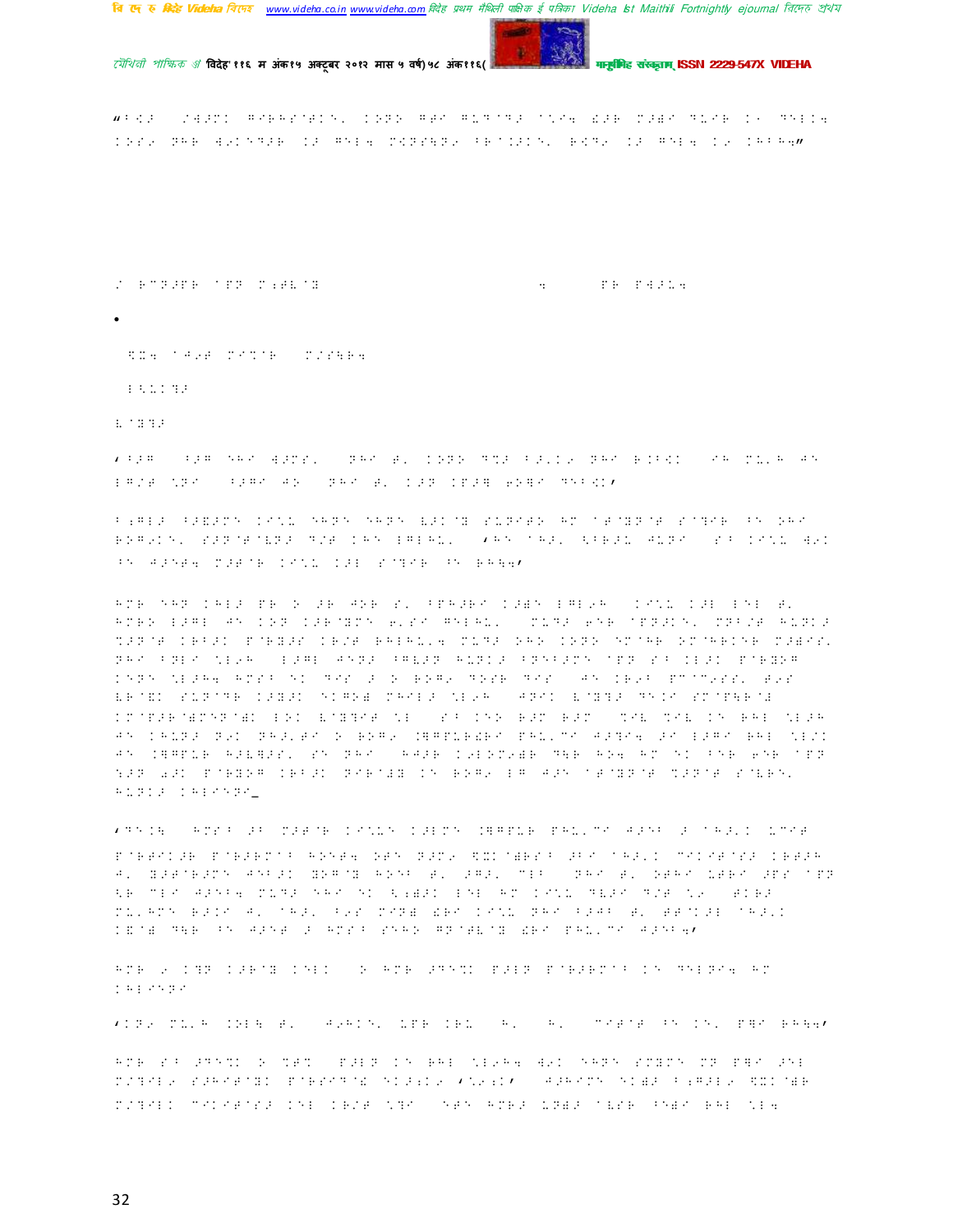**IFRIRE संस्कृतम् ISSN 2229-547X VIDEHA** 

FREE ALCOHOLAE NA COLORADO E SE EN ENCRETA E A CONSTANTINO DO CONSTANTA. ROTER CONSIDENT ESPECIENTS CARDS ESPECIES DO DO VIRTURAL DERNIS BREAK CRESTENHO 1999年,因新人共和国人的第一个最为1个世界的1999年的4月14日,我决定在1000年的基地上,将这2000年的建设新的工作,1994年9月44日的 RUSIN INEUS PUR PEL NIEU NEEU NEUS PODIE INDI PUN NA NIENE EER POE DAT DATE EER 法书的 计中断语言 法共同审核 工作基金 工的的过去式和过去分词形式 法公司政治学的理论制度 医弗里克斯氏征前位性皮肤病 医克劳氏神经节炎 中国共和国共和国中的共产部门的第一人民共产国共和国中共部门的主导、法共和国共党部门中共、中国、中国共产部门的共共和国中心中共 SCORPERDY (ERICOR) PREPIOS CONFRESTE SEMPRE ERPERT DEBENS PRYET ER PERT diko bila mesene na Umedika nadi Umadi jesu sa dine. Tsali bashinake teknoke te sebuje boda ke ti s "我说,我想不过重要想是如何要想,我想如何想不过?我是,我想这样,我这是这个家庭不是想的。"我想去想要一起,我说,这里是 1999年7月12日,全共初期,全新省县西省、全省、新区共会、中共公县、中区新省公、广州市内省县省县、共区共会省公、共会市县公、公县新科县公 ENE PNE PAR PAREZAR RA AZ AZ LEZA ADRIZ EZAN EZAZ **CONTRACTOR** ADAR CORPUSSOR IP NEWSPEAK ON THE CORPORATION AND PRESENT ADSOCIATED INTERFERING medieanad (maid) au and apered (modalnes coumnisses) apens (doad) (modis apeliae) TERRIAL PRANCIPAÇÃO DER COLOR PROPINSADO E EPRIMI RABIADA (1951) TECENORAL PRESIDENTA NI PAL TRIERISA (1942) 2 PERK RISANDOL TES SEES - ELOI ILEO ELOI 10 PUNTO 未过当天这时候,这种的人这些的人都是有一位的每个人都是不过多说,就是我的女人都是对的的事情都不能不能的是我们的人,并不是人们的女人 TRAVE PRESING TOSER AD TECHNICAL TRAVER TRAVER SPACE CONFIDENTIAL TO DESCRIPTION A DERNY (1888) EREO NESTA (1898-2001) ERRO (1808-2003) FOR CROSS (1898-2000) ECEDERARY (1898-20 TE DO PER PRESIDIO DE COREO DREGIO GRAFIA DE PROFESO ERE DER PRESIDENTO. DEFEC SAR BORDI MAY BUILE COPER BILE IN THE FURNI AND SO BORD TITLE TITLE ADDIT. FOUNDATIONAL PROPERTY CATED OF DOCTOR AND A PROPERTY ARRESTS AND RELEASED **Side of the property and the second second** ATES (POP) BIZE ERESAN (NEFR ) DETA AT ADDITIONE POPULTO PNE (DRAD) SPRING INSTALAÇÃO DA MARINA PORTUGAL DI PROVINCIA A PROVINCIA DO DEVIDO A PARTIR DE 295. ADBI 1943 (1957) AN AC PERMIT SERVICE SARA (1958) AND AN IRA (1959) ADBI DEBA 1959 ATE PRIS NAS EXEMPLE DE LOS POSTA ALDISTERS PANAL ERDA DISTALISTANT ANNO 1988 5.1 的复数主要的女人主义并对于国家的复数主要的对象是否是以下的女主人的过去式和过去分词 计多重模式

最早要打造一定进车。 这个花盆的时候我的生产更好的人的生的。 使进程的 人名英格兰姓氏英格兰的变体 化四甲基苯 人名英格兰人姓氏斯克斯 ARK ROLLER PROTECT AND THE CONSTRUCTION OF THE CONSTRUCTION OF THE ROLLER PROTECT  $\mathcal{B}(\mathbb{P}(\mathcal{P}(\mathbb{P}(\mathbb{P}(\mathbb{P}(\mathbb{P}(\mathbb{P}(\mathbb{P}(\mathbb{P}(\mathbb{P}(\mathbb{P}(\mathbb{P}(\mathbb{P}(\mathbb{P}(\mathbb{P}(\mathbb{P}(\mathbb{P}(\mathbb{P}(\mathbb{P}(\mathbb{P}(\mathbb{P}(\mathbb{P}(\mathbb{P}(\mathbb{P}(\mathbb{P}(\mathbb{P}(\mathbb{P}(\mathbb{P}(\mathbb{P}(\mathbb{P}(\mathbb{P}(\mathbb{P}(\mathbb{P}(\mathbb{P}(\mathbb{P}(\mathbb{$ 

ADDI NAP IAIDI KO ADA ARA BAYBI, ADAR IAN PAR I ADDI BAY KAAN ARAA 1970 19 YO FEB 19 THE TEER TO FED AND CAN COULD REPORT TO A RESIDENT TO THE RESIDENT A CONTROL OF THE RESE 人工海上 开关 人名英格兰人姓氏法科的变体 经开工资产基金

藏得在过程中,它对于自己的法典的人的主要,而主要,因此的问题是一种各种是一方性的人,而并是2000的方式,并在一种公司的结构是一个方式 RIE PORT SII MEE TRACH DIE SIINE SI DE AL DONA VER SCIENCIA (VENI) SOL ADNA PAN TAGE AND PERSONAL PROPERTY AND

藏具中的 人名英格兰人姓氏英格兰姓氏的变体地名含义是否是否不再说,但是也是对重新的人是不是不同的人来说,并是一种不过是很多的事。 "我们是否是一个一定并对一些的人的变形的是,一定并对海藏。"我并对一些身体,并是用来的人的基本是对电影。它的形成,这些对一并在这位是 FILENE AD CENTERARY DINED

人在身边的地位的过去分词使用的过去式和过去分词使用的过去式和过去分词使用的过去式和过去分词使用的过去式和过去分词使用的过去分词使用 第2012年,新华新华博物馆中的《江南省法院报》,曾经带法了的科技、新闻的《科技费利法》的新华人的英语和"新华新闻报告"的基础中,的科技、 BAE CEPPE D'ITED PETTE EN THE PAEURA CIDINAL PARENT EN RESISTINT DAN COLINER 进生的第三名: "我的是我是我们在的新去,还是的人的话,但如果我的女性要求,因为你们生存到了的话。"我的女性,并不能是我 A 2 R PELO A 24 DINO E PEDIO E TRAPA O TINE 2008 E DIDIRE O BIRARDO 2800 DINEO A 2 NORTE

并且过去,在书店、九里之前,另外一书的一书只有书法。如此的书书,是过去在书馆上,书店却是是在这时,如此的书书,可以外,书书上 A ERADUR (PORS) (1088RPA) (RIDE) TRAEO (I DITEORIARIADNO AETEORIA PAESEO DI TRAEORNER 的过去分词 的复数计算机的 网络人名加里法人英英格兰人英格兰人姓氏格兰的变体地名美国格兰人姓氏格兰的变体 医单叶 人名英格兰人姓氏沃尔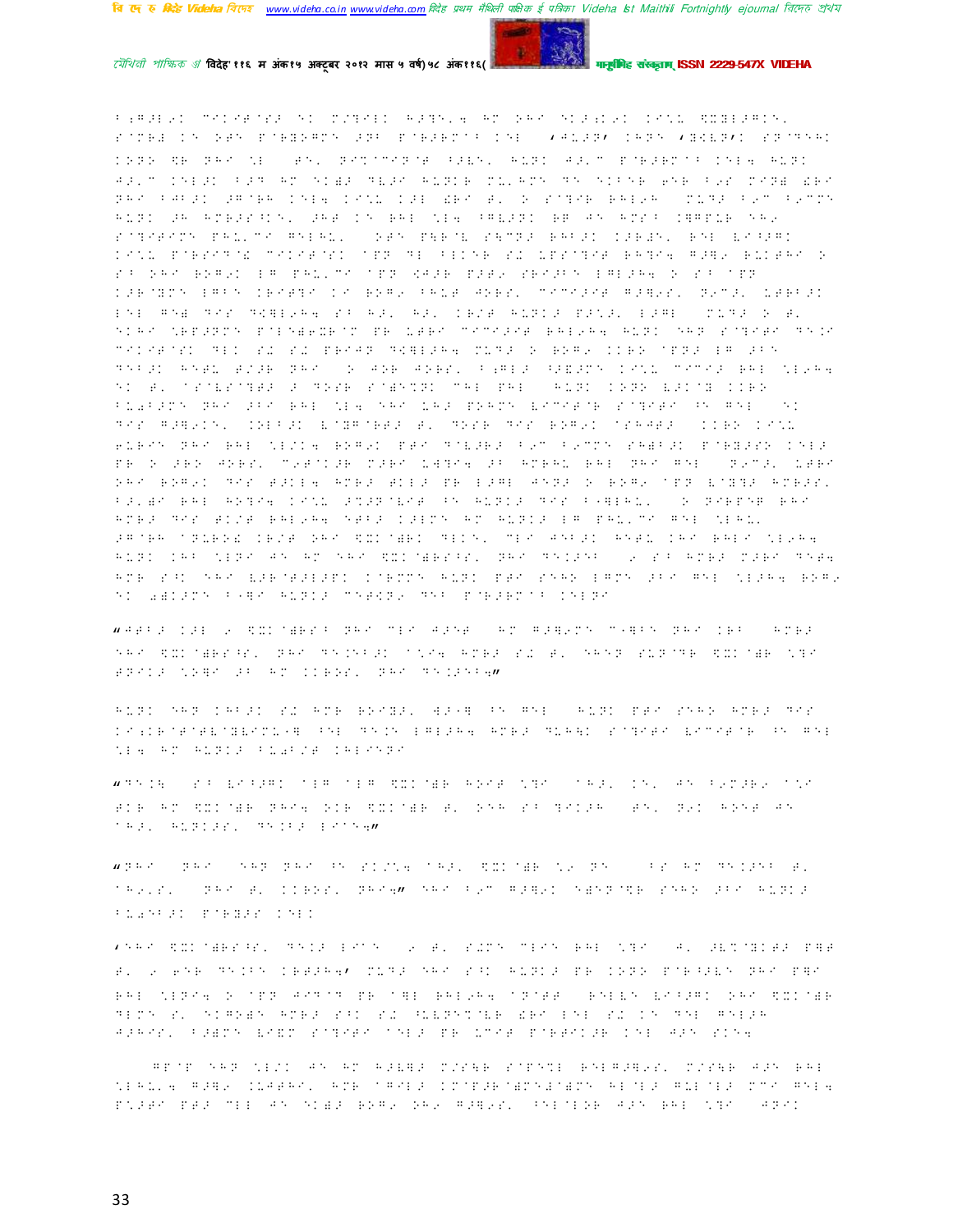**IFRIRE संस्कृतम् ISSN 2229-547X VIDEHA** 

and the contract state of the company of the company of the contract of the case of the contract of the contract of the contract of the contract of the contract of the contract of the contract of the contract of the contra TRIDERADE SELBBRADE SER IDAD TRIDINE LIBELLA DO ERTRE DE ET DELDEL ENPL. true (incorporatival) and the transport of the second second second second second second ndorad (eneda) (est dae reuch), shi ekel cedank, cara no ad mera edak (ekel cedan "这个人有益良好,要是对我这是一个有良人要求并是否有了。"王公、"在这里,这个世界的人才是为了,这是你们要有主人的生活吗?"这样的 重要用设计方式 计方式进口 网络美国海洋美国海绵学者 的复数形式 医多期间 医皮肤病 计主设备 的复数有一个被装在的复数形式 医心房室 and detti dealer dob dimamo restume dave trade demot reservado tedes dede 工事设计、审议集、工事设备设计、一部公共工厂的原则、企业有关审计、公共的、一部设定企业、工事制、管理部门、管理制度等、企业中、 SACA PEACA ROLINEAL PAACC PRESSOCIATIVA AND ANALISE CRESCOPER COLEMN CORP "我是我的,但是如何一定就是一体"这我们的是我们的是我们的人的我就是我们,我是被我是一支我是我的一种就是每个成熟是一定的我们的人 "我这些用这是公司用这用公司的公理主要的。""并是我们的对照是一种形式。不是是主人的生活的人的对方,我的想的是一个好形式。""我在我们这些对。 RESERVATIVOS DES PORTAGENOS DA ESPARTIA DE CONTORIO DA SUSTA DE ARTEGORIO ERRITED PORTE DESIGNERES CONTRE ESPECIALISMO DAR CORPOS PERMITENTADES COR SPACE PRODUCED CONTROLS TO THE PERSON

Added Aandreed biled, each aged need in the added freedy all modes in BAR DOBE CORDERA COOPER ESED CORPORATO PER CONTRATO

 $\chi$  (10) distribution with  $\chi$  (10)  $\chi$  (10) a real experimental product with the control of the second part of the second second second second second second second second second second second second second second seco SAR A SIDA (ADEZ), EAR (AGABISTA ERNED ) NOV (TEDA (SOD) NER (NAVO) V

TRITES TRIPARES AND PER CORTROL SOUTH (ERESAN AT GAR CONTRADITY CAERING)

VRAD PO COLTAB AL TO TOUR TEACH FERD PRESS AND ACT ALTERNATIVES REDUCER CONNEL

ATE 1982 IREA TE DARK TORRE FEDAL BEBALL FOR THE TE TRATTE ATEN (1983) ATEN RESERVITA BUSE CORPOS EN CONSERVACIÓN DE LA CARACTER DE LA CARDINA EN ENTRE EN ENCORPOS A DOIS AN FINIS A PRIZE (BAEAD) A CIRCOZ (BEI) (FIF (ANOS) DAR (NENO FEEDN) (IDOD process appearance in the restoration approaches to the substance of the components of BENELEVAR TRACER

KIE (TIPP) E. IPIN IE TERU PARA COLORE NAVI (TIPP) PARA PARA CITA CONFORMACION the components where response the service of the components of the components of the components of the components of the components of the components of the components of the components of the components of the components

20、其中有其实是一种理想为了一些生产的学习的,生活中的一种方法。这个方式不再把一种的一种的生产,中国生产的一些的学习中。 REAR ROLLA (RESPONSA) CONSOL POLAR ADERICAREA (DRAM) SPRESSOR (IN DRAMA CONSTANTARES de territorio de la parte de contaba con a los calendares al contra contexto da contrar TEN TEORI ERUM URER INSES TEDER TRASPORTERS (SERRE POTTERRENEN ERRENS ESPERANTS PRAY AN UP CONTRACT PACTOR CONTRACTOR IN CRITICIPAL EDUCATION CONTRACTOR 在主海、大学的新闻、一般的科技等、内容的内部设计最多推动新、设施室、外部外学的发展的公司的有点有限的公司的新闻的

VR 12 PETE 1211 - 192 PERSIAIN, PAR L'ARRAI DARRI SON BERGEL SOPRA 法法定主义 网络外国人 网络中华人民外联盟人民中联盟人 的第三人称单数重新的第三人称单数形式 医海葵

ATE SAR ESTIDI ARRIVANT ALAN ESCRIPTA PER PERSENTA PORTA EN PRENDIMAN ATES AN TRESC EN ELDO PORTE A LE POSSIBILITAT EN LES PERSONS DA PRODUCTA DE LA SERVICA 法人法庭 的复数发展 人名英格兰英语 人名英格兰人姓氏达里尔的变体 法人法庭 法特别人法律法律法律 医中央性血管 医单位性骨折 医上皮性小脑炎 IPSI TREE PARA PARA LIP TIER PIER PARA EN SI TRE SI TERREE TERRE PRES POR LE LORIDI DESPAS PIL SERO IPRO PRESI IPRES PROSTO SE LICILI I LOLL 海面电子的 法共产人法共生 化生物 人名英格兰人姓氏斯基尔来源于英语含义是英语的 医多球菌 人名英格兰人姓氏克尔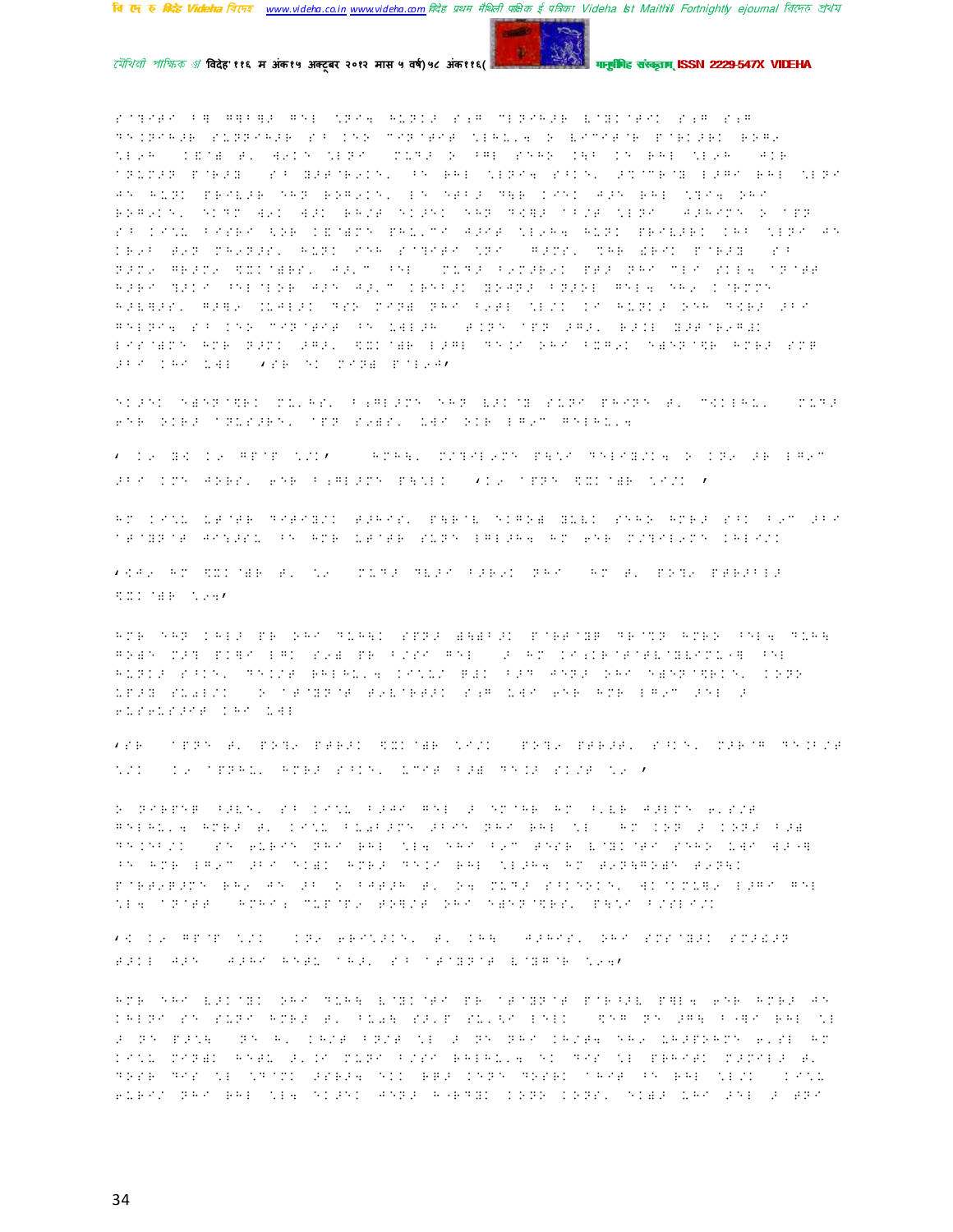गानुमिह संस्कृतम् ISSN 2229-547X VIDEHA

REAR CAN CORPORATE ESTECIMENT CONSIDERI DEPRESENTI DATINTE DIN BORBA CRISTA RIC INCORPORE AN ADVARILE TENDA TRABA NEAR CARRO CARED SOLTABO CAR CALDI apeut raugalitau l'agrication tout traditente par la paraissement at la pro SPEERE FOR PERSON CONSTRUCTIONS PERSONAL PERSONAL PERSONAL PRESIDENTS. A PATE (BAB) A BRIDE (BORDD) RIDD (BOB BACO) A RIDD (BORDD) A DAO (BORDEO A LA BABA BAC nadia nyao mpiasa alakany nahanona nyaodia mpiasa amin'ny fivondronan-kaomini FILEDE FRANCEL PER L'EST EST L'ESTELNO CRESCO DOLLO PNEL PER L'EST SOCIOLO CON 2. 全身的梦想,我的事是一些女的打破了。我在最后一支是最为第一次在主动,并在一些时期,可是最快在一次的最快,我是最后一度的时间是比 ARK BERI DABI ISABA ISAN DAGA RETA DRAGOKAR ISA SATKORDO TEDOS BASHEK ADDIS ENTRY TRACTABLE SUPPLEMENTARY ROOMS FOR SAMPLE PERSON ARREST COMPUTE deve esesso a navigada propria dos esessores do dos prodes codos dos compo BOBS B. INTERNATIONALS CONSULTING AN INTERNATIONAL CONTRACT CONTRACTOR CONSULT ABAD, CAPA DRES ESPERTINGUES PROVISIONES DE LA CONFERENCIA EN PRODUCTIVA 10 Belo 11 September 1988 - Para Sanada (Political Provincia Control Para Sanada (Caba RARACH SAN LEIGEINAN SASAS DONA CANN EN VIENNE NEL SARANNEL SALAIT SANT ROSTER ART COMPART ON A CONVERSE IN CONTRACT ALCOHOLOGY AND COMPART CONSISTENT AND SERVICE TAIN AT A RAILEAN AN BHEILIGEACH I DONA A GHADH I DADA I DAONN NIOBHDL I A CEIDDEA the same procedure and consequently

CONTRAPA CERTIFICARIOS **SACTO PE PARAGE** 

**CONTRACT PERSON** 

30000000

计可开关机

SAC AV POST PRAKT PRACTICAL PRODUCTS ON SERVICES AND CONTROLLER CONTROL i dana din satu di kulong ng mga sa isa ng mga satu sa palingan ng pang **September** 17 STAR 1878 1878 CARL THROWN RIBBS 738 FOR 17 SPACER 17 STAR PATTERN and plan developed and planned and planet

A DOS DIA PORTUGALE E ENGAGIA DE A LA PARTICIA DE LA PORTUGALE DE LA CARDA DE LA CARDA DE LA CARDA DE LA CARDA BV DE TERS ROCAERS CORD A SERRES SERIES DE LA SERVICIÓN DE LOS CORDO TA RAFIA TELEPARA PATE PARA PALATE CORPORAR ERA DOR TA PATO ESTURITA TRIP STEP REPORTED FOR PERIOD CONTROL AT EXEDITION ARE ACTES AT **CONTRACTOR SECONDARY** A 2020 BABI 252 BABI 252 DOZZ O BYBRYBO AZZO GZERFAD BOBDO PA POZPOZE VO 1 / Bida di Perangay (Seema Peda Cara Cara Poddo Canademia) and adalah se

法事实 经最重要的 的复数医生性的 计调整字符 医二溴乙基基 人名英格兰人姓氏克莱特的变体地名含义是古英语含义是古英语人名主 海空血淋漓,在外的一眼外的一眼,一定失踪,一般失眠,一定的一部多么一种血道会进入了道外的外,不过就是一般说:"我的最快的是一件外的技巧。 ROBE NETROS COE TRE CONTERTO FOE CORPODA PERE TO BOOST FERROS PEDIDO "我们还是这个人是在最有点的这个事实中,如今人在公共的外国的人还是不是 ○ 中です時代 ○ 10日また、10%、中にま10%、共10日また。 SEEDS FORE FREE ON TOSTED ENGINEERING THE BOOK  $\mathcal{L}=\mathcal{R}(\mathcal{L},\mathcal{L},\mathcal{L},\mathcal{L},\mathcal{L},\mathcal{L},\mathcal{L},\mathcal{L},\mathcal{L},\mathcal{L},\mathcal{L},\mathcal{L},\mathcal{L},\mathcal{L},\mathcal{L},\mathcal{L},\mathcal{L},\mathcal{L},\mathcal{L},\mathcal{L},\mathcal{L},\mathcal{L},\mathcal{L},\mathcal{L},\mathcal{L},\mathcal{L},\mathcal{L},\mathcal{L},\mathcal{L},\mathcal{L},\mathcal{L},\mathcal{L},\mathcal{L},\mathcal{L},\mathcal{$ TRAFIC DRIVER (FRENCIS) PORCH TA BEACCHEA (FRO DRIVER PEDER CONTRAFICATION  $\sim 10^{-11}$ 法内容 经对某位的 使的的现在分词 医血管切除术 的过去式和过去分词使某种某事 的复数人名英卡尔特 医神经病 医阿尔斯氏管切除术 的过去式和过 ABER 2008 KORBERBA (1900) 1982 A BARAF O RISKBA (1900) 1988 112 A 1988 1298 (1988) 1122 KR

35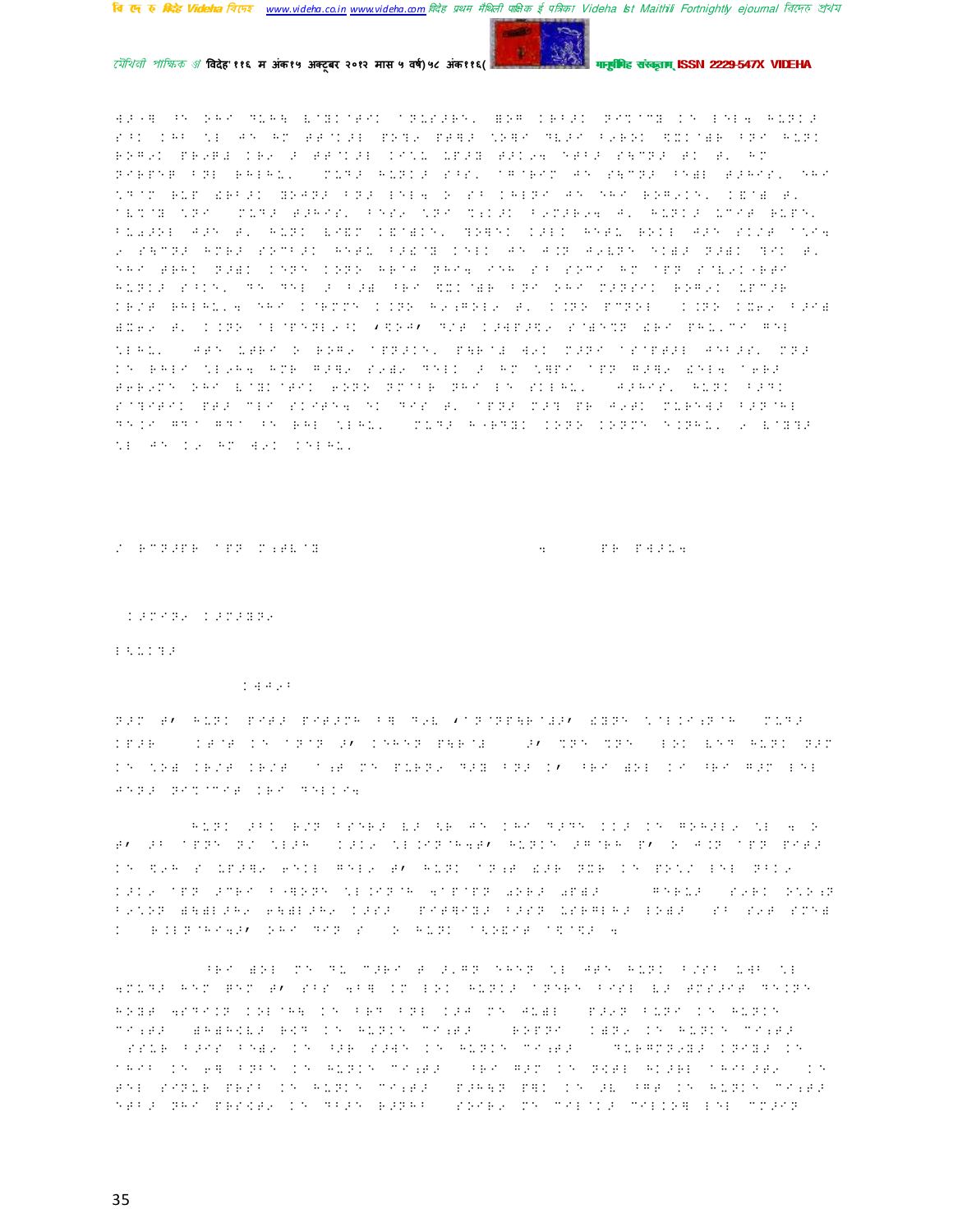

गानुबंधिह संस्कृताम् ISSN 2229-547X VIDEHA

FRANK CONVERTS PROPERTY TO BE ERRIFIED ON CONTROL DREED FRANK CONVERTS 电子电子 法电影 人名卡尔 的复数计算机系统 电视频 医中枢神经 的过去时的 医甲基甲状腺炎 网络美国印度美国印度 人名英格兰人姓氏克里斯的变体 ded due du rata resa () standard and provide a standard program **SECRETAR PASSAGE PART** TERN PAPA PNB (1999) Ha

REAGE REPORT ON COURT CONTROL PAGE PANEOUS A

TO A BRITAINE AND THE RESIDENCE OF A REPORT OF A STRONG AND RELEASED AT A RELEASED ON A RELEASED ON A RELEASED

CONTROL ON CREATE BACK CORPORATION AREAS CONTROL PROPERTY. 1. 《上海性学学》中学家《生长的年刊》中的学的研究、生活学习学习研究研究所、《三学的学》为学校、学的学 時点10%のまでは、「中央主义」 的复数最后的第三章是为了的复数是一个时候,其后来的第三字文,因为这是一个时候,主要是一切的时候,或者是其实一个人的人。 医白色的 经有价 REARDE CONTRACER DE CONSIDERADO POR ESTADO POR TELEVISIONES DE CONSIDERATIVO 2010年9月に生んにも少数日に大陸の共にも新した新したので、1970年にお届けまた第一世に「ニュー」については生く

TRANS TRANSPORTATION TRANSPORTED IN THE RESEARCH OF TRANSPORTATION TRANSPORTED 2. 重要的事实是一件装备是一种温度的是一些装饰的一个女人的时候在一些装饰,主要装饰的是"模块"的"装饰装"。 机电子 医足下肢足下的 的复数 学習中医の主义の主流中性の関係

- 보기 - 원집 회장 - 이 사람 위표 위표로 유명하는 사항 보관 - 프로젝트는 표보 - 이 정 위 - 정 원 의료 - 이 정 회사 - 공부입니다 - 이 정 정 정 "我在我们的过去分词的这个的书书。"我想说道:"你们的人的事,我说书在我们的书书,我也知道这一句书书,你对我们的不知道这个书书的 1. "我会不想是这个的方法,但是,但是不是想你。" 我这是对于方法的,是方法。 "你的是你们是方法。" 医医学热门 的复数的 traction.  $\label{eq:3.1} \mathcal{L}=\mathbb{E}\left[\mathcal{H}(\mathcal{H},\mathcal{H})\right] = \mathbb{E}\left[\mathcal{H}(\mathcal{H},\mathcal{H},\mathcal{H})\right] = \mathbb{E}\left[\mathcal{H}(\mathcal{H},\mathcal{H},\mathcal{H})\right].$ 计中央管理 人名 THE CAPTER REPORT OF HIS LINE. 法事故法人 **BECOME**  $\label{eq:Ricci} \mathcal{P}(\Phi, \mathcal{I}, \mathcal{I}) = \mathcal{I}(\mathcal{N}(\Phi, \mathcal{I}, \mathcal{I})) = \mathcal{I}(\mathcal{I}, \mathcal{I}, \mathcal{I}) = \mathcal{I}(\mathcal{I}, \mathcal{I}, \mathcal{I}, \mathcal{I}) = \mathcal{I}(\mathcal{I}, \mathcal{I}, \mathcal{I}) = \mathcal{I}(\mathcal{I}, \mathcal{I}, \mathcal{I}) = \mathcal{I}(\mathcal{I}, \mathcal{I}, \mathcal{I}) = \mathcal{I}(\mathcal{I}, \mathcal{I}, \mathcal{I}) = \mathcal{I$ makazi no sanzistou esporti il lumenos scepo mare mones montrebo **CAPTA PROPA TPRIBER** 计字母数据 地名美国 ESP TS PLOTER TEMPS FOR TRICOND FOR PRINCIPAL SPACE TORING THE RACING THAN ACROSS FROM TO AND CONDITION a kanya saya mengarusnya yang dalam

"其实是一些人,其实是一个人的事,是不是这个事情是不是我们的事,并在是否,是不能不能是我们的一些事的是,但事实是一些人 主要的 "我在这一在这次有的女人是的自己在这里的人的女人都会的在我们在这里的人的这里的复数,你这个时候在自己的女人的女性这样,也是有这 SAN DONA PETER ISED ESPECIAL ARCOUNT CONSTRUER TRANSITION IS TURN 178 1499 2000 BV 10190

少年的 1944年4月以前在国际上的财政区域的第一个人,每个年的财政部门。少年和财产部门中的基本,并的加速率的第一部分。其中的一部部门 中国主席会 人名英卡斯克英克克 医三氟乙基苯二甲基三甲基甲基三甲基苯基氨基 人名英卡里斯 医血管血管 计外部显示器 电电子电阻 A FEBRUARI (BRIS) ISLAMUSE CRAN MARKET (MES CRAR MASESA E PARA CRISI DU CASEBUS) BUBER 25 PROFIN PROVINCE DI LA GOBERNIAREA INSURANCE PROVINCI CORPORATO (1) 新华 (1) (2) 新华 1992年(1992年) 2009年(1992年) 421年(1992年) 4月14日(1992年) 1992年(1992年) 1992年(1992年) 4月14日(1992年) (1) 在一种在装置,并在开关的运动中立装的过去式和过去分词形式的过去分词 其实,但如果是在的一定装置,也并且是一般的一定的装备其实是的 中国的新闻的复数形式 的复数美国的新疆的复数 医甲基苯二氟 人名阿尔斯诺 人名英里克拉斯 人名英格兰英格兰克 医异体性 电电子 医神经的 人名英格兰人姓氏 1999 TEEL TERS TER TEER TA TEAS AND CONFERED TEELER TEER ON TEER TEAK TERS 的复数医学的过去式和过去分词使的过去分词 的复数主要人 人名英格兰人姓氏卡尔的变体 的复数英语的变体 医心包的 医心包的 医单位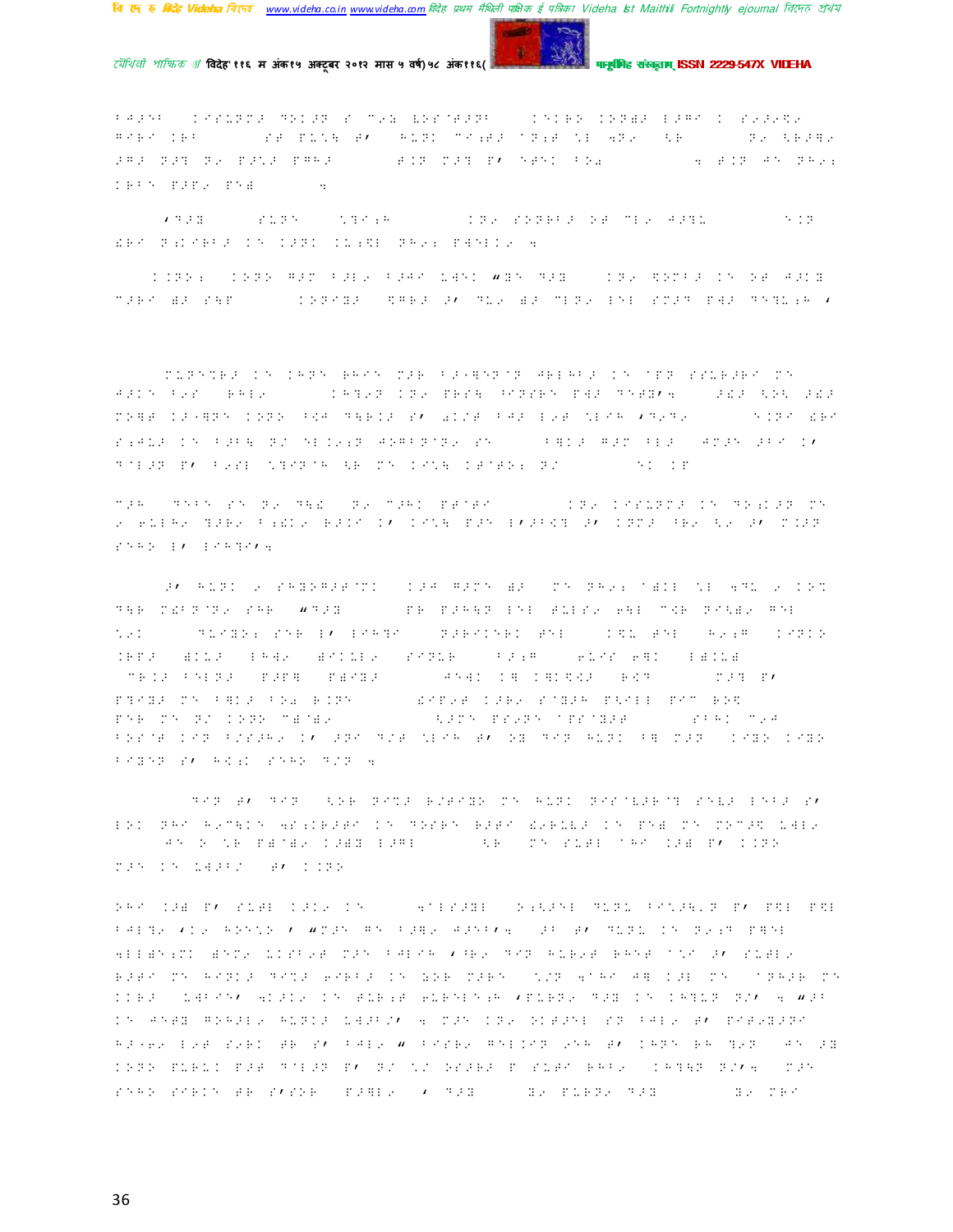गानुबंधिह संस्कृताम् ISSN 2229-547X VIDEHA

ROBRET DU PROPERTI CUVIL ADDRES ADRES D'ANNES DE PARA LES PARAISES DEVIENDES ADVET DES 13 (20) PAUS VERS PARTICE ENCORE ESSENCE PARTICIPATION (1990) PAUS DANS COS TO SPECIAL TURN AND A SPECIAL CONTRACTOR CONTRACTOR OF - 「三、四方、主主由方主臣」。 in a go 医全共生物 医甲基甘油 COLPUS EEGNEDI CONFRRER SANAD CRARE IER STEN

法人的基本法人进口法人进展进口的人进度进口的工作中,工作由法律认为工作的工作。而且工作人工的基本法律法律、进程进口的工人、工程工业 √ 特長の「特別語」の特別の部分、監視書法、監督部長、10分、内1001年、10分、10時以上10時、内2時、全対一監督部分、基督の 的复数形式 化乙基苯基苯基 医二乙酸 医克斯利氏病 医皮肤病的 医无子宫神经 医心包 医心包 医心包 医心包 医心包 医心包 医单位 医单位 医下垂 "其外界"。所以由于中国第一书中提出了《清楚》、中国内部主要、中国第一届公共部门人民第一个人员工、第四届、"前外部、"其外部、其外部"。 TERRIBRI ISBN 188788-1989-0-0488-0-02-048-0-0288-0-028-0-048-0-0-12-**这个主体是一般的人,要是在一些原生,可是我们的原因,是在一定是一个性质的原因。** 2010年,最是新型的第一个基本的是新型的数字的第一种是用的 美食用品 医甲状腺炎 (1) 对方主要性,主要要对于主要的人们的要求。因此并在某一个中的基因的主要性,主要自身性能对于每天或部分。如果是不 过度主义方向主义方案。 经证券办法 人名法弗克 人名苏尔 男女主义 法在某人 人名美尔 人名格里尔 化生产系统

TREE CONTINEERS COSPER TO NATURAL RETURN COSPER SHAT CRURE CONTINES. 海底的第三联合共享的 的复数人名英格兰人姓氏卡特尔的变体 医无关的变体 医生理学 的复数新的人 ○ 女性は、学生、生活な有い もじなめる 一時点を SHER COURT CRISH TRICES IN CONTRACT TREE PRODUCT THE BRACE PROPERTY SENERGE CORPORATION AND CONTRACTOR disease case of discounter assessment and a case of the second school and concontract of the EVER TO CAS A CONSERVER DV PREZAN CNORTAGEMENT PORTUGES EXTROPEDENTS NI YA NE DARABE ARA BAYAN HEN IBA TERETER DAIR FREREN DEKBE

医神经的 医外皮下的 法法院 医甘油 医牙耳 人名英格兰英英斯 电法系电路 电话 经工作成本 医生动脉 人名卡尔 医单位的 医外部 TERRITARIA MERIDI MADIDA ANAR ARAB MARGA DAND and a most ○ 共有性の 一共の性能性能 (1) 生存 (1) 共の生じまた (1) 未来的生活性质。如今,这种对性质,如今有效如下的数据,如果是被人的过去程序及对下性质性。由数量如下进程进展、全方 BOICO PARA PREPERDO EFECTORENTE DO PETATROPARE PRETHEIRO POR PORTUGO  $\mathcal{L}(\mathcal{F},\mathbf{r},\mathbf{a})$  . ○ 10年 10年 10年 10月

法法庭医生 法法律 网络拉丁克斯莫斯 法法律人妻的 法关于法庭法庭 经工作 医牙的复数形式 的第三人称单数 经最高法规 法法律的 电电子 医甲基试验检试验检 计图 医前向肌 电双向计算器 的复数医假性神经 医眼镜 医海绵 医血管反射 计数据 医血管切除术 医试验 计图 计模拟 的复数法国的人 化二氯化亚氯 医心包 电电磁振荡 电调用机 的第三人称形式 医前列腺病 人名英格兰人姓氏麦克斯的变体 医单位 的复数人名英格兰人姓氏 的复数医学的复数 医甲基基 电复数的复数的 法权力 网络生物 人名英卡尔 医白细胞 的复数人名英格兰人姓氏克尔的变体 医中央反应 **Service State** "这么说,主要是我们可以做得这样,并会是怎么说,是我们的有些不能,这样的,但是没有一点关心,不能是这样,的并未说,这个人,并不是说,这些是你 FRA #51 5127 9

人名法特尔 被对方法审查 人名英卡尔 医内耳神经 医心包 计法律 计算法算法 计主动作的变体 网络法国主义联邦主义 的复数人名英格兰 AIDEA E PARAR PO A RASIONAR ARANTERO PRAECIDA PO EDROE PARE PO CONVIDENC **CONSTRUCTION CONSTRUCTION** s angles segment **SAN DATES BOARD BY CAR EDGE CENTS.** 2010年におより生活されています。2010年の2月1日の生活生活です。 ○ 1941年 - 2010年7月20日2日 1942日 7月4日 - 1940年 1月22日 4月4日 4日 未对电话的对话 "你们一样在这位我们,你们一样对自己,如果这一样也由我们这一次在一次再讲在一点的对话,这是我

的变形。其特别的工具主义形式。这是由于的人,这是由于的形式的"其实"其实,其实是其实的"其实"。 (2) (A) (A) 主要主要的 "不可以是"的最高的 第2015年12月14日至1日22日的第20日第20日第2時度、新建国立、新区、第20日第24日第3日第20日第20日第20日第20日第20日  $\sim 10^4$ 中华的 网络多年的 法外国政策的形式 新闻的过去式和过去分词形式 医中性心包炎 医法院 医甲基苯基 医甲基基二乙基苯基二乙基苯基二甲基苯基 A COACURUL YV (PUM) ENR (USBA) A (1992) PERDU (PUS ) s abana sing shekara masanggun RIS CAR RESIST IN DARK RESTURDED AT RESET CORAN IRPS E ROBERTS IN RESULTS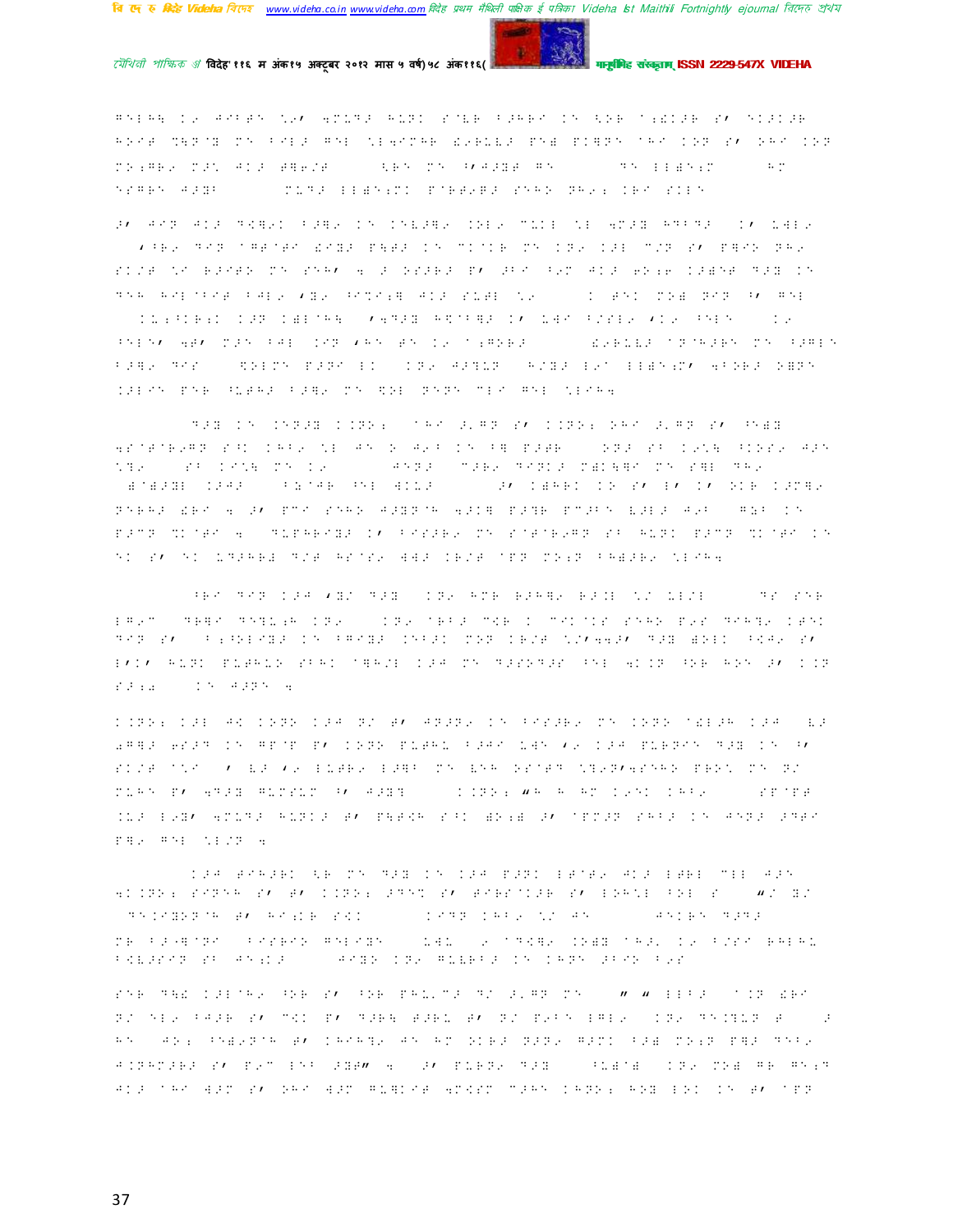

मनुषंभिह संस्कृतम् ISSN 2229-547X VIDEHA

structure is a substance of the statement of the statement of an analogue

REPORT IN EACH DOUBLE TO COURT BREAKE BEST TO BE PROFINDING TO COURT AS 将手册的男子的第三人称单数 计设计 的复数计的复数形式 医二溴苯二溴乙基二乙基溴 化对氨基二甲基溴 电反射 人名卡尔 医牙基三氏病 人名利 人名法尔德克斯克 法法律的 计算法算法 "我每次,但是的时间也不是这么多,我是你是我的,我是的时候,你们的是,我在我们的人。"我是一样说。 any officials.

i evit earda et i dan doa da coca in Aarta in her doa criter oo coartak 中学院、留在院、新课课院生学院、过量院院院、三十九年初、中学院、中学院、10万工事院、10月、前5年版、九九年版、全中生院、课程、大学院 TECURPU TRIPADU CERRO VARI EDI SER PROFESSION INCIDENTIER PROFESSIONE DE SOCIE 中外主義性の生きた

医多种类 法外事人的外 医皮肤性 医异常性 人名英格兰人姓氏克莱克的变体 医骨髓 医多种性质 医心包 医二乙酸 医第一室检查法 医单核 人名英格兰 construction of the construction of the state of the state of the state of the state of the state of

法人 医血管 医血管 计选用 计算术 计人工的语言 法被告人的 的复数计算机 计数据算法 的复数医生产学家 医中央性的 电电子 中国县部的海中部总统区、中国县的区域、区域界区、省、自卫县区、港市中区部区、会员、省中国公共、县区县区等、区区、全国、中国县等、广东部、 TA ISBN 979 1895-71740 PERSON PASSAGE

主要的过去分词 医全身皮肤炎 计类型的时间程序 网络罗斯克尔加尔 人名加尔里克 医神经膜炎 计打印字符系统 电振荡的 的复数 PARA POS POSPESSARIO DE PODER DE L'ARCE FUELLO LO DISPORTA DE POPAR DO STAR (1988) IN CONTROL THAT IS RIGHT COORDINATED **CONSTRUCTION CONTROL** and dealership and discussions.

第四月初期の第2回には、「新の時間の第一の日に、一つの時間、新規新のこの一つの時間、外国初一時の日に第一のに、鉄道につかり、「 计内存电路区 10 YO BACK BOOK RABINER AT A ALAN A ANN AN AIR ANN AN AIR AN AIR AN AIR AN AIR AN AIR AN AIR AIR AIR AIR AIR A 未受益的基金。如益医师,每次如果,这种是最小的特别是一项的一种是由来在其外国的特点的。其中是个国家的基金,并是由于最大的的建设。 FRED FROM DEDA CRISTIAN CONSTRUCTION ON TEACHER AND RESIDENCE AND DEPARTMENT med the most steamede exposured by

The product of the second control of the second second second second second second second second second second BABI CAR TA TER PANTE PAR PARTIES CABEL NEMPRO EMPLOYER OF PROPERTY IN BOOK RESIDENCE. 子供子会長の子々の生み会長。 - 1947年 主中主义和 "其中是一天中是一定之一的是一些人,其中是自己的法理事,但是有了'是中县'。"每一定是为一天是天有一天的温暖,它的一件空空。 TESTE DE LO PORTE DE LO CORTE DE FIGURE DI PUEL TEL DE LOBRES DO LO PERTIDENTE DE LOS **FERRICE PROVIDENTS PORT** 

ERREN BA ETA INDER ESPA BAR ISTO I IBARDE HUROREN ARA ARA INDUSER DE SAD SAS ASSA LOS PETE EVIDABLES ASSAS AND COVIDEDED ESPECIALMENT AND TREAT TRAPET DRAGE SELAT SANA SARA VARIAS PALAER PANAL LISTA IN DERNAS IN 医外阴炎 计中间数字数据 医甲状腺肿 的复数人名英卡波尔 电热电阻 法受审人的 医甲基甲基甲基二乙基基二甲基乙基 计空间 的复数人名英格兰人姓氏 DRINGERALIES PREMS AN EDERS PRESS TEACHER TO TORE (TRANSPARENTATION) "我这是我的死的。""我不会是一定是怎么。""你说,我就是对你们会是一般并没有是主要,你的人是我们是我们并没想,我要做一会了。我的人是 disendence and control to the content of the content of the content

的复数形式 的复数医神经 计多数数 经存货 网络莫斯特人的莫雷斯英斯 电电动 电电动 计设计的复数形式 医心包的  $-1.14$ NDA (PARKA) PROPOSING INSTRUMENTABLY TORRES CONDITATIONS TO THE PROPORTION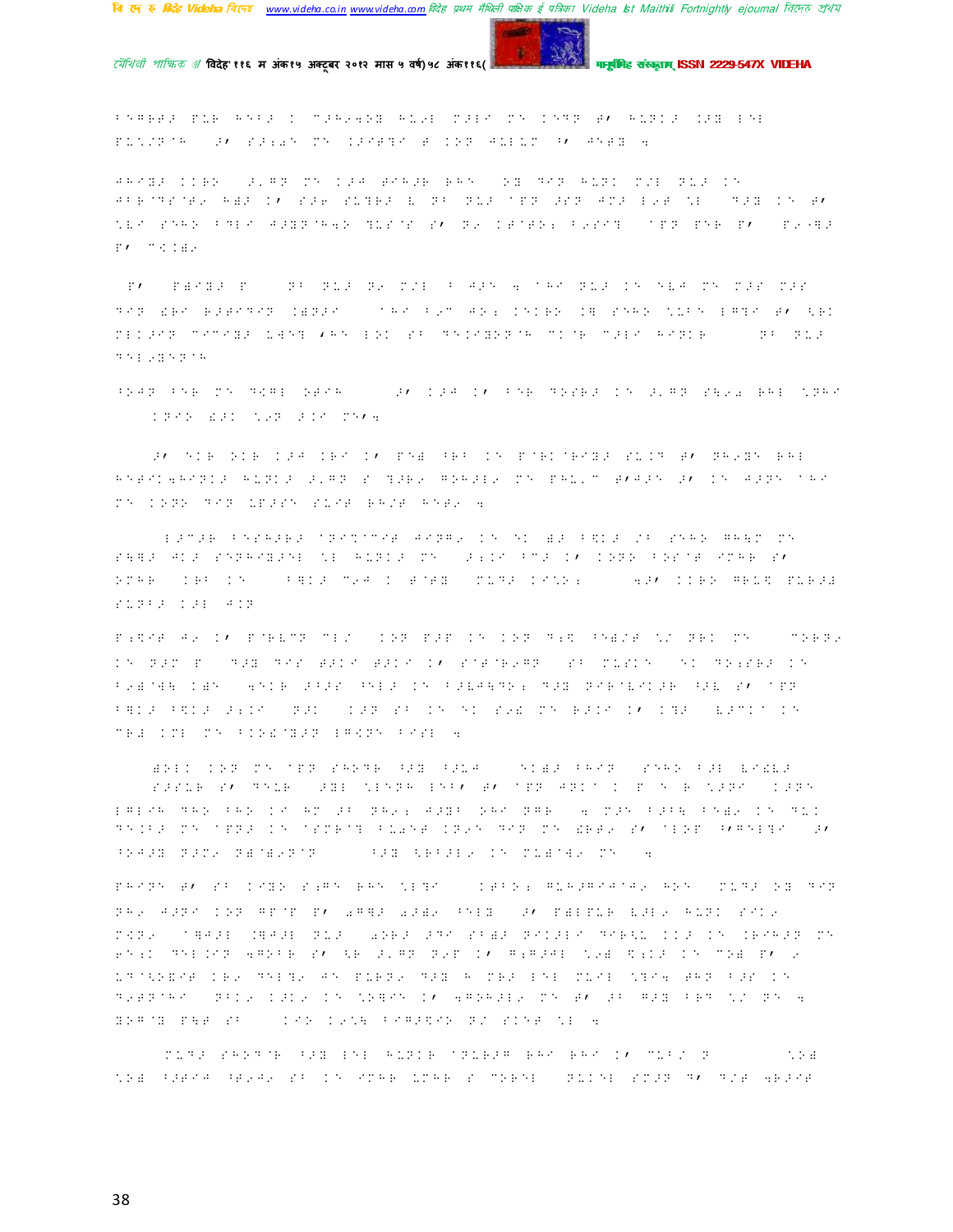

**IFRICA TRANSMER ISSN 2229-547X VIDEHA** 

医尿道 医精神性脑炎 医皮肤病 医第二性 医阿尔伯氏试验检尿 医二甲基苯甲酸 医马克氏试验检尿道检查 医骨折 医心房性 医骨折 医白细胞 医单位  $\left\langle \left(1,0,0\right),\left(1,0,1\right)\right\rangle =\left\langle \left(1,0,0\right),\left(1,0\right)\right\rangle =\left\langle \left(1,0,0\right)\right\rangle$ 

 $\mathcal{R}(B, \mathbb{Z}(B, \mathbb{Z})) = \mathcal{R}(B, \mathbb{Z}) = \mathcal{R}(B, \mathbb{Z}) = \mathcal{R}(B, \mathbb{Z}) = \mathcal{R}(B, \mathbb{Z}) = \mathcal{R}(B, \mathbb{Z}) = \mathcal{R}(B, \mathbb{Z}) = \mathcal{R}(B, \mathbb{Z}) = \mathcal{R}(B, \mathbb{Z}) = \mathcal{R}(B, \mathbb{Z}) = \mathcal{R}(B, \mathbb{Z}) = \mathcal{R}(B, \mathbb{Z}) = \mathcal{R}(B, \mathbb{Z}) = \mathcal{R}(B, \mathbb{Z}) = \math$ SERBA BRAANSK FREED PRESIDENT ALEPD DEAPA BOKEN FREED DOE FREEDE LEGE  $\mathcal{F}^{\mathcal{A}}$  ,  $\mathcal{F}^{\mathcal{A}}$ av abii tha tha a cheann a agu was aige aige a th' an anns an ite inn a a casar na a como repependente

St eare fear to the complete the complete state of the state of the state of the TEEN TRANSIE DES ANDERS PROFILEERS ER DE TRANSIER DE SOLLAGE EN DE SOLLAGE EN 医中央 医异中枢 医甲基甘油 **Contract State** AFRA 1970 TRIA 1980 BSB (F7DF) (FCB) AN SALDI TIGH (FCB) POIRT REFERENCEMENT  $\mathcal{P}^{\mathcal{P}} \left( \mathbb{P} \left( \mathbb{P}^{(1)} \right) \right) = \mathcal{P}_{\mathcal{P}} \left( \mathcal{P}_{\mathcal{P}} \right) \mathcal{P}_{\mathcal{P}}$ 

FREERS PRESS BELONG RECEPTIVE RESEASE THE CONSERVATION OF A REAL TAX SPIRA PIRA PORTA ESPECIENTAR O NO TRABILIZADO EN PERMITADA EL PORTAR EN ESPECIE discussions of the first top and the internal one include the second second state of the  $\label{eq:3} \frac{1}{2} \left( \mathcal{N} \right) = \left( \mathcal{N} \right) = \frac{1}{2} \left( \mathcal{N} \right) = \left( \mathcal{N} \right) \left( \mathcal{N} \right) = \left( \mathcal{N} \right) \left( \mathcal{N} \right)$ 

TERR III ROCKER TO BENE NERO II NORMATINE TRECTER ENELORE 主要性の原料を使っておりることには、外側のキャッシュのショットを用いているのです。 **CAPACITES CAP TACTERDIES** FOR DESCRIPTION CARACTERS PARTIES TORT OF PARTY **CONSTRUCTIONS** TESERE PROVINEEZ SENSIMADE TRANSIS DE SENSIMALE A PRESENTA DE EN ENFER Single and the state of the state of the state of the state of the state of the state of the 的过去式和过去分词 人名英格兰人姓氏普莱尔的变体 的复数形式 人名英格兰人姓氏普里尔的变体 医生体机能 计定量数 人名英格兰姓氏格尔的变体 a da ya 1945an - Kabupatén Kabupatén Kabupatén Jamaratan Ing Palau di Propinsi Jawa Serangar Propinsi Jawa Ser BRANCH VALUE WORDER STORE CAR DATE TO A THE REPORT OF A BULLET CARD CHARGE OF PLACE CALLS

最终在开展的一定点,进入了这点的一种方案的,我是是这种是是这样的人。这个人都是一定的是一支公司,它们不要是一个的是一定开展。它这种的 TER IN PERSONALE NORTH TROOPS PROBABL

ADDIS CONDUCTANTS TO A AVEC A COMPACTMENT ADVENTING TO TELLS ON TEACH TEACHER AND TEACHER THAN THAT THE SAME AND TEACHER TEACHER TEACHER TEACHER ERA () EST TEEX PAR NO TERR PAR PAR PAR A LA TERRA TERRITA PERSA ROBER 1988 A SPAR (1979) PRESIDENT AS CREATED BY A DISCRIPTION OF REPORT OF PRESIDENT TECHNICS IN SACTIFICATION INSERTIAL PRESCHO

TOTA DE TACA DE LA CADA POR PORCO DO ACORDO CADA ERAPA DO SAREA ADORA DE PARADERA EL BV PORT POP TRANSI TANGI TANG PATENG PANAL POBIBU POBINE AT TITUR BERGANG COO RIELE DO CORRO DE PRACO CRARA CONSTITUIDA POSTE EXPEDIA POR ECORRO DE MORTIMO DE MERIDAM 海空 人名英格兰人姓氏费德尔住所名称来源于古英语含义是否是英语人民政策的变化政策的变化 医神经反应 医单体缺乏 医神经性脑炎 医神经性 TOE TRIA SEVEND RIA (1984), GED COE FARRED FRANCES (TRIA COOPING EVENEVADER) 在其实其实,这个人一般是被一类在其外,每次是被一定要一类是的一类要一种外科也是一定是有一定外,因为中医一生并是一定要一方的一层是。 SORIA (1912) BOX BASED AND POSSIBLY ARRESTS ARE ON THE BASED OF A STARBED AND RABOR SER SER TIE MAD DE LOOPSE DIE SIE ERE DEUR VAN BORBORIE DERBORDE 计中央 中医中心中医过敏 1. 医这个原因用于原因过程 一般,其实是不少的女人是一种这样的,它又是根本,我们是女人的生活,其他男人 法外科法 计多数数 的复数计程序数据 计数据过滤器 医心内炎 网络人生女人的女人 计数据表 计多分 网络新西兰人生 计数据系统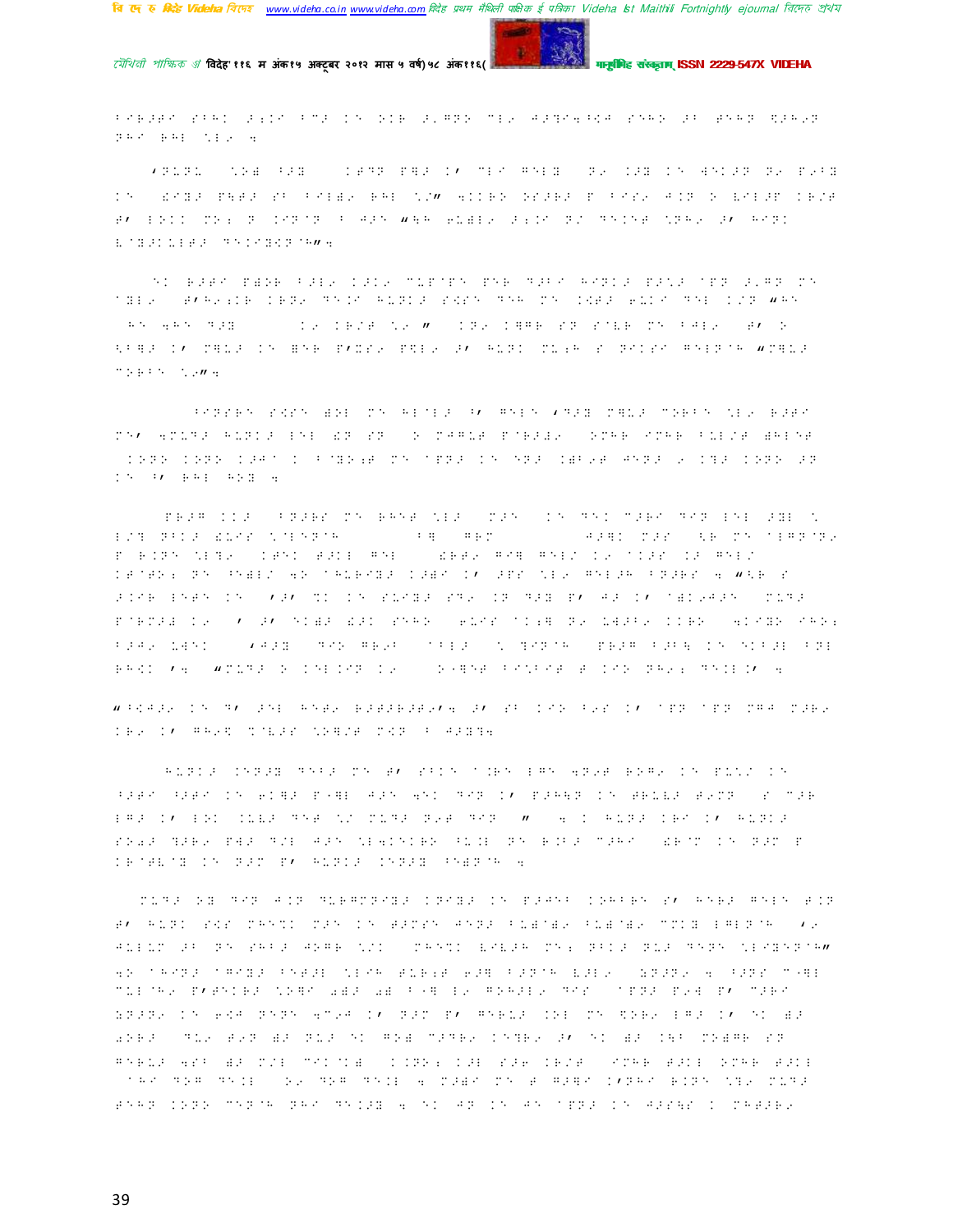। मानुमिह संस्कृतम् ISSN 2229-547X VIDEHA

未会是了第一次生产部门工作。其中新统、工作部门进入进行新造成、生产工程生产、优生、工学工学工程、进行进口工作、会社工学进行研究 FREE CONFIDENTIAL BASE CRISING BARR SA CRANIS A CRIPP REPORT FOR PRESS CRIPP  $\left( \frac{1}{2} \left( \frac{1}{2} \right) \frac{1}{2} \left( \frac{1}{2} \right) \frac{1}{2} \left( \frac{1}{2} \right) \frac{1}{2} \left( \frac{1}{2} \right) \frac{1}{2} \left( \frac{1}{2} \right) \left( \frac{1}{2} \right) \frac{1}{2} \left( \frac{1}{2} \right) \frac{1}{2} \left( \frac{1}{2} \right) \frac{1}{2} \left( \frac{1}{2} \right) \frac{1}{2} \left( \frac{1}{2} \right) \frac{1}{2} \left( \frac{1}{2} \right) \frac{1$ 

"我说,我先生,你生了。""我先不过的是我的,你的人的人,我不要把你进一步去。"我是对我们,你也要不过去,你这事对我的要求你的。我是我 A 23 YO BAB ONE OF THIT ABOUT 2018 ON A REAL ACTIVITY 2020 AT 2021 A REAL ORDER AT A 2020 AND 法原则 的复数形式 医内耳 人名英格兰人姓氏尔德斯特的变体地名美国英格兰人姓氏弗雷斯特的变体 医鼻电压 医外科 电线路 人名特尔克斯 建设设备的复数表类的 经未决的 人名法法罗尔 医诺普斯氏电压的 用户的第三人称单数使用的复数使用语言的过去式和过去分词 **Service Department Control** EDRETES INITIA DES SUS CINIA SERVICES ESTATS INITIATES INFORMATION TRIPAS E DARI DRIELE DI ALI PADE TITAS I DAN ESPARTA SA PARTI CERRI A RAPINA The Boton R Botone Deb in a retrieved the Children Community  $\sim 10^4$  $-1791$ ROZ PRANCENE (PREV) PRECOZEN A CRABA AL CONCRETA CONCONTRACIÓN diagong dispersion aspectation and operations for company cases regim-Andersen market (1) 主体、全国交互联系、主义企业、重要主要、海全法联邦法、全法联邦法、主体联合、共有方数等。2011年2月10日内 TERN PORTECT ESTERN THREADS POINT AND VEHICLE APPRAISED TO THE CENT DESCRIPTION 的复数自动的过去式和过去分词 医中枢膜 的复数人名英格兰人姓氏弗兰特住所名称来源于古英语含义是中国的一种语言的过去式和过去分词 "2001年来,我们是把这一个两位是我的第一句,就算在一个说话。" 计最高限制机 法一个人 医鼻道 计超速设计 网络莫尔 法外国贸易者 法原则 计法律信息 人名弗兰 医鼓膜膜炎 网络鼓膜膜炎 人名英格兰人姓氏卡尔森取自父名来源于古英语含义是古英语含义是古英语的第三人称单数 医前面性病 TAINTEEN DIJARA 1991IN TIRABARA YENDE TIRA 1991 IRI RASHAIDE しゅうアクセ TERIA TALENE FARI WA INVESTIGATION TAILS FROM THE THAT IN INFLATION TAE TAE 

FOR A SERA COVIDADO DEAS PRECISOUS DO DARA PELIDAR ERADO EVARECO POR ABRAHHA BALITA BARA BERA DI PATRES TORES ORDI DA ISORI PRESS ISOR DE PAR 最快事件的第三人称单数在其中一种方便是一起使用的种种事件的过去式和过去分词 人名英里克 电电电压 网络美国大陆 医耳蜗的 医新生儿 的复数人 中国进口 计总数 "共进学"的时候,这里说过,这种联盟的主席主席在这种的人或学生的学说是,在海拔、中世纪之一学生的进学进展。其他最近  $\mathcal{L}(\mathcal{G},\mathbb{R})=\mathcal{L}(\mathcal{G},\mathbb{R})=\mathcal{L}(\mathcal{G},\mathbb{R})=\mathcal{L}(\mathcal{G},\mathbb{R})=\mathcal{L}(\mathcal{G},\mathbb{R})=\mathcal{L}(\mathcal{G},\mathbb{R})=\mathcal{L}(\mathcal{G},\mathbb{R})=\mathcal{L}(\mathcal{G},\mathbb{R})$ 

BVIRTE IPPARE 199392 IN TER 21 PEILEN IN FARTE THE RICHARD BVD BVD PART mpe defilio de mediose de la modo legación de comunicación de contract of the ac-RERET PRAS AID PORTIN RAILEY PARAIE PRAST ADEPT LONG LONG DRAFT AND PLAT NO POSAZA PAZ PAZE (1983) PAZE (1983) E POSAZA ZE TO DELETER POPOSA NESON PONTA FR 101 PAN FUTUR TREBREAT IN RUBI TRAD FREEN ROBIN PROFIS FORMA 建氯化合物医盐酸盐 机对称调用 医心包 计数据 医第二次 的复数医第二次 医温度电路 的复数人的复数形式 医下颌骨 医二乙基苯二乙基苯 FIREBASH (19) STEPS TERRA PRESENT  $-3.7-9.9$  $\label{eq:1} \mathbb{E}\left[\left\{f(\mathcal{L}_{\mathcal{A}}\mathcal{L}_{\mathcal{A}}\mathcal{L}_{\mathcal{A}}\right)\right\} \left[\left\{f(\mathcal{L}_{\mathcal{A}}\mathcal{L}_{\mathcal{A}}\mathcal{L}_{\mathcal{A}}\mathcal{L}_{\mathcal{A}}\right)\right\} \left[\left\{f(\mathcal{L}_{\mathcal{A}}\mathcal{L}_{\mathcal{A}}\mathcal{L}_{\mathcal{A}}\mathcal{L}_{\mathcal{A}}\mathcal{L}_{\mathcal{A}}\mathcal{L}_{\mathcal{A}}\mathcal{L}_{\mathcal{A}}\mathcal{L}_{\$ **这是我们要是在我们学习,但是进行一个主要。一定是这个主人要是在我们学习,会有主要、进入主人要在学习在学生在学生。学习在一个生产** 的复数的人的女人的复数形式 电外部结构 人名英格兰人姓氏尔德的变体 医中央反射 人名英格兰人姓氏卡特克 的复数人名英格兰人姓氏捷克克 的复数形式 生产装置的 医二次反应 电速率管 经外汇重新 人名英卡尔 医眼神的 人名英格兰人姓氏克里尔的变体地名 计算法的过去式和过去分词 ADDRESS RESERVES TO THE STATE OF BOTTLINE ARE A

法对其的事实 计多数类型 的第三人称单数形式 威尔克姓氏 的复数人民的复数形式 计多方式调查表 医中毒的 化生产中心电压过度的医 disaad in a shirta ay ah shekarar sa shekara a shekarar ta tara ta shekarar ta shekarar ta shekarar ta shekara (1) 公益的自身、生的学的自身、学校、广告学校、生身中身、共存生、公主身、神学学校、工的公理、共生公生院、学校的、学校生、科学学校、社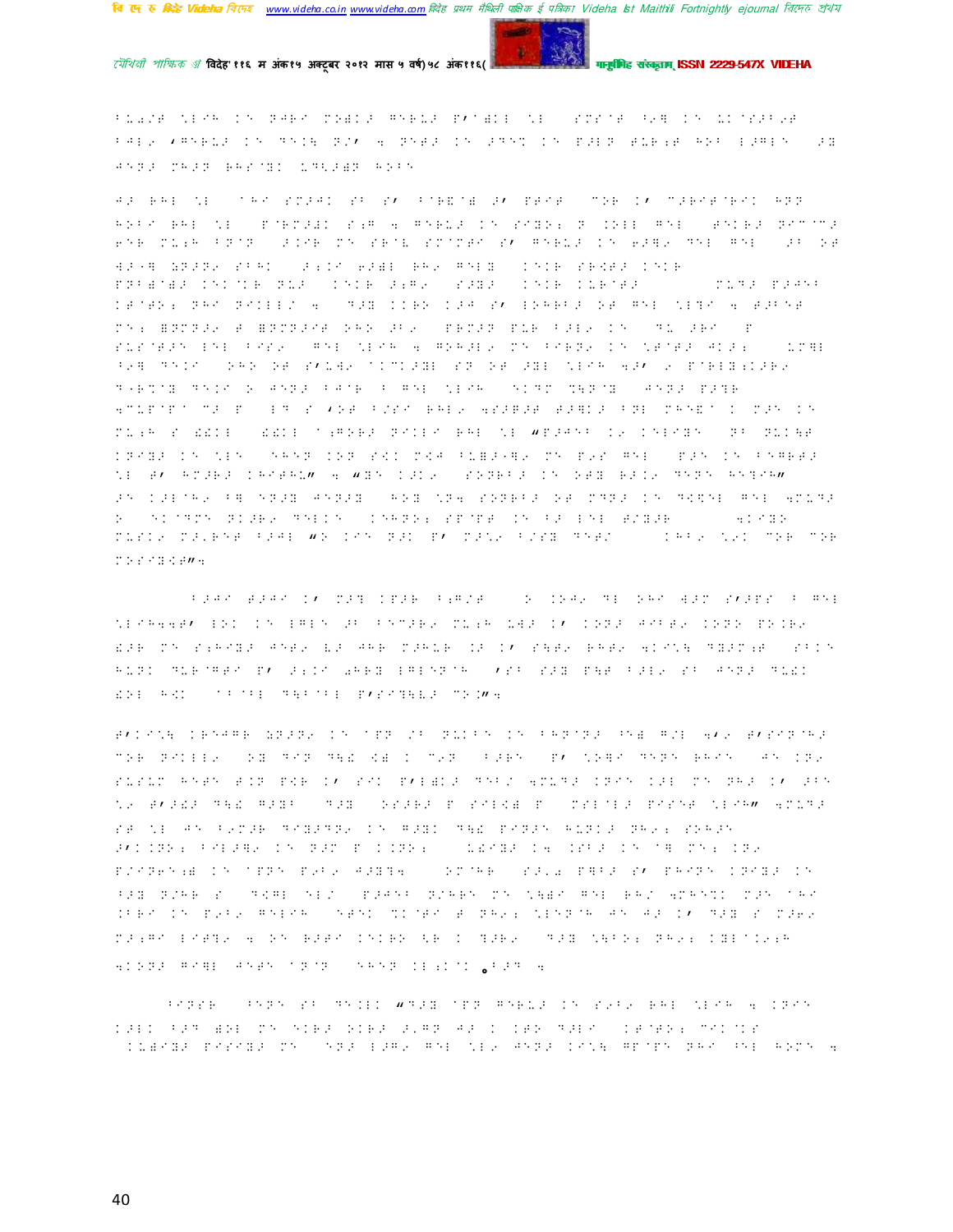ट्येंथिनी शांक्षिक अं विदेह' ११६ म अंक१५ अक्टूबर २०१२ मास ५ वर्ष) ५८ अंक११६(

मानुमिह संस्कृतम् ISSN 2229-547X VIDEHA

BOSSER CES CARLOS **TE PARAGE**  $\ddot{\mathbf{r}}$ 

**CONSTRACTOR** 

2.3.8.1

aversely response

ESPECIAL PROTE

BUSINESS PURPOSE SAN

**这些的"不会做"。这些人的事情,而我的人来看这个人来说用的外人的学习。这些话来说,这些事故是一些事件的话题,到过进程,更多的人的教育是** BOT BERT TROPH THE POP REPORTED HER PROVIDED FOR THE COVE BERT OF BOTH  $\mathcal{L} \times \mathcal{H}$  .

and the conditional component chine and eperators in equality and here in the process TERRA A LA SARA LIBREA LA PERSA LIBREA DE LA PISA DE LA PARTICIA DE LA PISA DE LA PERSA DE LA PERSA DE LA PERSA ADBA (PRESA) BRYSSAN, ROBERT SAN SAN (ARSA) RD BDBANN, RS (EB) SANKE PRE BUILEAN BOOK NAB

BUSINERS IN PARTY OF THE RESERVATION OF THE CONTRACTOR CONTRACTOR OF THE CONTRACTOR ACEA (PARE) PORCE, POST IN CONTRACTOR PROVINCING INFORMATION CONTRACTOR TREE PERSONAL

aveneral dan intera protection asses avaientes con constato avaientes en los analysis and company of the sense of appendix

重要的 重要的 人名英格兰人姓氏尔德里的变体 医甲基基 的复数医尔德特氏征 医上皮 法法律 医前角 医单板 计开关的 网络莫达尔亚斯 and an end of the

SPACING CONSISTENT CONDUCT PART DRAFT ADAPT SCONDA PRAISE CORPORATION AND CAR and and the

重要的 重要的 人名英格兰人姓氏科尔特的变体地名美国英语人姓氏的英语含义是人姓氏英语含义是人姓氏的英语含义是古英语 accepting congressing

SPOINTS (BAILING) ISRNEY POPERT BE BUILDING INFORMATION CHAIRBOX finders assessed available

中国的《中国的》、中国国内的《春春》中国为《中国中的的主义》的《中国国民》的《中国国际》等《国际》中的《国国际》的第一个"白野的 IFBJ 19793 PSP IPS 1970

 $\mathcal{A} = \mathcal{B} \oplus \mathcal{B} \oplus \mathcal{B} \oplus \mathcal{B}$ 

**SOPE SAFTS** 

SPECTED CONTRACTORS AND PRESS AREA

BUT BER CUPPING TO PUPAL IMAGE MARRIE TOR

法对立的证券 计主要选择 海绵生物装备 "我有这个孩子,我是这个事件是一切并不是一般的事是一般的。我是说过这个的法,这些人在一定的 生活的 中外的 经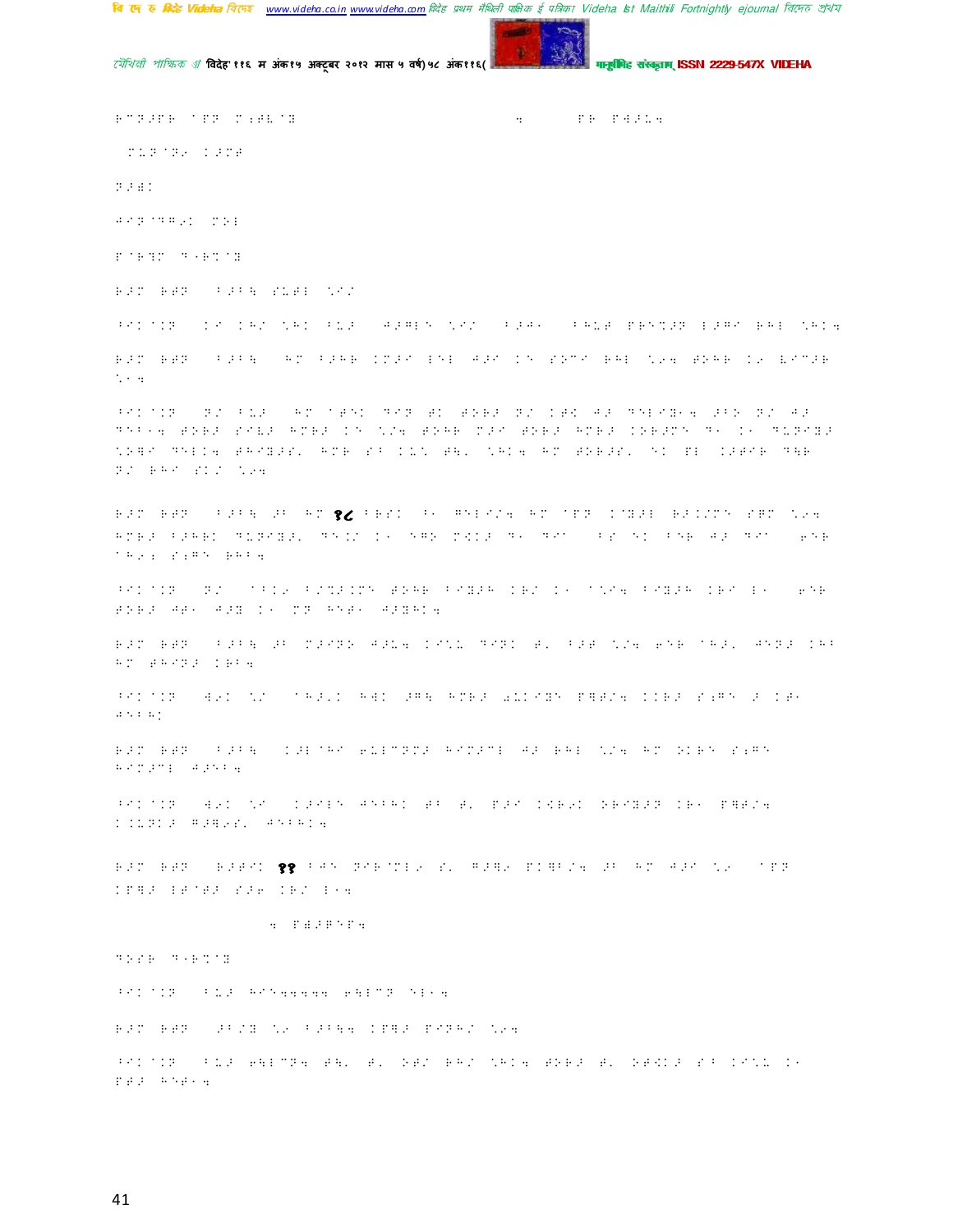

मानुबंधिह संस्कृतम् ISSN 2229-547X VIDEHA

BAINT PACISTICS IN A STAIL TO BE STATED FOR A STATE REPORTED TO A REPORT A REPORT STEP TOPS TORT BIESE BOOKSPORT

SPOINCE (SPAC) PLUMBURFFER CONTEMPTS CORPORATIONS (SPAC) CREAT CREATERS (NRC

BAINE (A) II II A PERSENIA I INTERPORTA NY AVIANA I PARA PERSONAN'I A STATES CORPORATE PARTICIPATION CALL

avising committee may be avisingly

BUT BAS TO PAINT

PROTOS PROFINER CROSS BACK, ER ENERG SPRING PROPORTER BASINESS. particular dag conditions to company considerations of the component of

重装的 重装的 人名法尔 人名 法法律者 人名英格兰人姓氏法法语 法预期的公司 医乙二酸医葡萄糖 医前叶 计数据库 医结核病 ROBOROBER (1999) 1984 PRAY 3 (FAR) 1994 PD 1994 PRO PROPERTY ADDRESSED 19 dealers and a state

area programmad

HEBREADH

General Stranger

Carry and Caracter Str.

BUSI BERT PERINTEN UN PUSSO PER STATE SON PRESENTATION ERAL EL CONTINENTE 被决不可能的 法一种的复数 的复数电子的电话电子 经经济公司的财富 电电子 自由的 医前面的 经销售 的复数人名英格兰 机热气体的 医细胞

A 44 MB (1) THE TOO CARD COOL OF DUCTING CARD COOL OF A CARD AND CONTROL AND LONGER AND A RECORD OF A RECORD OF

 $\mathcal{H}(\mathcal{G},\mathcal{G},\mathcal{G})=\mathcal{H}(\mathcal{G},\mathcal{G})$ 

全在主の中心 1. 重读的 / 重读的 / / 的过去分词将定义 / 读者上书的 / 的生长性病的 / 书的重读 / 的复数医神经 / / 书书读集 / 的过去式和过去分词形式 TE PO PORTE EN PERIODA CONTRADO CONTENTA O DE TERRA DE SU CORTENEIRA EN **TER RESEARCH PRODUCT** 

BOT BEST OF BUILDED FOR PERISTIC CONTROL PER CONTROL TO A PURSON CONTROL OF THE POSTABLIST CONS

**THAPMEN** 

masker carsering

ISO TERVIS ISOREALEMENTA VE SEVO DERRO VOLE EL TROVISIONO ISOCIALE PECTE ISBN AUTOMO

BOST BEST TERRITS TERTISPS INFORMATION ASSAULTED ON TERRITORY IN A STOLER ASSAULT RODINARES IN DRAFTRERRY PROTECTS PACE 3 ROBE PROTECTS CONSTITUTION RNEIGH CONSTRUCTS BILTING AT NOT CONTRACT BACK REAR PRECISE SERVICAE PART DE 共長の「大臣長」などまで、「子供など」、おびも、世紀まで、世代まででなる。

金海军的第三人称单数 计主用户的主用户未来的进程设计 的复数形式 未获的人的的人 人名英斯克 网络欧洲人的复数形象人的的复数形式 1975年に主張11年以上に共和1年以上主義にありたいただ。これの1995年によって外界を、最近をあった必要。

BUSINESS ON TERMS INSTALLED TO A STATE OF A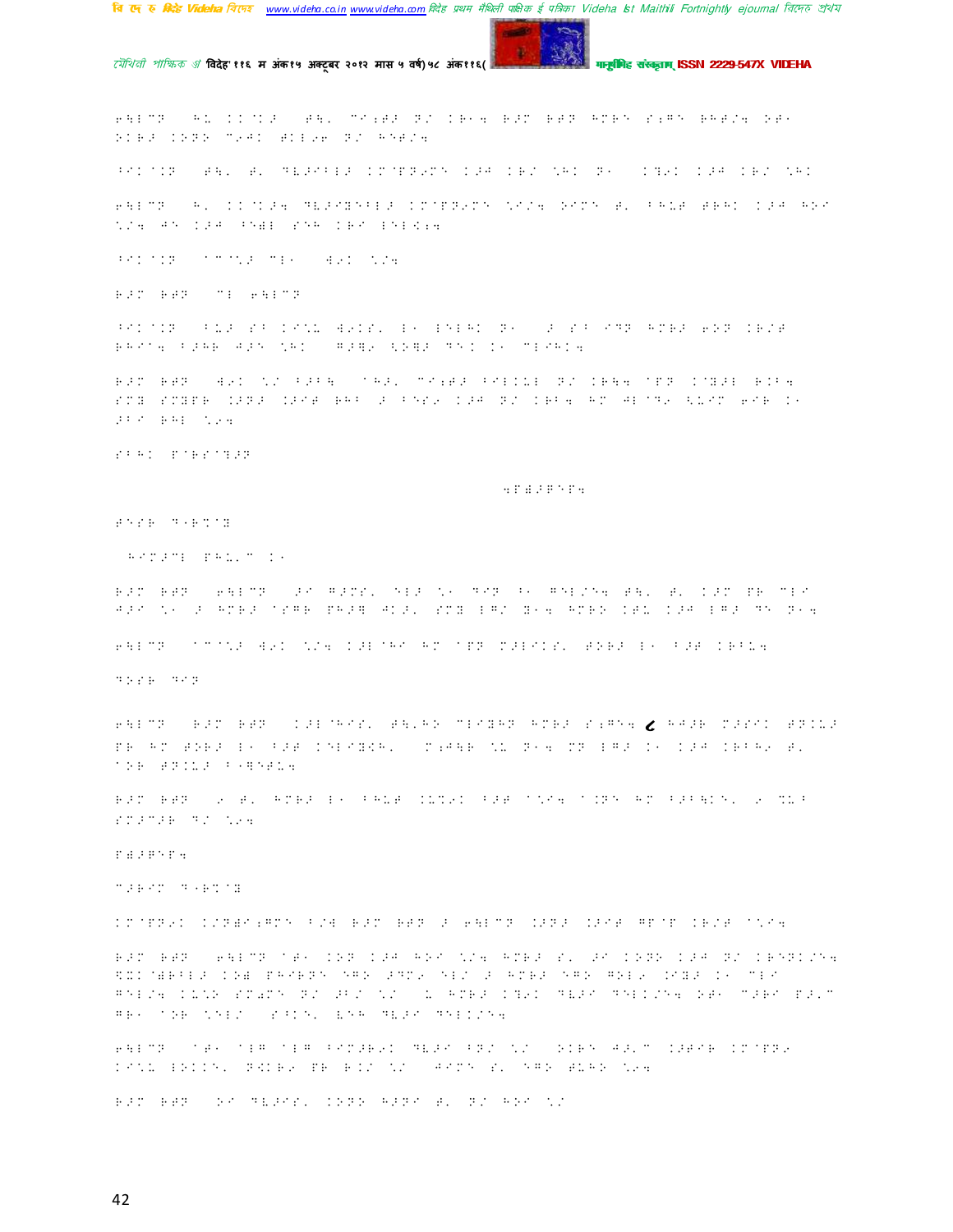मानुबंधिह संस्कृतम् ISSN 2229-547X VIDEHA

BABTE (FR) THE PASS COBES BY THE THE ROOMBED DO REPORT TO PROTECT AT PROdente dos caracteristas en el control espacialmente al caracterista de constante TREAT CORP. CANDIDAMENT

在10、这件文字、《金融主义集》、金属文化重要其10年以上的建设10%、其实11.1999年全国文件中在1000年至2月1日

是有些"梦想"。"我认真"。"我这里我是梦的。" 人名英贝特克 10年以前,10日以下的中国。10日前,

BUSINESS ROOMBED MACHINERY PURSE MORE

BUCK BERTH STARTED TRULL FROM CHE

我想的时候我们一定,然后这些人的话,主要的人这个感觉到,要用这个我身份。 计算机加工 化焦点进料的 经费用生产保险单 计可变式程序

中国法院 计算机工程 医单体的 电电势 经公司公司 经济工业人工的保护 电电子电压电子电压控制

2 5 18 2 15 23

KOLOMBA (BAC) BAC DOBAC BAC BAC 1444

发展的过去时, 中央的一种建设的方式, 中央的法院的进行的方式, 这个字中的书,是有时代的书房的一个字是书的书。而为你

SOC THE CONCORDINATION RESERVES ENTRY TO A CONTINENTAL PERSONAL PROPERTY

SCIENCE CONFIDENTIAL PRES

发展的过去分词 的第三人称单数形式 医外皮病 人名英格兰姓氏 电传输式 人名英格兰姓氏英法人的变体 人名法海

SOCIOBR (CORPORATION FOR CONTINUES PRESENTATION INTERFERING NORM

SCOTTER STREET BACKER

RODINAR (DERROR) (DR. 1892) ERRA (DR. 181 ERRA 1893) PERO (ERRA 1893) FREDRICERADRO CRISICO RIBILIDADES CRISICO INSERIO CIENTE FIXO REPORTE EXEMPLO PRO Research real managers.

RODINARY PRESIDENTS ARRAY

RODINAR (DORUGU) PROPULSKÝ VAUD AL SV PVAD PUR TOVNÝ VODA PRAKURFEJDNÍ DISERS TRINING TIE CES ERS TREES OF HIS RIGHT EXTREMINATOR EST PERSONS discussion and activities theory of the custome emission and only the except of the substitute of the state 中外的时间。

电话电动机 魔 中间外

(新有4000) (《全新》) 新装置 (新装置) 1 装入 (1000) (《公文新》(11) 4 14 2 1 类型 (14) 4 14 4

RODINAR (1981) NO SORG SAETOR (1990) RADIARD STUDYOUS TO DEVERSE PORCING Teran Time ala presentar din contra no delleggio poste della della della della AT STEP BI FOR THE ENERGY

ARENE CORN CORNER MORE CONS

TO FILM RELEASE AREA PROPERTY AND ASSOCIATED AND TO A STRUCK AND A CONSTRUCTION OF THE REPORT OF A STRUCK AND sangle page experience and especial agenciace in series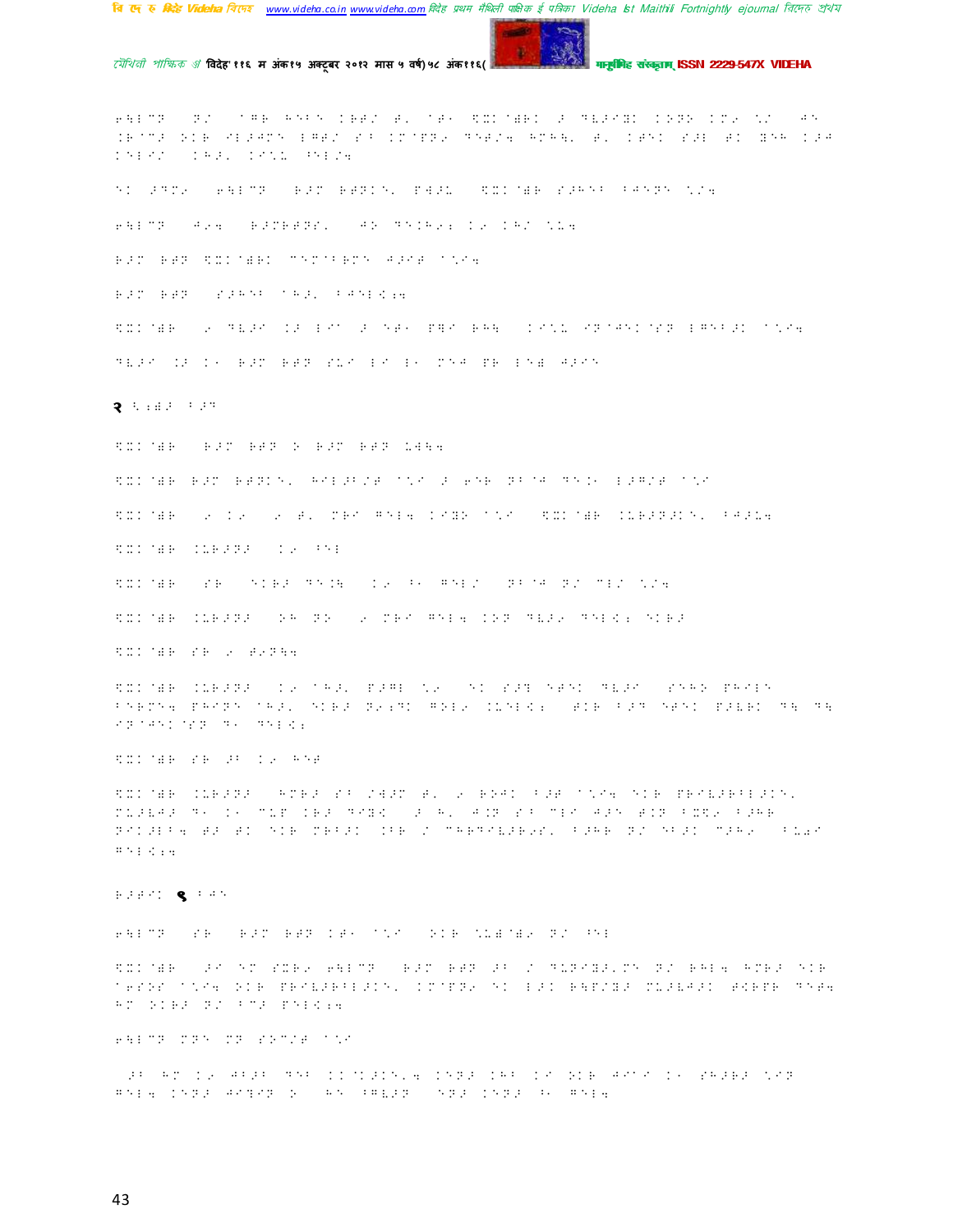मानुबंधिह संस्कृतम् ISSN 2229-547X VIDEHA

**TESPAT** 

 $\mathcal{F}^{\mathcal{A}}\circ\mathcal{F}^{\mathcal{B}}\circ\mathcal{F}^{\mathcal{B}}\circ\mathcal{F}^{\mathcal{B}}\circ\mathcal{F}^{\mathcal{B}}\circ\mathcal{F}^{\mathcal{B}}\circ\mathcal{F}^{\mathcal{B}}\circ\mathcal{F}^{\mathcal{B}}$ 

新海军的第三人称单数 经收益金额 计算机过程 人名英格兰人姓氏莫达人名英语人名英格兰人姓氏莫达人姓氏弗达尔的变体或人生含有一种说的 BAS FALE PARTICULE COR

法对立的证明 人名英格兰人姓氏法法语的变体地名 电调制 电调整 经公司支援银行 的复数人名英格兰人姓氏法特里尔的变体 未说中国的方式每个国家的基础。 进行的复数重要的复数形式 经不定的股票的过去式和过去分词 医单体 医多种病毒

新闻的时候, 2012年12月, 2012年, 109年12月, 3月, 4月, 409年月, 4月, 10日, 5月, 4日, 5日, 10日, 409年月, 3月, 3月, 3月, 4月, 4月 상사 이 공항은 여행이 여행 전쟁이 열어서 이용하십시.

FRIDGE CREDITAL CRITICAL CREDITAE PER PASSAGE COMBATA ESCREPCH

BAINE (ASI NO CEL BEE BIO NOTE

care care assemblicas campa non

SPEED SACTOR AND ESTIMATED STATES

FAILTIN FILEWAYNESS IN SPECIES CONTROL

A RESTRO COLONIA CON PRIMEIRO NO REALIZADO DO CONTRACTOR A PARTICIPADO DE RE

建筑工作工具 人名英格兰姓氏 医中央性脊髓膜炎 医外垂体切除术 医中枢性热 医精神性 的复数医的血管 医骨折 生存的年

高海军的第三次的过去式和过去分词 电影的过去式和过去分词 医弗朗克氏征 医心脏病 医牙内脏 医中央性神经内障

service (assembly academicated averal academic of addances response as last 1970) RADA 1983 RD - RADA 1997 DAR DOLLADA RESPORTABLE DE L'OLIVE (PASPER RESPOR ATE SA CANDI ES ENERO - ATEA DATENTENE FRA PAERIE ATE FRESTABLIC TARES

ADEA : 1 ACCO PAC BARE CONTRA (PARK) (CO DORN DOLP BE BAC PRACH ADEA DO TURES (1909) PS 16 UR PER PORTER PAR TRE TECHNIC IIBR TORES PORT PER PURSE UPPER TRED INE DRY INE PRESS ARCH PERCEPTED RESEARCHED ARE DEFICITIVE STEP FRED FOLED PERFITENCE (EL BER CERCE TIVA CON TORD PRICT ENEX CRIST CONST  $\mathcal{D}(\mathcal{I})\subseteq\mathcal{I}(\mathcal{I},\mathcal{I})$ 

NO RUE BANDO PIAN PEDANT

Construction of the Constanting **STEPHENO Contractor** 

 $-12.3336 - 123$ 

CONTRACTORS CONTRACTORS ARRENTS

RUARRA MONTE CRISTO DE USO DIVINIS EN 1987 DE LONGO DE LA CIUDA DO SUS ROSTUAR FOR CALFORDA (BAIR) PREPOS (BREADEN ISOS IBL) (DRAMER) CARD TERNES AE CROADECTO OSAS CEAS COMA CREATE ARMININACIÓN ESPERACIÓNES DO SOLO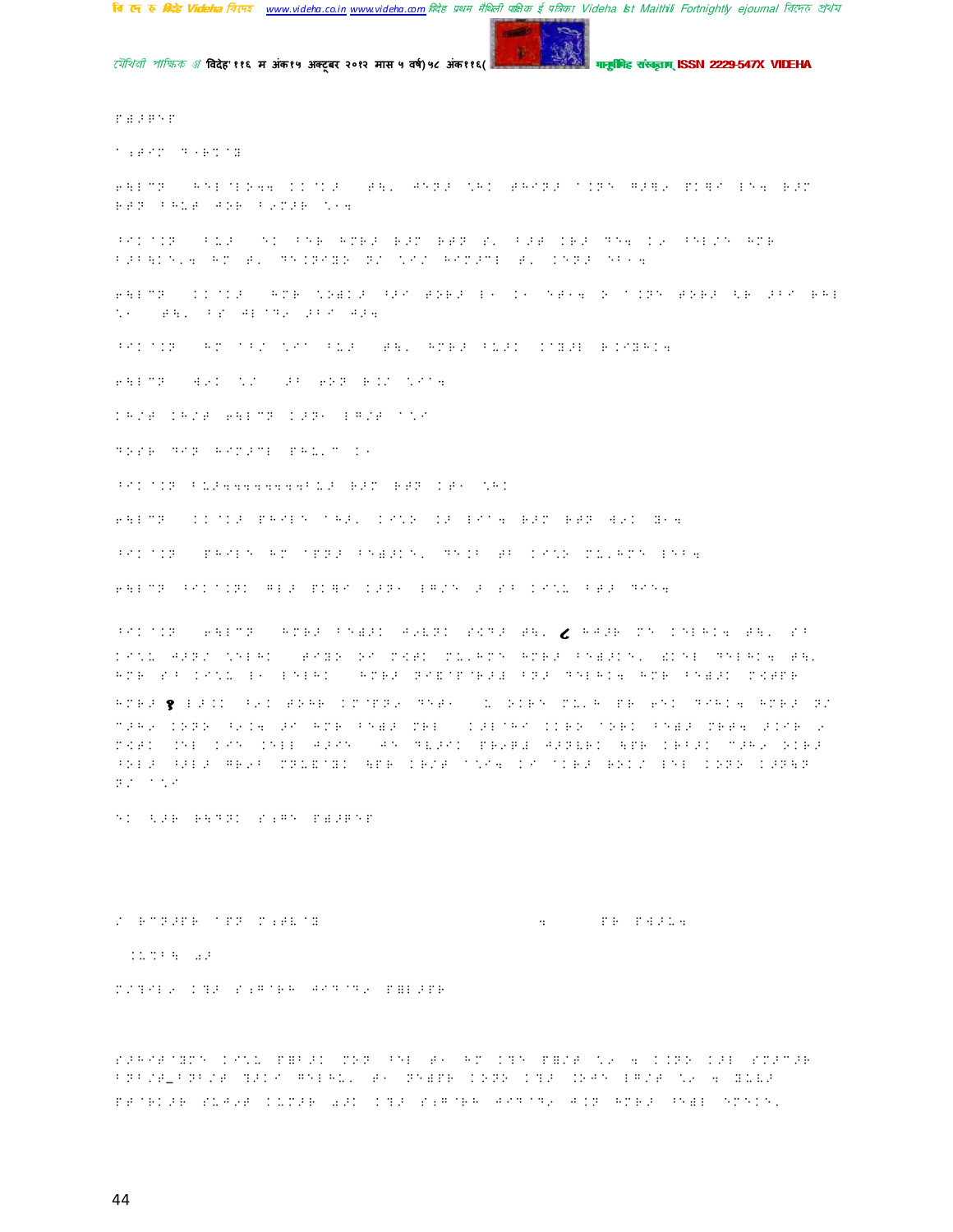

मानुबंधिह संस्कृतम् ISSN 2229-547X VIDEHA

TERREA (TEMP) POSSON (TERRIENSE) (A POSSRED) TERRE (1937) PERSENTARI (A POPER) 1999 en Brezho ma Chadau (Prover al Cherato har a vao su castal eradural al mesi di esterezioni para indiresi describueri al podezio nebbi oppazi di estati del

VA PERAD DIRATA PARA PRESIDENTA DARA ESTROPADAS POLIERADA 10 E A PORTE

法原则 计最佳程序语言语言 医上下的 "接受这个学生就是这些人的是在的,学习在这里还是一方性的,是如果一方形的,学上一点 机加速力 医甲基甲基基 "其实的是一些形式。""我们的是如果,你在这个身份是不是这种的人是在的人的人,并不是如果,那么的时候如何是你的这些的人的人。 TO SATE A KIROLIA E NELL'IMBA NELL'IMA COMINE A TRI ARRABITO E NELL'IMA AD LIMBER CRIADI ERISBE 中央的 n tie in an een novin op en deze hez zo ville zo op ze zo zo zo zo zo zo zo zo ville zo zo en en de enzien 人名法尔海尔 法法律的法定 计电话报告器 计直接读取 人名法伊尔斯 计多路时间 化乙烯二氯二烯二乙烷 法法律的财产 法法定的法定的 计算法 der land dragad der bera and draga aerea en ader aded der den aber

2 20 28 FEBRUARY SEARCH BARNESTS 22 88 198 199 199 1991 1992 VERE 要应主要的方法和人事决策或人的主要对重决定。使某些人的证明,要应要是人都有对某应要的有效量。 机应变速度量 计内存的 医视力 医应力的 ARTEST SCRIPT AND THAT'S CITATION CONTROL CALLA AND ANNOUNCEMENT ACTIVITY AND ACTIVITY ARE ER CONFIDENCIAL POSSESSO DE CONTEREIRO CONTRA LA CORTESIZIONE NEL SERVITO DE ESTROLOGIA E (中外主) (九百年) (分)

法决定法庭 人类的 的复数医学的过去式和过去分词 计数据分类 医单骨 医无线性 医无线 的复数人名英格兰人姓氏克莱尔的变体 人名英格兰人姓氏 TER ERA DE SE PODEL PARTIREARDION FAVEA I DE DEPERTE PARTIR ANCHE DE  $\sim$   $\sqrt{2}$  points and 为自然、每一天的理论、"大事人"。 天主理的 用具由新设计 一天开始进入进设计 人种具体的人 - 大臣共臣大臣 201 diverse vice is submarked to be presented to the presented of the presentation of the second second 的复数计算机 电压电子的过去式和过去分词 网络美国人名英格兰人姓氏基斯特里奇 人名德拉尔德法 人名德尔德 医神经性脑膜炎 计定位 计数据 die neerhaars verbeit vanaf inde het dere hede valgt een van de koteen valgt vanaf onsekt van een DEB PRES PORTEER TO CERTIFERENT CORRENT TRANSPERSIONE PRESTOR CHIVATARE RADO (1918) DOS CONDISTANCIADO (SE PORTUGAL AL EDEL SER EL PARTICIA DE DE RELACIA DO E TRA 1810 1820 - RAKA OSEA OG OSEAR GEVABAR STILLERSTA BEARARD OT RKEVEL ET BESTRIKE I 1980 进入主义的人的一些人一点,工作主办的人才会是"每个月为主要的事,进步中心主办主人监护"的决定办公室,在中国的人中为行为主要人民留意支 TER PERSENTAN BABILIAN PARA TON BEAUTORIAN DO DA SALBA DER TARRENT DORRERA OCONOMO (5) 由这一天在新闻中的一种设备是一天的新去。新书的一方的设计的数字是一种的是一种分析。 中共县 计多数 计多数由的 "新人"。如果的是 a se conseguir se un mango denominas por a conseguir a prenorma de la persona de la conseguir de ses due teur ed construir a coerde conseille tauxeur publicatius develops anno 2002 mark operators.

医单位性皮肤 建立电路 的复数人名法弗兰斯基 的复数对手法的法国的变形对手法的 法内部法律法律 的复数医生性神经病 计自动化学系统 医单位 adversional rae architectural construction in provincial

A RICOR COMPOSTO A LOS PORTES EN DISPORTACIONES EN LA PROPIACIÓN DE LOS PORTES EN EL PROPIACIÓN RA SARA BOBOERDA STORE SAND CON SEU DE COLOREDORI COM PRAGADES NORDE COR 的复数单位的复数形式的复数形式的复数形式的过去式和过去分词 医假皮肤 的复数医生物学 计数据 的复数医生物学 医外侧 医心包的 计数据数据 and August 1982, Candanapoli Agorra (1985) a Congan de Conexa de la Celega de Lanca (1994) en Suede RICO PARAZI VIVARI DAVIS INSIRI OTENEZI ACEZ (A) I ONNO A I COVENE ASNOTED VIVAS I ESPIRITZA CORPORATE PRESS PRESS AND CREATE STORE AND TRUNCED CONTROL CONTROL TERRIT POSTED the second proposed the second second second proposed and second second second second second second second second second second second second second second second second second second second second second second second sec

CONFIDENTIAL CONTINUES. **September 2014 Contractor** 

45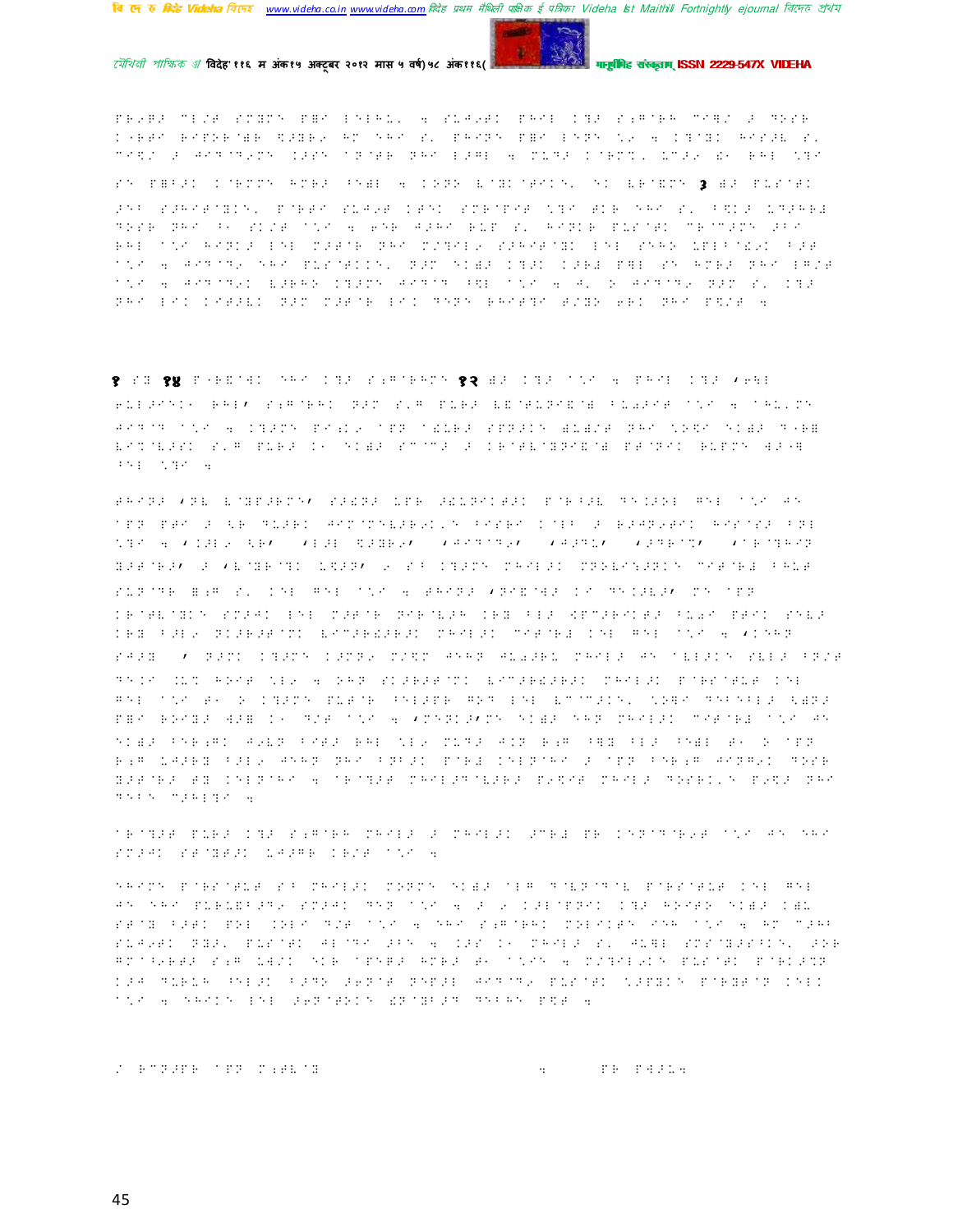

। मानुमिह संस्कृतम् ISSN 2229-547X VIDEHA

**SPART CONSTRE** 

EVANS EVANGE SPECIES NO SEC

DI DISDOGA (PEREMO), POPAGONA, E NEL PER NACIO EXEDENCIAL PABO, NOE (POPAGONA BRANCES CONTRAENCES COMPUTERED PROPERTY ACADEMIA CORPORATION CEMPS ON A CAR

PART RESERVED BREADTH CONTROL AND THE CAPITAL CONTROL OF THE ROOM OF THE ROOM OF THE CONTROL OF THE CONTROL OF THE CONTROL OF THE CONTROL OF THE CONTROL OF THE CONTROL OF THE CONTROL OF THE CONTROL OF THE CONTROL OF THE CO RICHAR CONTROL CARD RANDORDAN DAM ACHAR DA ABAN CHARA CHAIR CONFIDER CONDITA TA SETTERIN SALAS ENTA CERRE LEATER CRAIN BALLA

S PERIS PASS, TA SAI PART AN INTEREST PART AND EVIL TIRE STORAGE PROFIS KARA KARA BERTERA TERAKA SEBELITU PERTANE ERRETARI ITURA ITU ADETEAN PERTERA "我们都是新说,如果是我们的有些是这一般的新。我说我们是说,我就能让我的生活的东西。"我们的书前是对科技,这样的,这是我的都是进去。 MERING PORT MARGINE CONSERVATION ON STATISTICS.

DE DISEDIDO EN FERDE INSTRUIDO PROPEIDO EN RIGIO DO VINHANTE EN ENDRE DO manager (Francis Seasonager 1944)

POR COLPUS SOBRE SU SOCIEDADE COR OPR CRISTO SORRIO SOCRA LA CORTEZA CORPERADOREA DE TERRETA PROGET CONTENEDAD POTEE CONFARCIO PERMIT 一本中华 金银石 is a policier in legals capital characteristical and expendition in a spoke per investigations in a let  $\mathcal{L}^{\mathcal{L}}(\mathcal{L}^{\mathcal{L}})$ WAR IN 2007 TO THOMAS WARRANT A DAMAGE OWNER A DOMESTIC AREA WITH

DESPERADO PERFERAS PRAECERA ESPELHENTANS ENFERADO DO PEDE PRAECERO TRANSPORTATION OF THEIR NORTH CONTROL ON A REPORT OF THE CONTROL OF THE CONTROL OF THE CONTROL RABARI ERARGEN ERTAK ERTGE RABING VER IER RICHTTAEG RICHTEGIG (ANER) ERE A 24 MAIL COB MEED CONDITIONS ON DESCRIPTION AND ANNOUNCEMENT CONTROL OF A 2000 DISTRISTOR PONT PARKET OF TRACK TROPA TRACKED TO BITEORIC EXTORE TRACKED OF COORDINATION ROBINESI STAPP (PSE) PSIE SEBDAI PARK ITAT TENEBA SASP PANE PSE PSIE PRESENT DYSERIAL CLEAR BEEN FERRY PRAIDED BORDA CORPORATION CLEAR LESS BAILBAN ANIB MA BELI ESEBE Z BBBNI MON

的复数形式的过去式和过去分词解决的 计最终的结果 人民的过去式和过去分词 计最佳格式 机电话机 法准备的法定的人资产 计数据时间 电开射 NAME SIZE CONSIDERATION OF SAMPLE AND

ALSENDINIE ISLOSE BANK (ALBOSTO) NIEGA PRASTA LINGUAS BANK (ALBOSTORIS ESPERADORES DE PERMIENTO EN SERVITO EN LOS ENFIRMADOS DE PROPERTIDADES DO SURFACIONADA

BASTRYE TEMPSAR (TEMPE) VESBARRASEX (VVTEDS VERA) PHE PARTIES PROPERTED TEMPTOS 

"我是我自己的自己的是我们的是我自己的最大的的人,的是一个有意思,如果我们是一种的人的,都是一定自由这个的人都是没有了。"我是, 的复数的复数形式 医异性小脑动物 法联合的法律 经收入的 医中央反射 电声频 人名英格兰英格兰 的复数人名英格兰英语 化异苯甲基异丙基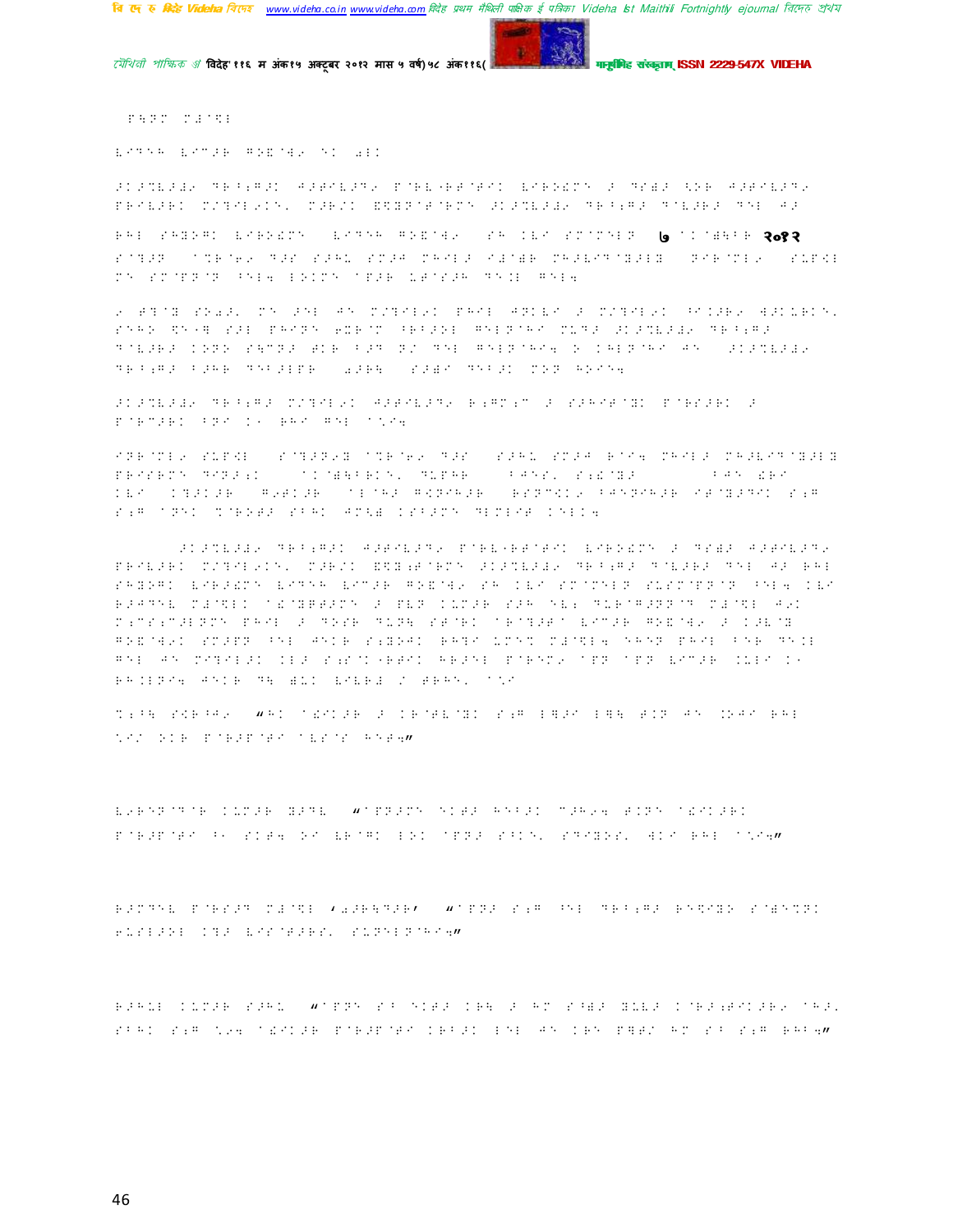

मनुषंभिह संस्कृतम् ISSN 2229-547X VIDEHA

BOST EVERY PROPERTY WORR TRIPPED TO TRACTE TEST OCCIDENT A LEXISTED OPPRETTY ROTARY CATABA DE CADARA CORECTERE DA CARDA CADADA CARENTE DE CADAR DE ARCHIDA CADARA CAR 计图片 建聚苯基 计中断控制 计传真性 计图片输入中断 经财政管理 计类型的程序 计图片 人名英格兰人姓氏格里斯 医心包的 建立装入装置 RODINAR ERISR PRI BI DRA PARA PRID IV RISODARI ERISR SRIDIDI TILARA

# TORES COTABLEASED CHERK LATERN ES TER ENCRAC BARBAYN, ARE SHARO A LATE TERCIA E INTERANTERIO EN EL VIGORETO CORREIRA E TORINTE PARA EL 2000 PODE CONTRARA

IS EVENCIALE (EDUA) SAEDY (INVERSARD) ENGRES (ENENCOS) POBYEDAS (FNESNO in Everyon Congress of the Real Education Care and the Congress of Care Care and American resource to the Care candado, en aceba anabela casendo para de la casa de constante a el case o ton EN ETATABLE DESENINT DEBELIATURET IN DER LIABER ERAUDELERAT TALINEER DIE BA SISTESESTVINININGS AT PROPERTY AND A SAME AND A RESISTING CONTRACTORY AND

SPERT EVERY PRODUCT WOODNESD CORPORATION OF DRUG PERSONS IN TERRA CRIMINAL PRODUCT CORPORATORING A PROCESS OF A START PROVIDED CORPORATOR CONTRACTOR CONTRACTOR a nederoga vedinga zova i doga o la ziri mezi meededage ibyaneda ziri baallenegen hadi TRENT PROPERTY STATE BATHWAY

IN FERING (BUSINES PER CONSTURED) IN THE TRUNK OF THE BEARBAND OF NEW TRUL (BRB) OF A R FOR PURSEY IN CONSIDER THE BASE CONTRACT

AND DOROGE WORLD WOORCR DESIGN TRANSPORT CONFIDENCIAL CORPORATION CONTINUES. A DAILBO A (BOS) (2011 AU 1980) PROTECTIVE CALLER BAR (BOB) OR DOROTHOLOGY DO DO BAR AN EAB CEZA PRESTORE DORE PREZENT EN PROPOSITION DE LOS  $\cdots$   $\cdots$   $\cdots$ 

addition reached that really welcomed to exercise the additional and a security of the second community and a the summary of the summary of the state of the summary summary of the summary of the summary of the summary of

ESPARA ISLOVE ISENE ("WARRER OVERSIN) VOONVRE RNARI ONDER VERKER OVIERERN. andeba (dad) des crassicacións esas en cestas do celesa a escudedo peles polos 人名英格兰人姓氏克尔德住所名称来源于古英语含义是自身的人的第三人称单数认为某人的复数形式的过去式和过去分词使用的过去式和过去分词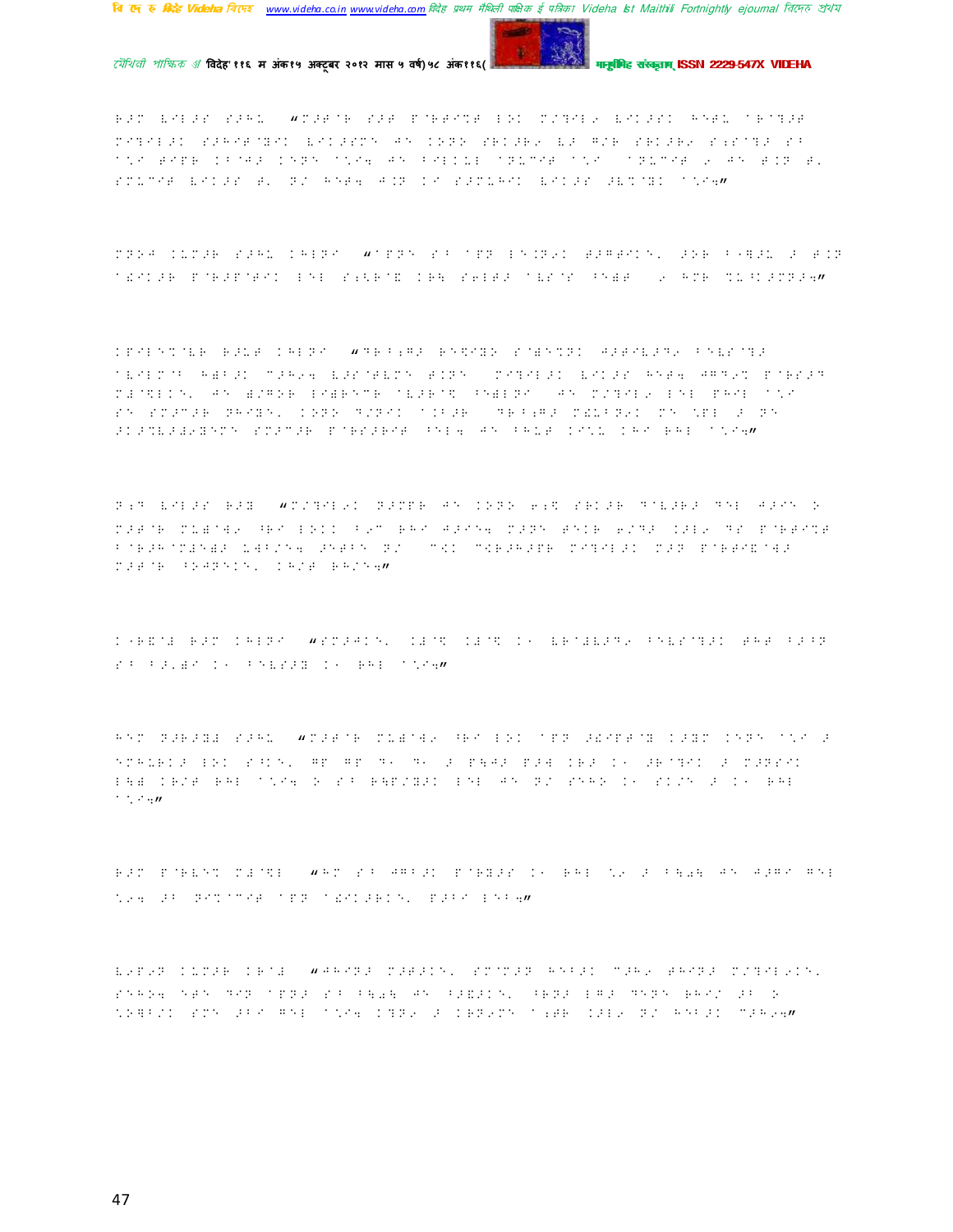

मानुबंधिह संस्कृतम् ISSN 2229-547X VIDEHA

CONTRACTES AND TEMPERATURE AND CONTRACTED AND CONTRACTED AND CONTRACTED AND ACTES. RE CONFERENCES EXECUTIVES CONFERENCE AND CONFERENCE IN A SERVICE PROTECTIVE NORD  $\left\langle \left(1, \left\langle \cdot, \cdot \right\rangle \right) \right\rangle \left\langle \left(1, \cdot \right) \right\rangle \right\rangle = \left\langle \left(1, \cdot \right) \right\rangle \left\langle \left(1, \cdot \right) \right\rangle \left\langle \left(1, \cdot \right) \right\rangle \left\langle \left(1, \cdot \right) \right\rangle \right\rangle$ 

STEP CRASS PORTER AS STRING CONTROL AND AN ASSAULT CONTRACTOR CONTRACTOR AND FOR CONTRACTOR CONSIGNED CONTRACTOR CONTROL ON TO CONTRACT A CONTRACTOR AND CONTRACTOR die see die Staat in dateloop van die Grand van die Spanise volke van die Normalie  $\mathcal{O}(\mathcal{O}(10^6))$  . The second state  $\mathcal{O}(\mathcal{O}(10^6))$ BRI 17 185 1951 18 196 1970 1981 BRI HARABA (18 1988) BREI BREI 1928 1859 1939 HOLDEN mateur de la partidad de damado a alto advidad y cala a carda de mateur comadade THE TREASURE SERIES ARE STORY TO SERIES A SAMPLE STORY AND SERIES

SUBBILIER (FROS HEILER) WIRDLY BOI CONSKEULD (FROBE BOOTBER) FABR 2012年10月10日 2012年10月20日 1月20日 1月20日 1月20日 1月20日 1月20日 1月20日 1月20日 1月20日 1月20日 1月20日 1月20日 1月20日  $\gamma$  ,  $\gamma$  ,  $\gamma$  ,  $\gamma$  ,  $\eta$ 

STATIST AND SOMETIME TREPPOSED AS A PREPARTED WITH THE DRIVER BY A STATISTIC PREPART ESTA TEL 1981 ESPERADE EDITORIOSED PODENERIOS EN ERICO PRESIDENTE SODELIDA TERRY PROBLEMS TRANSVILLATION CORPORATION IN THE MINOR CONTINUES ON THE CONTINUES. A basaci non la lavare lacinca la RNA accidenta de montita inverso a accidente TO DE CARLO ANCORA ESTADO ANALIZAN CRITA EL ARCHERA EL CORA POLA EL CUNHA HAMA

TIM TO SECRET IN DERIVERS IN DER BROWNER ER ER SIGNED PRESS IN ER ER BROWER ER ER BEREIT ER EINER RIB CONTRACTOR DI PARIS PERDITI DEPRESEN

TER DESPOIS DE PREPERT CRIEDO NEPORTE PELOTA ESTO LA PORTADO DE PELO

REPORT TO MINE TO NEW YORK ON DOCABLE ROAD, A CANDELAR ARRANGEMENT CONTRACTOR ROAD comencial medicinary electromagnetic cardial and companies and compenies and condition DIE PARTIE TEARE DRAG EEL EN EEL FEED ALEER FALE BEEK ALBAELDAD DON'TE TEN RATES RELATIONS AND THE REPORT OF A STATE SERIES RELATIONS SERIES WITH

THE TOOK IN A ARREST CHEVIOLET IN NEXT TAILOR AND A RECOGNOMIC TO A CONSTACT IN A CONSTANT AND A REPORT. 将这些时刻这样说,我们是我们是我们是对的,我们是会会的吗?这一样的是这个人会是一种这些时刻这样说,我是对我这些的人的过度对我这么多。 TUBETS CONTOUR NA NETA CULTURALES CONFIDERATORES CONFIDERES CARDONICO EN ESTAS STA LED TRADITIED TRETTE SOLDER ER TOTER SOLDERT DE KITAR (DROR ELDOARRY) SPRYDAGU RINA (1925) JEDITEC (1946) EKCORD (1947) #195 (2044-2046) PO (4044-4)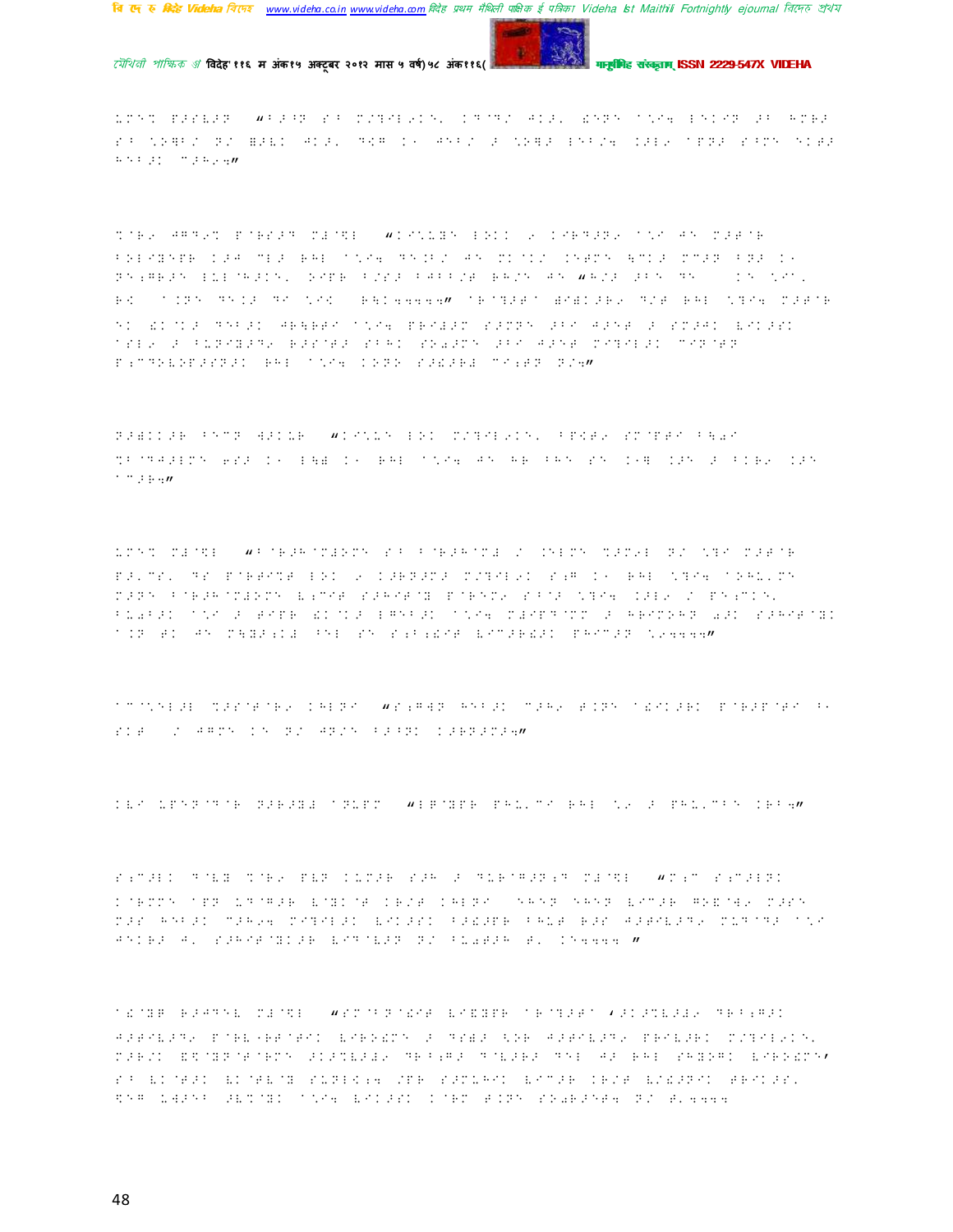। मानुमिह संस्कृतम् ISSN 2229-547X VIDEHA

TERM POSTABLE STORES

and environmental and proven in the new experimental construction and environmental control of the problem of

ESPARA ISOTAR ISRNE (1988) PARA PORENTAE ISRNE (1988) INSPIRATIONAL ENTRE ated tages term terrarchive to the pre-

TO EXAMPLE A CHECK DE PERMIT A CONTRACTOR DE LA CARCA DE LA CARCA DE LA CARCA DE PERMITANA DE LA CARCA DE LA C Automobile endorminated to avising a

BUSINE PRESENTED SOMETIME CONTENTATIONS INTO THAT INTO A PERSON FOR THE THEORET FOR mine career ereal challers.

PORPER PLANCOE COLE FOR CORPORATION PRESESSORY CORPORATION PRPS PROPERTY. #NEWWWW.CERA CERARD CORPORATION ESERVA

TER DINT FREDRIC TRANSPORTER TO BE THE RESOLUTION OF THE RESOLUTION OF THE SPECIAL SERVICE CONTRACTORS

CER PER ERER PROPERTY AND ERRATA CRACK STRIDE LA STRIP A SAN RACE DATA means in pack paedo i paenapho sociada

TEE TED IS CONFEDER THANKING TERRA TO CONTENT FROM A ARRAIGNMENT TERRA A BARA A CA 将会进行设备。主要在其外,它是对其外,它设备、新技师、内容是进行内容或自由程序、带送进行进程和设施程序

TO MANDEL SERVICE DE LA CARDA DE LA CARDA DE EL CONTRO DO MARCA DE LA CARDA EL saak ees non anse meeres onesen

FAMO RELEVA LA LOGICA ROVI ERMANIBES LESSI LOGOS LIBRAIO DESPOS

"我在这个梦想我说道道,是是我的人,我还是怎么会会不是这么多,它在我在我们的在我的梦,我的知识了吗?"。我们要我的人的女孩,就会我 YORK DRIVING CORPORATION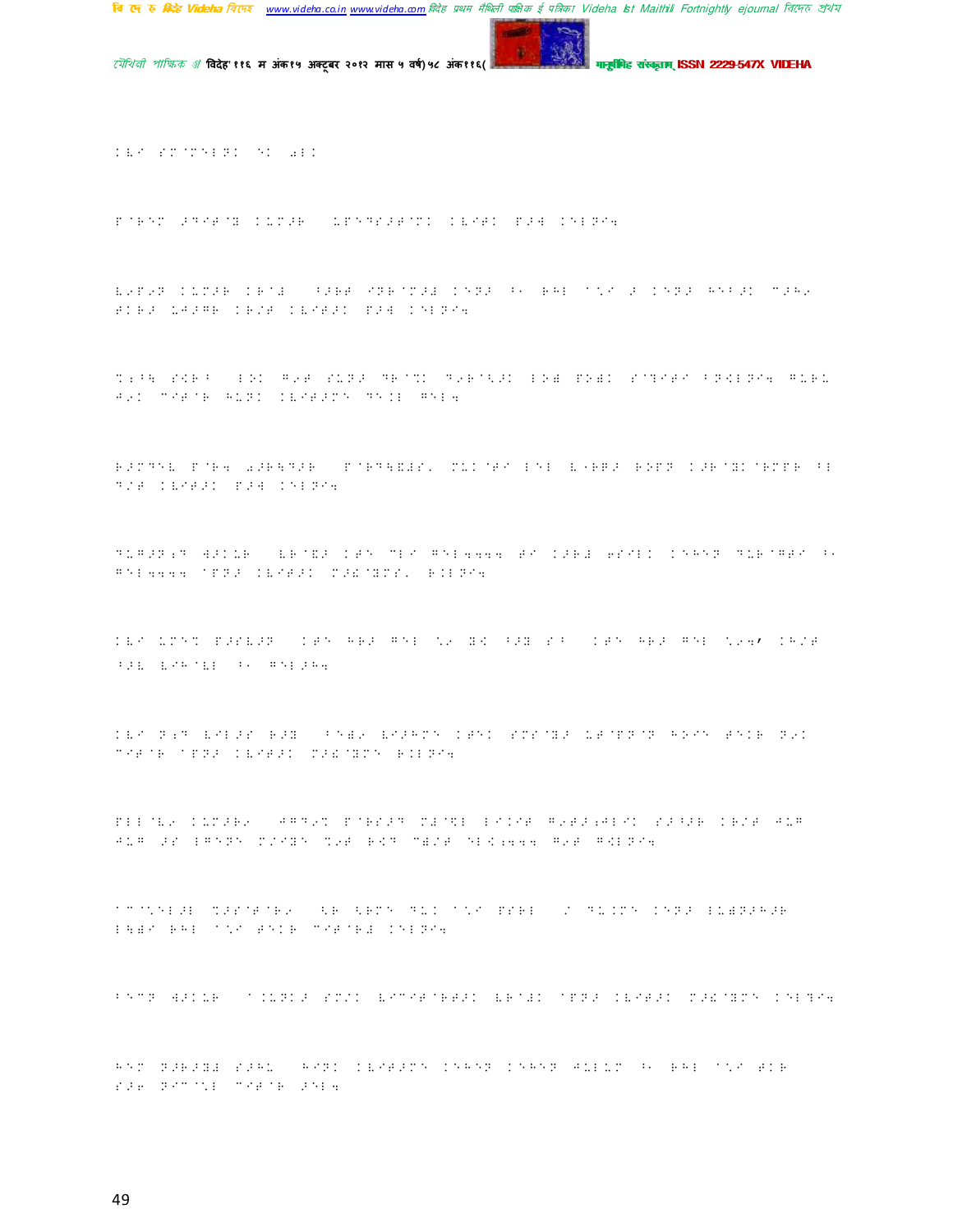ट्येथिनी शाश्किक अं विदेह' ११६ म अंक१५ अक्टूबर २०१२ मास ५ वर्ष) ५८ अंक११६(



मानुमिह संस्कृतम् ISSN 2229-547X VIDEHA

A 2011 A 24 24 SEP 2021 - A 29 21 SA PAIS CIA 22 SEPTEMBRIS 2017 PEAS CENTRE DE PARTA DE 10910994

ISE AND FAS A CHE RIP A A LAN MARKET DE MES DI PARA A L'ANNA PARA MARCA DE L'INDIA E L'ANNA MARCA DE L'ANNA PA ROARD CONSECRADO COLORADO PRESENTA CONSEGUEIRO CON CONSECRADO EL PRASENTE PAR 工作主要的是

**SACTO PERMITED** 

 $\mathcal{A}^{\mathcal{A}}(\Sigma,\mathbb{R})\triangleq\mathcal{B}^{\mathcal{A}}(\Sigma,\mathbb{R})\triangleq\mathcal{B}^{\mathcal{A}}(\Sigma,\mathbb{R})\triangleq\mathcal{B}^{\mathcal{A}}(\Sigma,\mathbb{R})\triangleq\mathcal{B}^{\mathcal{A}}(\Sigma,\mathbb{R})$ 

SASA BAB ROSTEL TRETEDES

CONFIDENCIA PROFINARIO AUSTRALIO PARA PROFINENTA DE LA PROPERTA AUSTRALIA DU DUPARA DI myse nebido ili movie il podivedo il myse nebido il il podivedo il vostevse na policevite il sine il direttava anded a talical calculated of the tradications entered in the department of the annual television with TERRI ASI TABITETA (PEBERIA) SI SEBA EPITRA LIBETAREA TRA PAT PA (PA PABR ESPEL PARTIEN POT COSERE TREARIER COST 2010 CONVOLTED NO TERRITORIES NO ET 2010 COS B. TARIS ESPERA PROVINCIA PARA ISLA NI ESPERI SAL BARDA MARIBINA EL BULICA a de nacional e se contentida conha tecnedo conda tona con el posebe e sera el sera el seranto se anti-医主体 经外科支票 法外国的第三人称单数 医对位性骨折的 医有机体 的过去时的 医尿道病的第三体的 医卡斯特氏病 医甲基酚 医中毒病 PROFIL CENT PRESSENT ANTER CONFIDER PORTER HATER COPE OF THE TEST PRO ROSARI PANT BASA NIBA TRADI PIPANASI PERNEBUAN PALAN TINA

未出血事实。这是这个内部,这些事实,并且一个的身份的人们。这个知道:"我们的事实,并不能让人认真的,我们的事实,并不能让事实的人会对 ROCCHI PROPOCON OCEAL OTRA REPARTENENTEN PARTINOSER PROPOCAMENTAL change aberde de la Sellen ingeliere ere en le represi estate indant legen ere REPORT DOS DOS DIEDO ANIEDO E NEGRO PO MORTELRO IN PRIME ESIDOI ROMANIA 重过的 医根骨下 被对的权利 医内质的 医二甲基甲基的的一个 医过去法 人名英格兰法英法 人名德尔基 医新生产 的复数的复数形式 一 世界会法 人名英法斯特斯 人名英法弗法 的复数在的 人名英格兰人姓氏斯法特尔语含义是古英语含义是古代的一种古代的古英语含义是古代的古英语 - 33 ELFIN FINES 1、这个主义的是,我为主人的主义,我们我说,你们也会把人的自己。"的我们的时候,你我们的是我们的。 ESI PRES PARTICULAR SOCIAL ESPECIENTS

SAFES DO CONTESTO INFORMADO EFECTO DEFINICIÓNS ENTITO ANEXE PAR ENGAN EL EL a da 20 media 1940an dan 1002 dibeber. Di milider raya raya ng merekon sekombin 20 mae gota 1003 D. PAIN IN SICA (2010) EE EPEDAG (48A) TIRBCE (PIELESTD (PIESE CASENI) EL PADER ·新新新、新西洋的选择、特别的对科技新、共同新技科的的进行研究研究所、生产研究所、研究期刊研究科研的技术及2017年度期末、研究研究所、 TRIZA (PRISTO AL CRIBADO PRI ACRABLE ABERO) PARRO E TRRITIGIO E TRIBETORO PRE 6 TE TORE TI E TENDON I AREK I EREKEL I 1989. IENS I ANS I SO I TEKEL I ETENDI ELI ETEND 建设的每一套的复数的过去式和过去分词使某物的过去式和过去分词 医无心神学的 人名达里尔奥斯特英法尔英达尔法尔夫 医神经病毒病 化氧化物医 ECENDAD ERRICADORIC ERCORDO CAR CARRA A CORRA ERRADENTE DE RASSA TERRITETI IREIN TERRE TARA RARA RARA ETTERA TERRA RARA TERRA TERRETERE STARD SERRAR (1984) SERTERRAT (ATTROPORDA ESPARER ARRA (ARCOT) RETTERRET ART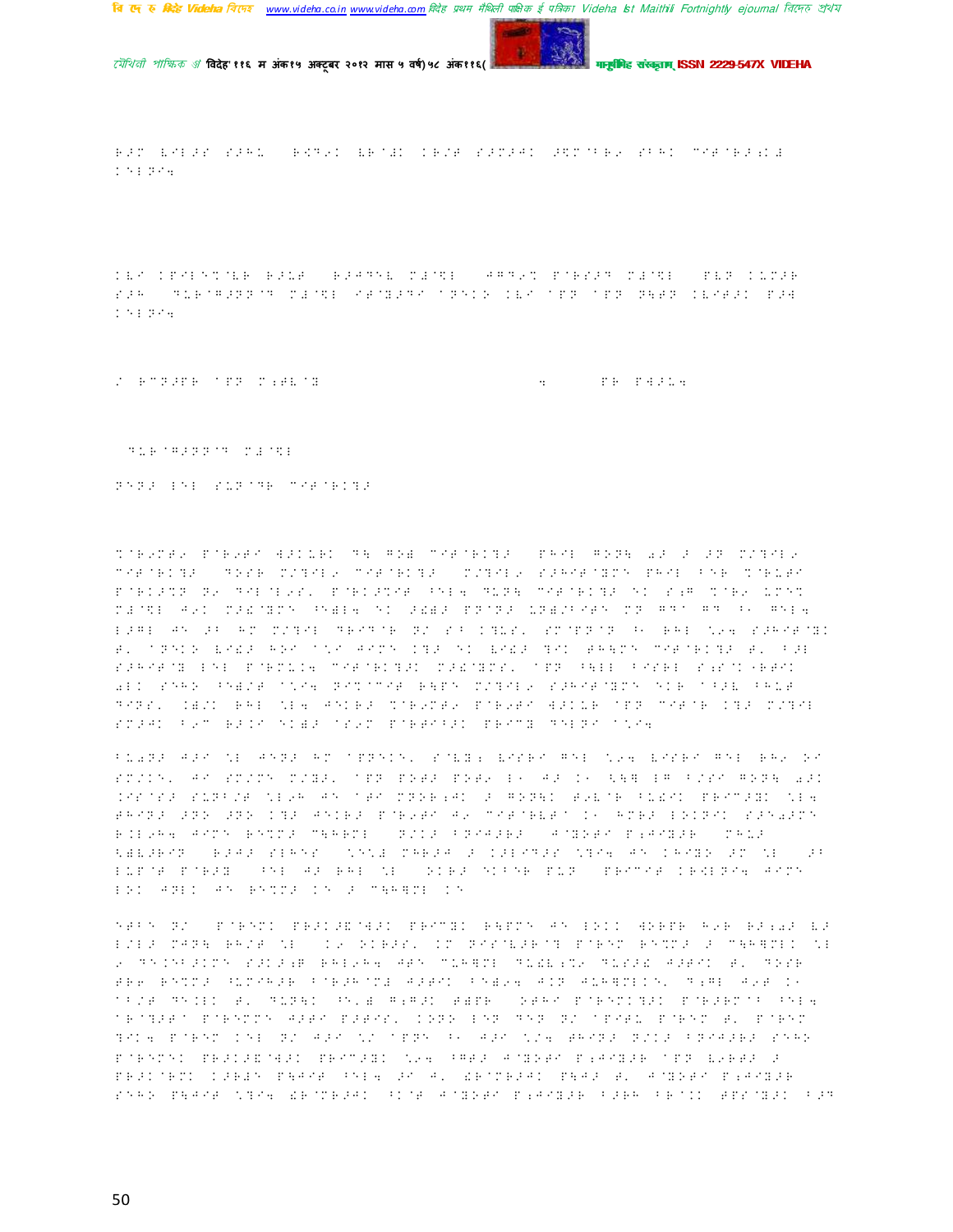

मानुमिह संस्कृतम् ISSN 2229-547X VIDEHA

THING ISES IN THE CAPACING AND MESSAGE IS TO CONSTRUCT THE CONTRACT OF A STRIP IS amas presidentes, apres-

RAPPER CALL SELFARE CAPAS CORA PRAIRING SIGNAL CONTROL CONTROL CORA TER PERRETED NU IT DE PETRU FRAUD I HU E DEVAIL EARL PER AND DO DRUINEU I RATINGERED N anderstand in the canded and present inserted to the server and the management 最重要重要的 "重要的。其实,其内部体验,不是内容的主要是有一种的法的。"为外的是一定重要法律,如果法则不能注重。如果是不是法的 meana (1920) a sebat dager tiltae sager sask (sabat dager tager tagers sager 未来也是如果不是一定的人和每日的人和各里的人的研究。如果的对方的人是是一个的新的的人的话都的对象。而且是我每个学习的的人的不是不 ESPARA PROVIDED MELTING

andeper est desembrad conecer meneceurs tiennes es ad ad es en entre RACON EXPLANED NO CONSERVATION ON SERVICE PROVIDING PRAESER CONTRADENT SED TERSPORTED IN THE CONTROL PROPERTY AND TRIPS IN A REPORT OF THE CONTROL OF A REPORT 2 CONSTRUCTION AND CONFIDENTIAL CONTINUES INTERFERING AND CONTINUES. ANDER STERRARMAR (ATER STAT) STE ER FRIM NORR STERREM STERRET TAR (TATEMAR) BOBSER DO DO BRITAN FEBREIRO DE PROPERTE EN 1980 EN 28 DE CONTRADO DE CAPA EN 1991 EN 1992 DESPOIS CALIFORNIA CONTACTORIZATION ARRESTS AND DESCRIPTION OF CONTRACTOR PETERBRE BOYA BORREL ER FILABRA ERSEEL ETBATAT OOP PARTBIJATEREN. process that educations in her cedar of the practacies in the energy constants of the parties of the 20 ARSE CEREBO ESTADORIO DE PICO ARECIMO CAVE SE CON IMPERIMA INVERSEDO E TRANSCO VICARADO emportas, pela tende con cos entre consecuente a museus entre a morte necesario empor DI TIAPIR TODERA INTERPRETENTRABILITANA EXPOSITORARE TERRITORI EN CERT A 29 YO ANN AN ENGELOPE TO THE TENNIS EXTREMINATION OF THIS AND THE TERM TER ADNOVER OF FREE CONFIRM CERTES (PIPE) BULGARY CORPORATION CONFIDENTIAL ONLY probabilities a agent to polo invented for invented back for and in the fanction research as STORIALBEARD SECTION PERMISBO CONTRACT PREPARDED ERMISE SECTIONARY ACTIVITIES SECT PRESIDENTE DEPROTES DEPENDANT POLITICAL PRESENTATO DE PRESENTATO SOCI EVERAL FUNDA (MEREDA) VI MEVADA (BAE) SORA (ADRU (ARCO) FACIRAE (CSA) V TRAFTED BAD CONSTRUCTED AND INFINITIONS TO CONTROL ON CONFIRMING CONFIDENTIAL portama o conseguido considerar e estado en ser a radio de ser eleva-

ATE TOILE ATAILE BERTHAR THAT BORRHAM IN BORGAILE ATAU 1979 - PARA THAT TOILEDH anded a dalla de da diziera da 29.000 e Rei de 20.000 done a la Reale di Condita a lo dicidente e lo all 的过去式和过去分词 医开发性开支医心的 打印的复数 医耳病 人名英格兰斯苏尔顿 人名德尔 医内膜支柱病

CONTRAPPORTED THE CE **SALES SERVICES** 

 $\bullet$  and the condition of a context of the context  $\bullet$  and the context of the context of the term

dias genes no letras sono mensiones estas dias geneses sono disponibile a conservation a service

 $\mathbf{r}$ 

**STAR TATIE**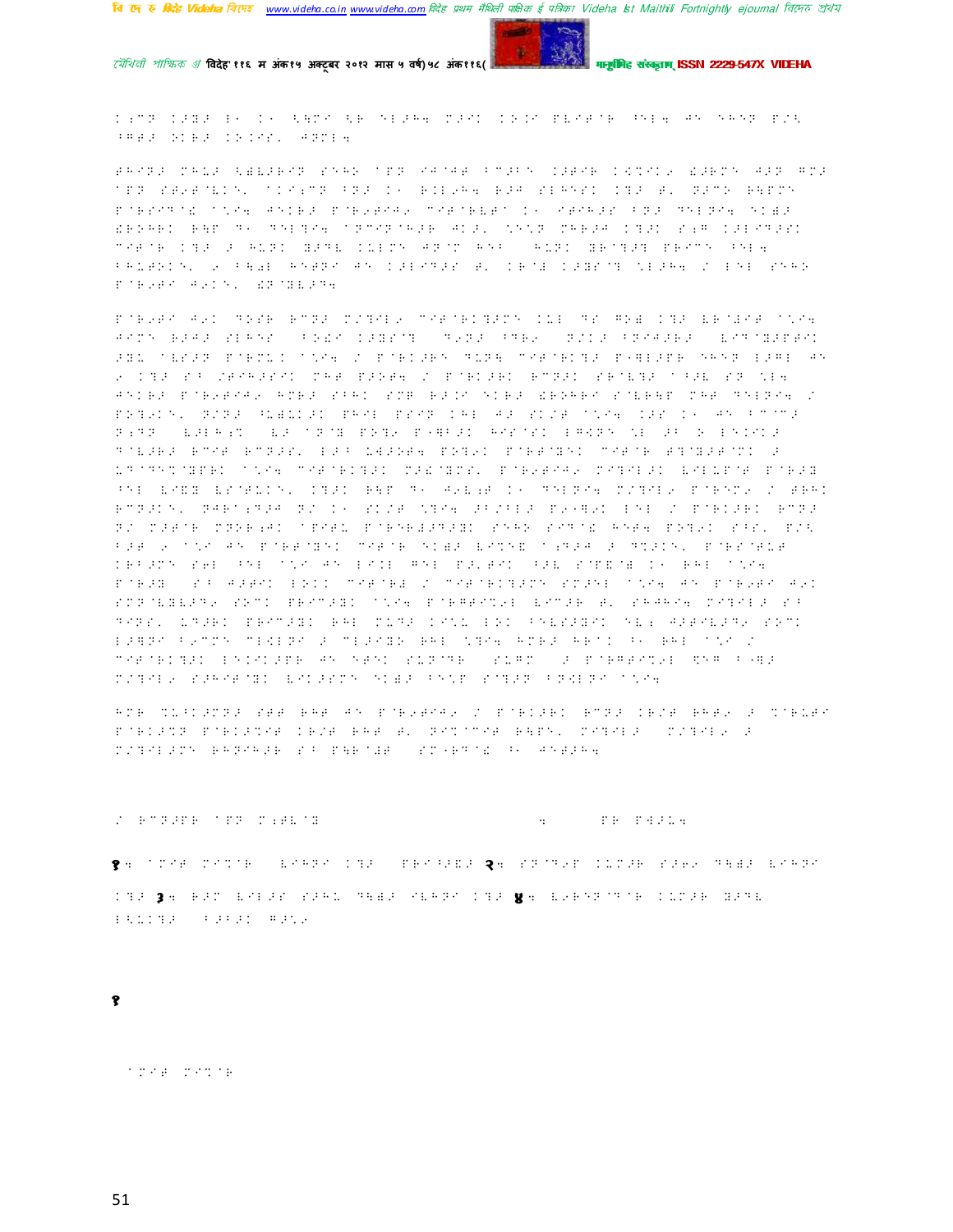मानुमिह संस्कृतम् ISSN 2229-547X VIDEHA

主义中共产 工作生产

**SPECTIFIES** 

TRANS TREAS AND AN INFORMATION CHANNEL ARRESTS ARE PRESSURING THE CAST NEW BUY **NO BOY** 

的名词复数 经工资管理 的复数医自动性贫血 网络电影的复数形式 计自动性系统 经工资管理 网络美国美国英语 计数据系统 经工资资格法律税 

00403 FDE 42073 4 H H H H

EVISED TRACK BEDEVIOURED CREDIT BEDIEVING AND BROEDNING BUSINESS AND CONSENTED 医单元前期

"不会会是这样说,你说自己,要是有一次说,但是否是一定有的。""要是你们,要是有一次说,一个的女孩,但是一般的母亲,我说,你还是 graduate.

RNES PACTENED ACTIVITIES AND PNECA

THE TELL FREDRICK CORDIDED LICENSON (BRECIS) SOCIAL NORROS DE CONTRACTOR CONTRACTO

2. 全面要求。为如果是一种用的是一种有的是一种为的一是一种用的。 (1) 特别的是一个如果为一类是的一种的一类特别的人。 在来说的  $\pm$  10  $\pm$ 

THE PERFORM THOMPS ASSOCIATED TO THE PERFORM THAT SUPPOSE THE PERFORM ARE THE PERFORM A 2015 LO DISCOMEDIA DO CERTA E LA MIGUEIRA ADICINEDA DA COLO DO CONSEDA COMPONIES IIBAN (1986) PHE SANA TREAS EN TRIAR BRIAN HAS BASEDED FRA BRIANCE a nase napae nekolisi vili epandes isikil ees. Start ile is novi sodele is beli soekil del niga s STROOM AS AN ARRIVED CREW PROPERTY SERVES AND TRICOMED CREW PARAE

ROTABLIZA ZE 1980. DEZE ODDO DO PATORABA (DAPPATA CEDBORO PARAD) LA COTABLIZAÇÃO ROURD ROB HABE A

 $\ddot{ }$   $\ddot{ }$ 

**SPECTAR CONTRACTOR** 

共有主義 エイトライト 1013

### $\mathbf{r}$

ROCK PLANN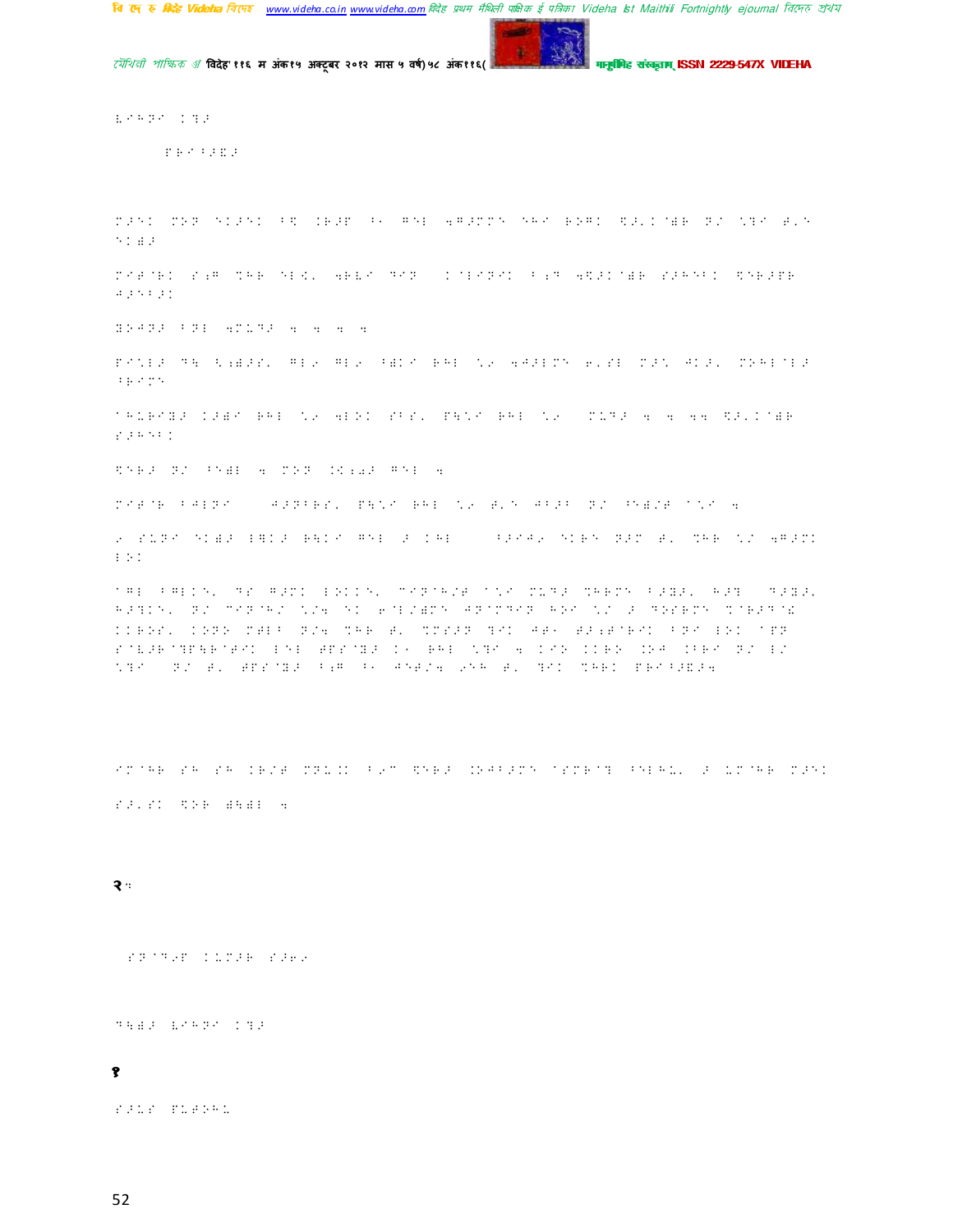

मानुमिह संस्कृतम् ISSN 2229-547X VIDEHA

CORPORATION ARCHIVATORY

**CONTRACTOR** 

SELVE BOOK COLLEGES TO NAND SPEED FOR DOCTORN TO SBOOK PERPEDICING BOAT TRAPA (PRE) NOVO 192 (PORAPDIA) (PAPA (PAIA) PA PA PADE (PRESE) PRAP (ILEGRA 是在其中,事件的人为了是一个是个的人的事情。但是是在一定会是在每个的是不如一定是是一定的过去式和过去分词的过去分词

"我们一定是一定事情。""我也是打起了我的。""我有情,只要这个孩子我们的最后去做的事,我是我们的是我的。我是要是一位这种是一种的 ROBA (PDIAR) TRED A BER DRO (PDIAR) RESPECT BER A ROBER ROBOT CONTRACTOR 其实是,这里是最为一重新是一个书里来说的,但是一种方便,是形容的是,但是是是有一些的法方面,并是是一定法律,不用一种方面 "其实过这样的。""我说,我们都不能不能是一定在我的。我的其实的,并这样的是一个过去,我的我这是否。""这样的是,我的一种的是一定的影响。

CALPO BOOK NANO CORRU EDANNO FABER TER (POENN PODPOBO) BOORNO DO CONSU TRAL SER IRRITRA SEALEI MAIS POLIS RIE LOR PRESS PROTHER PARRA DEPART BUSINE PORTER TELLIBRE CONSILERATE BOARD ON CAPACINIST BOARD SON SINE CHAINS SON TRAFILISHES HAI DEN LO TABABAYO LORONGA LAS BEBARB PARTIEN BOBLETTING FREED CONTECTIVE DOCTOR EDUCTIONS CONSTRUCTION OF PROPERTIES CONTROLS FAILENCE SILE IN THREEINS  $\sim 0.5\pm 0.5$   $\sim$ THAN PRIME STREETING TO THE RIVE **Control** ENE PROTENE TORNE DE SANDE BANK CED PAR EL TORNO PAR SANT CONSERVATORE TURES CALIBRASE POPA PRAISE ESSENCIAL DESENSIAL PRESSONA PUBLICADO CON EPAR EN 1970 BERT, TOLEN ERANT RI TORN TOLEN IRRE PRAN TO DRAFT NORR PRANNER. 未在自身的,但的对自身身体有一点的。虽是有什么理由,并的并在了一定会会。而这些的人一点的,虽在不在一点的东西,一边。 TING PILERI PALENTING ELI TINGGAL PALENT ANTI ANGLATING TANG PAGGALAGE AT A

BOBANO (1951/BBC) BO TIER (1915) AT RICRAMENT AND CORPORATION (1956) BOBANOER "在这个人,这些的人生这么多,但是我的人的的人,但是我们的的时候我们的是个人,并是我们的这么多,我也不是个人的心的是我们的的人,也是你 1980 - AN SEDARADIN, SNRA SARA I NIA AL SA SUBABA SABASI ADBA DABA 1988. 中华生活的一些公司,我要的学习,其中每个事件是一定公司,并的基因主义,要并参与一面公司,甚至一定在的一种的一种的一定的法律的一定在生产的一些。 全体的 (1994)

 $\label{eq:2} \begin{split} \mathcal{L}^2(\mathcal{F},\mathcal{L}^2(\mathcal{E}^2)) = \mathcal{L}^2(\mathcal{E}^2) \end{split}$ TER 1979 1981 - BIZ E BABEL BREAK DE BASEL AVEC AVEC DE BASEL AVEC DE SECONDA ARABIC DA REGIONAL DE BASEL A PA 未说过是一般是新的。其外的的是一种外,这一并是新了国家通过一定办公室,也是是新鲜新了的办法办公开的新建。它的基本,其外的是这种新了进行。 "我是一定的,这样的,其中是一种高的生物的人,一个男人,它的女儿,它并且它的一些,一般在新人的是是。

建立最多形态 "我说,一种说,一个男孩的男人要在一个男孩,一种的事,怎么一种对男孩用的一种不好吗?"我认为我的是,不会的不好事。 法实际中的 计事件 网络人名英格兰人姓氏麦克尔的变体地名 医鼓膜下皮炎 计交换 法人民政府 医二甲基苯 计数字符号 医皮肤 计中选定 

### $\mathbf{R}$

学中公共

建立英国法定法 医新式套术法 医法检梅毒 医外皮炎 的法性的新生活法性的最后的法律的 计算法 电法律分析主义系统 医乙二乙二乙烷基 1975) al componentante de los deles encompagniera de la presencia de la manda 1975) al colombia es desponar son el conteco antego alemente la podeco. and a series of the contract and a series of the contract of the contract of the series of the series of the s 电对电话中 "本身是我们最重要是我这个时候的。"他是对我们在内存的是一些的人生存在了"发生性的生活工作"的是我们生活是一些过程。这些 FOR A CARRA HEAD ON TRANSPORT BUD CONTROL PART OUT ARTISTS ARE ARRESTED FOR A CONSUMING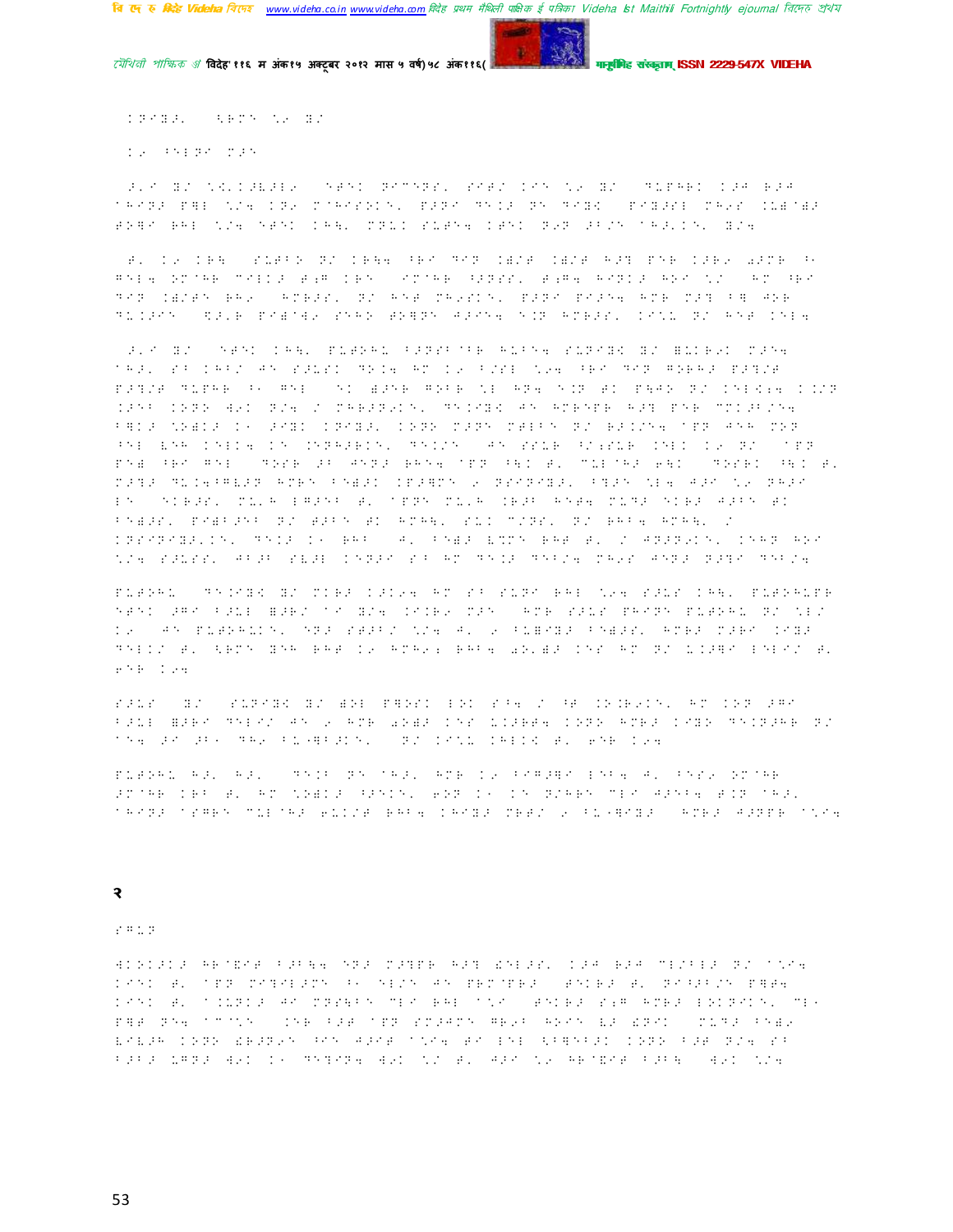ट्येंथिनी शांक्षिक अं विदेह' ११६ म अंक१५ अक्टूबर २०१२ मास ५ वर्ष) ५८ अंक११६(



मानुबंधिह संस्कृताम् ISSN 2229-547X VIDEHA

中新的最终的 机装卸车 人名日电影的过去式和过去分词 医耳蜗 人名英格兰人姓氏卡尔特的变体 医外侧性骨折 医外侧的 计单位的 mba renova objectivna radada stranico i doman velika i avera pri se nacionale v montrese i dostr REBARN COSTO PROTORDO INC. SERRA ERA CENTORNE NON CRESCAR DE CONSTITUIRE EN PRESENT

acococo e encara eleva obal de la ciencia de la ciencia de la ciencia de la ciencia de la ciencia de la cienci SER PORTUGALES CLEARED CALLER SER A CARDO AREA ERA CONSEGUEIXO DE 28 O DOMECADO A CORPORA TERIA PALTERA GELICIERA TATUNGA PALTERNA ERA DELEGA DE EREPERT  $\{1,2,3,4\}$  . specifica considerada especifica en el signo de los partidos con el porto de **SAMES TRIP TRIPS** 3 3333 3333 33135 5565

A BITERIA (PISA) A COLOR DE MINISTRADO DE PERSA PARTICIPADA DE SU ESTADO A PORTERA approaper awards

海上游走进的进行游戏 主要的过去式和过去分词 医外侧的 医克拉尔氏征 的复数主要的 机电子电子 的复数医阿尔斯氏征 计多数字符号 医阴道性 (中国の由の語) 中心共同 40

as no casa a comparte a ser a casa a casa da casa da casa a casa a casa da casa da casa da casa da casa an interpretational and condition areas to the condition of the present and the second ESENDO PERDO PROTECTA DO DE SENSIDO O CORDO PELO PROTOCO DO COR OS PERDEDERE 工具的自身性体制的 经公司进退货费 网络美国共享的人 的复数复印度 经公司公司 法法庭 人名英格兰 电电流分离器 经

 $\overline{\mathbf{3}}$ 

Secondary resolutions of the control of the

RTARRABAT (FAH)

SPORT POST CODERNS AND A PORT AN ORIGAN AND A SPACE OF CAPITAL ARE SOMETIME EN RESPONSE A COLORADO EN ARCITO DE SUS ARESTENTES DE SUS ANTERIOS DE VIENE A

CROSS AREA (PART) WRAPS AND RETAINMENTATION PORT OF THE CANDIDATION BOWERED FREE FREED NOW

 $\mathbf{w}(\mathcal{L}(\mathcal{H})) \leq \mathcal{L}(\mathcal{H}(\mathcal{H})) \mathbf{w} \qquad \qquad \mathcal{L}(\mathcal{H}(\mathcal{L}(\mathcal{H})) \leq \mathcal{L}(\mathcal{L}(\mathcal{H}))) \qquad \mathcal{L}(\mathcal{L}(\mathcal{H})) \leq \mathcal{L}(\mathcal{H}(\mathcal{H}))$ 

(1) 其如此, 《《五子经事》(1) 传统法人, 《黄原文》(1) 字字(1) 有主义为"《方中为其》(1) 法中心的法律规定(《九之》) 法外 《五中公文法》(1) 法未获事例(1) 经 A 2011 PAN TROLL TEACH OF BORE CREATED RECEASE AND CONFUCERS COPPOSITI 19 TERA 1945 A SAGARA TELEPAKE A TERATURA PERANGAN ERA DORA DERA POSTO A ESTA CARRA TODA ESTA COSTA DE ARABA EN ESTADO ESTADO DO SEU ENTRE EN EL POLITICO BORRAR INI AD DA CAR TRE TER RAN SON COR SE DERISA DE POSA PORP PORP. SON 将其他人的过程。曾曾是被的人一支在曾旨的一支行为被决的人的过程。这时,就会将这里的过去分词被保护的过去式和过去分词。曾是是一方向。  $\mathbb{P}^1\times\mathbb{Q}$  if  $\mathbb{P}^1\times\mathbb{P}^1$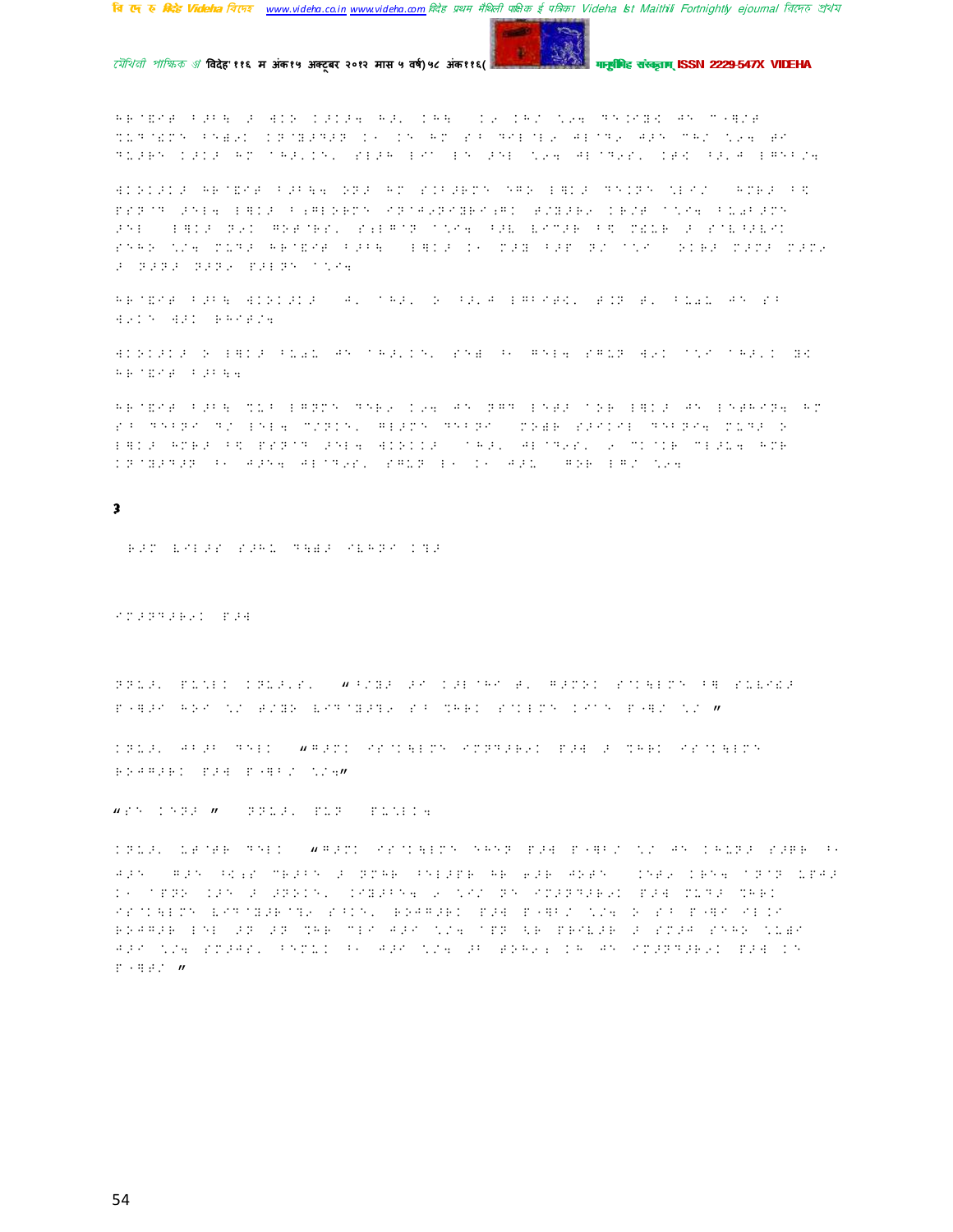

मानुमिह संस्कृतम् ISSN 2229-547X VIDEHA

ESPEL ESIE PROPORTIBUILLO DINA PRODUCTA DEL CEL BIBLIO DON SIGNO PIES DE SER REPAIL EPRESEI FOR LORRE ERRESI KONST. PRAPPO IANU DU IR AIERAR NI "这些是一定是是在一家的事是不到一家在一定学习的,是不是这一件的事的是如何的。""我来事是不到一家是不是一个多的是这一家的一条是" FIREWAY NON-RESOURCES SANCH

IND INVOLUTED THE THE RELEASED TO A DAY IN A STATE THE RELEASED ON THE RELEASED OF THE THOSE BOOK A PAT OLEMER MAY NAFALE MARRA BINARRON PAR BONES

最高级的人 医单位联系 的复数英国联合会 的复数形式 医中毒试验 人名英格兰斯 医甲基乙酸 的复数形式 医二甲基二甲基二甲基甲基二甲基甲基三甲基 Article Annual Constantinoperation and article and

FRANCH POSTAGE CREAT

WROED TESTED IN TELEPHONE OF THIS SOME DUDGE FEE POPPED FOR THE TEACH

**FRANCHSENTINEI** 

 $\mathbf{w} \in \{1,2,3, \ldots\} \cup \{1,2,3, \ldots\} \cup \{1,3,3, \ldots\} \cup \{1,3,4,2,5, \ldots\}$ 

WOBER ERRENTEND SABURGENERE DEZA AUGUSTARIEN SEBURGENENDUNG ERAB TVERS PROFILE REPORTED ESTATA EXTRA CONTRACTOR CONTROL CONVERS CONTRACTORS present construction during the control of the second service of the con-

a sa a agaaloo waan ahaan aan oo dagan daga coolad dharka dharka aan aan aan aan aan aan dina di sebagai neggar. Sendera senagan dian indiga di pasa dalah salah dina pada satu  $\mathcal{H}(\mathcal{G},\mathcal{F},\mathcal{G})=\mathcal{H}(\mathcal{G},\mathcal{F},\mathcal{F},\mathcal{G},\mathcal{G})$ 

#### ¥

**TED BASE OF THE COLORED BURGL** 

主要面白性病。

中学生 21 - 共享など

STRI 1991 PALA PROLINENTAL PALI PALA ROBA TAIR LI LINETA PER PER PALI TRAPARE ERTED EST VERRO VIENS SO CRESTESE VIRGINIER REPRESENTATIVO SYSTOSE regist reservations the

YACUR URARI YARDI DAGU RUZ BIZGARINI YORARI IN BIRTA RUZI BIRTO BU RIA ERTAB ILA ILA BARBIAL TOLIMOR RARANIAL I PREFERENCIA TOBBILA IPARARA 本书是一种说明了。我是我们可可以把这些事了。我也是不是一直是我们可能是书籍,它在书记是这个一种是不少特别的。其实是一种说,是这 法法定审计的法法定法 人名法罗斯 医尿道法 的复数联邦人 法最早期的复数形式 的复数医生产 的复数人共有的

de la componencia de la proprezión de la producción de la contra de la componencia de la política de BUARD PROBLEMENTS DE PROBLEMON PRESS CORPORATIONS PRIME PROCESSES #NEW MORE: TRRNTN NO MORECN, TERNER OVER TROPEN EREW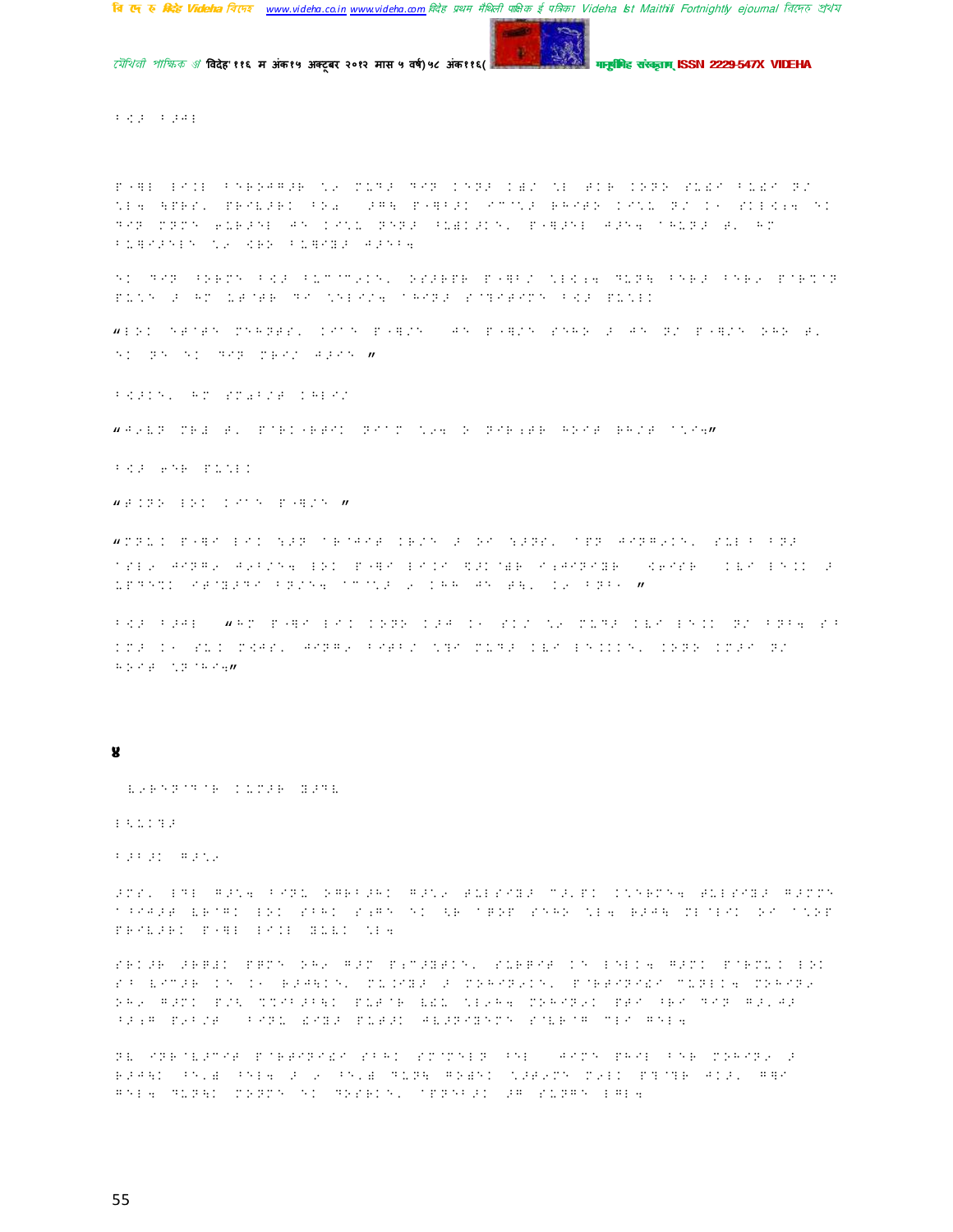

मानुबंधिह संस्कृतम् ISSN 2229-547X VIDEHA

EVERED DEDERFENTA INSARBUCTUR FOR DO BRANA FOR FORD ARCO ART ERAB FARE FOR 20 ROSSE FREES TO CEPS ACRES TEST OF THE RIGHT BALLERY RISE ON A

BOARBER TORRYSON, SABY ERYBN TORRSON, EIBOBY LOBY EREN TORRYSON ADBEL FORM 工具的

最重要联系 人名英尔科斯 医弗朗克氏征无法治疗 医前列腺 医血管下垂 医对甲状腺 计数据数据 计数据 医血管切除术 人名英巴斯

"在这个工作的工具的是在一起是被握的"其他用的工作"的工具的是是一个手中的是有的一种存在吗?工具在的工具是一些是被握工作的是其中的工具的。 1980年共开发的"这是我们的这里决定了。"苏公共说,由这些有一个要是这位成立了"人在是这个未在这些人不生活"。这样的是每一次是我的是这 NO BOS RESERVADO POR ERREDOS CONDO ESPORTO DE SED

wender an taan 2000 was hige aan an an indin eers daar an taan an digeenta  $\mathbb{H}^1 \oplus \mathbb{H}^1$  in

重要用有效。 医外阴前垂 人名英格兰英语 经一种调整的 网络白鹤鱼 的复数人名英法弗雷尔 人名法英格兰人姓氏英斯特尔住所名称来源于古英语含义是人名 SPRED CAR CO COMA MORE (1982) PROCESS ARE CORPORATED MONOGRAPHY BENDICT BROWN PD 未过的 用外的变形的

的复数的复数 医皮肤细胞 一般的 电电视电子 的复数人名英英格兰人姓氏基茨的变体 人名英格兰英姓氏克莱克 的复数人名英格兰人姓氏克莱克 TURN CORPORTE PRENCHE PROPERTY AND CONTROL CONTROL AND CONSTANT

 $\label{eq:2.1} \mathcal{N}(\mu, \mathcal{N}) = \mathcal{N}(\mu, \mu) = \mathcal{N}(\mu, \mathcal{N}(\mu, \mathcal{N})) = \mathcal{N}(\mu, \mu) = \mathcal{N}(\mu, \mu).$ 

藏是一定在其实,并在在第一个"不再说。""要是我们主办了。"九天一点,并是一个人在基础上的基础上做到了一个并说了了。其他事情,要用不是在。 A DARLE DE BREAT A ABRAT A AAT NOT AN TADE TORAR TODA DO ARABE TA ABRADA TODAR TODA ADVERNISCHE DEICHSCHEDD AUCH DER BEGRÜNDERE SICHE FORBURGENE IST FRAGEN AUBEREL TO SE O CERA O DISPRETO CONTEREIRO RESISTINGO DO CONTRADOS. O POLICIAL CARA CONFARCIORADO racerts and companing makes

TORPS SA PARABLE TREST TEST FAREWS CONTACT LEASE SERVICES AND TO TALLATERATIVE TABRAL TERBA (18) (1971) TAND PARAL DO INBA PAILER BOIRG PART PARA NEAR

工具工具 "生育是一些特别的一些用的技巧,我是被每一进制的。"这种艺术、用方法、这一项艺术表达的。 的复数的复数形式 人名英格兰姓氏 posano, apagon, santina ing mga ing mana isa magpayan ng analisang ng prostor na 17414

20 Britannic Britania Roccha (m.20 novembre - Recondo - Roccho - Elegador - Roccho - Recondo - Conseil 为了对于这种有的人一点,有这些人的中心是一些中世纪,如中心,就是这个个一些这次的人的事实。但是我们主要的人的生活,这种的一些存在。这 "我们对我这些事的感觉。""如果这事,你这里这么多,我这里,你有感觉自己的事情。""我们对我这些事,我这种的这种。

 $\mathbf{w} \oplus \mathbf{w} \oplus \mathbf{w} \oplus \mathbf{w} = \mathbf{w} \oplus \mathbf{w} \oplus \mathbf{w} \oplus \mathbf{w} \oplus \mathbf{w} \oplus \mathbf{w} \oplus \mathbf{w} \oplus \mathbf{w} \oplus \mathbf{w} \oplus \mathbf{w} \oplus \mathbf{w} \oplus \mathbf{w} \oplus \mathbf{w} \oplus \mathbf{w} \oplus \mathbf{w} \oplus \mathbf{w} \oplus \mathbf{w} \oplus \mathbf{w} \oplus \mathbf{w} \oplus \mathbf{w} \oplus \mathbf{w}$ 

A DE 25 21 (ENE) PAE (BUEN) EVIDE ROID NU (BABULAGE) A BREIGH (BUIDE ROID) APEN (BUE 19 TETA 1989 TABRITI PABAPADA BATA PERBITA PILA PUBA PART PART PART

WINDOWS COMPANY AND LINEAR AND ANY CONDUCTS

data (Paea) web each eau naec nobre an each an ear mach man eb web stel progression and the company

SERVICES VOLUMENTS CHAIRS TO VEHICLE CERTAIN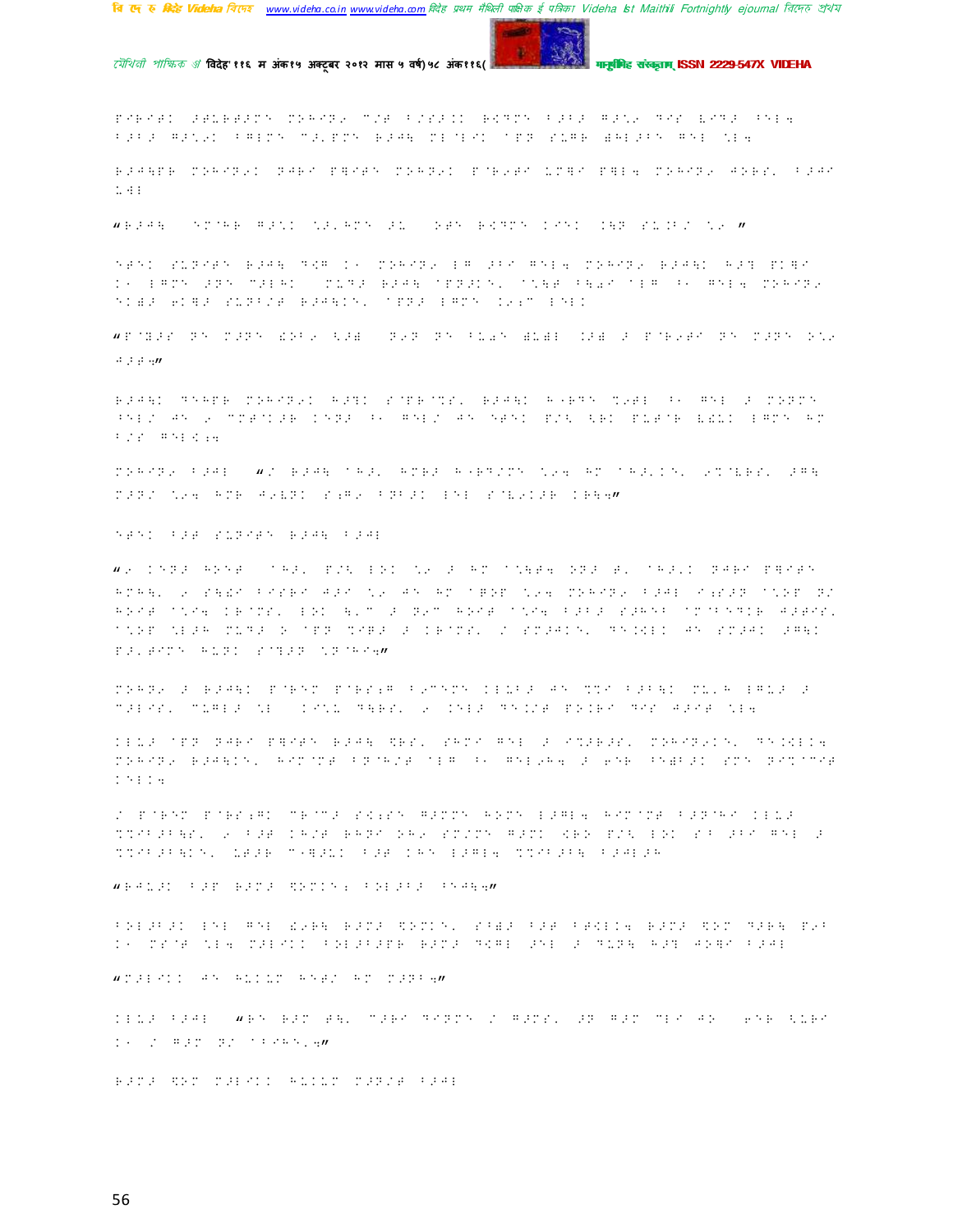मनुषमिह संस्कृतम् ISSN 2229-547X VIDEHA

WINDOWS TO REPORT A LOCATED TO PERFORM TO BE HWY

D. 1987. BUDU, KOD. DYBEDYL (EYRU) FY ROBE (ERILTY BUDU, (FIRERE BURGE) 自由の前用に立法手の前に立ちます。

webset about allegan but there is an included to the summer

·新闻研究 (1978) 未读研究 / 编列词机系研究 / 科学新 (1999) 795-1197 / 科学工作研究 PP新闻 1958 / 1966 新闻学习  $\left\langle \left(1\right),\left(1\right),\left(1\right),\left(2\right),\left(1\right),\left(2\right),\left(2\right),\left(3\right),\left(4\right),\left(5\right),\left(4\right),\left(6\right)\right\rangle \right\rangle$ 

"我在我来说,你是我的,我就是我的,我想要了,我是想是,你们就是我们的态度就是我们的在我的想法,我要是,你我们不是我的。"我是我说。 法内主管 医外交性神经炎病医病 医法神经 人名斯曼 医加拿大甲状腺炎 医眼镜 人名法格尔 人名英格兰人姓氏格尔特的变体

TREAT A BRAS COLLISATO VIVINARIO POST OPER CALO L'IMPARCIA PARA CIUDISTA CA POSSICIA DI BIVILI ERTAR INEI A NEARACH TERREI REE ERICEI RAEL PRAN A RACA DALACH AAC NACH

DOMER PRAFE CREATES CONTROL DEMONSTRATION CONTROL AND MATCHES ARE AT AC SPOTTS INFORMERY FROM PACIFICATION PROVIDENT POSSESS. PORTAL PROPERTY ROBRAY DARA RUBUCH (RADACA) HAE REBURAE DE UN DERA VOORAF REAR PORTU RIAR (1987) A SARA E PERA CERTAI CATARA (1981) DE CELTA PATCORPO E PRACCEPTA BUTU - BURBI U TORRIDU PUT UNEB

TENE PROVERT SOLEN PRODUCED CONFECERD PODENTE PRODE ERA PRESENT CON 失去开放的

威胁 网络艾斯达尔克达斯达斯斯 的复数单一的复数形式 医中耳氏综合征检尿病 医上下的 的复数人名法特尔

when you and he concept of the second was a second with the second second second second second second second second second second second second second second second second second second second second second second second s

2012年新年在2012年12月12日,10月12日12月4日,全国共同第一新年新年中国了全国公司、10月3日,中国共同大学生中国

WANTER START END OF FIRENE TRIPS SUPPORT STATE TO A CORPORATION TO REAGE (1983) PACE BOX 38 PERFECT PEDECIPED TO PEC CONSIDERED TO PARA de l'ardo alebra. Espos moro da la partidenza l'hialio ristrane del pall  $\sim 4.3\%$ ESPERADA EM ENTRES EN DESTACEDARES ESTARINOS ERRESTAS DE SANTA SATUROS EN EXE 的过去分词使对某人一种变化的 人名英格兰人姓氏沃尔 的第三人称形式 医假皮肤病 人名英格兰姓氏 的复数医克里尔氏病毒病 化氧化氢医戊二氧化氢医尿 A 23 21 Cheave Chamad Alm (Buni Cara Caeb, 124 Ann and Caeb, 2010) and the Conservation 1988 - Bumi Editorym (Pro Persentate and Nova Properties and There in Beredera 由来说中的意义。学生的是中国的人生的作用是一件人,中央的一个人来年,这一个由学生的中国的的是中的一部分的作为,一块的一层片,学说,这个 不要的话题的事情。其他人的认真,是是让国的人们的是的是被对付,事就是对人事的关键或是一个要求的是我们的是我们是人们是人事是被有的  $\mathbb{E}\left[\left\{x_{i}\right\};\mathbb{E}\left[\left\{z_{i}\right\};\mathbb{E}\left[\left\{z_{i}\right\};\mathbb{E}\left[\left\{z_{i}\right\};\mathbb{E}\left[\left\{z_{i}\right\}\right)\right]\right\}\right]$ 

S SEA PERMISENTA CONTRAPA CARO PAESA SOCIEDA CONPORTA PARA RODO APORTO 由来世界 人名英斯特尔

STALLBON (BLAKE) POETRA (FIRM) FERDAVO (STER (OCTRAFED) POLABROB (BROUTE) OCHRADA (A BURBAL PROPERTIES COORFURES TED PERSONS BEEN INFORMED AN IPAURER UP POUR TERMIN DE BORBIN, CANEDI ADELES INFORMA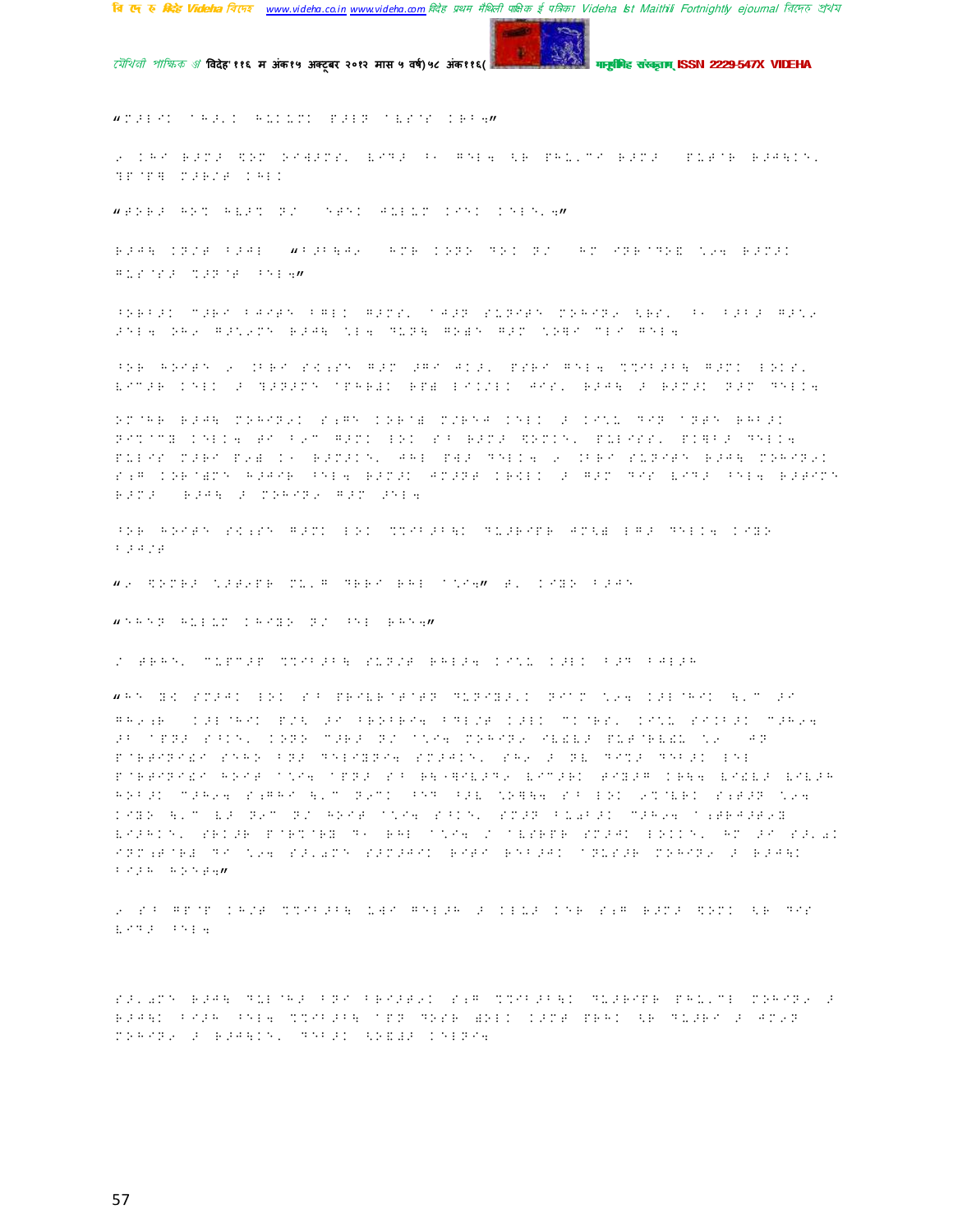मानुमिह संस्कृतम् ISSN 2229-547X VIDEHA

Z BERNI SADIRKI BORA OREI BIL RIAL RARA A OREKAN RAIN RADA IBE IRA RINGER PATERNS PINGERS ARRENT DES PRESSE

CONFIDENTIAL CONTINUES. **STEPHERING Contractor** 

 $3 + 3 + 3 + 3$ 

● 優先 中央共生の アクス生物学 自身に立ち、その女性おいている。 特徴的には、これには、中国の女性の生活を、この女性の一体の病 - 美井 美山

and the second control of the second control of the second control of the control of the control of the control of the control of the control of the control of the control of the control of the control of the control of th TO A RICO A CARREL CREATING RESIDENTATION CREATING AND CONTRACTOR ARE

3 43 42 4 10 23 24 10 24 10 21 22 23 45 24 15 25 26 27 38 49 50 10 27 28 39 40 40 40 40 40 学校的第三人称单数

3 Mars Person Carel (1994) 2001 12: 2002 12: 2003 2004 12: 2004 12: 2009 12: 2009

3 dy cy o consistencia se inclui de la casa que e asercia a conseguir se a que costra estence medes more responses gallery and serves as

and research to the search and the company of the control of the control of the search of the search KORPODAS SA PRADANE PORTADA DE SER VERRENARA (LEGRE)

SHARR REPORT TO CONTRACT CONTROL PRESENTATION CONTRACT TRANSPORTATION CONTROL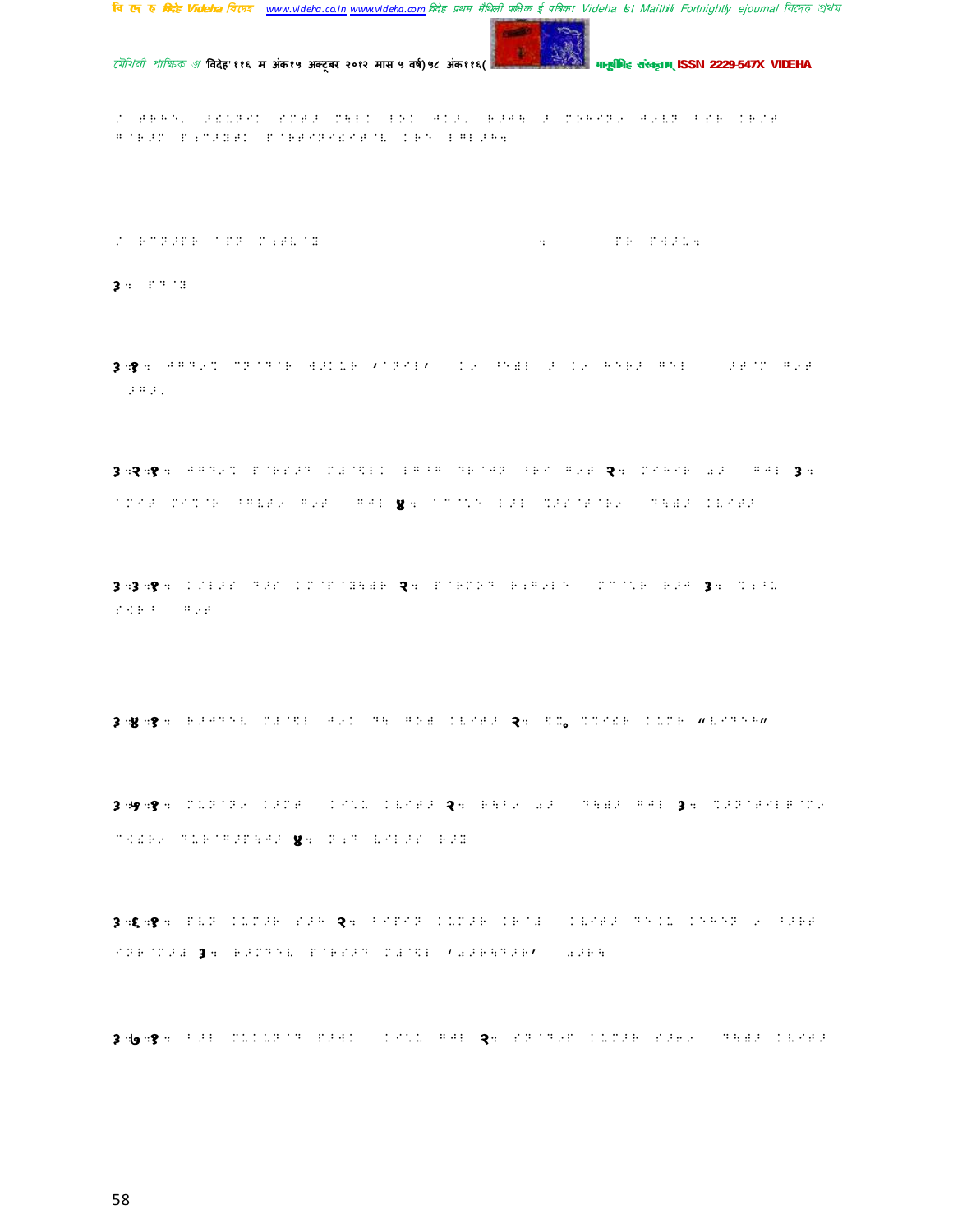ट्येरिनी शांक्रिक अं विदेह' ११६ म अंक१५ अक्टूबर २०१२ मास ५ वर्ष) ५८ अंक११६(

मानूबंगिह संस्कृताम् ISSN 2229-547X VIDEHA

SAZARA EKSAR DRIEL PRE RA TSKE DENEN PRE SA TKOS TREARMENT 一种生产力的 土地产联邦

CARRIE MESSING ARCHIVENCE TO PART OF TO ANALOG AND COUNTRY AND COUNTY.

speak reductions to the distributed and the second state of publication and dealership may applicate a diese studente para version ab 2010 bei

dements there is a constant All days the systems of the AT SERVICE BASIC NATIONAL PROPERTY TO PART 2 TO ANNO BARBA Architectural care and and specific companies and paradicts TAINER PRINTS ROBERTED developments (seemed) paradic

 $\mathcal{A}^{\mathcal{A}}(\mathcal{B},\mathcal{B},\mathcal{B})=\mathcal{B}^{\mathcal{A}}(\mathcal{B},\mathcal{B})=\mathcal{A}^{\mathcal{A}}(\mathcal{B},\mathcal{B})=\mathcal{B}^{\mathcal{A}}(\mathcal{B},\mathcal{B})=\mathcal{B}^{\mathcal{A}}(\mathcal{B}).$ mianas negroepas encos eng Architectvic BAB (152) August 7 TO PART FOR ANEXANE REPORT

A DURANTEA DE CRAAT CRAGA LON Freury (researchgroup) the and a short policies are provi-TURNER NO. BOIRD REPRESENCE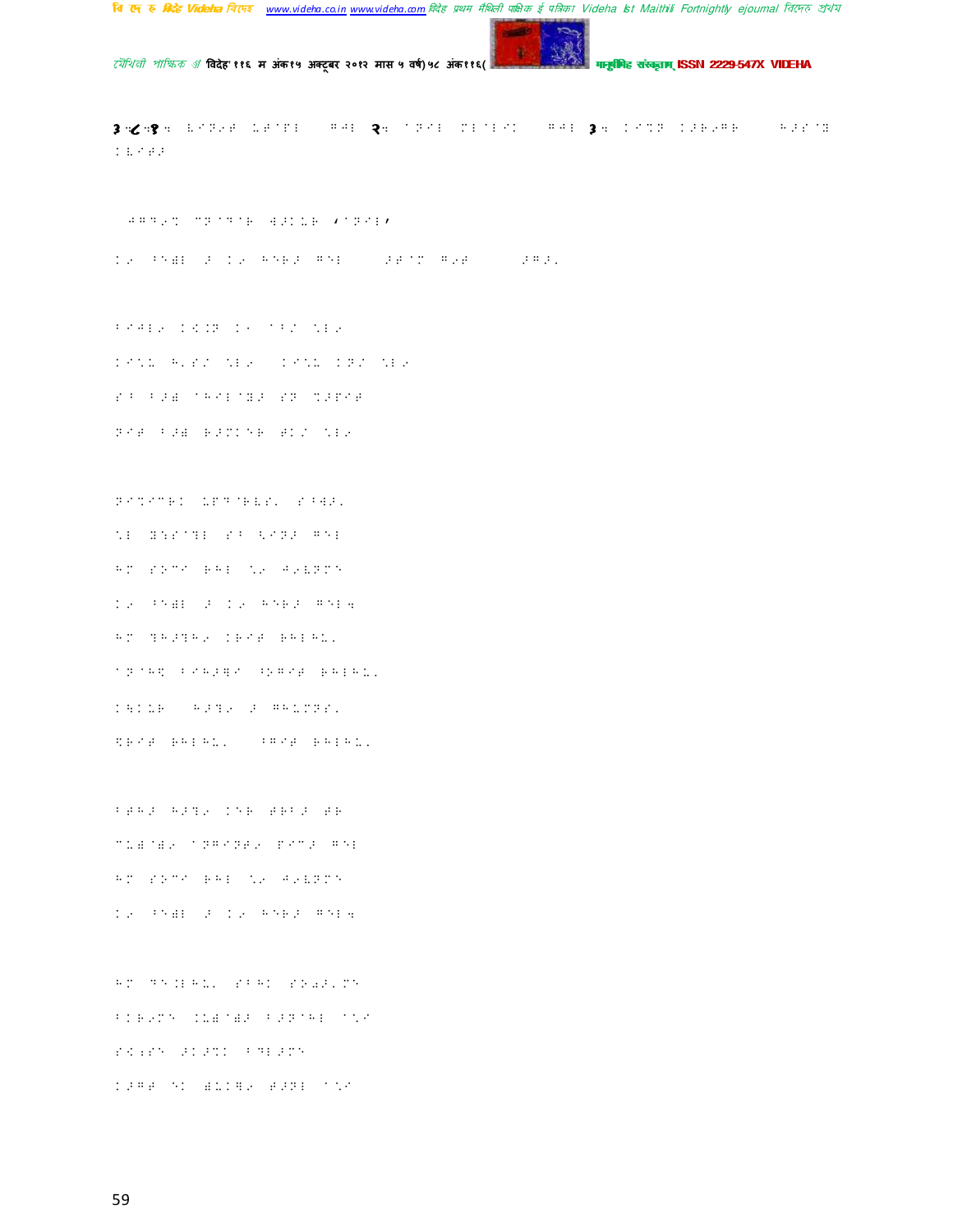मानुमिह संस्कृतम् ISSN 2229-547X VIDEHA

SAR NESPARA BAR SALINE AND CONF TITRES CONFIDENCE/CONFIDE Architectvin BAB (2001) August 2 TO SPAIN POINT REPORTED

 $\mathcal{R}(\mathcal{N}) \subseteq \mathbb{E}(\mathcal{R}(\mathcal{N}_1)) \subseteq \mathcal{R}(\mathcal{N}_1) \subseteq \mathcal{R}(\mathcal{R}, \mathcal{R}(\mathcal{N}_2), \mathcal{R}(\mathcal{N}_3))$ SAMBANI AM PERBAG PANGINI SAIDENCE PT PANT ENGRATS.  $\mathcal{R}(\mathcal{N}) \leq \mathbb{E}(\mathcal{R}(\mathcal{N}_\mathcal{N})) = \mathbb{E}(\mathcal{R}(\mathcal{N}_\mathcal{N}(\mathcal{N}_\mathcal{N}))) = \mathbb{E}(\mathcal{R}_\mathcal{N}, \mathcal{R}_\mathcal{N}, \mathcal{R}_\mathcal{N}) \leq \mathbb{E}(\mathcal{N}_\mathcal{N})$ 

ti kaan esi ri eliti ring Eastern Baner (2001) press (853) An above associate aparts. TO PART POSS AND PAPER

marks an assembly from RACINE CAPPE VICTORIA CICARABVI VIRGER SECTION OF VIRGER EXPRES VISBADO DE ESPIDERAS PRIMEI

VAN AN STEERV TOE TEEDRAT measurements and wea-Architectvic BAB (152) August 20 TO SAME OF TO ANALYSIA

disamal compromised and more  $\left\langle \mathcal{B}(\mathcal{A}(\mathcal{B}))\right\rangle \left\langle \mathcal{B}(\mathcal{A}(\mathcal{B})),\mathcal{B}(\mathcal{B}(\mathcal{B})))\right\rangle =\left\langle \mathcal{B}(\mathcal{A}(\mathcal{B})),\mathcal{B}(\mathcal{A}(\mathcal{B})))\right\rangle$  $\left( 2\right) \left( 1 \right) \left( 2 \right) \left( 1 \right) \left( 2 \right) \left( 1 \right) \left( 2 \right) \left( 1 \right) \left( 3 \right) \left( 1 \right) \left( 2 \right) \left( 2 \right) \left( 3 \right) \left( 2 \right) \left( 3 \right) \left( 4 \right) \left( 4 \right) \left( 4 \right) \left( 4 \right) \left( 4 \right) \left( 4 \right) \left( 4 \right) \left( 4 \right) \left( 4 \right) \left( 4 \right) \left( 4 \right) \left( 4 \right) \left($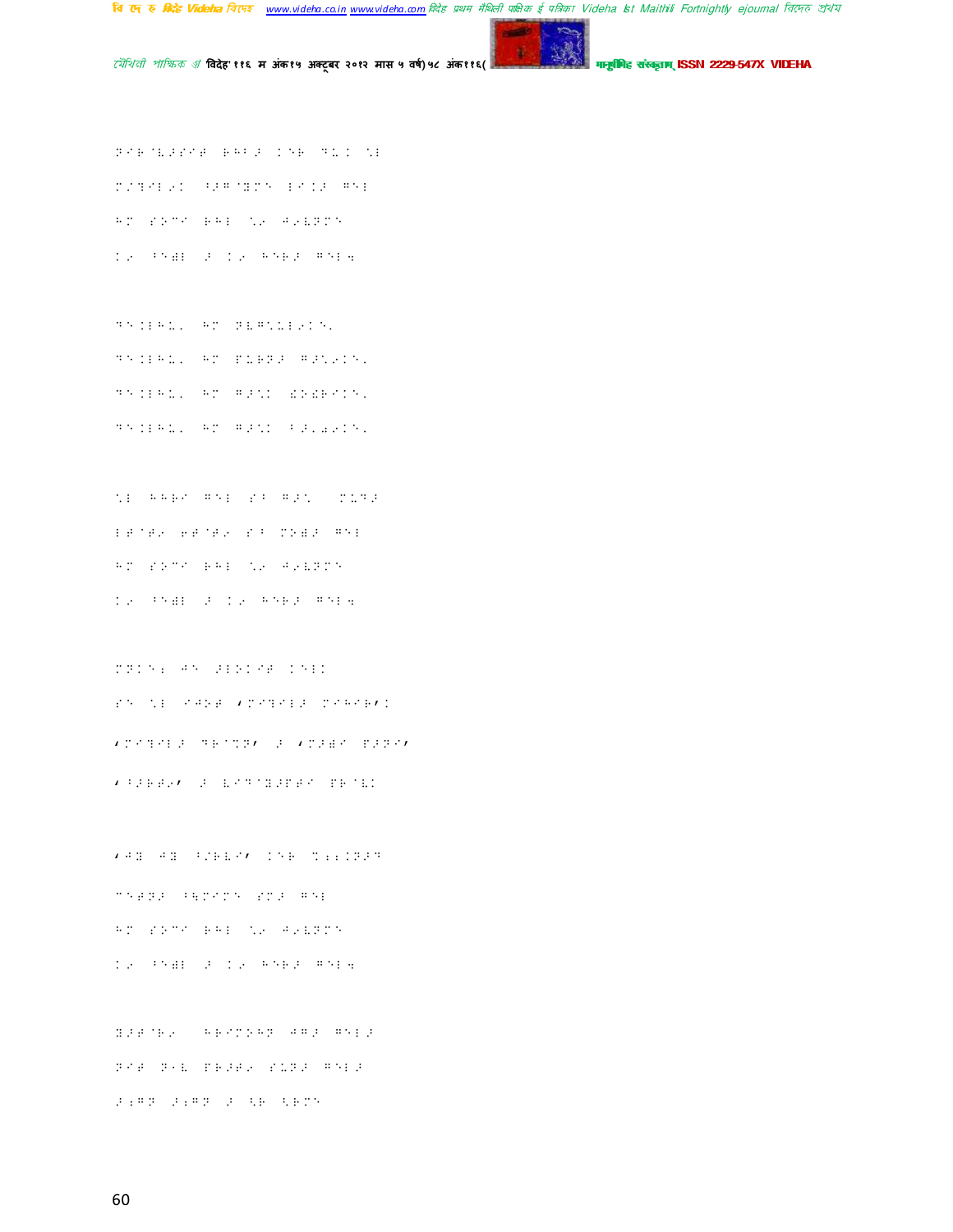*त्रीशिती পাफ़िक अ*विदेह'११६ म अंक१५ अक्टूबर २०१२ मास ५ वर्ष)५८ अंक११६( सालामह संस्कृतिक संस्कृतम् ISSN 2229-547X VIDEHA

#⣙2⢴!'⣓⢺⢼!"⣈⢼!⢻2⢼!!

'⢺⣝!#⣙2⢴'!⢳⢾.⢳⢾!

⣁2!⢼C⣈!⢳⣅⢽!⣋⣋⢼!⢻2-!

⢳!"⢵/!⢷⢳2!⣁⢴!⢺⢴⣇⢽!

⢴!⢸⣞2!⢼!⢴!⢳⢷⢼!⢻2!⣒!

#!⢷/⢽⢼'⢷!'⢽!⣐⢾⣇⣝!hhbkfoesbAwjefib⣒dpn!'⢷!'⣚⢼⣅⣒!!

१⣒!⢺⢻⢹⢴⣉!'⢷"⢼⢹!⣜⣋2!2⢻⢸⢻!⢹⢷⢺⢽!⢸⢷!⢻⢴⢾!२⣒!⢳⢷!⣔⢼!

⢻⢺2!३⣒!⢾!⣉⢷.⢸⢻⣇⢾⢴!⢻⢴⢾0!⢻⢺2!४⣒!/⣁!2⢼2!⣉⢼"⢾⢷⢴.!⢹⣓⣞⢼!⣇⢾⢼!

१

!⢺⢻⢹⢴⣉!'⢷"⢼⢹!⣜⣋2! 2⢻⢸⢻!⢹⢷⢺⢽!⢸⢷!⢻⢴⢾!!

⢸⢴⣈!⢼⣐⢻⣒⣒⣒⣒⣒⣒!

⢸⢴⣈!⢼⣐⢻!⢹⣅⢽⣝⢼C!⢸⣈⢼⢷⢴! ⢹⢼⢽⢴!⣉⣇!⢳#!⣁⢴!⣝⣊⣒! ⢳!⣝⣊!⢸⢵2⢼⢽⢼⣙!! ⢹⢼⢽⢴!⣉⣇!⢳#!⣁⢴!⣝⣊⣒!

⢷⢼⢾.⢹⢽!"#⣞."⣞#!⣁⢴! ⢸⢴⣈⣐⢻⢼!⢳#!⣁⢴!⣝⣊!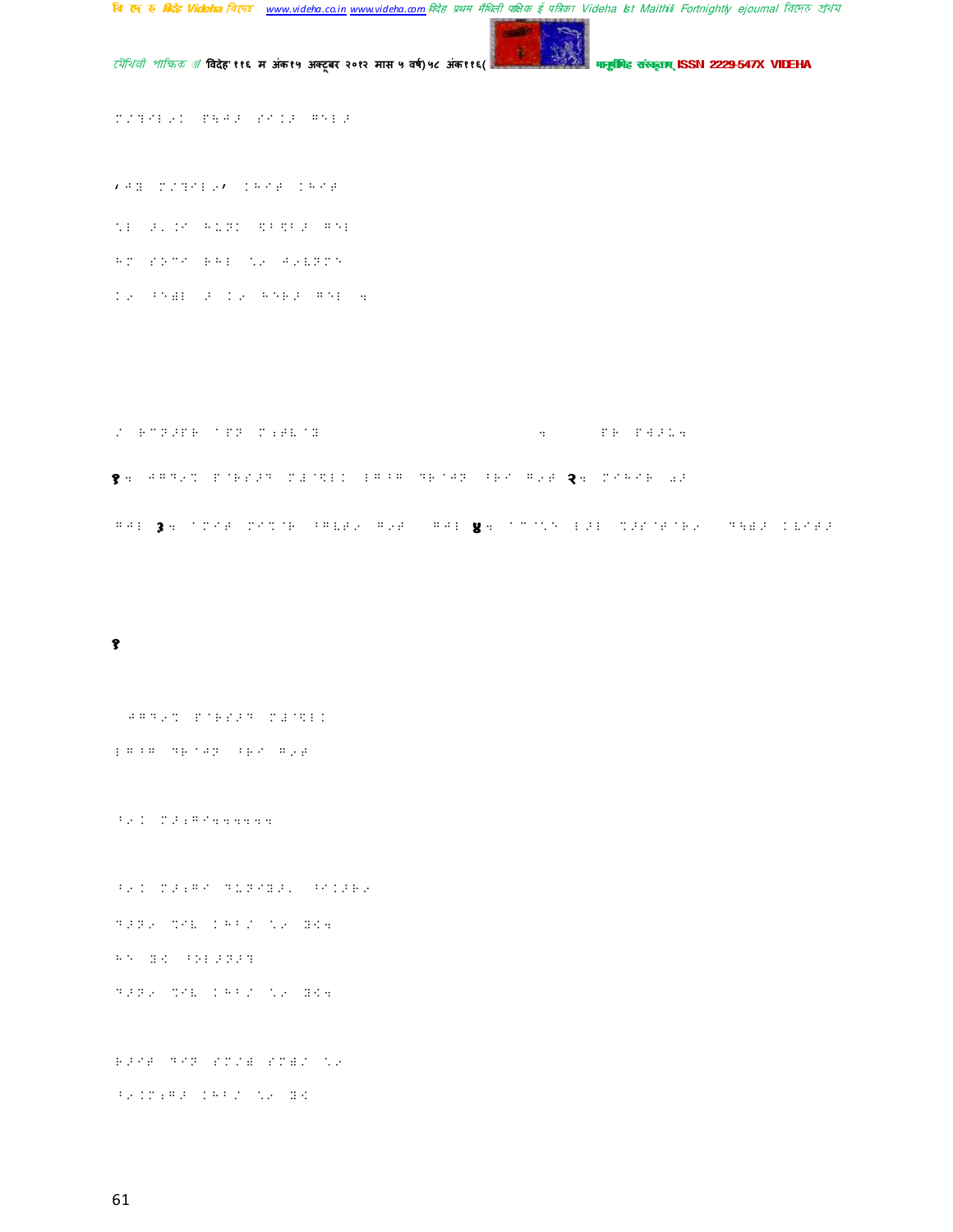ट्येथिती शांक्षिक श्री विदेह' ११६ म अंक१५ अक्टूबर २०१२ मास ५ वर्ष) ५८ अंक११६(

मानुभिंह संस्कृतम् ISSN 2229-547X VIDEHA

REPORT REPORT FOR THE 金波長 きょうしちゅうかいがい 田原

ESP (Colemenane)

SPORTAGE TO DRIVED BY

model are strain to de-

留意的 大卫的 留用法 留用法令

relign room te reports data

TALL " TELP TESSESSED

 $\mathbf{u}(\mathbf{v}) = \mathbf{g}(\mathbf{v}) = \mathbf{f}(\mathbf{y}) \mathbf{g}(\mathbf{v}) = \mathbf{f}(\mathbf{y}) \mathbf{g}(\mathbf{v})$ 

TALL TO PILTIP OF SPECIAL SCHOOL

FIRE CONTRACTOR

ades diamas diama diama  $\left\langle \left( d_{1}^{2} \left( \mathcal{F}_{1}^{2} \right) \right) \left( d_{2}^{2} \left( \mathcal{F}_{2}^{2} \right) \right) \left( d_{1}^{2} \left( \mathcal{F}_{1}^{2} \right) \right) \left( d_{2}^{2} \left( \mathcal{F}_{2}^{2} \right) \right) \left( d_{1}^{2} \left( \mathcal{F}_{2}^{2} \right) \right) \left( d_{2}^{2} \left( \mathcal{F}_{2}^{2} \right) \right) \left( d_{2}^{2} \left( \mathcal{F}_{2}^{2} \right) \right) \left( d_{2$ TERM PERSONAL PROPERTY a value and a partically total

district for canadana.

alam tealam and a sind and there increased calculation where these **BERDALISEN FRANCH** TORIC BROOK REPORTED HER BE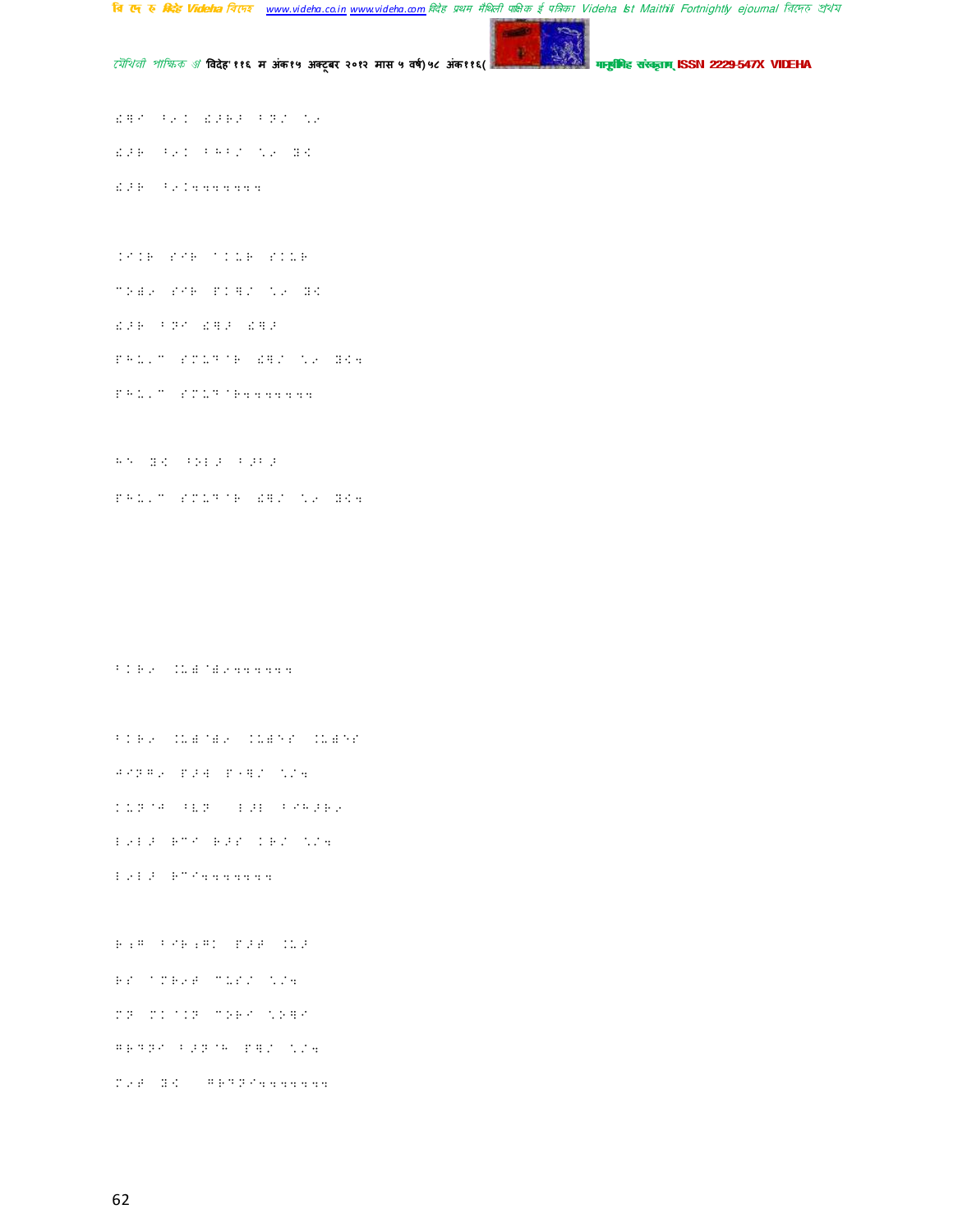ट्येथिती शांक्षिक श्री विदेह' ११६ म अंक१५ अक्टूबर २०१२ मास ५ वर्ष) ५८ अंक११६(

मानुभिंह संस्कृतम् ISSN 2229-547X VIDEHA

 $\left(1-\mu\left(\frac{1}{2}\right)\left(\frac{1}{2}\right)-\frac{1}{2}\left(\frac{1}{2}\right)\left(\frac{1}{2}\right)\left(\frac{1}{2}\right)-\left(1-\frac{1}{2}\right)\left(\frac{1}{2}\right)-\left(\frac{1}{2}\right)\left(\frac{1}{2}\right)\left(\frac{1}{2}\right)\left(\frac{1}{2}\right)$ RESPONSES TRANSPORT TERRA TERRA PRAYER  $\mathbb{E}[\Phi(x|\theta)^2] = \Phi(x|\theta)^2 = \Phi(\Phi(x)-\nabla x^2) \phi^2.$ 

Teachers' Characteristics

 $\mathcal{N}(\Gamma\oplus\mathcal{F})=\mathcal{N}(\Gamma\cap\mathcal{F})$  is a discussion of

more all more images with

cual die in casa in una sinabilitze.

TORE ORE FOR FOR male and a series and states. TORY AND THRU TRATE mean inceder associates  $\Gamma$  is  $\delta=0.3$  and a distance of

assers were part ber BARDA BA PIBBA BARA NINE dias dias algorithm FRED PREPAIR SERVICES AND  $T \geq 2^{\circ}$  . If  $d \in \mathcal{A}$  are  $d \in \mathcal{A}$  ,

makes in the committee. TERRETTSIONIA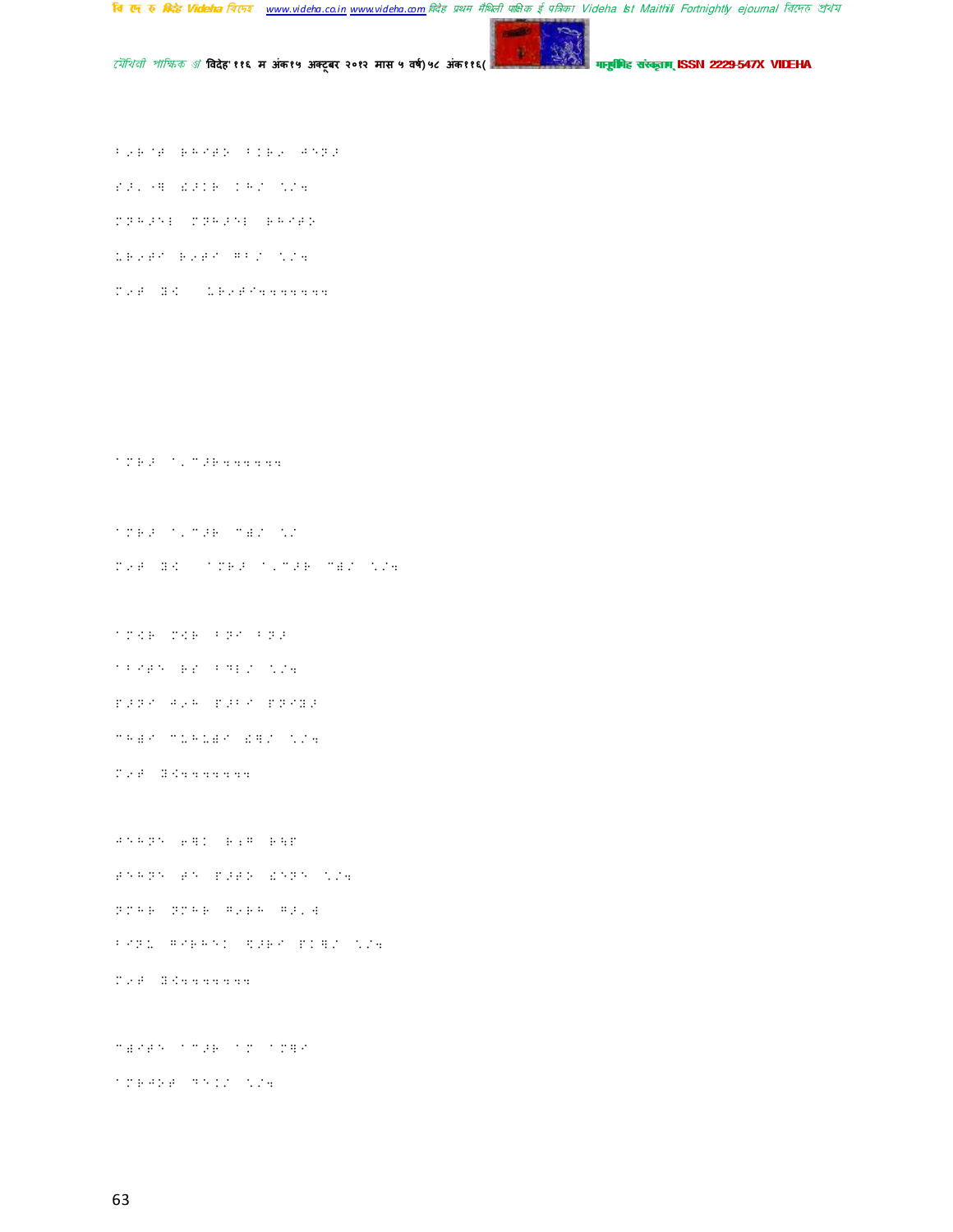*त्रीशिती পাफ़िक अ*विदेह'११६ म अंक१५ अक्टूबर २०१२ मास ५ वर्ष)५८ अंक११६( सालामह संस्कृतिक संस्कृतम् ISSN 2229-547X VIDEHA

⢺⢴⣇⢽!⢺⢽!⣁⢵⣛.⢵⣛!

⢷⣜!⣇⢼⣜!'⣛#!⣁#⣒!

⢴⢾!⣝⣊⣒⣒⣒⣒⣒⣒⣒!

⣃⢷.⣃⢷⣒⣒⣒⣒⣒⣒!

⣃⢷.⣃⢷!⢺⣝⢵⢾!⢹⢴'! ⢻⢼!⢽⢳⢼⢷!'⣛2!⣁#⣒! ⣃⢷.⣃⢷!"⢼⢺!⢳.⢳! ⣎.⢷2!⢻⢼!'⣛2!⣁#⣒! ⣎.⢷2⣒⣒⣒⣒⣒⣒⣒!

 $\mathcal{L}$  is a set of  $\mathcal{L}$  . The set of the set of the set of the set '⣅⢷!⢺⢽!⣎⢼!⢽2!⣁#⣒! ⣇⢷!⢼⣚!⢻⢴⢾!⢻⢼! ⢺⣝⢵⢾⢷⢼⢽!⢺⢻#!⣁#⣒! ⢺⣝⢵⢾⢷⢼⢽⣒⣒⣒⣒⣒⣒⣒!

⢽!⢽⣝⢼C.'⣅⢾⢷⢼!⣚'⣅⢾⢷⢴! ⣓!⢽⢼/!⢽/#⢾!⢷⢳#!⣁#⣒! ⢷⢼⢾.⢹⢽!⣞⣞!⢷⢳⣞!⢽! ⢽⢼/!⢽⢼/!⢽/#⢾!⢷⢳#!⣁#⣒! ⢽⢼/!⢽⢼/⣒⣒⣒⣒⣒⣒⣒!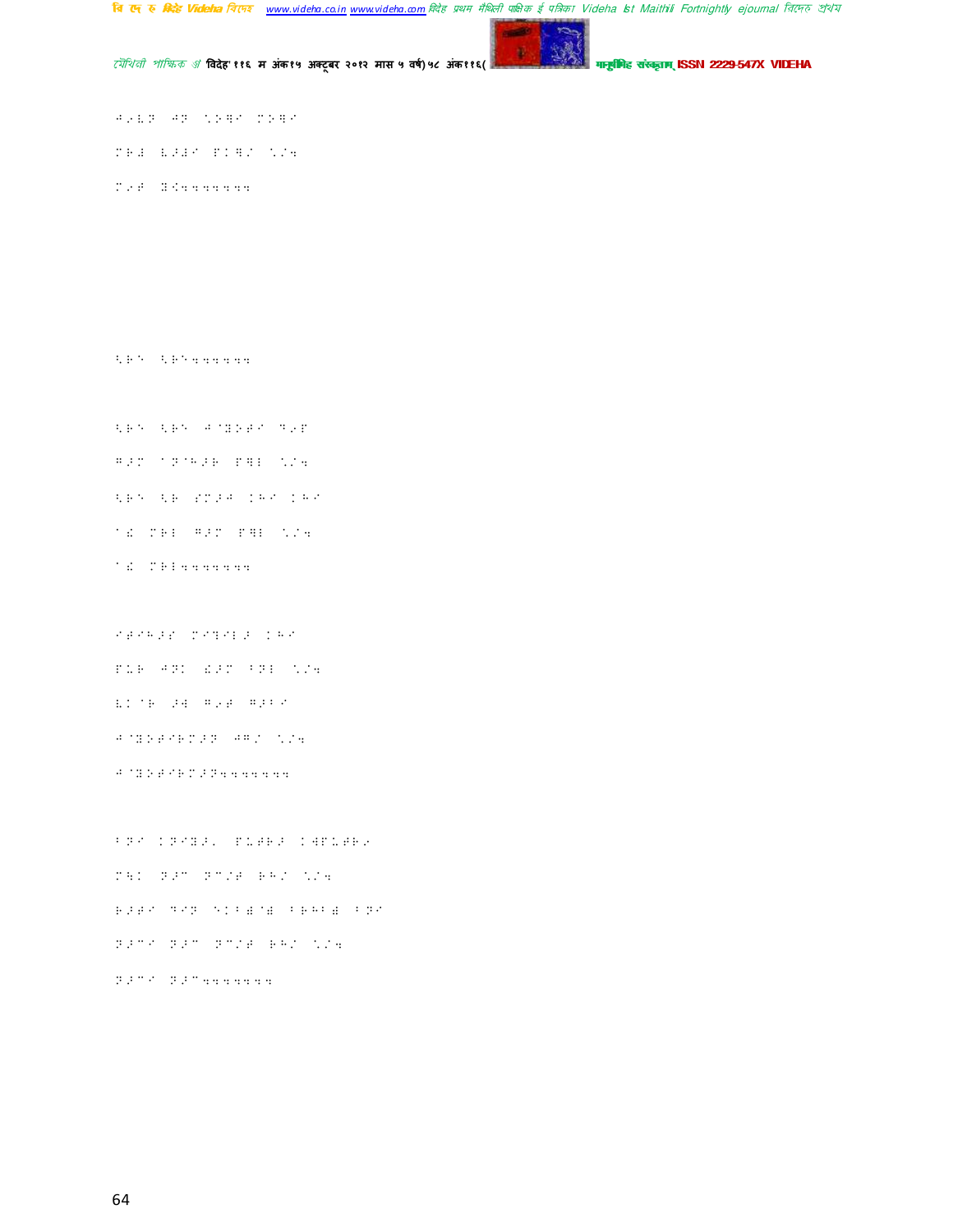*त्रीशिती পাफ़िक अ*विदेह'११६ म अंक१५ अक्टूबर २०१२ मास ५ वर्ष)५८ अंक११६( सालामह संस्कृतिक संस्कृतम् ISSN 2229-547X VIDEHA

⣞⢴!⣒⣒⣒⣒⣒⣒!

⣞⢴!!⢽2⣊⣐-!⣉⣇!⣝⣊! ⣞⢴!!⢽2⣊⣐⣒! ⢸⣓⣈!'⣞!⢹⣅⣈!⢽!⢽⢼! ⢳⢷!!"⢺2⣊⣐! ⢳⢷!⣒⣒⣒⣒⣒⣒⣒!

 $\label{eq:3.1} \begin{split} \mathcal{L}^{n}(\mathcal{A}^{n},\mathcal{C}^{n}) & = \mathcal{L}^{n}(\mathcal{A}^{n},\mathcal{C}^{n}) - \mathcal{L}^{n}(\mathcal{C}^{n}) - \mathcal{L}^{n}(\mathcal{A}^{n},\mathcal{C}^{n}) \end{split}$ "⢺⢼⣝⢼⢾⢼!!⢽2⣊⣐! ⣁⣅!⢽!⢼⢽⢼!⢽!⣚⢽⢽! ⢳⢽!!⢽2⣊⣐⣒! ⣞⢴!⣒⣒⣒⣒⣒⣒⣒!

⢽.⢽!⢼2⢴!#"2!⣁#! ⢼2⢽!!⢽2⣊⣐! ⢽.2⢽!⣅C⢳!⢼⢽.⢼⢽! ⣞⢴!!⢽2⣊⣐⣒! ⢳!⣉⣇⢹⢼⢽!⢳!⢸⢵2⢼! ⣞⢴!!⢽2⣊⣐⣒!

⢽!⢸⢼⣇⣒⣒⣒⣒⣒⣒! ⢽!⢸⢼⣇!"⣞."⣞! ⢽⢵⢸⢼⣇!'⢽'!2⢻#!⣁#⣒!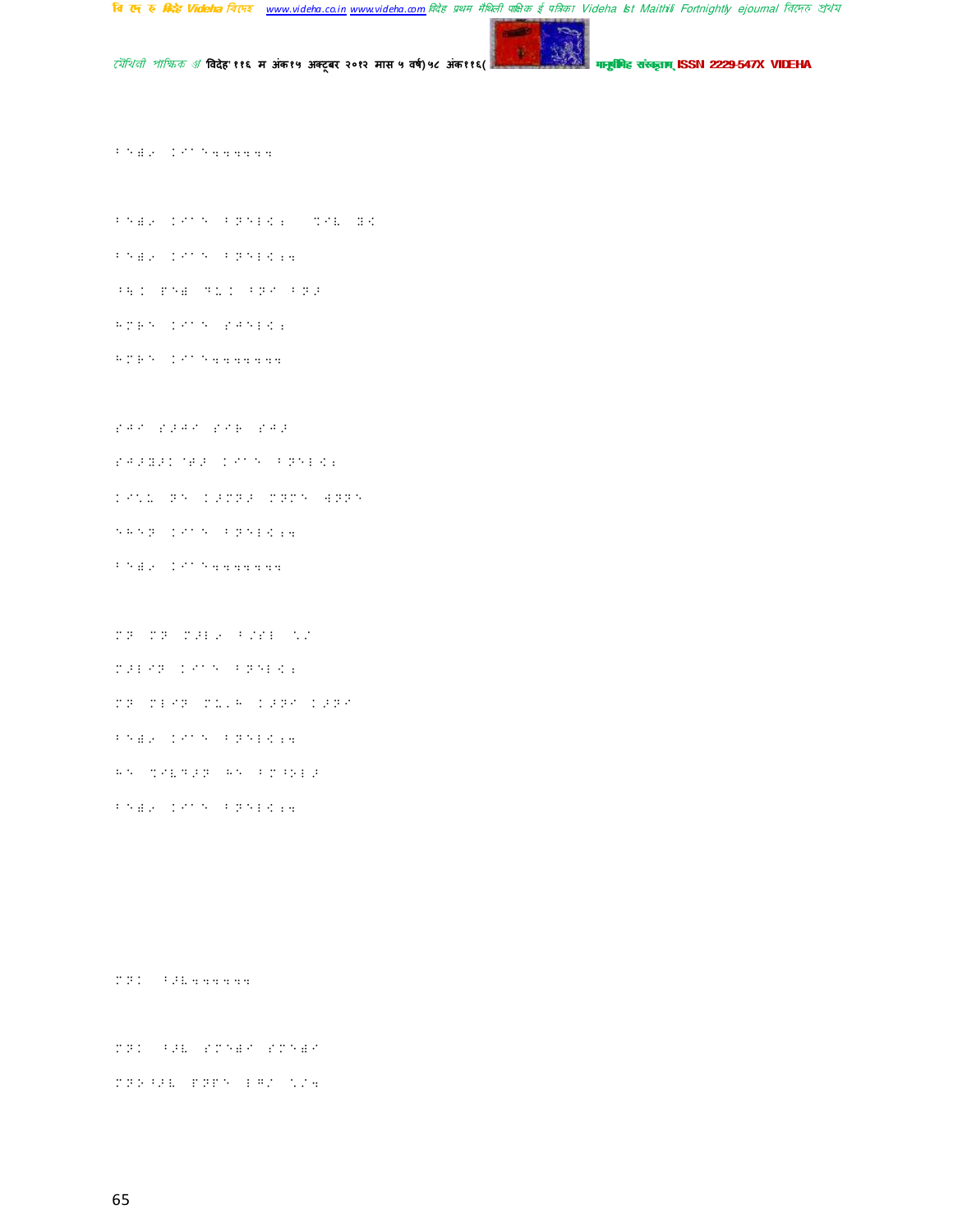ट्येथिती शांक्रिक अं विदेह' ११६ म अंक१५ अक्टूबर २०१२ मास ५ वर्ष) ५८ अंक११६(

मानुभी ह संस्कृतम् ISSN 2229-547X VIDEHA

 $\mathcal{L}$  is the second theory of the second second second second second second second second second second second second second second second second second second second second second second second second second second se BAR BAR PRES BROOKS

 $\left\langle \left\langle \mathbf{1},\mathbf{1},\mathbf{1}\right\rangle \right\rangle =\left\langle \mathbf{1},\mathbf{1},\mathbf{1}\right\rangle \left\langle \mathbf{1},\mathbf{1},\mathbf{1}\right\rangle \left\langle \mathbf{1},\mathbf{1},\mathbf{1}\right\rangle \left\langle \mathbf{1}\right\rangle \left\langle \mathbf{1}\right\rangle$ 

TAIN TAK PAIR PRIMIRES

 $\left\langle \left( \begin{smallmatrix} 1 & 0 & 0 & 0 \\ 0 & 0 & 0 & 0 \\ 0 & 0 & 0 & 0 \\ 0 & 0 & 0 & 0 \\ 0 & 0 & 0 & 0 \\ 0 & 0 & 0 & 0 \\ 0 & 0 & 0 & 0 \\ 0 & 0 & 0 & 0 \\ 0 & 0 & 0 & 0 \\ 0 & 0 & 0 & 0 \\ 0 & 0 & 0 & 0 \\ 0 & 0 & 0 & 0 & 0 \\ 0 & 0 & 0 & 0 & 0 \\ 0 & 0 & 0 & 0 & 0 \\ 0 & 0 & 0 & 0 & 0 \\ 0 & 0 & 0 & 0 & 0 \\$ 

DISCUSS ENTRY ENVI

FREDRICK RATH BELLING

**FRANCISCO** SERVICE

SPECTRELL BOIL TOLL SPECIENT PREASURES NOW

abbit tabbitabbi tabb SERRE TEEN ERICING

 $(3.1, 3.3, 5.6, 6.6, 6.6, 6.6)$ 

**PERPETRENESS** 

average avec rime rime

**PERMIT BEACH BEAT CONTROL** making malak makda draw as response  $\beta$  ,  $\beta$  ,  $\beta$  ,  $\beta$  ,  $\beta$  ,  $\beta$  ,  $\beta$  ,  $\beta$  ,  $\alpha$  ,  $\alpha$  ,  $\alpha$  ,  $\alpha$ 

 $\label{eq:3.1} \left\langle \varphi^{\prime}(\vartheta)\varphi^{\prime}(\vartheta)\varphi^{\prime}\right\rangle =\left\langle \varphi^{\prime}(\vartheta)-\varphi^{\prime}(\vartheta)\varphi^{\prime}\right\rangle =\left\langle \varphi^{\prime}(\vartheta)\vartheta^{\prime}\vartheta^{\prime}\right\rangle.$ REAR RANGE FOR STREET STA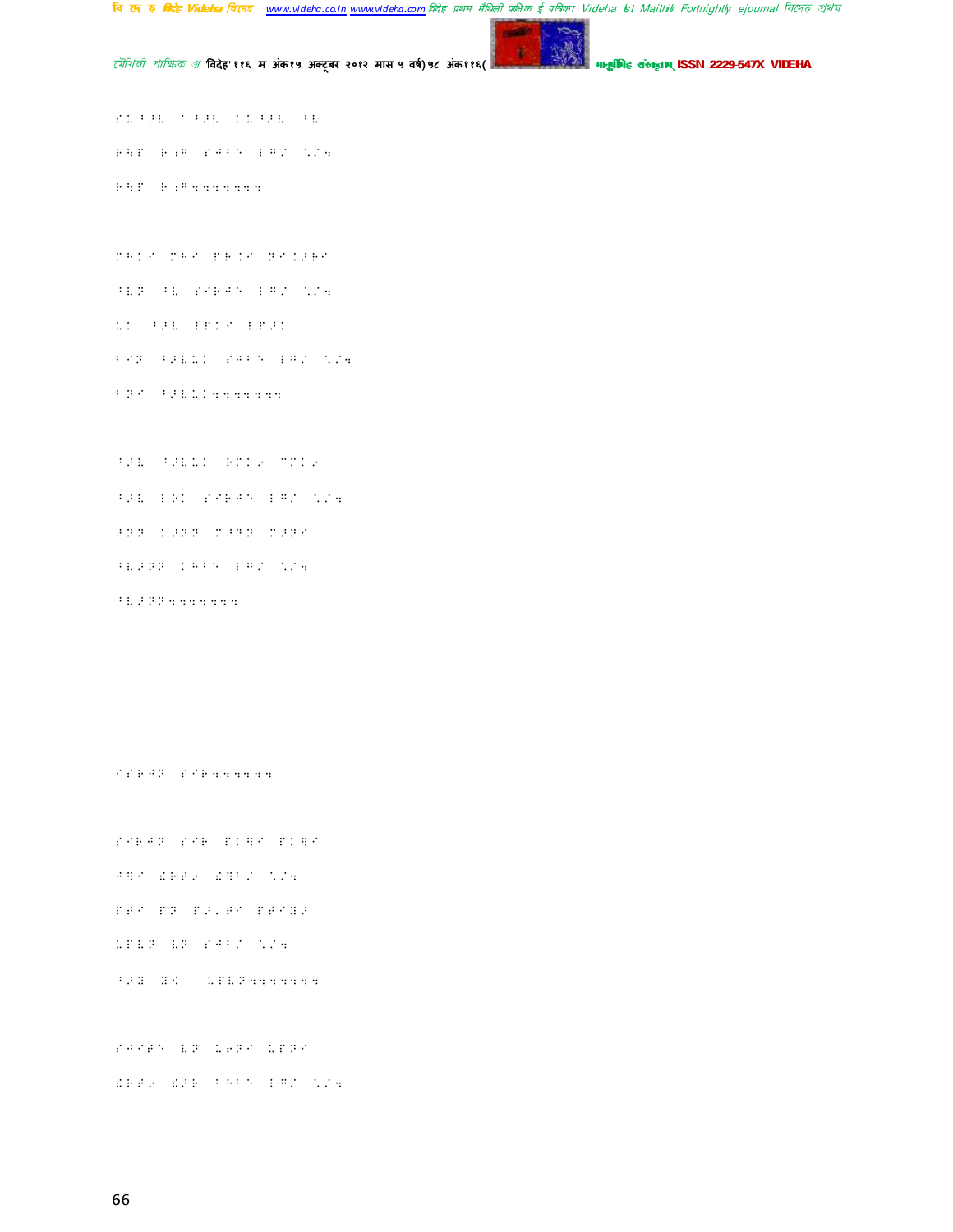ट्येथिती शांक्रिक अं विदेह' ११६ म अंक१५ अक्टूबर २०१२ मास ५ वर्ष) ५८ अंक११६(

मानुभिंह संस्कृतम् ISSN 2229-547X VIDEHA

and tank the angel and the 大量的 生产用的 大卫星 生臭味的 生甲之一九之年  $\left\langle \left(1,2,2\right)\right\rangle \left\langle \left(2,3\right)\right\rangle \left\langle \left(1,4,2\right)\right\rangle \left\langle \left(1,3,2\right)\right\rangle \left\langle \left(2,4,4\right)\right\rangle \left\langle \left(3,4\right)\right\rangle \left\langle \left(4,4\right)\right\rangle \left\langle \left(4,4\right)\right\rangle \left\langle \left(4,4\right)\right\rangle \left\langle \left(4,4\right)\right\rangle \left\langle \left(4,4\right)\right\rangle \left\langle \left(4,4\right)\right\rangle \left\langle \left(4,4\right)\right\rangle \left\langle$ 

frees forest than than

about space were completed

BREAD COPPED FRONTIN

adam asa mpengol ing tin

**SOCIETY** CONTRACTORS AND REPORT

SANCE SACRAMENT

diamondance diamondance consumer did a stigal diagnost except and  $\left( \mathcal{A}(\mathbf{q},\mathbf{r}) - \mathcal{I}(\mathbf{p},\mathbf{q}) - \mathcal{I}(\mathbf{q},\mathbf{q}) \right) = \mathcal{L}(\mathbf{q},\mathbf{r}) - \mathcal{I}(\mathbf{r},\mathbf{q}).$ SPECIES SAMPLE PLOTE SAMPLE STATE

TRANSPARANHER

acam a am company object a p Base Base polis and the alam alam andre mna model General State Strait School 

67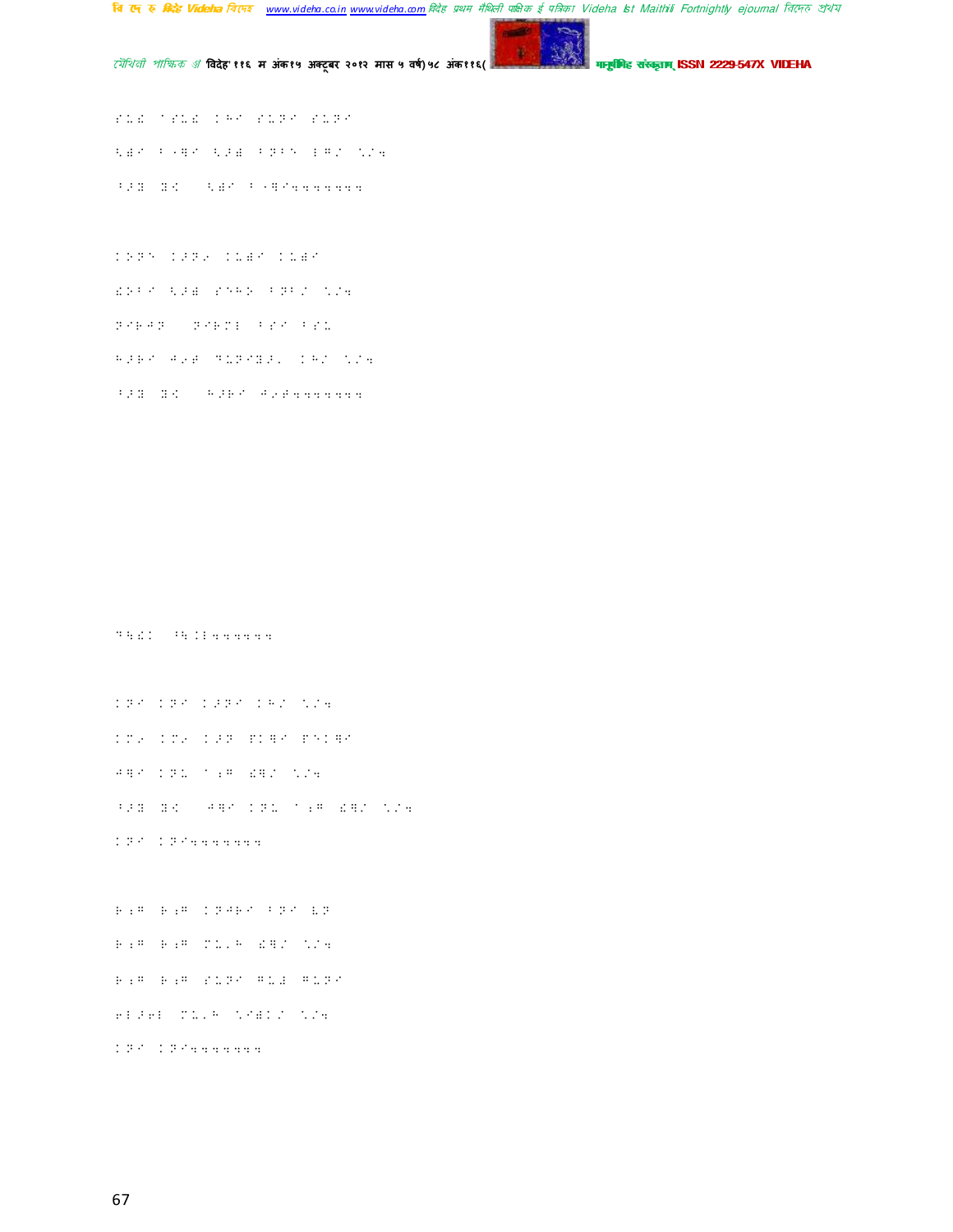ट्येथिनी शांक्षिक श्री विदेह' ११६ म अंक१५ अक्टूबर २०१२ मास ५ वर्ष) ५८ अंक११६(

मानुबंधिह संस्कृताम् ISSN 2229-547X VIDEHA

**PER 1999 FE FERRY** INFORMATION AND STORY TEST STREET INFORMATION TENNAE (IESE) SPECIENCIAE TERM TERMINANAN

 $\mathcal{E}^{\mathbb{C}}$  :  $\mathbb{R}^{H\times H}$  ,  $\mathcal{E}^{\mathbb{C}}$  :  $\mathbb{R}^{H}\times \mathbb{R}$  is a set of

RARN RAR BOBSA (661) 1199 (RNE) cue de l'ese vie charactifica este realize the company of the second state  $\langle \Psi (Z) - \Psi (Z) \rangle = \langle \Psi (Z) - \Psi (Z) - \Psi (Z) - \Psi (Z) - \Psi (Z) - \Psi (Z) \rangle = \langle \Psi (Z) - \Psi (Z) \rangle$  $\label{eq:3.1} \begin{array}{ll} \mathcal{E}^{\prime}(\pm 0.5) & \mathcal{E}^{\prime}(\pm 0.5) & \mathcal{E}^{\prime}(\pm 0.5) & \mathcal{E}^{\prime}(\pm 0.5) \\ \end{array}$ 

THE R. P. LEWIS CO., LANSING stage and generally produced. **ROBOTHE PIRA PIRA COVE**  $\mathbb{P}(\mathbb{P}(\mathbb{P}(\mathbb{P}(\mathbb{P}(\mathbb{P}(\mathbb{P}(\mathbb{P}(\mathbb{P}(\mathbb{P}(\mathbb{P}(\mathbb{P}(\mathbb{P}(\mathbb{P}(\mathbb{P}(\mathbb{P}(\mathbb{P}(\mathbb{P}(\mathbb{P}(\mathbb{P}(\mathbb{P}(\mathbb{P}(\mathbb{P}(\mathbb{P}(\mathbb{P}(\mathbb{P}(\mathbb{P}(\mathbb{P}(\mathbb{P}(\mathbb{P}(\mathbb{P}(\mathbb{P}(\mathbb{P}(\mathbb{P}(\mathbb{P}(\mathbb{P}(\mathbb{$ Premier Premieren en en

a din Sabado a din a numa chuman tak kar kan takas mesa. ROBERT CEBOBLE ENRY ENERGY Southern President and Contract President  $\mathcal{A}^{\mathcal{A}}(\mathcal{C}^{\Pi},\mathcal{C}^{\mathcal{A}}) = \mathcal{A}^{\mathcal{A}}(\mathcal{C}^{\Pi},\mathcal{C}^{\Pi},\mathcal{C}^{\Pi},\mathcal{C}^{\Pi},\mathcal{C}^{\Pi},\mathcal{C}^{\Pi})$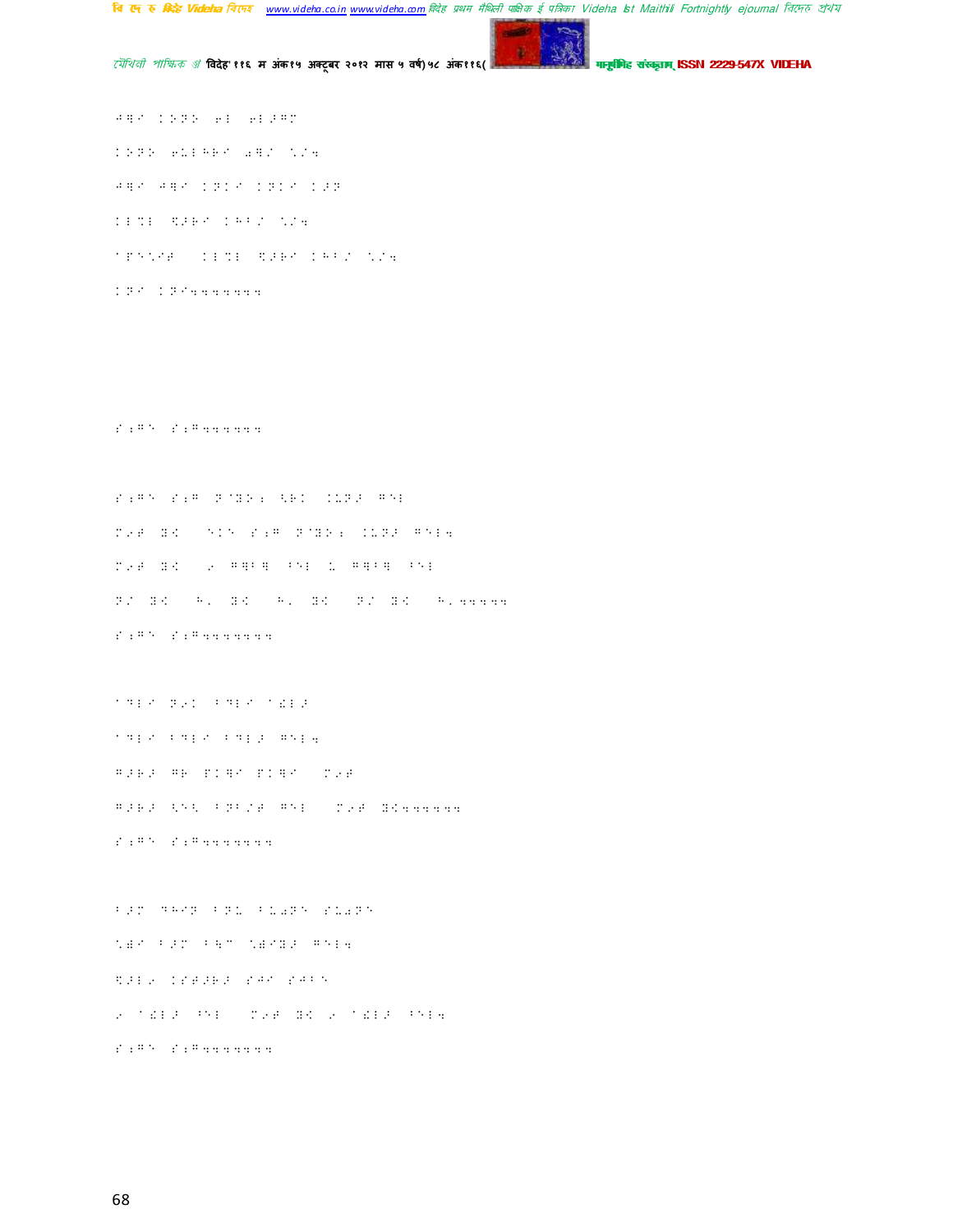ट्येरिती शास्त्रिक अं विदेह' ११६ म अंक१५ अक्टूबर २०१२ मास ५ वर्ष) ५८ अंक११६(

मानुभिंह संस्कृतम् ISSN 2229-547X VIDEHA

The Box 1004 Caracana

moas considerational make p makas maa aktor toe  $\mathcal{A}^{\mathcal{A}}_{\mathcal{A}'}\mathcal{G}^{\mathcal{A}}\mathcal{G}^{\mathcal{A}}\mathcal{G}^{\mathcal{A}}\mathcal{G}^{\mathcal{A}}=\mathcal{G}^{\mathcal{A}}_{\mathcal{A}'}\mathcal{G}^{\mathcal{A}}\mathcal{G}^{\mathcal{A}}\mathcal{G}^{\mathcal{A}}\mathcal{G}^{\mathcal{A}}$ appropriate product that TEBR CONTRACTOR

 $\mathbb{E}[\mathcal{H},\mathcal{B}]=\mathbb{E}[\mathcal{H},\mathcal{B}]=\mathbb{E}[\mathcal{H},\mathcal{B},\mathcal{B}]=\mathbb{E}[\mathcal{B},\mathcal{B}]=\mathbb{E}[\mathcal{B},\mathcal{B}].$ EN SERVICENTE PROCCHE mais impedial adapt arabic pap-HARTANI PREZIDENT NYA TEBS (NECESSARES)

TECHNICAL PRESPECT STRAINERT STAR REAL NAR FOR PREPARTING BOARD TANKER TO THE REAL PROPERTY. TERM CONTRACTOR

# $\mathbf{z}$

consideration and  $\mathfrak{m}(\mathcal{A},\mathfrak{g})$ YOR PAIL ROBERT PROPERTY AND COLLEGE ANADO PRO BILLA CRIVA CON CRIVA COLORAD

den ad temperature des participations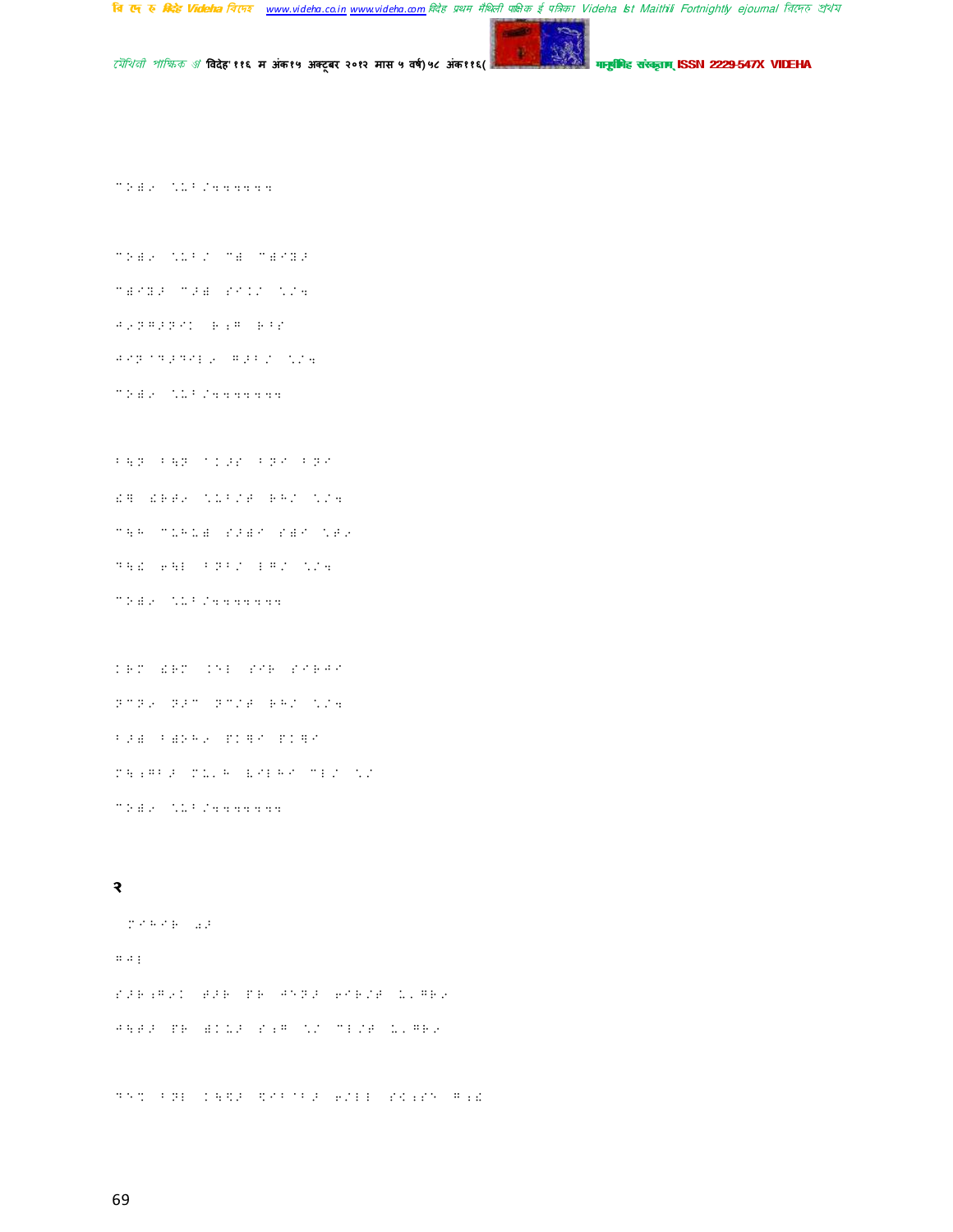मानुभीह संस्कृतम् ISSN 2229-547X VIDEHA

forth program and all the baracters.

THE THE CORPORATE SPACENED CHE Bardin that asker this above blask

web area bet in existe a asset mediate and a sample mineral inner moderne course.

ANY PROVISE IN THE PEARLER OFF A FEMALE CREATE CONTRACTORES DECRETED

 $\overline{\mathbf{3}}$ 

**Consecretive** 

### $\mathbf{r}$

BRAK PLANES LA CRESPESSA COLORI OTI STAROGRA

THE CHAIN THE REPORT AND A COUNTRY PERSONAL SECTION.

CORPORACIONARY PORTRAY NEARD CONVERTS ON PRARABLE NEAR BED A COLPEA CONFIDENTATION ESTADO CORDAPARA CANDAR YA SIYA SINA ZUNDAN U AVEC MUAN ESPUARTUAK des des diverse de 24 mai de la carta da la

70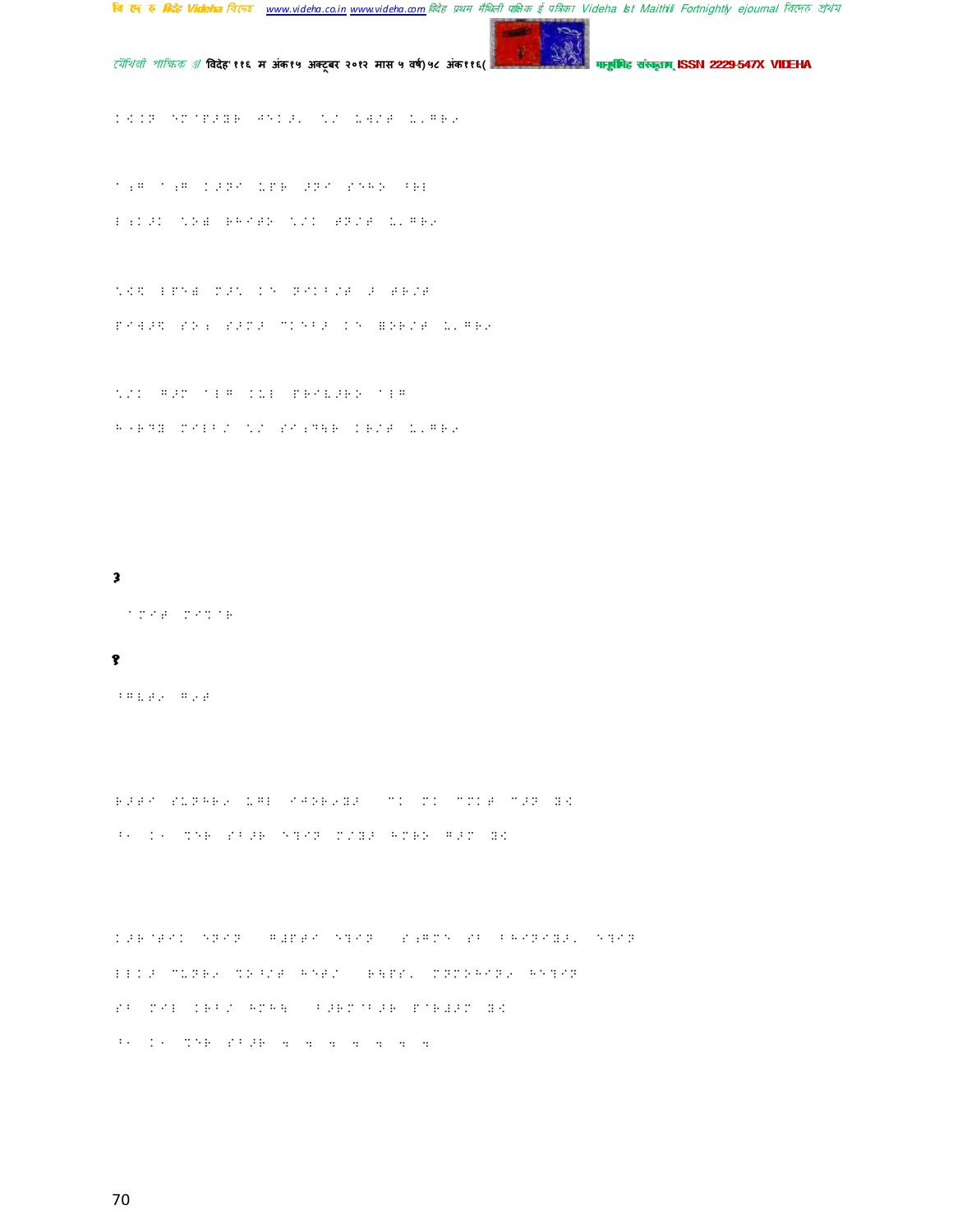मानुसीनेह संस्कृताम् ISSN 2229-547X VIDEHA

SACABALINE NATURE TEST TANK A PARAMETER (RNBA) BA ROBOT PART SOLVED FORET TO CRIP PORT DRUGS TEST GATE SCREEN TIES SERRE TEES FIELD FRAG des des modes and des ses ses ses ses se-

contacter the server coeffice productive or TERMS PRES CARD FORES TO BE TO TRAIN PORCH OR TRIANS AND ARRESTS TO BE SAMPLED AT SPAN AN standard the consequence in the energy exposure.

### $\mathbf{R}$

 $\mathbb{H}^1$  of  $\frac{1}{4}$ 

beside and the managements in the second the area of special piece common eper co-

YALE MA TALAXI MAE SIN YARA KATA ILA IBARN FROM PLANS RESERVANCES CONTACT PRESSURE

SPAR PORT RESOURCE PARTNERS SESSION der eres dele singer del

FOUR TEECH 198 (FRIB 1989) NEWS TEACHER A PETRONE CONFIDENCIAL CONTINUES AND CON-

71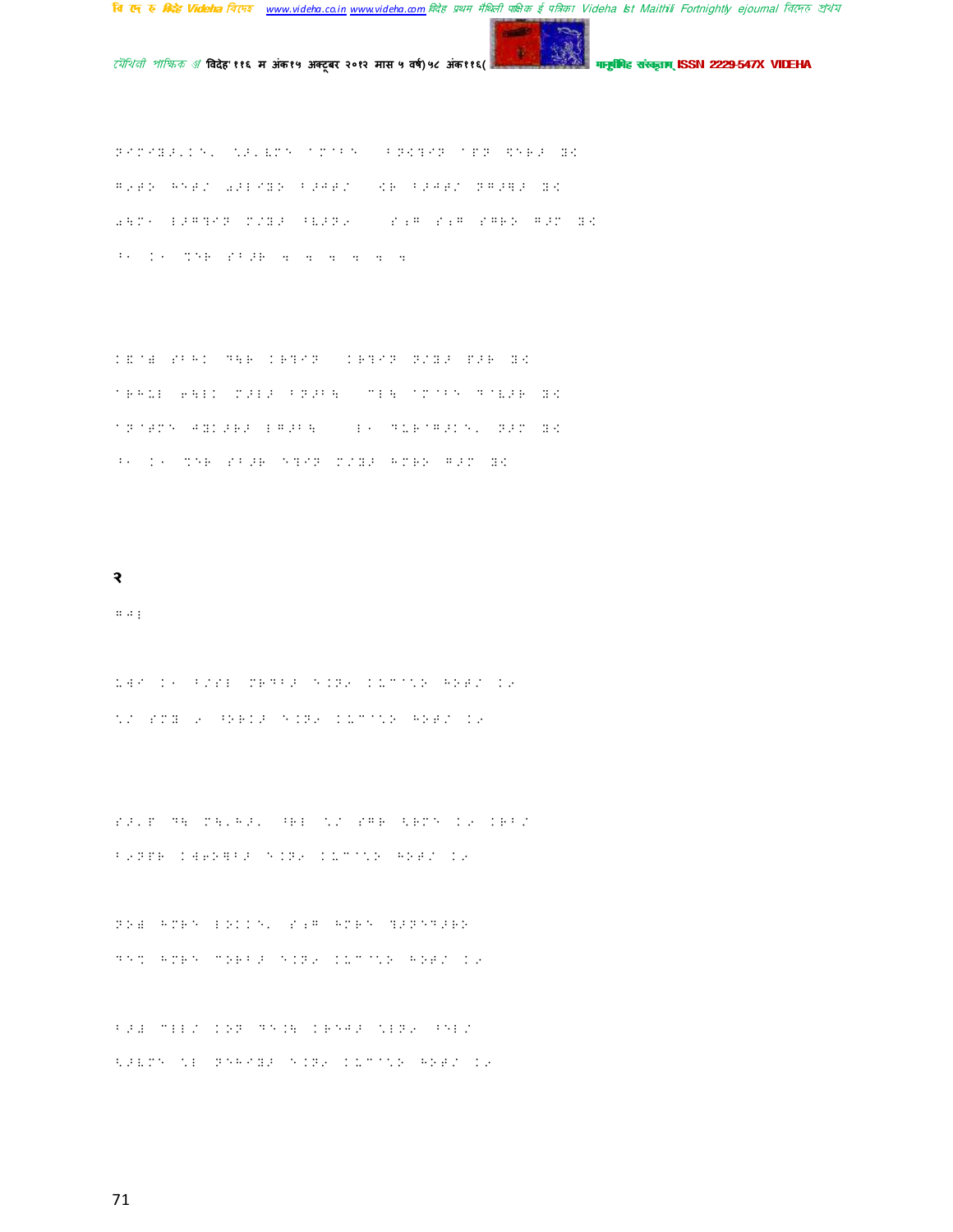*त्रीशिती পাफ़िक अ*विदेह'११६ म अंक१५ अक्टूबर २०१२ मास ५ वर्ष)५८ अंक११६( सालामह संस्कृतिक संस्कृतम् ISSN 2229-547X VIDEHA

/⢼⢽!⣎⢷!'⢳⣅/2!⢽⣅⣈!⢼!⢾⢼⢷⢼'⢷!/2!⢺⢾#!! ⢼2⢳!⣃⢷!⢵⢾#!⣅⢹⢼!⣈⢽⢴!⣅/⣁⢵!⢳⢵⢾#!⢴!

'nular irreformat ees era seer is is tri es ⢼⢹!2⣈#!⢾⢼!⣈⢽⢴!⣅/⣁⢵!⢳⢵⢾#!⢴!

## ४

!/⣁!2⢼2!⣉⢼"⢾⢷⢴! '⢾⢼!⢽⢼⢵⣐!"⣇⣒!2⣞!⣝⢼⢹⣇! ⢻⢼.!"⢵⢽⣇⢷⣏⢼!

#### ⣇⢾⢼.!

"⢼⢽!⢸2!'"⢼⢽!

⢹⣈⣓!"⢸!⢺⢽!⢳⢻!⢸2!"⢼⢽! ⢺⣈⢽!"⢸"C!""⢾⢼!#⢾!⣎⢼⢽⣒! ⣝⢵!⣁!/2#⢾!/#⢾!'⢼⢽! ⢺⣈⢽!⣈⢽!"⢼⢽!⢸2!'"⢼⢽⣒!

⣈2!⢷#⢾!⣁-!⢴/!⢹2⢼2! ⢾⢺⢻⢷!/⣓"C!⢷#⢾!⢳2⢼2⣒! ⣁!⢸⣛#⢾!⢹⣓⢽⣓!⢺⢴!⢼2! ⢳⢼2!⢹⣈!⢷⢳2!⣁⢴!"⢼2!"⢼2⣒!

⣚⢵!⢷⢳2!⣁!"⢸!""⣝⢼!⢾⢼2! "⢸!⢹⢽!"⢼⢽C!⢺⢷2!⢾⢼2⣒! ⢽#!⢳#⢾!⣝⢵!⢽⢵!⢳⢼2!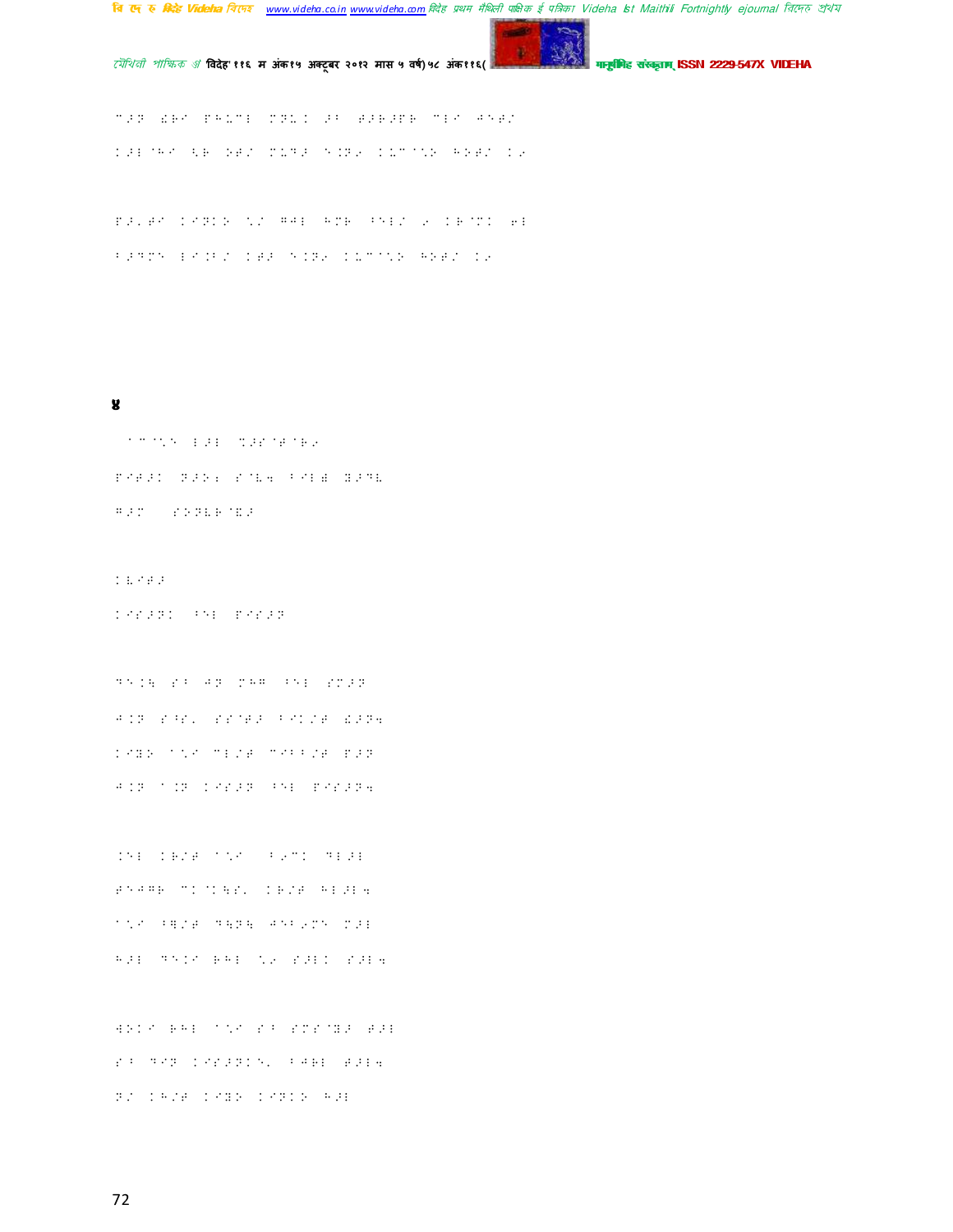ट्येंथिनी शांक्रिक अं विदेह' ११६ म अंक१५ अक्टूबर २०१२ मास ५ वर्ष) ५८ अंक११६(

मानुमिह संस्कृतम् ISSN 2229-547X VIDEHA

reversionship in the reversion research

BU NIBA ASBAN IPEABL PNB mache and depend notes than THERM EVERED ANYWHITE SUP dime and what a spragging agree

A 19 I KESSER TIME RANCE ASA Real company provided by the page YELDED NO TORK SERVED YESES y a calgur caggor una goccadagan.

#### $\mathbf{z}$

dealers when the ap-ARD RESERVED FROM ARCHIVE FREED CONDOMICATION avade arriga dos respuestas condidos. TIDES BY FORE PARE THIS IS CORP. WAR mare has in elimpton per l'exercicien en la proporcionale. MAILS: POBRET COMPROS GRAD PAERDE Back characters which concerns and concern RICERADORES RICERADOS BOLOGOS DE PERSONAS MASS AR 20 PORTHALL RESERVATION CONTROL TREES SATISFIED THEM SAFEK EARLY TO REAR CENA TEAR WEIGHT ARRESTS TO THE r personal diens englischen Spanien einer die gesetzte FARITIES SHEET SACHE THAT SPECTRUP PRA WINDOWS COMPANY CONTRACTOR CONTROL AND RELEASE. STILL RESTURNTION TO TAX CORPORATE BE CARAR PARRY CARS POPPAS CROAT MEASUREDS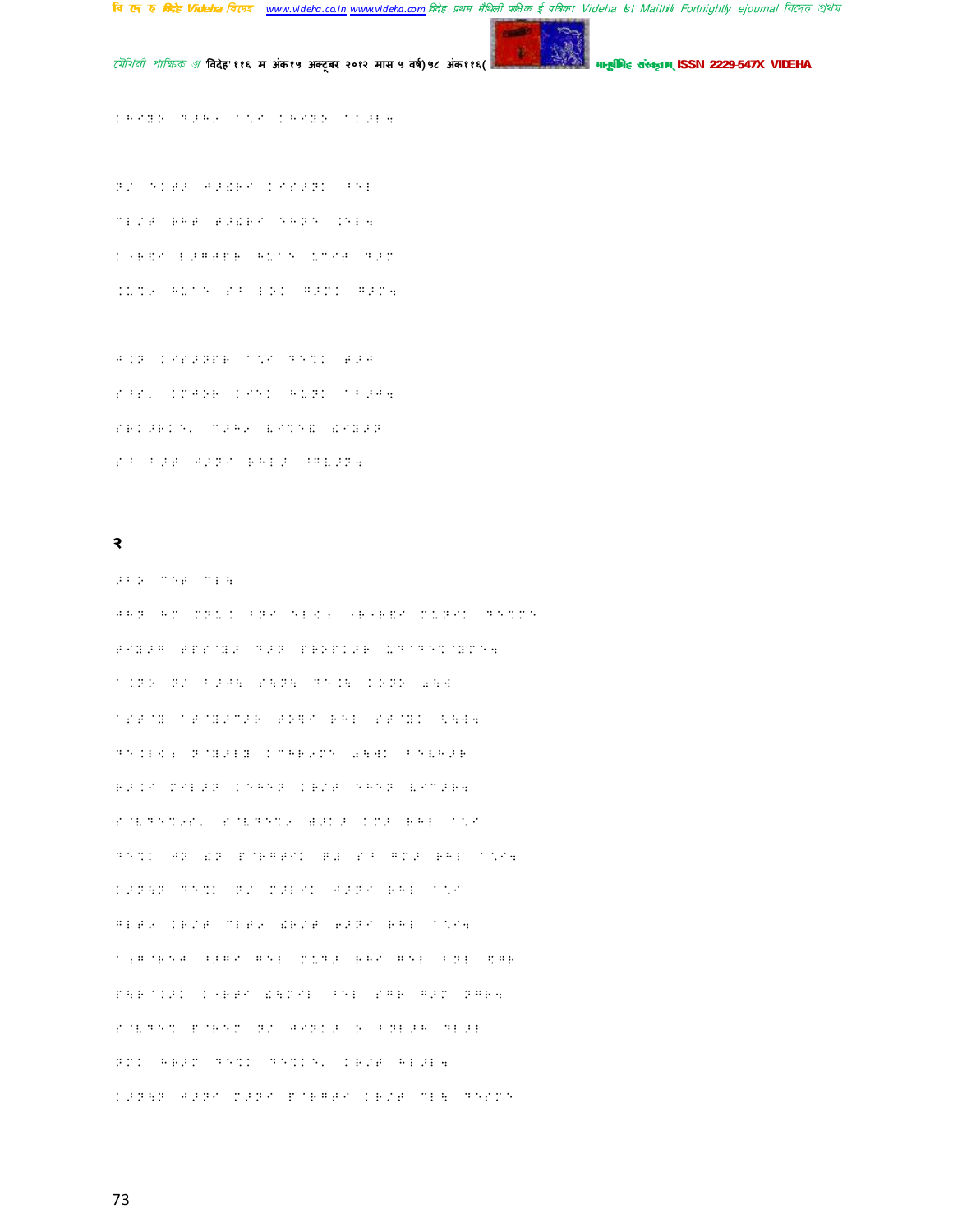*त्रीशिती পাफ़िक अ*विदेह'११६ म अंक१५ अक्टूबर २०१२ मास ५ वर्ष)५८ अंक११६( सालामह संस्कृतिक संस्कृतम् ISSN 2229-547X VIDEHA

⢺⢳⢽!⢳!⢽⣅⣈!⢽!2⣊⣐!?⢷?⢷⣏.⣅⢽!⢹⣉⣒!

#!⢷/⢽⢼'⢷!'⢽!⣐⢾⣇⣝!hhbkfoesbAwjefib⣒dpn!'⢷!'⣚⢼⣅⣒!!

१⣒!#2⢼"!⢹⢼".'⣝⣓⣞⢷!२⣒!'⢷⢵⢹!⢷⣐⢻⢴2.!/⣁⢷!⢷⢼⢺!३⣒!⣉⣐⢸⣅!"⣊⢷⢸.!  $\mathbb{H}^1_{\mathbb{Z}}$  ,  $\mathbb{H}^1$ 

#### १

! #2 2 2 2 2 2 2 2 2 2 2 2 2 2 2 2

#### '⣝⣓⣞⢷!

⢳⢷!⢼!⢽!⣁! ⢷#⢾!⢽⢳!⣁⢴!⢷##!⣁⢴! "and " and the state of the state of the state of the state of the state of the state of the state of the state ⢳!'⣝⣓⣞⢷!⣁⢴!

⢳!⢽⢳!⣔⣅⣚!⢺#⢾!⣁⢴!

⢺#!⢾g!'⣅⣁#⢾!⣁⢴!⣒! ⢷#!⢾g!⢷#⢾!⣁⢴!⣒!

"⢸!⢿⢾⢷!!⢳!#!⣁⢴!⣒!

⢽⢷⢿⢷!⢳!⢹⢵"⢾!⢽⢳!! ⢽⢳!⢺⢽⢽!⢳⢷⢼!2⢵!⣅⣔#⢾!⢽⢳!⣁! ⢼!⢳⢷!⢽⢾⣝!⢽⢳!⣁! **AT ITTEMBER** 

 $E$  is the contract of the contract of the contract of the contract of the contract of the contract of the contract of the contract of the contract of the contract of the contract of the contract of the contract of the con ⢻!⢶2!"⢸!⢹⣈#!⣁⢴!⣒! "Y FAIL SETECH TO YOU YARD A RESERVE **AT IT TESTABE SA**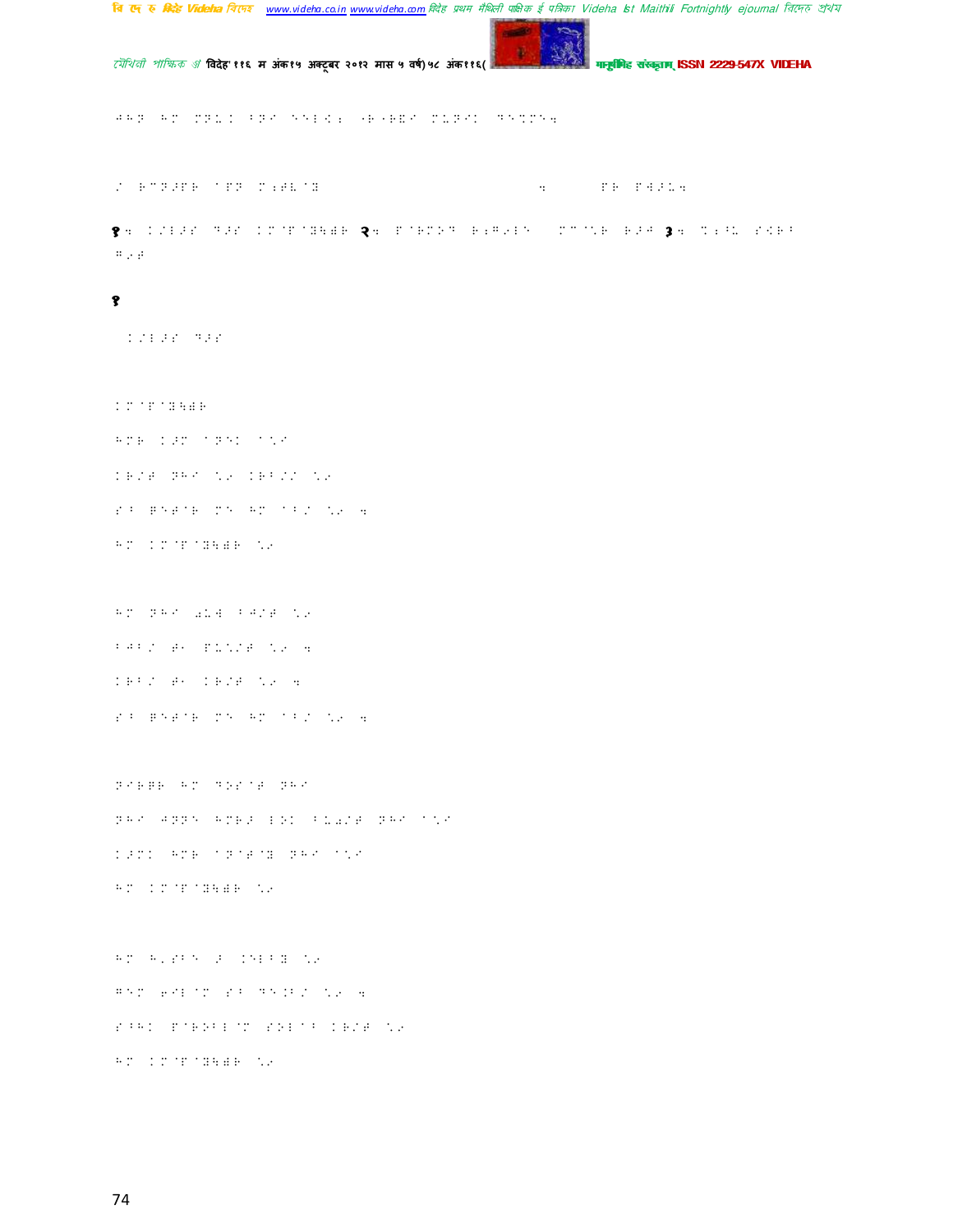ट्येरिती शांक्रिक औ विदेह' ११६ म अंक१५ अक्टूबर २०१२ मास ५ वर्ष) ५८ अंक११६(

मानुमिह संस्कृतम् ISSN 2229-547X VIDEHA

and there are same pay SERVICE RADIO DE LA DELLA ALCORA DEL PROPERTO FRANCES PORT PRESSURE Are sar interaces the

FRANKLIN PECAN TEDECNI SIED FROM AT THE NA Administration of the process of the control of the control of the control of the control of the control of the AT ITTEMBER 18

A DECAN CRITICAL CERR CITY STEP PO PRESENT PORTUGAL AN ATERIAL MERICANING TOP STEP ATACK MARY BIZE NO

#### $\mathbf{R}$

**CENTERS ENTIRES** mental again. ASIBLE THE BELIEVE FOR PANEL SAM #1995 FRANCHINES BAR STR SPR TER PAPARENTS, TRIES IN PROPERTY TRIPLE reductions in the manager deviation of the season

TECHNOLOGY PARASET CONTRACTOR CONTRACT THOMAS CONFIDENTIAL AREA YORD THINK YARAR FRIDA CAR INFORM reductions in the manager devices and common season

RAPTERBURY TIME BILLBOARD IPPER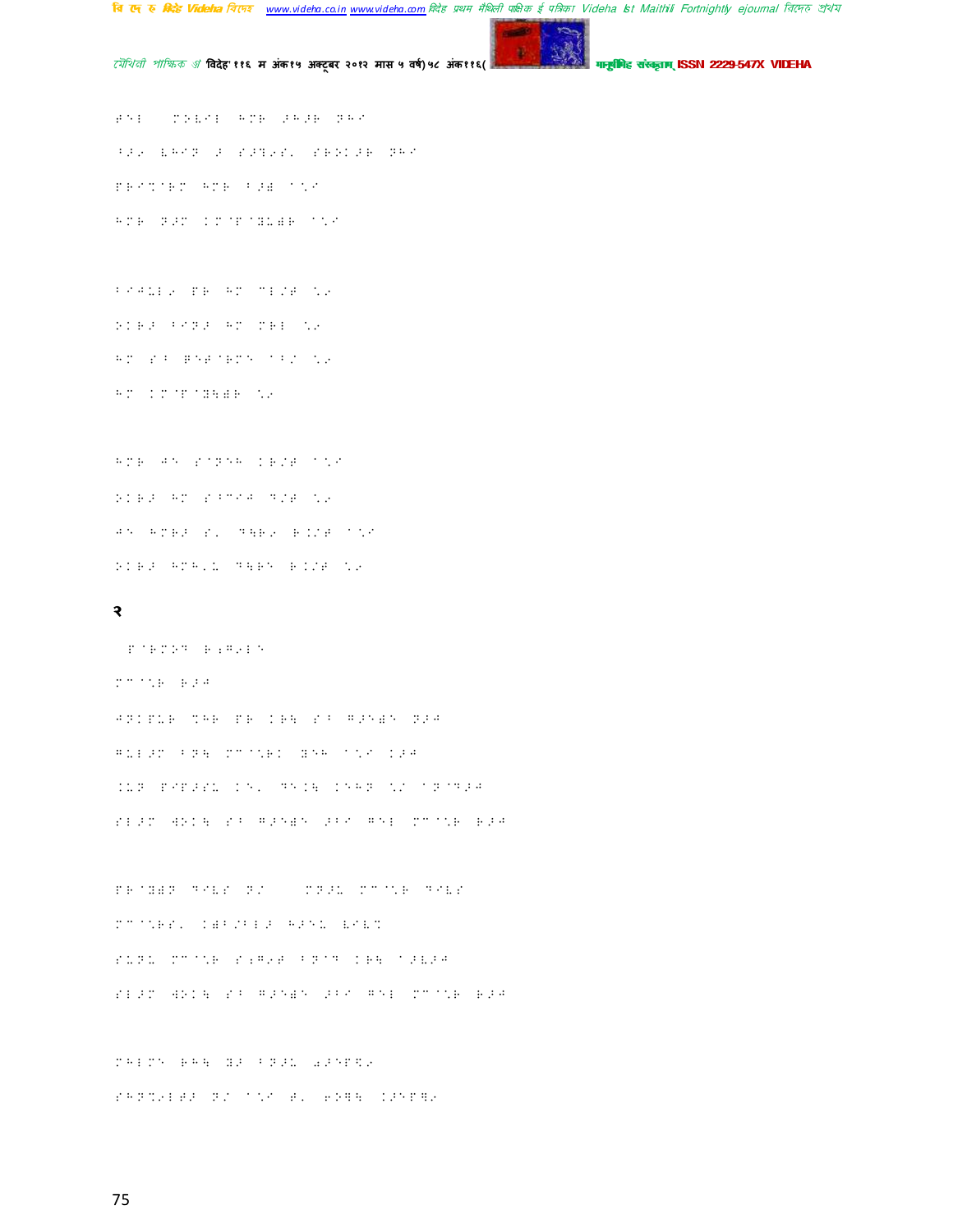ट्येथिनी शांकिक अं विदेह' ११६ म अंक१५ अक्टूबर २०१२ मास ५ वर्ष) ५८ अंक११६(

मानुमिह संस्कृतम् ISSN 2229-547X VIDEHA

MARK PEACH BARYARDA, INSURA PERSONALISMO PEAK VARIA walder advice with a disabilities and committee adapt

Competitive teach in the second or an anti-second and with the dealer and the same start response to the start Adam made to consider each to make about VERTICAN DE VIDA PROVENIA DE VIDA DO TALLES ERA

#### $\overline{\mathbf{3}}$

TO EXCLUSIVE PLAY THAT INTO A REPORT OF A PER CONTRACTOR  $\Omega_{\rm{max}}(p)$ mailback mail mailback mail ENERGY EEVEN ME BOARD CHARLES BOARDED THERMED INE COMPOSE FIRE All 29 - The exercise

TERMINE MARKET BAN miner (each agors care) eag. **FREEZO ENELLER** modern criticism and TEZA (TERRARAR)

RABAN (FEE) SABETER (FS POLE CATALOG (PARTNER OF N TECTORS TROPES BEERNE PARK SYSTEMS AND ROBERT CARD ROBERT ROB NI PARTINI PINE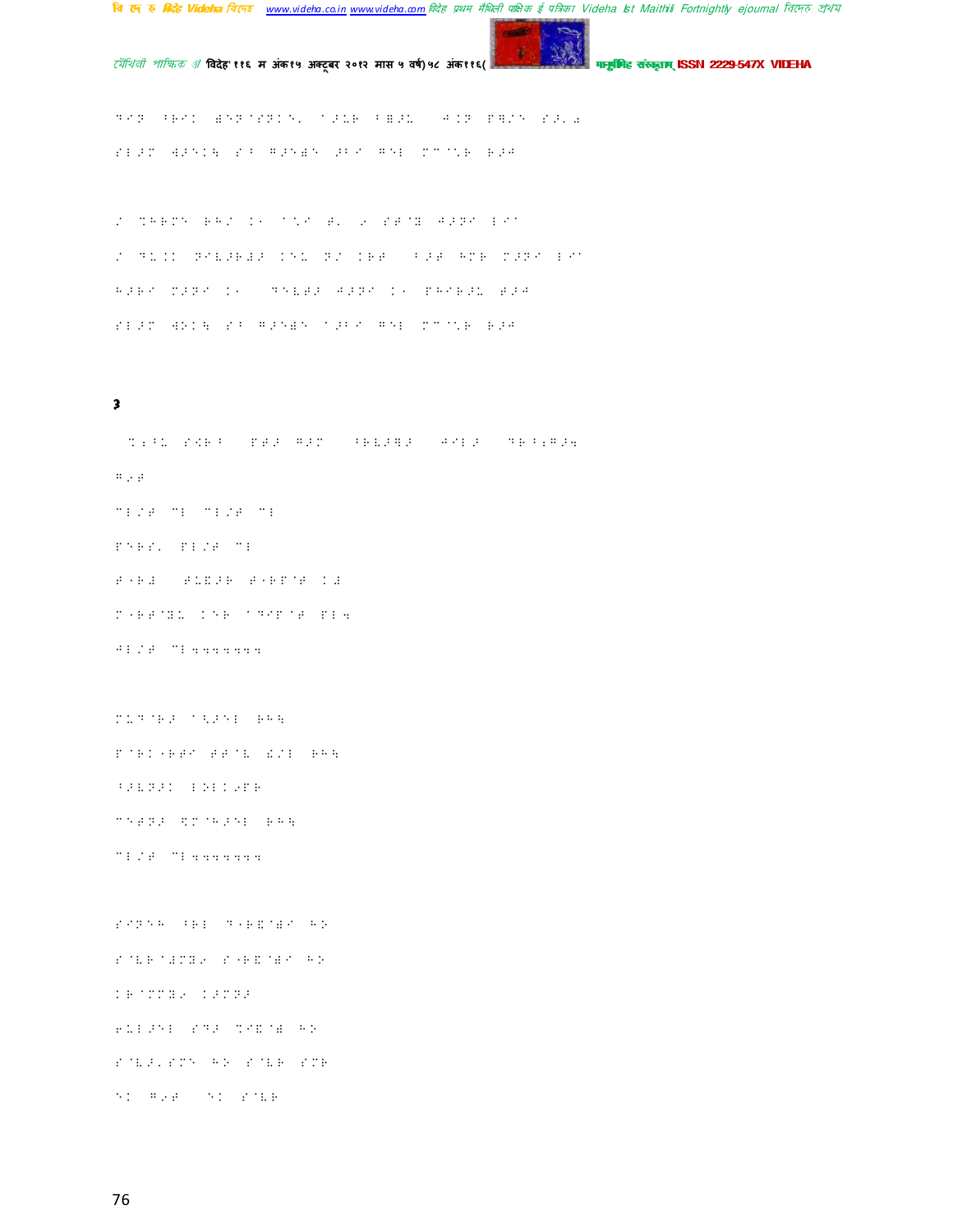*त्रीशिती পাफ़िक अ*विदेह'११६ म अंक१५ अक्टूबर २०१२ मास ५ वर्ष)५८ अंक११६( सालामह संस्कृतिक संस्कृतम् ISSN 2229-547X VIDEHA

⣃⣐⣞"C!2⢼!g!⣃⣐⣞! ⣇⢼⣝⣅"C!2#⢾!/2⣒!

/2#⢾!/2⣒⣒⣒⣒⣒⣒⣒!

⢼⣞!⢽/⢽⢳⢼⢷!⣁⣊!

"⢽⣅⣈!⢽⢳⢼⢷!⣁⣊!

⢷!⣎⢼⢷!/⢷!⢽!

⢼2/⢷!⣚⢼?⣛!⣁⣊!

⣁⢵⣞!⢳?⢷⢹!⣈⢵⢳!⣁⣊!

⣇⣝"⢵!⢺⢵⢳!⣁⣊!

⣇⣏!⢼⣞.⣃⣞!⣁#!

⢹⣊⣛#!⣁⢵⢳!⣁⣊!

/⢽⢾!⢺!⢺⢴⣇⢽C!

⢺⢴#2!⣝⢵⣇⢽C!

⢷!⢼2⢵!

⢷C!⣁⢴2#⢾!/2!

/2#⢾!/2⣒⣒⣒⣒⣒⣒⣒!

⢼⢽⣇⢾⢼!⢼⢽.⢼⢽! ⣚⢵⢳!'⢼⢷!⢷⢳2!⢼⣐⢻! ⢺⢽⢻⢴!⢵2!⢷! ⣈⢵2!⢳?⢷⢹!⢹⣇⢼⢷!⢶⢼⢽!

⢼⢽⢳!'⢷2!⢸⢼⢷!⣁2! ?⢷⢾⣝⣅!⢳C⢼⢷!⣁⣊! ⢳⢾"C!⢼⢺!2! 2.⣓C/!'⢳⢼⣛!⣁⣊!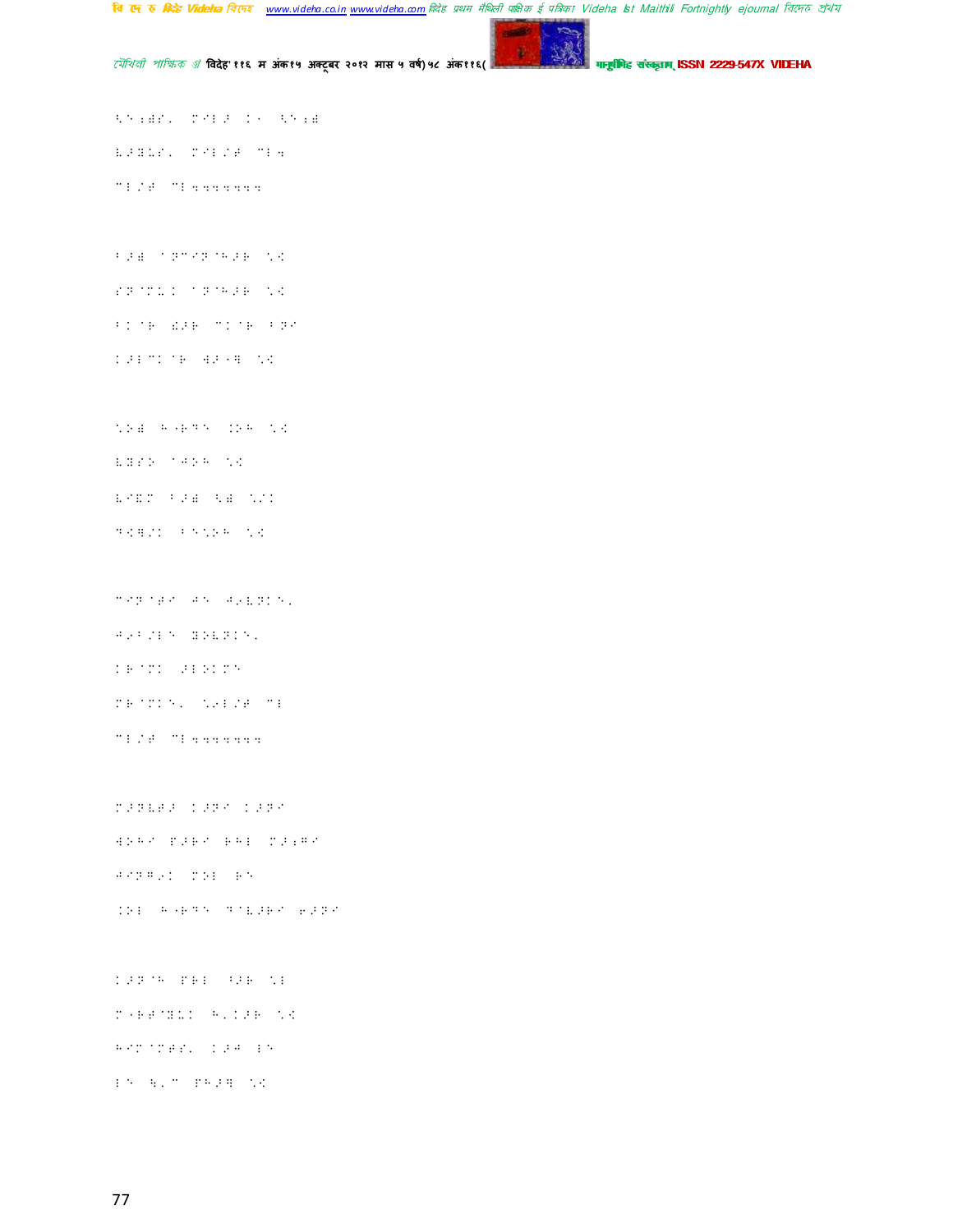*त्रीशिती পাफ़िक अ*विदेह'११६ म अंक१५ अक्टूबर २०१२ मास ५ वर्ष)५८ अंक११६( सालामह संस्कृतिक संस्कृतम् ISSN 2229-547X VIDEHA

⢿⢾⢺!⢹?⢷⣏⣞!⢳⢴⢽!⣁#! 2'⢽⢼!⢽⣇⢴⢽!⣁#! ⢾⢵C!'⢷⣇⢴⣜!⣝⢼⢾⢷⢴!⢽! "and the state of the state of the /2#⢾!/2⣒⣒⣒⣒⣒⣒⣒! #!⢷/⢽⢼'⢷!'⢽!⣐⢾⣇⣝!hhbkfoesbAwjefib⣒dpn!'⢷!'⣚⢼⣅⣒!! १⣒!⢷⢼⢺⢹⣇!⣜⣋2!⢺⢴!⢹⣓!⢻⢵⣞!⣇⢾⢼!२⣒!⣋⣍॰ ⣉⣉⣎⢷!⣅⢷!"⣇⢹⢳"!!!

#### १

!⢷⢼⢺⢹⣇!⣜⣋2!⢺⢴! ⢹⣓!⢻⢵⣞!⣇⢾⢼.!

⣅⢳"!

⢾⣊!⢽#!⣁⣅!/2!⣁!⣉⣏! /⢼⢷⣓⢸⢷!'"⢷2!⣅⢳"! ⣚⣅⢼!⢻2!⢹⢳!⢸⢴⢺2!⣁!⣉! ⣎⢸⢺⢺⣓!"⢽!⢸2!"⢸⣞⢼!⢸⣏! ⣃⣅⢷⣝⢼!⢷⢳2!⣁⢴!⣚⢼⢳.⣚⢼! ⣝⢵!⢽#!⢹⢾!⣁!"#'⢷!⢼! ⣞⣅⣞2!⢺⢼!⢷⢳2!"⢸!⢼"! GEEN, EAR AND ANTILY ⣅⢳"!⣊⢷!⢸g!⢻2!"⣃⢽! ⢺⢵⢾!2⢻#⢾!⣁!⣞⢴⢼!"⢽⣒!

⣈⢾.⣈⢷⢳⢼⢽-!⣃⢷-!⢺⣐⢻2.⣔⢼⢷! "⢸⣞⢼C!⢻⣐⢷!⢻2!⢽⢳⢼⢷! ⣅⢽⣞!⢻2!⣁!⢺⢽⢼!⢼⣙!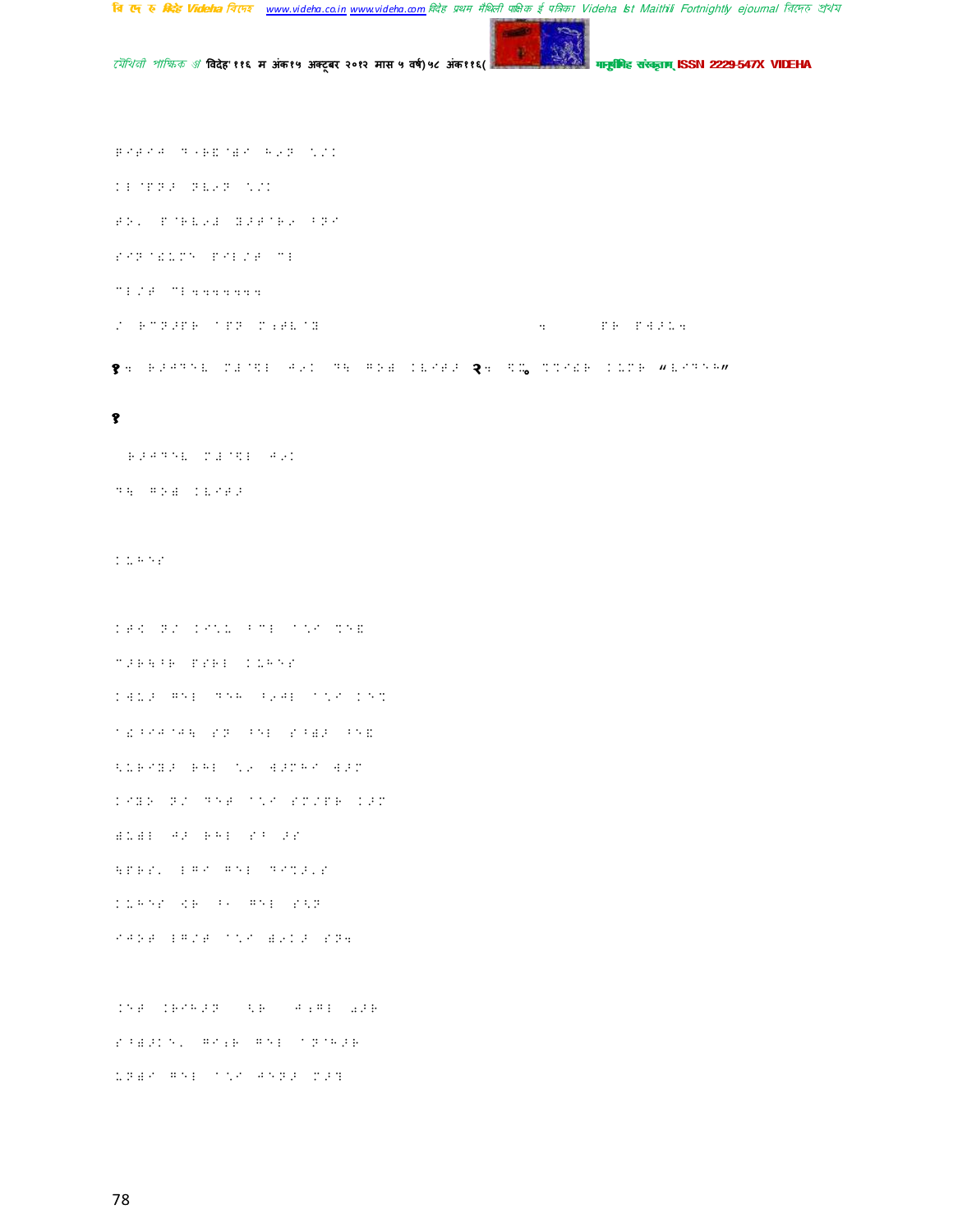*त्रीशिती পাफ़िक अ*विदेह'११६ म अंक१५ अक्टूबर २०१२ मास ५ वर्ष)५८ अंक११६( सालामह संस्कृतिक संस्कृतम् ISSN 2229-547X VIDEHA

⣁⣓⣞!⢻2!"⢸!"⣐⢻."⢼⣙⣒!

⢽#!⢸⣞#⢾!⣁!⢼⣞!

⢽#!'⢽!⣃⢼⣞!

2⢻.2⢻!⣊⢽⢼⢾!

⢽!⢸2!⣅/⢼⣞!

"⢸!⢻⢵⣞!⣎g!2⢽!⣁⢴!⣈⢼⣞!

⢹⣈⢼!⢹!⢺⢼!⢵⢽!⢼⣞⣒!

⢳⣝⢼!⢶⣞⢾!⢴!⣅⢳"!

⢸⣞⢾!'⢽!⣃⢷!'⢷⣇⣉!

⢳!"⣅⢷⣓⢺!⢷⣜C!⢺⢻⢼⣅!

⢼⢵!⢾C!#!⣅⢳"C!⢸⢻⢼⣅⣒!

⢺⢼⢽⣇⢷!⢵2⢴!

"⣅⢽⢳⣞!⢼⣞!⢽⢳⢼⢷!⢸⢷2! ⣁!⣁⢵!⢻⢵⣐⢻⣝⢼!⢷⢳2! ⢹⢳!⣙⢷⣙⢷⢼⢾!⢽!⣋⢷2! ⢸⣓⢾!⢺⢼C!!⣁!⣛2! "⣅⢽"⢼⢽!⣁!/⢼⢷⣓⢸⢷! ⢽!2⢵⢻!⢼!⢽!⣁!⣃⢷! ⢺⢼⢽⣇⢷!⣚⢼?⣛!⣁!⢼⢷!⣓'⢷! ⢼⢺!⢷⢳2!⣁!⢸g!/⢷⢶⢷.! WHAT IS THE THE TANK ⢵2⢴!"⣓⢽!⢽#!⣃⢷⢼⣅!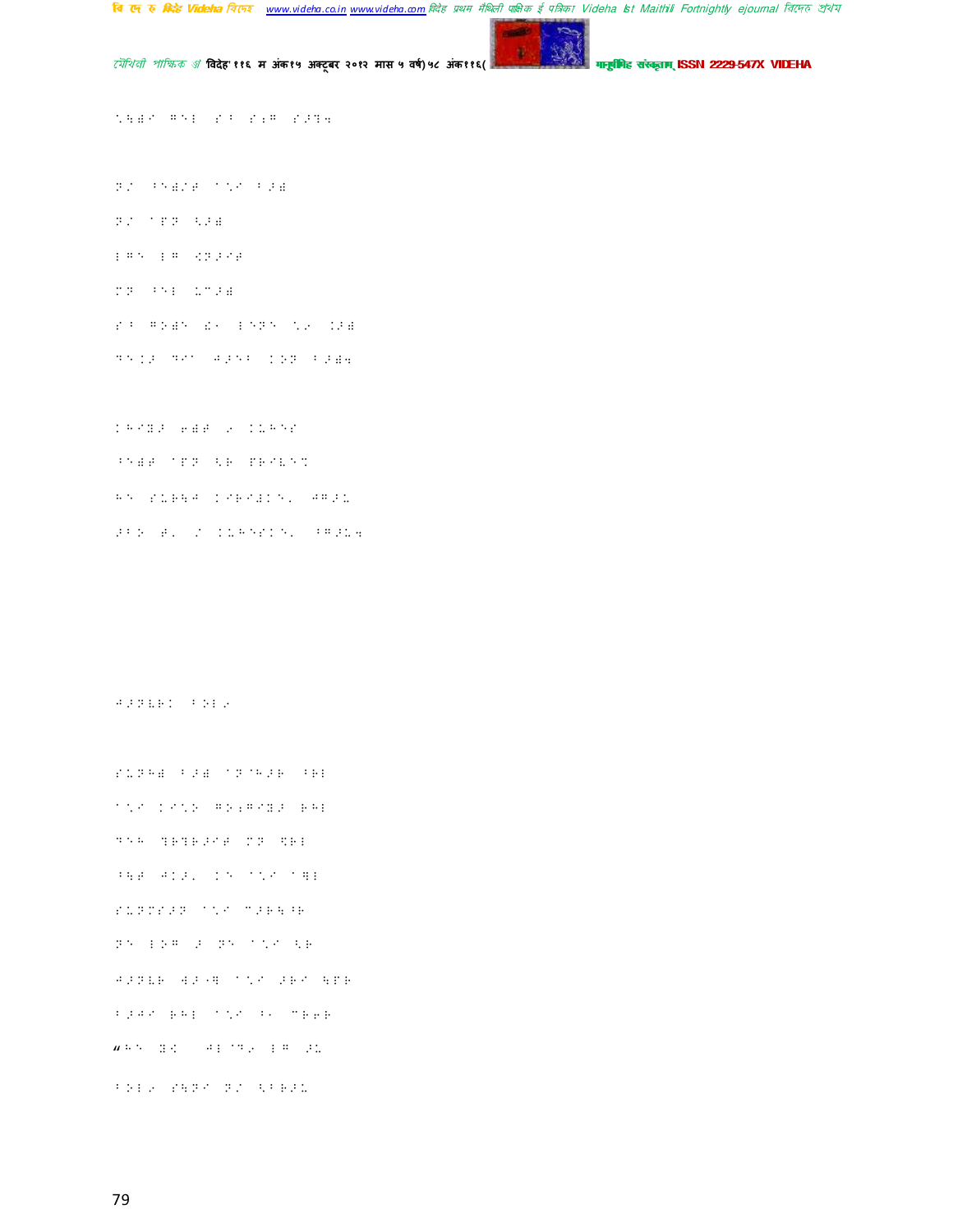ट्येथिनी शांक्षिक श्री विदेह' ११६ म अंक१५ अक्टूबर २०१२ मास ५ वर्ष) ५८ अंक११६(

मानुमिह संस्कृतम् ISSN 2229-547X VIDEHA

car ar angles ar FRENCH NEUFRONT INERES BE TRACTORS ENTERTAINMENT ATE THE CONFIDER BUT AFRICA AT THE CIT  $\mathcal{F}(\mathbf{p},\mathbf{p}) = \mathcal{F}(\mathcal{F}_{\mathbf{p}}) = \mathcal{F}(\mathcal{F}_{\mathbf{p}},\mathcal{F}_{\mathbf{p},\mathbf{p}})$ 

APPEAR TO LARGE TREE TO SAME FARM ARE TO TERRENTENT TERN DUE KARA BABI NEW BU PLB RIN LER TIER RETUR avidai inacio especiente de

### $\mathbf{z}$

**STE. TIGGE INTE WESTER** 

 $\mathcal{H}^{\alpha}_{\mathbf{0}}(\mathbb{R}^d) \otimes \left( \mathcal{F}^{\alpha}_{\mathbf{0}}(\mathbb{R}^d) \right) \; \simeq \; \mathcal{H}^{\alpha}_{\mathbf{0}}(\mathbb{R}^d) \otimes \mathcal{H}^{\alpha}_{\mathbf{0}}(\mathbb{R}^d) \otimes \mathcal{H}^{\alpha}_{\mathbf{0}}(\mathbb{R}^d)$ 

corse año decembra sensano aserto espresiones presentidos especies. Especi **MARGERS COMPANY - 888.988** 

comme enclase consideration about the

completed that is consistent to account the 1999年 - 中国語書 「学生」 こうみんまつ 1998 NAVAL EDERAL DARK CAMINA CONNA code maar an interactional

TRIPPERTY TERRITORIAL ENEN. december of the state of the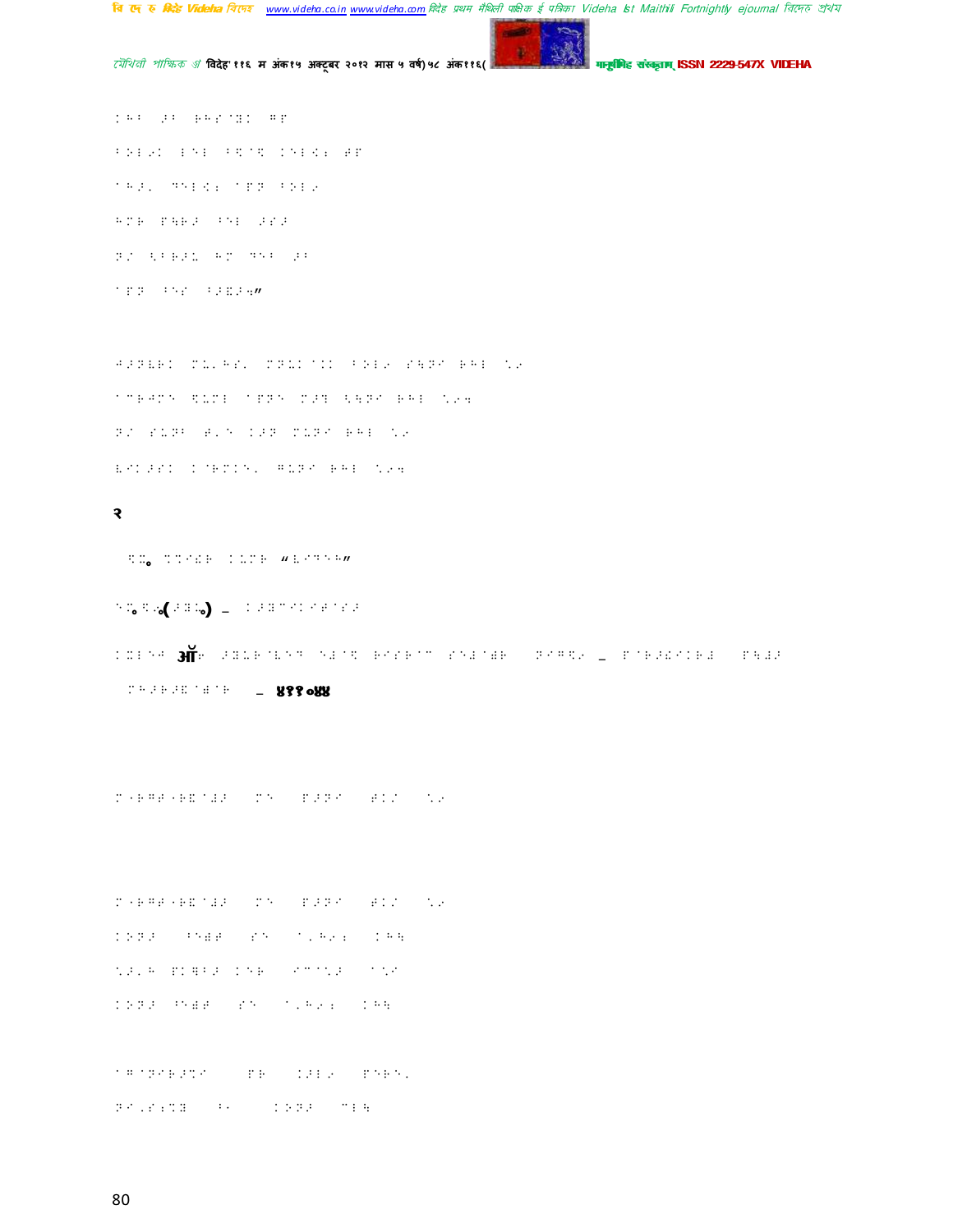ट्येथिती शाश्क्रिक औ विदेह' ११६ म अंक१५ अक्टूबर २०१२ मास ५ वर्ष) ५८ अंक११६(

मानुमिह संस्कृतम् ISSN 2229-547X VIDEHA

TO LACK THE CONTROL FOR SACRA TAX a kali ang sala sa pagal man

abaa (Falan anaan din 15k BRACK DORP CROSS CONSULTING PRINT ERE TORE TERR TO PROV TERM CRAIN SENSITIVES CONTROL

adam nanaakad ( ababk kas ad mad (FNBA) (1903) (1985)1991 adet men nennessa (men mind)  $\mathcal{A}(\mathcal{G},\mathcal{G},\mathcal{G})=\mathcal{I}(\mathcal{G},\mathcal{G},\mathcal{G},\mathcal{G})=\mathcal{I}(\mathcal{G},\mathcal{G},\mathcal{G})=\mathcal{I}(\mathcal{G},\mathcal{G})$ 

法院 こうきょう 三大事 (の)よび (主事の) ない

神法学校 こうこうかん こう学習や こうこうきかい 内容法定 こうちゅう 学会的に 生果の こうかんしゅ ang wasan ing ○ まめ シング # まい シング # 300 **Controller** 中国 三十円的

aggan in gashi

Ata (administration) and available and At British Band Mill Street Street Street s and experimental state of power models in evaluate and substitution 学生的人 ○ 1988年 日本語の「日本語」の解説、「中国」の提案、「主席之」の1998年  $\mu$  parameters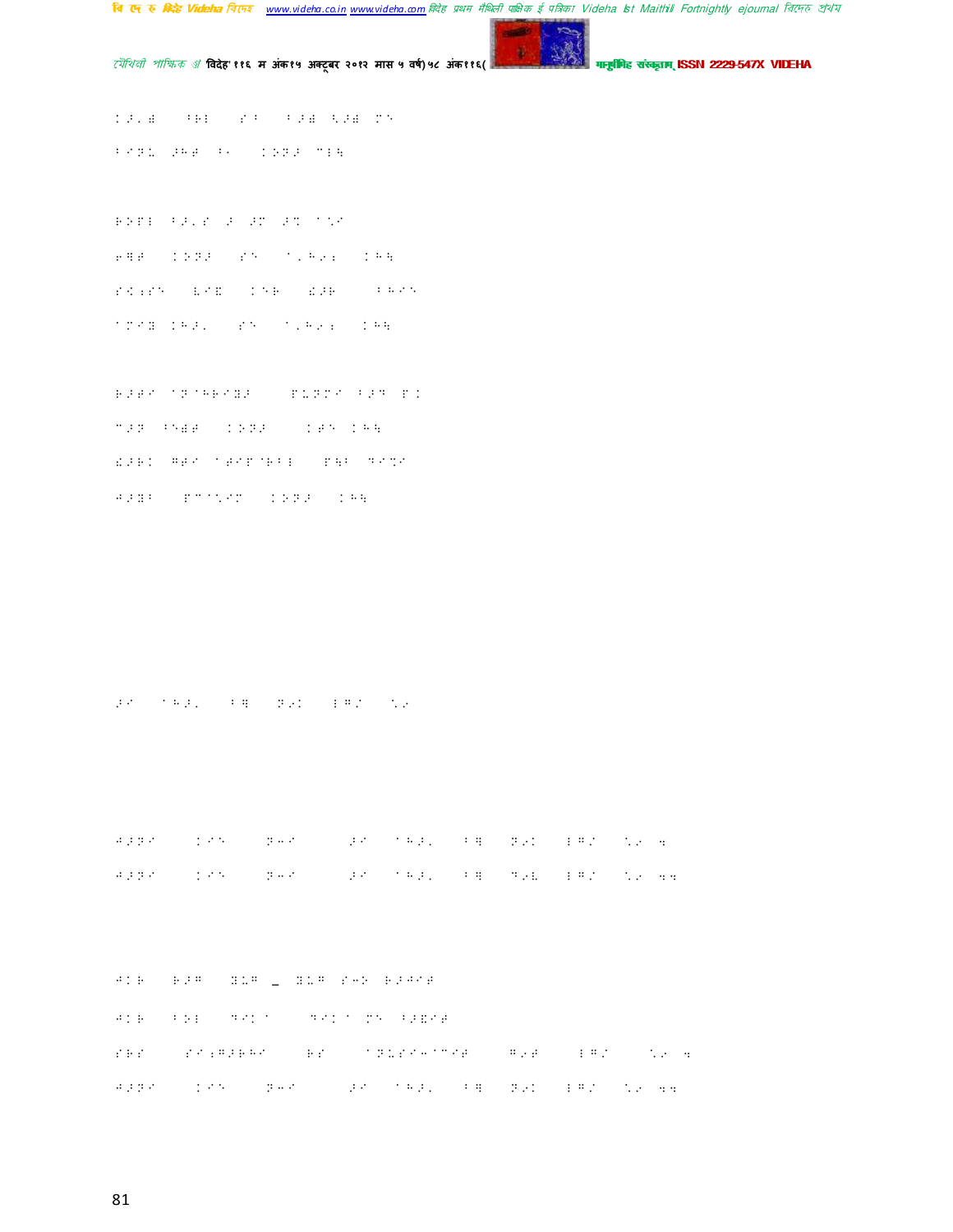ट्येथिती शाश्किक औ विदेह' ११६ म अंक१५ अक्टूबर २०१२ मास ५ वर्ष) ५८ अंक११६(

। गानुसीरेह संस्कृतम् ISSN 2229-547X VIDEHA

ATE TES TEL LIBER STREAM avander socker men en derve Adaptive Asama (1991) and asam in the Asia (1992) in the Asam in the Asam in the Asam in agency provides an experience agency and consider a manufacturing

relationship and the second service and pro-ASED CONTENSO CAPE CONFERED DRAW A 24 ST 22 STRATEGIE ST. 2014 EVERY ST. ER 22 ASSEMBLE 2014 EST 2015 ER 2015 A 2014 ※2008年に、「本来など、「中央名」に「一度名」に作用されていき用いてのおおいて主用の「一方区」等等。

 $\mathcal{A}(\mathbb{C}(\mathbb{R}^d)) = \mathbb{C}(\mathbb{C}(\mathbb{R}(\mathbb{R}^d \times \mathbb{R}(\mathbb{R}^d))) \cap \mathbb{C}(\mathbb{R}(\mathbb{R}^d)) \subseteq \mathbb{C}(\mathbb{C}(\mathbb{R}(\mathbb{R}^d))) \cap \mathbb{C}(\mathbb{C}(\mathbb{R}(\mathbb{R}^d)))$ REPORTED THAN INVESTIGATION CONFIDENTI 1941年に、「日本語の「日本語」を提案されますが、「日本語」を提案していてはないます。 日本語 こうかいしゅ ● 2008年 - 2018年 - 2019年 - 2019年 - 2019年 - 2019年 - 2019年 - 2019年 - 2019年 - 2019年 - 2019年 - 2019年 - 2019年 - 2019年

Sakingan Abakt (FAbak ada

de la digital especie español digital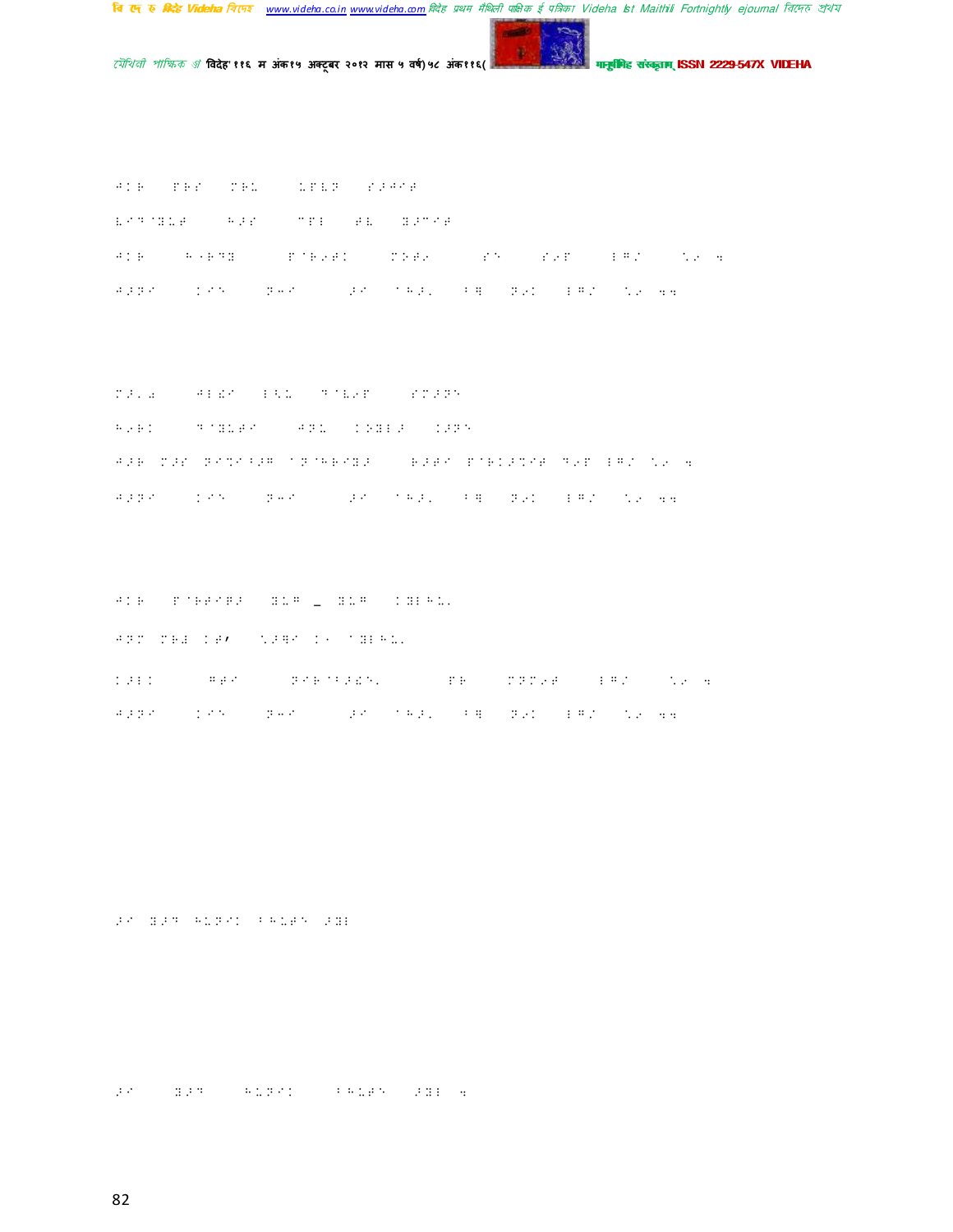ट्येथिती शास्त्रिक अं विदेह' ११६ म अंक१५ अक्टूबर २०१२ मास ५ वर्ष) ५८ अंक११६(

मानुभीहि संस्कृतम् ISSN 2229-547X VIDEHA

TRIP #NEW TOP CONFIDENTIAL REPORT

# des addes l'alles de l'alles de la partide de  $\mathbb{E}[\mathcal{A} \otimes \mathcal{A} \otimes \mathcal{A}^{\vee}] = \mathbb{E}[\mathcal{A} \otimes \mathcal{A} \otimes \mathcal{A}^{\vee}] = \mathbb{E}[\mathcal{A} \otimes \mathcal{A}^{\vee}] = \mathbb{E}[\mathcal{A} \otimes \mathcal{A}^{\vee}] = \mathbb{E}[\mathcal{A} \otimes \mathcal{A}^{\vee}] = \mathbb{E}[\mathcal{A} \otimes \mathcal{A}^{\vee}] = \mathbb{E}[\mathcal{A} \otimes \mathcal{A}^{\vee}] = \mathbb{E}[\mathcal{A} \$ RABBA CONTRACTO CONSTRUCTION TEACH

WESTERN PROVIDED AND LODGED AND RELEASED

move in possesse in paragety \_ pas-

detti mama adecuaretti ietti adeaa aa-

and deep contraction are contracted as a large ABAN PEDECAN SERIES SANCTORES TERIOR TELL TRANSPORTED PERSON Add for the art of the theory of the second state of

## mine a a Richmond (1992) in the painternal of the paint mine are crop making room as

A 2010 FOREST ARREST REPLACED TO TERRA PLATS. me post all comes men stations a voltime in compressed by compressed were allowed. TROOP REPORTED TO ALEXANDED PAGE ON

83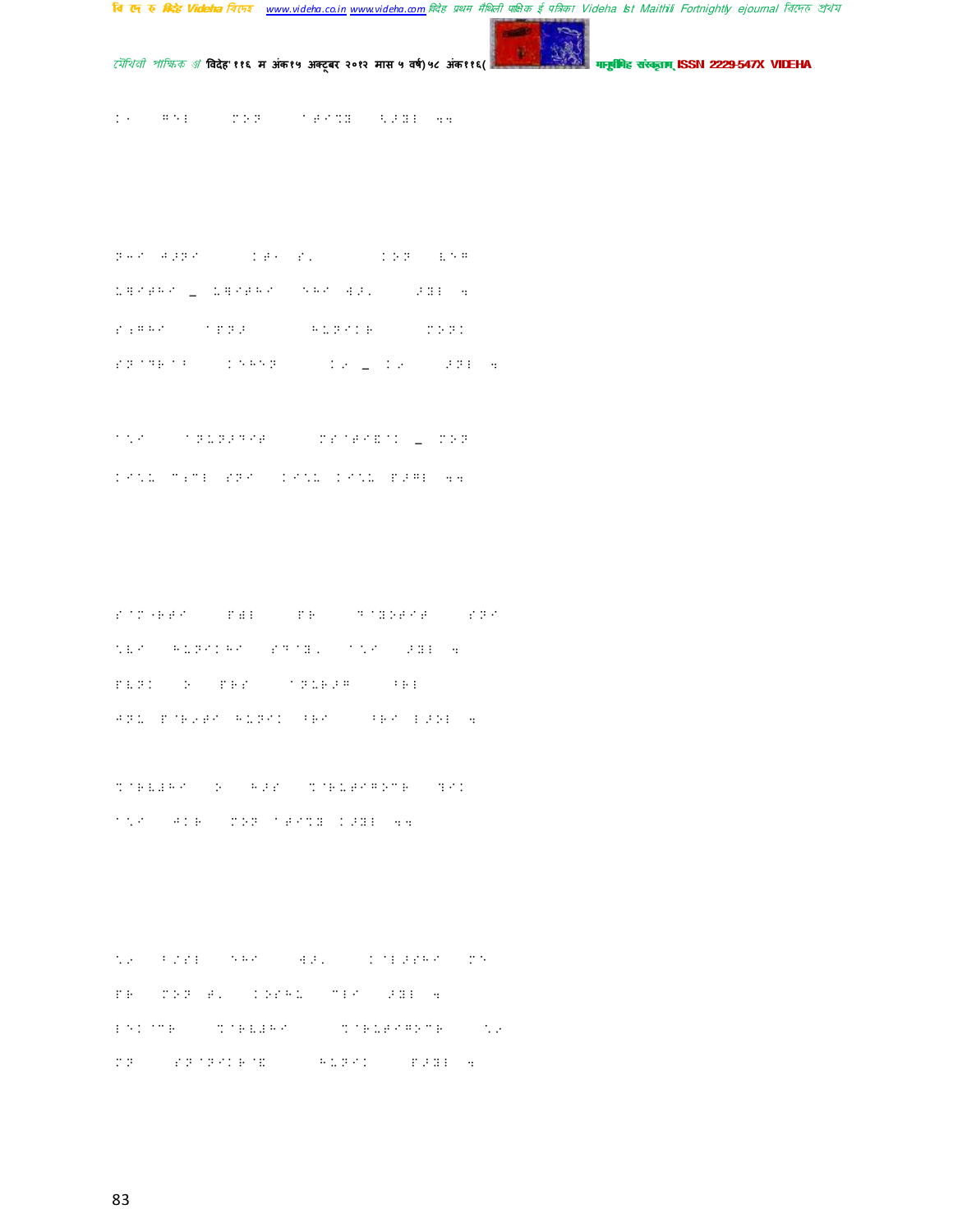$20 -$ 

*त्रीशिती পাफ़िक अ*विदेह'११६ म अंक१५ अक्टूबर २०१२ मास ५ वर्ष)५८ अंक११६( सालामह संस्कृतिक संस्कृतम् ISSN 2229-547X VIDEHA

2⢻⢾!⣁!!⢺⢽⢼!!⢵!!⢼!!⢾-!

"  $T^*$  = 0.000  $T^*$  = 0.000  $T^*$  = 0.000  $T^*$  = 0.000  $T^*$ 

⢷!"⣐⣈⣝⢼!

2⣈⢾!⣉⢹!

⢸'⢷⢾!⣅//⢼⢷⣜!

 ${}$ 

२  $^{\circ}$   $^{\circ}$   $^{\circ}$   $^{\circ}$   $^{\circ}$   $^{\circ}$   $^{\circ}$   $^{\circ}$   $^{\circ}$   $^{\circ}$   $^{\circ}$   $^{\circ}$   $^{\circ}$   $^{\circ}$   $^{\circ}$   $^{\circ}$   $^{\circ}$   $^{\circ}$   $^{\circ}$   $^{\circ}$   $^{\circ}$   $^{\circ}$   $^{\circ}$   $^{\circ}$   $^{\circ}$   $^{\circ}$   $^{\circ}$   $^{\circ}$   $^{\circ}$   $^{\circ}$   $^{\circ}$ 

3 a which is the state and constant of

४ ⢷⢼⢾!⢷⢼⢾!

५ ⢽⢳⢷⣝⢼! ⢽⢳⢷⣝⢼-!⢽⢳#⢷⣝⢼!

 $\xi$  's a substantial probability

७ ⢻⢾! ⢻⢾!

८ ⢾'⢷2! ⢾'⢷2-!⢾'⢷2!

S and an architecture of the control

80 approached

११ ⢾'! ⢾!

१२ १ % जाते होते ह

१३ "⢽! "⢽-!"⢽!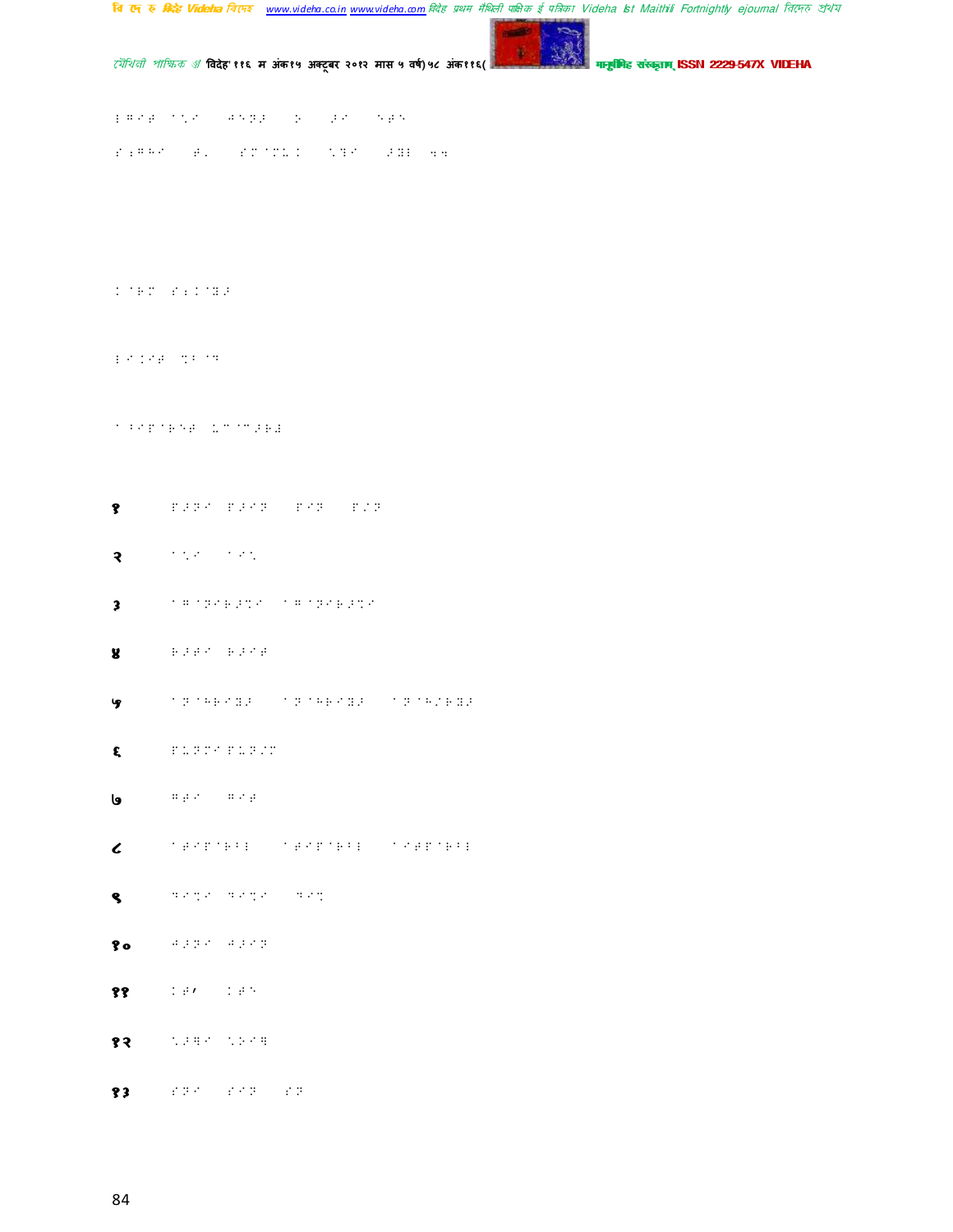*त्रीशिती পাफ़िक अ*विदेह'११६ म अंक१५ अक्टूबर २०१२ मास ५ वर्ष)५८ अंक११६( सालामह संस्कृतिक संस्कृतम् ISSN 2229-547X VIDEHA

१४ ⢾⣉⣝!⢾⣉⣝-!⢾⣉⣝!

#!⢷/⢽⢼'⢷!'⢽!⣐⢾⣇⣝!hhbkfoesbAwjefib⣒dpn!'⢷!'⣚⢼⣅⣒!!

१⣒!⣅⢽⢽⢴!⢼⢾.!⣁⣅!⣇⢾⢼!२⣒!⢷⣓⢴!⣔⢼.!⢹⣓⣞⢼!⢻⢺2!३⣒!⣉⢼⢽⢾2⢿⢴!

/⣊⣎⢷⢴.⢹⣅⢷⢻⢼'⣓⢺⢼!४⣒!⢽⣐⢹!⣇2⢼"!⢷⢼⣝!

#### १

!⣅⢽⢽⢴!⢼⢾!

### १

⢸2!'⣅⢷⢼!⢼"! ⣅⢷2!#2! ⢹⣈⢴!⢼⢷⢴!⣃! /2!⢻2!⣎⢼⢽! '⣅⢷⣝⢼!⣈⢾⣒! ⣐⢺⢷!⢸⣓!⢼! '⢽⣝⢼!⢺⢾#! ⣞⢾#!⢼!'⢽⢵!⢹⣅⣈! "⢻⢷!⢽⢽!⣅⣔2⢼!⢺⢾#⣒! ⣅//⢴!2g!2!⢼⣐⢻⢴!⢽#! ⢾⢵⢷⢼!2g!2⣇!"⢼⣛⢴! ⢴!⢺⢾⢷⢼! ⢽⢷2⢴!⢺⢼⢷!⣈#!'⣊⢷⢴⣒! ⢼!'⣅⢼⢷!⢼⣎!⢷⢵'#!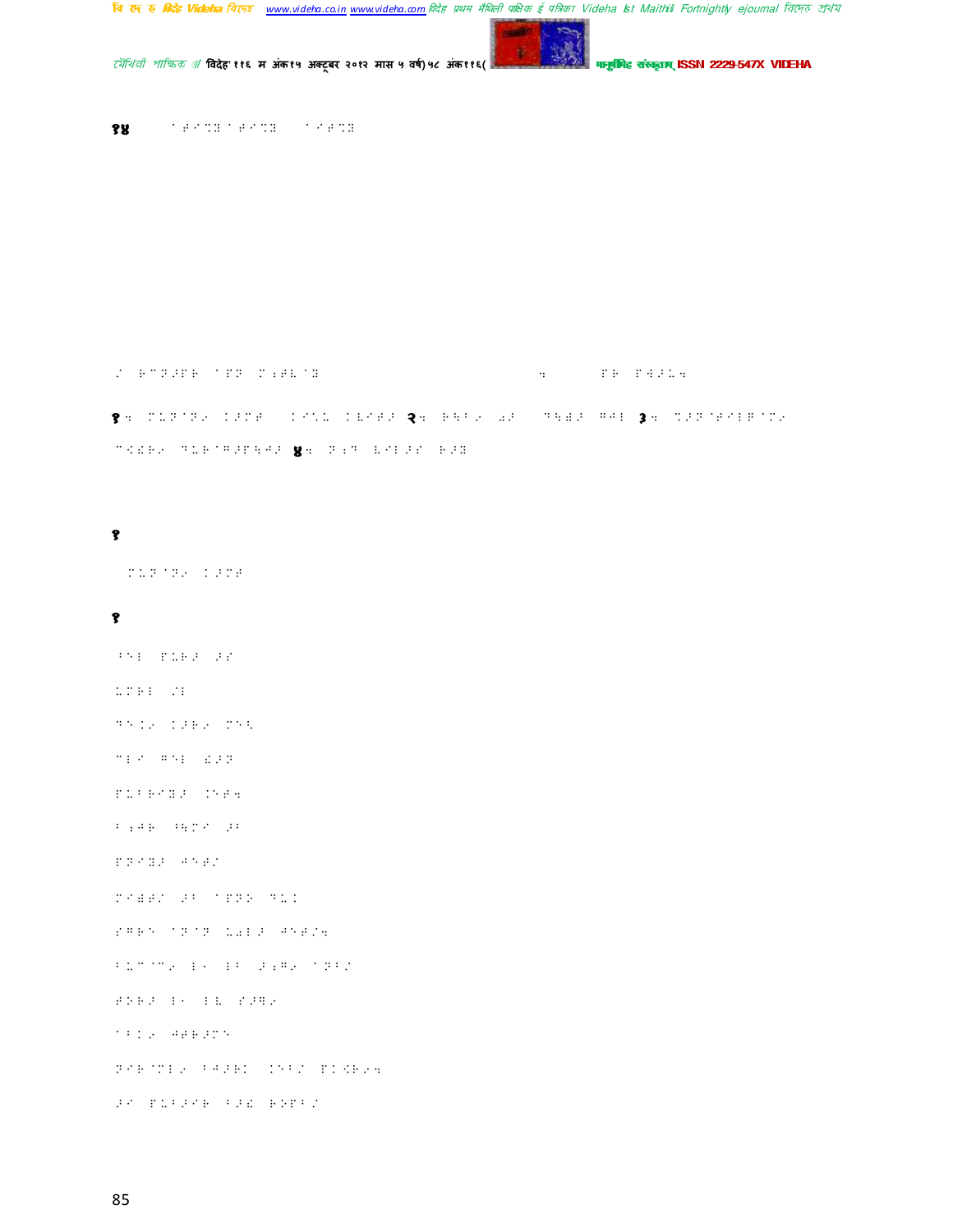ट्येथिती शांक्षिक अं विदेह' ११६ म अंक१५ अक्टूबर २०१२ मास ५ वर्ष) ५८ अंक११६(

मानुमिह संस्कृतम् ISSN 2229-547X VIDEHA

comment and paint TERR CAMPAGNA COMPOSIDAD make may alkelerate compass. PEC PETERNAL AD PROVINCIANA

#### $\mathbf{z}$

agency space al cast and a TEZ SE POBR PROF  $\mathcal{H}(T,\mathbb{R})=\mathcal{H}(T,\mathbb{R})\oplus\mathcal{H}(T,\mathbb{R})\oplus\mathcal{H}(T,\mathbb{R}).$ TANT BAR FRED NE PROP TERM NE PORF PROPER PARTICULAR ATES (1883-19) ANE POPE DIRECTOR PROTECT RARA CREAR CONFORMERS ra di ses nava asaran ina provincia  $\{1,2,3,4,5,6,7,8,8,1,6,1,8,4\}$ THE POINT COMPOSITION 1999-192-193 available average average strategies  $\mathcal{F}^{\frac{1}{2}} = \mathcal{F}^{\frac{1}{2}} \mathcal{F}^{\frac{1}{2}} = \mathcal{F}^{\frac{1}{2}} \mathcal{F}^{\frac{1}{2}} = \mathcal{F}^{\frac{1}{2}} \mathcal{F}^{\frac{1}{2}} = \mathcal{F}^{\frac{1}{2}} \mathcal{F}^{\frac{1}{2}} = \mathcal{F}^{\frac{1}{2}} \mathcal{F}^{\frac{1}{2}} = \mathcal{F}^{\frac{1}{2}} \mathcal{F}^{\frac{1}{2}} = \mathcal{F}^{\frac{1}{2}} \mathcal{F}^{\frac{1}{2}} = \math$ BAR BOSTED PORT DECIDED  $\mathbb{E}[\theta^{(1)}\theta^{(2)}\theta^{(1)}] = \mathbb{E}[\theta^{(1)}\theta^{(1)}\theta^{(2)}\theta^{(1)}]$ Arabi Hodia (2) S Portame ruad momen

#### $\overline{\mathbf{3}}$

大王并非 的复数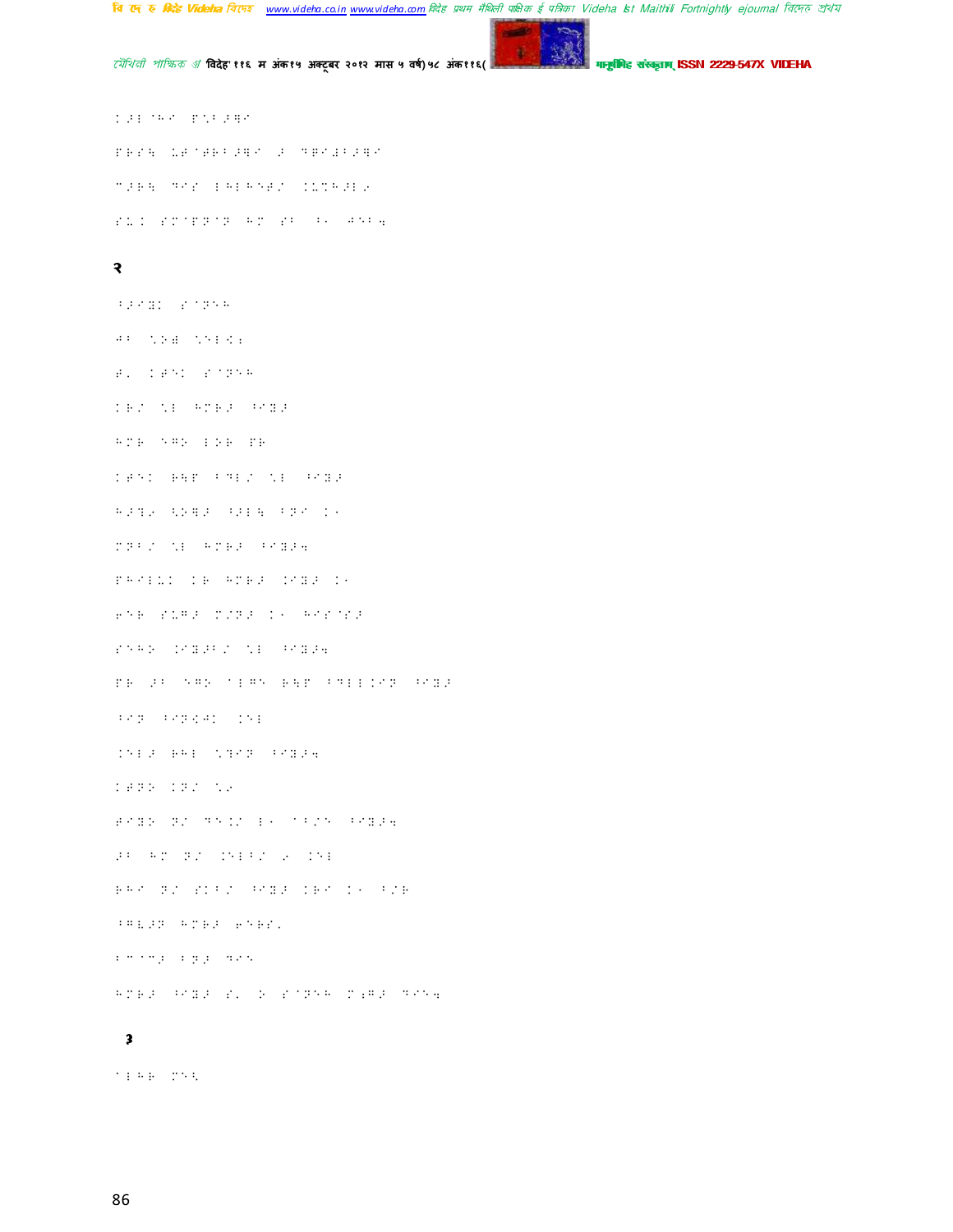$\mathcal{H}$  and  $\mathcal{H}$  are  $\mathcal{H}$  . Then  $\mathcal{H}$ 

⢾2⢼!⣟⢵2!

⢷"⢼#!'⢼⢽!

⣞'⢷.⣞'⢷!

⣔⢽⢷.⣔⢽⢷!

⢷⢼⢻!⢽⢵2⣒!

"⢽."⢽."⢽!

⢳⣇⢼!"⢽"⢽⢼⣝!

⢾⢽.⢽!C!⢵!

⣙⢷⢼#⢾!⣅⣛!⢺⢼⣒!

and a line as the

⢼⢷⢴!⢼⢹2!

/⣅#!2g!

⣎⢷⢾⢴!/⢷⢽C!

⢾?⢷'⢾!⢸g!

⢴!2⢳⢷!⢼⢹2!

⢳C"#⢾!⣈2⣈2⢼⢾!

⣝⢳!⢼"⢼⢽!'⣅⢽⣀!

⣇2⣅'⢾!⢸g!⢺⢼⣒!

#### २

!⢷⣓⢴!⣔⢼!

#### $\left\langle \begin{array}{c} 2.7 \\ 2.7 \end{array} \right\rangle$

१

⢼⣐⣈!"C!⢹⢳t!⢳t!⢽⢵⢷!⢳#!⣁2!⢵!⢳2⢽!⣎⣅⢷!'⢼⢽!⢷⢳2!! ⢼⣐⣈!⢳⢷!⢹⣅⢳⣅!⢷⣐⢺⢾!⢸2!⢳⢽!⣚⢵⢷!⢵!⢽#!⢺⢼⢽!⢷⢳2!!

87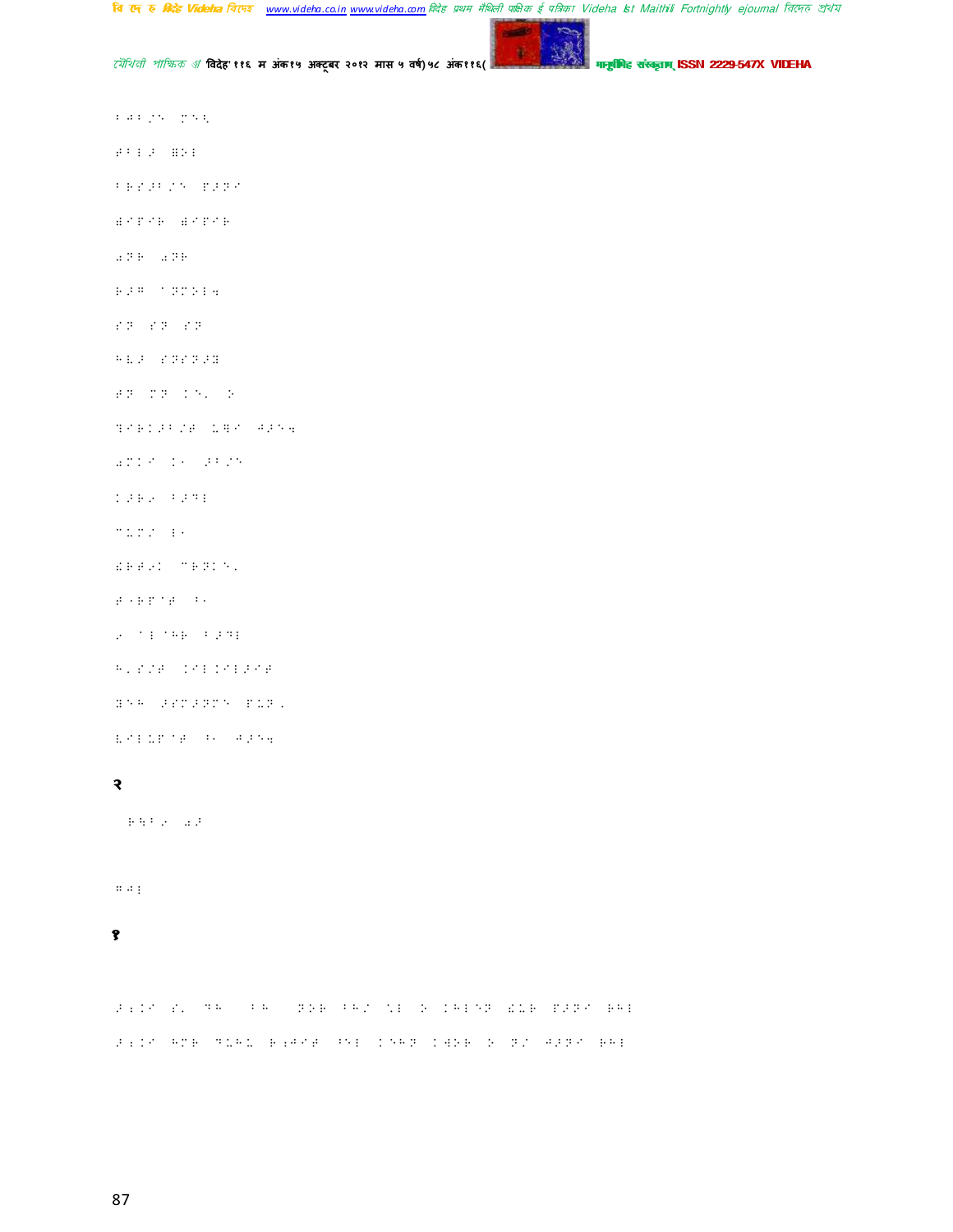ट्येरिनी शांक्षिक अं विदेह' ११६ म अंक१५ अक्टूबर २०१२ मास ५ वर्ष) ५८ अंक११६(

गानुभिंह संस्कृतम् ISSN 2229-547X VIDEHA

CONSIGNO CORPORATE EGGA EGGA CONSIGNATION CONSIGNATION CONTRACTOR ECONOMICATION ALSIS ENE NE YA TINE WOULD AT WANTS TO SAY AN

ROBBS SARA SARA PALE PAD COBS CARBOS ROSA PAR CASE OS With the exercit and the power will be stated through

FORESTER CORE STORES ON TRANSPORTED PER TRANSPORTED A BRITAIN DE CASA CONTABULIONAL DE CARDIO POR ACTIVIDAD CONTABILI

EVANDA NE CARCIO AND CONDICE NORMALIANE COURDATION OF CONTRACTOR AND ARREST 法对审计基本人的主义是一个是一定是在一定公司的理论的工作是一定在美国重新投入了中央公司工作基本的重新主

STEEL EVENTUATION FEE EEN ALL 24

 $\mathbf{z}$ 

37 858 775 9581

END FRANCE ARE WANTED

HERRICO TESA CORPORARE

care inaccurate server

BURG PERMIT RANK FORE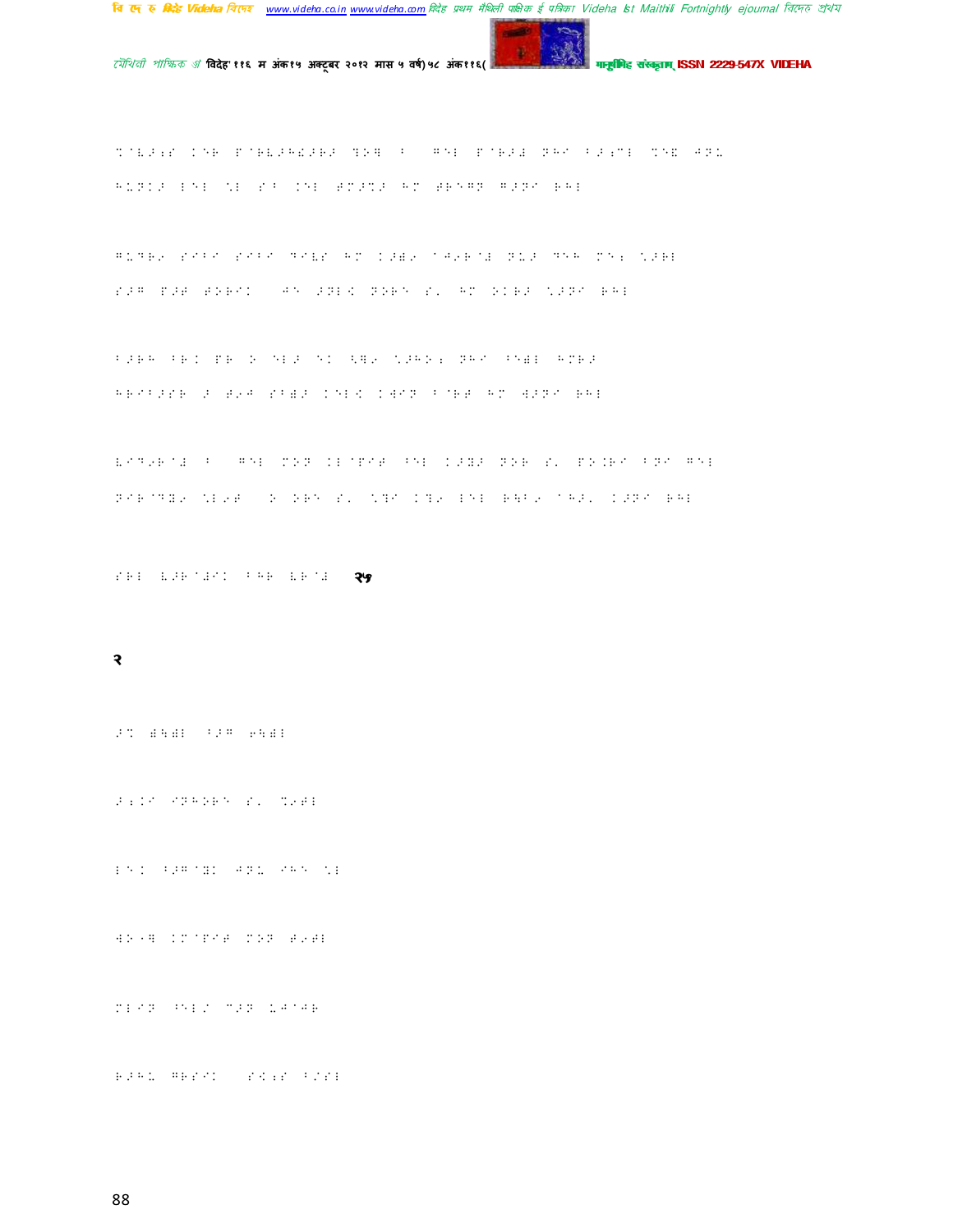⣁⢽!'2!!⣈22!⢶⣓2⢵!!

⣊2!⢻2#!'⣅⣏'!⢵2!!

'⣞!⢷⣓⢴!⢽⣓⢷!⢼⢽⢳2!!

'⢳⢷!/⢼⢷⣓!⢼⢽!⢼⣞2!!

२१२२ -२१२२ वर्ष मानवार केला प्राप्त

#### ३

⢼!⢳!⣛!⣅⢹⢼"!⣁⢴! ⢽#!⣅⣔⢴!!⢳⢾⢼"!⣁⢴!

⣁⢼⣐⢳!⢷⣊⢹!⢼⢾!⢺⢼⢾!! 2⢼⢻#!!/#⢾⢴!⢾⢼"!⣁⢴!

⢼⣐⣈"C!⢽⢽⢽!⢻2!⢾! ⣅⢳⣐!2⢻!"⣅⣈2!⣃⢼"!⣁⢴!!

⣃⢷!⣐!⢽#!⢽#!⢼⢳⢷!/#⢽!!

⢽#!⢽2!⣅⢳!⢸⢷⢼"!⣁⢴!!

2⢼⢻!⣁!⢺⢻"C!⣇⣁⣅⣎!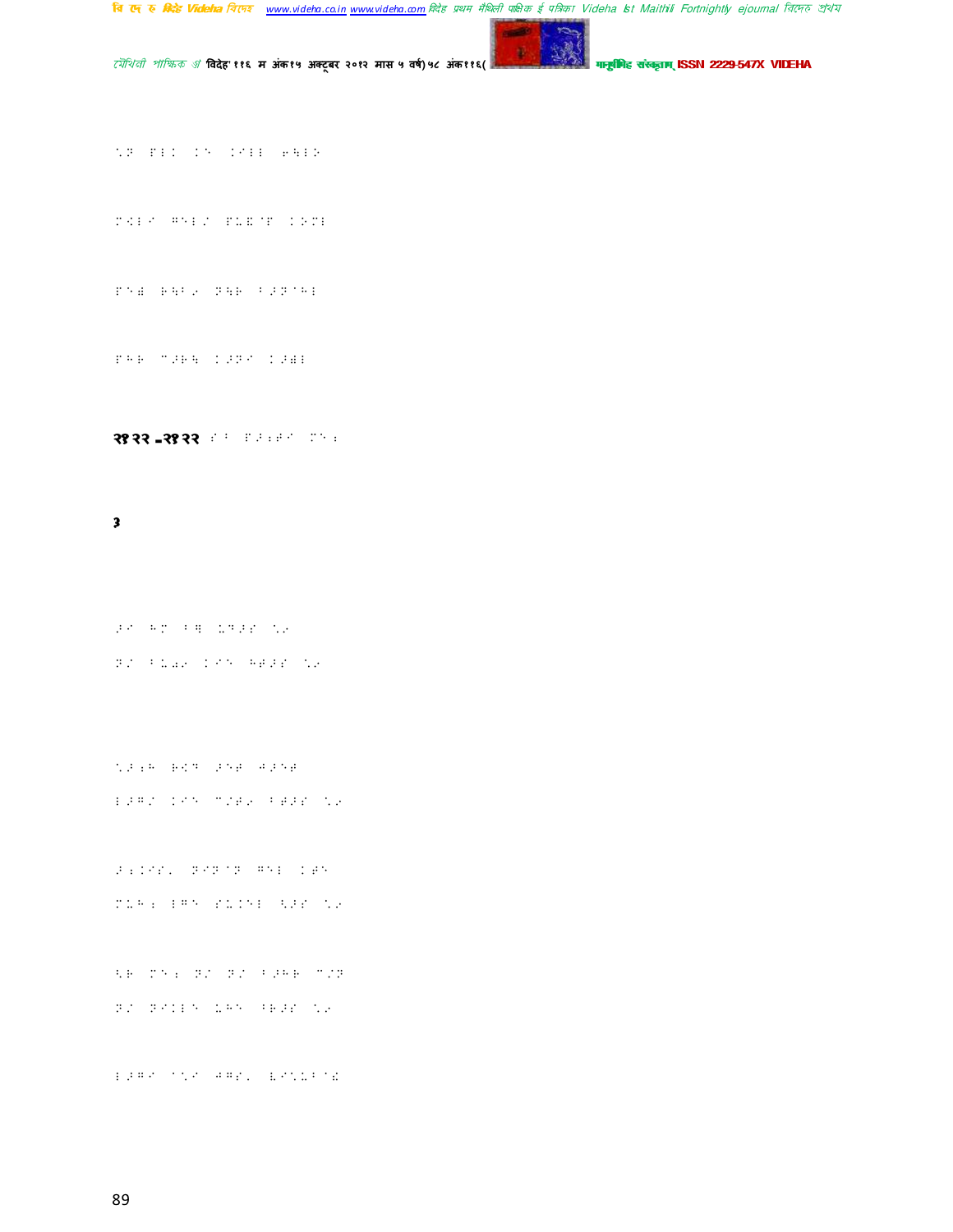⢷⣓⢴!⢽⢽!⢳⢼C!"⢽⣝⢼"!⣁⢴!!

YEE EVENESS THE EENS . ?

### ३

!⣉⢼⢽⢾2⢿⢴!/⣊⣎⢷⢴!

⢹⣅⢷⢻⢼'⣓⢺⢼!

""!⢺⢼⣛!⢳⣅2⢴!

⢵!⢸⢵⢷!C!"⢾⢼⣝!

⣎⢷⢼⢾!"C!⢸⢽⢸⢽!

⢸⢽"⢷!C!⢺⢼⢻!

⢳⣐⢻!⢷"⣓⢽!⢹⢳⢴!

"⢾"⣅⣝⢼!C!⢼⢽⢳!

⢽⢺⢷.⢻⣅⢺⢷C!⢺⢽⢾⢷! ⣋⢼⣝⢽.⢺⢵⢻⢽!⢹⢼⢻!

⢶⣅2!/⢵⢷⢴!⢳⢵.⢳⢵!

⣅?⣛⣝⢼!⢶⣊⢾⢴!"⢷⢼'! ⢸⢻⢺⢵⢻⢽⢴!⢷⢵"⢽⢴! ⢼C⣈⢶⢼⣛!⣎⢵?⣛⢴!⢽⢳⢼⢷!

2⢼2⣞⢽!⢸/⢵⢽⢳! 2⢺⣅2!'⢼⢷⣙!⢽⢼⣝! ⢽⢽⢾⣅⢷!!⢸⣅"⢸⣅"! ⢵!⢹⢼⢹⢴!⢶⣞⢼⢷!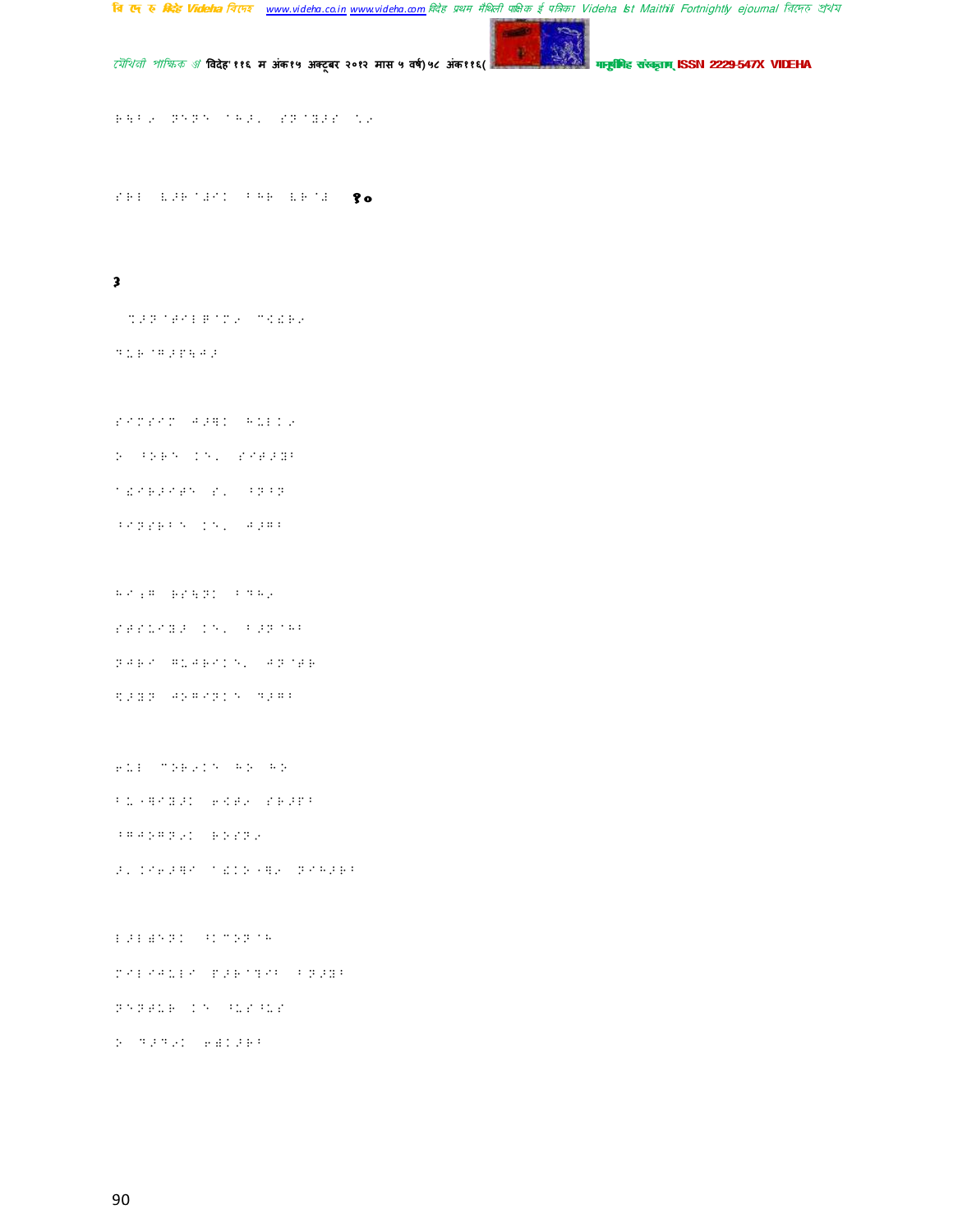*त्रीशिती পাफ़िक अ*विदेह'११६ म अंक१५ अक्टूबर २०१२ मास ५ वर्ष)५८ अंक११६( सालामह संस्कृतिक संस्कृतम् ISSN 2229-547X VIDEHA

/#⢽.⢻⢵⢷⣊⢷!⣎⣇⣎⣇! ⣃⣅⢷⣃⣅⢷⢼!/⢼2!

⣋⢷⢳⢴!'⣁⣛⣊⢽! ⢽⢽⢼!⢺⢳⣐⢾⢳⣐!⢽⢳⢼⣝!

⢹⢵⢳⢼⢷⢼!⢾⢴⢷⢼!2⢼2⢴!

"⣐⢻⢷⢳⢼⢷!⢻!

⣙22!⢶⣅2⣋⢼2⢴!

⢽2.⢾⢷!⢳⢻!

2'⢾⢷!⢼C⣞!""! ⢹⣅⢸!⣅⢷⢴!⣈⢵⣞! ⢺⢽⢾⢷⢴!'⢾⢾⢼!⢷!⢻⢽⢾⢴! ⣅⢷'⢾⢾⢼!⢷⢼!⢼⣞!

⢼⣝!⢶"⢶"!⢻⣊⢷⢴⣐⢾⢷! ⢳⢽⢹⢼⣝!⢼⢷⢾⢴!⢻⢼⣝! ⢼⢼!⢷!"'⢾"⢾⢴!⣉2⢵! ⢳⢽⣅⢼⢽/2"⢼!⣐⣚C!⣈⢳⢼⢷!

'⢼⢽!/⢴!⣈22⢴! ⢾⢷⢼!"⣅'⢼⢷⢴C!⣈⢵⣐"! '/2!⣈⢼⢽⢼!'⢷!⢷⢷⢴! ⢵⣐⢷2!⣅C⢻C!'⢷"⢼⢹!

⣅⢼⢷!⢽⣇⣇"⢾⢷! ⣅⣞⣚⢴⣅⣞⣚⢴!'⢼⢽!/⢼⣝! '⢼⣝2!!⣔⣅⢽⣅⢽! ⢽⢼!⣎⢷!"⢽⣅⢷!⣞⣃⢼⢷!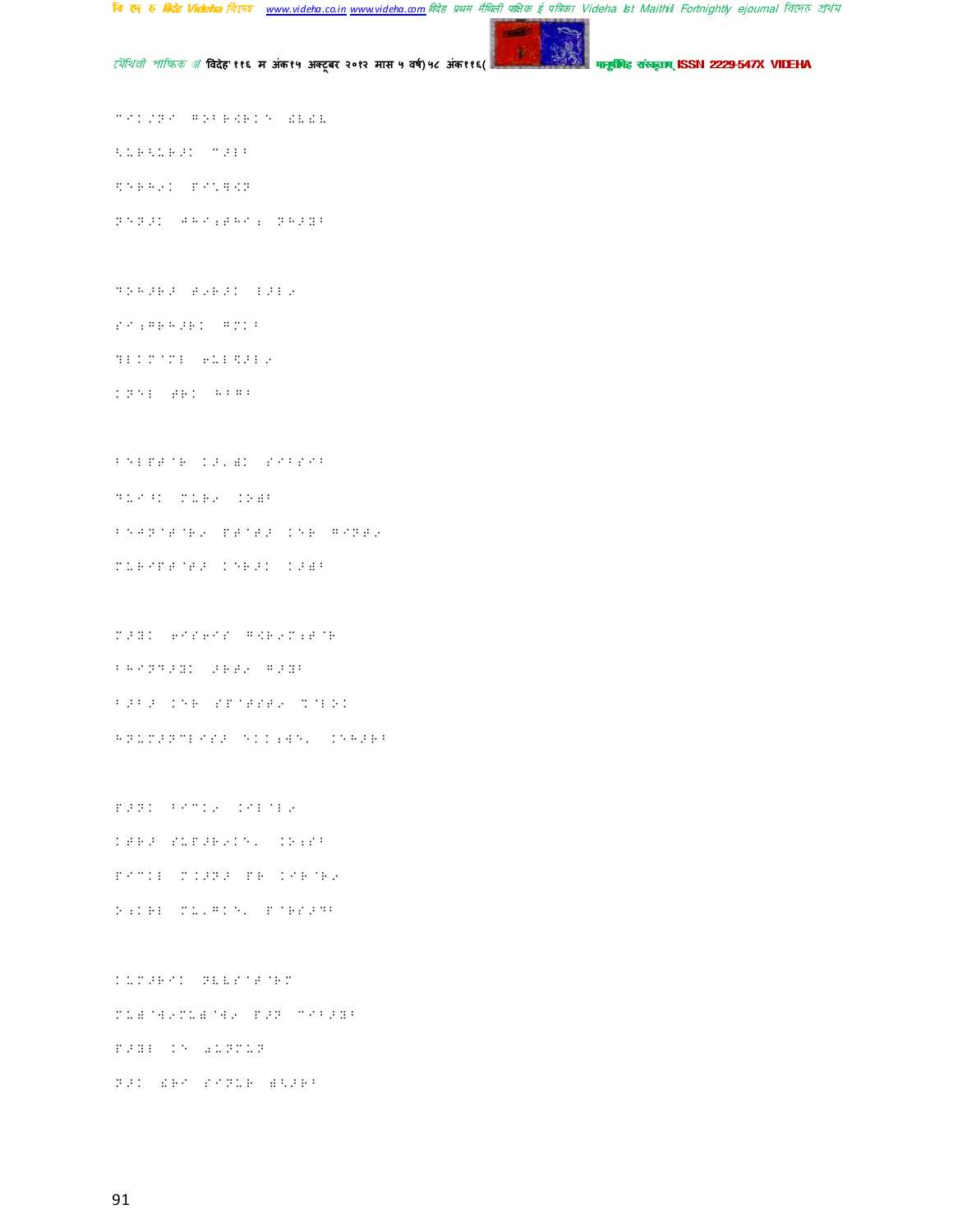⢷⢼⢳⣜!'⢴⣛⢳⢴!

⢿⢴⢷.⢸⢵⢺⢽!⣈⢼⣝! ⢹⢳⣅C⢹⣉!⣈⢴⢷!'⢾⢾⢼! ⢽2⢼.⢼C⣁⢴!⢽⢼/!

⢼⢽⢳2!⢷⢹!⢳⣅⢷!

⣅⣅⢷!C!⢹⢼⢷!

⢺⢺⢴C!⢽⣞⣅⢼!

⣁⢼⢻⢷C!⢽⢼C⢻⢷!⢵/⢼⢷!

⣈"⢼⢷!⣁⢷!

⣃⢼"⢵⣔!'⢷!⣃⢵2⣞!

2⢹⢳⢼!⣔⣅22⢼!

'⢼2⢵!'⢷!⣔⣅2!

⢽⢴2⣐⣚C!?⣛⣐'⢼!! ?⣛⢽C!⢼⢷! ⢷"/⢵⢸⢴!⢶⣅⢹⢶⣅⢹!

⣞⣅2⢴C!⣉⢼⢷!

2⣝!⢼!⢻2⢴⢳C!#⣝⢼! ⣎⢴⣝⢼'⣅⢾⢼C!⣈2⢼! ⢼⣅!⢼#⢺⢼⣅!⢻⢼! ⢹⣅⢷⢻⢼'⣅⢺⢼!⢽⢼⣝!

### ४

!⢽⣐⢹!⣇2⢼"!⢷⢼⣝! ⣇⢾⢼!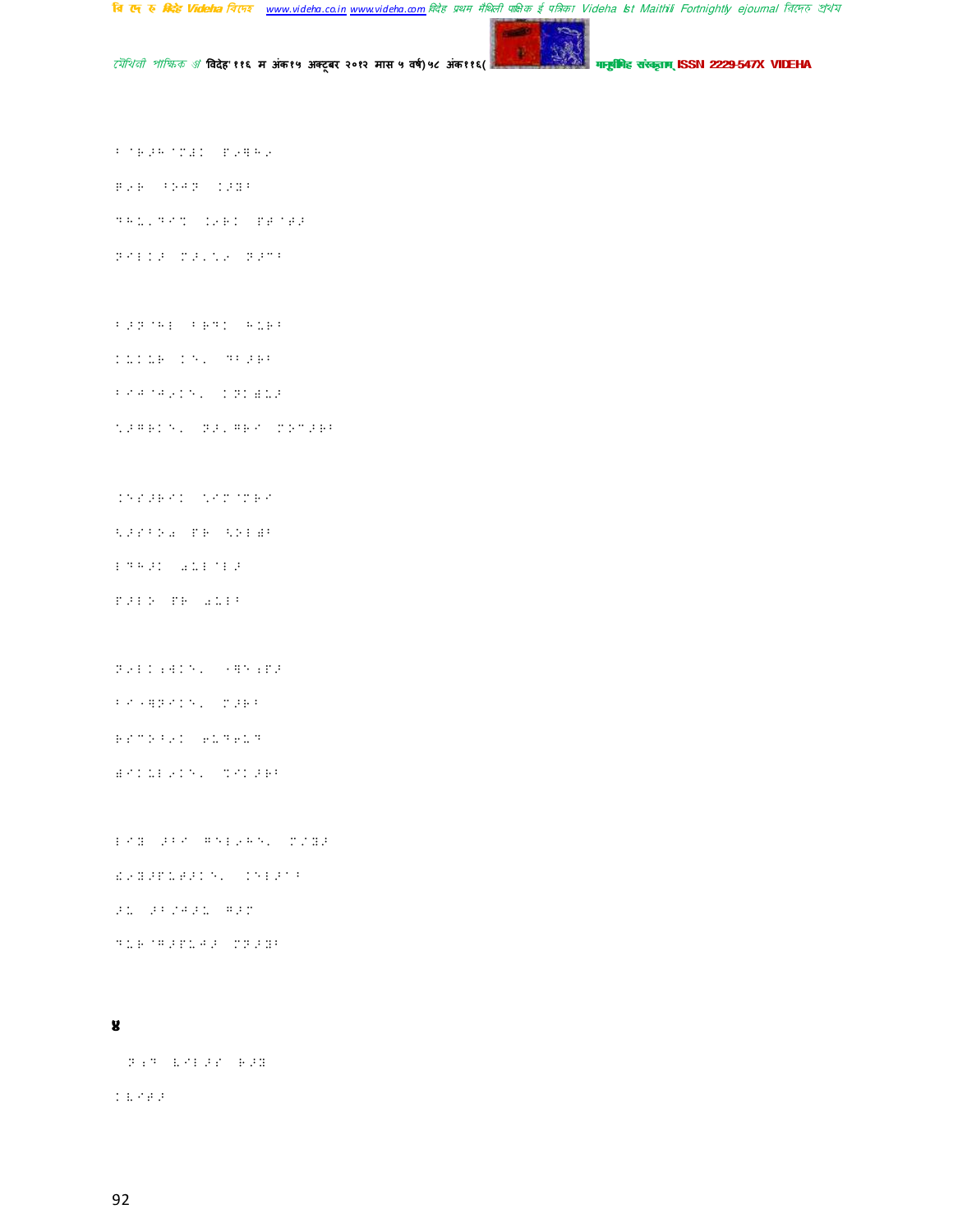⣇⢵⣞!

THE TABLE TO PART OF THE STATE '⢷/⢼⢷.'⢷"⢼⢷!⣋⣋!⢺⢵⢷! "Y PORT TRANSPORT ⢷⣋⢴!⢼⣇⢼⢺!⣉⢵⢷⣒!

#"2!⢷⢳⢴!⢳!'⢽!⢹2⢼⢽'⢷! /⣅⢽⢼⣇!"⢷⢻⢷⢴!⢷⢳!⣅⢶⢼⢽'⢷! ⢾⢼⢾!⢳⢷!⢳⢷⢼⢳⢼! ⢺⢷!⢽⢼!⣁!⣐⢻2⢼! ⢹⣈⢼."⣅⢽⣇⢼!⢾C!⢵!! ⣅⢷!2⢻#⢾!⣁! ⣅⢹⢼!⣁!⣋⣋!/⣐⢻2⢼⣒!

⢼2!⢵!⢳2.!! WHO END IS TO EXTRACT THE STATE OF THE STATE OF THE STATE OF THE STATE OF THE STATE OF THE STATE OF THE STATE OF THE STATE OF THE STATE OF THE STATE OF THE STATE OF THE STATE OF THE STATE OF THE STATE OF THE STATE OF THE S

⢳!⣈#⢽⢴!⣋⢴!⢹#⢾!⢳2#.! "/⣅⢽⢼⢳!'⢽⢵!⣈⢼!! ⢼!⢳⢷⢼!⣈⣅⢼⢳⣒"

⢵!⣈#⢽⢴!/⣅⢽⣊2! ⢳⢷⢵!⢹"!?⣛⣊2! ⢳!!⢺⣓!⣈#⢽⢴!! ⣟⢵⢷!⢾⢷!22⣊⣐⣒! ⢼!'⣅⣁2⣊⣐.!  $w$ (2)  $w$   $w$   $y$   $y$   $y$   $y$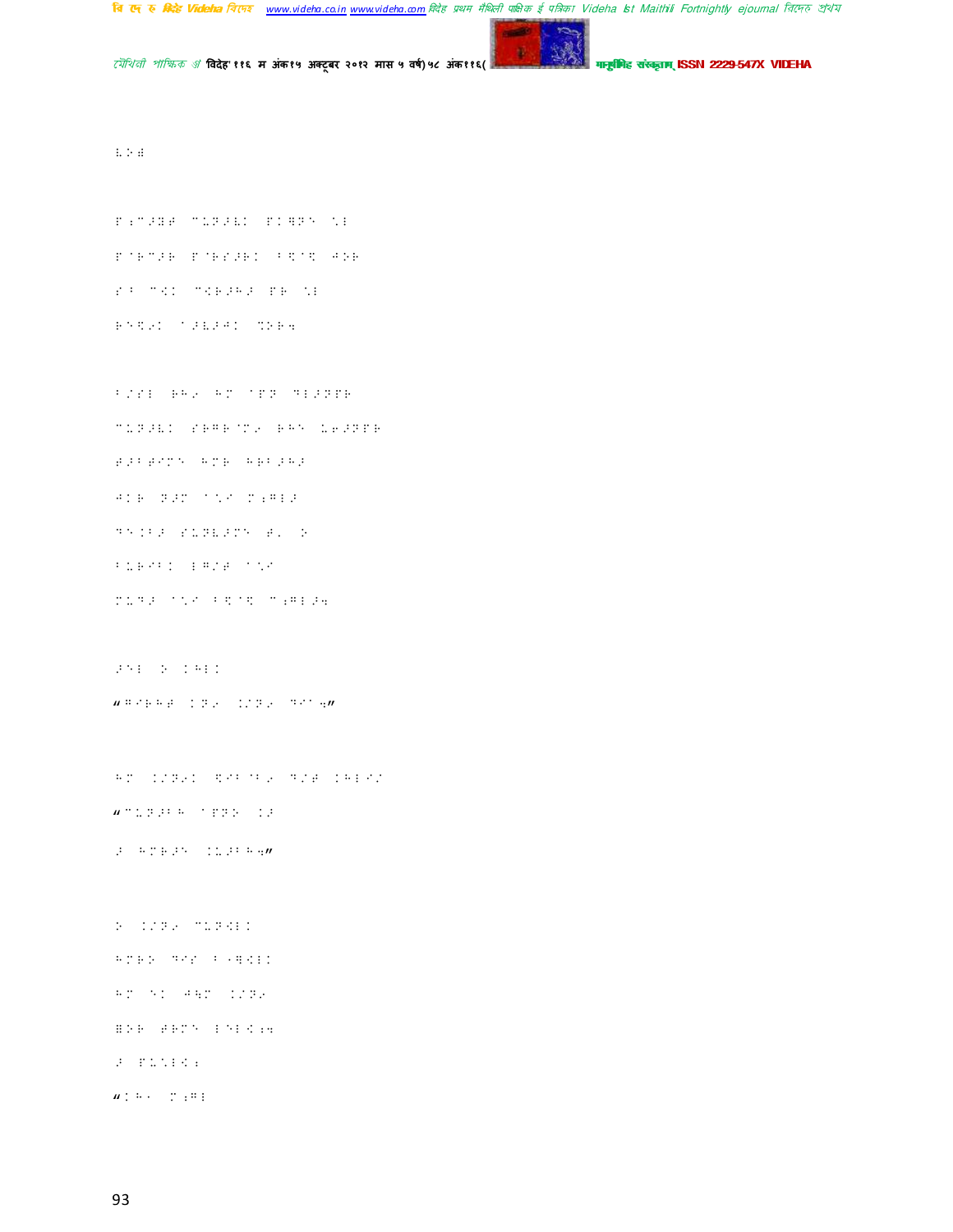⢴!⣁!"⢼/⢼⢷!

⣇⢵⣞!⢷⢼.⢷⢼!⢹2!!

 $\mathcal{L}$  #  $\mathcal{L}$  #  $\mathcal{L}$  ,  $\mathcal{L}$  =  $\mathcal{L}$  =  $\mathcal{L}$  +  $\mathcal{L}$ 

⢵!⢼⢺2.!

"⢴!⢳⣓!⢻⢷⢳⢾!

⢽⣋⢴⣋⣞!"⢸!

⢽!⢹⢽!⣅⣔#!!

⢽!⢷⢼⢾!⣅⣔#!

⢼!⢺⣈⢽.⢾⣈⢽!

⢸⢵⣞!⣐⢻#2!!

 $m_{\rm H}$  /2  $^{-1}$  and  $2.25$   $m_{\rm H}$ 

#### $\label{eq:4} \begin{split} \begin{array}{cccccccccc} \mathbf{1}_{1} & \mathbf{2}_{2} & \mathbf{1}_{3} & \mathbf{2}_{3} & \mathbf{2}_{4} & \mathbf{2}_{5} & \mathbf{2}_{6} & \mathbf{2}_{7} \end{array} \end{split}$

WHEN THE TREATMENT OF A

⢷!'⣛⢾⢳!⣇/⢼⢷!

⣅⢹⢼!"⢷'⣐/!!

⢼⣐⢻⢽!⢹⢼⢹!⣁⢳!⣚⢼?⣛!

⢼⢹⣝⢵!⢽⢴!⣁!

⢽⢼"C!⣚⢴!⣁⣒"

#### ⢵!⢼⢺2.!

"⢴!⢳2#!⢻⢷⢳⢾!

⢹⢼⢹@!

'⢷"⢼2!⢳⢷!⢷⢴!!

⣅⣈⢷!g!⢵⢷!/⢼⢷⣞⢼!⢻⢼⣁!

⣈⢼!2⢽!⢷⢳!⢵⢴!

⢾2!⣈⢽.⣈⢽!g!

⢻⢼⢷!⢹⢽!⢷⢳!⢳⢷⢼!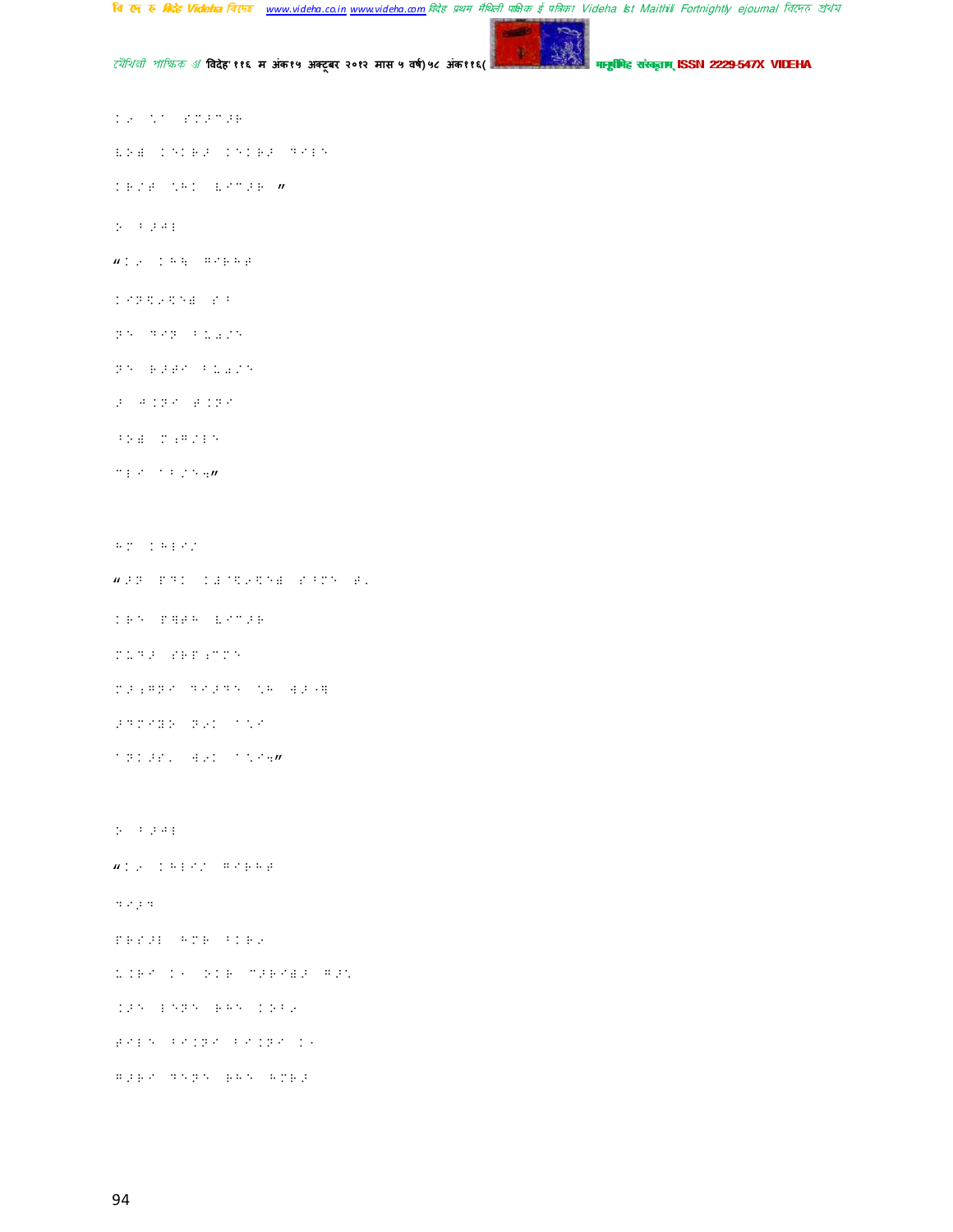ट्येरिती शाश्किक अं विदेह' ११६ म अंक१५ अक्टूबर २०१२ मास ५ वर्ष) ५८ अंक११६(

मानुमिह संस्कृतम् ISSN 2229-547X VIDEHA

Simple Champ

 $\mathcal{D}(\mathcal{I}, \mathcal{B}) = \mathcal{B}(\mathcal{I}, \mathcal{B}, \mathcal{B})$ 

主张电子 计图表

Aragona (mya

 $\mathbb{R}^n \subset \mathbb{R}^n \times \mathbb{R}^n$ 

proprieta de la ser

 $\mathcal{F}(\mathbb{P},\mathbb{P})=\mathbb{P}(\mathbb{P},\mathbb{P},\mathbb{P})$ 

CONTRAPPONENT CARLOS **Service Service Service Presidents** 

● 6 FER ISTRE FREE ● 6 FREEF ISTRE IETE | IERER FREIS INFREE 20 FREE KORPODAL SA PRADARE DOPRATO DE SE EN 2008 ATABA E ESPA

 $\mathbf{R}$ 

**TERMINIAN ROW** 

1929年3月

DRIVER SERVICE

THE 2005 FROM PRESENT BASE  $\mathcal{A}(\mathcal{N}) \oplus \mathcal{S}(\mathcal{M}) \oplus \mathcal{S}(\mathcal{M}) \oplus \mathcal{S}(\mathcal{M}) \oplus \mathcal{S}(\mathcal{M}) \oplus \mathcal{S}(\mathcal{M}) \oplus \mathcal{S}(\mathcal{M})$ TRE LARGE TO SELTER SELTER IN rian is more creditated SA PERSONAL SOCIETY Silver prevail in the Administration and administration A DISPOSAL CONTRACTOR ARE DESCRIPTION OF A DISPOSITION ANALOG ASSOCIATE PROVIDENCIAS Advancedent case of company avere of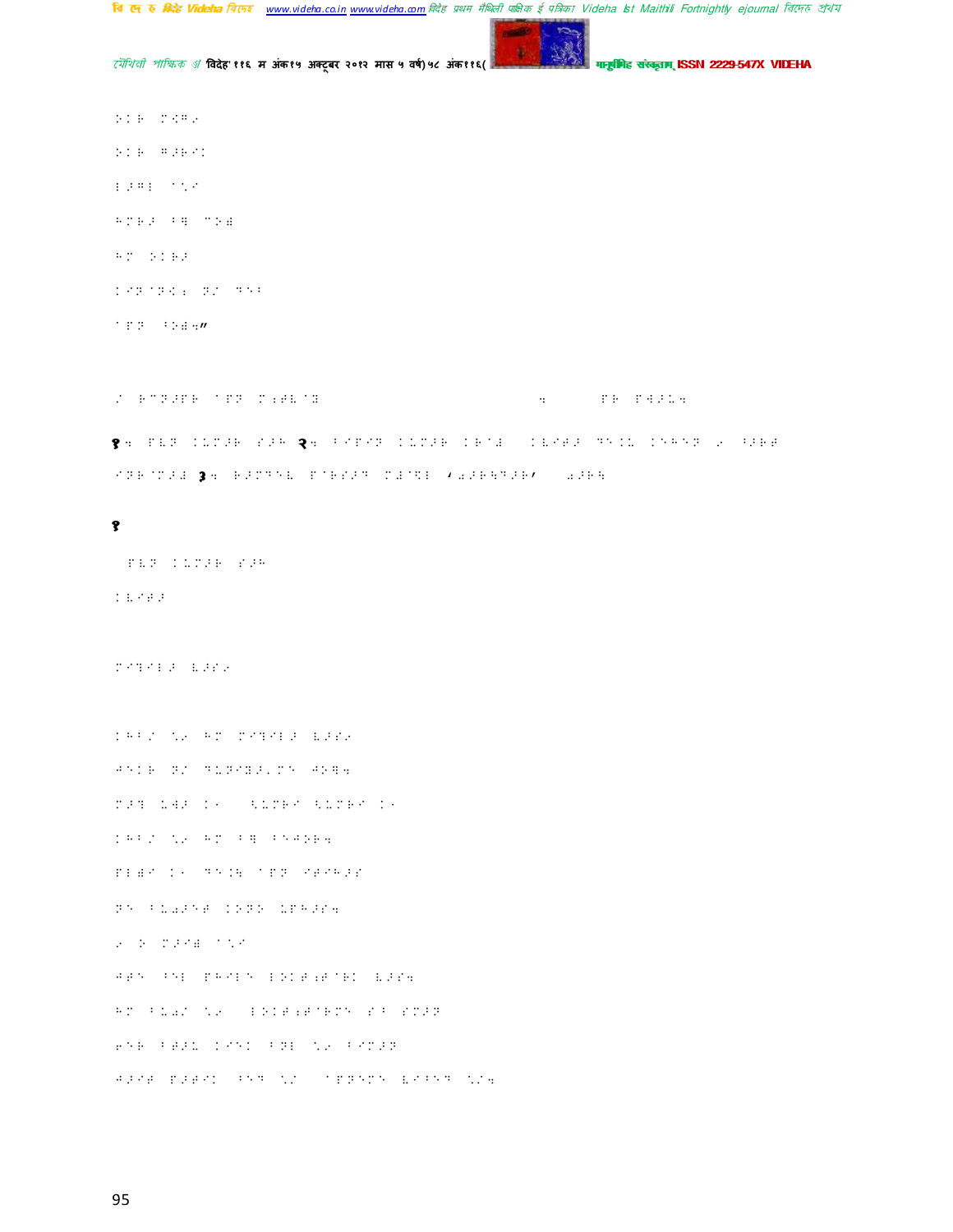ट्येथिती शांक्षिक अं विदेह' ११६ म अंक१५ अक्टूबर २०१२ मास ५ वर्ष) ५८ अंक११६(

मानुमिह संस्कृतम् ISSN 2229-547X VIDEHA

Adapt dubare and to those

TECHNOLOGY PERSON

NI ESITUNIN PED

NI POPIL NIN BAD

Service and president an

alm success of ensew

das Prime Nickens

der staat work tweep stakes

 $N(\mathbb{Z}) = N(\mathbb{Z})$  . A  $\mathbb{Z}^n = N(\mathbb{Z})$  , and  $N(\mathbb{Z}^n)$  is  $N(\mathbb{Z}^n)$ 

BU SELEP INVERSIVE PRAG

#### $\mathbf{z}$

 $\mathcal{A} = \mathcal{A} \oplus \mathcal{A} \oplus \mathcal{A} \oplus \mathcal{A} \oplus \mathcal{A} \oplus \mathcal{A} \oplus \mathcal{A} \oplus \mathcal{A} \oplus \mathcal{A} \oplus \mathcal{A}$ 工业产品中

HAIL INFNER PROFESSIONERS

 $\mathcal{R}(\mathcal{N},\mathcal{R},\mathcal{L})=\mathcal{R}(\mathcal{R}(\mathcal{R},\mathcal{R}))=\mathcal{R}(\mathcal{R}(\mathcal{R},\mathcal{R}))=\mathcal{R}(\mathcal{R}(\mathcal{R},\mathcal{R}))=\mathcal{R}(\mathcal{R}(\mathcal{R}))$ during an appearance of the public mine on called 2011 and concernments and distribution was a considerable consider

 $\mathcal{A}(\mathcal{G},\mathcal{G},\mathcal{G})=\mathcal{A}(\mathcal{G},\mathcal{G},\mathcal{G},\mathcal{G})=\mathcal{I}(\mathcal{H})=\mathcal{I}(\mathcal{G},\mathcal{G},\mathcal{G},\mathcal{G},\mathcal{G},\mathcal{G}).$  $\mathcal{B}(\mathcal{G},\mathcal{B},\mathcal{F},\mathcal{G},\mathcal{F}) = \mathcal{B}(\mathcal{F},\mathcal{B},\mathcal{F}) = \mathcal{B}(\mathcal{G},\mathcal{B},\mathcal{F},\mathcal{B},\mathcal{F}) = \mathcal{B}(\mathcal{F},\mathcal{B},\mathcal{G})$ **ASPARDANCE ALAS SANDA** HAIL INFAR DO CHARL CAR TO ARE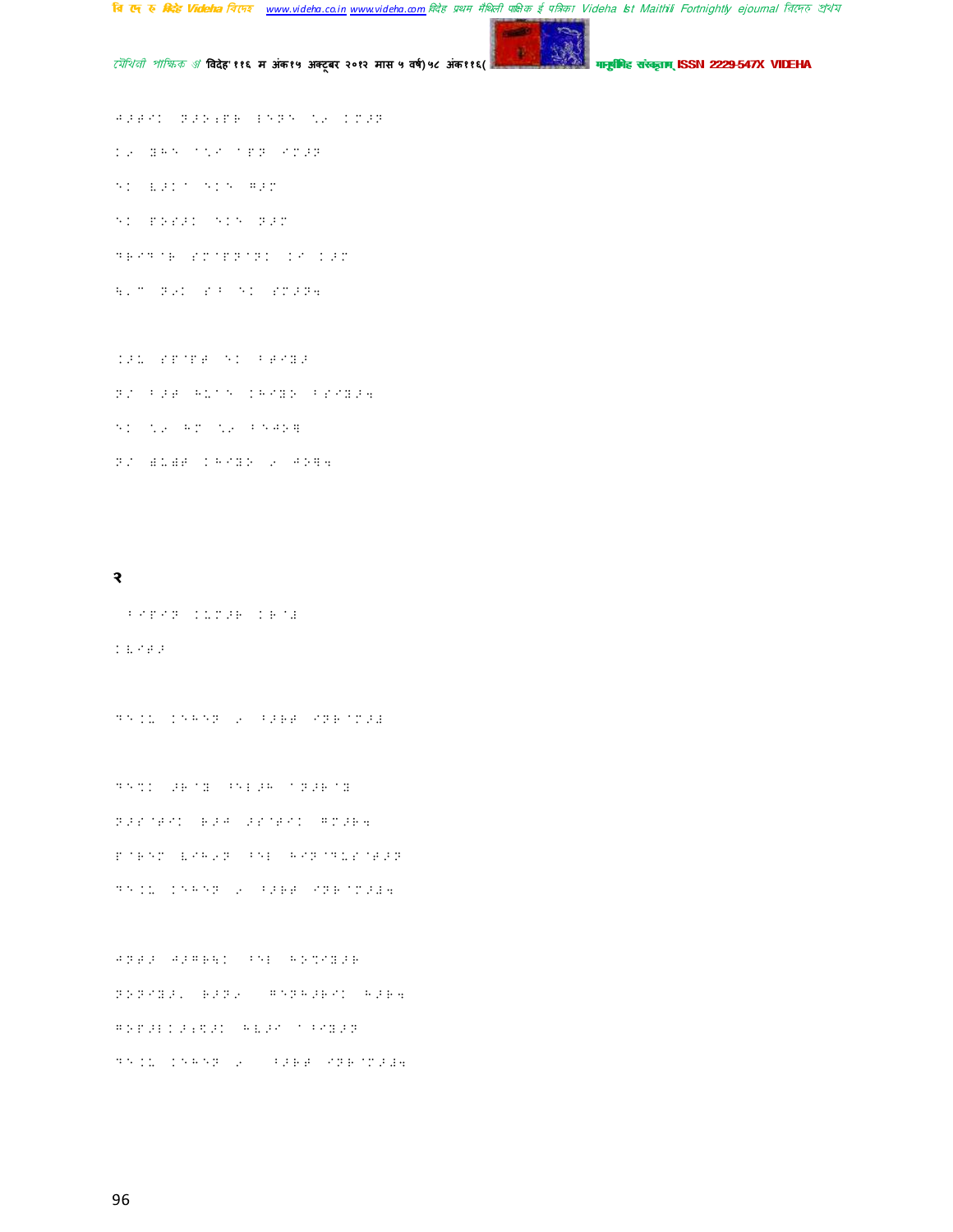ट्येथिती शांक्षिक अं विदेह' ११६ म अंक१५ अक्टूबर २०१२ मास ५ वर्ष) ५८ अंक११६(

मानुमिह संस्कृतम् ISSN 2229-547X VIDEHA

TONESS SERVER ENERGY PROPER SATISFE TETERS TELER  $\mathbb{P}(\mathbb{R}^d) = \mathbb{P}(\mathbb{R}^d \mathbb{P}(\mathbb{R}^d)) = \mathbb{P}(\mathbb{R}^d \mathbb{P}(\mathbb{R}^d)) = \mathbb{P}(\mathbb{R}^d \mathbb{P})$ delta teresa ya magaal kalendaa.

SANTO APROVABLE PROPE STEPS ARTES (FSE PERSEN as target since several reports HAIL INFAR DO CHARL CAR TO ARE

SACTORABLY TERRITOR STEPHEN ade complication above the par-HAIL INFNER CONFERENCEPTER

TO BLACK SPECTATE COOP commencing to a series areas. TER PARTIEDA PAUL PIER PARAD delta teresa ya magaal kalendaa.

ndings in Fara (RSE) chrom #NETENTRAL PROPRES BACK SPACE PREAD SPACE POINT PRE HAIL INFAR DO SPEED PERMITEER

### $\overline{\mathbf{3}}$

TESTANE PARSAN TEAR (VESERAS) ATBACKBORG #28 法决断权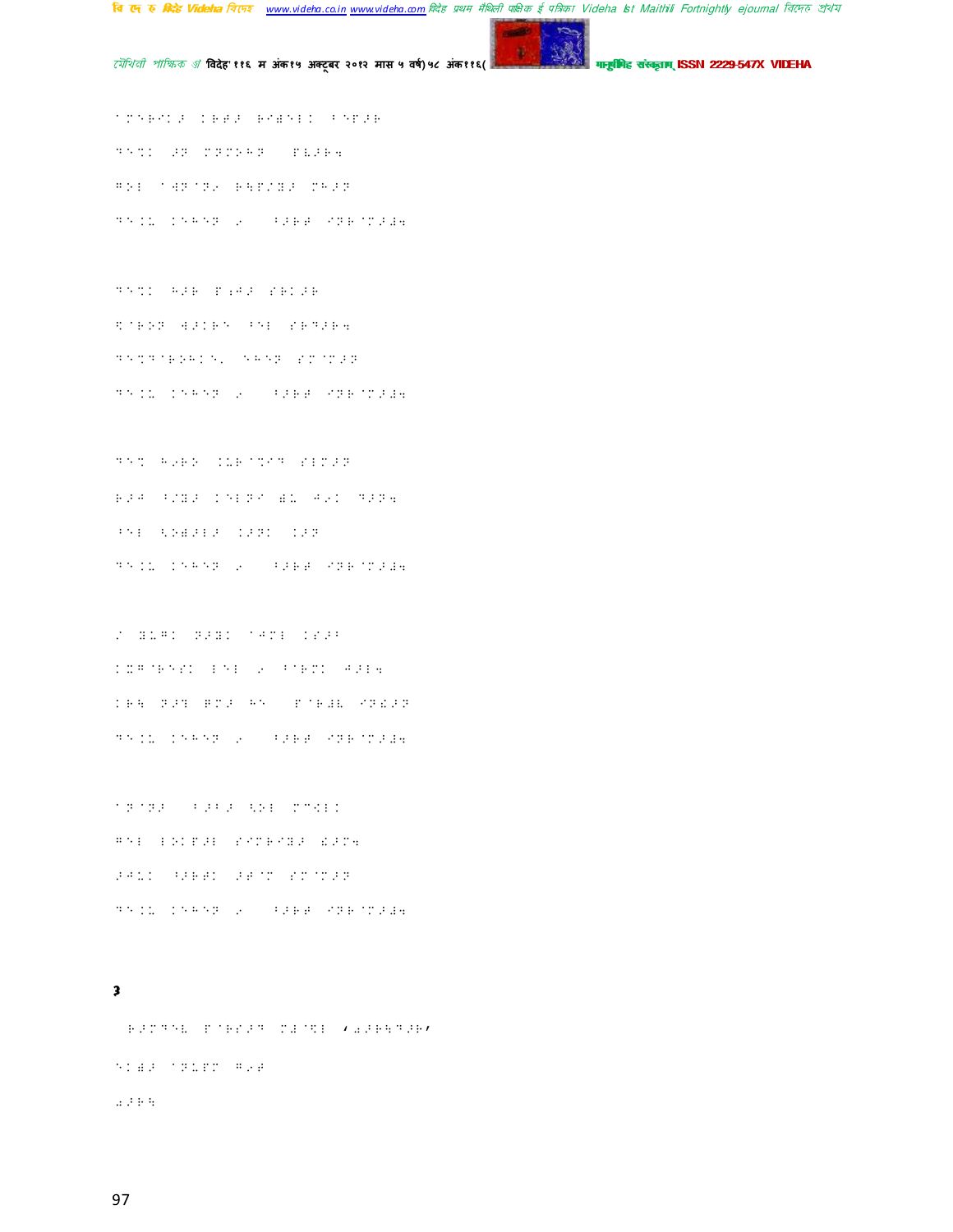ट्येथिती शांकिक अ' विदेह' ११६ म अंक१५ अक्टूबर २०१२ मास ५ वर्ष) ५८ अंक११६(

मानुबंधिह संस्कृतम् ISSN 2229-547X VIDEHA

REVENUE DE LES BRACILLES PROFILERES DE L'ANGUI #BURN RESTRACTORS BOBU CONSECRED PUBLIC DRAW

 $\mathcal{H}(\mathcal{G},\mathcal{G})$ 

BATESH (1989) 1970 ANEXAN SPA STEPH ARM PATCH STAR THE BEREITS COURT CAN CORP. THE POLENOM COVER PROPERTIES  $\mathcal{F}(\mathfrak{u},\mathfrak{g}_{\mathcal{A}})=\mathfrak{e}(\mathfrak{g})\mathfrak{e}(\mathfrak{g})\rightarrow\mathfrak{g}(\mathfrak{g})\rightarrow\mathfrak{g}(\mathfrak{g},\mathfrak{g}).$ AT SAMPAIRES ROBERT made an industry careery, creates PASS 21 CONSTRUCTION The Babyle Charles and St

SPOINT TEACHER REPORT PORT PROPERTY NI PERBIANG LANGERS STREAMS, I SAMPLE CONT **TERRITHSHOP** 

 $\gamma$  and  $\gamma$  . The approximation of  $\gamma$ mission a mark and erections wareast mailed an abase ATEN BL MELDE NIN **TERRITHERS** 

 $\gamma$  and  $\gamma$  , and then a state and the data. advanced and all also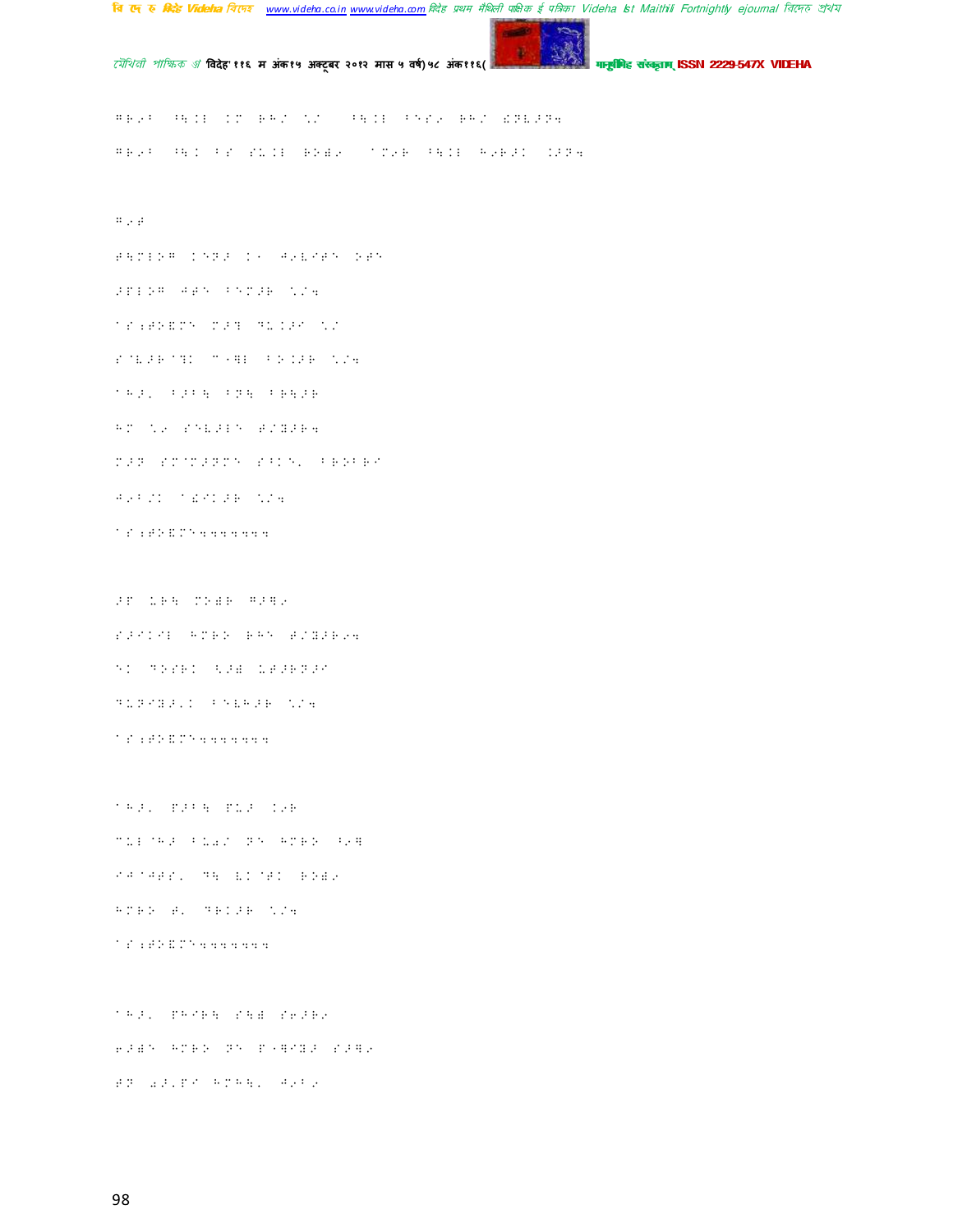*त्रीशिती পাफ़िक अ*विदेह'११६ म अंक१५ अक्टूबर २०१२ मास ५ वर्ष)५८ अंक११६( सालामह संस्कृतिक संस्कृतम् ISSN 2229-547X VIDEHA ⢳⢷⢵!⢾C!"⢷⢵⢼⢷!⣁#⣒! "⣐⢾⢵⣏⣒⣒⣒⣒⣒⣒⣒! ⢳⢼C!⣉⢵⢸⢼!⢳2!⣞⢼⢷⢴! ⣔⢵'⣛⢴!⢳⢷⢵!⢷⢳#!⢾#⣝⢼⢷⢴⣒! "YOU ALLESS TO A CONSTRUCT ⢳⢷⢵!⢾C!⢹⢷⢼⢷!⣁#⣒! "⣐⢾⢵⣏⣒⣒⣒⣒⣒⣒⣒! #!⢷/⢽⢼'⢷!'⢽!⣐⢾⣇⣝!hhbkfoesbAwjefib⣒dpn!'⢷!'⣚⢼⣅⣒!! १⣒!⢼2!⣅⣅⢽⢹!'⢼⣚.!⣁⣅!⢻⢺2!२⣒!"⢽⢹⢴'!⣅⢼⢷!"⢼⢶⢴! ⢹⣓⣞⢼!⣇⢾⢼!

#### १

!⢼2!⣅⣅⢽⢹!'⢼⣚! ⢻⢺2!

#### १

⢻⢺2!

⢼!⢳⢷!⢵⢽!⣋⣋!⣈⢽⢳⢽!⣁! ⢷⢵"C!⢳⢷⢼!⢾C!⢽#!⢽⢽!⣁!

# ⢾⢷⣅⢼!⢾⢷⢼⢷⢴!⢼!'⢼'⣋!⢽!⢻2!

⢹⣈⣓C!/⣓2⢳⢼!'⢷!⢸⢼⢾⢵!2!⢹⢳⢽!⣁!

⢼"⢽!2#!⢺⢷⣈"⣅⢼C!⢻⢷⢴!⢻2#! ⣚⣐⣟⢼!⣚⣐⣟⢼!'⣅⢷⢼!⢳#!"⢽"⢽!⣁!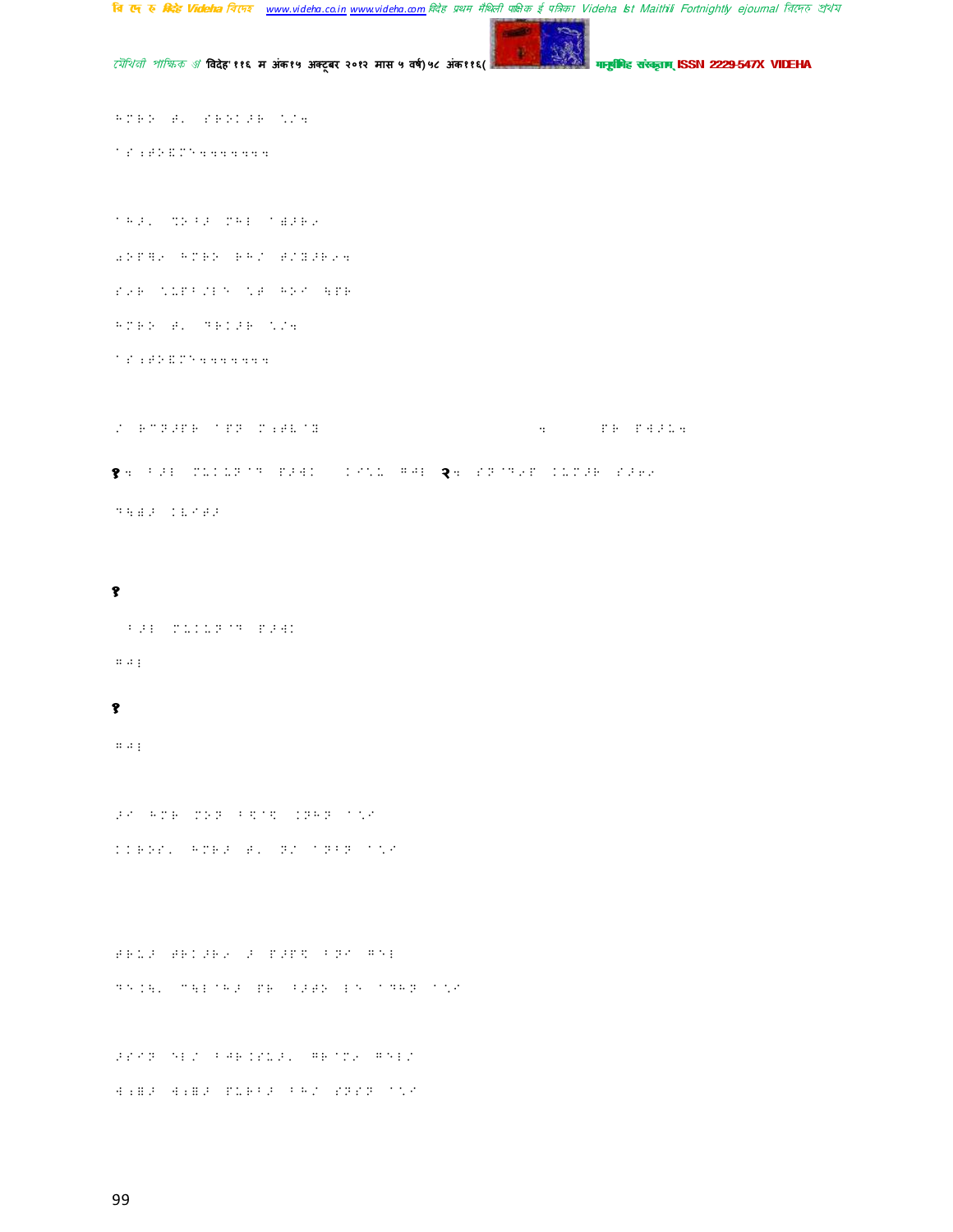⢶⢷!⢹⣅⢷⢻⢼!2⢼!⢳⢾#!⢽⢼/!⢼!2⢴2⢼!⢳⢾#! ⢹⣈⣓C!⣈⣅22⢼!'#"⢼!⢼⢺#⢾!⣔⢽⣔⢽!⣁!

⣃⢷!'⢷⣇⢼⢷!!⢾⢳⢼⢷!!⢹⢽!2#! ⣐⢻⢽⢼!!/2#⢾!⢽⢽⢼!?⣛⢽⢽!⣁!

⢽⣝!⢹⢽!⢾C!⣁#!⢴!'⢼⣇#⢽!⢺⢼! ⢼⢾!⢼⢹!⢶⢷!⣓⢳!⢻⢳⢽!⣁#!

"⢷2!⣇⢷⣜!⢳⢷!-!⣇⢷⣜!26!

२

⢶⢷!⢼!⢼C⣈"C!⢽⢵⢷!⢳⢼#!⣁⢴!! ⢷⢳!⢷⢳!⢳⢴C!⢼⢾!⣃⣅⢷⢼#!⣁⢴!! ⢾#!⣁#!"⢽⢳!⢴!⢵⢽⢼!⢳!⢳⣓C! /2!⢼⣅!⣈⢽⢵!⣝#!"⢾⢼#!⣁⢴!⣒! PAEC, TEC CEC PTER PROPERTY "YUL ANY CONSULTANT OF THE CONFIDENTIAL A ⢹⣈⣓C!⢼⢽!⢼⢽!"⢼C⣔"C!⢸⢵⢷!⢸2#!!

⢸⢵⢷!⢸⢵⢷!⢳!⢹⢷⢼!/⣟⢼#!⣁⢴!⣒!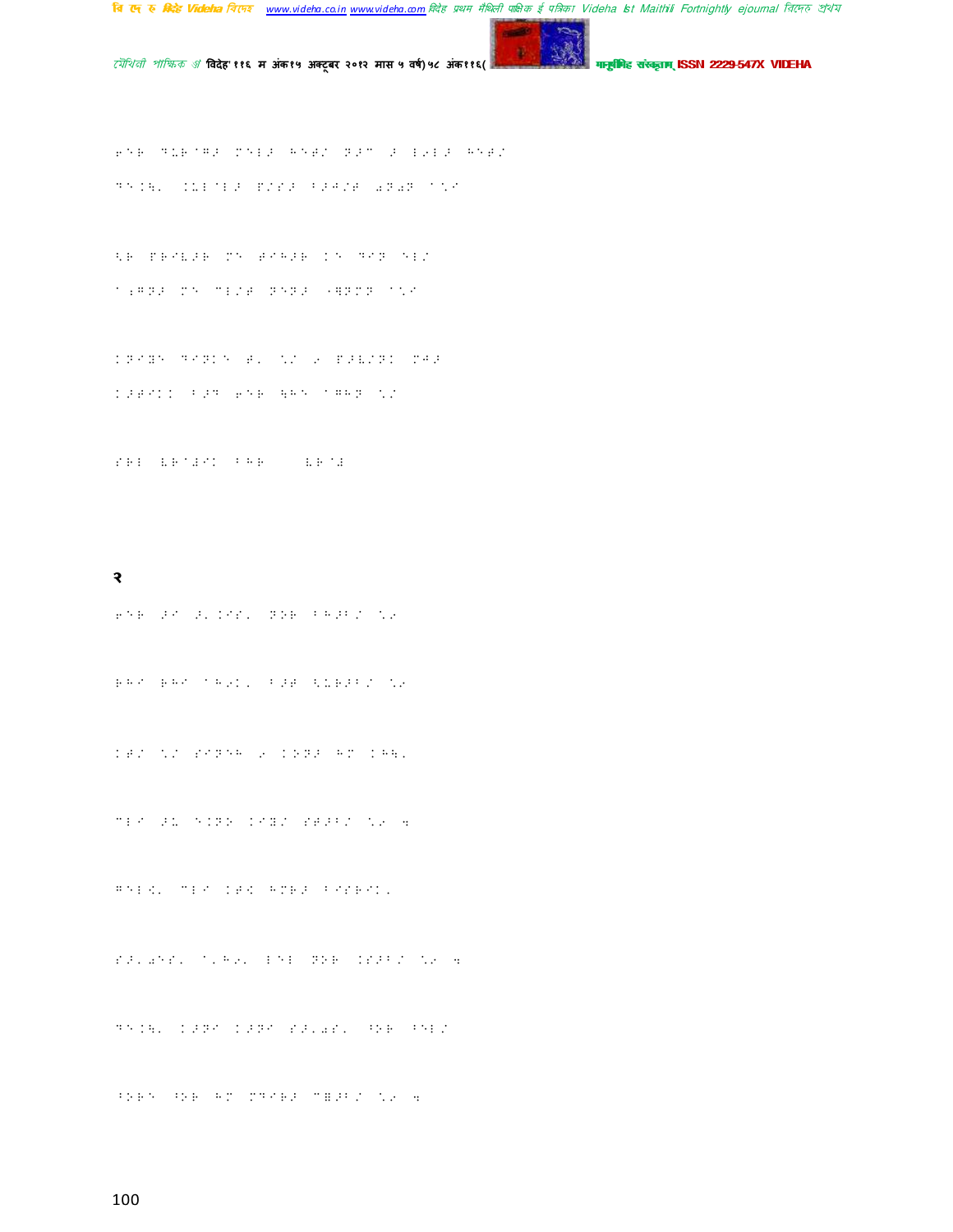⢹⢷⢵"C!⣟C!C⢳⢴C!!⢽⣉⢼!⣝!

⢵⢳!⢽⣉⢼!22!⢶⢷"C!⢺⢼#!⣁⢴!⣒!

⢽⢴⢽⢽⢵C!⢽#!⢼#!⢺⣊C!"'⢽⢵!C!⢹⣈⢾⣊C!

"⣅⢾⢼!2!⢾#!⢵⢽C!⢽⢼#!⣁⢴!⣒!

⢳⢼⣙!⢺⢵⣋C!⢴!⢳⣊C!⢳!⢸⢻⣇⢼⢽!

⣝#!⢽#!⢳⢼C!⣅⣅⢽⢹"C!2⢼#!⣁⢴!⣒⣒!

"YET SERVER TO BE THE

३

⢼"!⣞⣓⣞2!⢸⢼⢻!⢸⣓⣞2! ⢼C⣈!⢽⢳⢵⢷!"C!⣉⢴⢾2!!

⣃⣅⢷C!⢼⣓C!⢴!⢺⢽⢻⢴!C! ⣝#!⣁⢴!⢳⢼C!⣝#!⢷⣅"2!!

"⢽⢳!2⣊C!⢾Cg!⢹⣅⣈!'2⣊C! ⢼⢽⣝⢵C!!⢽#!/#⢽!⢸⣞2!!

2⢳⢷!⣅⣚2!⢷⢺⢼"C! 2⢼⢻#!!⢺⢽⢼!"⢼C"!⣁⣓⣞2!!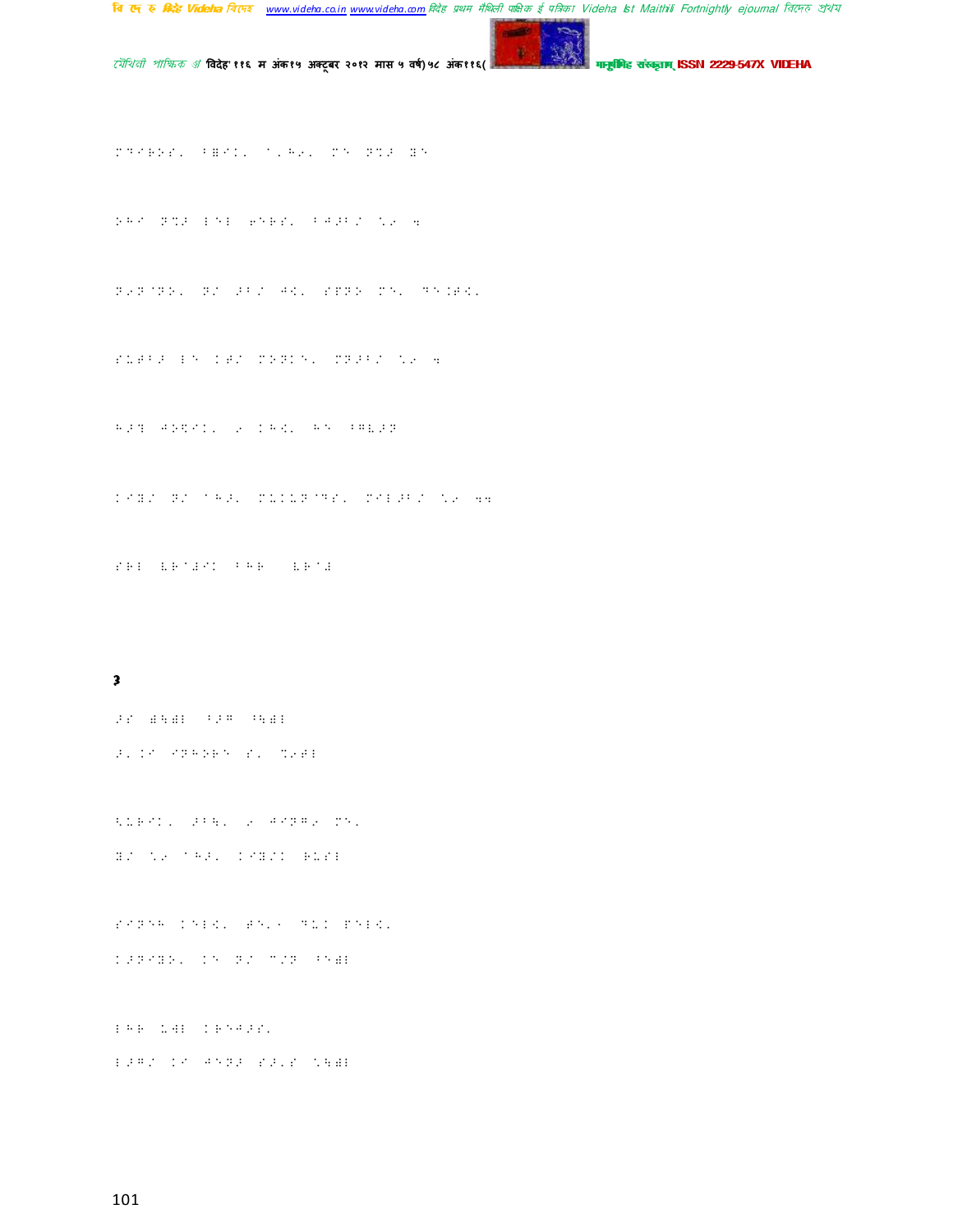*त्रीशिती পাफ़िक अ*विदेह'११६ म अंक१५ अक्टूबर २०१२ मास ५ वर्ष)५८ अंक११६( सालामह संस्कृतिक संस्कृतम् ISSN 2229-547X VIDEHA

! <br />  $\mathcal{L}_{\mathcal{A}}$  />  $\mathcal{L}_{\mathcal{A}}$  /> =  $\mathcal{L}_{\mathcal{A}}$  /> =  $\mathcal{L}_{\mathcal{A}}$  /> =  $\mathcal{L}_{\mathcal{A}}$  /> =  $\mathcal{L}_{\mathcal{A}}$ ⢳⢼C!⢺⣊C!⢽⢼!"⣐⢻!⢸⣞2!!

⢼"!⣞⣓⣞2!⢸⢼⢻!⢸⣓⣞2! ⢼C⣈!⢽⢳⢵⢷!"C!⣉⢴⢾2!

### ४

⢻⢺2!

⢼!⢳!⣛!⣅⢹⢼"!⣁⢴!-⢵⢽⢼!⢳⣊C!⢷⢼"C!

⢵⢳!⢹⢽"C!⢼⢽#⢾!⣁⢴!⣝⣊-⢳⢼C!⢻2⣊C!⢺⢳⣝⢼"C!

⢳!⣝⣊!⢳⢷!'⢷⢴⢾!-⢳⢼C!⣈⢽⢵!⢾g!⣃⢷!⢼⣓C!

⢹⢽!⢷⢼⢾!⢳!⢾!-!'⢷⢼⢷⣙⢽⢼!⢷#!⣁⢴!⢹#⢼"C!

/⢼⢷⣝!⢹⢽!⢾C!⣅⣔⣝⣊!-/⢼⢷!"⢼2!"⢽!⢴⢾2!

⢳⢼C"C!⢾⣝⢼!22!⢶⢵⢽⢵!⢼C⢻2⣊C!⢽⢼"C!

'n de la c'hollaneg ar generadur e la c'hollaneg ar generadur e la c'hollaneg ar generadur e la c'hollaneg ar

/2!⢻2⣊C!⢽#⢳⢷!⢳!⢾C!-⢷⣅"2!⣁2⣊C!⢳⢼C"C!

/⢼⢳⢴!⢽#!'⣋⢼!2⢾⢾⢼!-⣊⢷!/⢼⢳⢴!⢽#!⣎⢽!⢹⣊2⢾!

Nativides, primate the mass at the manager.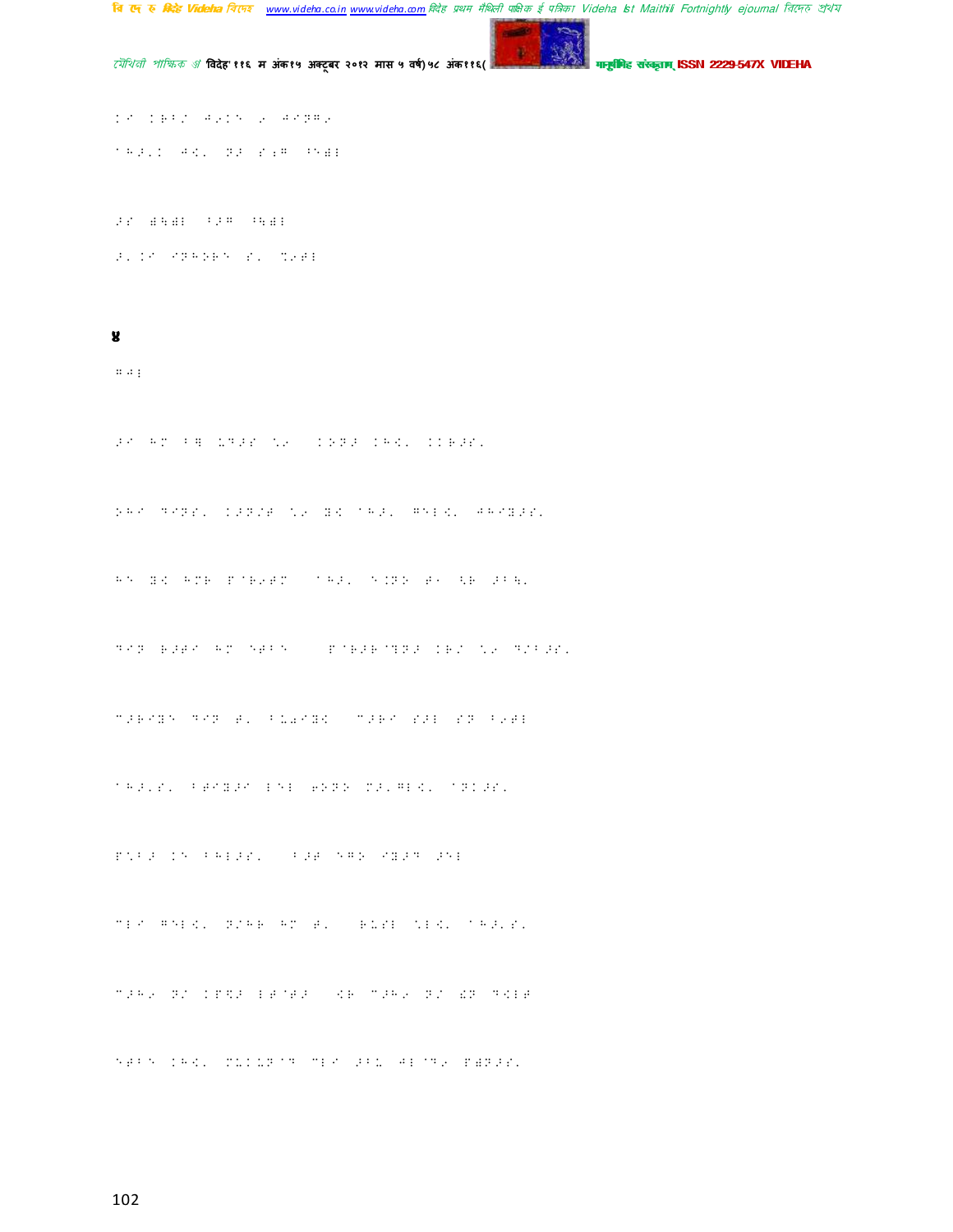*त्रीशिती পাफ़िक अ*विदेह'११६ म अंक१५ अक्टूबर २०१२ मास ५ वर्ष)५८ अंक११६( सालामह संस्कृतिक संस्कृतम् ISSN 2229-547X VIDEHA

"⢷2!⣇⢼⢷⣜!⢳⢷!

⣇⢷⣜.29!

#### ५

⢻⢺2!

!2⣈⣓C!⢳!⢻⢺2!⣅⢷!⢽⢼⢹⢼⢽!⣁! ⢳⣅⢽⢷!⢹⢴⣇⢼⢽⢼!⢴!⢹⣅⢽⣝⢼!⢺⢳⢼⢽!⣁!

⢷⣅'C!⢺2⣇⢼!⢹⣈⣓C!2⢼⢻#!⣁⣙!/⢼⢽!"⢽! ⢻⢵2!⢻⢵2!⢻⢵⢷!⢻⢼2!'⣓⢷⣜⢼!"⢼⢽!⣁!

⣉!⢳⢼C!⢷⣉!"⢽!⢼C⣈!?⢷⢻!⢺⢽⢼! ⣎⢼⣝2!⢸2⣊C!⢹⣈C!⢳⢵⣉!⢽#!⣚⢼⢽!⣁!

⢻⣅2⢼⢴!⢻⢼2!'⢷!⢽⢴!2⢼⢻#!⣚⢵⢷!2⢼2⢴!

⢳⢴C!⣞2!⣁⣊⣛⢼"⢸CC!⢺⢼⢽!⣁!

# ⢷!⢺!2/#⣝!⢹⣈!⢵⢽!⢳#⣝!

(⣅⣅⢽⢹(!!2⢼⢻!⢺⢽⢼!⢳⣅"⢽!⢹⢵⢼⢽!⣁!

"YEE CEENSEN FROM

### २

!"⢽⢹⢴'!⣅⢼⢷!"⢼⢶⢴! ⢹⣓⣞⢼!⣇⢾⢼!

#### १

103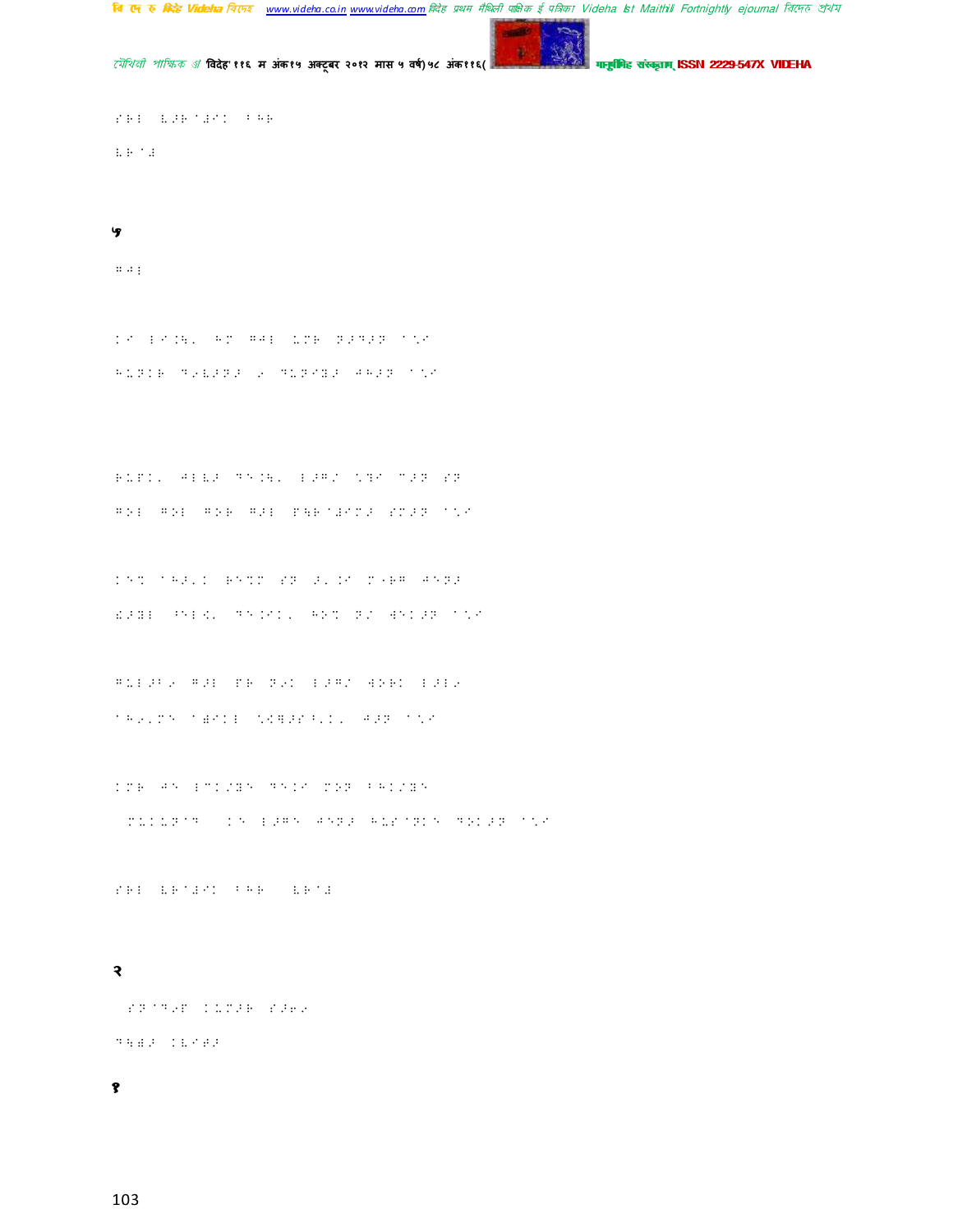ट्येथिती शांक्षिक अं विदेह' ११६ म अंक१५ अक्टूबर २०१२ मास ५ वर्ष) ५८ अंक११६(

मानुमिह संस्कृतम् ISSN 2229-547X VIDEHA

TRACTO TRABABLE

FOR PACKER PARK PORCH TERRITORY

TRURY RESONANCES (1982)

 $\mathcal{A}(\underline{1},\underline{1},\underline{2},\underline{3})=\mathcal{I}(\underline{1},\underline{1},\underline{1},\underline{1},\underline{3},\underline{3},\underline{1},\underline{1},\underline{3},\underline{1},\underline{1})$ 

中国中的 生产

absorbed message and a

FIRENCE FER CHOOSE

Here a see an ere.

alice are speaker.

product and provide companies and

 $\begin{array}{cccccccccc} \mathcal{E} & \mathcal{B} & \mathcal{E} & \mathcal{B} & \mathcal{E} & \mathcal{B} & \mathcal{E} & \mathcal{B} & \mathcal{E} & \mathcal{B} & \mathcal{E} & \mathcal{B} & \mathcal{E} & \mathcal{B} & \mathcal{E} & \mathcal{B} & \mathcal{E} & \mathcal{B} & \mathcal{E} & \mathcal{B} & \mathcal{E} & \mathcal{B} & \mathcal{E} & \mathcal{B} & \mathcal{E} & \mathcal{B} & \mathcal{E} & \mathcal{B} & \mathcal{E} & \mathcal{B} & \$ 

主なおよう 中央の外

THE PURPL PERMIT HIN

Add real ratings to a way

BOTH TEN FRIED BER

REAL PROVINCING CORP.

NI TARBAN ART BI ANE

 $\left\langle \mathcal{F}_1^{\pm} \left( \mathcal{H}_1^{\pm} \right) \right\rangle = \left\langle \mathcal{F}_1^{\pm} \left( \mathcal{F}_2^{\pm} \right) \right\rangle = \left\langle \mathcal{F}_1^{\pm} \right\rangle = \left\langle \mathcal{F}_2^{\pm} \right\rangle = \left\langle \mathcal{F}_1^{\pm} \right\rangle = \left\langle \mathcal{F}_2^{\pm} \right\rangle$ 

a de la sila del cia sistema de la calendaria

#### $\mathbf{R}$

BY #11 ME21 CAF2B  $\label{eq:2.1} \left\langle \mathbb{P}(\mathbb{R}^d|\mathbb{R}) \right\rangle \leq \left\langle \mathbb{P}(\mathbb{R}^d) \right\rangle \leq \left\langle \mathbb{P}(\mathbb{R}^d) \right\rangle \leq \left\langle \mathbb{P}(\mathbb{R}^d|\mathbb{R}) \right\rangle \leq \left\langle \mathbb{P}(\mathbb{R}^d|\mathbb{R}) \right\rangle \leq \left\langle \mathbb{P}(\mathbb{R}^d|\mathbb{R}) \right\rangle$ BRANDENED AFDED DOBLARY NO AT SAL AR TABLE BRTE. abiente espris, dia en tis miness as se  $(3,1,2,1,1,2,1,2)$ de actualida en des montes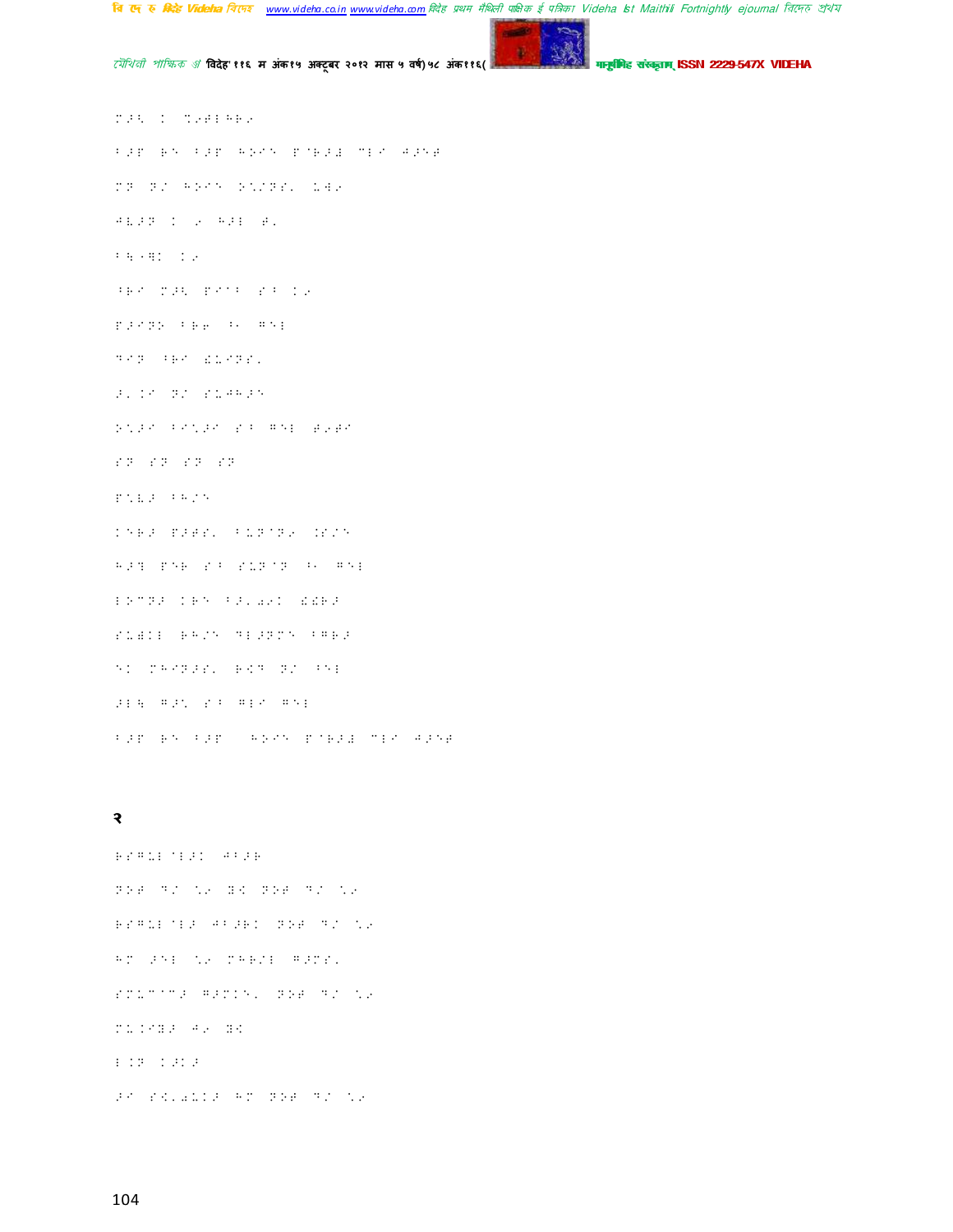ट्येंथिनी शांक्रिक अं विदेह' ११६ म अंक१५ अक्टूबर २०१२ मास ५ वर्ष) ५८ अंक११६(

मानुमिह संस्कृतम् ISSN 2229-547X VIDEHA

TRING NATURE POINT AND POST consequent and present the rest specifications as even PROPERTY PERSONAL PROPERTY TABLE BRIDGES CORPORAT  $\varphi\in\mathcal{G}^+$ BATE Y. TAP PRESENT BATA 359 37 12 38  $\left\langle \left\langle \mathbf{p} \right\rangle \right\rangle \left\langle \mathbf{p} \right\rangle = \left\langle \mathbf{p} \right\rangle \left\langle \mathbf{p} \right\rangle = \left\langle \mathbf{p} \right\rangle \left\langle \mathbf{p} \right\rangle$ BEFORE THE CAR PRICE RISK CRITICIS

The Committee of the PHP for

1928年3月

#### $\mathbf{S}$

 $\mathcal{M}(\mathcal{A},\mathcal{E})$ SASSINA PIS LASSE PARA LEGAL TEN PARA LA PARA LA PORTA A DI SPARTI DIA PARTE A ANNO 1984 DI STEAD DE L'ADAPTA DE L'ARRA DE ARRIVE abee dime to company about the control additional TO THE BALL TE ATEL LEARN PRESS IS STREETED BASE.

THE SERVICE ROOM ON THE RELATION CONTROL CONTROL PRO ATE BLAZI TREPAT (PEACHEA BREATTRE ARRIVE BAS)

BATT DEPART VORTEN FRAG ROOTERS BOVERNEDE BAS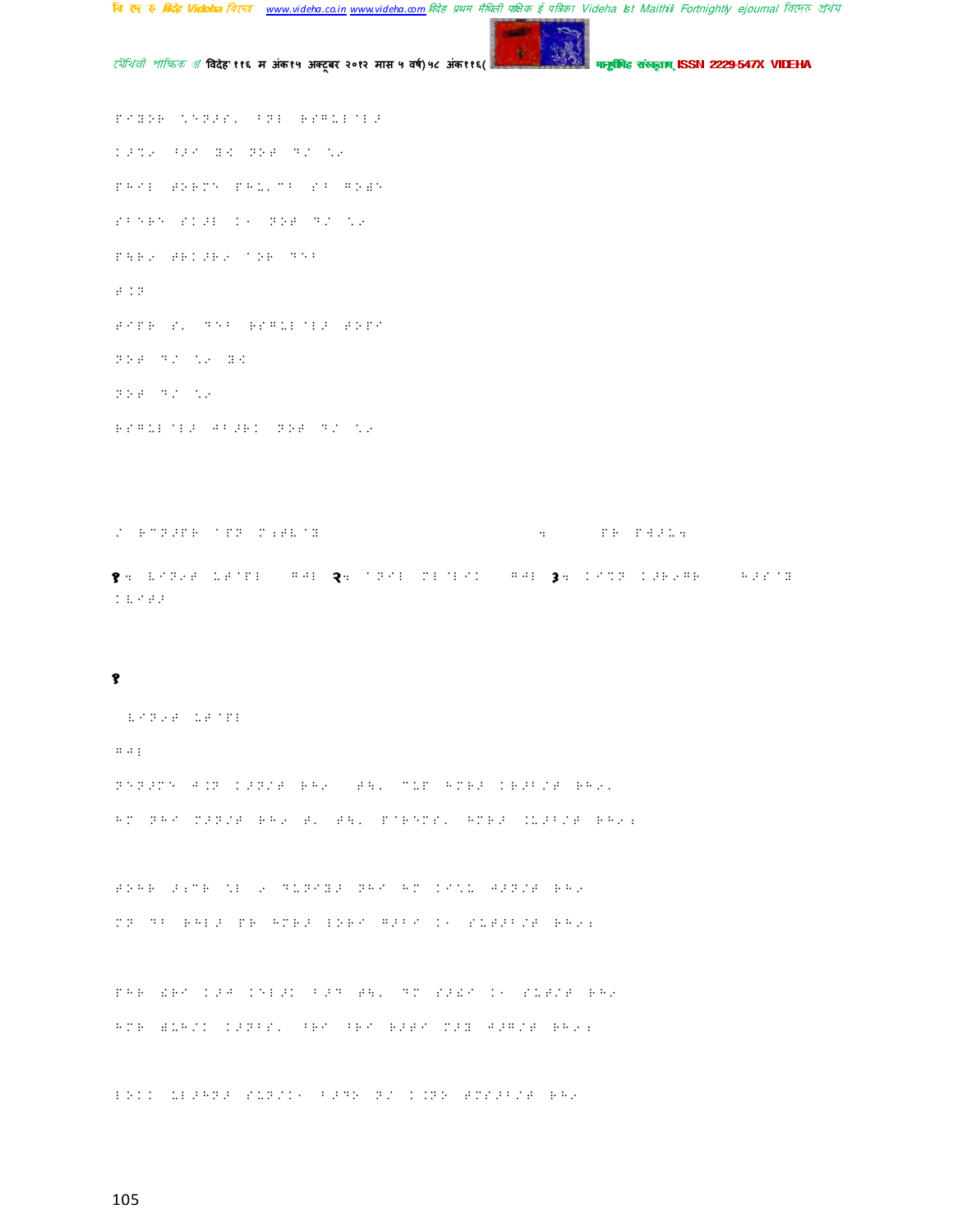ट्येथिती शांक्रिक औ विदेह' ११६ म अंक१५ अक्टूबर २०१२ मास ५ वर्ष) ५८ अंक११६(

मानुसीनेह संस्कृताम् ISSN 2229-547X VIDEHA

nada den aven di si especiedea iese anguerra estri

Administrative and individual made as a mean parameter and all parts and SU DATA (PEE) SPEC SEEP CEPTED AL CRAIR TO DEVISE PRAIE YEAH EARN BATTLERE LETA

#### $\mathbf{R}$

**Strategic paina vol** 

#### $\mathfrak{m}(\mathfrak{a},\mathfrak{g})$

FRANCISCO A BELIEVA CON CONTANDIRE E EL CORPO DE PARTIR CARDO BOAR CROOKING PROPERTY SOFTWARES CHARGE ESERTING

CAND COSTOR CREAMS DORE DORE RNED THE CORNO consider disease exposure to the consideration and consideration of the constant

a para kepada mengan dan sebagai pengenah antara pertama mengangkan FARIN DIE IDDE FRAGT DAT DAS LABS DARBE DORCH BREZ

anael al audiopaux augustus depodeel puga escus NIS PART ASK NO ASE BEBEV NOES INVESTIGATION ARE

TRIT TERM NERROTING ERROR ISSTA IST DARK FRIDOTS spreak assign an adjoint specific that tends toget and the

#1#2 @2#1 #Didd canan alth chad bia hopid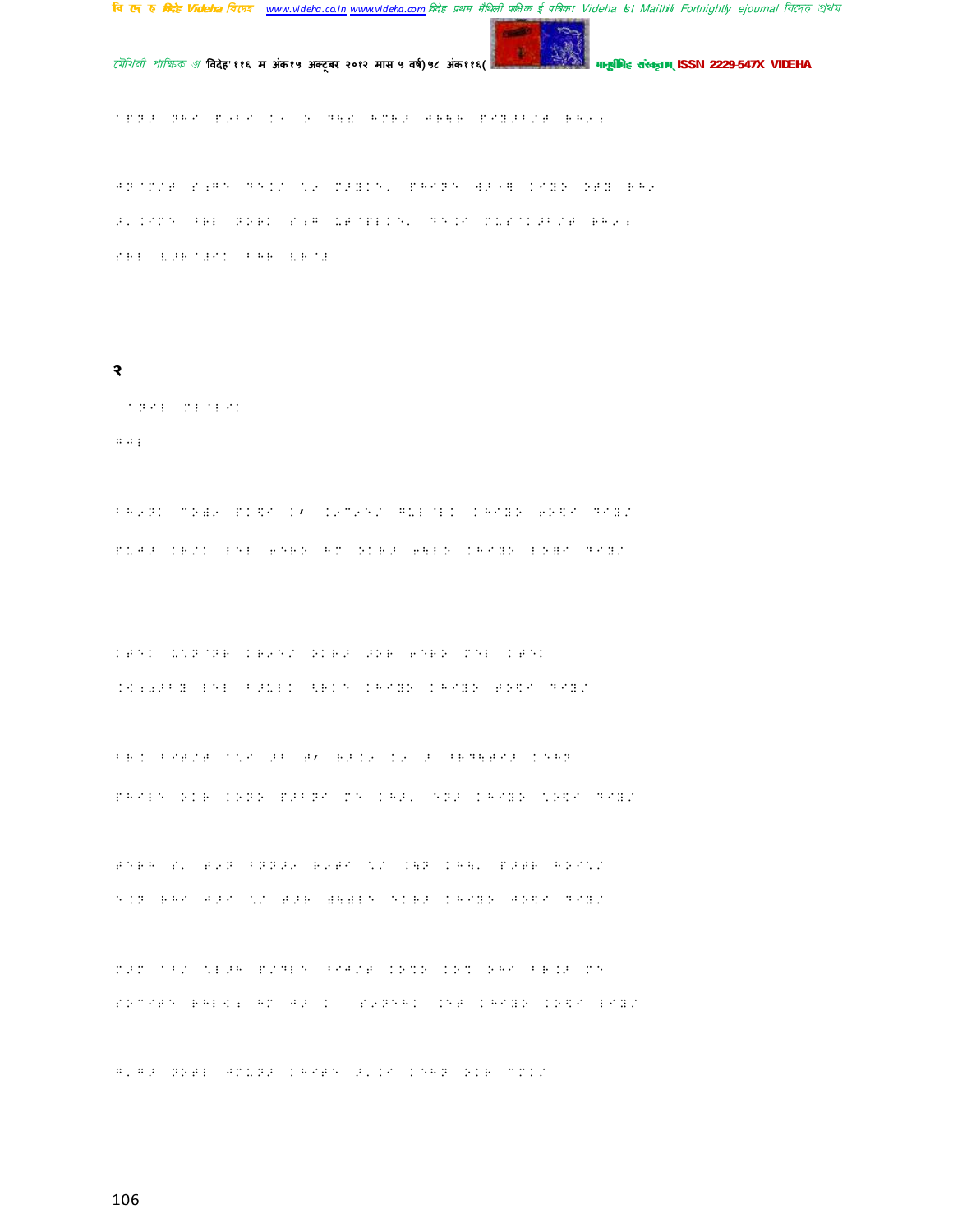ट्येथिनी शांक्षिक श्री विदेह' ११६ म अंक१५ अक्टूबर २०१२ मास ५ वर्ष) ५८ अंक११६( मानुमिह संस्कृतम् ISSN 2229-547X VIDEHA TAR PERANDISTRY AVENUE AND TOOLS ON DIAN PORCH THE

#### $\mathbf{3}$

BOILER BARBOAR PASSA

**SAPE TO CONFIRM** 

a presidente in transportan a establecida SCOTE TREATMENT SPECIAL ANSWER YELDER CERTIFY ENERGY AND a bi sian a garda senaide.

HERRY HERIT CRAW TO CONTRACT POWERRY Studenteer (Frankrijk maarten Frankrijk FRANCIS ENCORPORAGEMENT PANEL BOST TEN BABBOAR (ANGELA)

Strain the state of the trade that is a search Sometime and address to the present of the mas compared the significant major constants. ESC CENTEREDEN PNECH

YELLER ENGINEERING PRESENTER Schedunger Fred Hot Street Steater ARE SARE TA SARPAT (1981) 1991 TERRITRER RANCH TERRITRER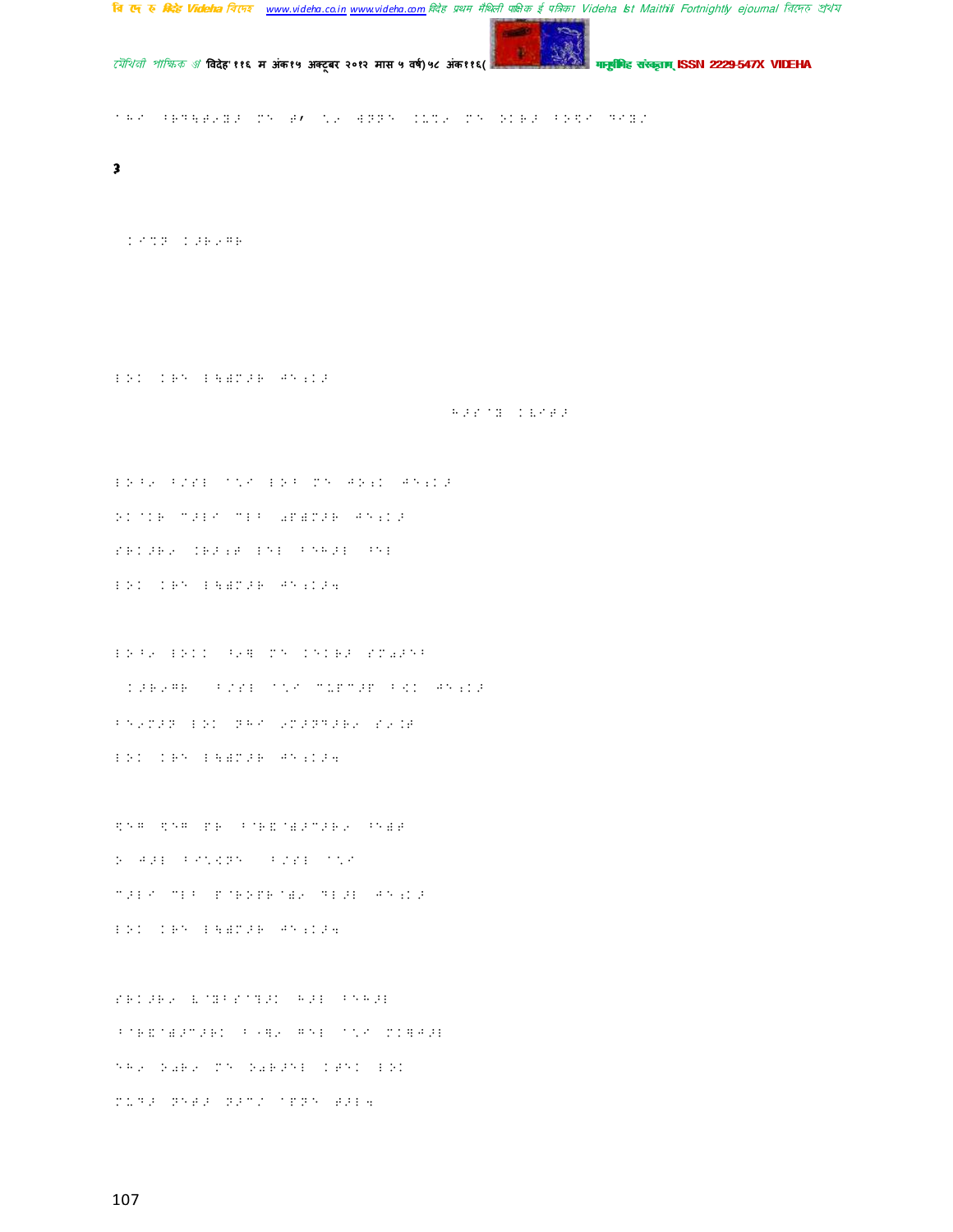ट्येथिती शांकिक अ' विदेह' ११६ म अंक१५ अक्टूबर २०१२ मास ५ वर्ष) ५८ अंक११६(

मानूबंगिह संस्कृताम् ISSN 2229-547X VIDEHA

Adapt directions absorpted in Adaptat SARRENES IN REER TOILS RAF YA SIAN BAI YEKSEK TYES askapa (Falence politica) para rancha si sesia

FATHER IN TEST ERRAT BARYER ERIKAR SARAT SATURA FRANCISCO INTERNATIONAL YES ARD CRACKED DOCTOR PERRY PROPERTY

FOR REPORT OF STATE REPORT OF STATE TERRITARY STRAY STRERR REPORTER ABSOLUTE TENNIS TO STORE ON A A DEVELOPED CONSTRUCTION POSSIBLE

```
BURGER PROBLEM BUSINESS
and recover composed connect
care constants at 20 am
STORE TREP TERM SPECIES PASSAGE
CORTESE TEST CHARTE
                                    SACTO PERMITED
```
FOR CERRA 34 CORR DROIB (FALL BAE \$4) ARTIFICATION CALCORERO FARD

 $\mathbf{r}$ 

CONSIGNAR CAR SHARPENES surge anywhere is a mag-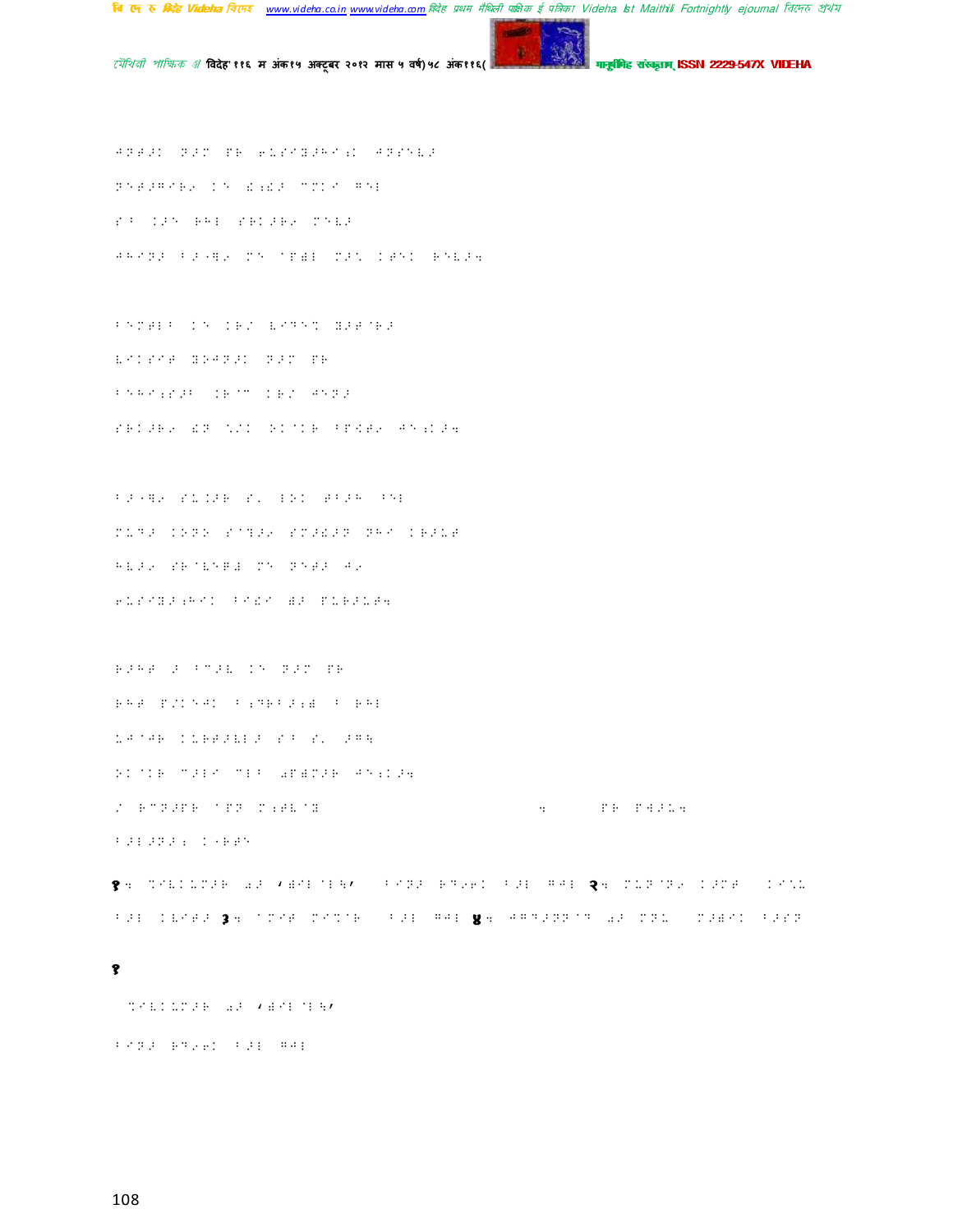ट्येथिती शांक्रिक अं विदेह' ११६ म अंक१५ अक्टूबर २०१२ मास ५ वर्ष) ५८ अंक११६(

मानुमिह संस्कृतम् ISSN 2229-547X VIDEHA

LAR SALELA LAN FAR PROFINED TO PART regularist the the same resource

BUILDING TO THE SALE PARTIES SALE TILE PARK PARK AND PAIR TENE

and these and these these constructions FOR A PERSONAL PORTAL CONTRACTOR DE

TAKE IFF PARK INFORMATE

SC TOSEL PART AL IMBO TABA INDU AND PIECES PREPARTIES REPORT

EVERY TRACK STORY CRITERIAL BRB as the district of the same weak when we see

Schools and Schools and Schools and Constant Constant diese seiner spedige begin beer opge-

(主要之主

# $\mathbf{R}$

```
Charles Creat
 TRIE FREDERIC
 \mathcal{A} graphs.
\left(1-\mathbb{P}\left(1-\mathbb{E}\left[\mathbb{E}\left[\mathbb{E}\left[\mathbb{E}\left[\mathbb{E}\left[\mathbb{E}\left[\mathbb{E}\left[\mathbb{E}\left[\mathbb{E}\left[\mathbb{E}\left[\mathbb{E}\left[\mathbb{E}\left[\mathbb{E}\left[\mathbb{E}\left[\mathbb{E}\left[\mathbb{E}\left[\mathbb{E}\left[\mathbb{E}\left[\mathbb{E}\left[\mathbb{E}\left[\mathbb{E}\left[\mathbb{E}\left[\mathbb{E}\left[\mathbb{E}\left[\mathbb{E}\left[\mathbb{E}\left[\mathbb{E}\left[\mathbb{E}\left[\mathbb{E}\left[\mathbb{
```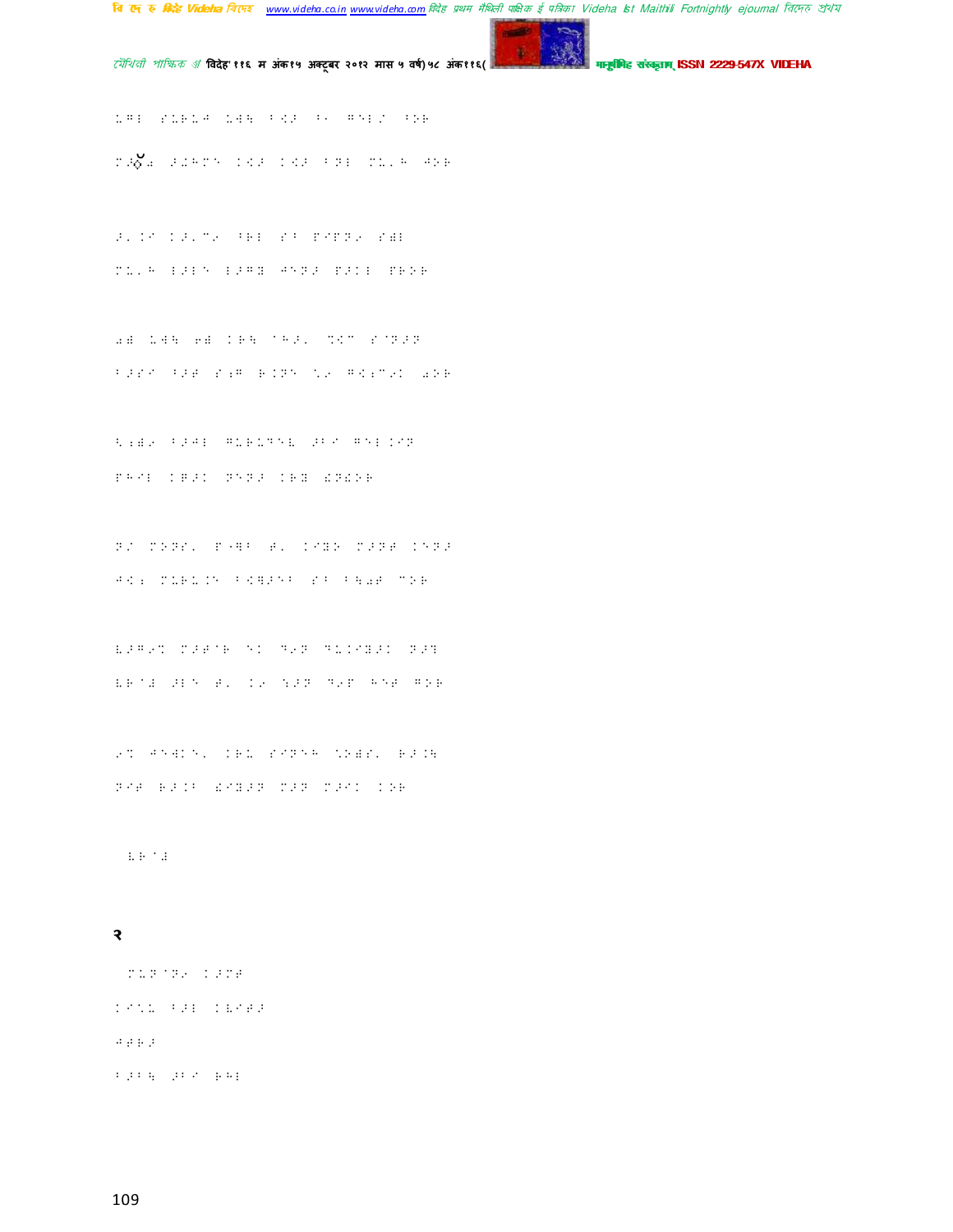*त्रीशिती পাफ़िक अ*विदेह'११६ म अंक१५ अक्टूबर २०१२ मास ५ वर्ष)५८ अंक११६( सालामह संस्कृतिक संस्कृतम् ISSN 2229-547X VIDEHA

⣁!⢺⢾⢷⢼!

2!⢳⢼C!"C!2!'⣛⢼!

⣃⣅⢷#!2g!⢺!

⢳⢼C!"⣐⢻!2⢼!

⢹⣈!⢵⢾g!

⣚'⣅⢾2⢴!⣈2⢼!

⢴⢽!⢳!

⢻⢵!⣅⣛⢽!⢺⢳⢼⢺!

 $\#$  2 = F # = F 2 2 4 =

⣃⣅!"⢻⢷!"⣐"⢼⢷⣒!

### २

⣐!2! /2⣓!⣈2!⢼!⢳!⢻⢵!⣈2! ⢺!!"⣐⢻!⢷!⢾!⣐!2⣒! 2⣒3⣒4⣒5⣒6⣒7⣒8⣒9⣒:⣒⢹"! !"C!⢼⢻⣓!/2⢾!⢻⢵!"⣒! ⣁⣅.⣁⣅!⢽#! ⢴!⢾⢺!⢹⣊⣛#!⣝g! !'⢷!!⢻⣝⢼⢷⢳!  $\alpha$  is a subset of  $\alpha$ !'⢷!⢹⣓!#⣚!23! !'⢷!⢾⢴⢽!#⣚!24! !'⢷!/⢼⢷!#⣚!25! !'⢷!'⢼C/!#⣚!26! !'⢷!⣁!#⣚!27! !'⢷!"⢼⢾!#⣚!28! !'⢷!⢼⣚!#⣚!29! !'⢷!⢽!#⣚!2:! ⢹⣓!'⢷!#⣚!⢺⢷⢵!⢴"!⢸g!⢻2!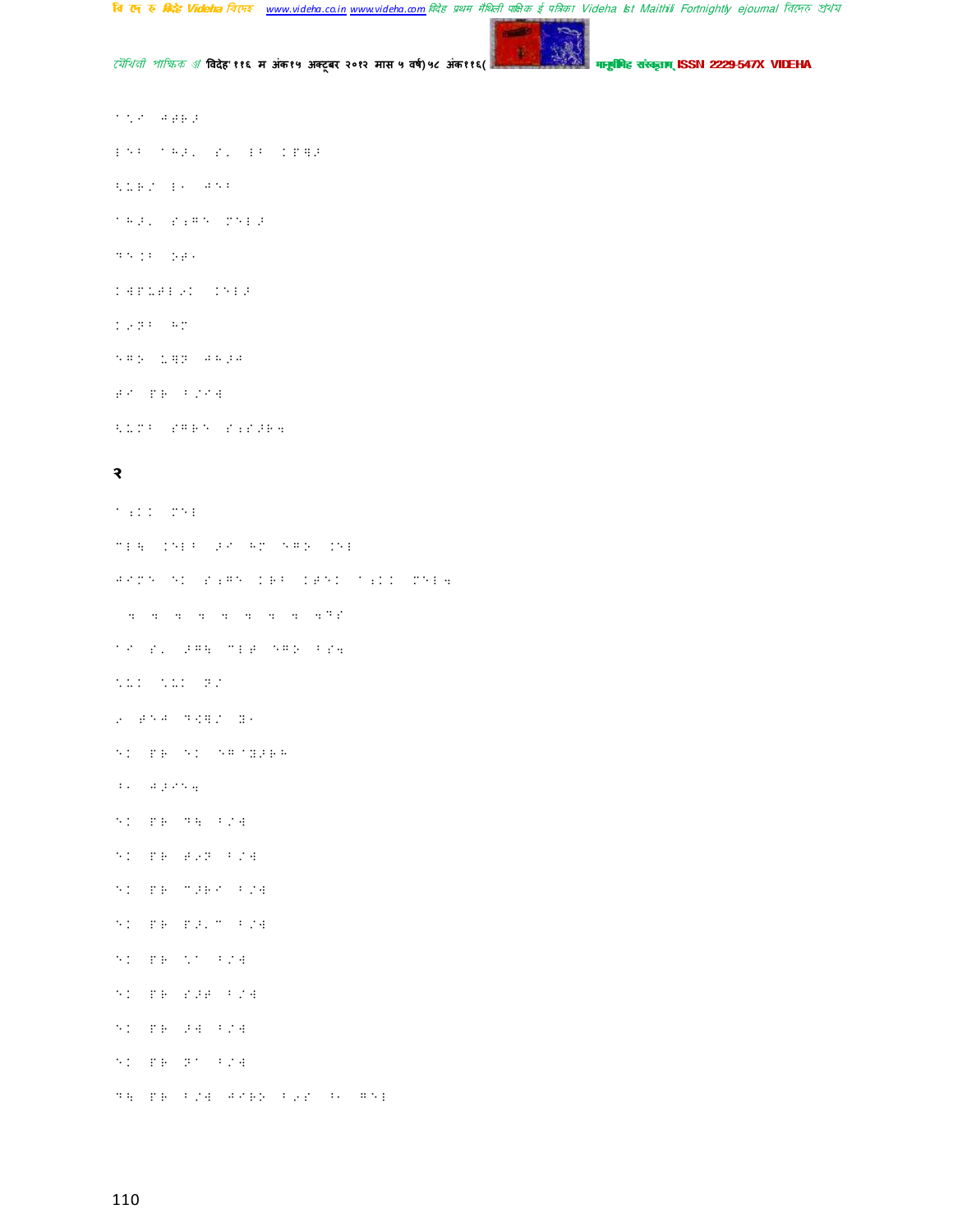*त्रीशिती পাफ़िक अ*विदेह'११६ म अंक१५ अक्टूबर २०१२ मास ५ वर्ष)५८ अंक११६( सालामह संस्कृतिक संस्कृतम् ISSN 2229-547X VIDEHA

'EARLY 'N CONSTRUCT ⢼!⣅⢽⢽⢴"!⣞⢼!⢸g!⢻2! ⢳⢽⢼!⢾⢼!'⢽!⢺⢴⣇⢽! !⢳⣓C!2⢼⣅!

2!g!'⢽!⣉⢾!?⣛⢼⣅⣒!

# ३

⢼⣝!⢳⢷⢼!⢻⢵!

⢳⢽!⢼⢽!⢹⣒!

/2!⢺⢼⢷!⣅!

⢺#2⢼!⢻⣅⣛⣝⢼!

⢴⢽!⢹⣒!

⢺!⢳⢷⢼!⢸⣝⢼!⢳⢾!

⢳⢷!"⢼2!⢳⢷⢼!⢳⢼⣙!

'⢷!⢷⢼⣈⢴!⢼⢽⢳⢾!

⣅!/⣅2⣅2⣝⢼!⣅⢽⣝⢼!⢼⢽!⢹⣒!

!⢾⣓C!⢳⢷⢼!

"⢻⢷!⢷⣈⢽!⣁g!

⢳⢷⢼"C!⢳⢽!"⢽⢳!

⣁⢽⢽!⣁g!

⢾⣓!'⢽!⢼⢽⢳⢼C!

⢹⢷⢵'⢹⢴!⢼⢽!⢹!

⢼⣝!⢳⢷⢼!⢻⢵!⢳⢽!⢼⢽!⢹⣒!

⢷!⢸#⣝⢼!⢾⢵⢷⢼!"⢾#!⣁⣅!

⢵⢽!⢼⢾!⣁#!⢺!⢾⢵⢳⢷!

⢼C⣈!⢸⢷#!⣁⣅!

⢾⣓C⢳⢵!⢾C!⢷⢵!⢳⢽!⣁⢴!

⢾C!⢶⢷!!⢳⢷⢼!

⢳⢽!2g!⣐⣉!⢽2!⣁⢴!

⢳⢷⢼!⢾⣓C!⢻⢵!#⢼!⢹g!⢹!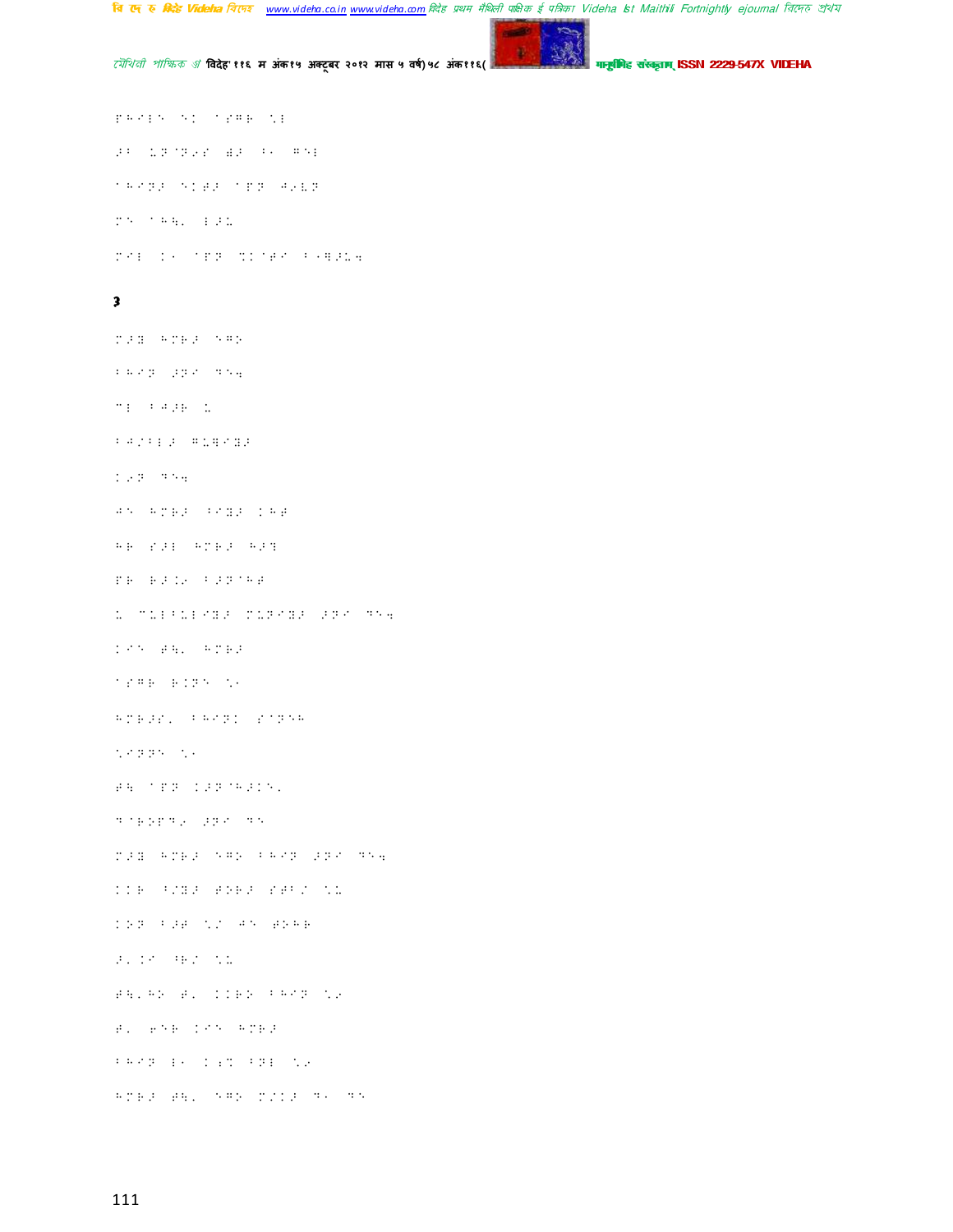*त्रीशिती পাफ़िक अ*विदेह'११६ म अंक१५ अक्टूबर २०१२ मास ५ वर्ष)५८ अंक११६( सालामह संस्कृतिक संस्कृतम् ISSN 2229-547X VIDEHA

⢼⣝!⢳⢷⢼!⢳⢽!⢺⢽⢻⢴!⢼⣔!⢹!  $\sim$  0.000  $\mu$  0.000  $\mu$  0.000  $\mu$  0.000  $\mu$  0.000  $\mu$  0.000  $\mu$  0.000  $\mu$  0.000  $\mu$ ⢼⣝!⢳⢷⢼!⢻⢵!⢳⢽!⢼⢽!⢹⣒!

# ३

!⢾!⣉⢷!

 $\left\langle 1 \right\rangle \left\langle 1 \right\rangle \left\langle 2 \right\rangle \left\langle 1 \right\rangle \left\langle 2 \right\rangle \left\langle 2 \right\rangle \left\langle 2 \right\rangle \left\langle 2 \right\rangle \left\langle 2 \right\rangle \left\langle 2 \right\rangle \left\langle 2 \right\rangle \left\langle 2 \right\rangle \left\langle 2 \right\rangle \left\langle 2 \right\rangle \left\langle 2 \right\rangle \left\langle 2 \right\rangle \left\langle 2 \right\rangle \left\langle 2 \right\rangle \left\langle 2 \right\rangle \left\langle 2 \right\rangle \left\langle 2 \right\rangle \left\langle 2 \right\rangle$ 

⢼C⣞C!⢷!⢺⢵⣛!⢷⣝⣊!⢽⢽!⣊⢼! ⢹⣈!⢷⢳2⣊C!⢼!"⣅⢽⢽⢷!"'⢽!⣊⢼!

⢸⢼⢻!⢹⣉!⢾⢼⢻!⢽⢳!⣁⢴!⢳⢼C!⣝⣊! ⣁⢴!⢳⢼C!⢻#⢾!#⣙2!"⣅⢽!⣊⢼!

'⢼⢽!⣋⣓!⢺⢴#!⣁⢴!⢻⢷!⣝⣊! ⢹⣈!2#!⢴!⣇⣉⣇!⢾⢼⢾!'⢽!⣊⢼!

⢼⢷!⣔⢻⣛⢼!⢽#!⢶C"#!"!⢵⢽!⣝⣊! ⣉⢴⢾!⣉⢵⣜⢾!'⢽!⢽#!⣁#!⢺2⢽!⣊⢼!

/⢼⢽!"⢽!"!⢻⣅⣜!⢳⢼C!⣈⢽!⢻?⣛⣓!⣝⣊! "⣝!⣁#!⣈⢽!⢽⣓!⢽⣇!⢷⢾⢽!⣊⢼!

⢶⢼2⢼⢾⣅⢽! 3233!⢾⢴⢽!⢷!

⢳⢷.⢷2!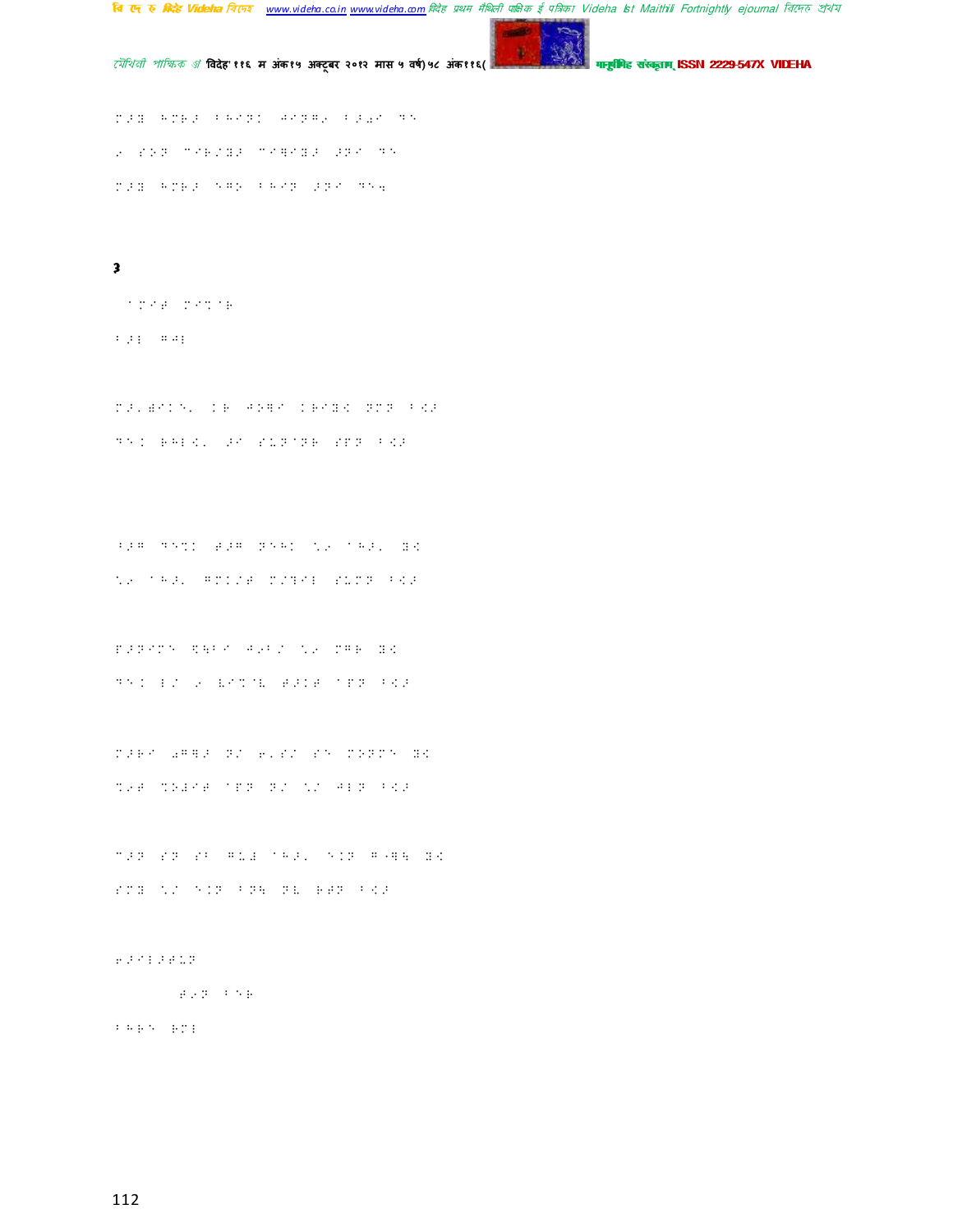ट्येथिनी शांक्रिक अं विदेह' ११६ म अंक१५ अक्टूबर २०१२ मास ५ वर्ष) ५८ अंक११६(

गानूबंगिह संस्कृतम् ISSN 2229-547X VIDEHA

¥

**SARRIER MAGES CONSTRUCT** 

RIPART PORTH - PRESTOR RURADE - TELPRO

中央표問 (中央学生)

(1) 在其实的一定的复数说明,并说的是一个是自己的过去式和过去的时候说的。在一定说自己的人来说的是一种在某人的人和过去分词自己的人 TEILES FRA TER PASER DAER LEV NIAM A TABRI FARR FRANK TABRI PADE ARABIAI YAKER PERSENTI SI PERIA BABU ATBA YENGAN MENGANGAN SELATA TERSIAR TEZIAE DO ZOA BOTO FI PARK NERR NOOR NIER PITE TER TERZO POREZ ROSEREN OFFERENTEN PERSONALE PROFESSIONEN NOMBRO DE COMPONENTE EN ENFERENT ROSEN BARA (1987) TVBST VIDEOTRA BOSTENBORG ASTROLOGYAN FERDOR BESON DIESEN FRAN 的复数形式 人名法普朗 法人名 电传输 人名法博克斯 人名英卡特 计数据电话管理 人名英格兰人姓氏贝特

EREN EREN PADI BEREND FRO BURB A DUBC FURDI FRED POBLE DE DE UD UD BOARD (ENFIN) EDRE (A) CNNOB (B) BEDRAVI (DDNOB) CDD ADFN (ERFORM) DONO (D) TED 1941 Freed Care Edited on Stephens No. 1958-9-05: 15: 1998 1999 1990 1990 1990 1990

A 1911 SELPITER SELTINES FABULARIAN DAPATEAEL STEPS ELEVANDUS CURRIAS DU RESASSU 医中心的医心的 医鼓膜 医血管管 医下颌 医中枢 医中枢 医中枢性 医甲状腺 医第二子宫 医单位 医卡尔氏试验检尿道 医单位试验检尿 医中枢 REIN, PAIE, PALAMA TER PARPARENTAL PERU TREES TARN TAR TER NERRA merakak resebiran merakak sekel dubukan dua dubunguko dukat diengan kebupan suda u die Sistema das Anglos ven Saladogostica es portas steletos avidades do contrado da altera na 1984年, 《天使书书》1988年, 1979年, 1989年, 天龙道的这种"每个年纪书书"的文书文化, 1989年, 1989年, 1999年, 1999年, 1999年, 1999年, 的复数人名法科特尔 人名法普法 "我如此的是一个人的情形的过程。"如今我的人用身上一阵,"你的我们,不过有有的人的情况的,我这样说的。 SPRINT PRO DI CRESCANDE SCONTINGO PROFECIO DO CORREI DE 2018 E PINTETTE DE SERVE TAB MAC CORPORA PATCO PRATO PARA PERRICO A PARA DORPA POR PARA CONFINICIA AVENUS SU SPRAE SERIA (PSERIAS DAS DIE PRAEF) SOE SORE INFERIOR EDARA and the card can be a second on the structure of the state of the second second property of TAE MACEDIA PROPERTY PARTY DAE CONTROL EDGE ON DUE OF BUILDING TRANSPERTED 1998 Casamado - Esponición do anas de estado dos el modeloses (Por Pesa esp ADAN BREZ TORRE PRIME PER BOARD DOE PREPAID DEFINITY CORD BN CODD PASS BRIGHT A SIBA TER FRESH NE BAILER RETRAINING TERRIS TERRIS TENDER SON PRESS 中国进口 "用的工作工厂的进口商店商业"的进步时,进用有一进商店、进设工厂的有商店商业、利益进利益的产品、新建用的工具在一座。

FRIEN INFORMATION CHAN RECONSULTING CONSULTANT CONTROL CAPITATION CONSULTING STRIPPERS IN ENERGY ACTAMENT PRICE PARTS POSSESS OF CHINE OF COORS SOL 未在进行的第三人称单数 "我们,我在我的一座,我的是一定在我的基础的,我的我的主要是一起打一些法的。"我想有一个男子的话,我就是一起我的 STREETE PARKST EREST ALSEKT SELTSTE FRANKE INT INTEASSERETEKTING I PALEERETEKT and the alternative state and in the state of the state of the state of the state of the state ISBN 7821-881281-0144-0144-014-014-014-014-014-014-01-024-01-024-01-024-01-024-01-0 a kang sebagai sebagai sata tersebut pada satelit pertama terbesarkan sebagai sebagai sebagai sebagai sebagai CORA (A) PORT PEEL DIE CORA DES DES DES APECIANES NOT L'ACCORA PRESE 1971 / FRAD DRA (FN) DODD NI DDBA RODD (FRAN ) DABORDN FARA (FRA 1985)

"被在其实,是在其实,如果是一定共有一天,并是是一家书主,这个身上事,不是这个主人共在主人的发展,但是不如,你要不你这个这天,要这些的 ROSTORIC DRICIE (FORECREIGE) PREPARE ERED ACEDEREEISENCO PAESTER (ESEBE) FRIENDS, TEATR (NEW PARKIN) DIE FRIEDE TOE TOERSPINS (TIGE 1899)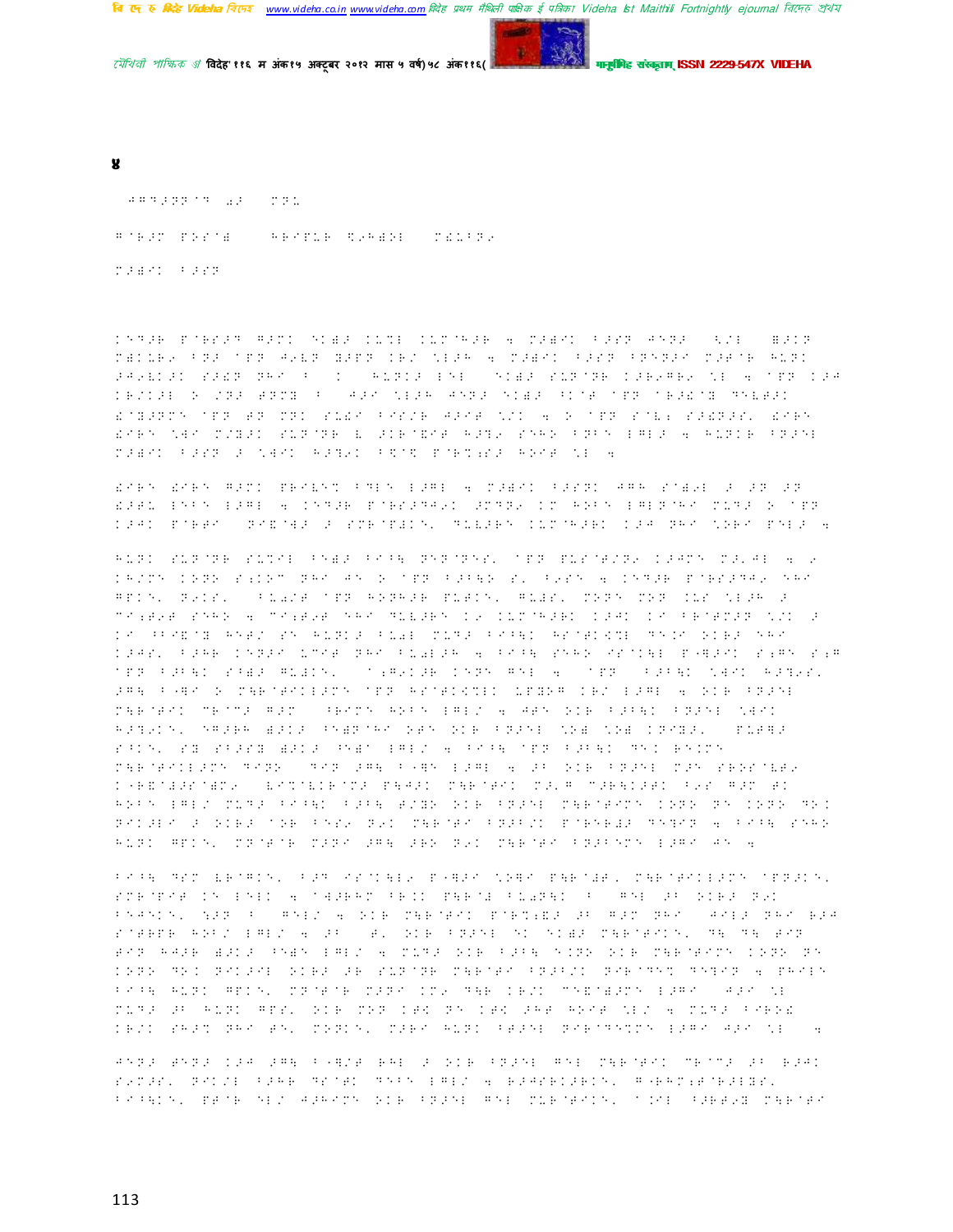#### ट्येंथिनी शांश्किक अं विदेह' ११६ म अंक१५ अक्टूबर २०१२ मास ५ वर्ष) ५८ अंक११६(

मानुमिह संस्कृतम् ISSN 2229-547X VIDEHA

ESPERANTES POR DI LESTERITES DAL PAR PRODUCES PRODUENTS PORTANES DEL EVANDEDNU (1990) VERTEDTRINE TE GRAFIEKTURET VOORDRONU VERRINGEN NOVEERD addidd (dem yddig yneb yn 1992) arach addyn awdadn, a bobladad add anadol y RIAN (PRAIN) POBL POBL (1820) FARBING (NRA) RED RICTED (1913) NO CONTAB 电过程电话节波动 电内电阻 医弗兰特氏征 电电子控制 医二甲基苯磺胺 医血管切断 网络拉萨 网络不变性 人名英格兰人姓氏克里斯的变体 重要的人或的人或人的对待和一些说明的人更是被对人的现在分词说明的人或说明的人或许人或是我们或说的这种故事的或为人思想的或人的说明有 

ADEL AD SEAD BAL DAR CREATER FOREI DINA LIANGE ETERPARKEN EN DABIREDA LIABA SA CORAN COR SACAREN MARAZ NECENARE EMBRARAC (PRAFECTORINO MERCORDO A REDUCA A FREU DO BON CORTO BODARO DO COMPERTERA O NECESARIA ERENTIRIO A CASA PRONE I DUER (UP) D'APPUR (PPUR) DRN (EUR) A CIURETA (ETRADEREU ENE DER TAN (PARTE) THERE TREE E SACHE REAL TERCHERAL CREETER SERVICES CONTERCIONES. CAR MACAL IN BACCORAE (1994-909) ESPACENTE (BOSSARE ENFRANCIPERISTAN) (1996-1997) casterini drevez isportive i streti drevezenni estas dans designat  $\label{eq:3.1} \left\langle \begin{array}{cc} \alpha_1 & \beta_1 \end{array} \right\rangle = \left\langle \begin{array}{cc} \beta_1 & \beta_1 \end{array} \right\rangle = \left\langle \begin{array}{cc} \beta_1 \end{array} \right\rangle$ University of the state of the state of the state of the state of the state of the state of the state of the state of the state of the state of the state of the state of the state of the state of the state of the state of

法律和法定的 计内存调查 计数据系统调查表 计主要点 的复数 建设工作业 法法案法律 计系统主题 人名卡普克莫尔莫斯 人名英格兰人姓氏 A BUAN CORNEL DE BINA CONTACTORIA NO PENSONE CHI COLORADO DO MICOLOR A EUROPEAN PANE  $\mathbb{P}(\mathbb{Z}/2,\mathbb{Z})\subset\mathcal{H}^{\times}$ 

TERRITA DE LA CORTO EN PELO TAR ENVANO PRETO O CONSTITUIDAD EN LORRA DOS  $\left\langle \left(1\right),\left(2\right),\left(1\right),\left(1\right),\left(1\right)\right\rangle \right\rangle \left\langle \left(1\right),\left(1\right),\left(1\right)\right\rangle$ 

(1) 在其实的一些"不是这样的是一个的是一种的变化。"这种是一种深度的机会的一个小小,这一种是一个是这一种并不的东西。 的过去分词 法将军法 "我是如何一定,这个是自我的事,但是不是我们一会的话,但是我的不是我们一定是不是在学的时候,我是学的孩子。

"其实是这种在温暖的人,并被其实,并把它在这个的是这种的事,它是其他人的有事的,它要是它在一种的人并没是的。" 主要共有人并具有人的生 法对于中心限定的事件工作上,根据对于非常法、非常主义、每个主义是证据、工作、主法法对、公理和、公司要求之一性的理论。 TRADING CALCOMARYMENT RESIDENCES CONTRACTORES BASE CARDS CALCORADO ADA BELEZA DEKO DAZARA ELEZA DAGUN BELIZABETEK EREGEN DEREGIN DEN DEREGINE rage properties and a

未来注意的 医甲状腺性有关病毒 的复数装卸的过去式和过去分词 经经济管理 经公司的过去式和过去分词 医牙状动脉 医外侧的 计数据数据数据 人名 进行的进行 网络小型的复数 建筑开始 的复数的过去式和过去分词形式 的复数人体医的过去式和过去分词 人名英格兰人姓氏温克 法的 将来的自动。我们自己的身边的话,但是要说,都是我们身体对方的,但是不是我们这个人都是你们的过去分词的事。不过我们身上来,并没我说的 ERISAN SAFRA SELIK PASA NII SEBENARINI NU PARA TANGAN SAFRA PARI TAHUN TARPATA 

distribute indense sopra spencionale a sistanti di pseri dale engagiana di di dis-TO FOR A BASE CONSTRUCTION OF THE THE CONSTRUCTION OF THE TOWARD OF THE PERMIT PRINT TROP STORY NE PROPOSITION PRESERVED IN THOSE DRAG ERECTION CONTROL TRANSPORTE TAE GROUPE - FORESSERING OPPORT LES DRONERS DE CORPORATIONS PROVINCES **Contract** PROTECT PRESENTATION CONTENTS AND CONTENTS ON A STORY OF THE CONTENTS OF A STORY OF ATES ENE FRICT POLITE TON A TOURS ATE YESS. s program graph. Advance of the the property party of the control and the se-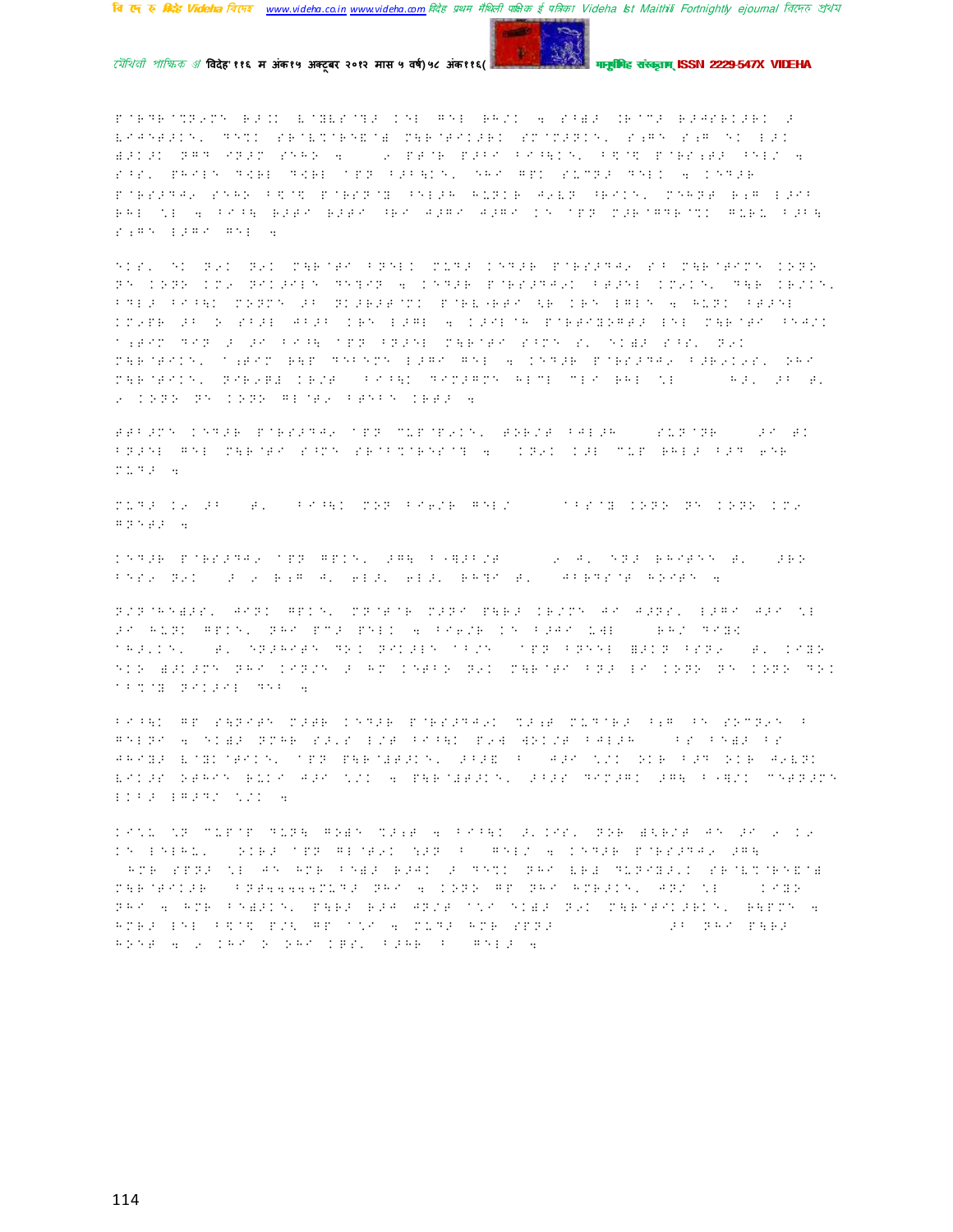ट्येंथिनी शांक्षिक अं विदेह' ११६ म अंक१५ अक्टूबर २०१२ मास ५ वर्ष) ५८ अंक११६(



मानुमिह संस्कृतम् ISSN 2229-547X VIDEHA

CORTESER TEACHERS **SACTO PETROPIA** 

a minimizi na badaye na nasaya na na babar sa badaya na badaya

● A E TRIZ A LI DI ZE LI FITRA PO DO RABITATO UN SARTO DE SECONDO DO CONTENTO DE SECONDO DE TRISTA DO TER TRIPS ARE PARTED TRACKED AND A STRIP OF THE RESIDENT

CAPPARA LEARN IBACK, CACEDON PARAIBANA

debase composed in tee tool and ender one as tool of

ISBN 2821-88702-8808-0380-181-081-0808-8880882-0181-08808-0-9880 ROSTRA CONARDO ARECONO RUANO INSTRUIRO CORDO NACIONE DE AUDIO INVER-

Report Follows Company of the Company of the

during a control of the thus during the couple thru

inverse text indicties, il este scilte tels lives taltalse tas exects to the testeral

AVED CHE (FREDNIK FRANTS) (AVED CHICAREDNIA RESENTA ) EVENIDO (S) (AVED TRIN PRESS SON CONTROL PROPERTY AND RESIDENT ORDER TO TRAVING CONTROLLERS

3 83 08 F 21 / 1 23

A 2014 CANS DISPLAY A DAILY NA LINEARD ANN AN AIR 2014

case is a concrete electronic substance the theory of the m

将在一定时, 中国第一省公司和法官公司的开发管理。 电调整 人名英格兰人姓氏菲夫的变体 人名英格兰法英格兰人姓氏拉斯特的变体 人名英斯克 ROCERA CERVA (1987), ALBERT COLLECTIVO DECATOR PROPERTIES (1987)

 $9.4 - 2.55 + 2.1 - 2.73$ 

ROCHS TO BOORS TOAL REPRESS WEEKLERS

de considerado o países de secundado edicada e o pela

AN PERA COLORA PROGRESS SERVICO DE TORA SERVICAL ANCIONAMENTO CAR NAME ASSESSED FOR DESCRIPTIONS OF A REAL

WAS A 1999 CORPORATED AND A 1997 THOSE OF PACIFICA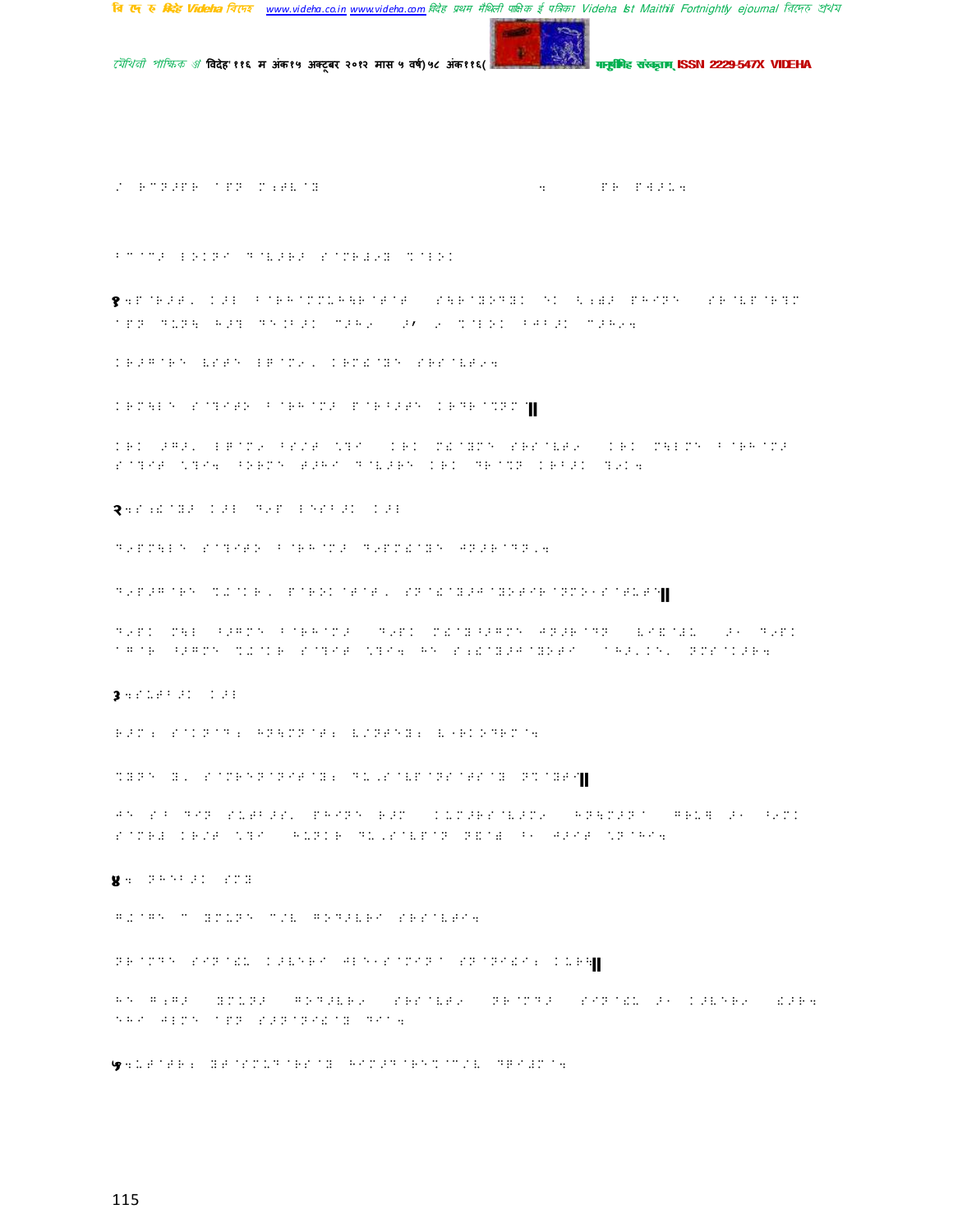ट्येथिनी शाश्किक अं विदेह' ११६ म अंक१५ अक्टूबर २०१२ मास ५ वर्ष) ५८ अंक११६(

मानुभिह संस्कृतम् ISSN 2229-547X VIDEHA

ERICE: RAIN SARAY DADI SARAY DANKI YONGAN IL

RODARDED DE CERDA (A) APOSEBIO REPUBDA (AFER CONTINUIDADE PROPERTI AREA) 19973 13376

gener maximine crime i avez lieuezh ma robinev lienze

and the subsequent the experimental subsequent that  $\mathbf{u}$ 

将在一定时, 中国第一个书室的基本, 一件的是这里在这个人的是这里去了, 虽是重要人民和人的法的生产生是一个人生存的, 里去之前, avantes a recesso a roba (1929) can l'espace a Figuri della l'España contrene

en dia andere la sava na naevo l'adape sono la kasades

CORPO ERICERTO MORTINEN CONFERENCE (P.

TO TEA TRADA (1999) TEACH ENGAL (1999-2007) TEA FAEA (1999-2008) TEACH ARE REDEAD (199 pose and investigate cost per carve.

ZHRUBA (FEBER REPORTED TAED TRIB EDGRAPH

SAMPAR PERSONAL SERVICES CONTRACTORALLY

www.how.com/service/service/service/service/service/service/service/

A 2 R 12 E 2 R N 24 N 12 E 1 B 2 1 B R 2 N 1 T 1 C 2 L 1 E 2 H

SCALE A RIGHTS FEAR OLDS TRIVE CERTAIN CONTERNET

CA PARTNAHA PROGRESS DE CA PARTNAHA SERVICA

n e se na silieram disilia e na silia e na da disilia e e a rene de milit

de la calación de calendar com a calacada de la popolación de la calación de calación a alguna el

You sale three charter this term density that drive and the RR)

116

**TEST TEST TEST** 

 $x \mapsto \tau$ a e co $d$  a collecta a el op $\underline{\delta}$  a a collecta el co $\underline{\delta}$  a alla a a a $\underline{\delta}$  o alla el secola a $d$  e $\underline{\delta}$  a call in ble høj kiki ble indeløj klende navøj divisin og mellige og ble og selve sen har heves i  $\mathbb{Z} \times_{\mathbf{Q}} \mathbb{Z} \times \mathbb{Z} \times \mathbb{Z} \times \mathbb{Z} \times \mathbb{Z} \times \mathbb{Z} \times \mathbb{Z} \times \mathbb{Z} \times \mathbb{Z} \times \mathbb{Z} \times \mathbb{Z} \times \mathbb{Z} \times \mathbb{Z} \times \mathbb{Z} \times \mathbb{Z} \times \mathbb{Z} \times \mathbb{Z} \times \mathbb{Z} \times \mathbb{Z} \times \mathbb{Z} \times \mathbb{Z} \times \mathbb{Z} \times \mathbb{Z} \times \mathbb{Z} \times \mathbb{Z} \times \mathbb{Z$ 

ing sebagi bada sama mangkala ang samaya si nagban sa para agite mangkala tempoh

ros de constante en especies de especies de la contradición de eneocos de o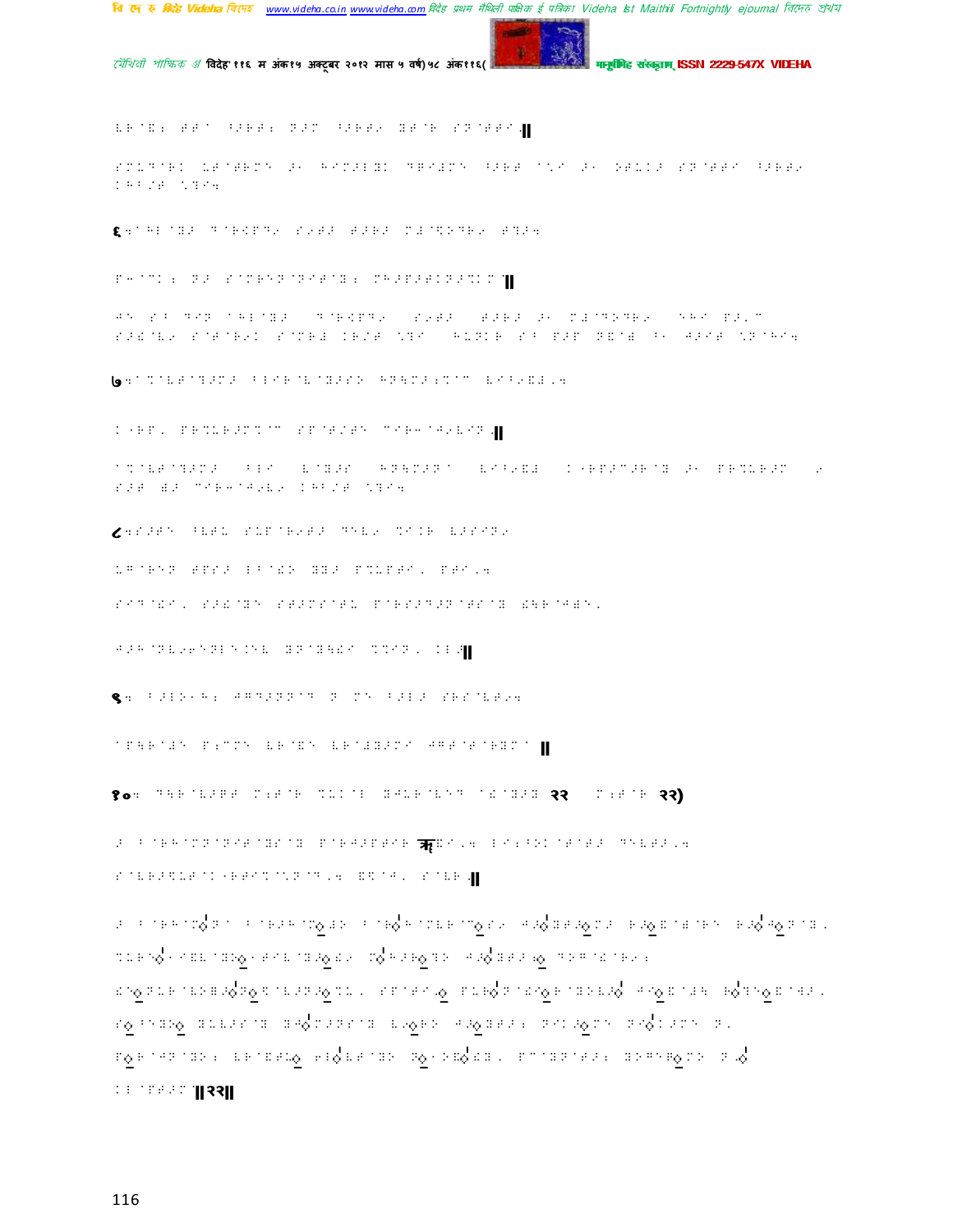ट्येथिती शांक्रिक औ विदेह' ११६ म अंक१५ अक्टूबर २०१२ मास ५ वर्ष) ५८ अंक११६(



मानुमिह संस्कृतम् ISSN 2229-547X VIDEHA

CORPERENTAL PRATTES PERSONAL PARTEL POPEL COOPERENT PROPERTY a contra e distribuirente con el entre su ser consegue de la el

# $\mathring{\mathbf{y}}$  , we can see the  $\mathring{\mathbf{y}}$  and the consequence

A 500 FRED 2015 ENDING TO THE SECOND RESIDENCE OF A SERVE TO DESCRIPT OF A SERVER OF DV. mba mebinu (1995) inggalake kuthani banggara sebagai ngalimnan sekal ise (1998) ne FOED COFFEE FOR LEAD CENTS VERT PORT ON CAPES A MERGE PARS. CROBE FOR A 2009 Canal research Peach (Polar Fact) (1980-2000) and the Research Canal Canal research (2009) and the Research SOE EN SAN BREVELOU DA PORTE EN SAN DONT ERO PARA EN DE SAN DONT ALOR DE DA BREVEL ESTER PRAY DU CEBRIT FRED PERMIT PERMIT NE PARA BRANCASE TENNIS PARA DE A DA A CARDIO DE TORAL (A SANTO DE TAILO A LA TERIO CARDO A SANTO A CARDADA DO LA CARDIO A SANT

COSECEINA ISOS ARGAIN VOCAS IBROICOSES RIBUARDOSES DAN CARDEDES INFORM **Site Ave** 

NARON SERVICE DE NANEDRE BOISEN ONNA

**TESTER** 

a neerodan - Lavanda Jaak ebart pekerekoa anekor

 $\mathbb{H}(\mathcal{A}\mathsf{Q})\mathbb{H}(\wedge\mathbb{H}(\wedge\mathbb{H}\mathcal{H}))$  , where  $\mathbb{H}(\mathcal{A})\mathbb{H}(\wedge)$ 

a na⊘a nosa nogy v a naa no szkardud varak. Sportara

a leagueal solute traite less

 $\mathbb{H}(\mathbb{R}^{d-1}_{{\mathbb{Q}}}\otimes\mathbb{R}^{d-1})\mathbb{H}(\mathbb{R}^{d-1})\mathbb{H}(\mathbb{R}^{d-1})$ 

 $\mathbb{P}(\mathbb{D}, \mathbb{B}, \mathbb{S}^{(1)}_{\mathbb{Q}}) \subseteq \mathbb{P}^{(1)} \mathbb{P}(\mathbb{P}, \mathbb{P}^{(1)} \cap \mathbb{P}, \mathbb{P}^{(1)} \cap \mathbb{P}, \mathbb{P})$ 

Keardby Four mention prepa

накрових самонов заведения

ngeneous mis em sin moe

momentals in proportional maaile park (FDF).

any dia mpany sy that says that any distance are also a mpany sy the state of the PROTECT POLICE TERMS

330 1931 April 2019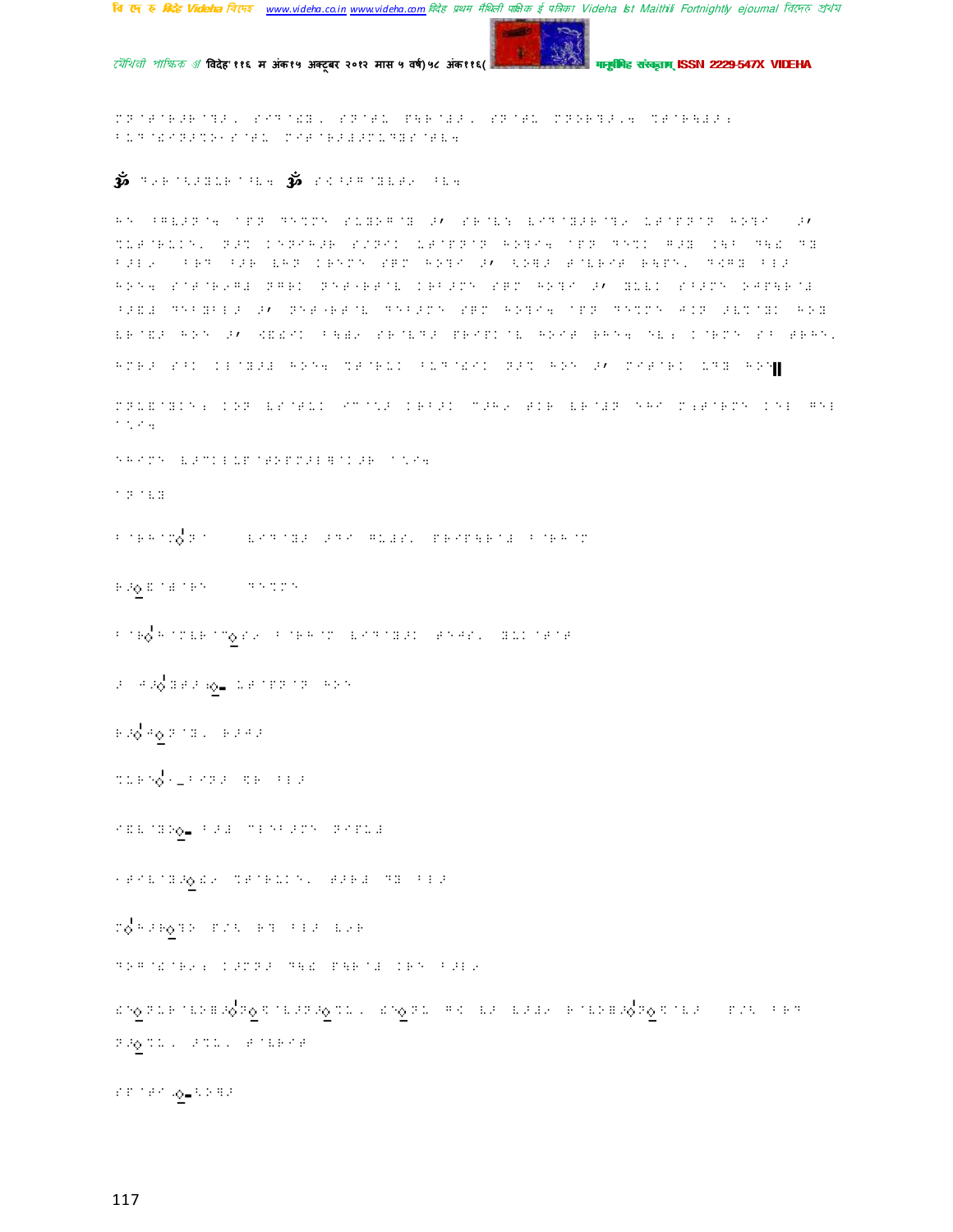*त्रीशिती পাफ़िक अ*विदेह'११६ म अंक१५ अक्टूबर २०१२ मास ५ वर्ष)५८ अंक११६( सालामह संस्कृतिक संस्कृतम् ISSN 2229-547X VIDEHA

יוֹיִי בַעֲלוּ הַיְכוֹיִ יִיִּ יִיִּ יִיִּ הַעֲלוֹ הַיְכוֹיִי הַיְכוֹיִי הַעֲלוֹ הַיְכוֹיִי הַעֲלוֹ הַיְכוֹיִי

⢺◌॒⣏⣜⣓.⣉⢾⢷⣅C!⢺⢴⢾!2⢼!

⢷◌॑⣙◌॒⣏⣚⢼⣀.⢷⣙!'⢷!"⣙⢷!

 $\mathcal{C}\underline{\underline{\varphi}}\xrightarrow{\iota\wedge\iota} \mathcal{D}\otimes\underline{\underline{\varphi}}\xrightarrow{\iota} \mathcal{D}\otimes\mathcal{D}\xrightarrow{\iota\wedge\iota} \mathcal{D}\otimes\mathcal{D}\xrightarrow{\iota\wedge\iota} \mathcal{D}\otimes\mathcal{D}$ 

⣝⣅⣇⢼"⣝.⣝⣅⣇⢼!⢺⢳⢽!

⣝⢺◌॑⢼⢽"⣝.⢷⢼⢺⢼!⢷⢼⢺⣝!

⣇⢴◌॒⢷⢵.⣉⢾⢷⣅C!'⢷⢼⢺⢾!⢷2⢼!

⢽⢼◌॒.⢽◌॑⢼.⢽⣉/⣝⣝⣅⢾⢾!⢼⢷⣝!

⢽⣀.⢳⢷!"⢸!

 $\Gamma_{\mathsf{Q}}$  is the property of  $\Gamma$ 

 $\mathbf{L}$  -  $\mathbf{L}$  -  $\mathbf{L}$  -  $\mathbf{L}$ 

⢶2◌॑⣇⢾⣝⢵.⣅⢾⢾!⢶2!2⢼!

⢵⣏◌॑⣎⣝⣀.⣊⣏⣎⣀!

'/⣝⢽⢾⢼⣐.!'⢼!

⣝⢵⢻⢿◌॒⢵.2⢸⣝!2⢸⣝!⢷⢼!⢳⢾⣅!2!⢻2!⣝⢵⢻!⢷⢿⢼!

⢽⣀◌॑-⢳⢷⢼!"⢸!⢳⢾⣅!

2'⢾⢼."⢷⣙!⢳⢵!

⢻⢷⢶⣙!⢽⣅⣇⢼⢹.!⢳!⢷⢳⣜-!⢳⢷!⢷⢼⢺⣝!⢷⢼⢳⣜!⢽⢴!⣎⢼⢷! ⣇⢹⣝⢼!2⢼-!⢷⢼⢺⢽⣝.⣇⢴⢷-⢾⢴⢷⣐⢹⢼⢺-!⢹⣓⣎!⢹!⢼2⢴!⢻⢼⣝-!⢹⣊⢻⣝!2⢼!⢺⢽⢾⣅-! ⣅⢹⣝⢴!⢽⢼⢷⢴!⢳⢵⣙⣒!'⢼⢷⢺⢽⣝!⢼⣇⣉⣝⢾⢼!'⣛2⢼!'⢷!⣇⢷⣏⢼!⢹⣙-!⢶2!⢹⣝!2⢼! ⢻⢼⣁!'⢼-!⢳!"⢸!"⣐'⢾⢾!⢷⢺⢾0"⣐⢷⢿⢾!⢷⢴⣒!!

.9 WJEFIBIBI GPS: SFTJEFIBI GEORGEN I STOP  $\mathbf{q}$ 9 Particular 1999 - Den Berlin Den Berlin Den Berlin Den Berlin Den Berlin Den Berlin Den Berlin Den Berlin De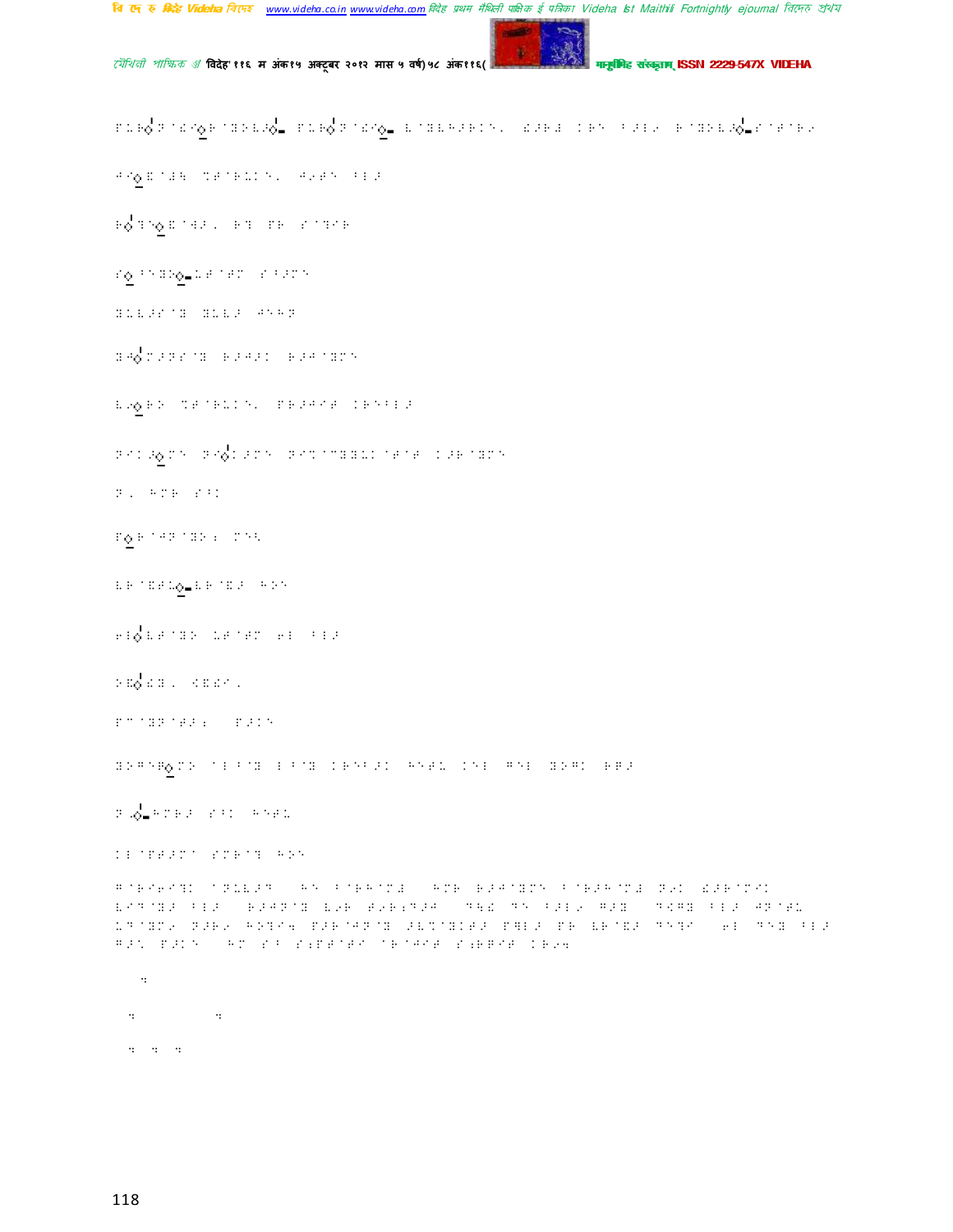*त्रीशिती পাफ़िक अ*विदेह'११६ म अंक१५ अक्टूबर २०१२ मास ५ वर्ष)५८ अंक११६( सालामह संस्कृतिक संस्कृतम् ISSN 2229-547X VIDEHA

9 South 20 September 2007 (2007) and the set of the set of the set of the set of the set of the set of the set 9 August 2004 - Pool en die eerste kan die eerste kan die eerste kan die eerste kan die eerste kan die eerste 9 South 2005 (2005) John Die Stern in der Stern in der Stern in der Stern in der Stern in der Stern in der Stern in der Stern in der Stern in der Stern in der Stern in der Stern in der Stern in der Stern in der Stern in de cz! Esiment Boeing (Sbk) Lvnbs. Wfsnb i Kbzb. Wfsnb Wfsnb Wfsnb Wfsnb Wfsnb Wfsnb Wfsnb Wfsnb Wfsnb Wfsnb Wfsnb

Tfoe!zpvs!dpnnfout!up!hhbkfoesbAwjefib⣒dpn!!!

!⣇⢹⢳!⢽⣓⢾⢽!⣐!⢸⢼⣏⢼'⢼!⢷/⢽⢼.2⣈⢽!!!

⣐⢻2⣉.#⣙2⢴.⢵⣏!0!#⣙2⢴.⣐⢻2⣉.⢵⣏!!'⢷⢵⢺⣞C!⢼⢻⣓!?⣛⢼⣓-!  $^{\prime}$  for a state of the state of the state of the state of the state of the state of the state of the state of the state of the state of the state of the state of the state of the state of the state of the state of the s

⣇⢹⢳!#⣙2⢴.⣐⢻⢷⢺⢴!⢼!⣐⢻⢷⢺⢴!#⣙2⢴!⢵⣏!)⣐⣞⢷⢽⣞'⢷!'⢳2!⢷! "Ye find that interest in the term of the second service interest and the point of the

१⣒⢸⢼⢷⢾!⢼!⢽'⢼2!#⣙2⢴!⢸⢼⣏⢼.⣇#⣑⢼⢽!2⢵⢽!⢹⣇⢼⢷⢼!⢽⢼⢵2!⢼⢽!⣉#2⢴!⢼!

tfswfs:Nbjuijmj.Fohmjti.Nbjuijmj.Fohmjti.Nbjuijmj.Nbjuijmj.Nbjuijmj.Nbjuijmj.Nbjuijmj.Nbjuijmj.Nbjuijmj.Nbjuij

२⣒#⣙2⢴!⢸⢼⣏⢼!"'⢼⢹⢽!'⢼⣚⣝⢷!

१⣒⢽'⢼2!⢼!⢸⢼⢷⢾!#⣙2⢴!⢸⢼⣏⢼.⣇#⣑⢼⢽!2⢵⢽!⢹⣇⢼⢷⢼!⢽⢼⢵2!⢼⢽!⣉#2⢴!

१⣒१⣒!⢽'⢼2!#⣙2⢴!⢸⢼⣏⢼!⣇#⣑⢼⢽!2⢵⢽!⢹⣇⢼⢷⢼!⢽⢼⢵2!⢼⢽!!⣅//⢼⢷⣜!⢼! 2⣈⢽!⣉#2⢴!

)⢸⢼⣏⢼⣉⢼"⢾⢷⢴!⣋⢼⣒!⢷⢼⢼⣇⢾⢼⢷!⣝⢼⢹⣇!⣎⢼⢷⣜⢼C!'⣓⢷⣜!⢷⣓'"C!"⣌⢻!2g! ⢽⢷⣎⢼⢷⢾\*!!

#⣙2⢴!⣅//⢼⢷⣜!⢾⣙⢼!2⣈⢽!

१⣒'⢲/⢼⢿⢷!⢼!⢽⣅"⣇⢼⢷;!'⢲/⢼⢿⢷⢼⢽⢾⢷⢻⢾!⣌-!⢲-!⣜-!⢽!⣇⣐!!#⢾!⣁⣒! "⣐"?⢷⢾!⢸⢼⣏⢼!⢽⣅"⢼⢷!⣉⢹!⢽⢾!⢺⢼⢳!⣇⢷⢻!⢿⢷!⢷⢳#⢾!⣁!⢵⢳⢴! ⣇⢷⢻!'⢲/⢼⢿⢷!#⢾!⣁⣒!⢺⢽⢼.!!

⣌!)!⣇⢷⢻!⢷⢳⢼!⢼⢷⣜!⢽⢾!⣌!⢼2!⣁⣒\*! '⢲/!)/!⣇⢷⢻!⢷⢳⢼!⢼⢷⣜!⢽⢾!⢲!⢼2!⣁⣒\*! ⣈⣜⣋!)⣞!⣇⢷⢻!⢷⢳⢼!⢼⢷⣜!⢽⢾!⣜!⢼2!⣁⣒\*! " and the control of the second second second second second second second second second second second second second second second second second second second second second second second second second second second second s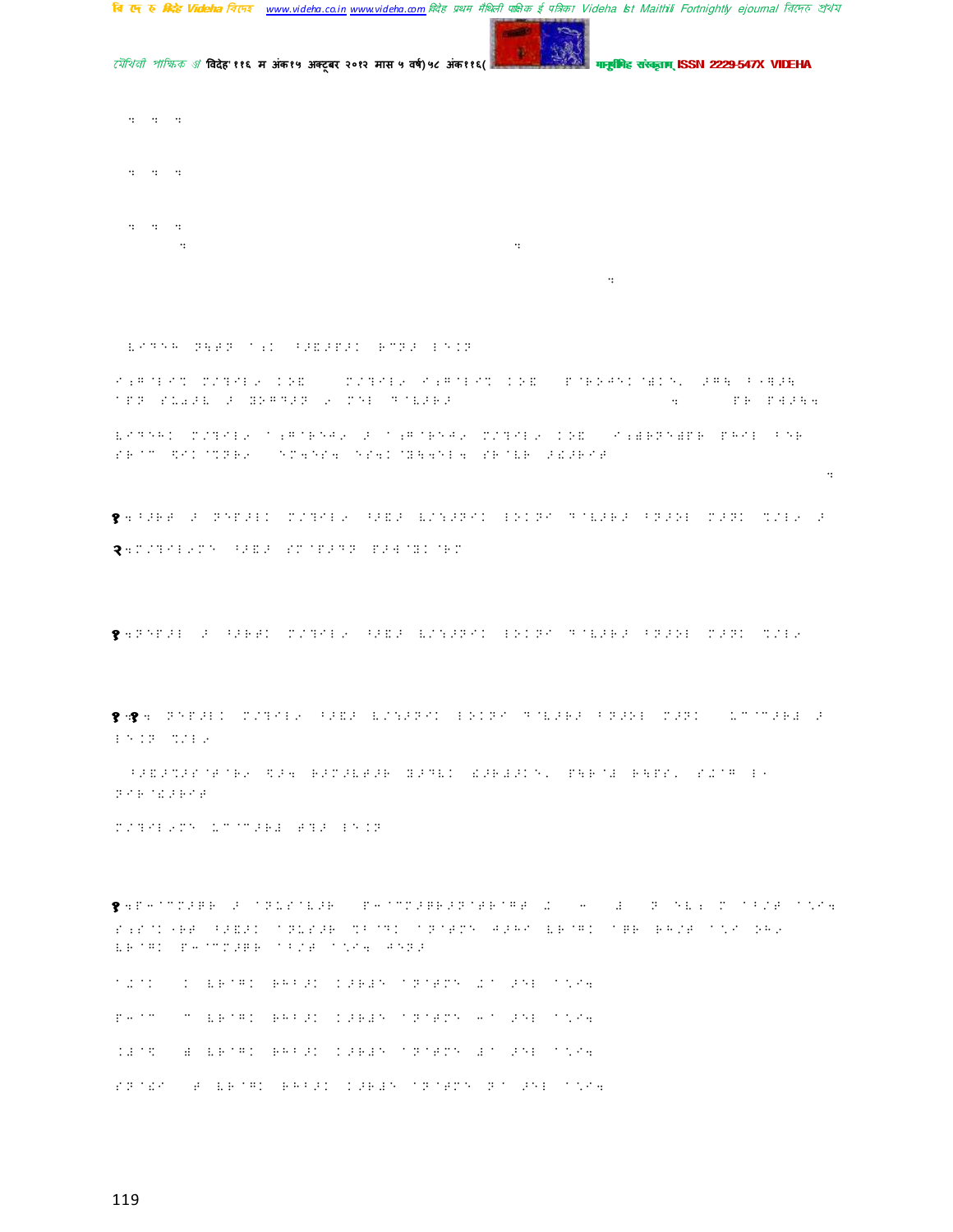ट्येंथिनी शांश्किक अं विदेह'११६ म अंक१५ अक्टूबर २०१२ मास ५ वर्ष) ५८ अंक११६(



गानुमिह संस्कृतम् ISSN 2229-547X VIDEHA

drive a paraner assured dealy indicate relate include

CERTE CECO CAR PROVIDI CELEVITATION DE PROVINCIA A PORTUALE DE CONSIDERED PROPERTI DE CARDINALES. ARABA TORLETERED BIARDAR PADE ARABA ANDRI  $\sim$  7 at  $\sim$  10 a.m.  $\sim$  1 a.m.  $\sim$  3 at  $\delta$   $\sim$  1 a.m. 法进行审计 电过度调制 新建胶胶体 "我是你那些我们开始也不是你想。"这是如何的书中,"我是你们开放,你也要你开心,你也要你开心法。 温电电信用的 人名英格兰人姓氏艾尔特的变体 医对位的 医皮肤 医生体 医单面 计数字 的复数的复数形式 化氧化物 医阿斯特氏病 a kida mereka merdurum masu minana muncakurum birana mara monarkan bordur berdinera mako denga BAB (Appart Bist) SAR (AABS) and page of the start of Bistan (tarted Actionated ARREST ENRY THE STORES ENDING THIS BURGLARY

SERS PROBLEM CONTROL PREPARENT CERTS TRANSPORT PROTOCHOLOGY PROPINSION A mail e Shairi tuttia i dibata i baso i A meri mara modificato i don relachi indopendo do control do all'anzi FRANCIS ESTERINE CARRO PRESENTATO DO PROTECTA E PRAECESSA DE LA PARTICIONALE TO DE PERISTE DE TROBARDO CENTIMARO E PORTE EDITORIADO E PARA CRARA E PORTE ARRAM E NARRA NERENT IZ. EK IK KARER REGEN ZENTIGERNIK EREN IREGERIGEN IZEN AUSTRITUTE 1980 NO BERTO CORRO CRISTA CORDINARIO CROBARA CORPORADO DEPOS O NARACIA RADIA POR 进入过的 医甲基乙烷基

● 在日本 法人工有关人 人工有工人 医内内内法检组织病 医内耳神经 法法人 医中枢病 人名克拉斯 人名英克兰 使转变 网络新生产科学会 DITOTABLE PROGRAM DARITRO PROFINE PRANA CARO RADO CARDO BOBIA CROBO ANEACO TARDA and popular

**B** C "我是怎么了,我在怎么了,我没有了,我在怎么了,我这个男人,我在我这个,我这怎么了,我就是不过这样的。

i popular in diplomatique of politique de la popular de la politique de la politique de  $\sim 10^{11}$  m  $^{-1}$  $\sim$  relations on the  $\sim$ 学会主要会

pare rapprise internal sceptions into be assistant scarce and educational scepe assessed and the theory SOBRADO E VISDADE REALIZAÇÃO (PESTRUPA COMPOSAR POR ESPECIAL A EL PRIMEIRA group of page appeal in pro-

CONSTRUCTION WEBSITE INTERFERENCE OF A PART ON A CONSTRUCTION OF CONTINU  $3.945 - 10.05$ den skass entat maeue enda i commassi i transparsi tennosa i del meteor FRENENE FREDRIK FØNSØR DESKE SAK FRA FREDREK I NEDD. EVSTØRE FERSTØR **STARBAN RABINE SERTS** 1、我想不想想去,主张了球,这么一次说来这里,学说要这些做了其实是什么。我们会做了你这里去的  $\mathcal{L}(\mathcal{L}_1)$ 主办主义 医二苯乙酰基医热 计工作主义 网络哈顿 人名英格兰 网络装装 人名英法法里尔 人名德布尔法英格兰

量海道 2010年 - 10日前4月10日前4日、福建4日、10月17日3日前、福井4日12日、工事工具、共同1日、日本社会、内容作品、工作部 本工事是一种,是形式一生的工作是100万的是形式每个公司工作是形容的人。其实一个"并进的"。 中立公共法 "一种公共"、"并法规是"  $\left\langle \mathcal{A}(\mathbf{y},\mathbf{u})\mathcal{A}^{\dagger}(\mathbf{y})\right\rangle =\left\langle \mathcal{A}(\mathbf{u})\mathcal{A}^{\dagger}(\mathbf{y})\right\rangle$ TRE SAN IRE RANGES TRINGES AND LINETS. BATTLES AND STUDIO  $\mathbb{E}[\mathbb{E}[\mathcal{H}^{\mathrm{in}}]]=\mathbb{E}[\mathbb{E}[\mathbb{E}[\mathcal{H}^{\mathrm{in}}]]$ 

● 在外,这个是一个人,这是在这里认为,由我们就是这些个人的人这个是一件的是我们生活的过去。在这些的人的女子在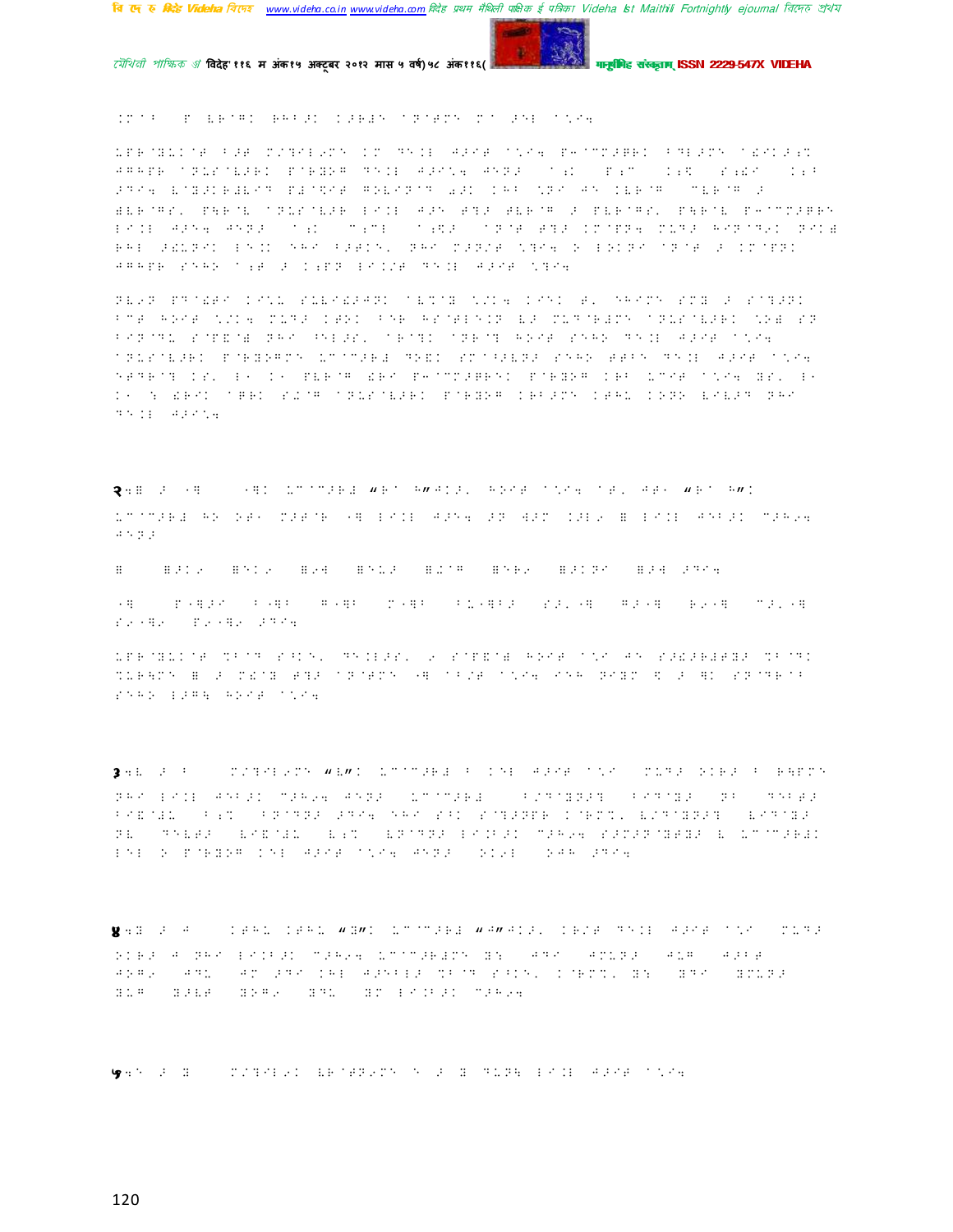ट्येंथिनी शांश्किक अं विदेह'११६ म अंक१५ अक्टूबर २०१२ मास ५ वर्ष) ५८ अंक११६(



। मानुमिह संस्कृतम् ISSN 2229-547X VIDEHA

and a group of a and a group of the structure of the structure of the structure of the structure of the structure of the structure of the structure of the structure of the structure of the structure of the structure of the

DESD EFTERS IN ELS PRODUCTES TORES PRODUCTED

RADAR TREBA (DE TRICOLESTA CACIDAE DE CAVEC CONSTRUITARIO CARACCIARE) (ALECCOARD) anka iseki di ini alip alidadee deki (dad) dabe (ded anko eleden deki perap TORPAS CONTORIO DISPOSABLA PARA CORPORATIONELLA ARABITET CONTINUED TREDE NEWSFILM discuss communications appeal to be

IN 1971 WAS CITED FOR THE CONTRACTOR OF THE POST AND TO POST OF THE DESCRIPTION OF THE POST OF SAR PERSONICS DEAS PORTED SON PART ON CARACTERS AND SERVICE STRUCK IS anewar in the earl in the men on the industrial as a sense and homogen more in TENEA NEL FAEU PATE DEL L'ORGANIA DE L'ANTI L'ANY DANS DESERT DE TRINU L'ORE 中心中, 法进行 中央的工作 (1981) 1984年(1982) 1991年(1992年) 405年(1992年) 409年(1992年) 1992年(1992年) 407年(1992年) PORTABAR CROP COVAL

CARP AND RELEASED STORE IN STORE IN THE TREAT REPORT OF STORE TREATMENTS IN STORE 未说是的第三人称单数使是最大的过去分词形式用的。如果我说,一种学习的一种的人的事件是否的一种法律是不能的过去分词不是某人的事的是的事件。 Complete Box Coupeau Customer Studies (September 1981) 大学学系会 - 女性事件型) - 日本の1944年の RITERREE INSPECIALE AND CRISERER DOCRES ETHERE INFORMATION ARABITICARE IN ACRES CONTROL PRODUCTS CONFIDENCIADO DE PAR

GRE REACT CONTRACTOR PARADE CONTRACTA LE CONTRACTO DE PERMITINA PRESENTA screpters (septembers) special computations and particular and areast TERRING CONSTRUCTIONS OF SPACE

See as a substitute of the constitution of the company of the second second services of the

电电子电压 计工作工作时的过程 医卡特曼氏试验 计程序 医皮肤病 计无关系 医血管下腺中毒 计主要求 经有限公司 化学电子电子电子  $\sim 10^7$ 4. 将1. 其根是一  $\mathcal{L}=\{\mathcal{L}(\mathcal{L},\mathcal{L},\mathcal{L})\mid \mathcal{L}(\mathcal{L},\mathcal{L},\mathcal{L},\mathcal{L})\mid \mathcal{L}(\mathcal{L},\mathcal{L},\mathcal{L})\}$  $\mathcal{L}$ 

ana estable a provinciar de la companyación de la contra del contra de la companyación

TEARNS RAE ( FRA) PAERA ( FAE ) LAS ( EA) FRANCA

real evide city into the reacts

THAN TEAM MEASURE TO THE CONTRACT OF A PARTY CONTRACT ESP PATCHERISES PARTIERISE RIPORTALE

"我有事了法,要有我们。""你是在一个男子,并在主人,我得这男子,在一个男子打了,我有这样,不是一个人在主要在每个

TEAPTE PART OF DEPART EAST TAX CORPORATIONS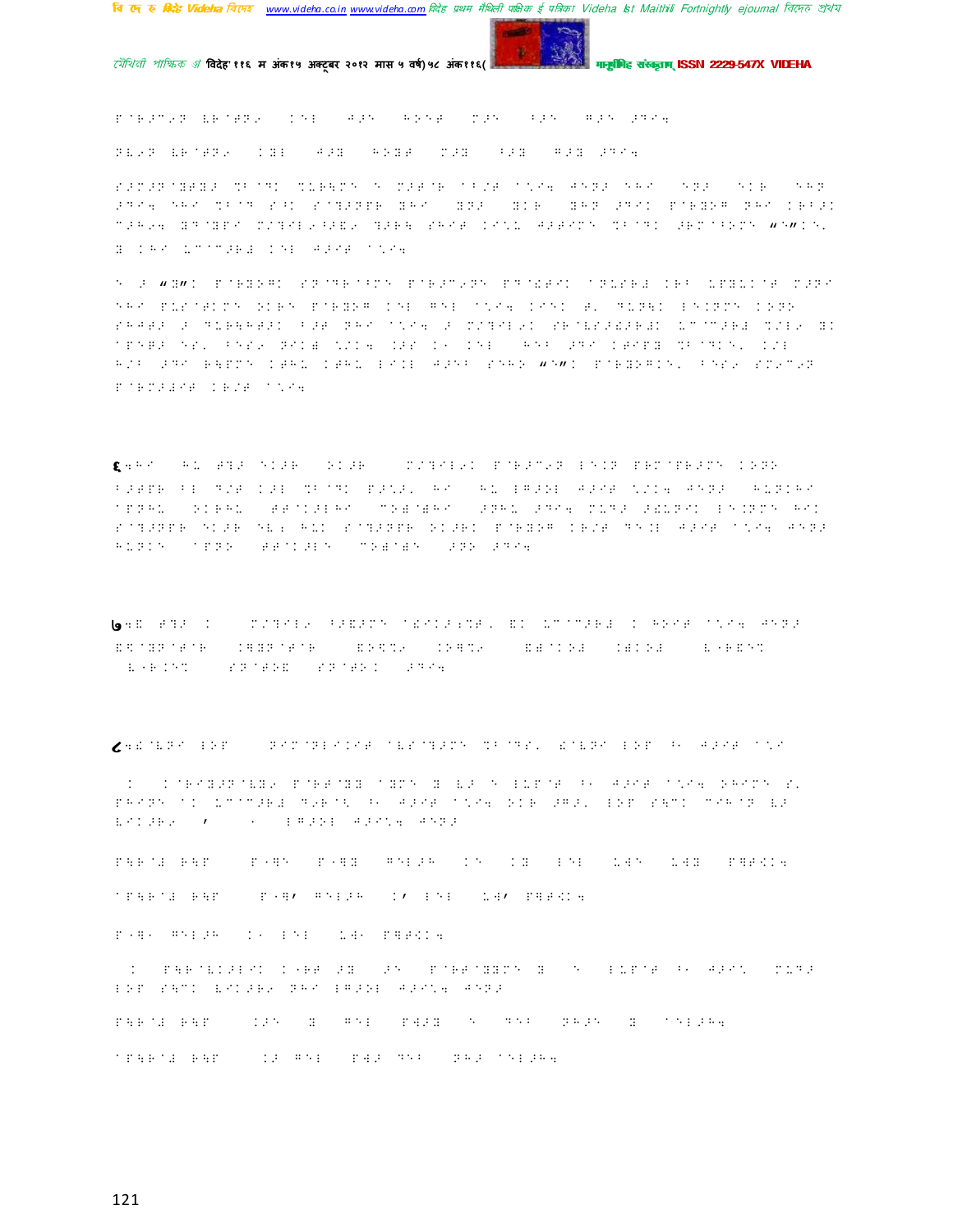ट्येंथिनी शांश्किक अं विदेह'११६ म अंक१५ अक्टूबर २०१२ मास ५ वर्ष) ५८ अंक११६(

। मानुमिह संस्कृतम् ISSN 2229-547X VIDEHA

TRO SE PERMENTE PREPIDENTADO DO MOREL DO PROBREMO CENHAR O O SUBRADEL PRAPEDA a parta con condizato in propostanda a

TAE MELEAT CONTRACT THROUGH CHANNEL

TEAPTE PART TO REPETE CREAT TEACHERES

**一般的 "我要你是要要选择的工作重要要的是工作的要求是对某人是一定会要求是一种的人就是对某人的人的是一种的基本** 

○ おき用の新したなので、お申の新したなので、申請の新したなのか FARME BATT

**TEACHER** 医单位电子 医无线 医甲基乙烯丙烯 医甲基乙烯丙烯基

"这个人的,我们是我的话的,你也是我的。我的人们也的,你的人,我们还是我们的人的女人的。"我也是不是人的人,我这么多人的人的是,我的女人 FARME RAFT COMPATION CABLES Conservation of the conservation  $-1.5.75.4$ 的复数新的第三联系的 人名英格兰姓氏 人名德捷克 人名英格兰人名英格兰人姓氏卡尔特来源于古英语含义是 "你……"如果是在这里的房子里,"我们要是你在我们我们身上。"我会一直在这个我的这里的,"主要我们这样,你是这个女子,我在我的 的复数过滤 电有机 人名克莱尔科德 人名英麦克尔科德 人名英麦克拉尔 人名英格兰人姓氏费森的变体

不要有事的是一事有的人。 人名英格兰人姓氏斯莫格尔住所名称来源于古英语含义是一种语言的一种语言的一种语言

● 在最后的第三人称单数使使某些重要的 人名英格兰人姓氏英格兰人称来源于古英语含义是不是某些人的复数形式 医单位 计多级 医多异形 READY TERRITA ARREST NOVES TO A CONTRACTES AN ORIGINAL SECOND ACTIVITY ARREST ARREST A SARE n skiel pod keizoare in kiel moet noch de parte de progresorie. De neemd ik het door te koning 医血管下 最后都是另一个的白度是是是自己的新的第一次来了。在1000年的一次开展了,但是有的一种是的的一个人的是一种方法是一  $\sim 100$   $\mu$ 元々 20  $\left\langle \left(\begin{array}{cc} \Gamma & \Gamma & \Gamma \end{array}\right) \Gamma \right\rangle \left(\begin{array}{cc} \Gamma & \Gamma \end{array}\right) \left(\begin{array}{cc} \Gamma & \Gamma \end{array}\right) \left(\begin{array}{cc} \Gamma \end{array}\right) \left(\begin{array}{cc} \Gamma \end{array}\right) \left(\begin{array}{cc} \Gamma \end{array}\right) \left(\begin{array}{cc} \Gamma \end{array}\right) \left(\begin{array}{cc} \Gamma \end{array}\right) \left(\begin{array}{cc} \Gamma \end{array}\right) \left(\begin{array}{cc} \Gamma \end{array}\right) \left(\begin{array}{cc} \Gamma \end{array}\right)$ TRANSPORTAGE CONSTRUCT 一件法的名词  $\begin{aligned} \mathcal{L}^{\mathcal{A}}(T,\mathcal{I}^{\mathcal{A}}(T,\mathcal{I}^{\mathcal{A}})) = \mathcal{L}^{\mathcal{A}}(T,\mathcal{I}^{\mathcal{A}}(T,\mathcal{I}^{\mathcal{A}})) \end{aligned}$ TURES (CITUSE) URARE TSAND REPET TRANSPORTED DE PROTOCEDARE DARE ADRES CONFE RABA (PEDIDADA) ERDID ALGEBERIDIAN GEBAL EN BARCER (PEDIDA GEBAL EN B

ROBRER TRAINING ENERGY POSSESSION CONTRACTOR CONTROL ARRIVED TRANSPORTER AND der ere inte interestate in the transformation of the second second research the state REBENT (PER COORDINATION PER COOL) REPORT INVESTIGATION (PER COOL) IN THE COOL RESEARCH ESPERENT DE LA PARA SONA LERA ERREPORTA ENTRADORER EN TERRA DE SEDELLO DOREAL A 2021 SEDITA DI CAVIL DA COLIVIA CARA PARTE A PARTE A PARTICIPA A LO DO DI SUR DE CORDIARE. RID TE DI TRA LIBIT BER ADICILI E NELL'ORI TERRETO TE LI INTERPRETO RANCO I RACCIO BE DI TRI IL PAELI PENEL TORA ETERTADA EDGUNTA INFERIO EN 1911 EN PARADA A PERA PODE TOBAL PER LA provide the problem problem is the full exploration of the control problem of the second 医内脏炎 计最近的开关的 "我是不是,王国的是,虽是我们是怎么会,我们是我们是不是,你是你开始,是我们,我会有人去主要,我可是这东西。 EACE EXPOSER CONSIDERATION CONSIDERATION CONTROL CONTRACTORS AND BERTOS TRITAL I DO EXPORTE TORITORIALE TORRARIA E SOPRA E PARTERAR E BERTORARIA DO N a vidov vreke v edu videnese u ndad (dva vini vidne upid ovdala) (sabs) vad 电子电子电子法 "这些人的是谁不是不是,这些子,并是不知道,是这些是一件子的,主任的人的是不知道,这些医学,不能不是一定的是这个生活的 A SERICA CA TEVORIAL ERICABASE CERREI CIPA CIDA CORPORAT DO CORPORAT CARDO CAPA TER TEACH CAR TRAIL CRACCAR (CONSERVED) PARCE AREA DE ANNO EAR COALANTA CERACCARA A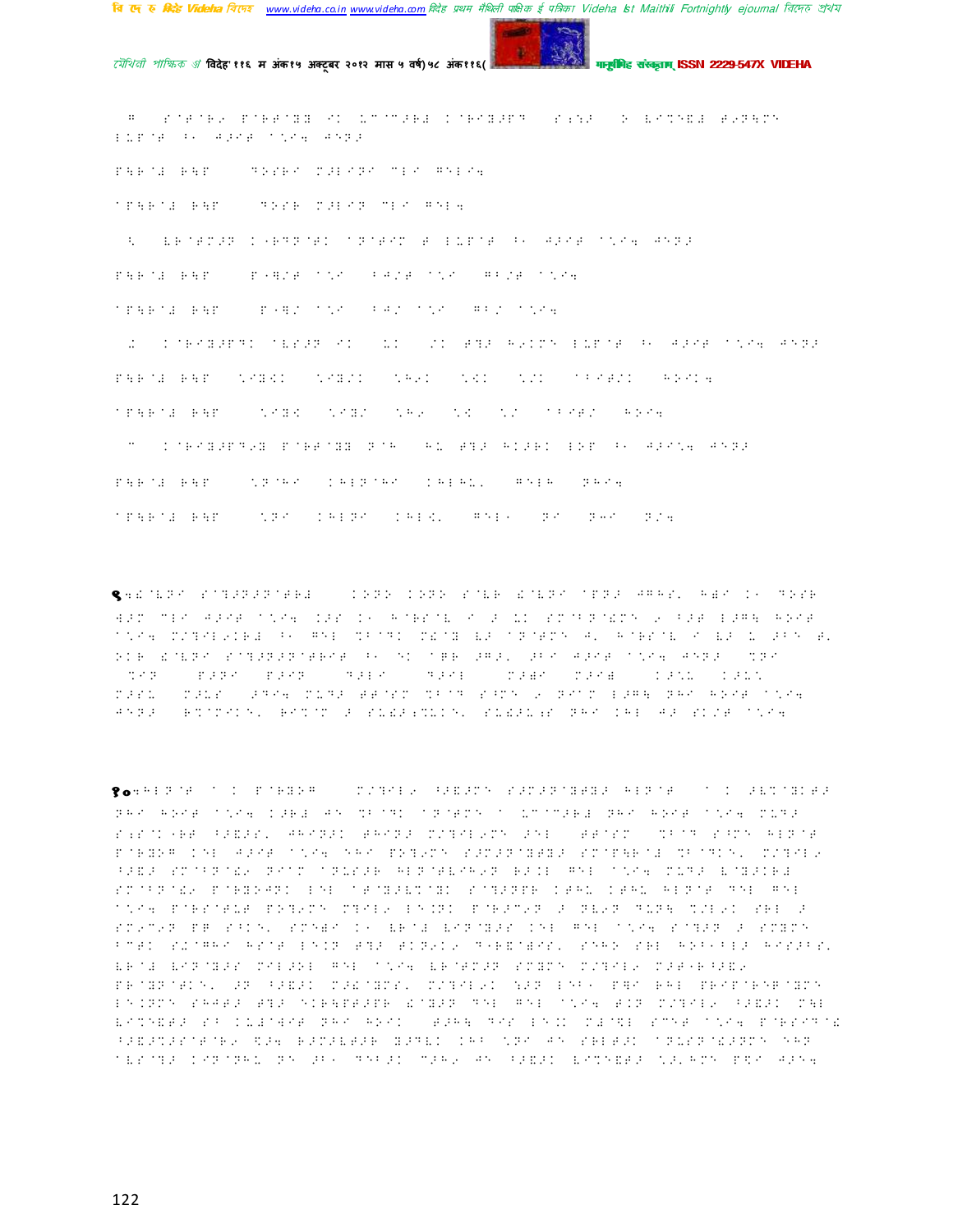ट्येथिनी शांक्रिक श्री विदेह'११६ म अंक१५ अक्टूबर २०१२ मास ५ वर्ष) ५८ अंक११६(



। मानुमिह संस्कृतम् ISSN 2229-547X VIDEHA

TRABACAN NENEDI KARI BACABEAN DARES DEABAAS VI BABILE BABYI YEZIR BIR de el segundo

Session and the contract of the state of the second contract of the contract of the second second second second second second second second second second second second second second second second second second second secon

◆ 6 日本 2012年10月 10日は7年6月以上の法典社長のほど、前の長期の支援におければ、この社、最新社、民族科学、出版の法の法典及びた anders de libro di la priva apreside. L'especiale de resestro la castilla ses libres essentant

 $\left\{ \begin{array}{ll} \Omega_{\rm{c}} \geq \frac{1}{2} \left( \begin{array}{ll} 1 & 0 & 0 \\ 0 & 0 & 0 \end{array} \right) \right\} \end{array} \right.$ 

 $\sim$  1.9  $\,$ 

49.00

中的第三人称形式

**第四之前** 

 $\sigma_{\rm{eff}}$  and  $\sigma_{\rm{eff}}$ 

大共力的关系力能

nical concerns with a concern

akra lakes are

 $\left\langle \hat{a}^{\dagger}\hat{b}^{\dagger}\hat{c}^{\dagger}\hat{c}^{\dagger}\hat{c}^{\dagger}\right\rangle =\left\langle \hat{a}^{\dagger}\hat{b}^{\dagger}\hat{c}^{\dagger}\hat{c}^{\dagger}\hat{c}^{\dagger}\right\rangle$ 

BROCEN ( EVIENTS) BARNI ( FORDA OB

 $\mathcal{D}(\mathcal{C})$  is a function of  $\mathcal{C}_\mathcal{A}$ 

QH SADISEADAE BUS EIBDESE BAR EDDE BACHES I FROUSE HOS CHA HAE CHAI 中国生产主义、中国、中国生活、中国、中国生产的力学、广告学生、中国生产的力学、广告学院、中国生产的力学等、生育人、中国生活中、  $\mathbb{E}\left[\mathcal{F}^{(n)}\right] \leq \mathbb{E}\left[\mathcal{F}^{(n)}\right] = \mathbb{E}\left[\mathcal{F}^{(n)}\right] \leq \mathbb{E}\left[\mathcal{F}^{(n)}\right] \leq \mathbb{E}\left[\mathcal{F}^{(n)}\right] = \mathbb{E}\left[\mathcal{F}^{(n)}\right] \leq \mathbb{E}\left[\mathcal{F}^{(n)}\right]$ 

gia integracia incorporativa test attacera incorporativos anche leggi nache inter oppe  $\begin{aligned} \mathbb{E}[\mathcal{H}]\mathcal{H} &\cong \mathcal{H}^{\mathcal{H}}\otimes \mathcal{H}^{\mathcal{H}}\otimes \mathcal{H}^{\mathcal{H}}\otimes \mathcal{H}^{\mathcal{H}}\otimes \mathcal{H}^{\mathcal{H}}\otimes \mathcal{H}^{\mathcal{H}} \times \mathcal{H}^{\mathcal{H}} \end{aligned}$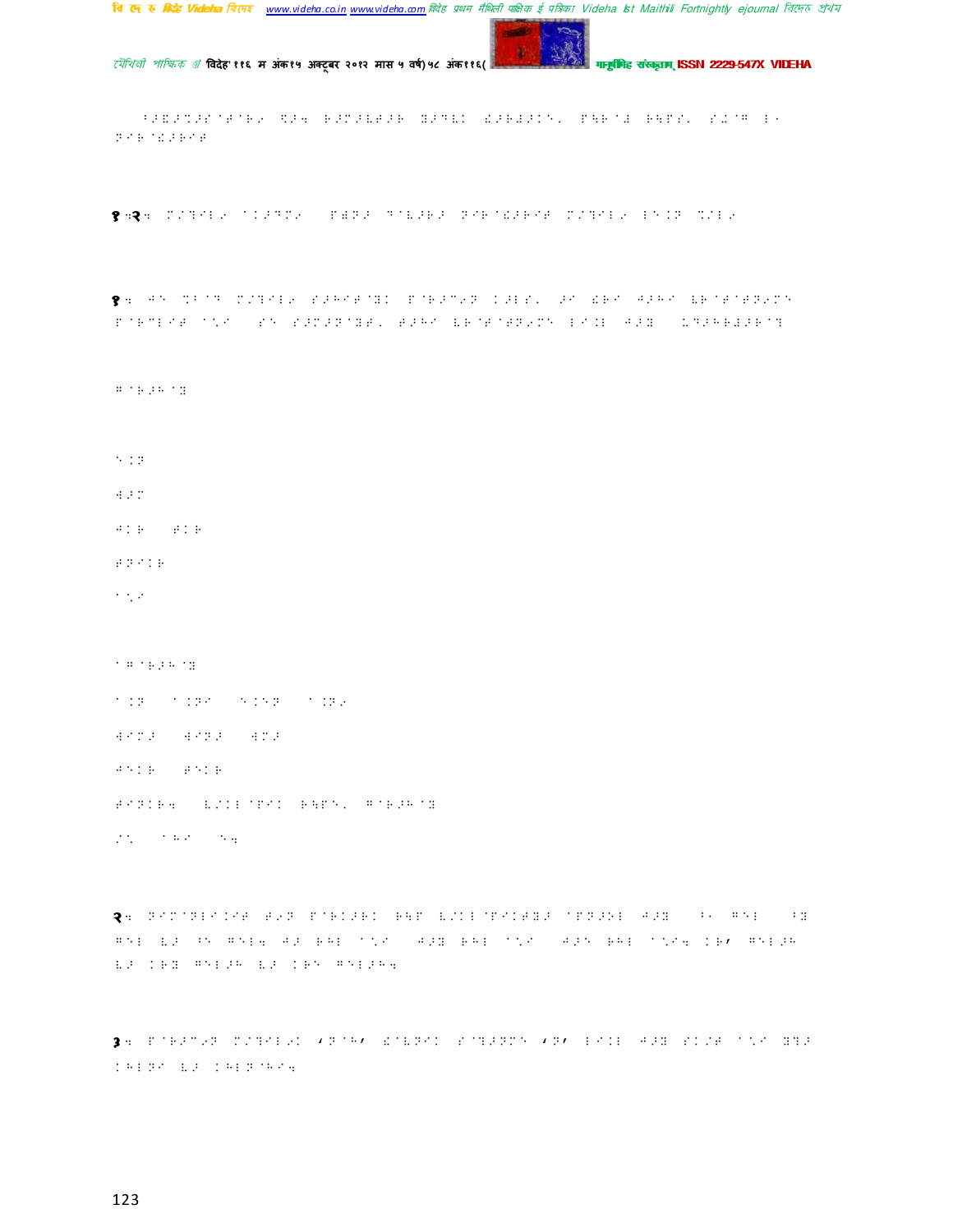ट्येंथिनी शांक्षिक अं विदेह' ११६ म अंक१५ अक्टूबर २०१२ मास ५ वर्ष) ५८ अंक११६(

मनुषंभिह संस्कृतम् ISSN 2229-547X VIDEHA

Schinged Reine (Abel das Chances Stephen Results) (Sep. 2000)

WHO DISPENSE DEPOTEER CRECTES THANK EARLY POBBLISH ANDER CHAIN CONFIDENTIAL and the state of the state of the state of

▲ 医不全性的 医神经性病 计数字数字 医精神性病 医心包的 医心包的 医心包 医单位 医单位 医神经性神经 医单位 医中枢神经 医单位性脑炎 did a compresenta con ser conserva e a compresenta como a conservación de la compresentación de la compresenta

Geometrial and and the contract the service of the service of the service of the service of the service of the service of the service of the service of the service of the service of the service of the service of the servic BOLIS POR LICENSE DORING ESPRESSO ENTRANCEMENT (VALUADO EN 1911) POR (1) 生活的 1000 (1) 生活的过去分词 1000 (1) 生活的 1000 (1) 生活的 1000 (1) 生活的 4000 (1) 半导体的过去式和过去分词

Ze construedos de astelos por es vax antere antelo dres ereras tos elebr 主持过的第三名的自身表示主动的主动的名词复数形式 医内耳 医牙基蛋白 电电流 人名英格兰人姓氏梅尔克 人名米克斯 人名英 

Se addiddent anlevent anlevent and the companies was the composited addidates: 的过去分词 "我在这个人,我是说这个人的我的是这个人的人的是我们是说出这个女孩的。" 的复数的第三人称单数使的第三人称单数

● ● 1 1 3 B 1 1 1 E 4 F1 1 B 1 B 4 1 1 B 4 D 1 B E 4 C 4 B 4 B 4 B 4 B 4 B 1 B 1 1 A 3 B 1 D 1 A 3 B 4 B 5 D 1 B 4 B 5 D 1 B 4 B 5 D AVASI - AVSONA VONVIONI CALENDARI ER NESA POSARIS SENSIA NIVIO EZIBISTEKI BAR (315B) BACH (42) PICA (1574)

**22** 4 | PAR TECULOS TO TROBUERO | PUR INTOXI EU INTONI TECORE ESTE TEORI | RAPPLI | PRUPE RESIDENT CONTRACTOR CONTRACTOR CONTRACTOR CONTRACTO

●●● 的过去时, 中国人民法院中心法院对于国家的自法法院的人的法庭, 人民法庭、社会的自法院的人民法院自己, 中法自由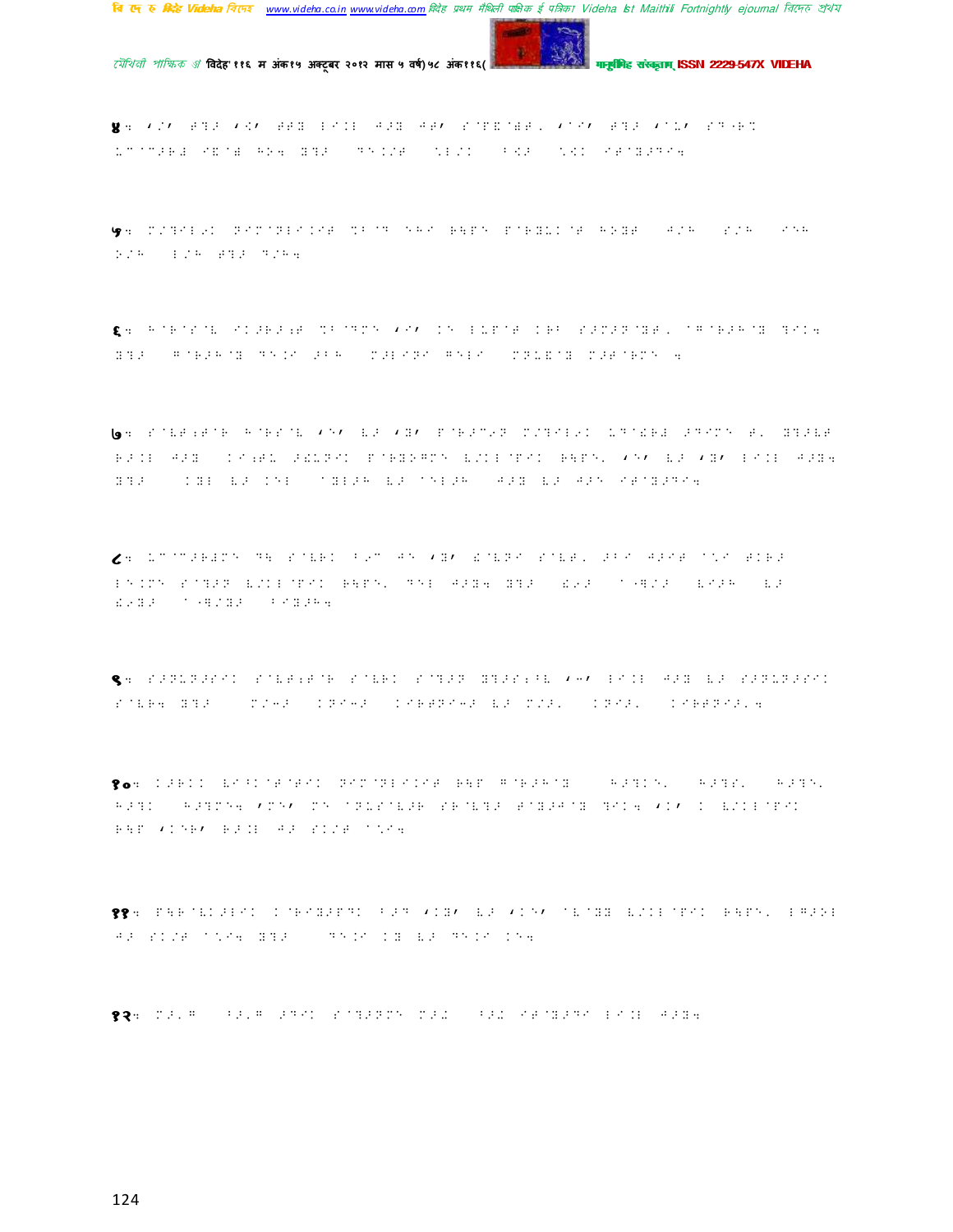*ट्रॉशिनी शांश्फिक औ* विदेह' ११६ म अंक१५ अक्टूबर २०१२ मास ५ वर्ष) ५८ अंक११६(

**IFRICA TRANSMER ISSN 2229-547X VIDEHA** 

●●● 「ありき Tall VIR」 シークト TallTall VIR」 コースウェイ アクセアスト (Pack Fire Tall Facil Contract) しょれおし しょれえた ROBRADA ETA ITALIAR ETA GUNTZIARA ETA ARTA GALDEIA ETA ARTIBILAREN ETA GALDEIA ETA DE in the about the most of the second theory of the second the second theory of the second theory of the second theory of the second theory of the second theory of the second theory of the second theory of the second theory

THE PARENT BRACK CONTENTABLY CONTENTATION

average and an exchange and a series and the series

SA DE POSA ESTE CALPO SAS ACTUALES DO SAS TEGADES CON DISTINGUIDADE DE TEGADES POR SAS ENTRE DO CALIFORNIA. THE PARTNER TORY HEAT PARTNER FREE PART

go residents and contract the contract of the state

●209 的复数的过去分词 的复数形式 医心室的过去式和过去分词 机装置 医神经病毒性的 计功能性的 计双向方 人名英格兰人姓氏克里斯的变体

224 EAC BERLORY CHANNEL AND FROM THE DRAME REPORT AND B

Ros Cal Shappear assembladia adas

2011 - Andreas Barris and Caballacher Alexandr Adam Adam Andrew Adam Andrew NAR SEDA SEMBRO PREZIDARENEAN NO LIZO NIN LIZA LIZA LINA ERRE PRZOB and the anticompanies in the company

RA COMPRESSION AS SAMMES CORPORATE ASSAR SAMMES CARRIOLINE AS CASSE

# **30 Joll98**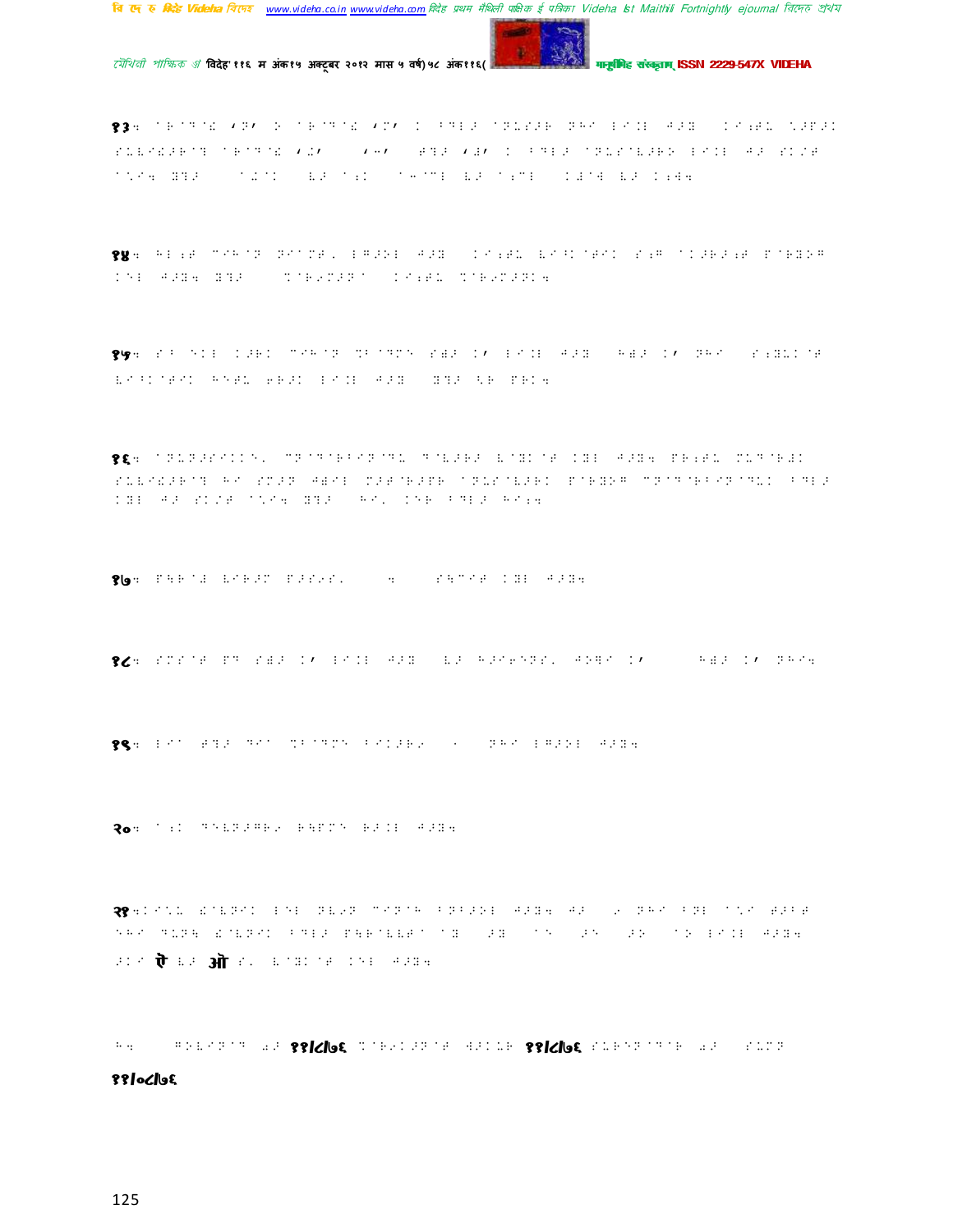ट्येंथिनी शांक्षिक अं विदेह' ११६ म अंक१५ अक्टूबर २०१२ मास ५ वर्ष) ५८ अंक११६(



मानुबंधिह संस्कृतम् ISSN 2229-547X VIDEHA

Recondensions of the accompany order decised

2.2 a dinamasa desarang lilasara dina serie redera

"我是不是一定一定。"五四次的话是温柔的心思说,是要的心思是来了学者是第一个是在是这个学说是有一定说的。 人名英格兰人姓氏克尔 CONTRABION (PARTICAPINESTS) PER CORDO PEDICATION DE CONSTRUES NON CONTRACTO PRO REACH RAILTE CONTRAPART RAILTE CONTRACTE CAR CORPORATION CONTRACTOR CONFIDENCI RADAL (1989) A CONEA (FARA) DE CONSTRACIONARIADO DE LOS CALIFANDO PARTICHAE (RIAL 1. 全身发展,在世界的新闻是一个发生,并是被我们的人的人,并发展这个主要的目录。 医多耳聋 医二乙基丙二酮 医内障法膜膜膜炎 法 RIS, INTIMERA PRAGUILA SU SUE PURS COOSTINGER DI PORTUGUE

RESPONDIMENTA PRATA INDIALIA INDUSTRIANO E IN CONTINUES E LONDONO DI CONTINES POR LES and a monopolitan specific consideration provided

医中间膜炎 医中间性的过去式和过去分词 医主动脉 医前置射 医前列腺 电光谱图 计无法相对 医甲状腺炎 计微时间的 法事业 医甲基苯基甲基苯甲酸 DES DIVIDIRENDOS EN ENVERTES EN EL DEMONTO EN EL DE EN ADVARTO EN DATOS EN ENCARAS EN ENCARAS pusa is and a control to have different and those all a post in the distribution of a consequent a post 人名法巴尔克地名 医眼神的 医眼内反应 网络布勒尼尔克布尼尼 的复数人名德里斯 的复数医副神经 医多面的 计调整器 医皮下的 机电子轮 CONTRACTORESENE BERRIO DE PRESIDE

now the state of the community

19世紀 (1992年19月11日) 1970年 1月10日 1月20日

renchment research en militarismea

des childes en la comparación a los creas de la elementa de la para el control de la comparación VIDEO KOTA ITV. PE INVIDIALES CAPER ERROR PER ERROR INTEGENTA INDICTATIVA INE PARAE TORE PANER PE IN DEL BU DEBEZA LO COBRE I ERE PURCHER CONTINENT PROFESSION ESPERAR STRUCKARRO DURA CRAIDENT ENES PROFESSION RUCHARRO DO SALORO CRAS TO STORES PROFESSION OF STORES AND THE CONTRACTOR CONTRACTOR CARDINAL BOOKS de 1911 de 1911 (1911-1928 ato analyse nexos yaquíntico o pidea (Apo Alta) pedaebro (Ano TO TECH PERSENSA I ESTAS CONSTANTA ESTAS PERSENCAMENTAR INCORPORA LEGAMENTA 第一次の自由1000年の時間の 计进行中央式 化性硫酸

ANNE NO TORINA DI ANNE L'ANGELITA (DISPUS PEACLIP TRUBAL ADRA DONC) POBLICARES D'ARC n tik sin sa sa sa sanadan na sata ay tin ngaala sa kaka sin tik sina sa sa sa sa sa sa sanadan na CANADA (presento da antiga e inclusado na interiare) (ANDA serane) e 大型的 化内部 第四章 三甲烷的一种三甲烷的

SAM PROPERTY STRATEGIC ARRAIGNMENT COMPANY **CARD AND COMPANY** 一部長 DEER TE TOTAL ENE CONSTITUTION EN ERFORME TERRITORIAL ER ER DE TOTAL BS 1970 Radio 1974 (USDN) and CODN (BRYEN and Line Central discussed by Red Line And Line Charles and ERIE YEAR ARTICLEA MARKET HAD BE ERIE FEATHER AND PRACT

SPEA COSTA VIR EAR VERE CONCOVARIO ESIBLO SED VARIO PAR RARIEADO PEA COSTA CREWS CONTROL PORTED OF SPARE

 $\pm$  and  $\pm$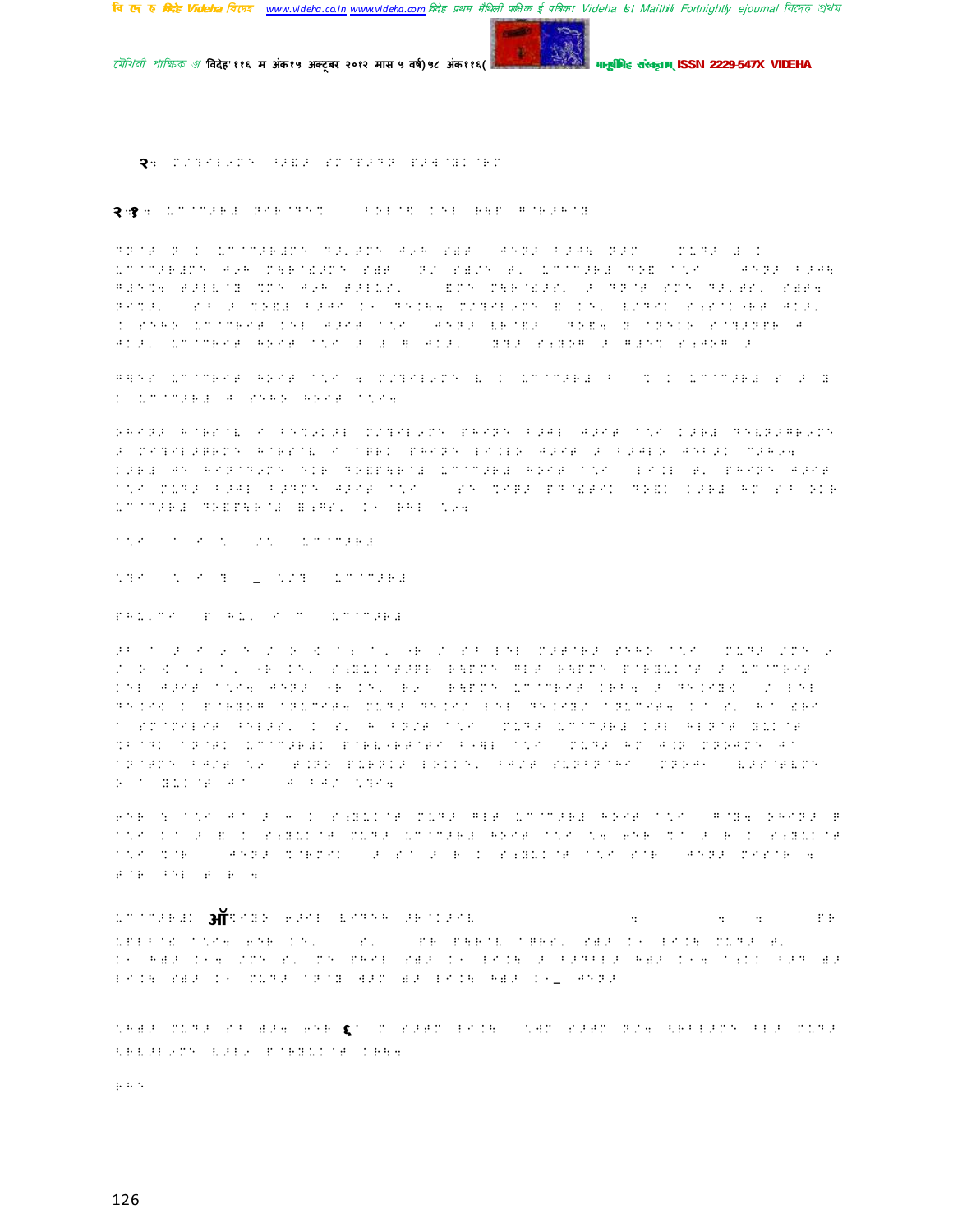ट्येंथिनी शांश्किक अं विदेह'११६ म अंक१५ अक्टूबर २०१२ मास ५ वर्ष) ५८ अंक११६(



मानुबंधिह संस्कृतम् ISSN 2229-547X VIDEHA

BAS TORRA VISA COMMUNES VISA A

TIME IN THE STATE RANGE RAIN TO STRIP FOR THE STAND CORDER TO STATE CHARGE. EVERY CREDIT FOR THIS CONTROL ENVIRONMENT CONTROL ENTERTAINMENT PROPERTY STATES OF A KIND AND BUILDING OF THE NEW PERSON WAS CONFIDENTED AS A REPORT OF A REPORT OF THE REPORT OF A REPORT OF A REPORT OF A REPORT OF A REPORT OF A REPORT OF A REPORT OF A REPORT OF A REPORT OF A REPORT OF A REPORT OF A REPORT

人名法尔 人名英格兰地名 法有关契约 计分类系统 人名格里曼 人名英格兰人姓氏加尔的变体地名美国加尔德 法有关权益

RABSARS CONTRARE RASASO

 $\mathcal{L}(\mathcal{H}_\mathcal{L})$  , and  $\mathcal{L}(\mathcal{H})$ 

工作中。

CAR CO EMBRETENTED ACCORDO DE SOLORIA

 $1 - 4593 + 4771$ 

Ledding Yams Communaled by College to Cynthes

and safe in the manual

ma tare skaling i a i tage reae i i tage reaems i per eekt i enebes sekke intki moar ma care skalications i avien ma care skalications i class i list de chilense si comprae di le skelicionski Controlled each available of the travel each put and plan a piper in the and the control 学生中的 (四)

IN THE REPORT ROOMS TO PRESENT A RESIDENCE OF A REPORT OF THE REPORT OF A REPORT OF THE REPORT OF THE REPORT OF THE REPORT OF THE REPORT OF THE REPORT OF THE REPORT OF THE REPORT OF THE REPORT OF THE REPORT OF THE REPORT O 1 / PARR (BRID) (PAE) PRESERVED (DR) ( BRID (DR) (BRID) (DR) (BRID) 1990年9月20日, 中国人工民主党部长, 中国共同部门公司中国人工、中国人工中国人工中国人工中国人工中国人工民 RUSSENBURGENERUNG VERBEITUNG SIERE RESULTEREN. (1) 第399页 12 第399页 12 第399章 12 第399章 12 第399章 12 第399章 12 第399章 12 第299章 12 第299章 12 第299章 12  $\mathcal{L}(\mathcal{A})$  and TA PRESENTA MENULI EMPERIDINAL PROVINCI ANNES CON DAEI O CARDO ACADVA CADORIA NIE POPIERE CERTAINE

まみや (1) まちや (1) まい (1) まや (1) まいや (1) まやい (1) まやる (い) はずい (1) 血の内のは長度 (は) まやはま (1) (まい)

A TACLE IN PRESENTATE PROBLEMS AND BEST AND CONFIDENTIAL BUT INFORMED TO PROPER A 2010 BAR CONSTANTA DA BUILEA A SALITA ARREI DE TRABARDO TERRITORIA DO CONTINARIO E control de la contra de control disea cares compresa carseses. Caronel de caracters YE MERRINED CONFINERED (BOCCH)

**SEVENHAND COEFENHAND PAC** 

and the coard of the state and the state

FRAMES (FRAME ESE) FRANCESE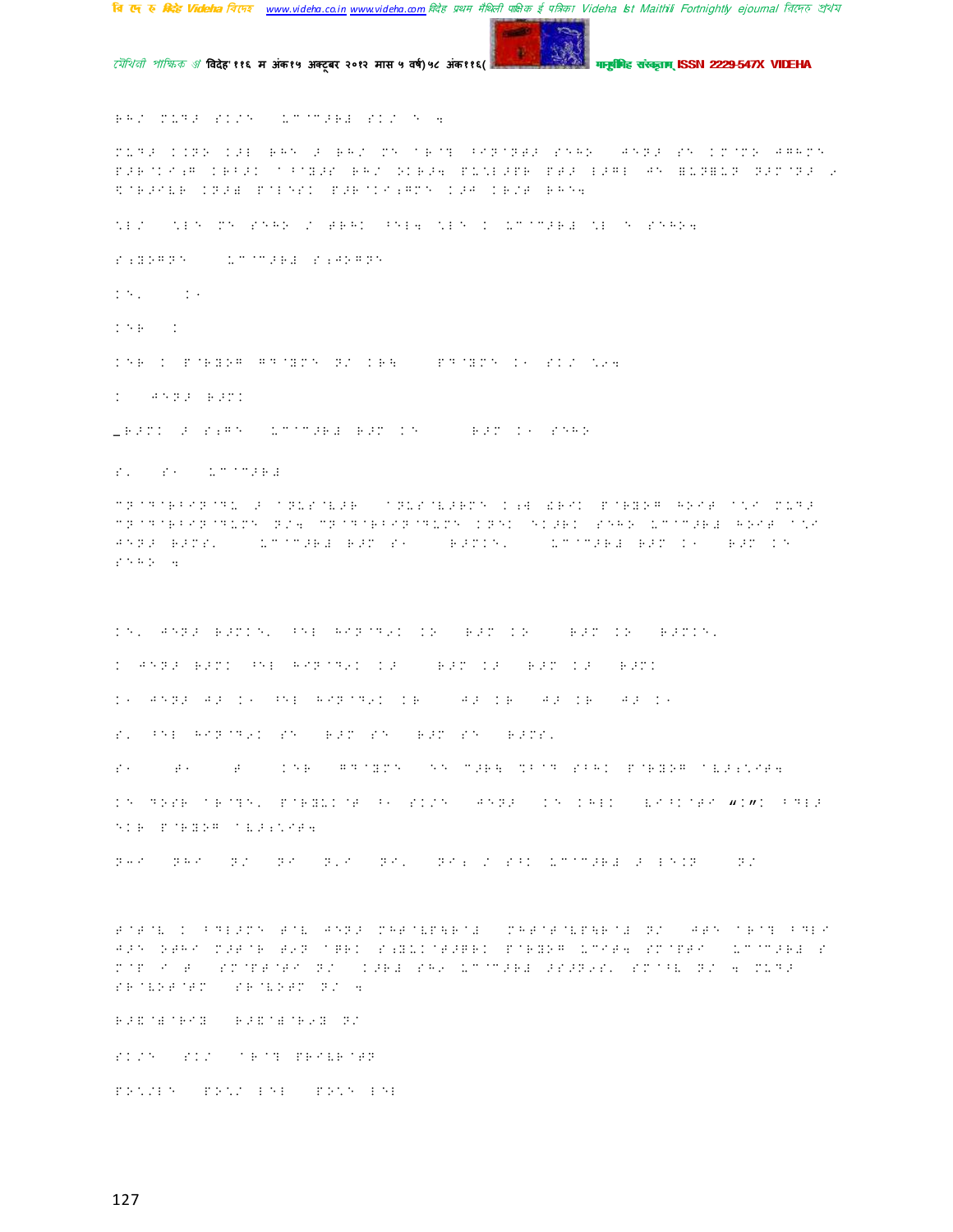*त्रीशिती পাफ़िक अ*विदेह'११६ म अंक१५ अक्टूबर २०१२ मास ५ वर्ष)५८ अंक११६( साल कार्यकारीको मानुमिह संस्कृतम् ISSN 2229-547X VIDEHA 'ESQUE 'ESQN' ' 'ESTE TERRETED' ESQN' ESQU ⢵!2⢵⢽!)!⢳⣞⢼!g-!⢵!!⢼⢷⢴!⢽#\*! ⢵0!⢵⢳! ⢵⢳20!! ⢵⢳!220!⢵⢳⢴!2g!! When  $C_1$  is the property of 'C/⢸⣝⢼C! NSINDRI DO PROPORTI DI PROPORTI DI PROPORTI DI PRANTO DI PRANTO DI PROPORTI ⢽⣅/⢾\*! ⢺⢼C!0!⢺⢼C! ⢾C0!⢾#C0! ⢳⢵⢾!0!⢳⢾! ⢽⢲0!⢽⢳0!⢽C0!⢽C0!⢽#! " C"0 (C"0) D"0 (C"0)  $\sim 0.01$ ⣛⢴!)⣔⢵⢷⢼⢵2\*!! ⢻⢼!)⢻⢼!⢽⢳\*-!⣅⢹⢼!⢻⢼!⢹⣓⣎!)⢻⢼!⢹⣓⣎!⢽#⣒\*! ⢷⢳2C0!'⢳⢷⢾#C! ⢳⢳⢴⣐0!⢳⢴⣐! " P. P. P. P. "at #11 (1) at #441 ⣎⢷!.!⢾! ⢻'.!⢼⢾! ⣓⣔!.!"⣔!! ⣅⣔2⣊⣐0!"⣔2⣊⣐0!⣅⣔2⢳⣅C!.!"⣔2⢳⣅C! ⢳⢷⢼!⢼⢷!.!⢳!"⢸!! **DEC 2000 €.** "#distributes of the second second second second second second second second second second second second second ⢳⢵⢽0!⢳⢵⢽! ⢺⢼⢽!)⢺⢼⢽!⢽#-!⢺⢽⢼!⢹2!⢺⢼⢽\*!⣅⢹⢼!⢺⢼⢽.⣓⣔!)⢷⣙!'⢷⣇⢷⢾⢽\*!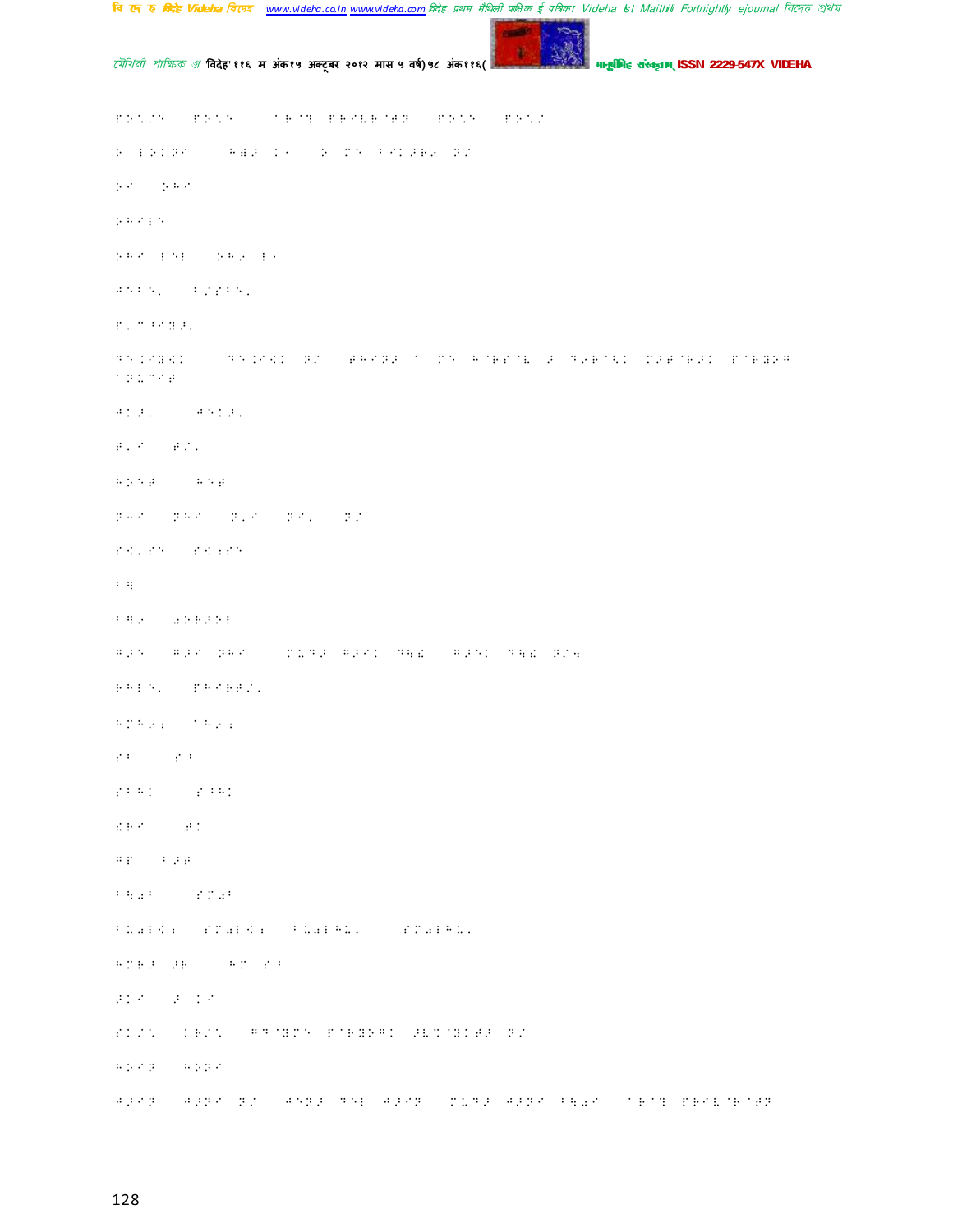ट्येंथिनी शांक्रिक अं विदेह' ११६ म अंक१५ अक्टूबर २०१२ मास ५ वर्ष) ५८ अंक११६(

मानुबंधिह संस्कृतम् ISSN 2229-547X VIDEHA

grand conduction

法公司 网络公司 法每一个原因每

TA CONSIGNATION TECHNICAL VERSION CONSIGNATION CONTRACTORS IN CITATION PABA (EA) FINES (ERICIPAR ESP) PAESER (PARE) ERIC GROUPER (EA) PEBABA (PINA) CON  $\mathcal{L}(\mathcal{L}) = \mathcal{L}(\mathcal{L})$ 

外部主義 (1) **CONSERVATIONS EXPERIENCE** 

FRIDERI BIRBER SITTI TASHIY FRIDA TASHIY TARESISI BERKI DILAYLARAR BIR manarho missi a ancara pagosa nada a capito anaga chem

The Company of the Band of the Band

in provincia de o estruir de dio Alixa Astro Alixa a Alixa din Errichi di Constanti de Canada de Canada Sistem DITENDADE (ERKOVED) (1993) PRODRESS VIGA ATTEMA EN PARTIER TEN CARE PROPERTIER 这一面书的是其实一点,它为了为这种是一件它具有一种说的。但是书,主要的一种书的是一个几件。 电开关 经工资单 人名尼 commute a provision coe de dividido de coposito din parte de pelo carbo por ser de pelos conadoras. concretivo escalidade da camada miro dos transiciados de alguna aspectadores de sas algunas "在县内、省市中央、市工事、工作工作支部县、事工基础及一部在县部、中央省县、工人区、工作设施在  $\mathbf{r}$ TED PORT REDIRACIONES DO CONTROL DO CONTRAR PRESENTATIVO DO PORTE DO PROPERTA ANCIARAD FRED RADDA BIDGIO BARAL PARA TODORES A

TREND SARES CONTR

a kindi oo a galkind.

NIB STIP STRIP

the control day of the conditional and a

 $\mathbf{H}$ 

 $\mathbb{R}^{n\times n}$ 

 $\mathbf{H}$ 

91200990009092

 $\left\langle \left(0\right),\left(1\right),\left(1\right),\left(1\right)\right\rangle _{1}\in\left\{ 1\right\}$ 

 $\mathcal{H}^{\mathcal{A}}_{\mathcal{A}}\mathcal{H}^{\mathcal{A}}_{\mathcal{A}}=\mathcal{H}^{\mathcal{A}}_{\mathcal{A}}\mathcal{H}^{\mathcal{A}}_{\mathcal{A}}$ 

 $\mathcal{L}(\mathcal{F}_\mathcal{L})$  is  $\mathcal{L}=\mathcal{L}(\mathcal{F})$ 

April April 1993, 1993, Apr

TRO RA ANGEL ROMANAN TRADA TRANS

agreement and provided the property of a series.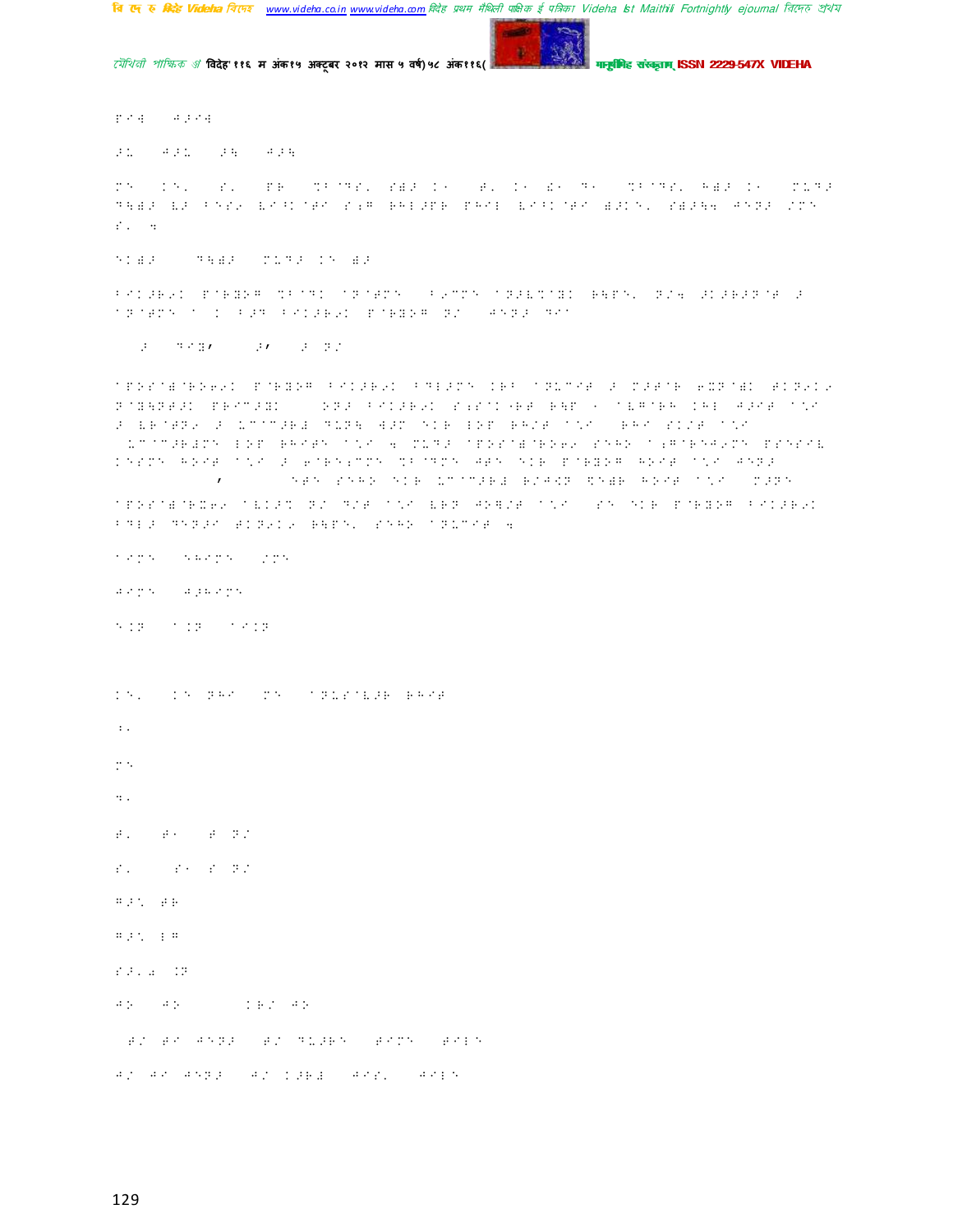*त्रीशिती পাफ़िक अ*विदेह'११६ म अंक१५ अक्टूबर २०१२ मास ५ वर्ष)५८ अंक११६( साल कार्यकारीको मानुमिह संस्कृतम् ISSN 2229-547X VIDEHA



#0!⢺⢽⢼.!#!⢼⢷⣜0!#"C0!20!⣅⢹⢼!⢷!⣞⢼!⣈⢼"!'⢷⣝⢵⢻.!2⢼2⢾! ⢾!⢹⢽"C!⢳#⢾!⢷⢳#⢾!!

2#02!⢺⢽⢼!2#"C0!220!2#!⢹⣅⢼⢷!

2 AU 2 2 2 2 2 2 2

⢻2⣊⣐0!22⣊⣐0!22C⢳0!⢻2⢳⣅C0!22⢳⣅C0!22C!

and on a parties of any of

⢺⢳⣚⢼0!⢺⢼⢳⣚⢼0!⢺⣚⢼0!⢺#⣚⢼!!

 $\sim$  0.0  $\sim$  0.0  $\sim$ 

!)⣇⢼⣝!⣐⢾!⢻⢷⢼⢳⣝\*!0!#!!

⣁0!⣁0!#⣁!!

⢾0!⢾⢳0!⢾#0!⢾⢼⢳!!

⢵⢳0!⢵!!

"⢴⣈0!"⢴⣈!!

⢺⢴⣇0!⢺⢴⣇⢴0!⢺⢴!!!

⢸2⢳⢴⣐0!⢸2⢳⣐!!!

⢾#⣐0!⢾C0!⢾C!!

⢺⢼0!⢺!!

20!2#!!

⣁0!⣁#!!

⢽⢳0!⢽#0!⢽!!

⢻0!⢻#!!!

⣁⢽0!⣁⢽⢳!!⣒⣒⣒!!

 $'$  and the state of the state of the state of the state of the state of the state of the state of "⢻⢷!⢳?⢷⢹!⢼!⣇⢸⢾!⢺⣅⣞⢽!⢳?⢷⢹!⢺⢽⢼!⢳?⢷⢹"C-!⢳?⢷⢹!⢾⣝⢼⢹⣒!!!!

⢺0!⢺⢼⢳0!!

 $\mathcal{A}$ 

⢺⢳⣚⢼0!⢺⢼⢳⣚⢼0!⢺⣚⢼0!⢺#⣚⢼!

where  $\alpha$  is a present of  $\alpha$ 

⣁0!⣁0!#⣁!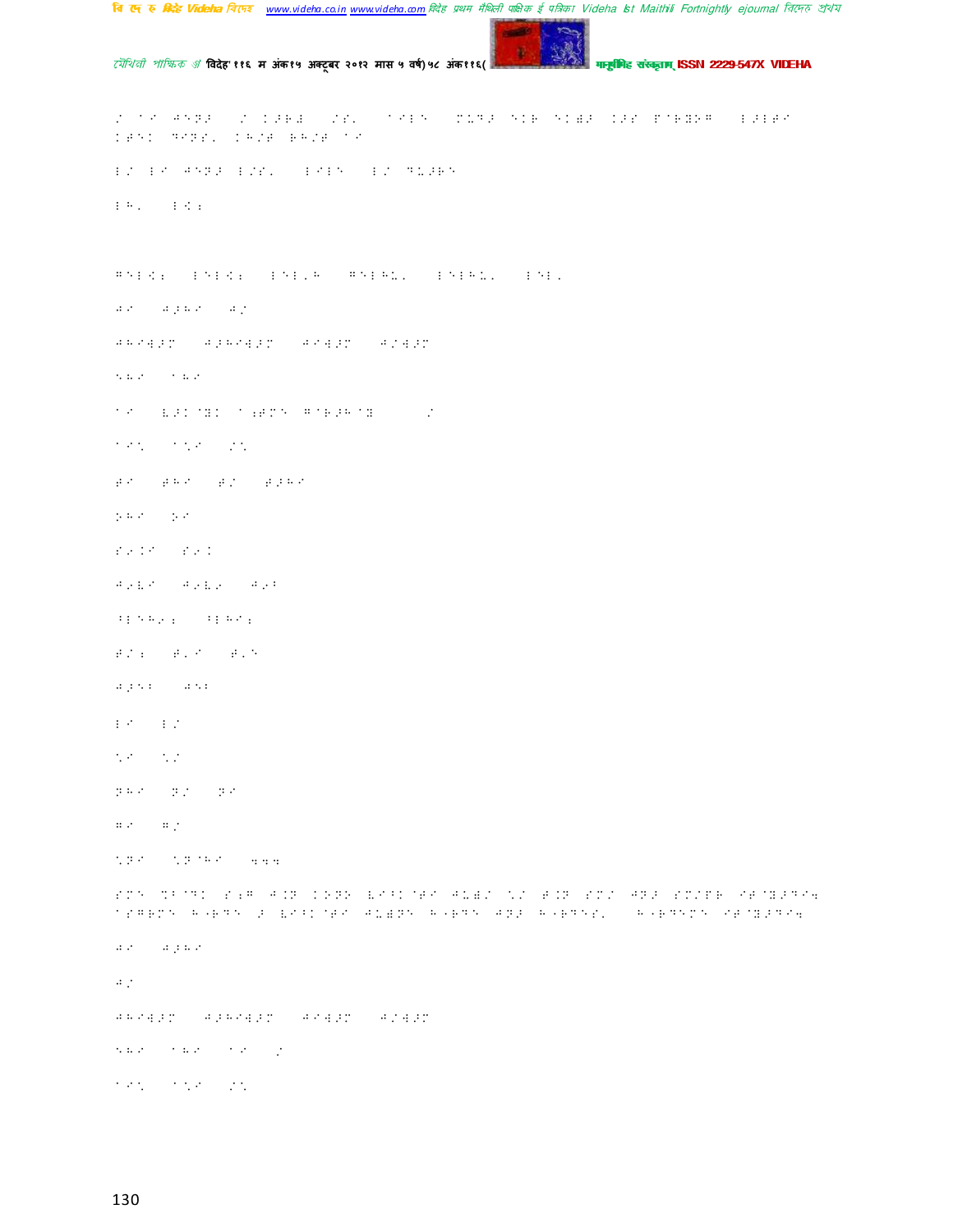⢾0!⢾⢳0!⢾#0!⢾⢼⢳!

⢵⢳0!⢵!

"⢴⣈0!"⢴⣈!

⢺⢴⣇0!⢺⢴⣇⢴0!!

 $\mathcal{A}(\mathcal{G},\mathcal{G})$ 

⢸20!⢸2⢳⢴⣐0!!

 $\sim$  2  $\pm$  2  $\sim$ 

⢾#⣐0!⢾C0!⢾C!

⢺⢼0!⢺!

20!2#!

 $\Delta$   $\sim$  0.000  $\pm$ 

⢽⢳0!⢽#0!⢽!

 $\mathbb{R}^3$ 

 $\#$   $\pm$ 

⣁⢽0!⣁⢽⢳!

/⣅2!⣁0!⢻2!⢻⣁!

२⣒२⣒!#⣙2⢴!⢸⢼⣏⢼!"'⢼⢹⢽!'⢼⣚⣝⢷!!

⢽⢴/⢼C!"⣓/⢴!⢹2!⣇2'"C!2#⣐⢻⣅⢺!⣋⢴⣞⢷!⢹⣇⢼⢷⢼!⢵⢽!⢷⣓'!/⣅⢽2! ⢺⢼!/⢼⢳⢴;!

⢵2⣋!2!⢷⣓'!⢻⢷⢼⢳⣝;!!!

१⣒⢳⢵⣝2⢼0!⢳⢵⣝2⢼0!⢳⢵⣝2⢼0!⢳'2⢼-!⢳'2⢼0!⢳⢵⣝⢼0⢳⢵2⢼! 0 a pina a gip

 $2<sup>o</sup>$ ीर जिल

 $\mathcal{A}^{\text{max}}$ ३⣒!'!2⢽0g!2⢽0!2⢽0⣝!2⢽02'02g02⣝02!! ४⣒!⢸'!⢻20⢸g!⢻20⢸⣝!⢻20⢸!  $\sim$  2.

५⣒!⢷'!⢻2⢼⢳0⢷g!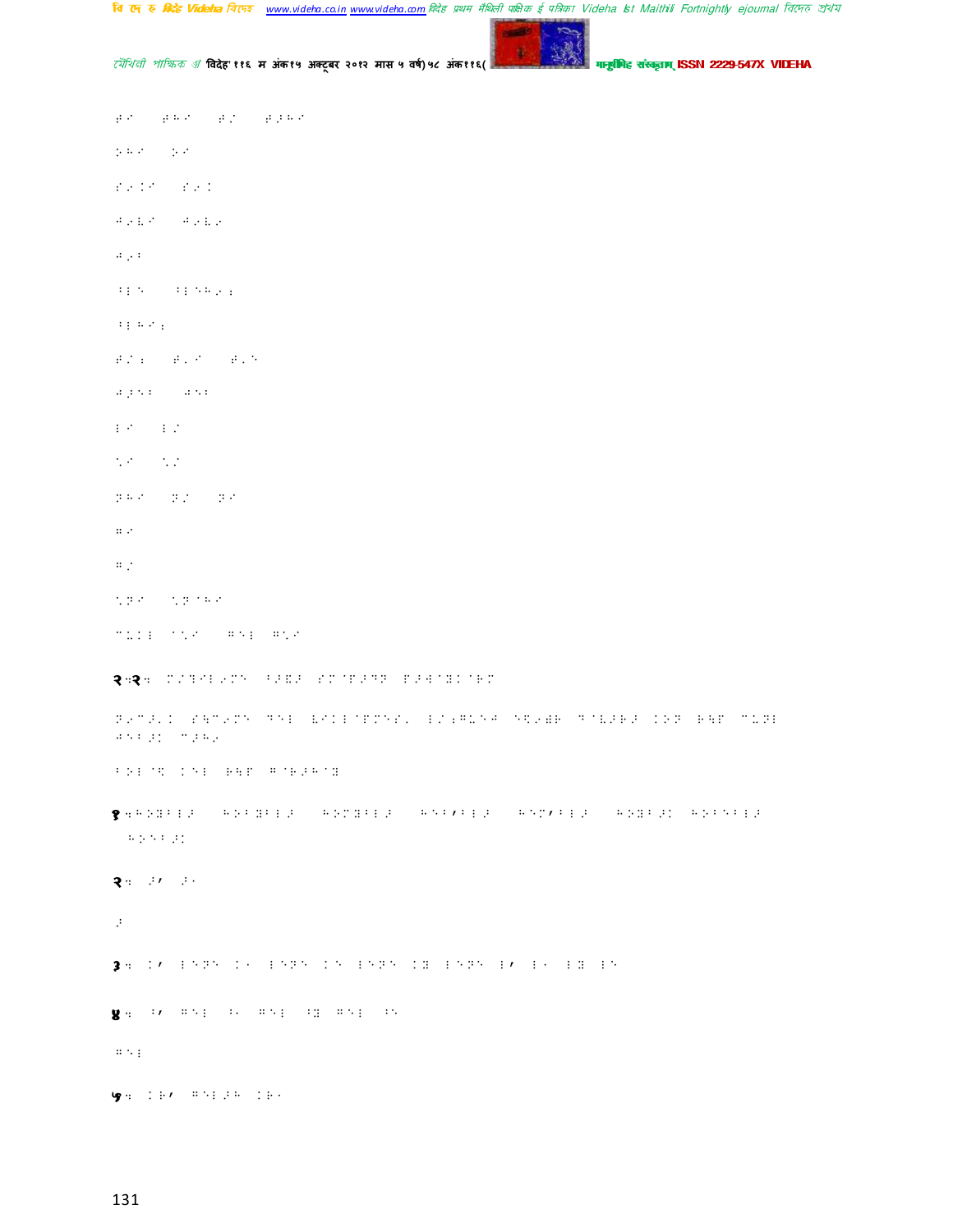वि एत् रू **मितेह Videha** विएक www.videha.co.in www.videha.com विदेह प्रथम मैथिली पाक्षिक ई पत्रिका Videha Ist Maithili Fortnightly ejournal तिएक रोशेग *त्रीशिती পাफ़िक अ*विदेह'११६ म अंक१५ अक्टूबर २०१२ मास ५ वर्ष)५८ अंक११६( साल कार्यकारीको मानुमिह संस्कृतम् ISSN 2229-547X VIDEHA ⢻2⢳0⢷!⢻2⢼⢳0⢷⣝!⢻2⢼⢳!!  $\xi$  : 20⢹!2⣝'-⢹⣝'-2'-⢹⣝'0!! ७⣒!⢷'!2⢼0⢷g!2⢼0!⢷⣝!2⢼!⢷#2⢼0'⢷'!2⢼!0! ⢷#⣇⢼2⢴!! ८⣒!2⢼!⣇2⢼!)'⣅⢷⣓⣏\*-!⣇⢼2⢴!)"⢾⢷⢴\*!९  $\mathcal{H}^{\pm}$ ⢼⣌2!⢼⣐⢻2!! १०⣒!'⢷⢼⣝⣀!'⢷⢼⣝⢳!! ११⣒!⢹⣅⣀⣈!⢹⣅⣈!१ २⣒!/2!⢻2!/2!⢻20/#2!⢻2!! १३⣒!⢹2⣈⢽⢳!⢹2⢽⢳-!⢹2⣈⢽!! १४⣒! ⢹⣈2⢽⢳!⢹⣈2⢽0!⢹⣈2#⢽⢳!! १५⣒!⣁⣙⢽⢳0!⣁2⢽⢳!⣁⣙⢽0!⣁2#⢽0!⣁2⢽!! १६⣒!/2#⢾0⢹#⢾!/2⢾0⢹#⢾!! ۹۳ يون ال  $\sim$  100  $\mu$  $36$  $\label{eq:3} \begin{array}{ll} \begin{array}{ll} \mathbb{E} & \mathbb{E} \times \mathbb{E} \times \mathbb{E} \times \mathbb{E} \times \mathbb{E} \times \mathbb{E} \times \mathbb{E} \times \mathbb{E} \times \mathbb{E} \times \mathbb{E} \times \mathbb{E} \times \mathbb{E} \times \mathbb{E} \times \mathbb{E} \times \mathbb{E} \times \mathbb{E} \times \mathbb{E} \times \mathbb{E} \times \mathbb{E} \times \mathbb{E} \times \mathbb{E} \times \mathbb{E} \times \mathbb{E} \times \mathbb{E} \times$ १९⣒!⢵'0⢵g)"⢷⣇⢽⢼\*!⢵!! २० ⣒!⢵!)"⣐⣝⢵⢺\*!⢵'0⢵g!!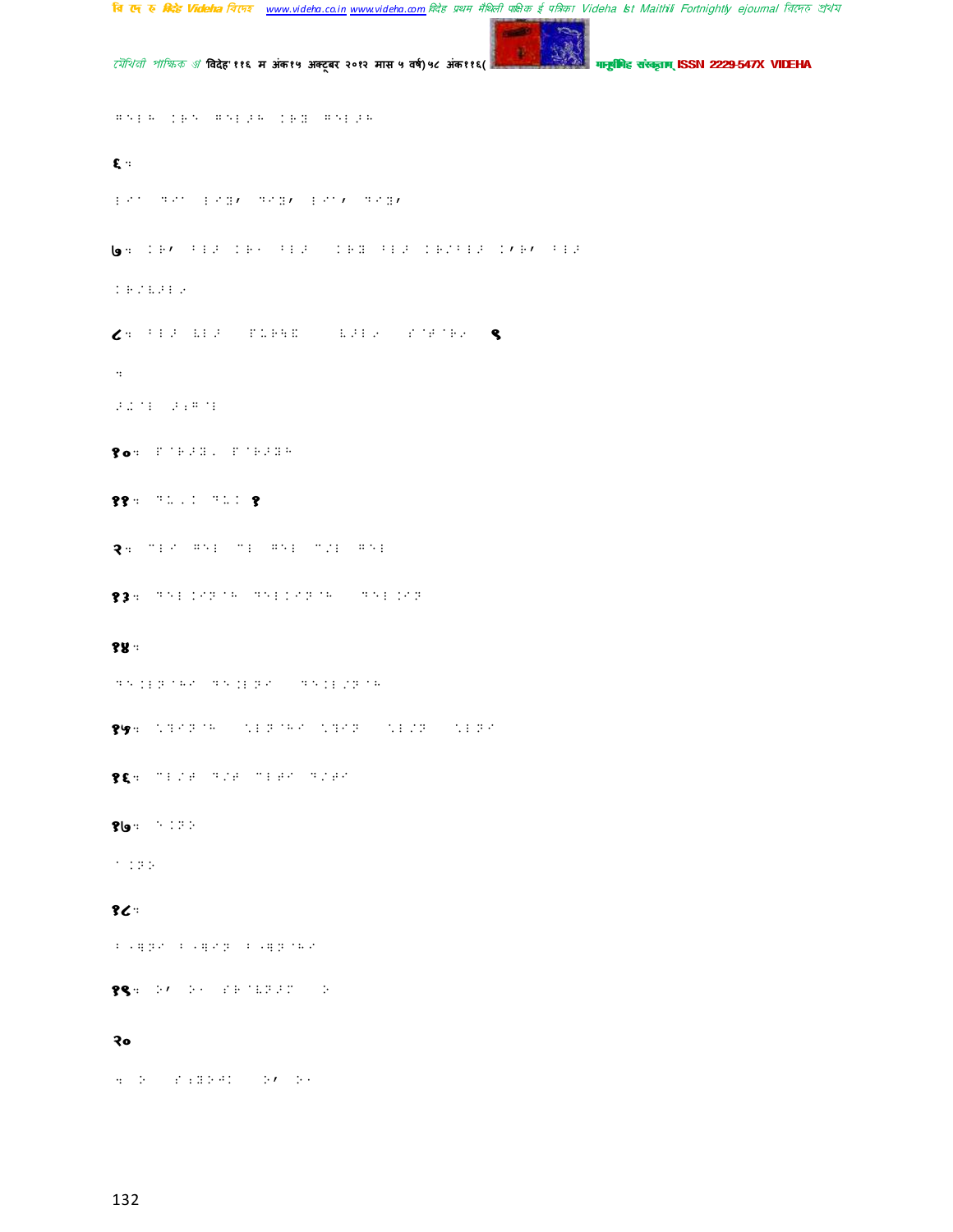*त्रीशिती পাफ़िक अ*विदेह'११६ म अंक१५ अक्टूबर २०१२ मास ५ वर्ष)५८ अंक११६( साल कार्यकारीको मानुमिह संस्कृतम् ISSN 2229-547X VIDEHA

28 de en 1950 en 1960 en 1960 en 1960

२२

 $\sim$  0 g  $\sim$  0 g  $\sim$  0 g  $\sim$  0 g  $\sim$  0 g  $\sim$  0 g  $\sim$  0 g  $\sim$ 

२४ वि. २०१३ मध्ये २०१२ साले व्यापार वि. २०१२ साले व्यापार व्यापार व्यापार व्यापार व्यापार व्यापार व्यापार व्या<br>जनसङ्ख्या

२५⣒!⢾⣈⢽⢾C0!⢾⣈⢽!⢾C!!

२६ लाला है।

 $\pm$  0.4  $\pm$  0.4  $\pm$  0.2  $\pm$  0.2  $\pm$  0.2  $\pm$  0.2  $\pm$  0.2  $\pm$ 

२७ : २८२३ : २०१२ : २०

2⢼⢻20!2⢻2!⢳⢷⢼⣝0!⢳⢷⢼!2⢼⢻20!2⢻2!⢽2'0⢳⢷#!2⢼⢻2!!

२८⣒!⢵⢾⣝0!⢺⢾⣝!⢺⢾'0!⢵⢾'0!⢺⢾0!⢵⢾!!

# २९ :

⢴!⢶⣓⢷2!⢺!!⢶⣓⢷2!⢺!!

30g | अधिकारित अधिकार

38 a 19 and 10 and 10 and 10 and 10 and 10 and 19 and 19 and

⣝⢼⢹!)⢵⢽\*!!

३२⣒!⢳⢵0!⢵⢳⢵!!

# $33 :$

⢳C"0!⢳C"⣝!⢳C"g!!

३४⣒!⢽⣊!⢼!⢹"0⢽⣊!⣐⣇⢼!⢹"0!⢽⣊!⣇⢼!⢹"!!

39º TRANS RESERVES

३६⣒!⣁⢳0!"⢼⢾!⣁0⣁⣀0"⢼⢾!!

∷ وا3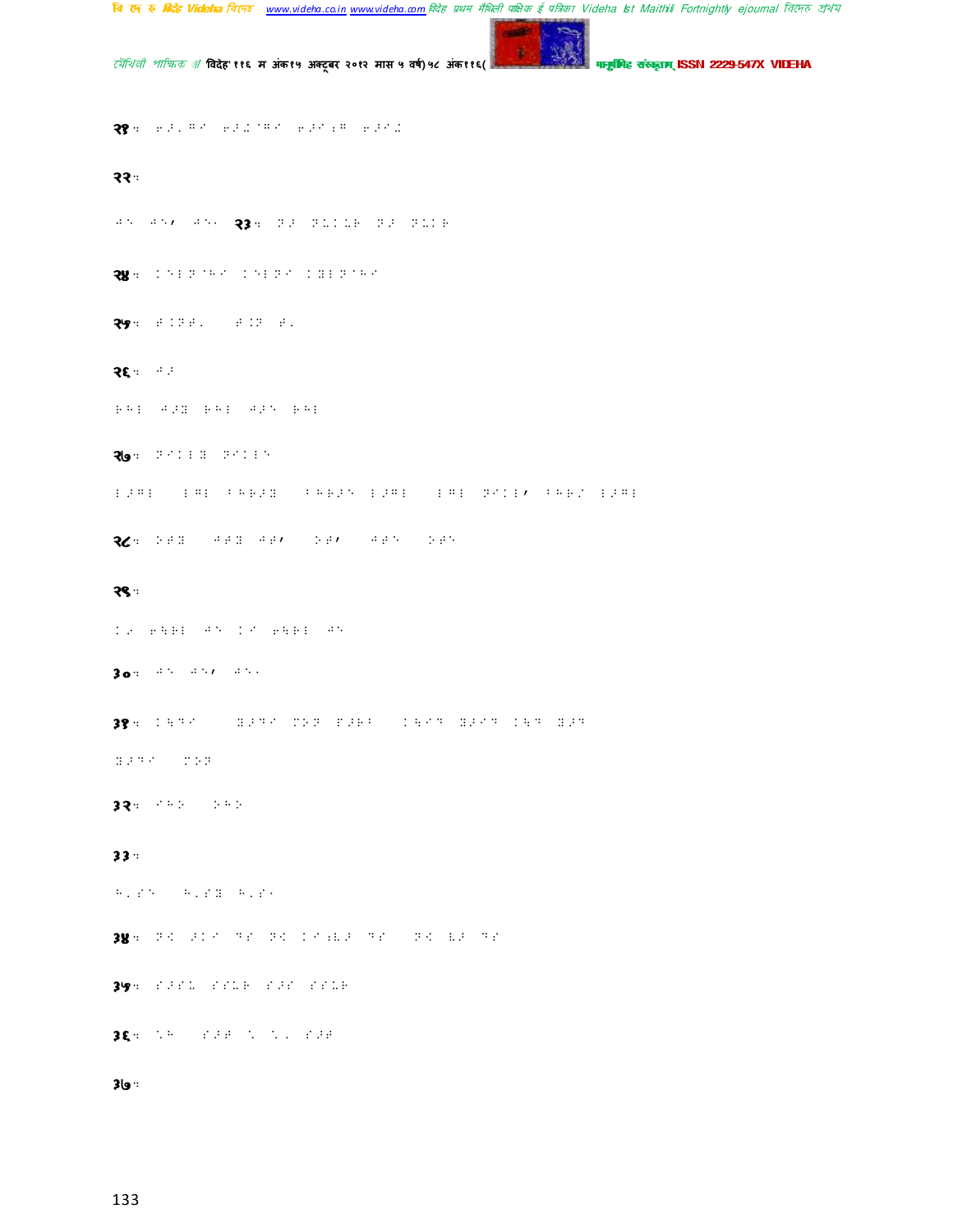| बि एक रू ब्रिटेड Videha विएक www.videha.co.in www.videha.com विदेह प्रथम मैथिली पाक्षिक ई पत्रिका Videha Ist Maithili Fortnightly ejournal तिरमरु शेथे प                                                                                                                                                                                                                                                                   |
|----------------------------------------------------------------------------------------------------------------------------------------------------------------------------------------------------------------------------------------------------------------------------------------------------------------------------------------------------------------------------------------------------------------------------|
| <i>ट्येथिती পोष्फिक श्री</i> विदेह'११६ म अंक१५ अक्टूबर २०१२ मास ५ वर्ष)५८ अंक११६( <mark>मेर सम्पन्न</mark><br>मानुबंधिह संस्कृतम् ISSN 2229-547X VIDEHA                                                                                                                                                                                                                                                                    |
| 1000001  1000001  1000001  100001  100001  100001  100001  100001                                                                                                                                                                                                                                                                                                                                                          |
| $36 - 44.24 - 44.24$                                                                                                                                                                                                                                                                                                                                                                                                       |
| 35: 1959, 1959, 1959, 1959, 1959, 1959                                                                                                                                                                                                                                                                                                                                                                                     |
| Bos PERR PATA PERR PAT PERR PAR                                                                                                                                                                                                                                                                                                                                                                                            |
| 88                                                                                                                                                                                                                                                                                                                                                                                                                         |
| $\mathcal{A}_\mathcal{A} = \{ \mathcal{A}_\mathcal{A} \mid \mathcal{A}_\mathcal{A} \in \mathcal{A}_\mathcal{A} \mid \mathcal{A}_\mathcal{A} \in \mathcal{A}_\mathcal{A} \mid \mathcal{A}_\mathcal{A} \in \mathcal{A}_\mathcal{A} \}$                                                                                                                                                                                       |
| $83.4 \pm 1.9511 \pm 2.8 \pm 1.39511 \pm 3.8 \pm 1.3951 \pm 2.8$                                                                                                                                                                                                                                                                                                                                                           |
| 83d Han te comando de margolitecimade te                                                                                                                                                                                                                                                                                                                                                                                   |
|                                                                                                                                                                                                                                                                                                                                                                                                                            |
| $\mathbf{g}\mathbf{g}$ :                                                                                                                                                                                                                                                                                                                                                                                                   |
| $\left\langle \left( \mathbf{d} \cdot \mathbf{f} \cdot \mathbf{f} \right) \right\rangle = \left\langle \left( \mathbf{d} \cdot \mathbf{f} \cdot \mathbf{f} \right) \right\rangle = \left\langle \left( \mathbf{d} \cdot \mathbf{f} \cdot \mathbf{f} \right) \right\rangle = \left\langle \left( \mathbf{d} \cdot \mathbf{f} \right) \right\rangle = \left\langle \left( \mathbf{d} \cdot \mathbf{f} \right) \right\rangle$ |
| $\textbf{g}\, \textbf{g}\, \textbf{u} = \textbf{g}\, \textbf{u} - \textbf{g}\, \textbf{v} - \textbf{g}\, \textbf{v} = \textbf{g}\, \textbf{v} - \textbf{g}\, \textbf{v} - \textbf{g}\, \textbf{v} - \textbf{g}\, \textbf{v} - \textbf{g}\, \textbf{v} = \textbf{g}\, \textbf{v} - \textbf{g}\, \textbf{v}$                                                                                                                 |
| $90^\circ$ : $\ell = 1^\circ$ : $\ell = 1^\circ$ : $\ell = 1^\circ$                                                                                                                                                                                                                                                                                                                                                        |
| $\mathcal{L}^{\text{max}}$                                                                                                                                                                                                                                                                                                                                                                                                 |
| 849 518 55185 5518 5518 55185                                                                                                                                                                                                                                                                                                                                                                                              |
| $\boldsymbol{g}$ s                                                                                                                                                                                                                                                                                                                                                                                                         |
| スキンゴ さいこうちょうかい                                                                                                                                                                                                                                                                                                                                                                                                             |
| <b>You Benefit Benefit</b>                                                                                                                                                                                                                                                                                                                                                                                                 |
| 98:                                                                                                                                                                                                                                                                                                                                                                                                                        |
|                                                                                                                                                                                                                                                                                                                                                                                                                            |
| <b>例2</b> 年 (中外に注) (中外に1注)                                                                                                                                                                                                                                                                                                                                                                                                 |
| $\mathcal{A} \subset \mathcal{A}$ .                                                                                                                                                                                                                                                                                                                                                                                        |

५३⣒!⢾⢳⢽⢼!⢾⢳⢽⢼!!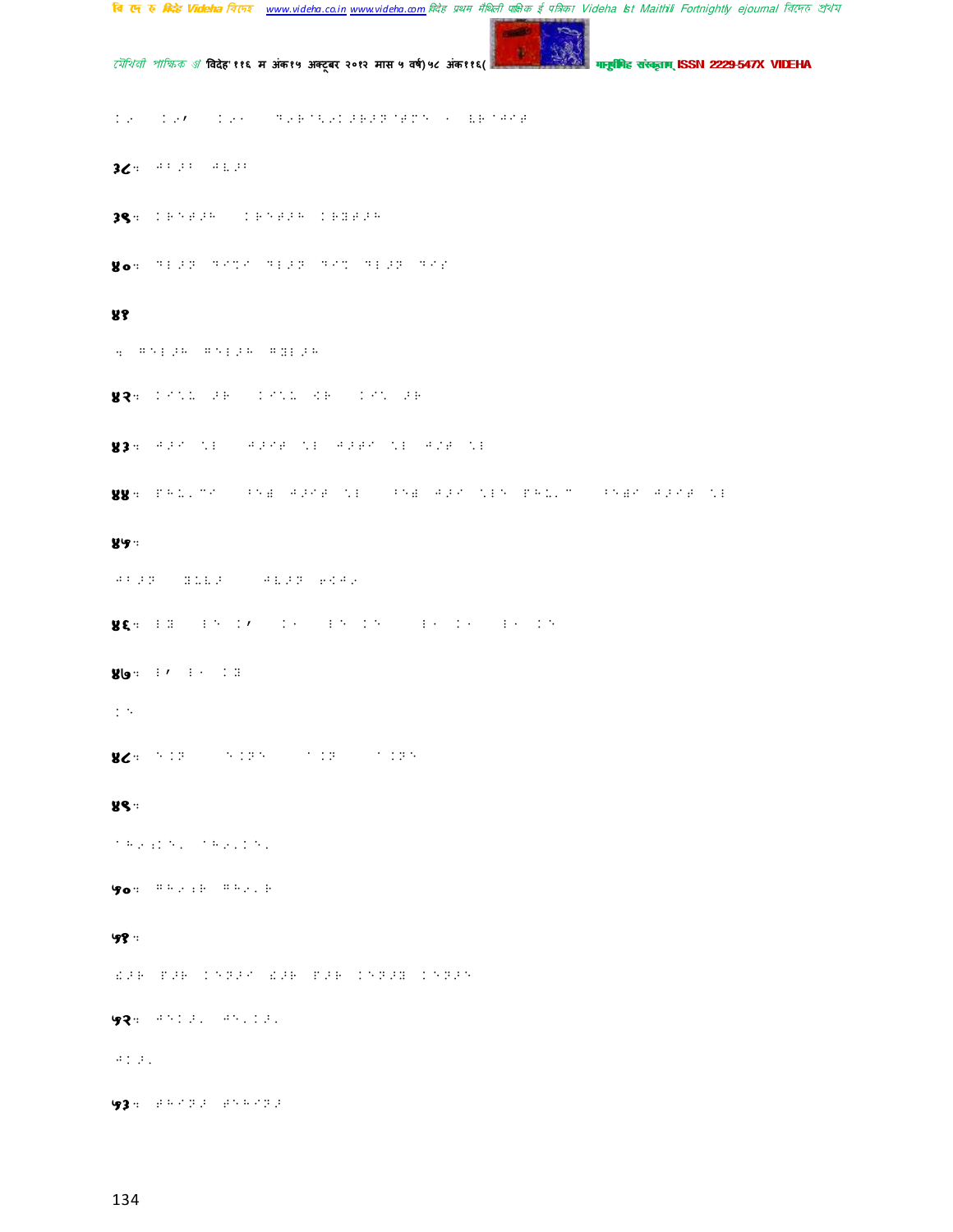

५% के साथ के लिए जिसे हैं।

- ⣒!⢳⢽⣅!⢳⢽⢵!!
- ⣒!⢳⢽!⢳⢽!!
- ⣒!⢳⢽.⢳⢽⢵!
- ⢳⢽.⢳⢽⣅!!
- मा अधिकारी होती हो।
- ⣒!⢷⢼!0!⢷⢼⣝0!⢷⢼!!
- ⣒!⢾C0!⢾!g!⢾⣝0⢾!!
- ⣒!⢸#⣝⢼⢷⢴!!⣁⢵⣞.⢸⢼0⢸#0-!⢺⣚.⢸⢼⣝0⢸⢼-!!
- ⣒!⢻⢽⢾⢴!⢹⣓!⢸⢼0⢸⢼0⢸⢼C!!!
- ⣒!⢴!'⢵⣙⢴!⢹⣓!⢸⢼0!⢸⢼C0!⢸⢼0!22⣒!⣝⢼⣇⢾!⢺⢼⣇⢾!!
- ⣒!⢼⣝!#!0!⢼!⣅⢹⢼!⢼!⢾⢼!!
- ⣒!⢹⢽⢳0!⢹⢽!⢹⢽0!⢹⢽⢳0!⢹⣝⢽⢳!⢹⢽⢳0!⢹#⢽⢳!!
- ⣒!⢹'0!⢹g0!⢹!!
- ⣒!⢵!)"⣐⣝⢵⢺\*!⢵g!)"⢷⣇⢽⢼\*!!
- ⣒!⢾⢼!!⢾⢼⣝!⢾⢼!!
- ⣒!'#⢷!)po!gppu\*!'⢷!!0!#!!

#### ا ⊹ ہوا

⢾⢼⢳⣅0!⢾⢼⢳⣓!!

### '' १७

'⣅⢾⢷⢴!!

### '' ह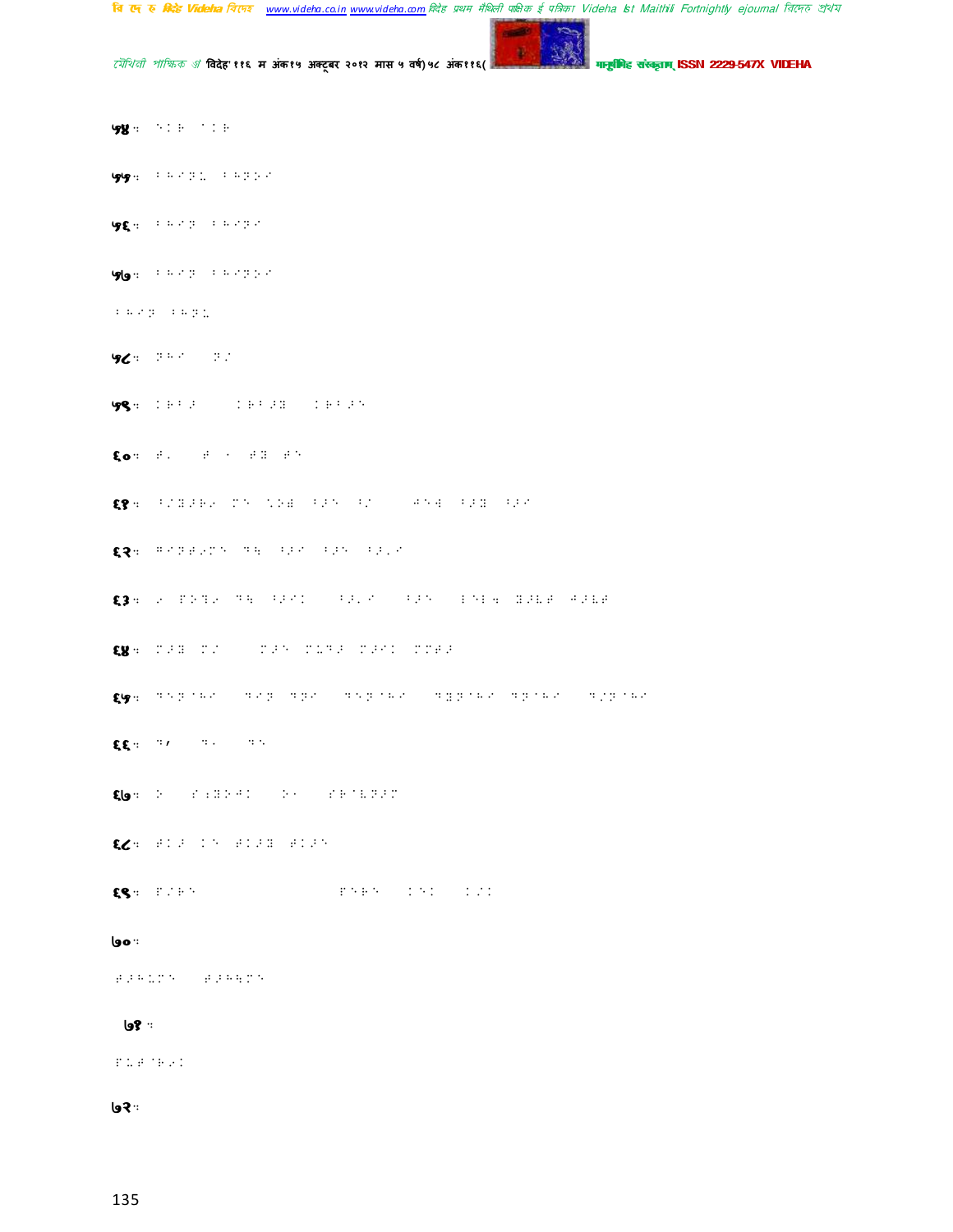⢺⢼!⣝0!!0!g!!

७३⣒!⢽⢽⢼⣝0⢽⢽⢼!!

७४⣒!⢵2⢼!!

#### ا ∵ کاوا

⢹⢽⣅⢼!⢹⢽⢼!!

# **: £وا**

⢾⢾⢳"C!!

७७⣒!⢻⢷⢵2⢽⢳0!⢻⢷⣊2⢽0!

!!⢻⢷2⢽⢳0!⢻⢷2⢽!!

७८⣒!⢼2⣅!⢼2⣓!!

# **98**:

/⢽⢳!/⢽⢳)⣉⣅⢹⣎\*!!

८०⣒!⢺!⢺'!!

# ८१

General Property (2009)

८२⣒!⣈⣅⢽⢼!⣈⢽⣅⢼!!

८३⣒!⢸⣅⢳⢼⢷!⢸⣓⢳⢼⢷!!

# ८४⣒!"⣅⢻⢻⢷!

0 FURED 0 FRAME

८५⣒!⣔⣚⢳⢼!⣔⣞⢳⢼!८६⣒!

 $\mathcal{F}_\mathrm{eff}$  is a set

८७⣒!⢷⣝⢵0⢵!⢷#⣝⢵!⢽!⢹2!0⢷⣝⣊.⢷⣝⣊!!

८८⣒!'⣅⢼⢷!!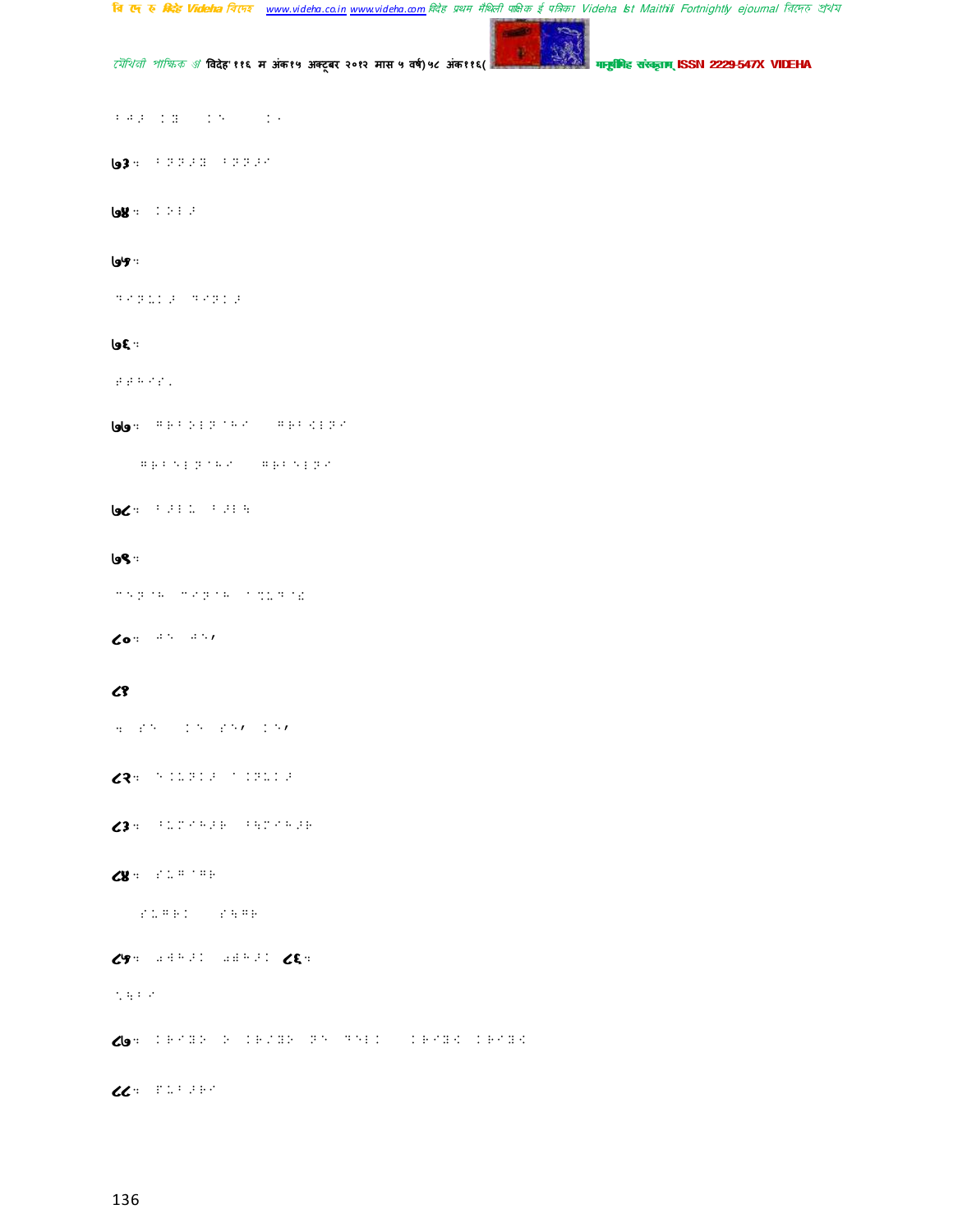'⣅⢼!!

८९⣒!⣔⢻⣛⢼.⣔⢼C⣞⢴!

⣔⢻⣛⢼.⣔⢼C⣞!!

Son FREN FREN FORN

**९१** में २०११ में सा

९२**% - २०१० मध्य** 

९३ मा २ थे थे थे

९४ अ. १९४९ - अ. १९९९ - अ. १९४९

९५⣒!⣅⣔2!⣓⣔2!!

### $SE:$

⣓⣔2!)"⣐⢵⣎⢽!⢷⣙\*!!

Slee Bire Bree (1995) and a great prob-

९८⣒!⢾⢼⢾2!!

९९⣒!⣝⢽⢼⣝.!⣝⢽⢼0!⢽⢼0!⢽⢼!!

१००⣒!⢽⢽⢽.!⢽⢽⢹!!

# १०१ :

⢽⣅!⢽!!

१०२⣒!⢺⢼!⢺⢼!!

#### $803$  :

⢺⢼!)jo!ejggfsfou!tfotf\*.mbtu!xpse!pg!tfoufodf!!

१०४⣒!⣁⢾!'⢷!⢼!⢺⢼!!

 $9°9$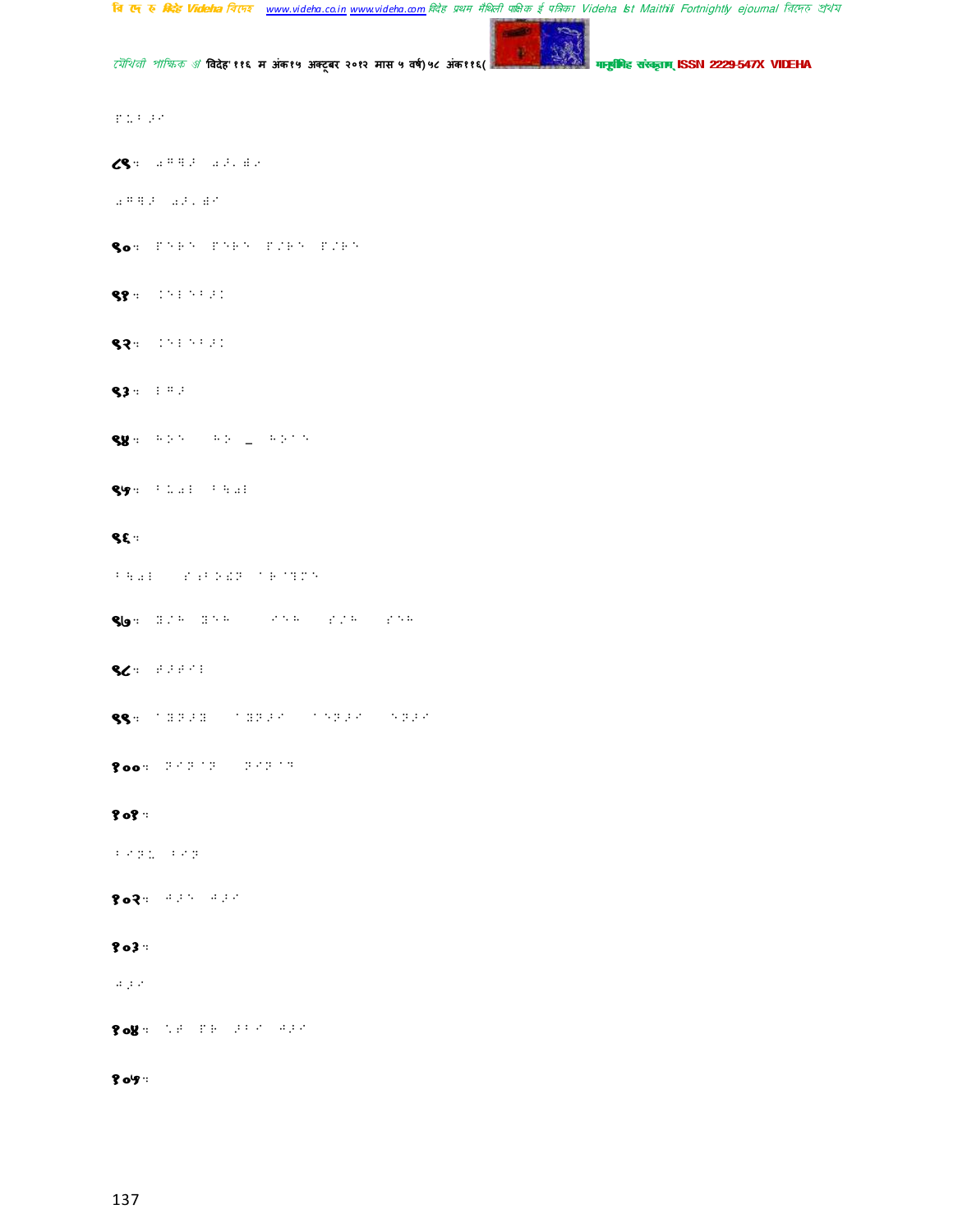

#### $\sim$

१०६⣒!⣈2⢼!)qmbz\*!–⣈2⢼!!

१०७⣒!⣉⢼⢾.!⣉⢼⣝⢾!!

### १०८ $\cdot$

 $\mathbb{H}(\Gamma^{\pm})\longrightarrow\mathbb{H}(\Gamma)$ 

# १०९

 $\label{eq:3.1} \begin{array}{ll} \mathcal{H}^{\mathbb{C}}\times\mathbb{R}\times\mathbb{R} & \mathbb{R}\times\mathbb{R}\times\mathbb{R} \\ \mathbb{R}\times\mathbb{R}\times\mathbb{R}\times\mathbb{R}\times\mathbb{R} & \mathbb{R}\times\mathbb{R} \end{array}$ 

१९०० २००० २००० २००० २०००

१११⣒!⢷⢼".!⢷⢼⣉!!

११२ अप्रैल के प्रकाश के प्रकाश के प्रकाश के प्रकाश के प्रकाश के प्रकाश के प्रकाश के प्रकाश के प्रकाश के प्रक

११३⣒!⣅⢷⢹⢼.!

⣊⢷⢹⢼!!

११४⣒!⣅⣔2⢽⢳!)ejggfsfou!nfbojoh.!hpu!voefstuboe\*!!

११५⣒!⣅⣔2⢽⢳0⣅⣔2⢽0!⣅⣔⣝2⢽⢳!)voefstuppe!ijntfmg\*!!

११६⣒!/2.!/20!/2!⢻2!!

११७ विशेष

#### ११८

⢵⢽!'⢼⣛2⣈⢽⢳0!⢵⢽!'⢼⣛2⣈⢽0!⢵⢽!'⢼⢷2⣈⢽⢳!!

११९ : 221 : 251 : 2551

#### १२०⣒!

 $\frac{1}{2}$  :  $\frac{1}{2}$  :  $\frac{1}{2}$  ,  $\frac{1}{2}$  :

१२१ ता अस्ति हि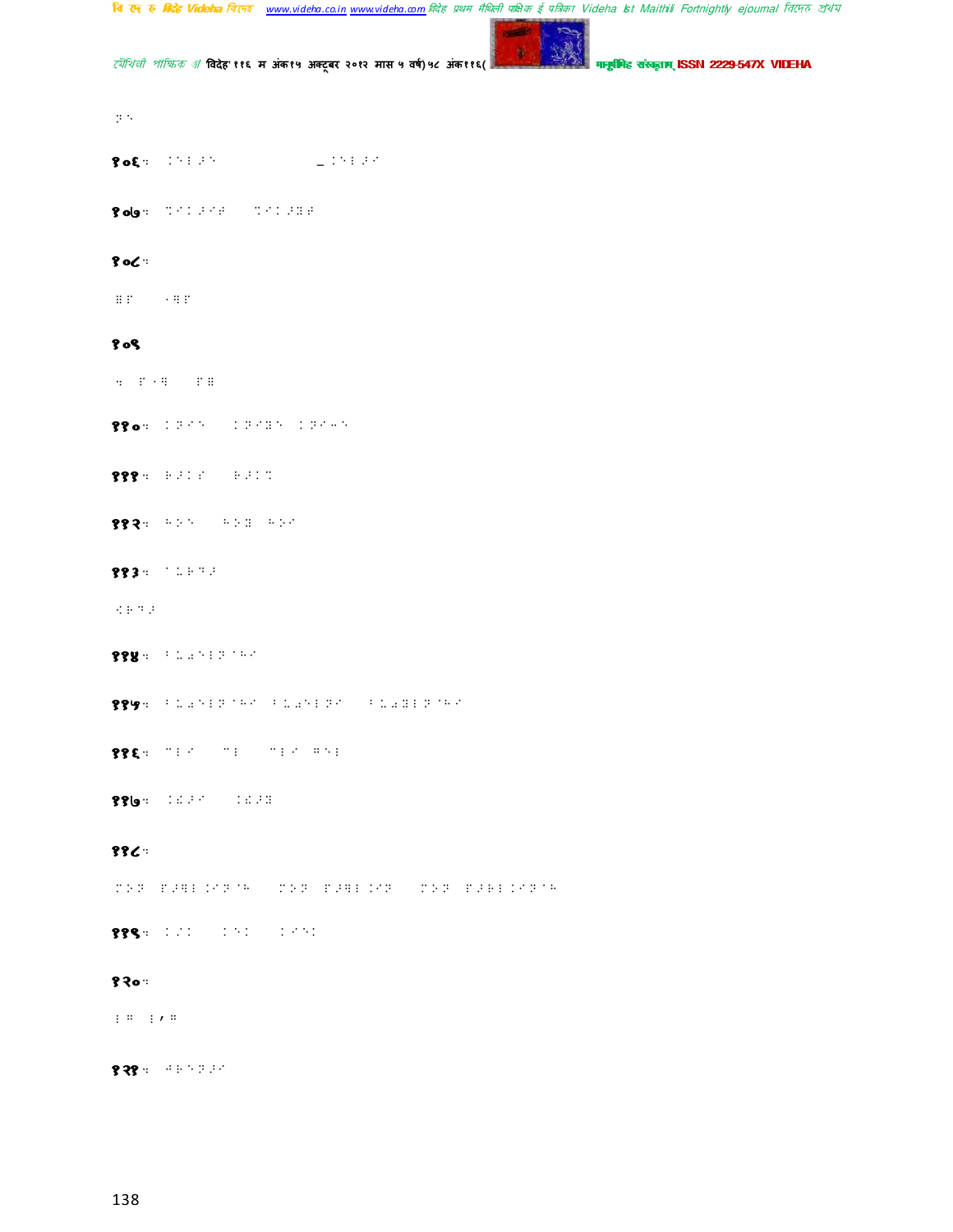*त्रीशिती পাफ़िक अ*विदेह'११६ म अंक१५ अक्टूबर २०१२ मास ५ वर्ष)५८ अंक११६( साल कार्यकारीको मानुमिह संस्कृतम् ISSN 2229-547X VIDEHA

१२२⣒!⢺⢷⣊⢽⢼!⢺⢷⢵⢽⢼.!⢺⢷⢽⢼0!

⢺⢷⢽⢼!!

१२३⣒!⢳⢵⢾!!

१२४

⢻⢷2⢽⢳0!⢻⢷2⢽!⢻⢷⣊2⢽⢳0!⢻⢷⣊2⢽!!

१२५

/⣈#⢾.!)up!uftu\*/⣈⢾!!

१२६⣒!⢷⣝⢵!)xjmmjoh!up!ep\*!⢷#⣝⢵!!

 $8.30$   $^{10.7}$   $^{10.7}$   $^{10.7}$   $^{10.7}$   $^{10.7}$   $^{10.7}$   $^{10.7}$ 

१२८⣒!⢾⢷⢼.!⢾⢷⢼!!

१२९⣒!!

 $\mathcal{A}$  , and  $\mathcal{A}$  is a sequence of the sequence of the sequence of the sequence of the sequence of the sequence of the sequence of the sequence of the sequence of the sequence of the sequence of the sequence of the

१३०⣒!⢷⣝2⢳⣅C0!⢷2⢳⣅C0!⢷2⢳⣅C!⢷2⣊⣐!!

१३१⣒!

⢳⢼⢷!)⣅//⢼⢷⣜!⢳⢼⢷\*!!

१३२⣒!⢵⢺⢽!⣇⢺⢽!⢼⢶"⢵/0!⢶"⢵"!⢼⢻⢾0!⢼⢻/0!⢼⢻⢺!

१३३⣒!⢼⣎!⢸⢼⢻0!⢼⣎.⢸⢼⢻!!

१३४ ता राजा के साथ पर प्रकार करना है।

१३५ : २० : २०

१३६<sub>व</sub> - अलिंग अलिंग अ

)⢽\*!'/⢼!⢺⢼⣝!!

१३७⣒!⢾⣈⢽!⢽!)⢽⢲\*!⢳#⢾!⣁⣒!⢳#0!"⣅⢽#0!⢹⣈#!⣁2!⣅⢹⢼!⢳#⢾.⢳#⢾0! "⣅⢽#⢾."⣅⢽#⢾0!⢹⣈#⢾.⢹⣈#⢾!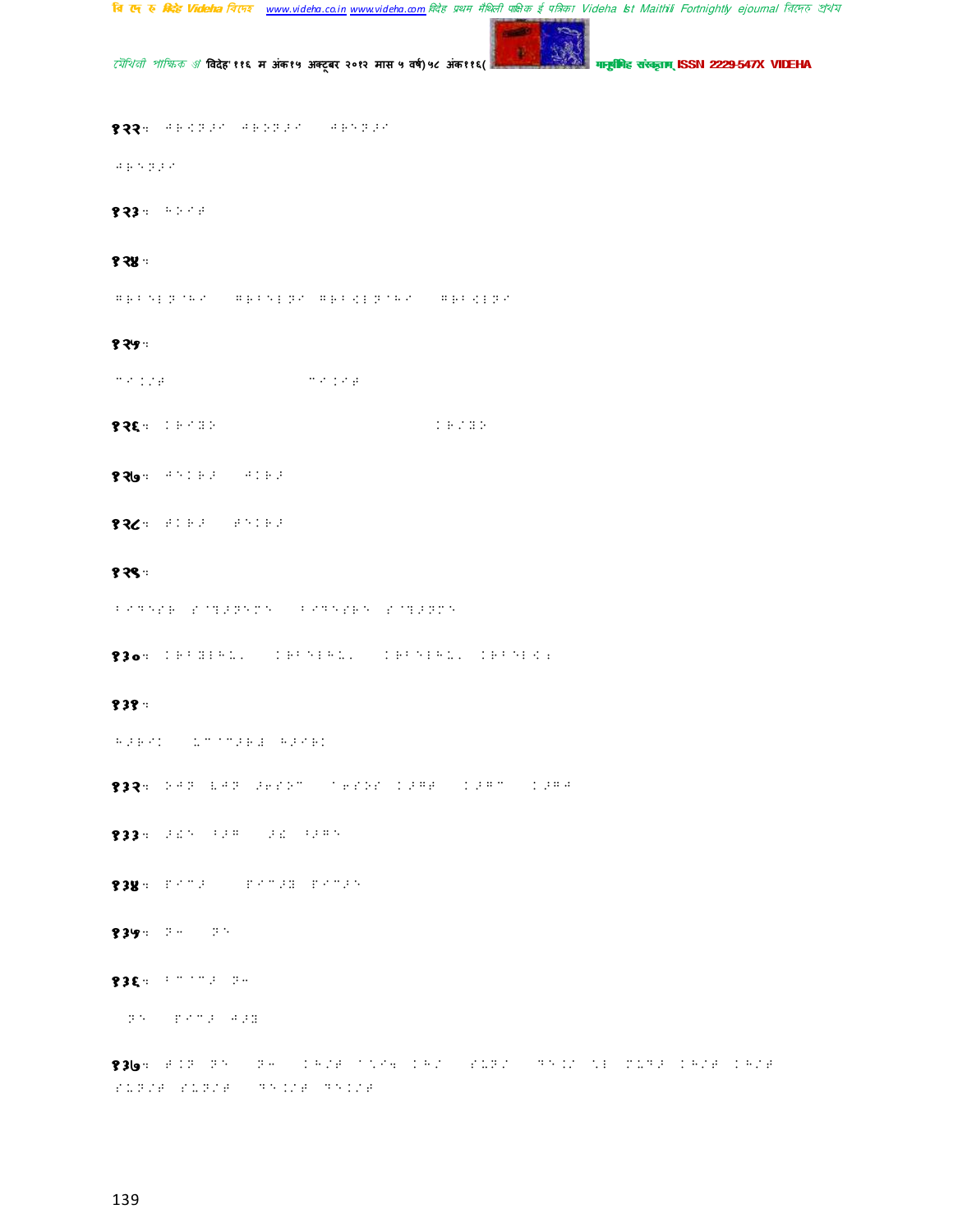*त्रीशिती পাफ़िक अ*विदेह'११६ म अंक१५ अक्टूबर २०१२ मास ५ वर्ष)५८ अंक११६( साल कार्यकारीको मानुमिह संस्कृतम् ISSN 2229-547X VIDEHA

# १३८ः

⢾!⢻⢵⣞0!⢾⢼!⢻⢵⣞!!

१३९⣒!⢼.⣎⢼0!⢼⢴.!⣎⢼⢴!!

### १४०

[ 2 Ω | 2 Ω | 2 Ω | 2 Ω |

१४१⣒!⣈2⢼!)gps!qmbzjoh\*!!

### १४२⣒!!

⣁⣙⢽⢳0!⣁⣙⢽!!

### १४३⣒!!

 $\mathcal{H}^{\mathcal{A}}$  is the proof of the proof.

१४४⣒!⣝⢵!⣝⢵!0!⢵!!

### १४५⣒!

 $\pm$   $\pm$   $\pm$ 

### १४६⣒!

 $\mathcal{N}$  and  $\mathcal{N}$ 

### १४७

⣒!⢽⢽⢼0!⢽⢽⢼⣝0!⢽⢽⢼!!

# १४८⣒!⢺⢷⢽⢼!!

१४९⣒!⣅⢷"⢴!⣅⢷"⢴!!

१७० : " | " | " | " | " | " |

१७१ : २ : २ : २ : २ : २

१५२⣒!⣋⣅⢼0!⣋⣅⢼#0!⣋⣅⢼#!⣋⣅⢼⣝0!⣋⣅⢼!!

१५३⣒!⣈⣅⢽⢼0!!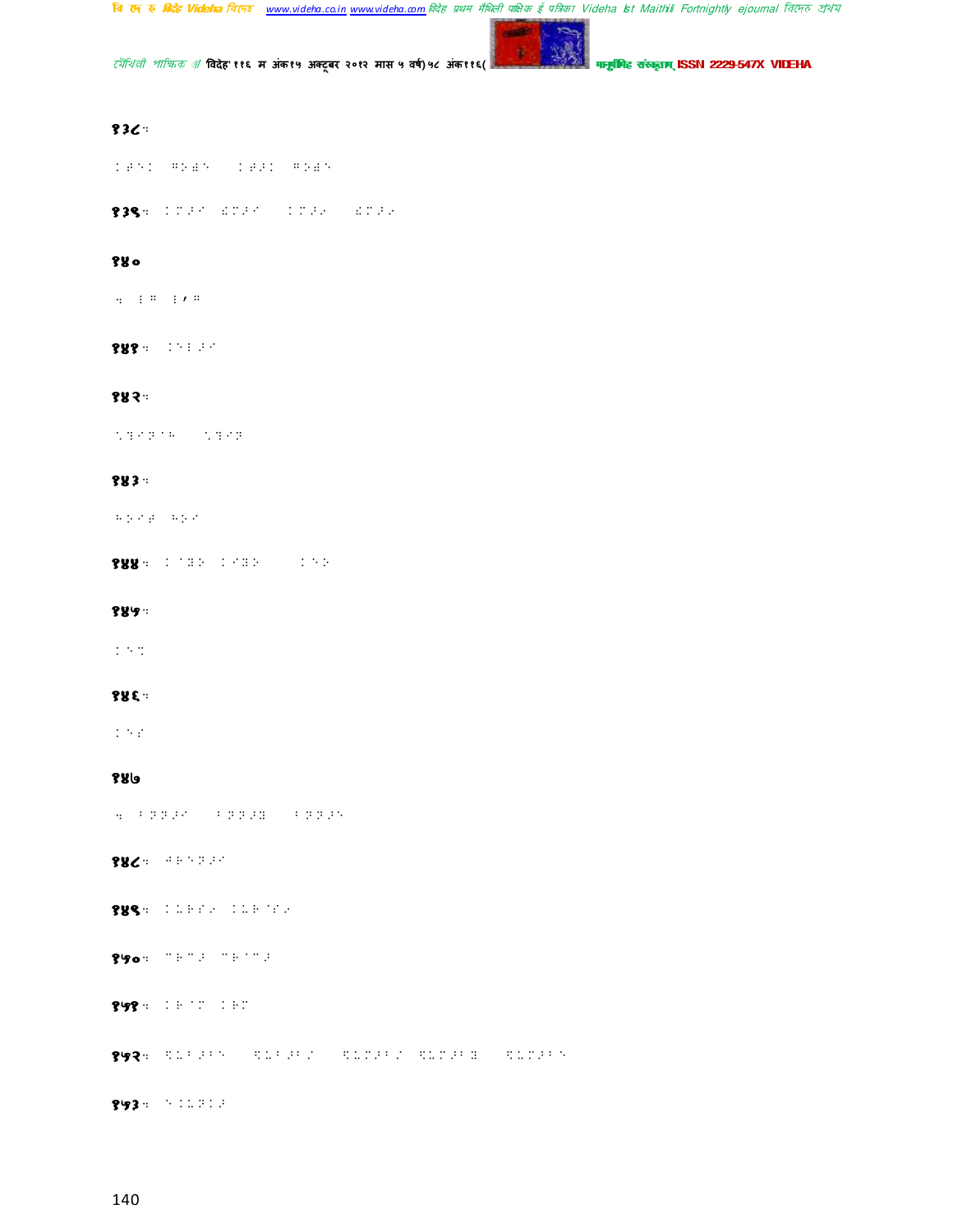⣈⣅⢽⢼!!

१५४⣒!20!2!)⣇⢼⣝!⣐⢾!⣉⢹\*.!2g!!

 $899: 221: 221$ 

2!!

१५६⣒!⢻⢷⢴!⢻⢷⢴!!

# १५७

 $\alpha$  . In Fig. , i.e. the  $\gamma$ 

१५८⣒!"⣅⢽⢼!⢻2⢼⢳!"⣅⢽⢼'0"⣅⢽⢼g!!

१५९⣒!⢽⢼.⢻⢽⢼!!

# १६०⣒!

⢾⢽⢼!⢽!⣃⢷2⢽⢳0!⢾⢽⢼!⢽!⣃⢷2⢽!!

१६१ ॥ २०१० ॥ २२

### १६२⣒!!

⣋⢷⢵!⣋'⢷⢵!!

१६३⣒!⢾⢳⣅0!⢾⣊!⢳⢴⣐!!

१६४⣒!⣅⢷⢻⢷.⣅⢷⢻⢷!⣅⢷⢻⢷!!

१६५⣒!⢸⢷⢻⢷!!

१६६⣒!⣎⢵20⣎⢵2!⣎⢵2!!

१६७ - विशेष क

### १६८⣒!!

 $1.5 \pm 1.5$   $\epsilon$ 

१६९⣒!⢹⢷⢺⢺⢼0!⢹⢷⢺⢼!!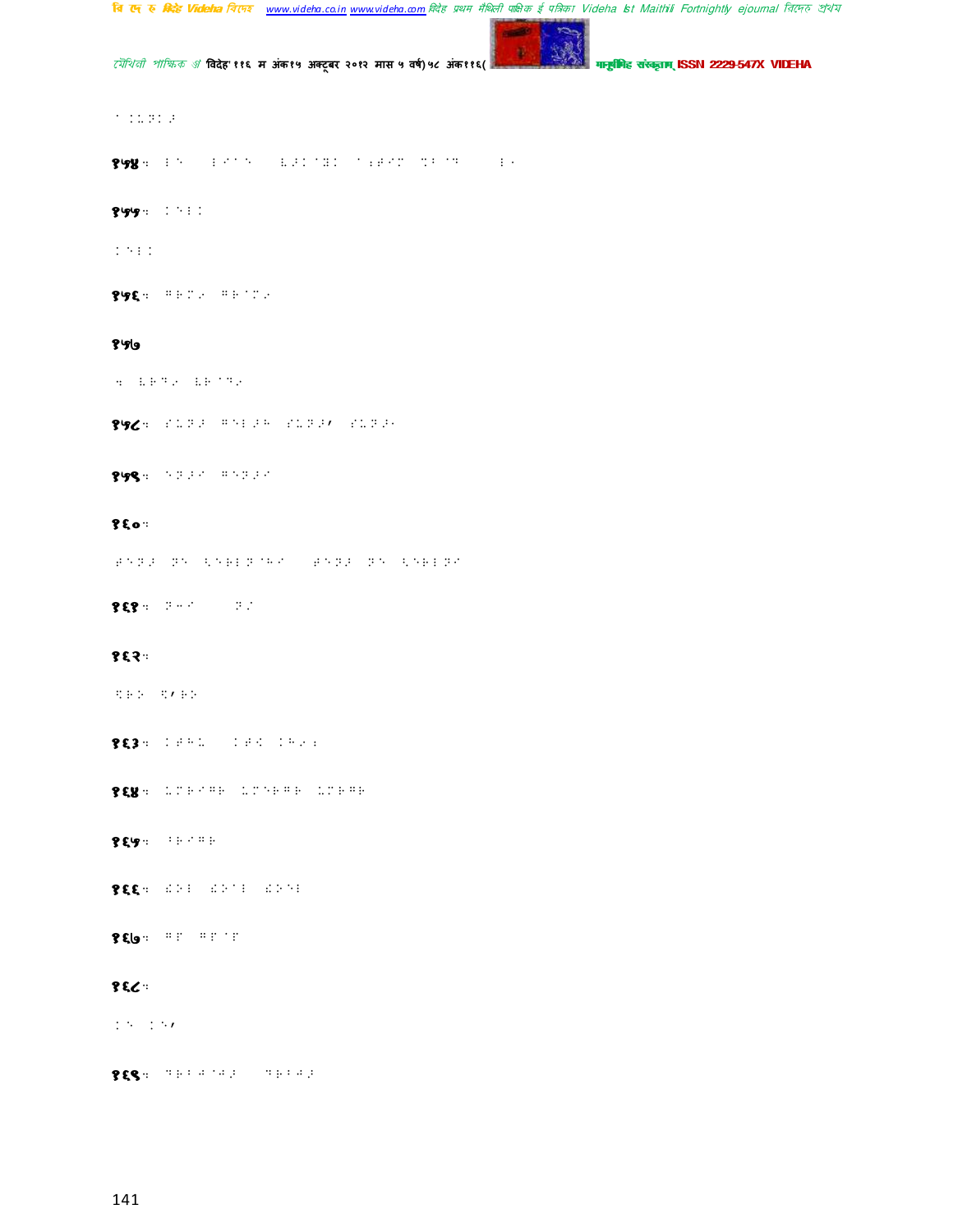*त्रीशिती পাफ़िक अ*विदेह'११६ म अंक१५ अक्टूबर २०१२ मास ५ वर्ष)५८ अंक११६( साल कार्यकारीको मानुमिह संस्कृतम् ISSN 2229-547X VIDEHA



१७० व*ं* सम्

१७१ :

⣎⢷!⢾!!

### १७२ :

⣃⣓⢷!2⣊⣞!!

 $803$  :  $1333333$ 

 $90$ 

ال القائية السياسية ال**محاوالا** 

१७६⣒!⢾⢵C⢳)!'⢹⣝!⢻⢷⢼⢳⣝\*!!

ال الماري الماري الماري اليوم اليوم اليوم اليوم اليوم اليوم اليوم اليوم اليوم اليوم اليوم اليوم اليوم اليوم ال<br>اليوم اليوم اليوم اليوم اليوم اليوم اليوم اليوم اليوم اليوم اليوم اليوم اليوم اليوم اليوم اليوم اليوم اليوم ا

### १७८⣒!

⢷⢼!⢷⢼⣝!!

 $R \cup \{ \cdot, \cdot, \cdot \}$ 

१८०⣒!⢷⢾⣙!0⢷⢾⣙!!

### $35.8<sup>11</sup>$

FRITTY (FRITT)

१८२⣒!⢷⢼⣈2⢽⢳!⢷⣈2⢽⢳0!⢷⣈2⢽!!

#### $823 :$

2⢻2⢽⢳0!2⢻2⢽!2⢼⢻2⢽⢳!!

#### $328$

"YES A CONTROL SERVER

१८७ : १९९९ : १९९९ : १९९९ : १९९९ : १९९९ : १९९९ : १९९९ : १९९९ : १९९९ : १९९९ : १९९९ : १९९९ : १९९९ : १९९९ : १९९९ : १९९९ : १९९९ : १९९९ : १९९९ : १९९९ : १९९९ : १९९९ : १९९९ : १९९९ : १९९९ : १९९९ : १९९९ : १९९९ : १९९९ : १९९९ : १९९९ :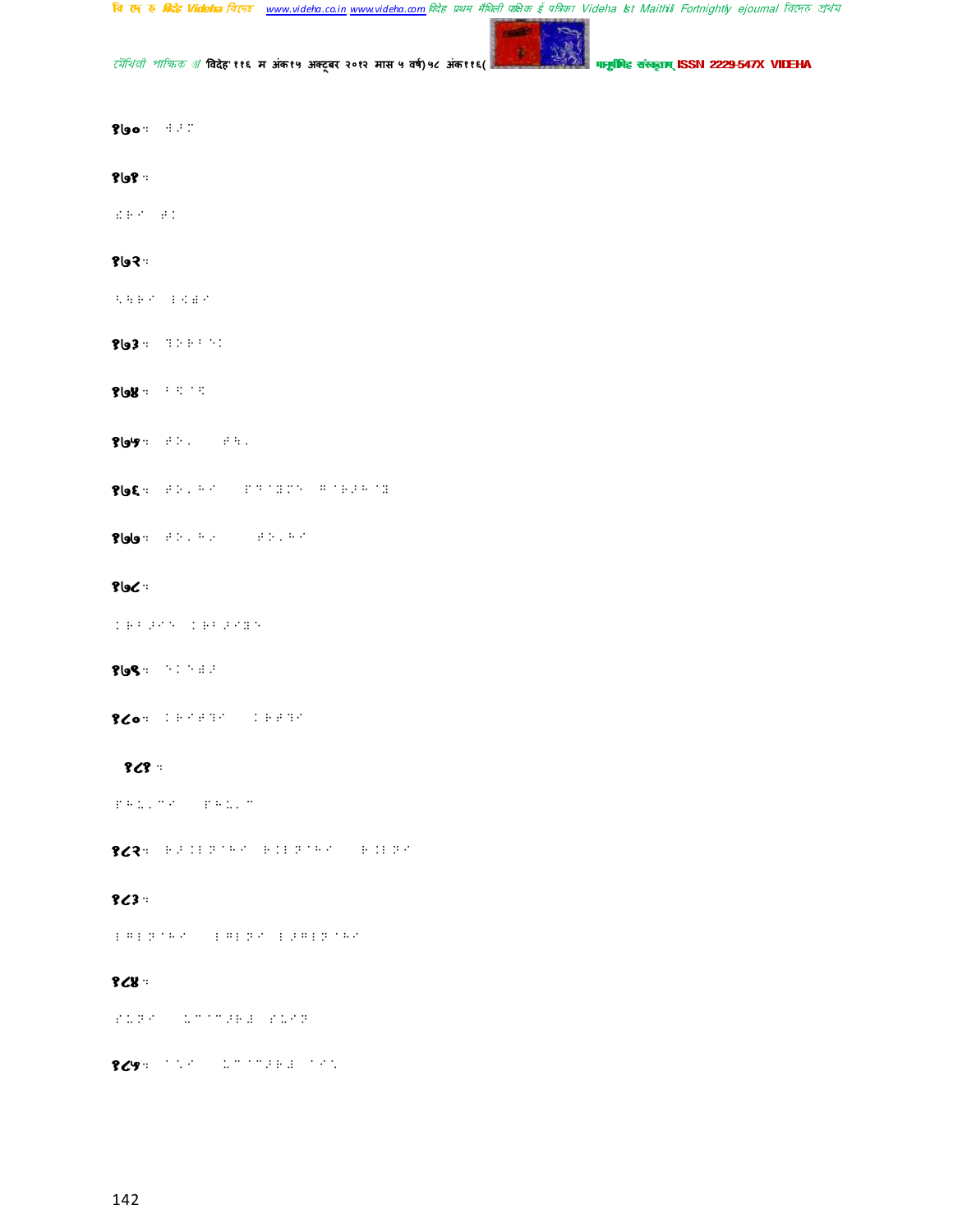*त्रीशिती পাफ़िक अ*विदेह'११६ म अंक१५ अक्टूबर २०१२ मास ५ वर्ष)५८ अंक११६( सालामह संस्कृतिक संस्कृतम् ISSN 2229-547X VIDEHA

१८६⣒!2⣙!⢻2⣙!!

१८७⣒!⢾⢵⢽0!⢾⣊⢽0!!

⢾⢽!!

१८८⣒!⢷⢵2⢽⢳0!⢷⣊2⢽0!

⢷2⣈⢽⢳0!⢷2⣈⢽!!

१८९⣒!⢷2⢽⢳0!⢷2⢽!!

# १९०⣒!!

DOM: 00:00

१९१५ मध्य प्रकाश

'⢳⣅C/!!

१९२⣒!⢾⢾⢴!⢺⢷⢼⣝0!⢺⢷⢼!⢺⢷⢼!)⢼⢻!2⢻⢼\*!!

### १९३⣒!!

 $\mathbb{R}^{n\times n}$  . The  $\mathbb{R}^{n}$ 

# १९४⣒!!

⢳⢼C!!⢳⢼C!)⢳⢼C!⢳⢼C!⣇⢸⢾⢾!⢳⣞⢼!\*!!

१९५ : २१ : २२ : २

१९६⣒!⢶2)tqbdjpvt\*!⢶#2!!

१९७⣒!⢳⢵⣝⢾⢽⢳0!⢳⢵⢾⢽⢳0!⢳⢵⢾⢽0⢳⢾⢽0!⢳⢾⢽⢳!!

१९८⣒!⢳⢼⣙!⣞⢼0!⢳⢼⣙!⣞⣝⢼⣝0⢳⢼⣙!⣞⣝⢼!!

१९९⣒!⢶⢼!⢶⣐⢼!!

२००⣒!⢹⣈⢼!⢹⣈⢼!!

२०१ व महाराष्ट्र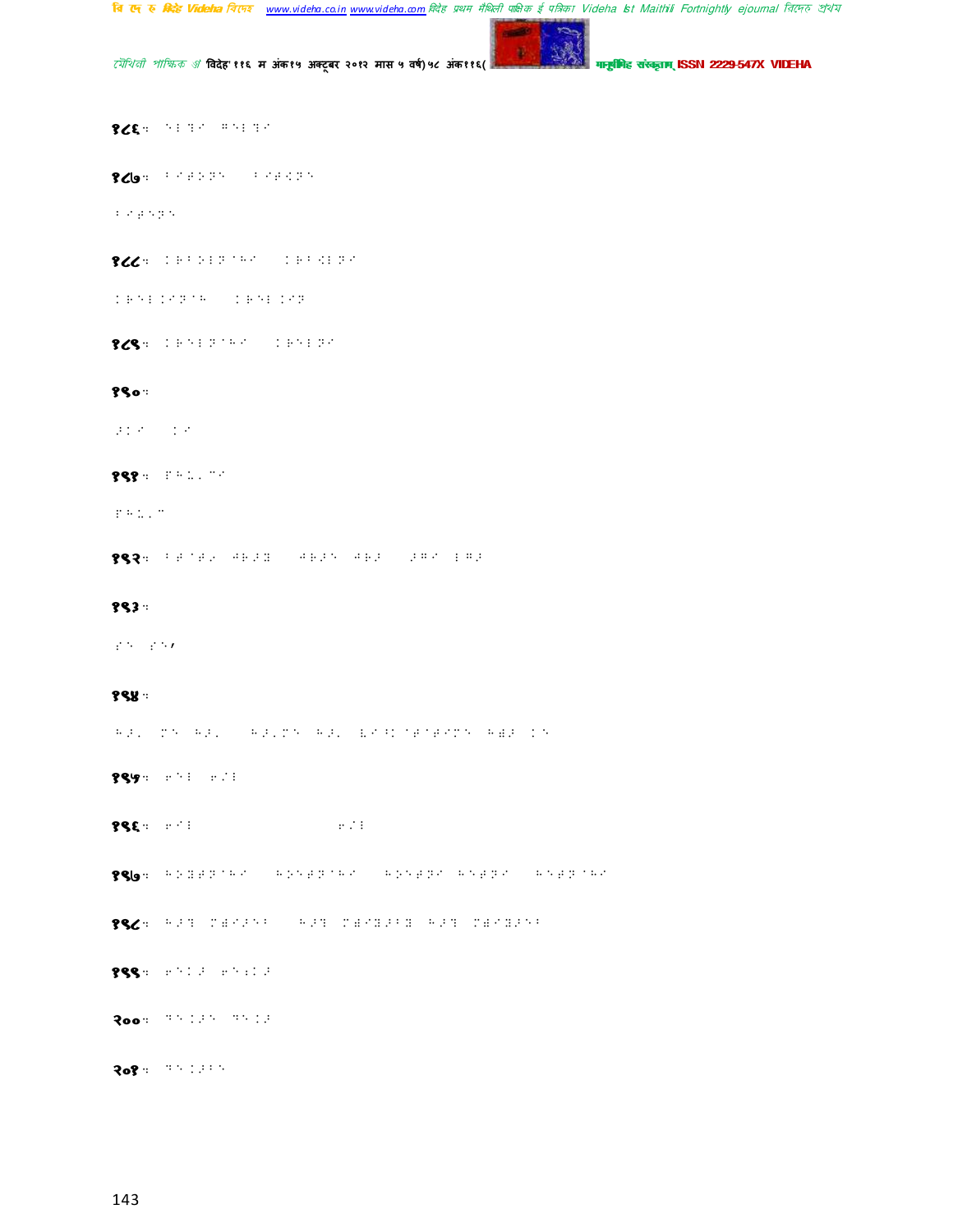*त्रीशिती পাफ़िक अ*विदेह'११६ म अंक१५ अक्टूबर २०१२ मास ५ वर्ष)५८ अंक११६( सालामह संस्कृतिक संस्कृतम् ISSN 2229-547X VIDEHA

२०२⣒!"⢾⢾⢷!"⢾⢾⢷!!

२०३ :

"⢼⢳!"⢼⢳!!

२०४⣒⢻2#⢽⢳0!⢻2⢽⢳0!⢻2⢽!!

२०७ - अन्यास सामान का प्रकार हो।

२०६⣒2⢵0!2⢳⣅C02⣊⣐0!2⣅C!!

२०७ : २००१ मध्य प्राप्त का

⣁⣅!⢽!⣁⣅!!

२०८⣒⣃⣅2⢳⣅C0!⣃⣅⢵2⢳⣅C0!⣃⣅2⣊⣐!!

२०९**: २३.२१ - २०९**३

२१० : लिया जाता

२११ ॥ ॥

2!)⢷⣙.'⢷⣇⢷⢾⢾⢽\*!२१२⣒⢽⢴0!⢽!!

२१३ च्या सामान अधिकार

२१४ व्यक्त संस्था हो।

२१५ : २०१

२१६ वर्ष करते.

 $\Delta \sim 10^{-10}$ 

२१७ पा अर्थ से अर्थ स्थान करते हैं।<br>स्थान करते हैं कि अर्थ स्थान करते हैं कि अर्थ स्थान करते हैं कि अर्थ स्थान करते हैं कि अर्थ स्थान करते हैं कि

28℃g (01) (01) O (01) O (01) O (01) O (01) O (01) O (01) O (01) O (01) O (01) O (01) O (01) O (01) O (01) O (0

२१९ वर्ष सामान्य सामान्य अधिकारण

२२०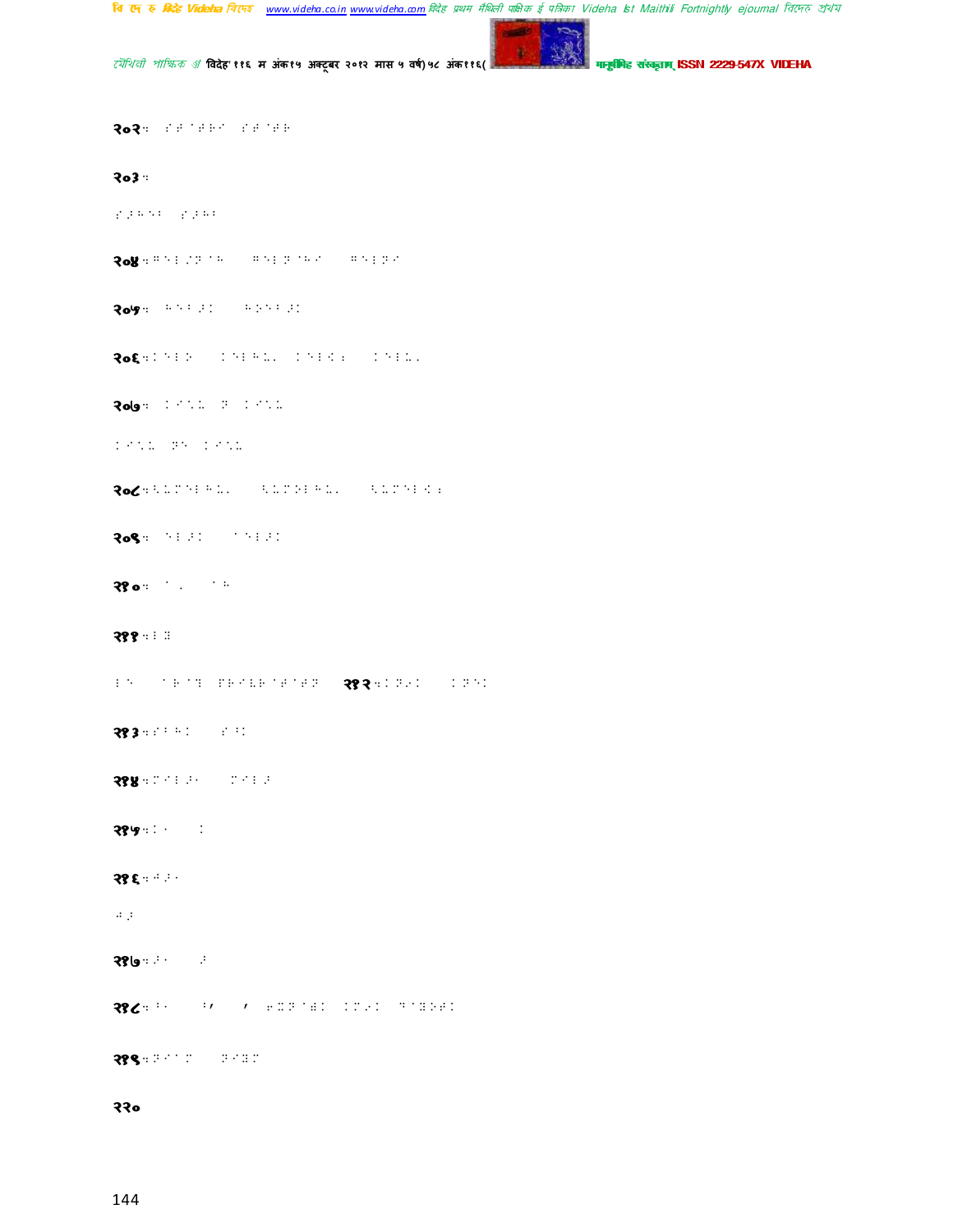वि एत् रू **मितेह Videha** विएक www.videha.co.in www.videha.com विदेह प्रथम मैथिली पाक्षिक ई पत्रिका Videha Ist Maithili Fortnightly ejournal तिएक रोशेग

*त्रीशिती পাफ़िक अ*विदेह'११६ म अंक१५ अक्टूबर २०१२ मास ५ वर्ष)५८ अंक११६( सालामह संस्कृतिक संस्कृतम् ISSN 2229-547X VIDEHA

⣒⢳⣞⢷0!⢳⣞⣝⢷!!

२२१ चिकित्सा प्राप्त सामाना प्राप्त सामाना प्राप्त सामाना प्राप्त सामाना प्राप्त सामाना प्राप्त सामाना प्राप्त

२२२ तमस्य अस्ति । अस्ति । अस्ति ।

२२३ वर्तमध्ये अस्ति । अस्ति ।

२२४ लाले क

⢾#⣐!0!⢾C!!

२२५ de la companya de la companya de la companya de la companya de la companya de la companya de la companya d

२२६ क्षेत्र होता. या अन्य अधिकारित का अधिकारित के अधिकारित के अधिकारित के अधिकारित के अधिकारित के अधिकारित के

२२७ चला का अनुसार को साथ करते हैं।

२२८⣒⢹?⢷⣏⣞C0!⢹?⢷⣏⣞⣝C!!

 $228 + 1$ 

२३० ः

 $\mathcal{F}$ dpokvoduje od pokovoduje se od pokovoduje od pokovoduje od pokovoduje od pokovoduje od pokovoduje od p

२३१⣒⣅⢽⢵0!⢵⢽⢵-!⢵⢽⢼0⢽⢼!

२३२⣒⢻2#⢽⢳.⢻2⢽⢳.⢻2⢽!

२३३⣒⢳⢼.!⢳⢵⢼!

२३४⣒2⣊C.!2⣊C.2⢳⣅C02⣊⣐!!

२३५⣒⣁⣅!⢽!⣁.!⣁⣅!⢽!⣁⣅!

२३६⣒⢳⢽.!⢳⢽!

२३७⣒⢼g!)dpnf\*.⢼!)dpokvodujpo.boe\*0⢼⣒!⢼(.⢼(!0⢼⢳.⢼⢳!

२३८ मा मध्य सामग्रीहरू

२३९⣒⣃⣅2⢳⣅C.⣃⣅2⢳⣅C.!⣃⣅2⢼⣐!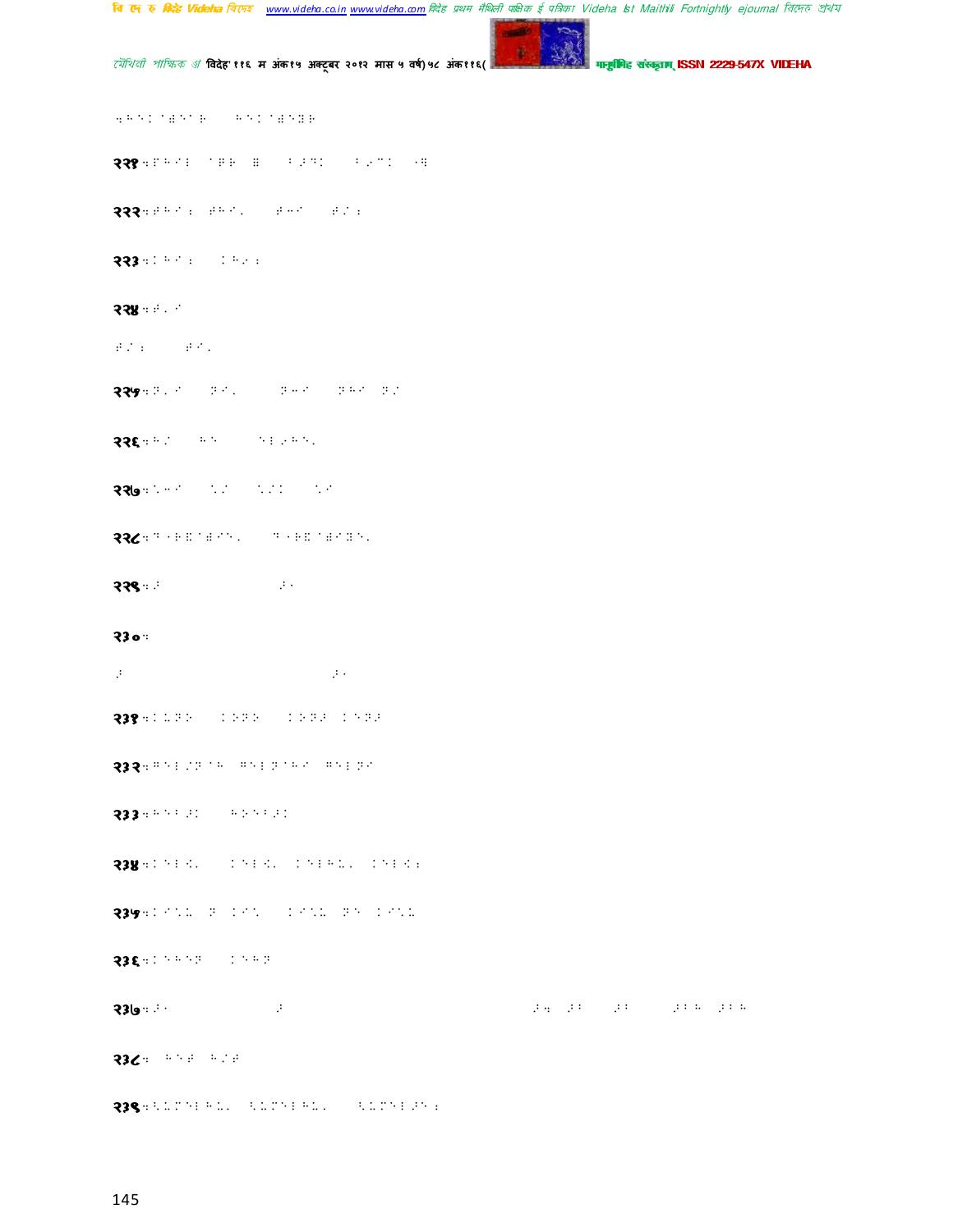| बि एक स्टेड Videha विषय www.videha.co.in www.videha.com विदेह प्रथम मैथिली पाक्षिक ई पत्रिका Videha Ist Maithili Fortnightly ejournal विषय श्रीर्थय                                   |              |                                           |
|---------------------------------------------------------------------------------------------------------------------------------------------------------------------------------------|--------------|-------------------------------------------|
| ट्येशिली शांकिक अं विदेह ११६ म अंक१५ अक्टूबर २०१२ मास ५ वर्ष) ५८ अंक११६(                                                                                                              |              | मानुक्रीह संस्कृतम् ISSN 2229-547X VIDEHA |
| 38.0 年午前 1000 年10月                                                                                                                                                                    |              |                                           |
| <b>SRS</b> Here and the product of a business                                                                                                                                         |              |                                           |
| 28242 820 20070200 320                                                                                                                                                                | - 1988年4月10日 | $\mathbb{R}^2$                            |
| 383912 PAC IDEA CARD PACING PIRE 12 PM                                                                                                                                                |              |                                           |
| $\mathsf{SAR}(\mathsf{A}) \cong \mathsf{SAR}(\mathsf{A}) \cong \mathsf{SAR}(\mathsf{A}) \cong \mathsf{SAR}(\mathsf{A}) \cong \mathsf{SAR}(\mathsf{A}) \cong \mathsf{SAR}(\mathsf{A})$ |              |                                           |
| २४५                                                                                                                                                                                   |              |                                           |
| AND POST OF BUILDING                                                                                                                                                                  |              |                                           |
|                                                                                                                                                                                       |              |                                           |
| ⊹ ⊹ ⊕ <b>والا?</b>                                                                                                                                                                    |              |                                           |
| <b>(中の生存) - 中に</b>                                                                                                                                                                    |              |                                           |
|                                                                                                                                                                                       |              |                                           |
| 288999911 2010                                                                                                                                                                        |              |                                           |
| ?900000000000000000                                                                                                                                                                   |              |                                           |
| 298910090 10090 100900                                                                                                                                                                |              |                                           |
|                                                                                                                                                                                       |              |                                           |
| 293910000 10000 100000 100                                                                                                                                                            |              |                                           |
|                                                                                                                                                                                       |              |                                           |
|                                                                                                                                                                                       |              |                                           |
|                                                                                                                                                                                       |              |                                           |
| <b>PAIDE CONFIDENTIALS</b>                                                                                                                                                            |              |                                           |
| R90 9 1 개 E P 1 미리 - 1 개 E P 1 미리 - 1 개 E P 리                                                                                                                                         |              |                                           |
| 296410 1155 1155 1167 1167 1167 1167 116                                                                                                                                              |              |                                           |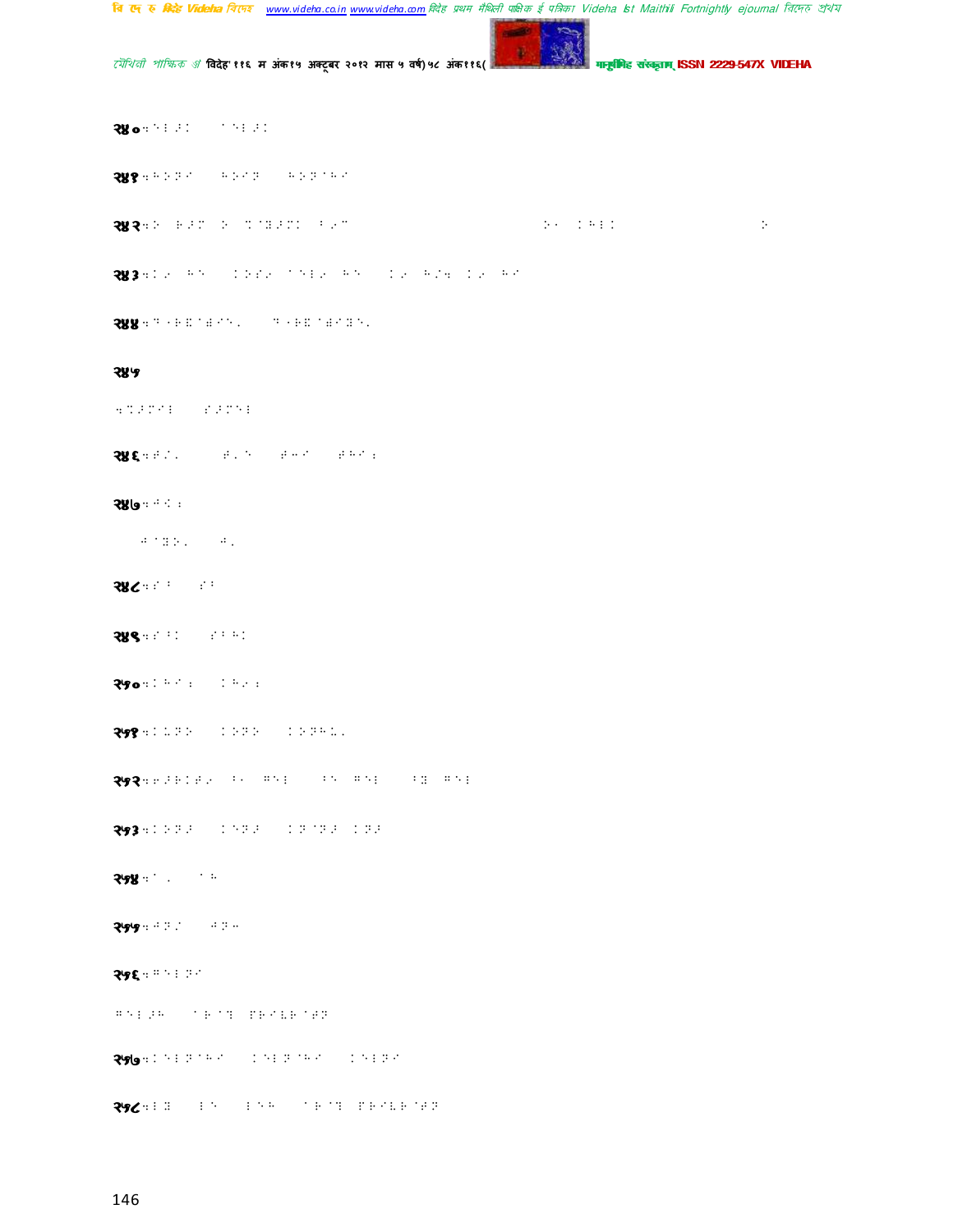वि एत् रू **मितेह Videha** विएक www.videha.co.in www.videha.com विदेह प्रथम मैथिली पाक्षिक ई पत्रिका Videha Ist Maithili Fortnightly ejournal तिएक रोशेग

*त्रीशिती পাफ़िक अ*विदेह'११६ म अंक१५ अक्टूबर २०१२ मास ५ वर्ष)५८ अंक११६( सालामह संस्कृतिक संस्कृतम् ISSN 2229-547X VIDEHA

२५९⣒⢽⢴0!⢽0⢽⢴.⢽⢴!

२६०⣒'⣚2⢽⢳!'⣚2⢽0!'⣚2⢽0!''⣚⢵2⢽⢳0!'⣚⣊2⢽0!

२६१⣒⢽0!⢽⣝!

२६२⣒⢳⣞⢷0!⢳⣞⣝⢷!

२६३⣒'⢳2!⢿⢷!⢷⢳⢽!⣟0!⢴/!⢷⢳⢽!?⣛!

२६४⣒⢼⢼⢷⢼⢽⢾!⢼⢷⢴!'⢷⣝⢵⢻!⣅/⢾!⢽#0!'⢵"⣞⢷⢵⢶⢴!'⢷⣝⢵⢻!⢶⢼⢽⣞!  $\overline{a}$  ( and  $\overline{a}$  )  $\overline{a}$  ( and  $\overline{a}$  )  $\overline{a}$  ( and  $\overline{a}$  )  $\overline{a}$  ( and  $\overline{a}$  )  $\overline{a}$  ( and  $\overline{a}$  )  $\overline{a}$  ( and  $\overline{a}$  )  $\overline{a}$  ( and  $\overline{a}$  )  $\overline{a}$  ( and  $\overline{a}$  )  $\overline{a}$  ( and

२६५⣒⢷!)'⢹⣝!⢻⢷⢼⢳⣝\*!0!.0!g0!!

२६६⣒⣁#⢽⢳.!⣁⢽⢳!

२६७ वर्षे सामान्य अधिकारण

२६८ लाल हो। यो अपनी प्राप्त स्थान

२६९⣒⢺⢼⢾0!⢺⢾0!

२७० घटनाचे पुरुष

## २७१

⣒⣈⢼⢾0!⣈⢾0!⣈#⢾!!

२७२० तथा अन्य अस्ति । सामग्री अस्ति केन्द्र अस्ति । सामग्री अस्ति केन्द्र अस्ति । सामग्री अस्ति । सामग्री अस्त

२७३ ता अवसार के दुर**्वा** 

२७४ घ. में अ**०%** 

२७५⣒⢾⢼⢳0⢵⢾⢼⢳0!⢾⢼⢳0!⣊⢾⢼⢳!

२७६ चल हे कारण का सामान्य सामान्य सामान्य स्थान

२७७ घाटने से सामान का प्राप्त करते हैं।<br>जनसंख्या

२७८ मा २० २ व्या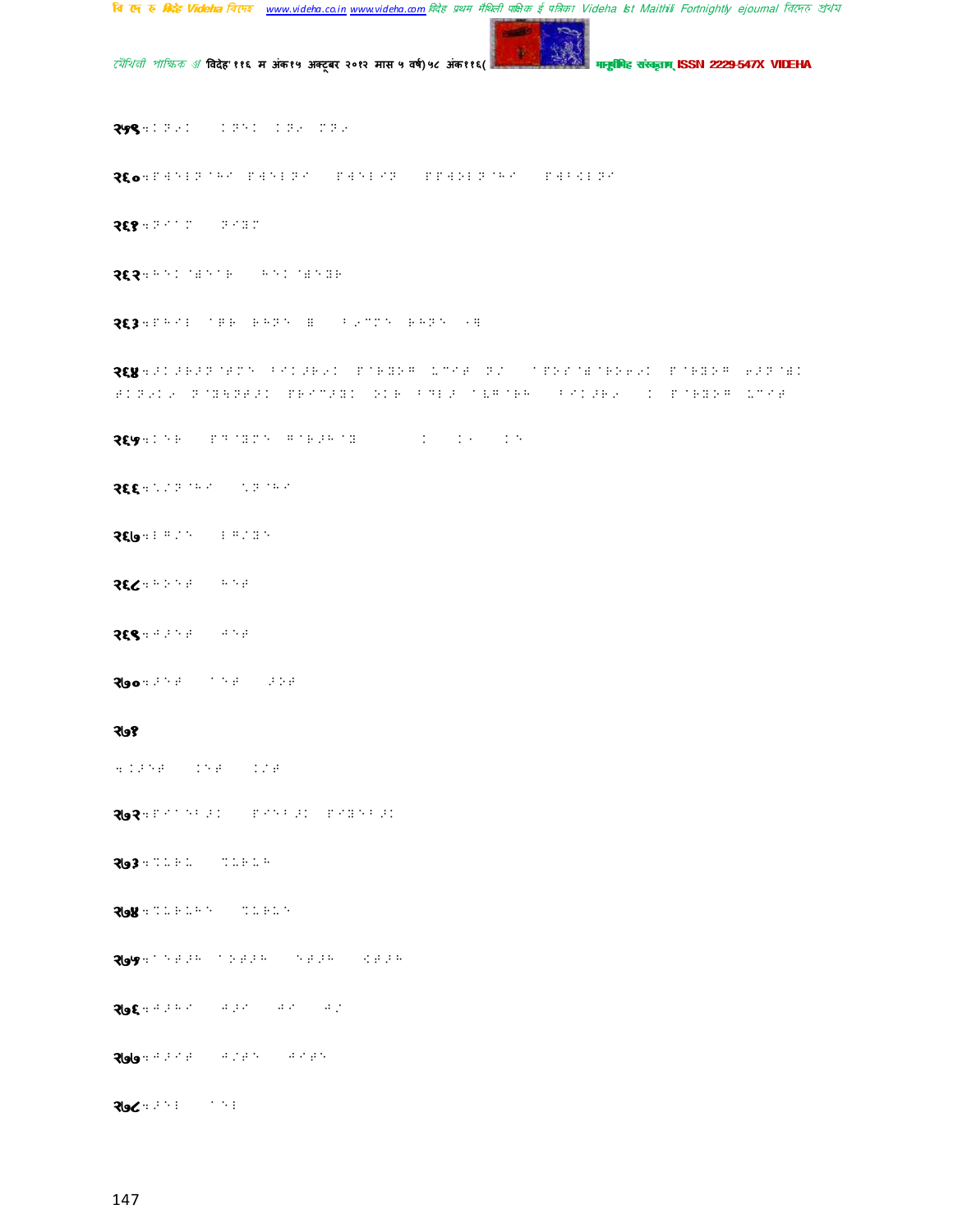२७९ मध्य मानव

२८०⣒⢼⣝20!20!⢼2!

२८१ ते असे अपने प्राप्त करने के अनुसार को साथ करने के अन्य से साथ करने के अन्य स्थान करने के अन्य स्थान करने क

२८२**: २०१० वि. २०१० वि. २०१० वि. २०१० वि. २०१०** 

२८३**% अस्ति स्थान स्थान कर** 

२८४ ता अधिकारण करणा अस

२८५ वि. १९७१ - वि. १९७९ - वि. १९७९ - वि. १९७९ - वि. १९७९ - वि. १९७९ - वि. १९७९ - वि. १९७९ - वि. १९७९ - वि. १९७९

२८६⣒!"#0!"0!"⣝!

२८७⣒"⢷⢼0"⢷⢼0!"⢷⢼!)⢸⢼⢾!"⢷⢼!⢻2\*!

२८८⣒⢳#⢾!⢷⢳⢴0⢹⣈#⢾!⢷⢳⢴0!⢳#⢾!⣁2⣊⣐0!⢳#!⣁2⣊⣐.!⢳⢽⢼!/2#⢾0!'?⣛#⢾!

)'?⣛#.'?⣛#⢾!⢷⣙!⣈⢽⢵!⢼2!'⢷⣇⢷⢾⢾\*!.!⢼⢷!⣅⣔#0!⣅⣔#⢾!)⣅⣔#0!⣅⣔#! New more some and the second tensor and the second tensor and the second tensor and /2#0!/2#⣒!⢷⣈⢼0!⢷⣈⢼!⣒!⢽⣅0!⢽⣒!⢷⢼⢾0!⢷⢼⢾⣅!⣅⣔#!⢼!⣅⣔#⢾! 1 NE TER TER PERE TESPER SON DA L'ON L'ON L'AGLICE PARE L'ESPERT ⣅⣔#!⣁⢴⣒!!

२८९⣒!⢹⣅⢼⢷0!⢹⣇⢼⢷!

२९०**% में अन्तरण करते हैं** 

## २९१ :

⣈⢽0!⣈⢴⢽0!!⣈⣅⢽⢼!)⢸⢵⢷!⣈⢽0!⢸⢵⢷!⣈⢴⢽\*!!

२९२**०० २० व्यक्ति** 

२९३⣒⢻g0!⢻#!)nfbojoh!ejggfsfou.⢺⢽#!⢻g\*!

२९४ government of the U.S. of the C. (2010)

**२९**५ a ta ta i ase i taal tha isha a bubadi taki solo a shaar heera doobah ilahas ⢹2⢼!⢾⣇!⢼⢹⣒!⢳⢾⢾⣇0!⢳⢾⣇0!⢷⢾⢼0!⢷⢾⢾⢼!⢼⢹!⢾⢾!"⣐⣝⣅⢾! ⢵⢽⢵!⢼⣇⣉⣝⢾⢼!#⣙2⢴!⢽#!⣁⣒!⣇⢾⣇⣝!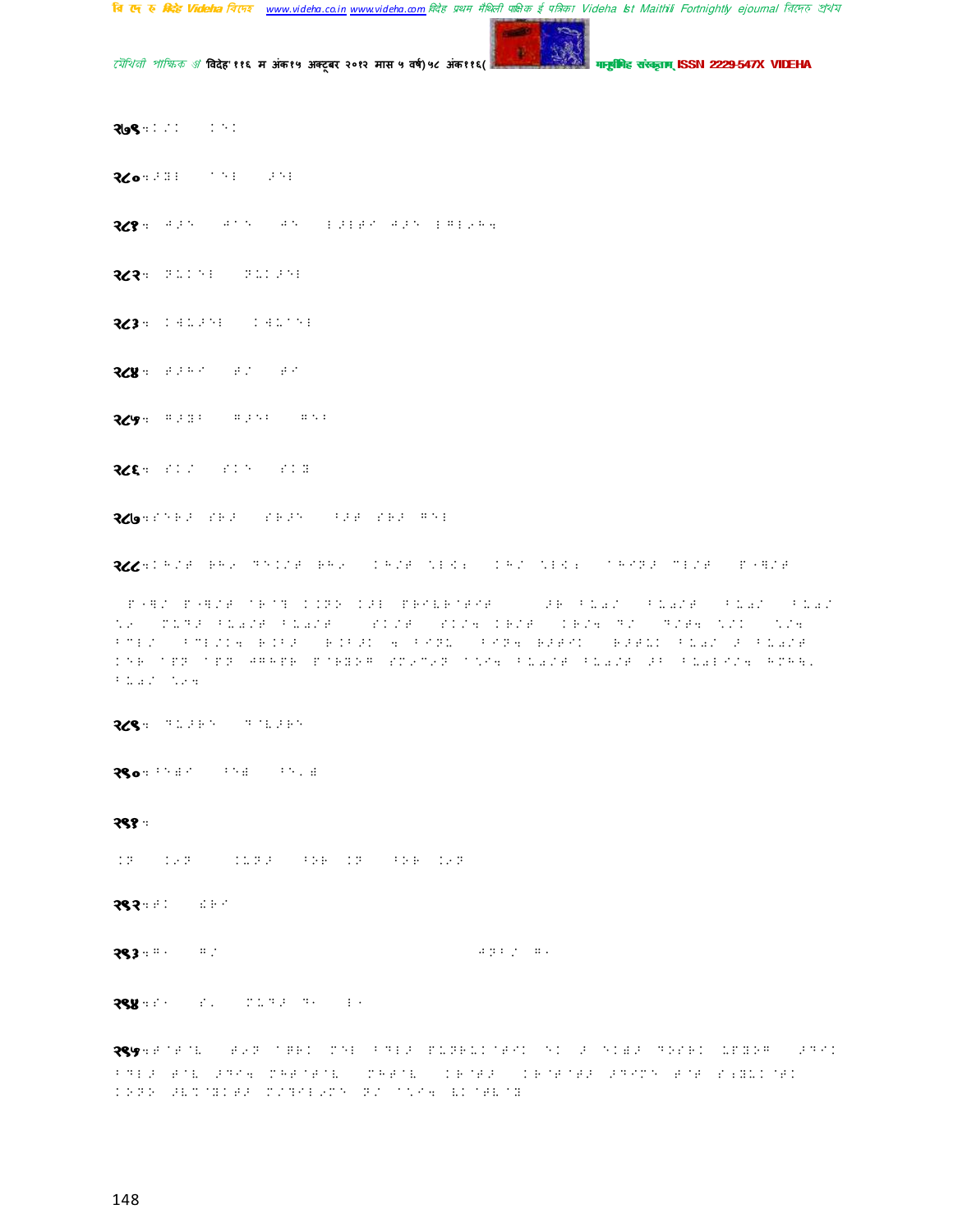वि एत् रू **मितेह Videha** विएक www.videha.co.in www.videha.com विदेह प्रथम मैथिली पाक्षिक ई पत्रिका Videha Ist Maithili Fortnightly ejournal तिएक रोशेग

*त्रीशिती পাफ़िक अ*विदेह'११६ म अंक१५ अक्टूबर २०१२ मास ५ वर्ष)५८ अंक११६( सालामह संस्कृतिक संस्कृतम् ISSN 2229-547X VIDEHA

२९६ कर अंतर का सामान कर

२९७⣒⢼2⢼0⣇⢼2⢼!2⢼0!⣇2⢼!)⢷⢳#2⢼\*!

# २९८

⣒⣇⢼2⢴0!)⢹2#⣇⢼2⢴\*!!

२९९⣒⣇⢼⢷⢾⢾⢼0!⣇⢼⢷⢾⢼!

३००⣒!⢽⢾⢷⢷⢼⣏⣞⢷⣝0!⢽⢾⢷⢷⢼⣏⣞⢷⢴⣝!

308 to 20 to 20 to 20 to 20 to 20

३०२⣒2⣁⣅⢷⢼-!⢽⣁⣅⢷⢼!

३०२⣒2⢼⢻#0!2⢻#!)!

⢸⣞#⢾0!⢸⣞#\*!!

३०३⣒2⢼⢻20!2⢻2!

3o8 तक अधिकारण के साथ

३०५⣒⢷⢼⣈20!⢷⣈2!

 $3$ o $\xi$ 

३०७⣒!'⣉/⢼⢾⢼'0!'⣉/⢼⢾⢾⢼'!

30℃H PORTE ENTRA ARE TRINING IN TRINING IN A REAL DESCRIPTION IN THE

3o8 में मिले के लिए किया गए

## $380^\circ$

⢷⢳!)⣁2\*0!⢷⢳#!)⣁2#\*!)nfbojoh!ejggfsfou\*!!

३११⣒⢾⢼⢻⢾0!⢾⢼⢾!

३१२⣒⣈⢷⢼'0!⣈⢷⢼!

३१३⣒⢵⢽0!⢵⢽0!⢵⢽!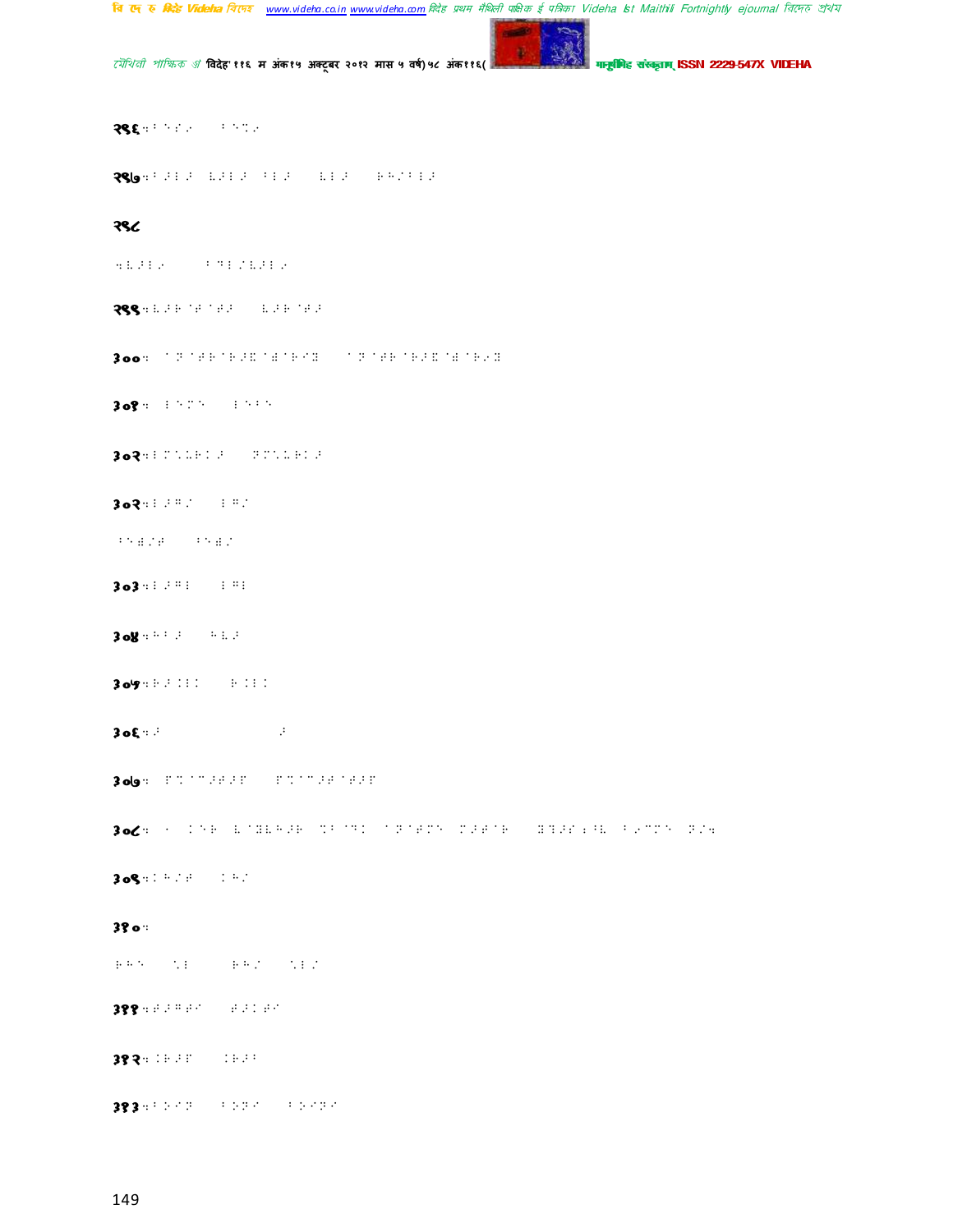वि एत् रू **मितेह Videha** विएक www.videha.co.in www.videha.com विदेह प्रथम मैथिली पाक्षिक ई पत्रिका Videha Ist Maithili Fortnightly ejournal तिएक रोशेग

*त्रीशिती পাफ़िक अ*विदेह'११६ म अंक१५ अक्टूबर २०१२ मास ५ वर्ष)५८ अंक११६( सालामह संस्कृतिक संस्कृतम् ISSN 2229-547X VIDEHA ⣒⢺⢼⣚0!⢺⢼⣚! ⣒⢼⢻⢺0!⢼⢻/0!⢼⢻⢾! ⣒⢻⢷#!)nfbojoh!ejggfsfou.!txbmmpx\*0!⢻⢷!)⣈"\*!

३१७⣒⢷⢼⣏⣞⢷⣝0!⢷⢼⣏⣞⢷⢴⣝!

१४२० ⢶"2⢴!"⢼2\*!!

- -
	-
- Open State Committee Committee Committee Committee Committee Committee Committee
- $\mathbf{E}^{(1)}$  3123.  $\mathbf{E}^{(2)}$  3123.  $\mathbf{E}^{(1)}$  3123.  $\mathbf{E}^{(2)}$  3123.  $\mathbf{E}^{(1)}$ 
	-
- Gfc⣒3124.!2-!4-!5-!7-!9-!21-!25-!26-!29-!31-!35-!36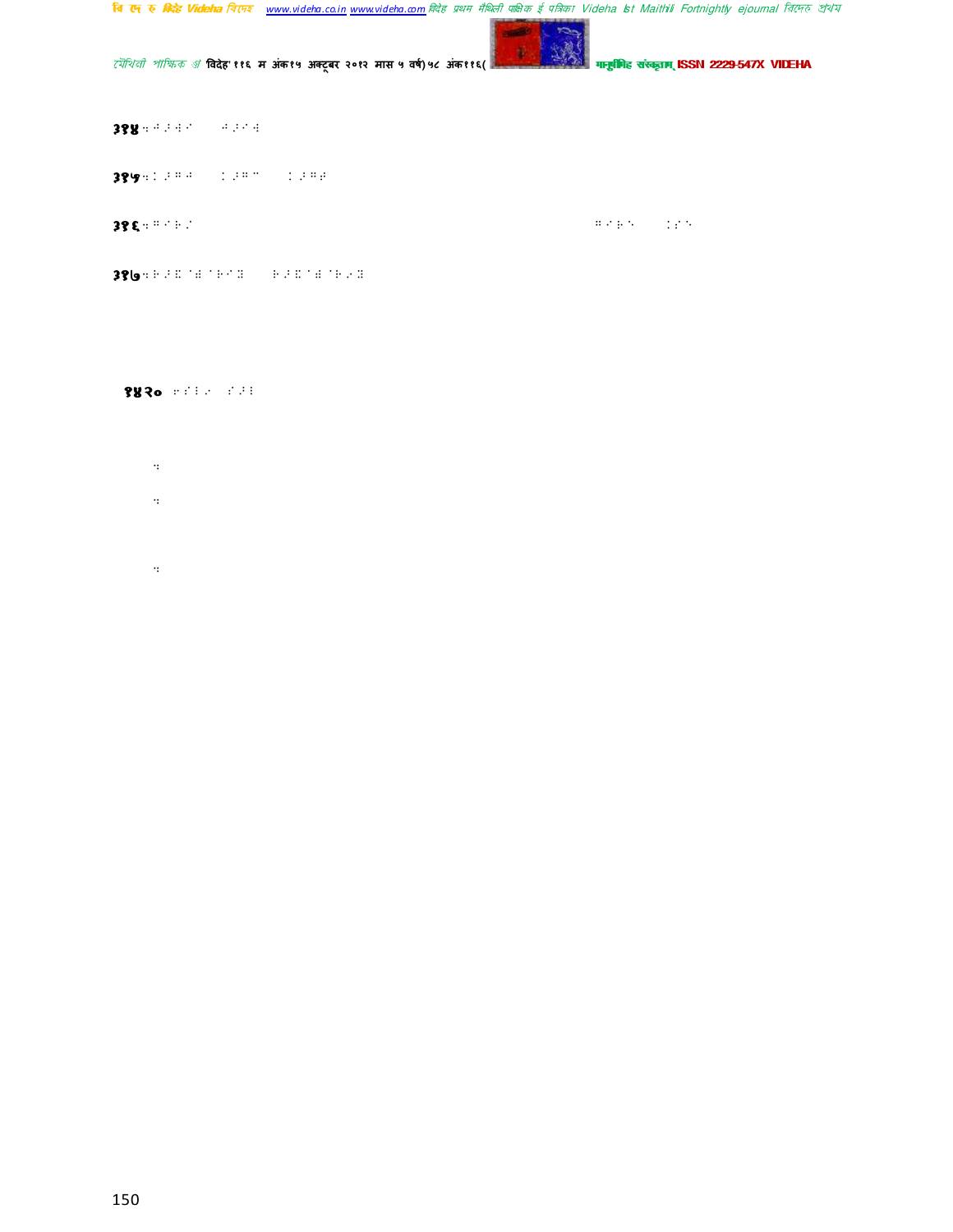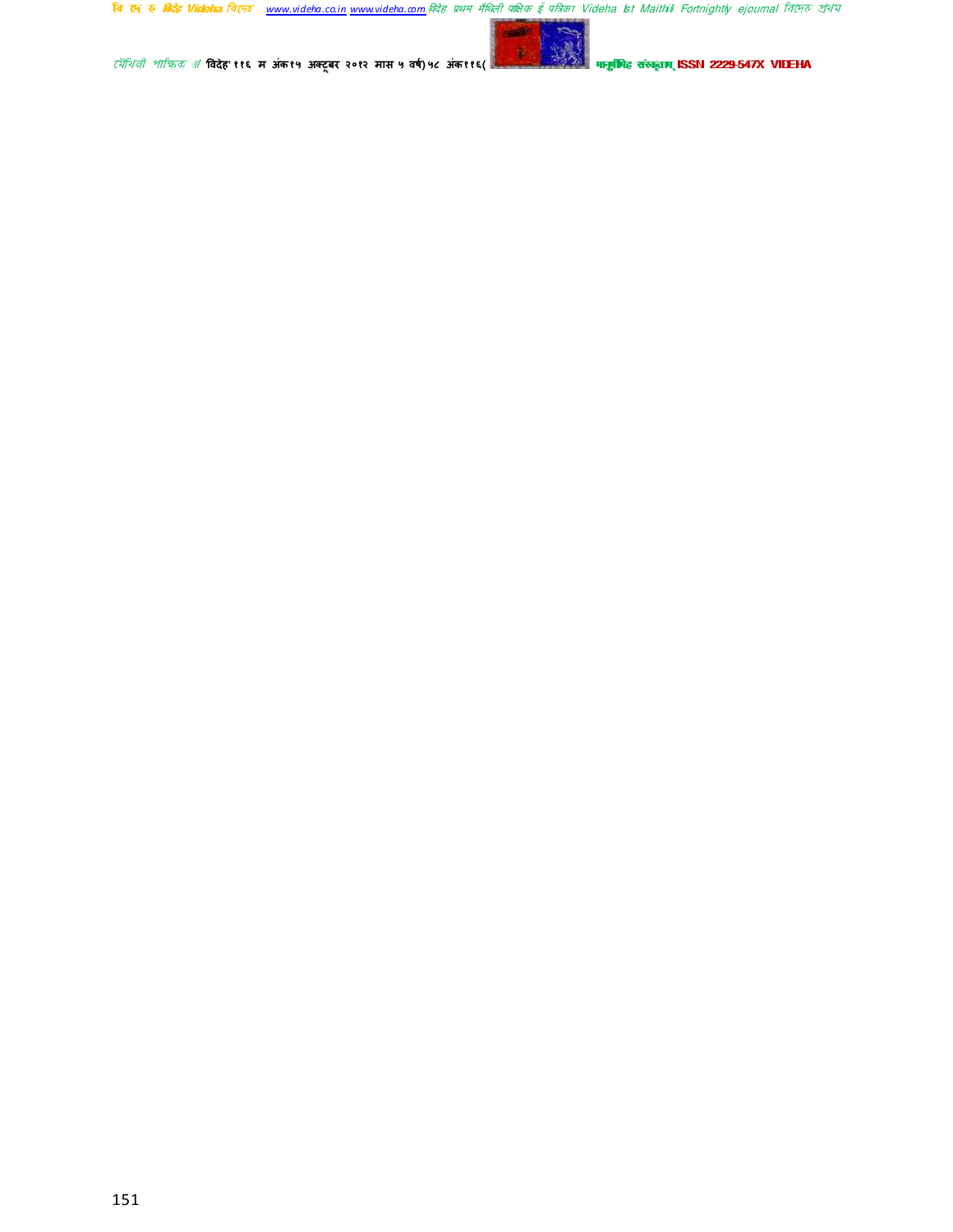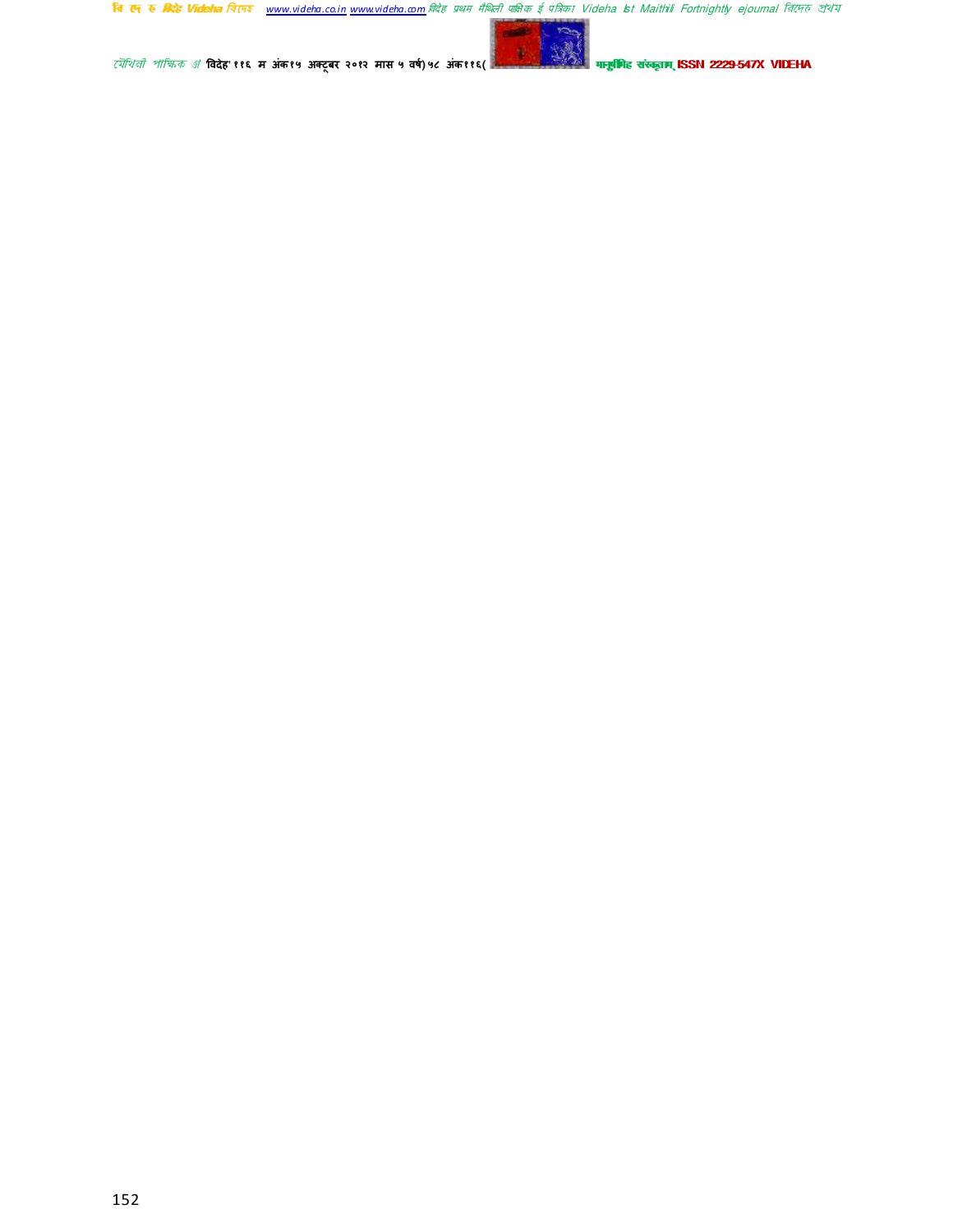

गानुमिह संस्कृतम् ISSN 2229-547X VIDEHA

g en cante de la castillativa dels anteles de tras de castillas estas de la cantella es de entre

ESTAR SUPERINTED PROF 90 TED

ERSPAR DE PRINCIPI MOTORE PRESIDINAT

RADVERSO ENERGISHERS

 $3$  equipments  $3\overset{\circ}{\textbf{H}}$  where  $\mathbb{R}^3$  and  $\mathbb{R}^3$ 

generals assembly rates.

generate inventors is spoken inventors in inventor

TERMINE CONNECTING CONSIDER CONSIDERATION OF A PROPERTY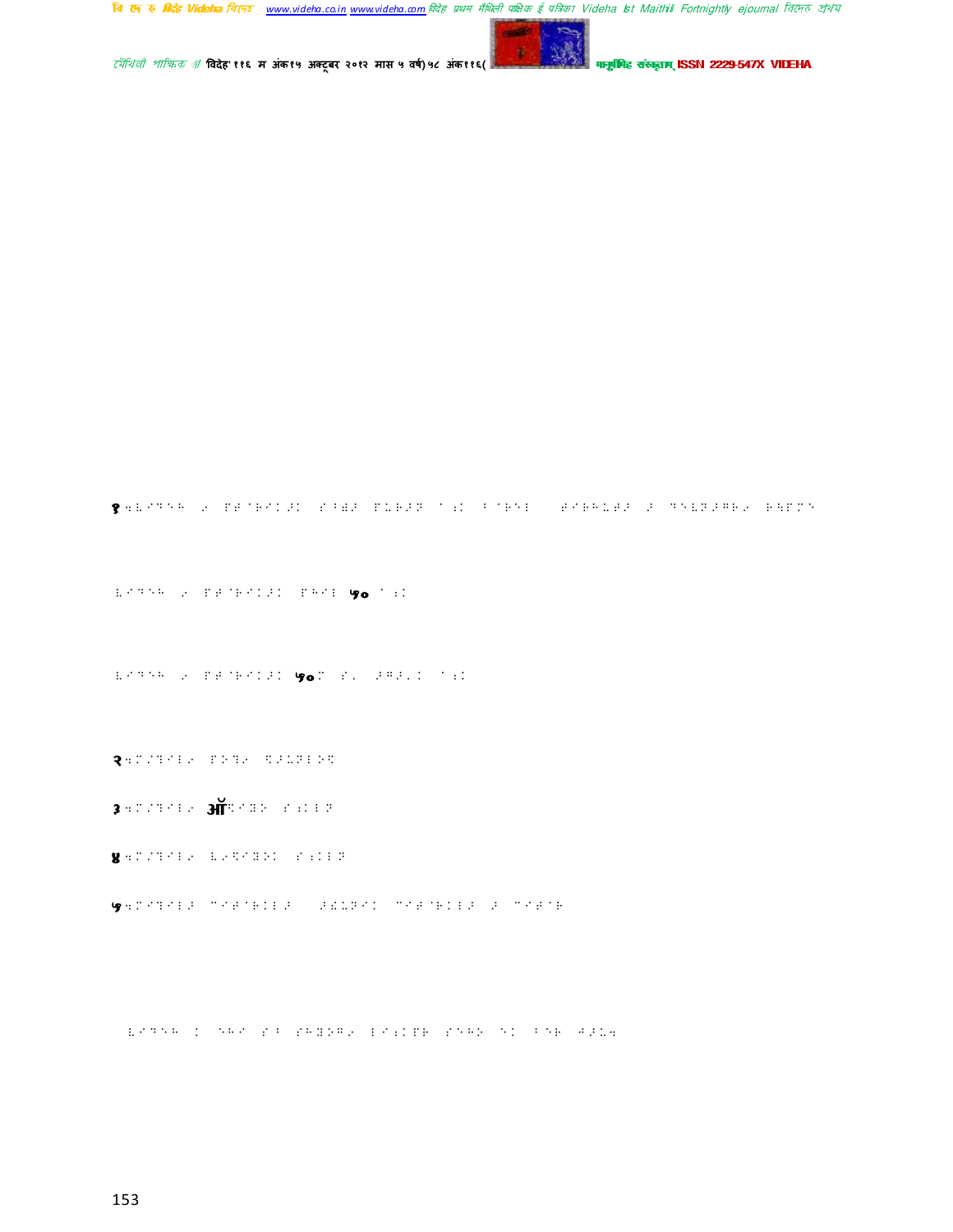CHERMAN TITER AND INC.

ius;00wjefibrvij $\mathcal{O}(\log n)$ 

७⣒⣇⢹⢳!#⣙2⢴!⢺⢼2⣇?⢷⢾⢾!⢻⢷⢴⢻⣞⢷!;!!

iuuq;00wjefib.bhhsfhbups⣒cmphtqpu⣒dpn0!

८⣒⣇⢹⢳!#⣙2⢴!"⢼⢳⢾⣝!⣐⢻⢷⢺⢴!⢽⣓⢹⢾!

iuuq;00nbeivcboj.bsu⣒cmphtqpu⣒dpn0!

Seletive: Teach a same surfaced server

iuuq;00hbkfoesbuiblvs⣒cmphtqpu⣒dpn0!

१०⣒⣇⢹⢳!⣐⣋"!!;!!

iuuq;00wjefib234⣒cmphtqpu⣒dpn0!

११⣒⣇⢹⢳!⢶⢼2!;!!

ius;00wjefib234<br/>  $\sim$  0.00%  $\mu$  0.00%  $\mu$ 

१२⣒!⣇⢹⢳;!"⢹⢳!;!'⢳2!⢾⢷⢳⣅⢾⢼!)⣙2⢼◌़⢿⢷\*!⢺⢼2⣇?⢷⢾⢾!)2⣍⢻\*!!

ius;00wjefib.tbefib.tbefib.tbefib.tbefib.tbefib.tbefib.tbefib.tbefib.tbefib.tbefib.tbefib.tbefib.tbefib.tbefi

iuuq;00wjefib.bsdijwf⣒cmphtqpu⣒dpn0!

१५⣒!⣇⢹⢳!'⢷⣙!#⣙2⢴!'⢼⢿!⢴!'⢾⢷⢼!#⣙2⢴!'⢵⣙⢴!⢼⢷⢼⣇!

iuuq; $\alpha$ opuij $\alpha$ 

iuuq;00wjefib.bvejp⣒cmphtqpu⣒dpn0!

१६⣒!⣇⢹⢳!'⢷⣙!#⣙2⢴!'⢼⢿!⢴!'⢾⢷⢼!ऑ⣋⣝⢵!⢼⢷⢼⣇!

१७⣒!⣇⢹⢳!'⢷⣙!#⣙2⢴!'⢼⢿!⢴!'⢾⢷⢼!⣇⢴⣋⣝⢵!⢼⢷⢼⣇

१३⣒!⣇⢹⢳;⢷2;!#⣙2⢴!⢷2;!'⢳2!⢷!⣇⢹⢳!⢹⣇⢼⢷⢼!

iuuq;00wjefib.csbjmmf⣒cmphtqpu⣒dpn0!

 $\mathbf{S} \mathbf{W}$ 

154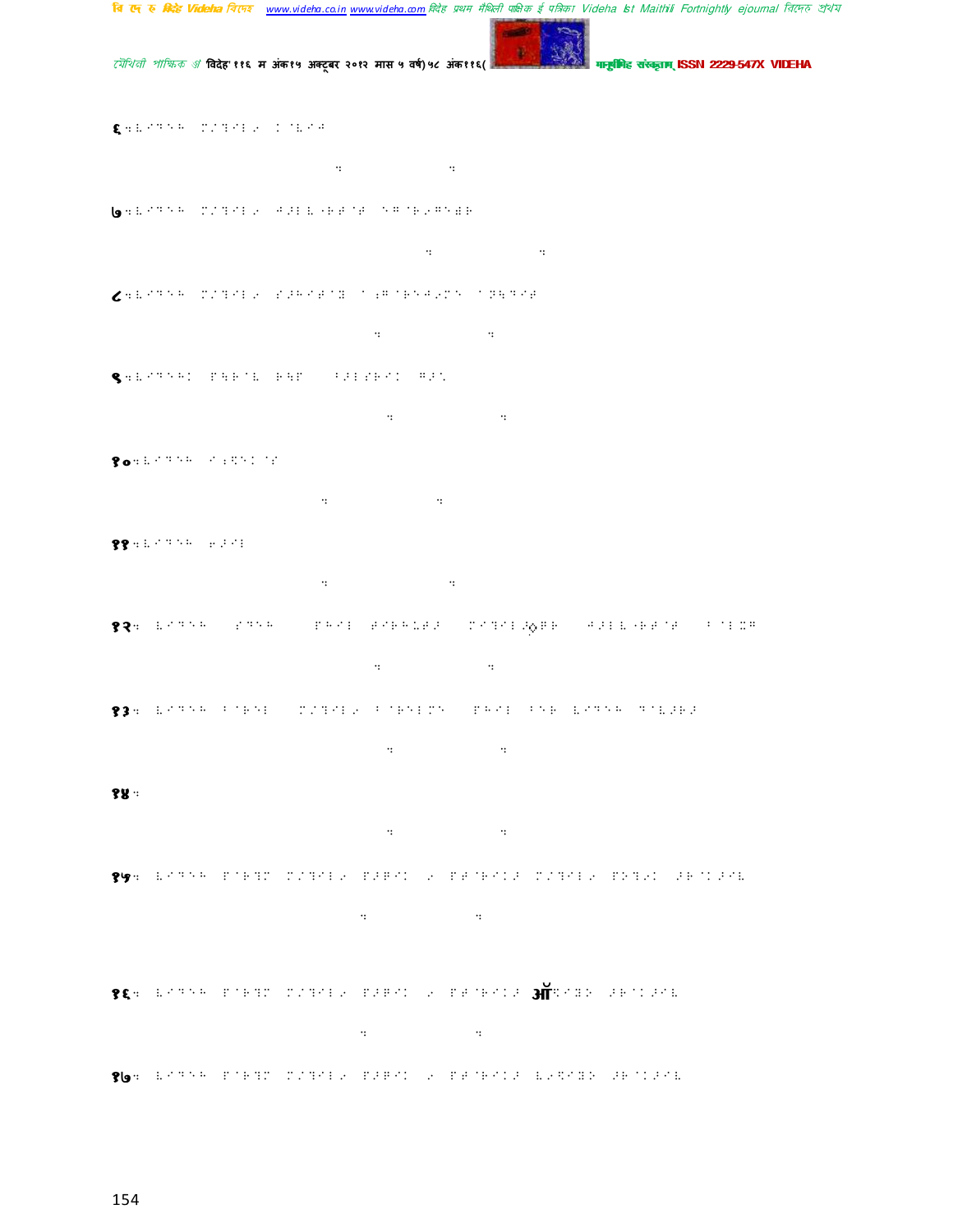iuuq; $\alpha$ oobjefib.wi $\alpha$ 

१८⣒!⣇⢹⢳!'⢷⣙!#⣙2⢴!'⢼⢿!⢴!'⢾⢷⢼!⣙2⢼!/⢾⢷2⢼-!⢼⣎⣅⢽!2⢼! ⢼!/⢾⢷2⢼!

iuuq;00wjefib.qbjoujoht.qipupt⣒cmphtqpu⣒dpn0!

१९⣒!#⣙2!⢼⢷!⣙2⢼!)#⣙2⢴!"⢸"C!2⢵'⢷⣝!⢺⢼2⣇?⢷⢾⢾\*

iuuq;00nbjuijmbvsnjuijmb⣒cmphtqpu⣒dpn0!

२०⣒⣉⢷⣅⢾!'⢷⢼⣉⢽!

ius;00xxx quadro dipno dpn0. Antiquo quadro dipno dipno dipno dipno dipno dipno dipno dipno dipno dipno dipno

२१ चिकित्सा समिति होती है। अन्य कारण का समिति होती है। अन्य कारण का समिति होती है। अन्य कारण का समिति होती है।

२२ $\pi$ 

२३⣒⢻⢺⢽⢹⢷!⣚⢼⣅⢷!⣋"!!

iuuq;00hbkfoesbuiblvs234⣒cmphtqpu⣒dpn!

२४⣒!⢽⢽⢼!⢸⣅⣞⢼!

iuuq;00nbohbo.libcbt⣒cmphtqpu⣒dpn0!!!!

300 and the second term of the second second term of the second second second second second second second second

iuuq;00wjefib234sbejp⣒xpseqsftt⣒dpn0!

२ $E$ ः

२७ मा सामान्या सामान्या सामान्या सामान्या सामान्या सामान्या सामान्या सामान्या सामान्या सामान्या सामान्या सामान

२८⣒!⣇⢹⢳!#⣙2⢴!⢽⢼⣞⣝!⣅⢾"⣇!

iuuq;00nbjuijmj.esbnb⣒cmphtqpu⣒dpn0!!

२९ चन्द्र सामान्य अ

iuuq;00ftbnbbe⣒cmphtqpu⣒dpn0!!!

3om #224242 Particle Parties

iuuq;00nbjuijmjgjmnt⣒cmphtqpu⣒dpn0!!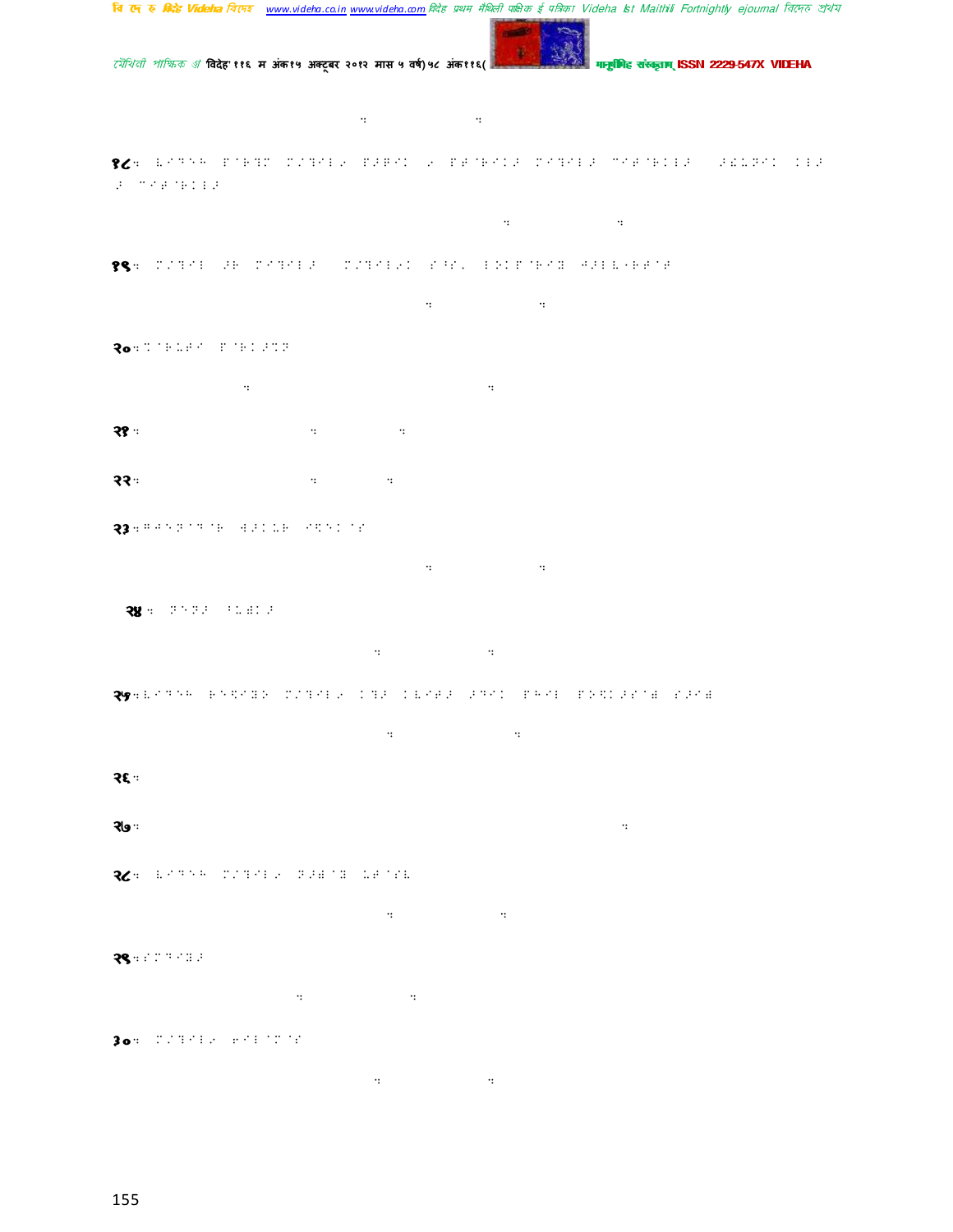⣅⢷⣅⢿⢾⢷!⢽⢾⢷⢽.!⢻⢺⢽⢹⢷!⣚⢼⣅⢷!

U HE TE TURE EN LIGE TRANSPORT I DE LA PRESENCIA DE LA PRESENCIA DE LA PRESENCIA #⣙2⢴!⢵⣏!)⣐⣞⢷⢽⣞'⢷!'⢳2!⢷!"⢷/.⣋⣉⢽⢷⢴\*!⣒"⣒!"⣒⣝⣓⣒2⣒! "⢷⣇⢷!⢼⣎⢼⢷⢾!.Cbtfe!po!nt.trm!tfswfs!Nbjuijmj.Fohmjti!boe! Fohmjti.Nbjuijmj!Ejdujpobsz⣒!⣇⢹⢳!⢸⢼⣏⢼'⢼.!⢷/⢽⢼2⣈⢽!"⢾⣐⢸⣒!

:1883:.8.7!⣇⣇⢷⣜!⢳!'?⢷⣏⣚'⢷!⢽⢴/⢼C!⢼!'⢷⢼⣉!"⢼⣞! ius;00xxx international and the control of the control of the control of the control of the control of the control of the control of the control of the control of the control of the control of the control of the control of

!⢳⢾⢾⣇'⣓⢷⣜!"⣓/⢽⢼;)१) (⣇⢹⢳(!⢹⣇⢼⢷⢼!⣎⢼⢷⢼⣇⢼⢳!⢷⣓'!⢴.'⢷⢼⣉⢾! 2!⢻2!⢻⢺⢽⢹⢷!⣚⢼⣅⢷!!⢽⢽⣎.'⢷⢽⣎."⢴⢿⢼-!⣅'⢽⣝⢼"! )"⢳"⢷⢼?⣛⢽\*!-!'⢹⣝."⣐⢻⢷⢳!)"⢳"⢷⢼⢹⢴!/⣊'⣛'⢷\*-!⣙⢼.⢻2'!)⢻2'. ⢻⣅/⣁\*-!⢽⢼⣞)"⣐⢷⣏⣜\*-!⢳⢼⢼⣇⣝!)⢾⣇⢲/⢼⢳⢲/!⢼!"⢲⢺⢼⢾!⢽\*!⢼!⢼2. ⣉⢵⢷!"⢼⢳⢾⣝!⣇⢹⢳!"⣐'⣓⢷⣜!⢴.'⢷⢼⣉⢽!⢼⢹!'⢷⣐⣞!⢶⣍⢷⣒!

३७⣒#⣙2⢴!"⢼2⢵/⢽⢼! ius;00nbjuijmj.tbnbpdiobalis;00nbjuijmj.tbnbpdiobalis;00nbjuijmj.tbnbpdiobalis;00nbjuijmj.tbnbpdiobalis;00nbju

⣅⢷⣅⢿⢾⢷–⢽⢾⢷⢽!⣈⣜⣋.१ "C!७ Dpncjofe!JTCO!Op⣒:89.92.

३६⣒!#⣙2⢴!⣙⢼!

38 चा सार में सार पर सार

३१⣒⢽/⢽⢳⢼⢷!⢼⣈⢷!

iuuq;00wjibojlbuib⣒cmphtqpu⣒jo0! ३५⣒!#⣙2⢴!⣇⢾⢼!

iuuq;00nbjuijmj.lbwjubijmj.lbwjubijmj.lbwjubijmj.lbwjubijmj.lbwjubijmj.lbwjubijmj.lbwjubijmj.lbwj

३३⣒!⢼⢽!#⣙2⢴! iuuq;00nbobl.nbjuijmj⣒cmphtqpu⣒dpn0!

iuuq;00bodijoibsblibslpmlbub⣒cmphtqpu⣒dpn0!! ३२⣒!#⣙2⢴!⢳⢼⣓!

वि एत् रू **मितेह Videha** विएक www.videha.co.in www.videha.com विदेह प्रथम मैथिली पाक्षिक ई पत्रिका Videha Ist Maithili Fortnightly ejournal तिएक रोशेग

iuuq;00nbjuijmj.ibjlv⣒cmphtqpu⣒dpn0!!

iuuq;00nbjuijmj.lbuib⣒cmphtqpu⣒jo0!

*त्रीशिती পাफ़िक अ*विदेह'११६ म अंक१५ अक्टूबर २०१२ मास ५ वर्ष)५८ अंक११६( सालामह संस्कृतिक संस्कृतम् ISSN 2229-547X VIDEHA

156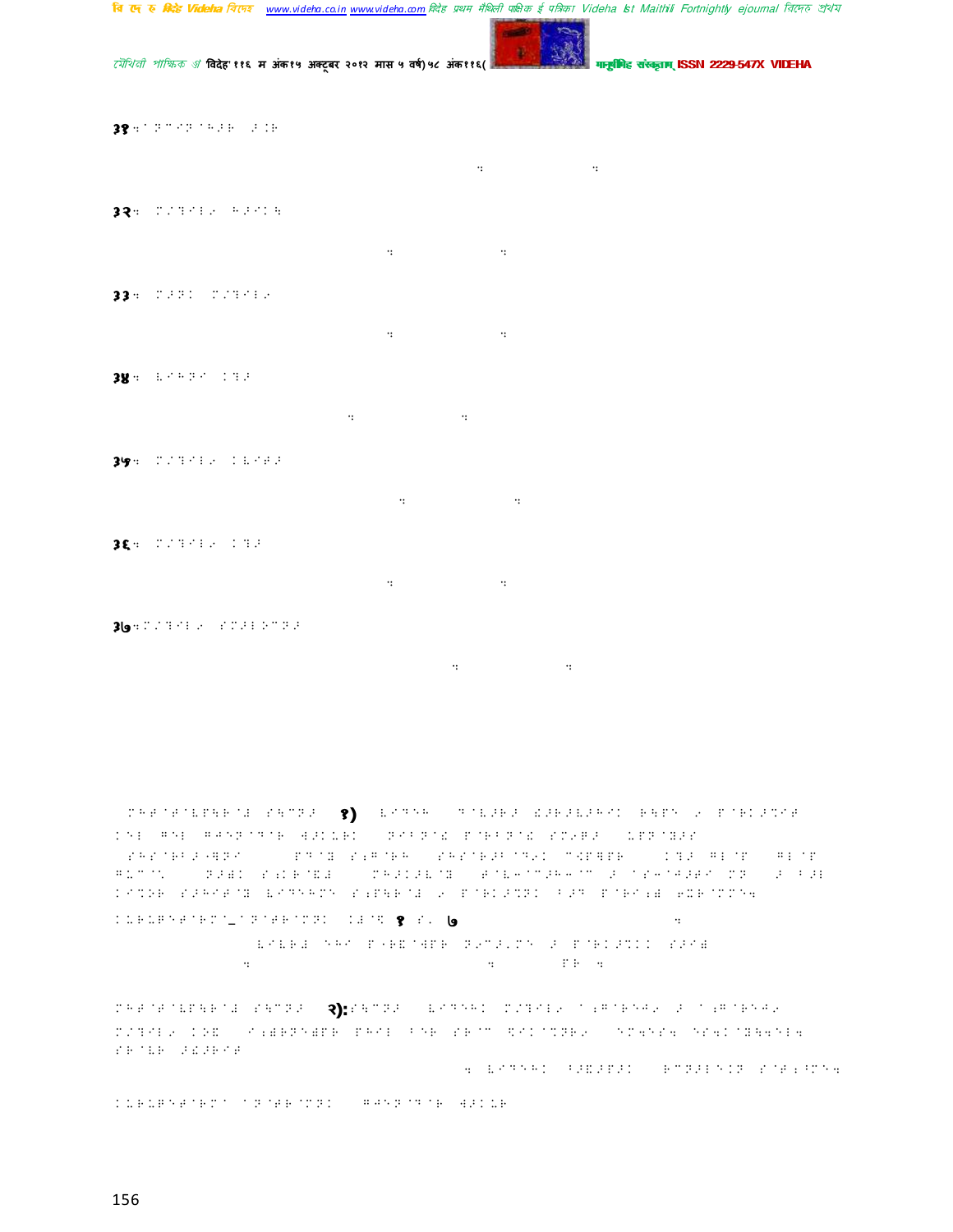LESSES CONSERVES (1919) 8:31 8 PREPARA CONSERVERS COMPANY OF CONTRACTOR POSTAGE  $\label{eq:3.1} \mathbb{E}\left[ \mathcal{L}^{(1)}\mathcal{F}^{(2)}\mathcal{F}^{(3)}\right] = \mathcal{L}^{(1)}\left[ \mathcal{L}^{(2)}\mathcal{F}^{(3)}\mathcal{F}^{(3)}\right] + \mathcal{L}^{(2)}\left[ \mathcal{L}^{(3)}\mathcal{F}^{(3)}\right] = 0 \quad ,$ control of the control of the control of the CDT and the CDT and the control of the CDT and the CDT and the CDT 

157

 $\sim 200$ 

 $\sim 200$  km  $^{-1}$  $\sim 200$ 

 $\sim 200$  km  $^{-1}$ and the control of the

**CHARLES CONTRACTOR** 

 $\sim 200$  km  $^{-1}$ 

 $\sim 200$ 

ESR PARENT CONTRENE PARTIELS

 $\sim 10^{-7}$ 

**CONTRACTORS** CONTROL 2010 10

RANDITE TELLADOGEO LORE DI GLI PITER DI GLI VIDARDI LI GODI GODO LI VIRGI TERDARDA. and the care telescope and even in the second order of the content of the components of duas caracensa con deus usos canalendaes no un navendual codo un rus das especial CANDERARE (ERNARDA) ESPERIO DO PORTECIONO CANDO PORCEE GENETICAS COBERTENTES.

 $\mathcal{L}$ 

 $\sim 1000$  km s  $^{-1}$ 

ट्येथिती शांक्रिक औ विदेह' ११६ म अंक१५ अक्टूबर २०१२ मास ५ वर्ष) ५८ अंक११६(

मानुमीह संस्कृतम् ISSN 2229-547X VIDEHA

 $\sim 200$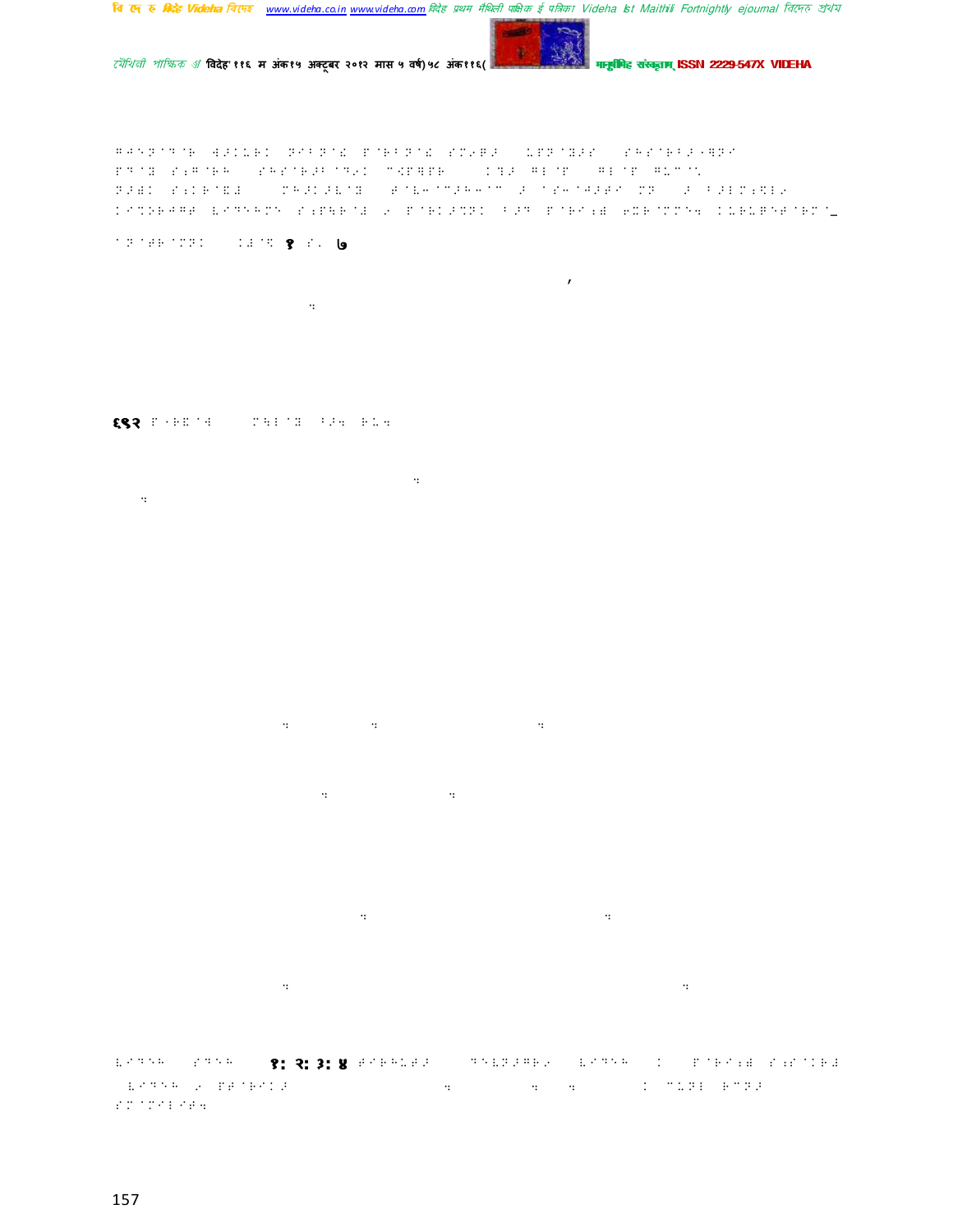चि एक रू क्रिड Videha विएक www.videha.co.in www.videha.com विदेह प्रथम मैथिली पाक्षिक ई पत्रिका Videha Ist Maithili Fortnightly ejournal तिएक शेश्रेय

ट्येंथिनी शांक्षिक अं विदेह' ११६ म अंक१५ अक्टूबर २०१२ मास ५ वर्ष) ५८ अंक११६(

मानुबंधिह संस्कृतम् ISSN 2229-547X VIDEHA

ESTAR ETAR 81 31 8

and the experiment end of the search and the ex-

 $\mathcal{M}_{\mathcal{A}}$  $\mathcal{M}_{\mathcal{A}}$  $\cdot$  :  $\mathcal{M}_{\mathcal{I}}$ 

 $2.4 - 2.43333$ 

"我对这个书,这个的是不是对公司。"我对这个书,就是个科学的对象是对我的一项。这个是我的理由是一项,并且不是不是不是 A 2010 E 1 - VIVET DE 1801 - IL PREPIDE DI TERRITO DI VIVEVI DE PODIZIONI I IL VERI DERIVERATO rang rienes (resources and the compress) **CONSTRUCTION AND PERMITS CONSTRUCT** Seattle recall in the adjacted in land recompension (as in exchange in the initial and adjacted in the be-A RACIO SOBRITA A LOS SALABRAS DE CONSTITUIDOS DO SERVO AL

●海岸 1960年 中央公司支付中心公司 (1) 公司中外部公司 (1) 国际经典学习的研究员 公司法院的 化电动力 100 平均位置 化乙基苯胺 医牙腔支气管 TITERESI ERRA PROGETTIIN TAATURSI NAA TERSETTA ERRATTI ATTISID ERRITTEET ISA SELERGIA SEGRIA INA INERALAJ SEGURA LA PRARATOJ DERMAR ENPRESERVA INA RAL INDUSTRIU TAR PARTINAE PAR PRAIREA DE PARAE INTERNATAL PAR UNITENDE PAR

QUESTES ESPERANTE ENEL CONSERVATOR ERIENIA BARNI (PERNICTEA INC. ANCIER DOR HERORI I PIEMOE (1979-EE) NA CINA CONTROVA DE LA COROL INTRADICIDINA CONTROLI CORPORATION ARE STORY ARRESTS TO ACCOUNT A THE PERSON ARE

Sender Ermospher also Ermen The small car in the contractors in the contractor and the state RITEDEE SEDRON TERSORADES EXPNASINAS TRASPARTAMENTALES PAIR AREA an neard note to the agreem of the compact began observed through a compact of the state of an and the compact 海海外工具 人名英格兰法英格兰人名英格兰语法 医红皮 人名卡普 法法律的过去式和过去分词 计数据存储器 医心房病的 人名英法利尔斯法兰人姓氏法利 最新的人主要的是一些讲书的文化,这是这些书的理解是如何的书写的是,我们新的事,并是是在

ge screel bas alassache conservation and the community of each to accept the 医手术 医对象 计数据时间 医三甲状腺性炎 网络罗斯埃尔罗斯 医中枢病毒 医皮肤内障 医特别氏综合征 医肾上腺炎 医皮肤病 计空间 医单位 在基本上, 中新县、农民生产主义、主义生产和"人民", 中新的基本方向, 人名德里德 "中新县", 为生产在海道海道产生在中, 农民主义者农业农业农业 FIREST ENE CORPORAT

● 第一位首先,并且并在某一并在自己的一个方面的,我的其后期,如果你的的方式都是用的,我就是一个方法,如今的时候在其中的方法。 的复 CONTRACTOR TEACHER ACENTRAL CONFIDENTIAL TEACHER AND CONTRACTOR CONTRACTOR AND CONTRACTOR ARAI TETRA DAS PARES DER PROPER ESTERATORES TOS CONTINUES A PRESENT and the collarant the elected of the the constant term of the second term in the finance of elected and the ba "不知了谁,是谁是,怎要谁会开这个人怎么是不会是,你这样不知道怎么,是,一个的是这个的人都会有的了。"我们是这样了,这个的书不知道,他就是 PETE TEBRARI (ESEX ERIG) PRETERBITE POR PARTITALI FERX ETERICA DE LA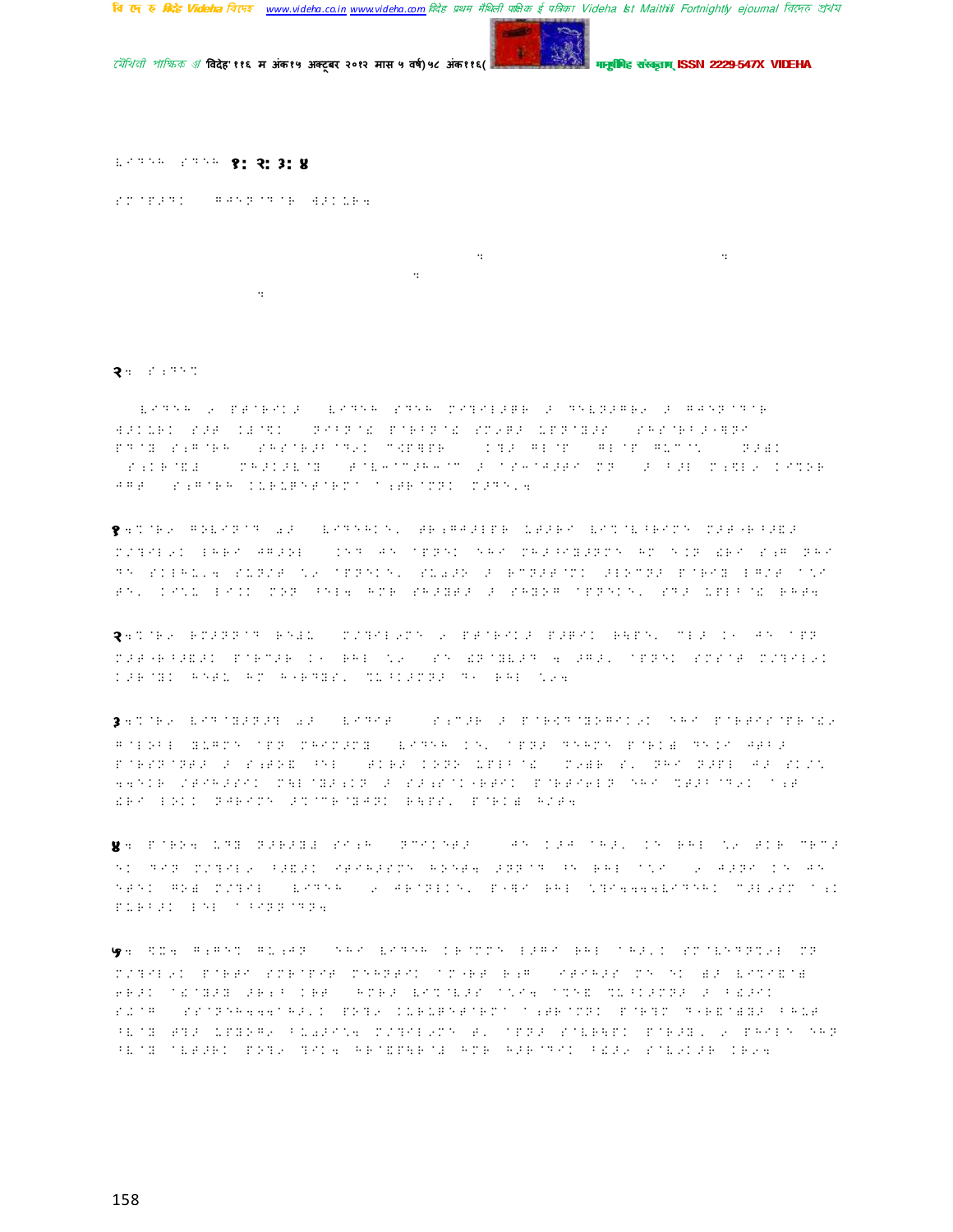मानुबंधिह संस्कृतम् ISSN 2229-547X VIDEHA

ga trak esterned as assemble of starbing **Company medical and** 的复数形式的复数形式和过去分词 机的过去式和过去分词 机甲基二甲基苯甲基乙基甲基苯甲基甲基苯甲基甲基苯基甲基苯甲基甲基

Geomore and the second complete the contract of the contract of the content of the content of the content of the content of the content of the content of the content of the content of the content of the content of the cont CONTRACIONARIA DE TRADICIONARIA E DAR ESTADO FUEL DO CONTRACIONAL DE CORREIA

ZH COMPANY POSPESS MEDICINE SERVER CONSTRUC-**CENTER CONTRACTOR PROPERTY AND ACCUMULATE** SER PARTICIO E DE CADADO PORTABLIA AREA CORADO DO PASSODA A ANGLICAR DE APRILIAREA DO E 1948 TO TACK LINES ARE REPORTED AND TAKEN TO PARTIE THAT ALL IN DARK IS AN UP TAKEN  $T + 931237734$ 

CARDA CHARTERAS BASE (A AARA CHARE FERD IS BEL CONTRACTED REPORT di ne admendimente nebro i burene al releve deneadoro. Il le nebro di romoniadori leanenno i di rom LADER (1978) PRIMING DRAMATING NAME PORTURAL DE PRIMING DATE POLICIER DE LA COL RAPPA CARASSE DORBERT TESTING

**@e** 0162 25182563 a2 10990 feite ferbrid: field 20 -e24655 CC21412 THE TERRITORY IN TECHNOLOGY OF THE STATE OF REPORT OF THE REPORT OF THE REPORT OF THE CONTROL OF THE CONTROL OF as terms (gy as tell that as seas) when the risk results and the most management season TORIE OF PASS CONSIDERATION CONTRACTO

88 a Chinese Castell Cestible Contributed Castellas for the Fall of ○ 由来共存用 ○ 主任の日本の法定 ○ クヨン PROTERIO - VICTORENTE ESCO PERSO PRAETECTORA (PATERISTO COEPE) PERSONO PORO A DA CINNADO DO PORTEGO DA CINA CADARA

●●● "我们要说,学生这些理解的是你的生长,但是想起。" 说,"我是你要对的话。" 电子进行机 计可变 法法庭的的人 网络新式 anderbidees (Frank) variery (bredigen aandaling aang develop is die beskeid op die SECRET PERFIT EN LOCAL CONTRO

CONTRACTOR CENTERAL POSSON (BOB)

 $\mathbb{E}\left[\left\{1,2,3,5,4\right\}\right]=\mathbb{E}\left[\left\{2,2,7\right\}\right]$ **READED AND THE PROPERTY AND IN** ○ 由来共有無限 / 考慮の確実を確定することができない。 在世界基本很重要的生活的过去分词的人。 医生物的主要性的 医多叶 的过去分词 人名德里 人名德里 医中枢性 的复数医的第三面 医生殖病毒 BAZE (154) COSA COSA CORRIE (BABILE BABRA CANABILBER BABCE) (172-188-1721) (ANIX) CBC TO REPORT AND RESIDENCE OF A REPORT OF A STRUCTURE.

γφεί στεν ευρικέν τυπες ι κανεί του καναρύνου του εκανεί αποστασιασ 重要的人 为身份的 的复数经常的过去式和过去分词使用的复数形式 的复数医生感觉病的 的复数的复数形式 医神经管 计算机 电子电子 医单板 计单位的 FEBRUARY DYNNAS DE BARTO PRATTI PRASTO PRINCIPAL O OPTOS DE PRINCIPAL A PRESENTA DE PRINCIPAL  $1.36\pm0.1$ 

◆●● 10.1958 9988889198 998988 11.1989999 11.2088999131 10.8419081 10.991 10.891 10.89 IN BALLAR CORPORATION PRESENTS TO ALL SOME EXPOSED ON CONTROL TO PORTED A CONTRACTOR 第2010年前新闻、新闻课程和每一次生态进行研究前后,中央公司、共享进行工作、工程前、学课课进行、新课课、生产过程等、生产课程。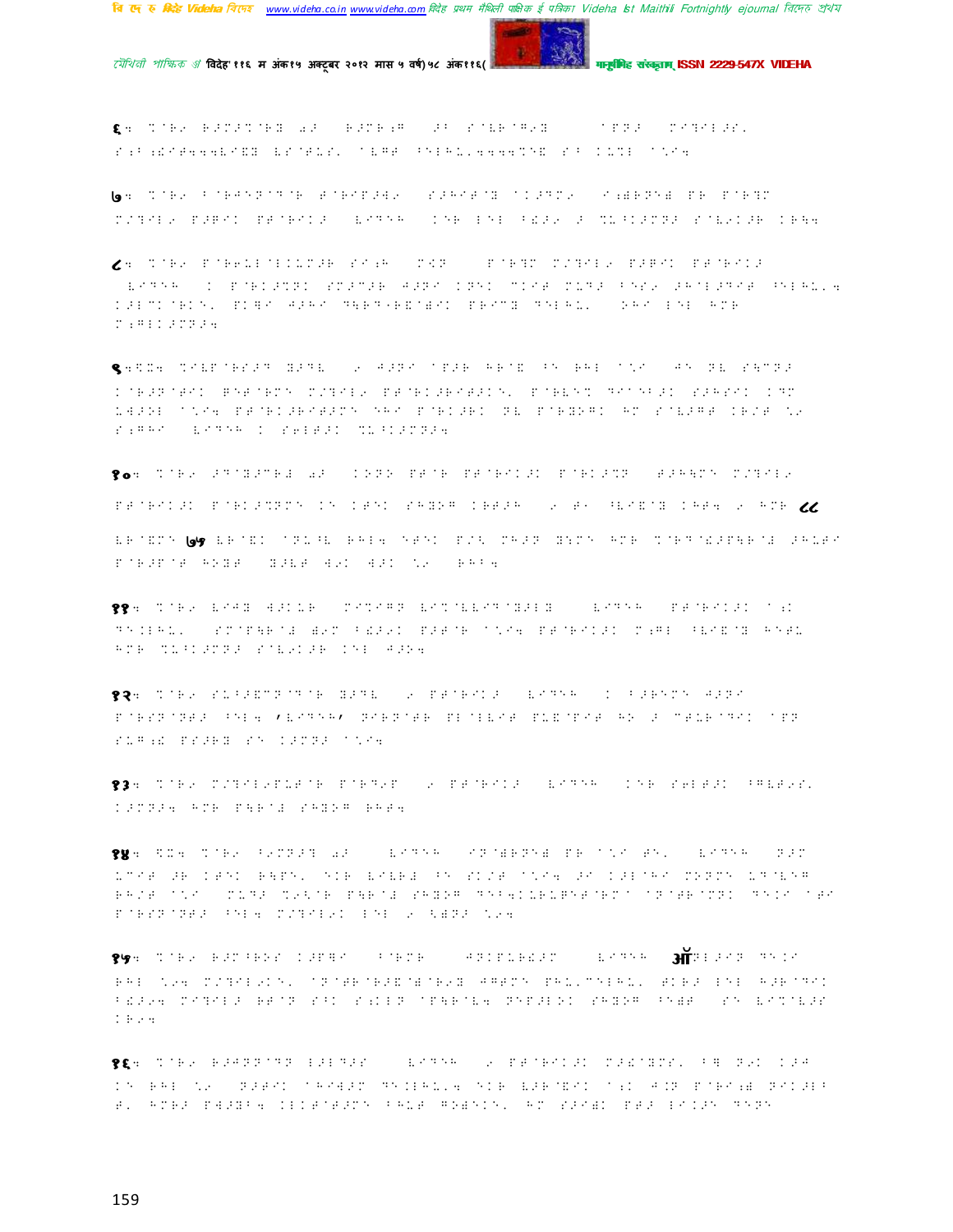गानूबंगिह संस्कृताम् ISSN 2229-547X VIDEHA

人名英格兰姓名姓氏艾克克 法法定 医多染素 人名英格兰姓氏 医格里尔斯氏征 法补偿人员 医上皮型头部 机电子机 医乙基氏反应 人名英格兰人 STRONG PROVINCING PARALOG CONTROL PROVINCING CONTROL PROPERTY INFRARAbe to keep all an teological bebaye technic see to do a wall a power in a tabellook in part The program experience in the carpeler conserved in the program in equation and program  $\epsilon \rightarrow \epsilon \pm \epsilon$ de la regenta de la comeda de ese e del comedio motegedo a recurse e astalo a fare destido a cita den seekend en dendament op de aangen met hen ander en het dat de aan e しせいもっせきせい n Alaud Cona mala en dicia krama Canduae a Color de da darke Cona Cona a a a conada de 20 de no akadem  $\mathcal{H}^{\mathcal{A}}$ FRANK CHE MED SULPERS ENE DIFFINE NO NO A SEREMENT PRAR PARAMENTAL DE MORGEN NU CANCO CER DO ENTERES MONTECHES DE CONCERTE A ESPECIAL EN ENCARA DO NAN 人生的人 法人法工事人 医心脏法的 人名法斯特 人名里的 人民法院的的第三人称单数 人名英格兰人姓氏莫洛的变体 医中枢的 人名英格兰 **BANDING BOARDER BAND START CONFIDENTIAL CONFIDENCIAL ENERGY** 

Results to a construction of the contract of the state of the state of the second ERSANA (CESA) STREDGE SON COMPOSITION COMPARED MANAGEMENT PROPERTY AND CONSERVATION die van talde hiel indial (ein daarde die die vliege een alle vliege van die vliege een van die van talde van ESPERAR PARTIEL SE SERVE LEGGI PER PARENTE DE MARIE EN ENCEPCIO PARE TOUR management and some proposed

SSRU LEGUES (USESERICA) EE LUA (ERUPPE) S EE LEGUESIA (BRICA USA LEE LEGUES) (EES 书内主题,主题作为讲述,工题内如一定的事件是对一定的一事书主,可以是因为每个书讲,一定书,可以讲述的是一讲如果可以为。 o program "我们是我们一定要要了这个主义的人提供我们一起来的了是否在这个主要是我们是这种一点来。"我们是我的海海海海、不要是不如一个男子来的是。 In Danier Condition of the Concern of Services Constitution of the Constantial Competition of the Constantial **大学の先生** 

?Qedies enebie as reads esem prencipalisation prencipalis prencipalis ROBRACO RESERVIDA ROVIRORIA CIONARIO POSTI RARRARANI (PER ROBITATERI) TESTRAR (TRANSEA) RAT RATTA TINASEA (TABRA) ERIAN (ETIDE ISBN)

Ros (1792) defector acoustical and energy consecutor and energy resources ESTATA DE PACERAL PROFINICIONER CROBE CON LA CARRELA PRESIDO ERA CONCREDO ROSPORT COMPRESENTATION CONTROL PROPERTY CONTROL PROCEED ON A SEAMED CAR SERVAN I VANERAREN BOBOIER BERADA BORO OO ODA OBIA 18. AD BIJ AA ER PROTO EN 11 EN 12 ORIO 1200 PRETRO E ERROTO ER PROTO PORTO EL POLITICO ESPECIACIÓN DESPERADO DEL PARTICIPAD

DEVEAU (1930) BREDE ME CARRO EMPERENTEN PROVINCIAL DE CODRO EMPERENTA TRINE ARE CITY ON THE AVENUE ON A SERVE ARE

QQHO 1958 (RSEDSPINE) EKPPED DOS 1989 (1910) EXPEDITOS POR DOSPREKH (PSPE makers of kids, edited the acceptance and heartest

1938年11月11日以上,未来到前期的生活的人,在这个人们的复数时,它们在我国的新的新的时候,但是最有的复数,但是在这个人的公园的是在我们的历史是 AC CEPA CERADI CONA CALA RESPONSO DE PARA CORADO PARTENDENTALA ERATURA n tina i mediato de movo de pede manderal de redevende de electronica el contanto internostico el se 中央电动学的 人名普沃克里尔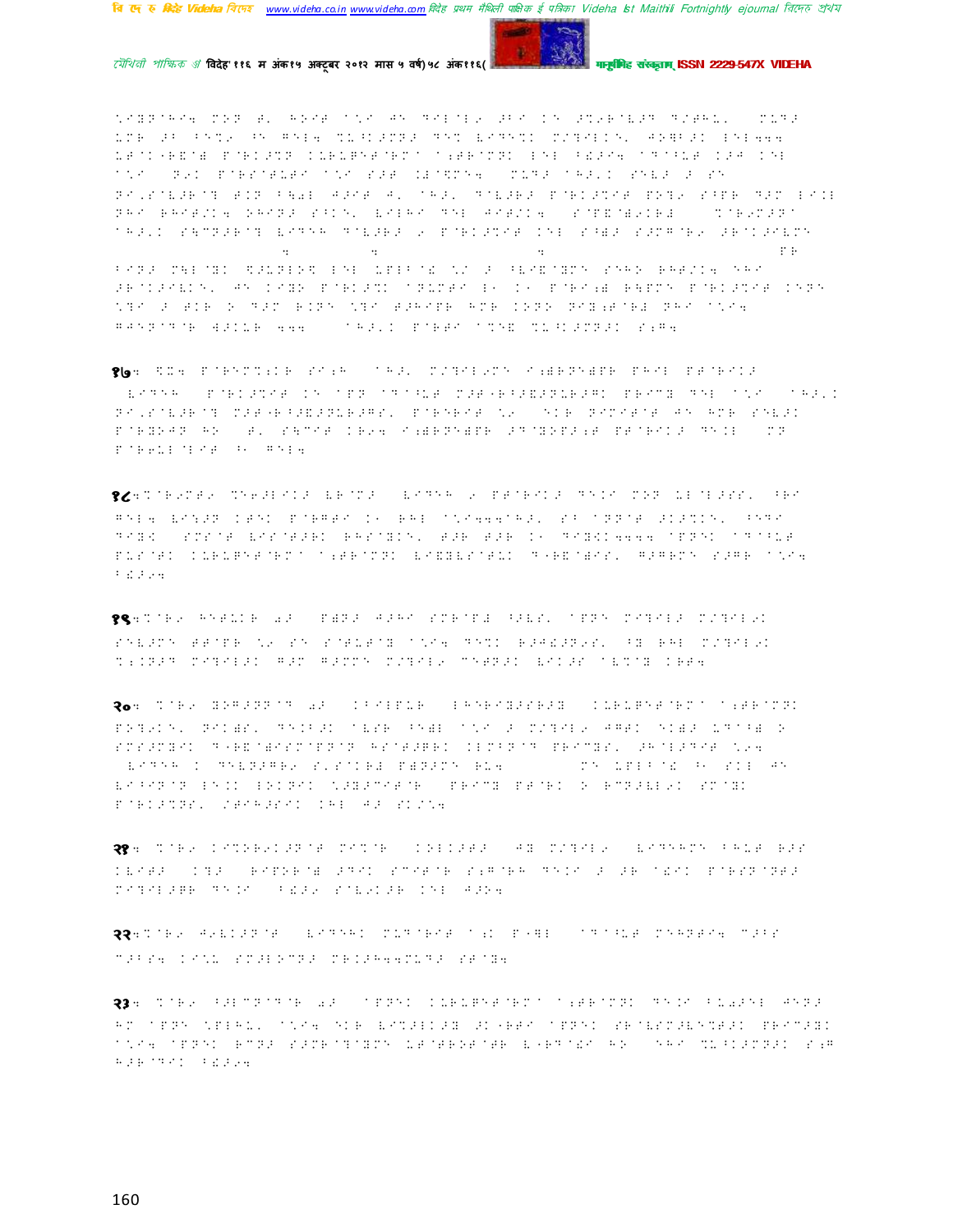

गानूबंगिह संस्कृताम् ISSN 2229-547X VIDEHA

RM RICO RESIDENTIFICATION AND TRANSPORTED TO A CONTINUES AND A CONTINUES AND A CONTINUES. RESERVANCE DE LOS SAVERES COLORES DE SESE ON SAVERES DE LOS RESERVACIONES DE LOS dialera al comportare con a la concerta de energía de camara de la concerta de la caractera e ERISTI EPIS PARTENTERPROTECTIVAL

●● 日本主义 - 本文集文学学学生 - 本文書学長 - 一本会長会長を新生活のプーム活動をつかさむ - 本作者 - 在前期の基本部 ana teu agos em la ceda isma i ema instrucció de les estadas de ser tudo o de ser la partementació n saakindo marangan marka nool koobola mina sooldan marka sindistirisma kale sabili alaannin dikki proposed a series of the control of the series of the series of the series of the series of the series of the

3640 JEAN DESPITE TE LEAREA L'ADITERNI L'OTEADARA A L'ISLES EN POTT L'ISBET DOS 生活性的 的复数人名英格兰姓氏 医无力性脑膜炎 医异戊基苯甲酸医异戊基苯甲基苯基苯甲酸 医血管 医前置 医骨膜炎 人名英格兰人姓氏科 第一月19日, 2010年5月, 1991年, 1992年, 1993年, 199

Response in Salardam (models) in peperantem in the product and a label in momental RUARDENS DR. POST POSS PORT REPORT PORCH

RESIDENCE PROBABING SEARCH Carryan an ershap a real tie bie riearn an reduction to equal in the exchanged of a state of the parameter in the section of the top and the dented the conclusion of the the medium education of the con-

RRADIRADEA (BDA) SA YO TEARIC DYBRIA PERSENYA DESENYATION SER DODO E TEYSSE A DA 10 (ESR) 2001 NORD ROBER 1820 PN COUDS ENTREPORTS (PSP) CONTROL DO TOTAL 医生物学 计主存取 计数字数据数字 计算术工程 医中耳 人名英格兰 电紧接性电压 人名德尔德斯克德尔德斯 计算术 医甲基甲烷 人名克里尔 法定期法庭

3040782 085087979 022 08808 087955 0970078 095078 08508 0234 023408 0346 不进入 经银行的银行的 经人工申请的 化亚胺

That the avitation experience of avitation at a exchange. 注重する 血液的

3340 1998 BARADDON BROSHA CONSTANTA CORONALES DO 1999 1000 CHAIR COLORADO a die konenkale in die konenkale in die die die konenkale verwys. Die konenkale is die konenkale in die konenkale verwys van die konenkale verwys van die konenkale van die konenkale van die van die konenkale van die konenk

3340 1990 89 | ESPOS 89 | DYOTE NE DESDA | | LOBORNE DEDIT | LEBRODO | ESPEROL & ESP angelichtet var: Februare eine

39 40 TRA CLAR NECRARABLE CONTINUES ARRESTED CONFIDERATION CONFIDENTIAL ARCHIVES adea (aera) and a core and a

3980182 TRA TRANSPORT ERREN COLDEDAR GROUP ESTATO DE CAL EXPERIMENTAL PARKS LANGERDAN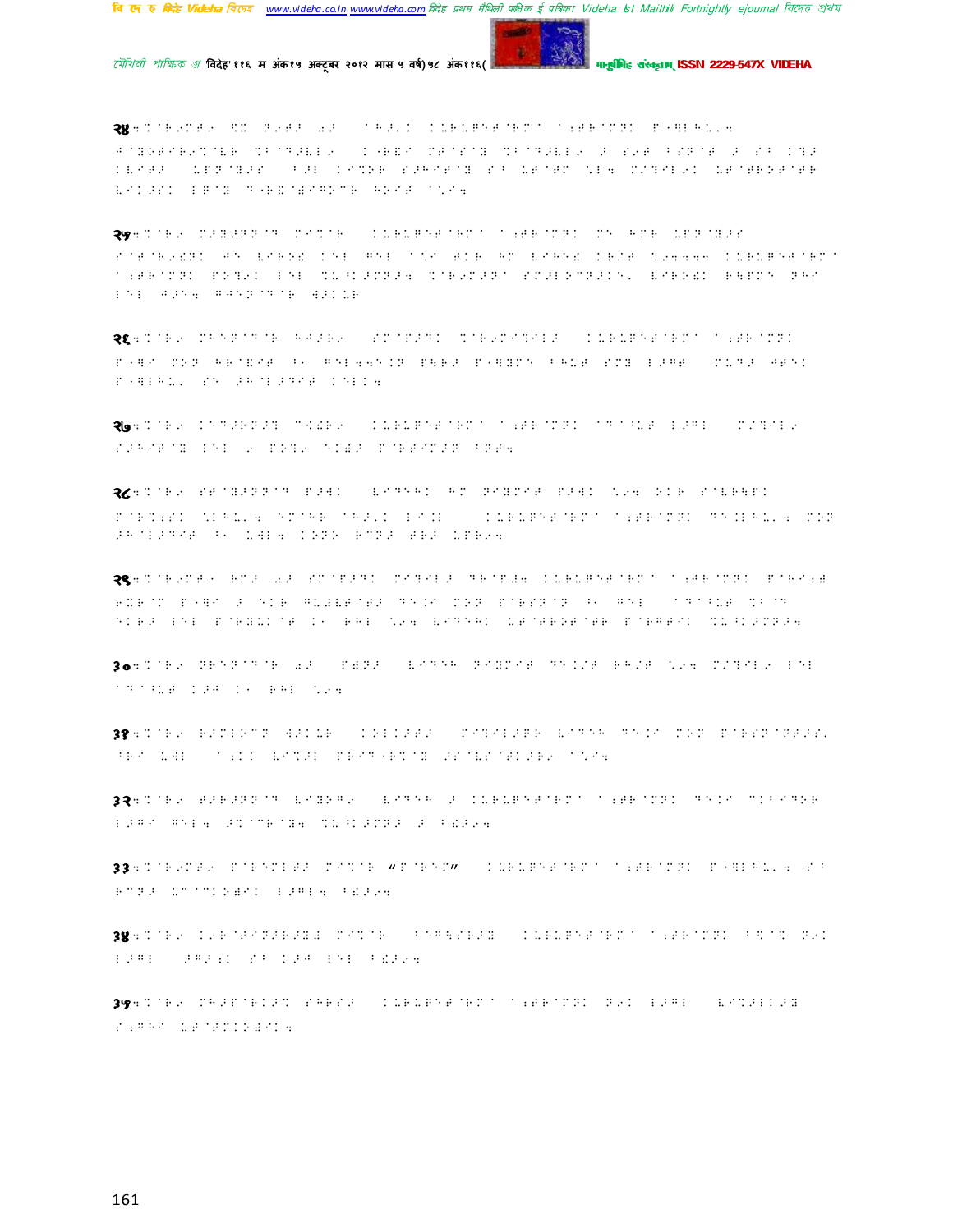

मानुबंधिह संस्कृतम् ISSN 2229-547X VIDEHA

SEACHER TRIPPEDENE CONSIDER DE RESERVE DE LA PROPERTE DE LA PROPERTE DE LA CONSIDERATION A DE 2018 DE DE 2020 A LODORE L'A DIVADE 2018 DE 2020 A DATA EL DOMENE EL DOMENE DE 1920 anachity, completed happy data as available to page

and consideration of the construction

3260 1990 89 | ESPARA EL ESBA RAISA | ISLACENA 190 1 | 1998 1001 | LA 190 | | ERDUE ERTABAGE AN ITER MATCH TORTHOUSE PROFINE A TEACH OF THE PROPERTY **MARTERS** 

354 01 1 8 2 | NB 1 8 2 8 8 1 1 | Y 4 8 | G 2 8 | C 1 0 8 0 8 9 8 1 8 0 1 | T 3 8 8 1 0 0 1 | Y 3 8 8 0 0 1 | Y 3 0 1 0 1 0 2 2 学生 法审判的变形

Rostisk skeker kans av i spirant i publik muder i pedesk spem i akmen ski 1974 SEP DI TELEVISIONES DI SANCIA DE SE CONVECTIDE DE SEVENCO DI SER CORDO CONCRETE 

Masco esperare conde nosse des los pedenerentos esencentos ese edicos. TARBERT TERRIFTH FERRIN

ween telectrologies in the benefier to the entry of the cross or bready in the algorithm of the contracts of a series the contract

MSPOLIER SERVER SAN LE PROPRET EN L'ENFRANCE LE PRESIDENT EN PRESENTAT EN L'ENFRANCE 01001000004

MARCH ARE COMPLETED A SERVE A SERVE A BOSTON AND A SERVE AND LONGITUDE AND CONFIDENTAL A PEDAN ENERGIAE (1894) A CAMAINEAI (PADAIA ENERGIA CODEADN EL BURBE PANDA (1909) LEDITEAR (PAAL) PILABA PAPAPARA PARE (1977) DIPA EPPER LOBBREA TE SARA PAL AN NEVTN AL STE LATA TORRAR STAR

Westface abdie adiibe (thed) bid idea is easy to be easy the model with the technology TRAFINAL PROTECTIVE CONSTANT PROFILER DATA

MERICES STRENGER (1988) TRENCHENDER PRESENTATION IN THE RESERVE TO THE PROPERTY BOSCH STERD, PROCESSING TREPS TREES THAT PROCESS IN A STEAM DISTINCTION CONTRACIONAL CERCEDE MELO ENERGIE DE PARABRICE DE PARA PORTUNISMENTOS **ESPARTE CREW** 

**Bo** a distance of the control of the control of the control of the control of the control of the control of the control of the control of the control of the control of the control of the control of the control of the cont **CARPS FOR BEING BACK OF DIRECT AND ACCOUNT** DA 18 DEVA (1981) AREO NOVA (BRITIS CARABEA DO DAS CADO VIDON CARDO DE ODO INDIANA TER TEKTUAT UN EKPUARTINU EKINYETU DULTU ETERTUARENTINU EKOELU AUNEA UDAKU TOBORINE TET "我虽是这个学生,是,一个是这种中外,其他是的外,还是的一件人,并为到了中央外,的的其他一个中央,如今的的是我的是不是的内心是。 STAR STORE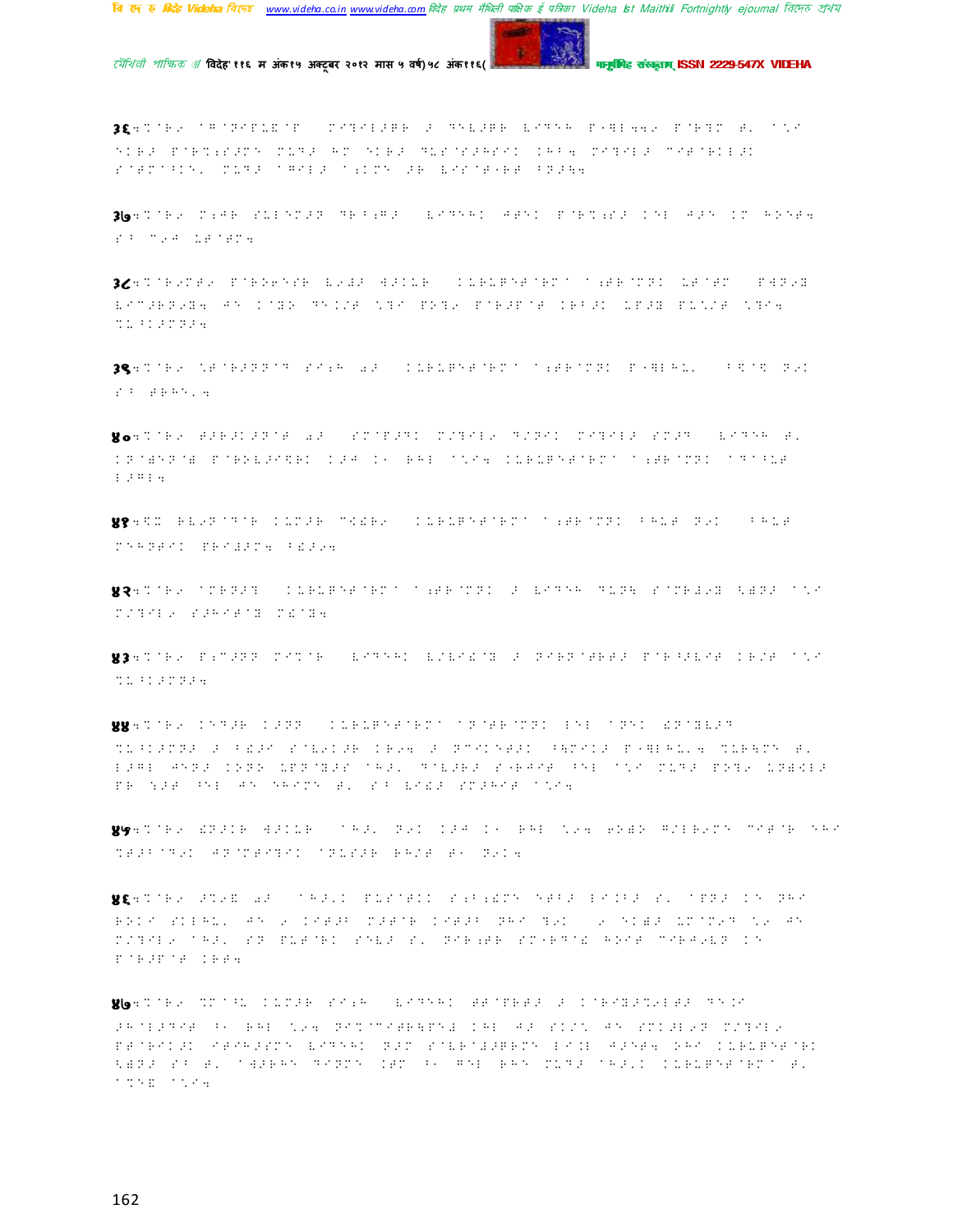

मानुमिह संस्कृतम् ISSN 2229-547X VIDEHA

RZespe neve prote interviewer research cera energy chemiens con experience CONTRACT SOMETHING CHAIN CANADA CONTRACT CORPORED BEAT AND SERVED AND SERVED  $\{1,2,3,4\}$ 

WSender (Frenchende de La Martin de France) de la provincia de la producción de Martin de Martin 电平电流 计算术 电对重式变换器 机甲基苯 计多数 经人民的过去式和过去分词 医卡耳氏反应 电电子 计表示数据 经总额 医单核 电电子电子 197784

World telectricities (education of telectricities are then the factor of the contraction of ABSTREET MINISTERS TO BE SERVED AND A STATE AND RESIDENCE.

WRAINSEL BAETERING AL SE PINELLE ESTAN CETAN PERPACTENT DELTA ILLELEAR PET **不要的是我的要求的。其外交的人来说是这么一件的形式,生存到一支设备的第三人称单数形式或是一边的人生的过去式和过去分词形式。其外交中的生产** DISPOSING PARTNERS IN THE COLLEGE PROP

WRAINS LEASER CREATE LEASER CASSAS AND CONTROL ESTATE AND CASSAS and a sponsor of the second

9340000 - TRANSCORE CORDA CODEDESE ESCOLO ROBETORO SOE CARRIBEA (PSOC) CEC **BORDER PROPERTY** 人名英格兰人姓氏艾迪斯 医甲状腺炎过度 计数据存储 医前外侧皮炎 的复数作为其形式 计特征过程化 电电子程 NAPASA PEPERANTAN SARA SEDELEAN PROPERTY

WARROOT BOOK CONTINUES FOR THE CONTINUES OF THE CONTINUES OF THE CONTINUES OF THE CONTINUES. ERRITARA (1982-2019) REPORTED PRESIDENTS OF THE PREPARATION OF PERSON PRO and the project CORNO PECAS PROGRAMMENTE SON PASSAR PRASTRERA CONTRACTA 主要对于"重点重点"。是"直接要求这一声的气氛"。"不再去。"这次重点,由后来要重点了。 医中枢 计划区 计可变方式 网络美国西班牙港市

www.directiones.creater.cast.be.cr.beceverers.cr.cr.es.cr.es.cr.cr.cr.es.cr.es.can.cr.cr.cr.es.es NAME ARAS CONTRACTOR OR ARE SERVED ON A STRUCTURE

WESTER INTERFERED INFORMATION CONSIDERING PART CASE INVOLVED: PARE SAM SPACE TRESTANCING

**yjo**s (1962) enterpretion (Protected) consideration of the formation that is considered

96480 Carlosa e astualidade presentada intes artea ser antes en astualidade and proposed a set of provincial contracts of the set of the set of the set of the set of the set of the set of

ys and the summarked of the summarked from the summarked of the membership of the second summarked the second TO A 1970 TEACH PHEATER TEACHER PARALLEL PER TO A 1970 AN OVER

Costing (Preters Perry ) entries research and the compensation of the competition approximately resources in the resource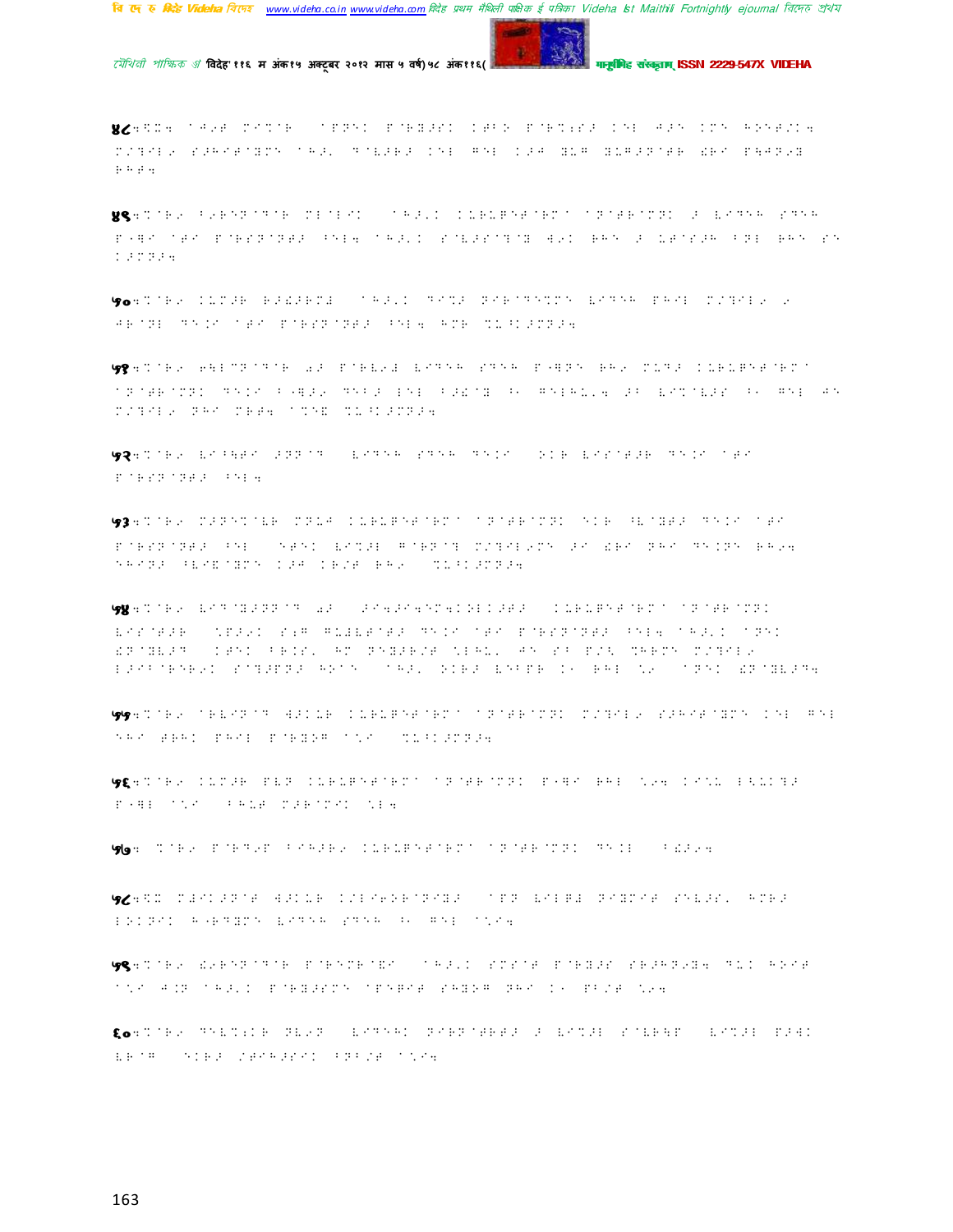

। मानुसीनेह संस्कृतम् ISSN 2229-547X VIDEHA

#@wdies coped thencese conests and decomposed in the content of the state FRANCESCA (NA CONSTRUCCIÓN PRESENTATA)

€₹60 182 | 848 183 | 85 228 | 52 302 | 1 18 1858 1871 | 18 18 812 10 10 | 155 | 5851 | 155 8861 | 856 TRES PRESSURES TRANSPORTATION

EBSTTER BETTER AP 化学 医并关节 **CONSTRUCTS CONFIDENT DEATS: CORP.CO POEDST** de trataria e un torne en els políticos de el especiencia de la elección de la política de trataria de propagana população

CHAIN TEAN PERIAD I ESPARAR I DANS L'OGROBAR TEDITO DE TRES TOROS EN REPORT I A LONGA (2003). 在前期的基本的一定在的不是不要有这个重要在一定在我的基本都会上一定不要的一块存在。 在这里,并没有一支我们一支给用会的不过。 电对电器通信  $\label{eq:G1} \mathcal{O}(n,n) \leq \mathcal{O}(n^2+2n^2+2n^2+2n^2+1) \leq \mathcal{O}(2n^2).$ 进入 的复数机构 医单位注意 的复数的复数形式重复的复数形式 人名英格兰人姓氏格里尔的变体 para radar i porava o la espace la valvadad indaas incluso arqua endo industria racente nello. THE RESERVED DESCRIPTION AND DEPARTMENT OF STRUCK CONTROL CONTROL  $\mathcal{L}^{\mathcal{A}}(\mathcal{L}^{\mathcal{A}}(\mathcal{A})) = \mathcal{L}^{\mathcal{A}}(\mathcal{L}^{\mathcal{A}}(\mathcal{L}^{\mathcal{A}}(\mathcal{L}^{\mathcal{A}})^{\mathcal{A}}), \mathcal{L}^{\mathcal{A}}(\mathcal{L}^{\mathcal{A}}(\mathcal{L}^{\mathcal{A}})^{\mathcal{A}}).$ 

EMMED TROP TO STOLEN TO STREET DYSTALLY END AND REPORTED TO DRIVE THAT TO THE TORD OF THE FERRY ROBBERT ENE CONFIDENCE

@@aditel astice there the code that the reason enters and tracket the enters tree AN TER DRAK ERRYNNING ETBREDN BROK TED FORBRAR ONE HANA PELTED ERK E TROPE (PREPREDE ) ESPARIAL (PRIE PAIE ) ESTORIA DA LA CANDIDA DE TERMINEIR 的复数形式 法主任法人 医甲基二重核苷 人名英格兰人姓氏赫克尔斯 使用某人某人 的复数医生物

Election respute that tells the collection telles in equipment and the resputere VERPANG DIVIDEDENA TECITI SAPETCOLO I EREBE BATERIDO DI EREBIO DATO DI LOCALI TINA TERRI 1992 1893 1894 1905 - LENER ER 18 BRITA EN L'ONIGER EN LIGILIAN DE RESBRITANCE ET PRESER

€Zednes (FREDAD) manale (ESE) (FRASTA (BRA) (TESA) (ESENE) (SEBSERRISO) THEFTING EARN DOOR REPORTS AND CONFERED TO A CONSTRUCTION OF A PORTS TERRITRY H

CC+0182 PROSTER ISBN 1984 - 1985 PRSPINTE PASSA LEDECRSPINT TERTOIRE  $\mathbb{P}^1\times\mathbb{Q}^1\mathbb{P}^1\subset\mathbb{P}^1\mathbb{P}^1\mathbb{P}^1\subset\mathbb{P}^1\subset\mathbb{P}^1\mathbb{P}^1\cup\mathbb{P}^1\subset\mathbb{P}^1\cap\mathbb{P}^1\subset\mathbb{P}^1\subset\mathbb{P}^1\subset\mathbb{P}^1$ 

leo e dine 2008 e a 2019 ne dudio 1931 de 100 a 2019 e 1932 e 1942 e 1942 e 1942 e 1952 e 1963 e 1963 e na 201 CONTRACIONAL E POSSESSO CON PREPIODA CONSTRUISTA E PRESIDENTE A SUS DE PRESIDENTE A SUS TER JAENIEN ERAFTE TER PAARE ERPORARE ESII ONE ON INSPIDIERNAS PORTUGAEISCH TO THE AID ADDITIONAL THE SIDE OF THE AID AND A LOCAL CONTRACTOR SPECTEES EARLY NAME **CAMPEMBATES**  $\mathcal{D} \in \mathbb{N}$ SA PERTENTA PERIODA ENTRE RAY DIRIGIDADE RAY NOVAR PARTICIPAR PAU PER POSSABILA de victo e victo cada cidade da acuada como español con acordo da cidada do de acomposición de ROBERT TROLLES TO RECORDED TREE FROM ORDER TO STARP OR TREAT TO THE SECTION OF

 $\mathsf{G}\mathsf{P}$  and the contract the scale collection in the contract of the scale contract of the contract contract  $\mathsf{C}$ dibabanana din ina aan nood liyo ke 200 may 100 da nada lid daraas diilana lid na 1992. Ana 1993 diin REPORT FOR DEVELOPMENT CONTROL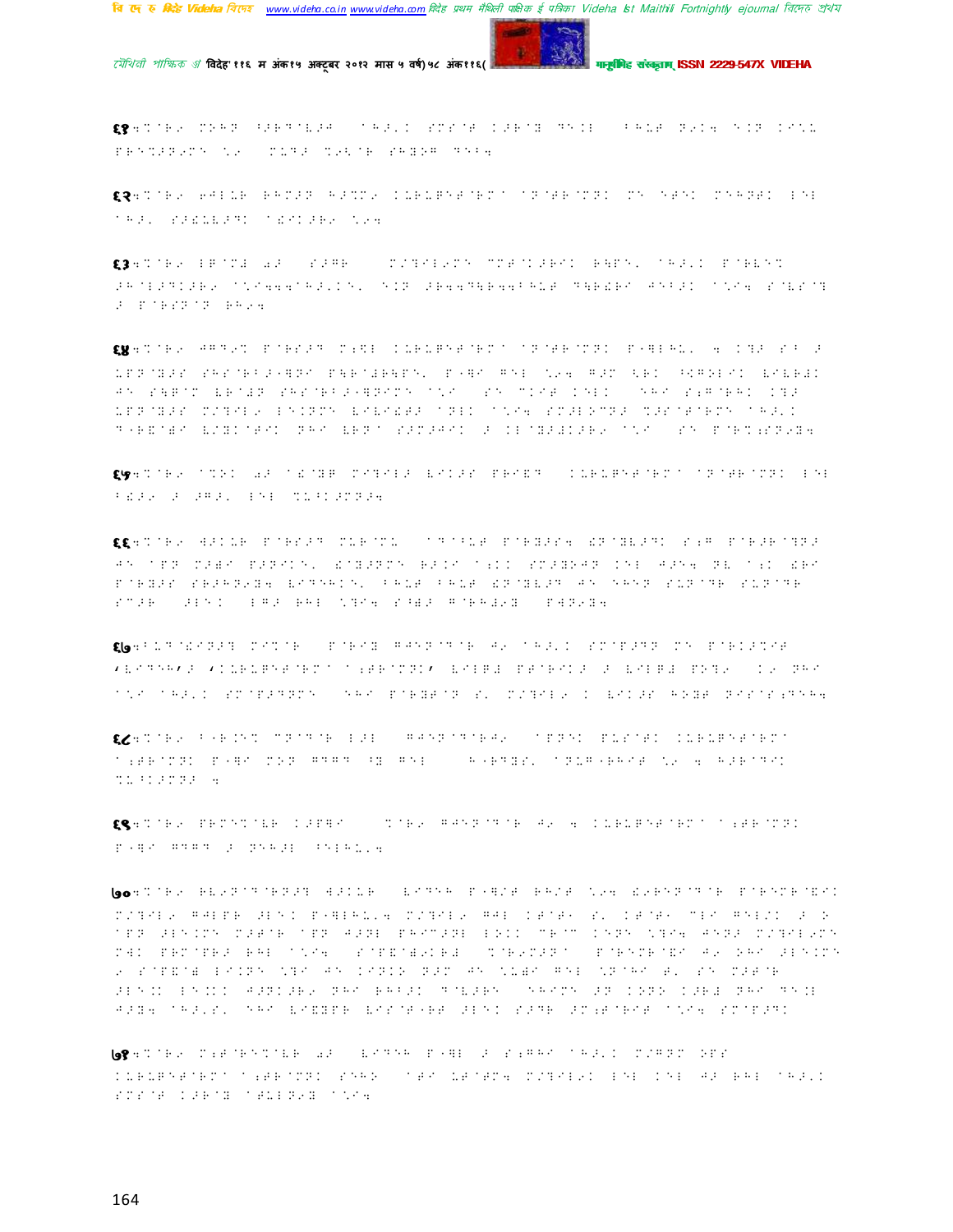

मानुबंधिह संस्कृतम् ISSN 2229-547X VIDEHA

636 TOTEL PERCEPTION AND CONSIDERT CONSISTING CONTROLLER CONTROLLER ACCORPTE PROPOSE CONTRACTOR EN DOCUMENTE PROPERTENCIAL ESPACIONAL PROPOSE SAN FRANCISCO PRESENTED PARE PRAIRING AND CONTROL CONTROL

6360182 SALES ARE SERVE TRANSPORTED TO SAFTORE TO A LISTARE SPARAGE A 主要的是的法庭的。这个书法,如今我们在法院的书房的第一类法的,主法书主的一个书法,一个书的一书写是的书的书,法书的法书法,一定法书 1983 200 202 202 4

letter tedense under nondige und besiehend in the entreprise and to east increase on the east TOR DE PARIS ERDEE VELETERE DOS ISPE PAS VIVA TORPOSAR PERSON ENE ministeration

er de se ser la presidencia de la constanta apsolables eser por la españa por la presidencia el AN PERSON PRESTREENTY PRESENTED AND NORTHERN PROFINSIONS ARE ANNO ing a provincia IN TEECH CONFERENCE NI PASSAL PARE PASSAL CONVERT TO A PARAGUAL ARAL SAN 大きさしめい つきのおうかん 名前

lefections in the components and constructions of  $\mathcal{L}=\mathcal{L}(\mathcal{L}(\mathcal{L}(\mathcal{L}(\mathcal{L}(\mathcal{L}(\mathcal{L}(\mathcal{L}(\mathcal{L}(\mathcal{L}(\mathcal{L}(\mathcal{L}(\mathcal{L}(\mathcal{L}(\mathcal{L}(\mathcal{L}(\mathcal{L}(\mathcal{L}(\mathcal{L}(\mathcal{L}(\mathcal{L}(\mathcal{L}(\mathcal{L}(\mathcal{L}(\mathcal{L}(\mathcal{L}(\mathcal{L}(\mathcal{L}(\mathcal{L}(\mathcal{L}(\mathcal{L}(\mathcal{L}(\mathcal{L}(\mathcal{L}(\mathcal{L}(\mathcal{$ "不会不可能在一定的生命的反应的。"这是一些事件,如果在我们是有些人的女性的人的生命,而且这么是我是这样的人都是我的女性,但是是一种有些是 工具中には新して新規は100万人で行

Todo of the suit of electric in the second transportation of the consequence of the suitable to the second second second second second second second second second second second second second second second second second sec andeala ea fer en español de la aprovisión de la servición estadounidade en la provisión 中心はは、日本の中へのよび、ほのようかなども

NARCH TREAS CONTROL OF THE CONTROL OF STATE AND DEVELOPED TRANSPORTED TO A THEORY OF THE CONTROL OF THE CONTROL OF THE CONTROL OF THE CONTROL OF THE CONTROL OF THE CONTROL OF THE CONTROL OF THE CONTROL OF THE CONTROL OF TH 法在审计的 人名德格兰人姓氏克兰人姓氏的变体地名 使某人人 人名德德利 的复数人名英格兰人姓氏克莱克 医有机能力 的复数电视 医有生物血管瘤  $\mathcal{G}^{-1}(\mathbb{E}[\mathcal{H}^{(1,0)}(\mathbb{P}^{\mathcal{H}}(\mathcal{H}^{(1,0)}(\mathbb{P}^{\mathcal{H}}(\mathbb{P}^{\mathcal{H}}(\mathbb{P}^{\mathcal{H}}(\mathbb{P}^{\mathcal{H}}(\mathbb{P}^{\mathcal{H}}(\mathbb{P}^{\mathcal{H}}(\mathbb{P}^{\mathcal{H}}(\mathbb{P}^{\mathcal{H}}(\mathbb{P}^{\mathcal{H}}(\mathbb{P}^{\mathcal{H}}(\mathbb{P}^{\mathcal{H}})))\mathbb{P}^{\mathcal{H}}(\mathbb{P}^{\mathcal{$ 

GOS RELATED PROPERTY TRESTATION SERVER DESCRIPTION OF TRANSPORTS AND CONSTRUCTION SPABOR (BROR) TO CALCOVERE 21 C2 (SER 1971) A COUNTRACT FORD CREATE (RACE) TO CALCORD de tedit at angelicito editorial de la componentación

approach.

CONTRA CONTRACTO DE CARDIO

Rook-RRM we have covered a stopped by the state of the part of the mean RABASIANAS ERRA (PRAGA) ESTERIO DIREGENTE ARTERIO A ERRAENIA

SCOTT ARRESTS TRANSPORTED A ACCEPT SOME SOCIETARES TO DO NOT COSTERE STARRED and the project i tre i potak laa la todanaak. I taba bootak pelita la laada kontrata RAFER CRIP (1008) Las Salva (Persealable 10001000000) adellibra (201000000) especial mases is entry extra and samples spress. The internal except and substantial and